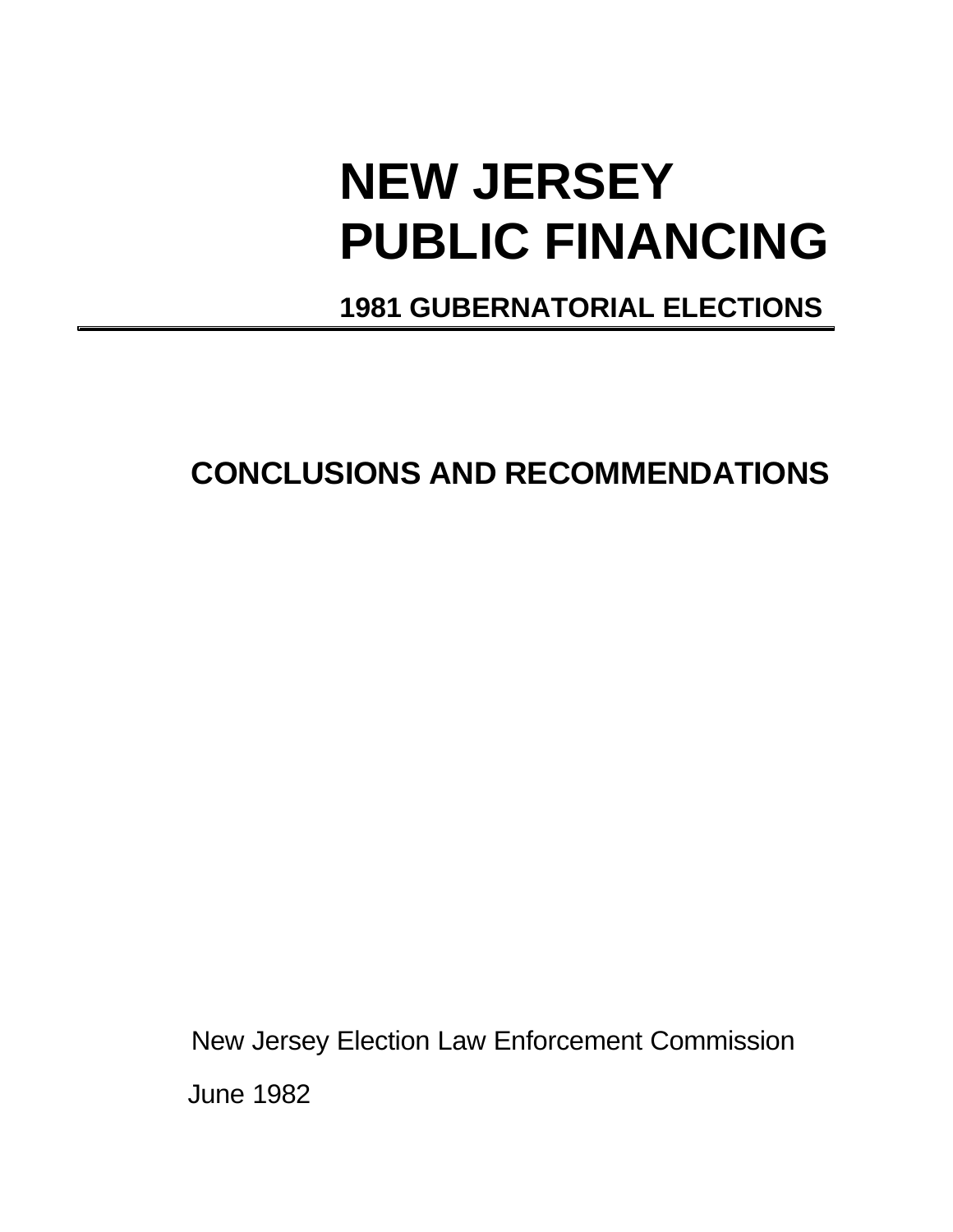

## State of New Jersey

COMMISSIONERS: **ELECTION LAW ENFORCEMENT COMMISSION**

M. ROBERT DECOTIIS<br>VICE CHAIRMAN VICE CHAIRMAN EDWARD J. FARRELL HAYDN PROCTOR COUNSEL ALEXANDER P. WAUGH, JR.

ANDREW C. AXTELL **ANDREW C. AXTELL NATIONAL STATE BANK BLDG., SUITE 1114** SCOTT A. WEINER<br>CHAIRMAN 28 W. STATE STREET, CN-185 EXECUTIVE DIRECTOR **28 W. STATE STREET, CN-185** CHAIRMAN EXECUTIVE DIRECTOR **TRENTON. NEW JERSEY 08608 (609) 292-8700**

June 1982

Dear Governor Kean and Members of the Legislature:

In 1977, New Jersey conducted its gubernatorial general election financed in substantial part with public funds. In 1981, the program was expanded to include the primary election. As the agency responsible for the administration and enforcement of the public financing statute, the Election Law Enforcement Commission has prepared this report of the Commission's evaluation of the program.

This report presents the Commission's analysis of the public financing program and its evaluation of the program's effectiveness in achieving the public policy articulated in the legislation. In addition, the Commission addresses specific proposals to modify the program and presents suggestions for improving the statute.

With the publication of this report, we gratefully acknowledge the invaluable contribution of former Chairman Sidney Goldmann and former Vice Chairwoman Josephine Margetts who retired from the Commission following the 1981 gubernatorial election. Their work during both the 1977 and 1981 elections contributed in large part to the success of New Jersey's public financing program.

It is our belief that New Jersey's public financing program has served as an important component of our State's electoral process. It remains our hope that the work of the Commission will contribute to further improvement in this process in New Jersey and elsewhere.

#### ANDREW C. AXTELL, CHAIRMAN

#### M. ROBERT DeCOTIIS, VICE CHAIRMAN

#### HAYDN PROCTOR, COMMISSIONER

#### ALEXANDER P. WAUGH, JR., COMMISSIONER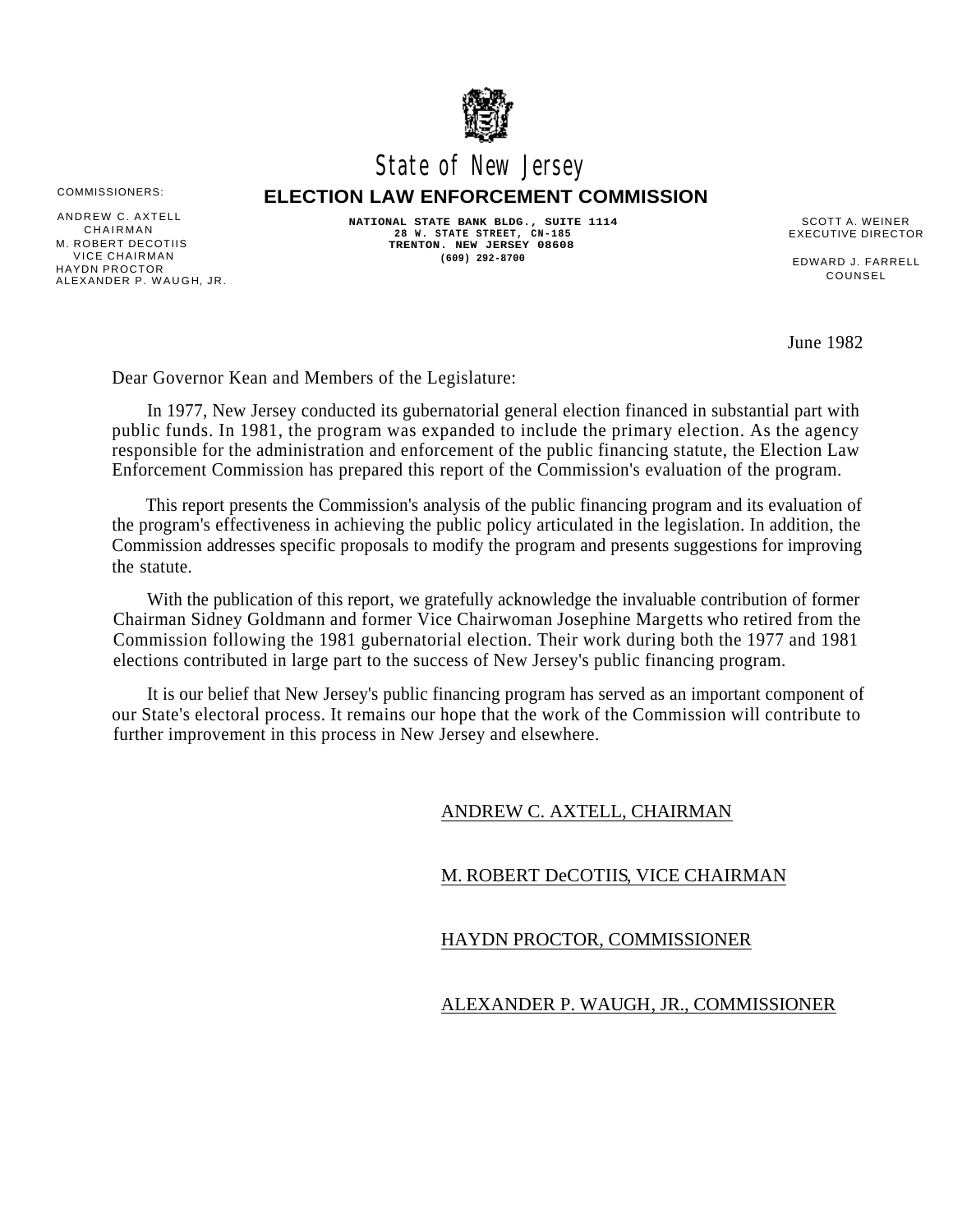### **ACKNOWLEDGEMENT**

The successful administration of New Jersey's public financing program, as well as the preparation of this report, represents the collective efforts of numerous individuals. Included among those is William Schmidt who, as the Commission's Assistant Executive Director, was responsible for the management of the 1981 public financing program during both the primary and general elections. Additionally, former Commission Chairman Sidney Goldmann, Dr. Herbert E. Alexander, and Neil Upmeyer, provided valuable insight and perspective during the analysis of the program by their participation as consultants to the Commission. Finally, any discussion of public financing in New Jersey would not be complete without acknowledging the contribution of Lewis B. Thurston, III who served as the Commission's Executive Director at the time of the program's implementation in the 1977 general election and through the completion of the 1981 gubernatorial primary. In recognition of the collective efforts of the Commission's staff, listed below are those individuals who, as present or former staff members, directly contributed to the success of the 1981 public financing program. S.A.W.

#### **COMMISSIONERS:**

Chairman Counsel

M. Robert DeCotiis Vice Chairman

Alexander P. Waugh, Jr.

Scott A. Weiner Executive Director

Andrew C. Axtell Edward J. Farrell

William R. Schmidt Assistant Executive Director

Haydn Proctor Juana M. Schultz Director of Compliance & Review

> Gregory E. Nagy Staff Counsel

\*Janice A. Cesino Carolyn E. Jones Kay M. Niles \*Lynne M. Davidson Dorothy K. Kerr \*Alexander S. Parks Denise Gonzalez Celia L. Minich \*Patricia M. Grygo Frederick J. Moore Shirley Thorpe

\*Former staff members.

Gail E. Davis Debra A. Kostival Linda Pi1jar Frank A. Fillat \*Helen Letts R. David Rousseau Michele Hoffman Carolvn Neiman \*J. Keith Wilson

Sheila E. Becker Peter D. Nichols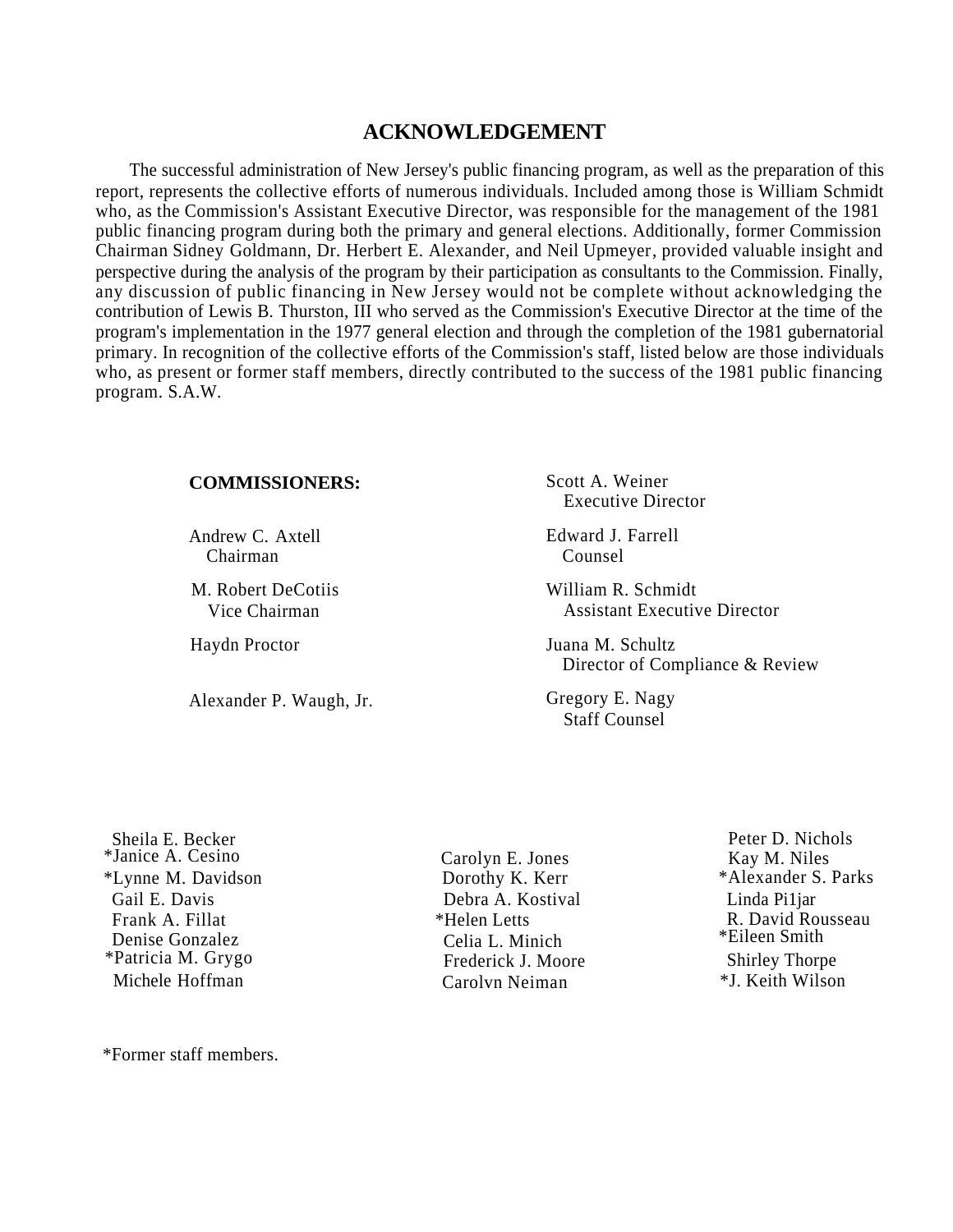| PART I  |                                                                                                                                                                                                                                                                                |  |  |  |  |
|---------|--------------------------------------------------------------------------------------------------------------------------------------------------------------------------------------------------------------------------------------------------------------------------------|--|--|--|--|
| PART II | <b>CONCLUSIONS AND RECOMMENDATIONS</b>                                                                                                                                                                                                                                         |  |  |  |  |
| $#1$ :  |                                                                                                                                                                                                                                                                                |  |  |  |  |
| #2:     | THE CONTRIBUTION AND EXPENDITURE QUALIFICATION<br>THRESHOLD SHOULD BE RAISED TO \$100,000. IN ADDITION,<br>A CONTINUING THRESHOLD SHOULD BE ADOPTED REQUIRING A<br>CANDIDATE TO MAKE ADDITIONAL SUBMISSIONS FOR PUBLIC<br>FUNDS ONLY IN UNITS NOT LESS THAN \$25,000 AFTER THE |  |  |  |  |
|         | #3: THE MATCHING RATIO SHOULD BE CHANGED FROM TWO FOR ONE<br>TO ONE FOR ONE. THE DOLLAR AMOUNT OF CONTRIBUTIONS WHEN                                                                                                                                                           |  |  |  |  |
|         | #4: THE CAP ON PUBLIC FUNDS PER CANDIDATE SHOULD BE \$500,000 FOR<br>THE PRIMARY AND \$1 MILLION FOR THE GENERAL ELECTION  19                                                                                                                                                  |  |  |  |  |
| #5:     |                                                                                                                                                                                                                                                                                |  |  |  |  |
| #6:     | THE LIMITS ON THE USE OF PUBLIC FUNDS SHOULD NOT BE                                                                                                                                                                                                                            |  |  |  |  |
| #7:     | THE \$50,000 LIMIT ON BANK LOANS AND THE 20 DAY<br>REPAYMENT REQUIREMENT SHOULD BE RETAINED. THE LIMIT                                                                                                                                                                         |  |  |  |  |
|         | #8: THE LIMIT OF \$25,000 ON CONTRIBUTIONS BY PUBLICLY FUNDED<br><b>GUBERNATORIAL CANDIDATES FOR THE PRIMARY ELECTION</b><br>AND AN ADDITIONAL \$25,000 OF SUCH MONEYS FOR THE GENERAL                                                                                         |  |  |  |  |
| #9:     | THE AGGREGATE AMOUNT ANY PERSON CAN CONTRIBUTE TO<br><b>GUBERNATORIAL INAUGURAL FUND RAISING EVENTS SHOULD</b>                                                                                                                                                                 |  |  |  |  |
| #10:    | THE AMOUNT COUNTY COMMITTEES AND MUNICIPAL COMMITTEES<br>OF ANY POLITICAL PARTY MAY SPEND IN AID OF A GUBERNATORIAL<br>CANDIDATE IN A GENERAL ELECTION SHOULD REMAIN AT<br>\$10,000 AND THE AGGREGATE OF ALL SUCH COMMITTEES SHOULD                                            |  |  |  |  |
| #11:    | THE PROVISION PERMITTING THE STATE POLITICAL PARTY<br>COMMITTEE TO SET UP A SPECIAL GUBERNATORIAL ACCOUNT                                                                                                                                                                      |  |  |  |  |
| #12     | THE PERIOD AFTER AN ELECTION DURING WHICH A CANDIDATE<br>MAY RETAIN PUBLIC FUNDS SHOULD BE INCREASED TO NINE                                                                                                                                                                   |  |  |  |  |
| #13     | THE LAW SHOULD BE AMENDED TO SPECIFY CLEARLY THAT ALL<br>MONEYS, REGARDLESS OF SOURCE, REMAINING AVAILABLE TO A<br>CANDIDATE WHO ACCEPTED PUBLIC FUNDS SHALL BE REPAID TO                                                                                                      |  |  |  |  |
|         |                                                                                                                                                                                                                                                                                |  |  |  |  |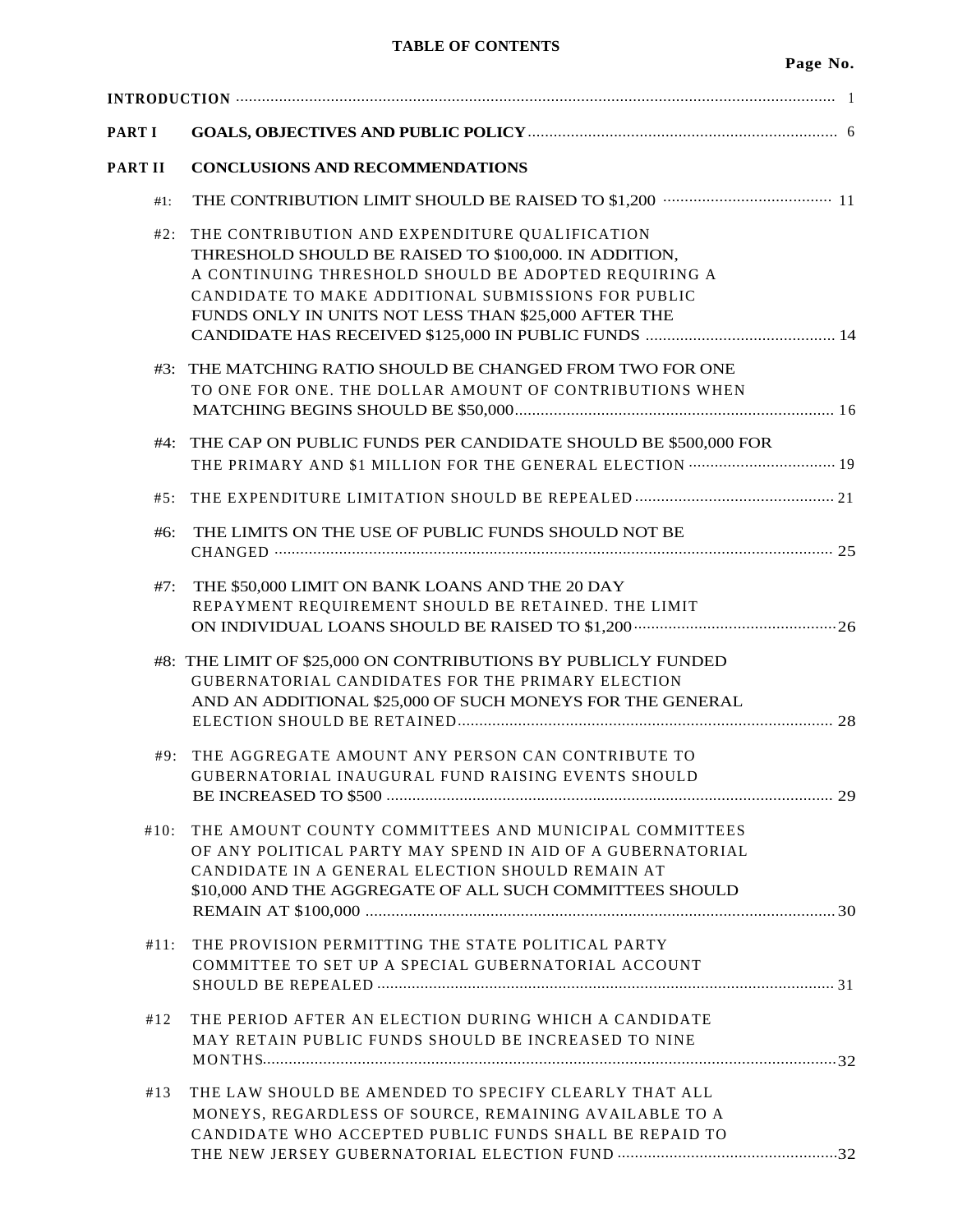| <b>PART III</b> |         |                                                                                                                                      |  |  |
|-----------------|---------|--------------------------------------------------------------------------------------------------------------------------------------|--|--|
|                 | Table A | Estimated Effect on Public Funds, Total and By Candidate Resulting<br>From Applying Recommended Changes in Financing Formula  43     |  |  |
|                 | Table B | <b>Estimated Effect on Candidate's Total Receipts Resulting From</b>                                                                 |  |  |
|                 | Table C | Estimated Effect on Percent of Total Funds Represented by Public<br>Funds From Applying Recommended Changes in Financing Formula  45 |  |  |

## **APPENDICES**

|                   | Interim Report No. 3 - "LIMIT ON PUBLIC FUNDS AND TWO-FOR-    |  |
|-------------------|---------------------------------------------------------------|--|
|                   |                                                               |  |
|                   |                                                               |  |
|                   | Interim Report No. 6 - "LIMITS ON PURPOSES FOR WHICH PUBLIC   |  |
|                   | Interim Report No. 7 - "THE \$25,000 LIMIT ON CANDIDATE'S OWN |  |
|                   | Interim Report No. 8 - "REPAYMENT OF PUBLIC FUNDS WHEN        |  |
|                   | CANDIDATE FAILS TO RECEIVE 5 PERCENT OF                       |  |
|                   |                                                               |  |
| Appendix No. 10 - | "ANALYSIS OF A PROPOSAL TO MATCH ONLY A                       |  |
| Appendix No. 11 - |                                                               |  |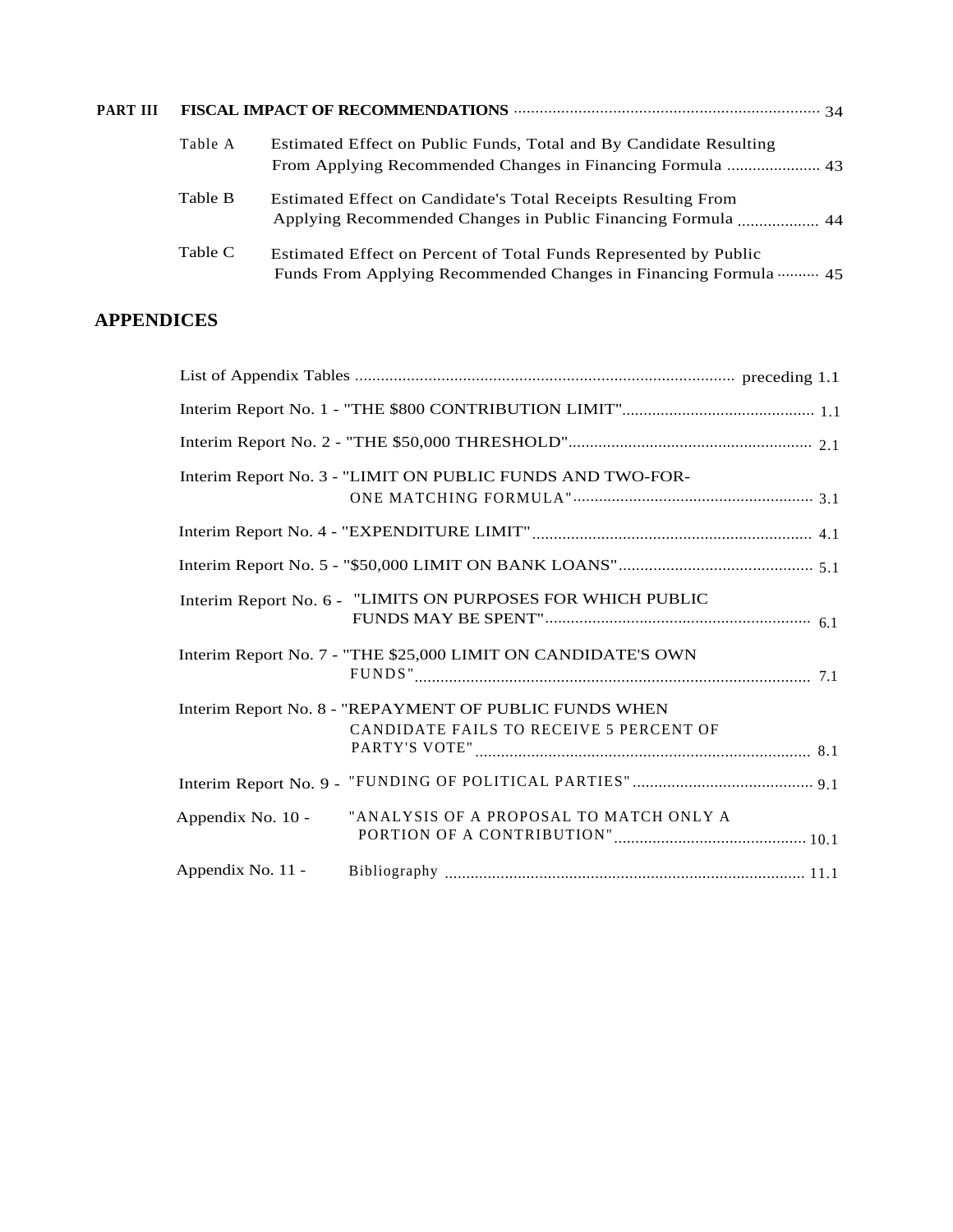In 1981, New Jersey elected its Governor through the State's second publicly funded general election and first publicly funded primary election. The State spent approximately \$8.7 million for both elections-\$6.3 million to aid 16 of the 22 candidates in the primary and \$2.4 million to aid 2 of the 13 candidates in the general election.

Public financing was enacted in 1974 to enable gubernatorial candidates to conduct their campaigns free from improper influence and to enable persons of limited financial means to seek election to the State's highest office.<sup>1</sup> After favorable experience with the public funding of the 1977 general election, the Legislature extended the concept to primary elections, reasoning that much of the desirable effect of publicly funding general elections would be diluted unless it were applied to the primary as well.<sup>2</sup>

Public funds were found to be a preferable alternative to large contributions and were seen as providing a floor of resources to assist candidates in conducting serious and competitive campaigns.<sup>3</sup>

Extension of the program to the 1981 gubernatorial primary, however, saw the expenditure of public funds increase fourfold, as 16 primary election candidates, in addition to the two major party general election candidates, qualified for public funds. This increased cost and the number of qualifying candidates caused the Election Law Enforcement Commission to review the public financing program including its goals, costs and impact, and ways in which the program might be modified.

<sup>1</sup> L. 1974, c.26 (N.J.S.A. 19:44A-27 et seq.).

<sup>2</sup> For a case study of the 1977 general election for Governor and Commission recommendations following, see New Jersey Election Law Enforcement Commission, Public Financing in New Jersey, August 1978, p. 30.

<sup>3</sup> New Jersey Election Law Enforcement Commission, Public Financing in New Jersey, August 1978, p. 30.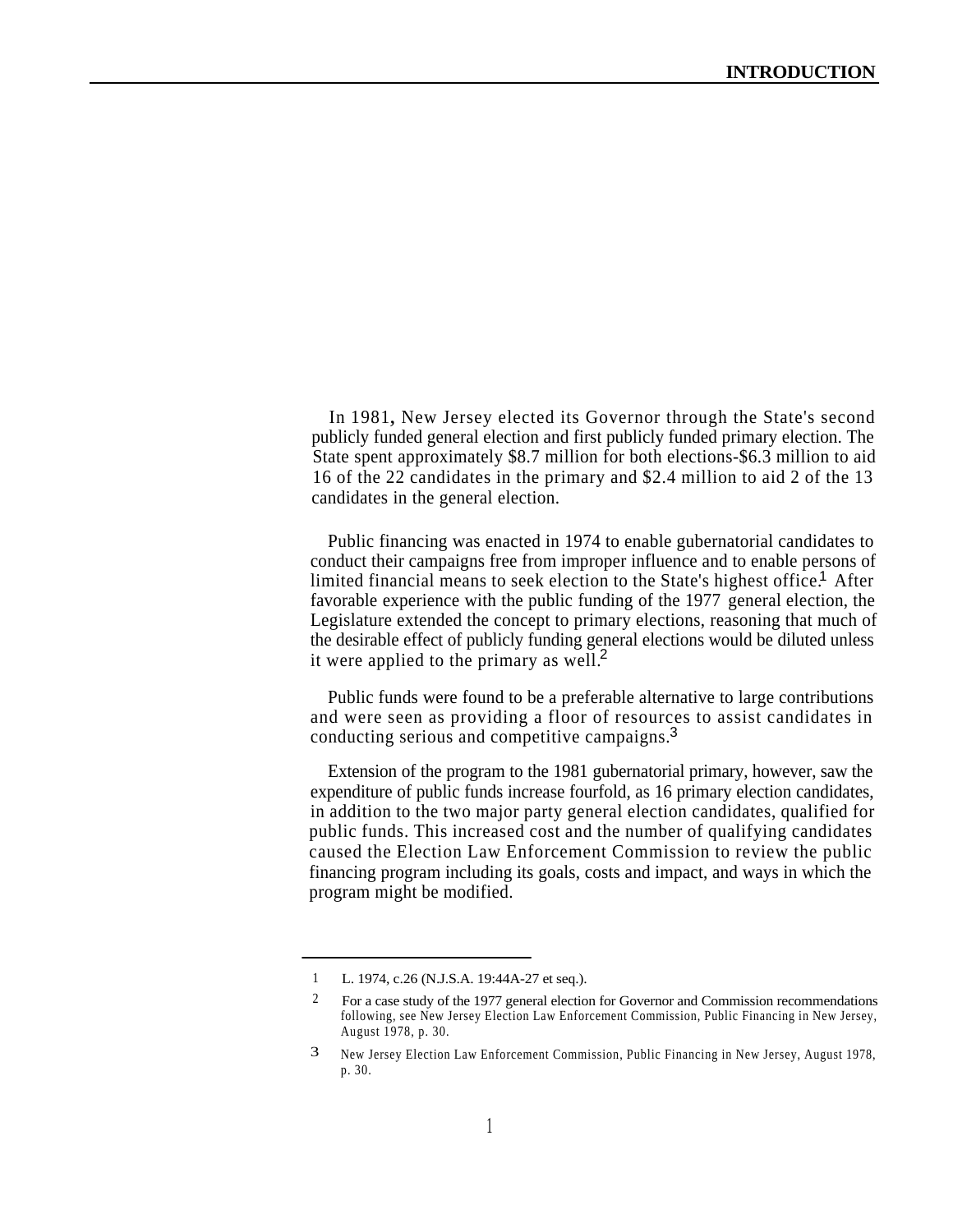The Commission started the review process shortly after the June 2, 1981 primary by inviting the primary candidates and their treasurers to comment on their experiences with public financing and its provisions.<sup>4</sup> The review continued through the following winter and spring and included the preparation and distribution of nine Interim Reports (which are included as appendices to this report), public hearings, consultation with individuals knowledgeable in New Jersey's and the national public financing programs, and participation in seminars and discussions with candidates, campaign officials, legislative leaders and political scientists. The Commission's work has culminated in this report.

The Commission considered the distinction between the primary and general elections, including the following factors: the restriction on political party activity in primary elections; the nature of the primaries as a candidate selection process; and the potentially larger number of candidates who participate in a primary. Following this extensive review, the Commission reiterates the conclusion it reached following the 1977 election:

> The rationale for public financing in the general election for Governor is applicable to the gubernatorial primary election as well. In fact, without application of similar provisions to the primary election, much of the desirable effect of the general election provisions is diluted.<sup>5</sup>

While distinctively different program models for the primary and general elections can be conceived, the Commission believes that the public financing program should remain as similar as possible for both the primary and general elections, thereby promoting the goals of simplicity and clarity. However, where distinctions are warranted or required, e.g. caps on the amount of public funds available to any candidate and political party participation, they are expressly noted and addressed in the report.

In its review of the public financing program, the Commission focused on the following provisions which apply to both the primary and the general elections, except as otherwise noted:

> **•** the \$50,000 qualifying threshold. This is the amount, increased from \$40,000 in 1977, which a candidate to qualify for public funds must raise in matchable contributions. Only contributions above the qualifying threshold were matchable.

<sup>4</sup> On July 9, 1981, the Commission mailed a questionnaire to the gubernatorial primary candidates, their treasurers, and various campaign officials soliciting their views on public financing. Selected responses are incorporated in the Appendix Interim Reports.

<sup>5</sup> New Jersey Election Law Enforcement Commission, Public Financing in New Jersey, August 1978, p. 30.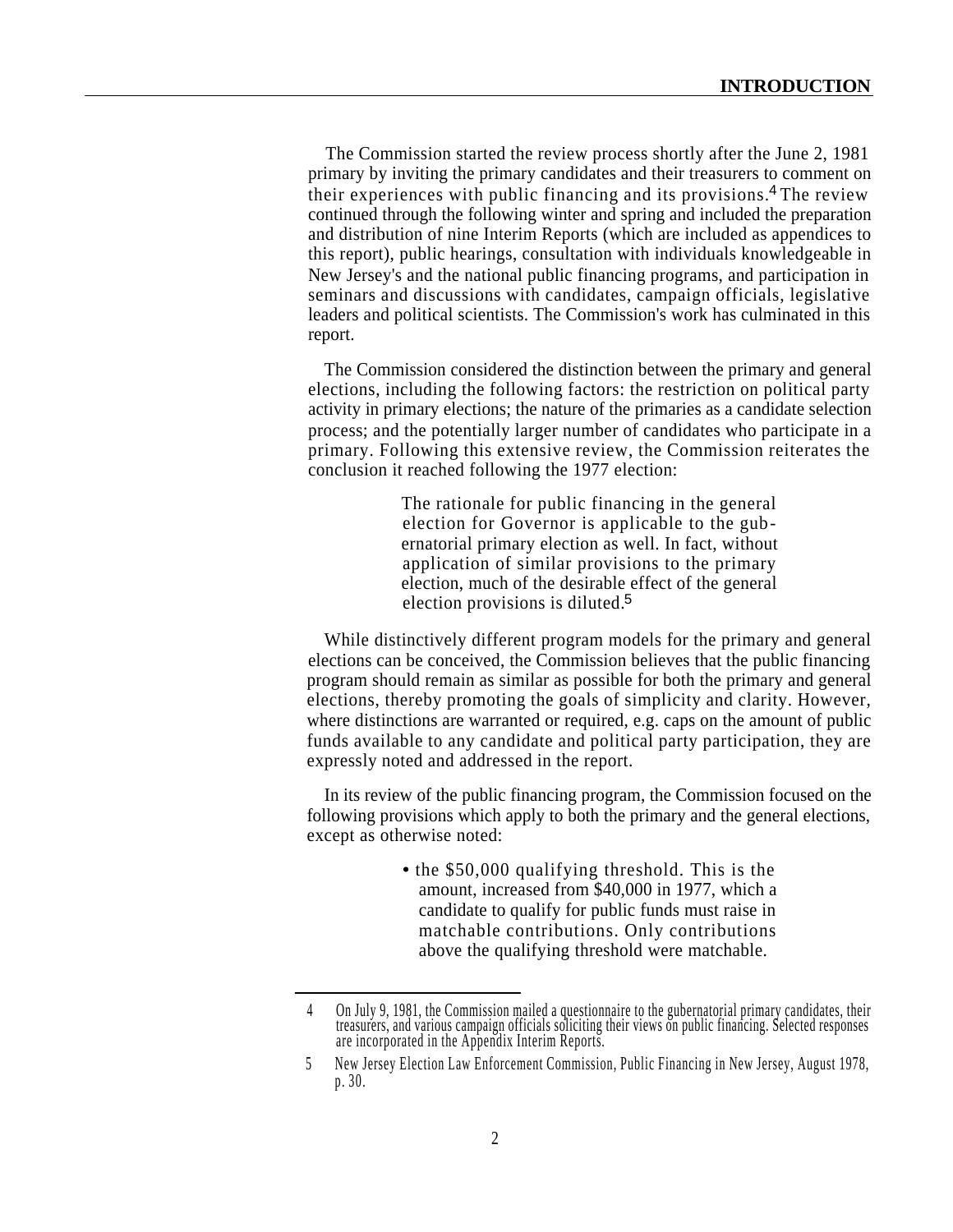- the \$800 contribution limit**.** Contributions from any contributor to any single gubernatorial candidate could not exceed \$800, an amount \$200 above the limit in 1977. The limit applies to all candidates whether or not they received public funds.
- the two for one matching formula. This ratio of two public dollars for every eligible private dollar was the same in 1977 and 1981.
- limits on public funds. The limit on public funds was introduced for the 1981 election. The limit in the primary election was 200 per voter in the 1980 presidential election, nearly \$600,000 for any one candidate. For the general election, the limit was  $40¢$  per voter, or nearly \$1.2 million dollars for any one candidate. 6
- expenditure limits. The limit on the amount a publicly funded candidate could spend in the primary was nearly \$1,050,000, based on 350, per voter in the 1980 presidential election. For the general election, the expenditure limit was nearly \$2.1 million, based on 700, per voter in 1980. In 1977, the limit was over \$1.5 million, based on  $50¢$  per voter in the 1976 presidential election. The following costs are excluded from the expenditure limit: legal and accounting costs of complying with the law; the costs of food and beverage for fund raising events; travel costs of the candidate; and election night costs.

The Commission gave its greatest attention to these five provisions because they are the core of a public financing program. The Commission has concluded that they are, by their character, inextricably related. A change in any one of them affects the entire funding formula and can easily have unintended consequences if the other four provisions are not considered concurrently. For example, merely raising the contribution limit would make it easier for a candidate to reach the qualifying threshold, could result in the transfer of more public funds to that candidate, and increases the likelihood that the candidate will come closer to the expenditure limit.

<sup>6</sup> The exact amounts were \$599,975.80 in the primary election and \$ 1,1 99,951.60 in the general election.

<sup>7</sup> The exact figures were \$1,049,957.65 in the primary and \$2,099,915.30 in the general election.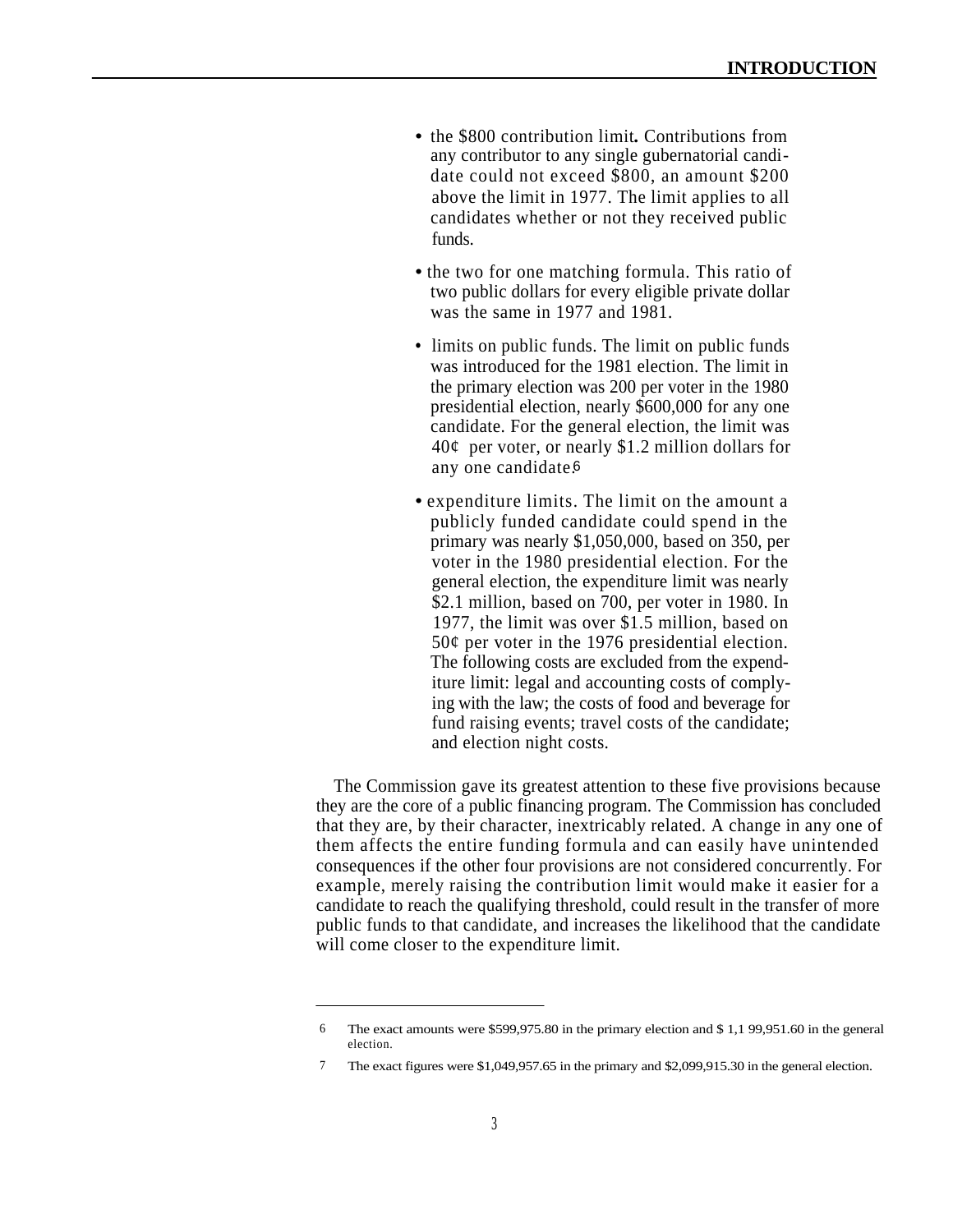The Commission also reviewed the following other provisions of the public financing program which apply to both the primary and general elections, unless otherwise noted:

- the \$25,000 limit on a publicly financed candidate's own funds. This limit did not apply in 1977. Also, the limit applies only to publicly funded candidates. The U.S. Supreme Court, in Buckley v. Valeo,<sup>8</sup> held that a limit cannot be imposed on any candidate who does not take public funds.
- the \$50,000 bank loan limit on publicly funded candidates. This limit on bank loans applied in 1977 and 1981.
- limits on purposes for which public funds may be spent. A candidate may spend public funds only on communication with voters (i.e. radio and television time, newspaper advertisements, billboards, advertising production, and printing and mailing campaign literature); telephone deposits, installation charges, and monthly billings; and legal and accounting expenses of complying with the law. The latter two purposes were added for the 1981 election.
- the \$250 contribution limit on inaugural fund raising events. This limit went into effect for the 1981 election and was applied to the inaugural events held for Governor Kean in January 1982.
- the \$100,000 limit statewide and the \$10,000 limit countywide on the amounts county and municipal political party committees may spend in aid of a gubernatorial general election candidate. These limits on expenditures by county and municipal party committees in the general election applied in 1977 and 1981.
- other housekeeping provisions. The Commission reviewed all provisions of the public financing law to identify other desirable changes.

<sup>8 424</sup> U.S. 1, 96 S.Ct. 612 (1976).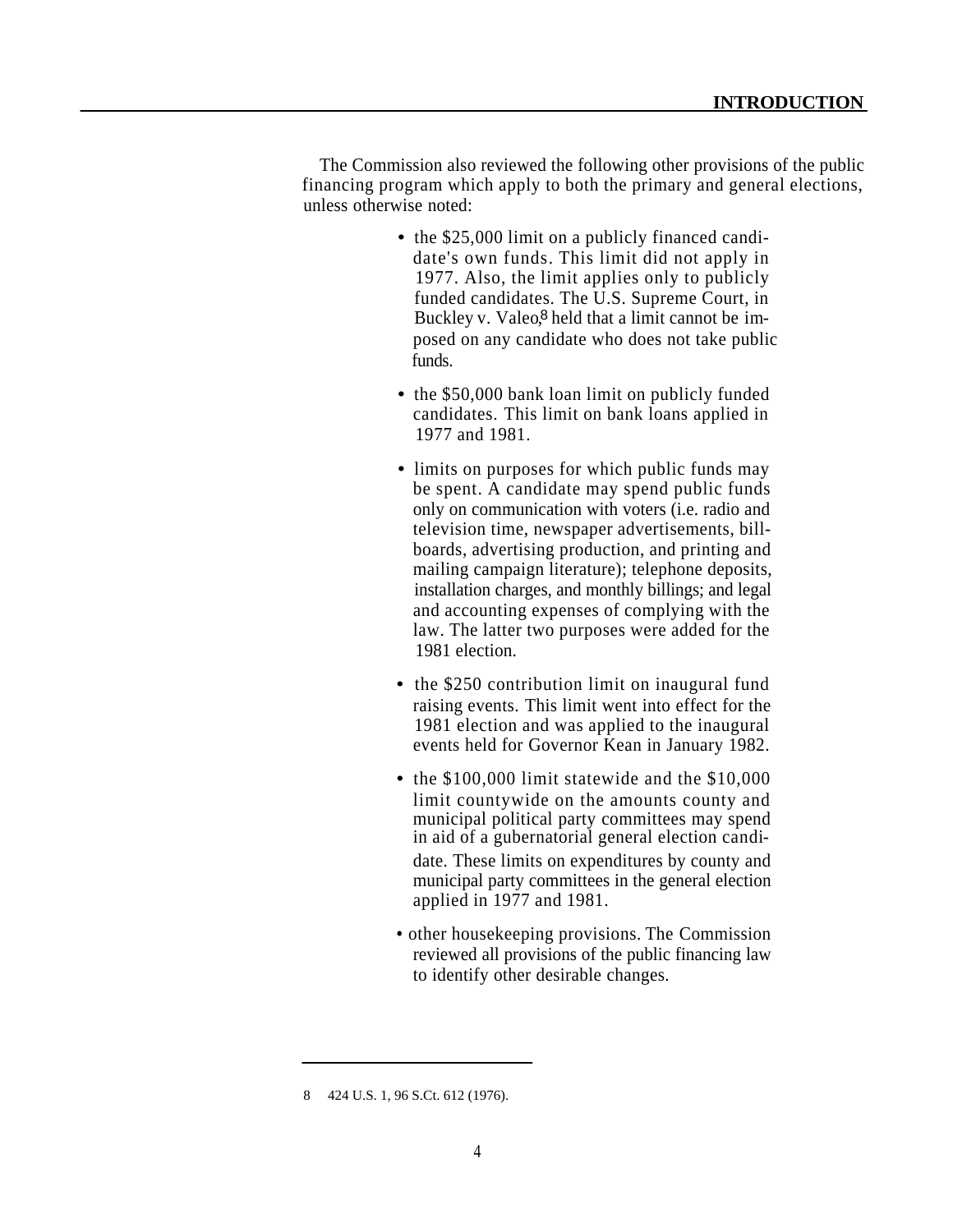In this report, the Commission analyzes the events of 1981 and proposes changes for consideration by the Governor and the Legislature well in advance of the 1985 gubernatorial election. The discussion is divided into two parts. In Part I, Goals, Objectives and Public Policy, the Commission analyzes New Jersey's public financing program and evaluates the program's effectiveness in achieving the State's public policy. One of the most important tasks to be undertaken as part of the forthcoming legislative debate is the review, and perhaps restatement, of the State's policy concerning the method by which New Jersey's Governor is elected. Once policy is defined, specific provisions of the law requiring amendment will be readily identifiable.

In Part II, Conclusions and Recommendations, the Commission presents specific proposals for amendment of the public financing program. In formulating its recommendations, the Commission has avoided considering specific topics in isolation, but has sought to take account of the inter-relationships and inter-dependency of the components of the program.

As in most endeavors of this type, there is no single identifiable solution. Accordingly, in this report, the Commission discusses the alternatives which it considered but did not endorse. The Commission's decisions were based in part upon the extent to which a particular alternative advanced public policy and favorably interacted with other program components. Accordingly, a change in public policy or a selection of a different alternative in another area might have altered the Commission's recommendations.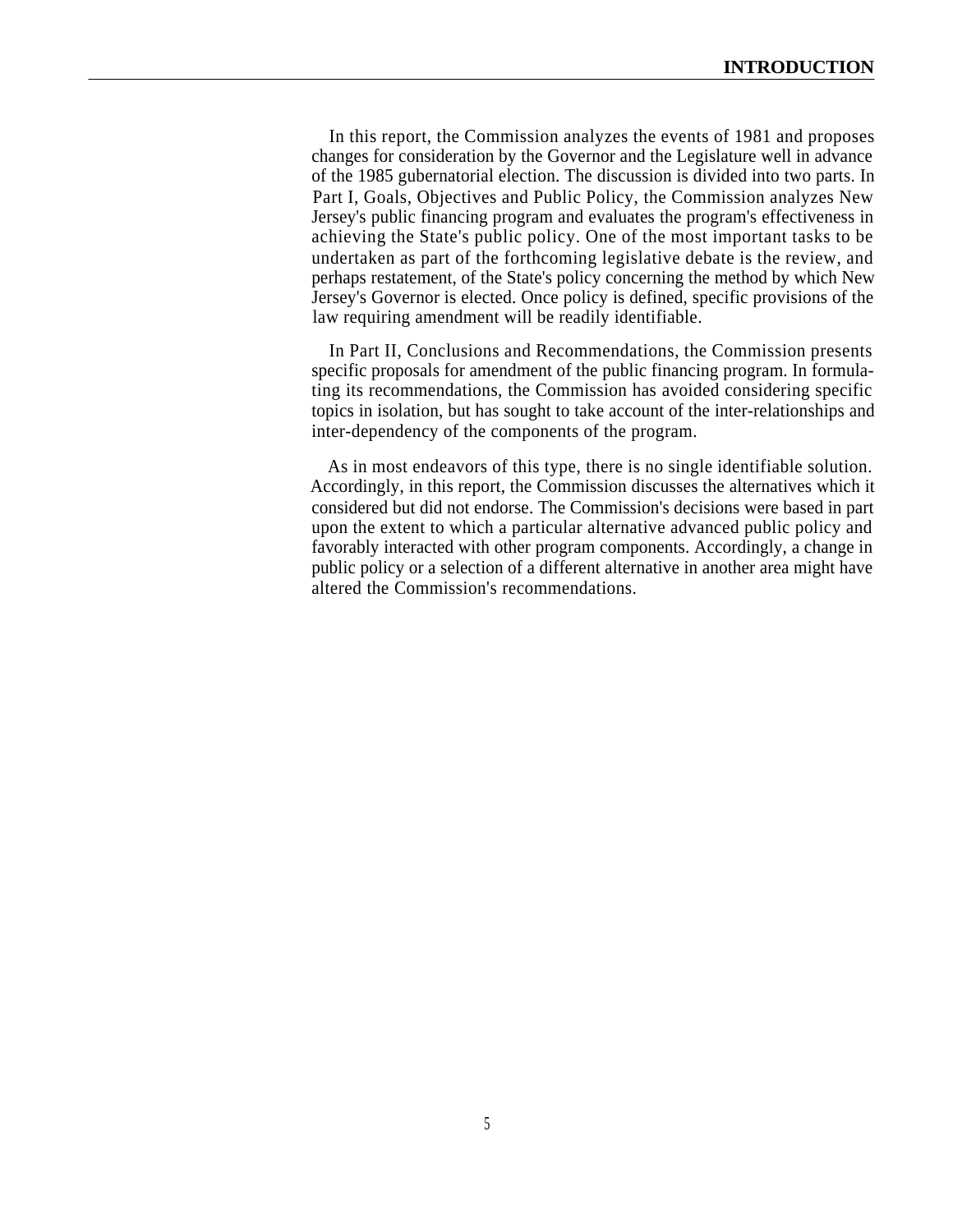In arriving at its recommendations. the Commission reviewed the explicit and implicit goals of public Financing. The Legislature's declared intent in enacting the public financing statute in 1 974 was that:

> ... such financing be adequate in amount so that the candidates for election to the office of Governor may conduct their campaigns free from improper influence and so that persons of limited financial means may seek election to the State's highest office. 1

The experience in 1977 repeated in the 1 981 primary and general elections. supports the conclusion that New Jersey's partial public Financing program substantially achieved those goals.

Conducting campaigns "free from improper influence'' is a goal which had its genesis in the political reform of the early 1970's. Among other objectives, those reforms sought to reduce if not eliminate, large contributions by placing a limit on the amount each contributor may give. Thus, by inference. ''improper influence'' was defined as influence flowing from large contributions.

At the national level, the limit on contributions has been an important factor in the evolution and growth of political action committees (PACs) and multicandidate committees, which aggregate small contributions. Under federal law, these entities are permitted to contribute more to a candidate for federal office than an individual may contribute. This is a significant difference from New Jersey law. In New Jersey, all contributors are treated alike and can contribute no more than \$800. Thus, New Jersey's contribution limit reduces, if not . eliminates, the ''improper influence" of large contributors. In the 1 98 1 primary and general election experience, a majority, over 60 percent in the cases of most

<sup>1</sup> N.J.S.A. 19:44A-27.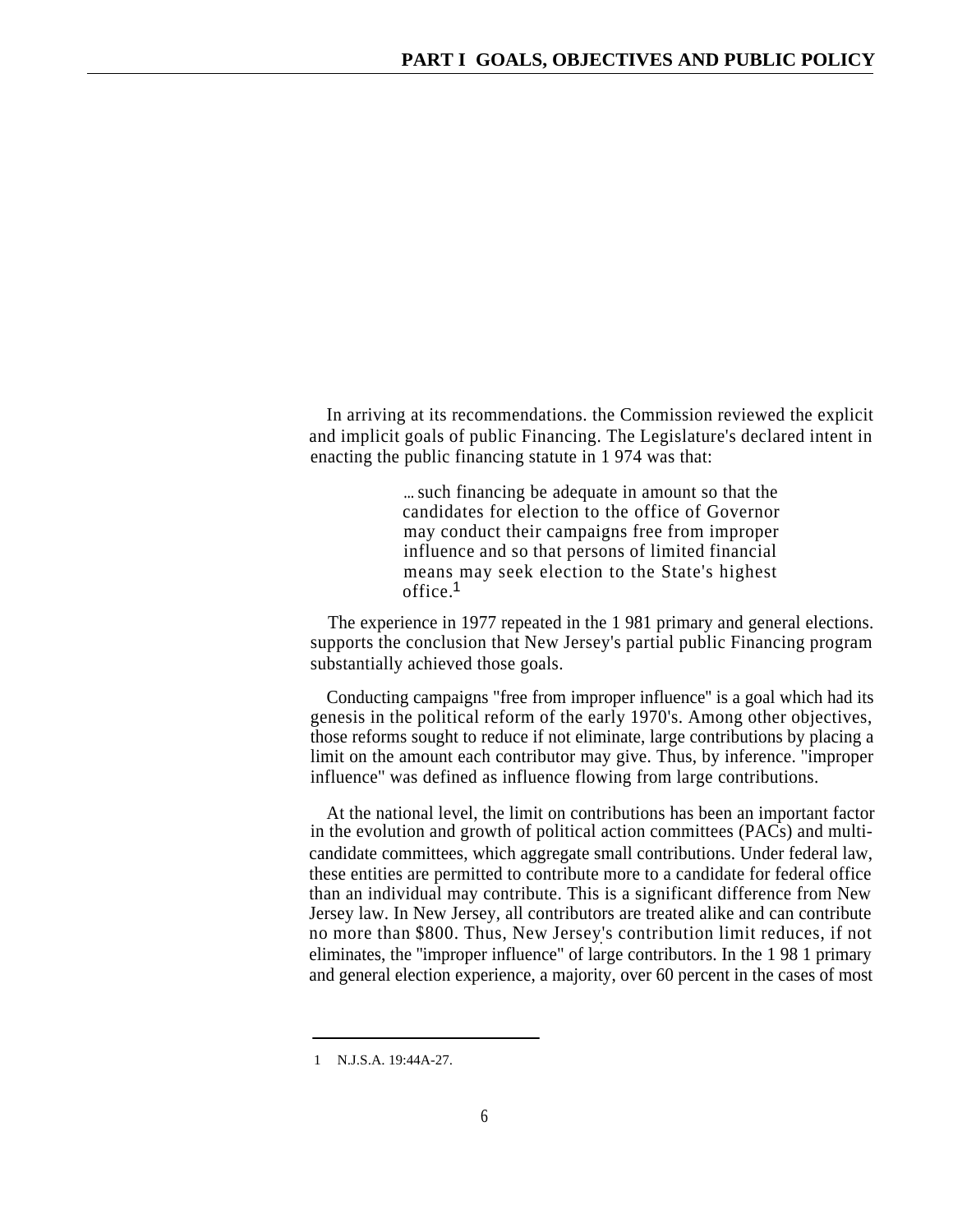candidates, of the privately raised funds came from individuals, rather than corporations, unions, PACs and political committees. 2

Through an evolutionary process, candidates in New Jersey gubernatorial elections have increasingly come to rely on individuals and organizations which can generate contributions from a relatively large number of people. Consequently, although the influence of those who make large contributions has decreased, reliance on and the potential influence of the mass fund raiser has increased.

If, however, "improper influence" is defined as influence flowing from large contributions, then such influence has been diminished in New Jersey gubernatorial elections by a combination of the contribution limit and the partial public funding matching program. It should be recognized, in any event, that influence cannot be totally eliminated. An individual is permitted to make large contributions to the political party committees and those individuals who are able to generate many contributions continue to gain the potential to influence the candidate.

The goal of providing adequate funds to enable persons of limited financial means to seek the Governorship is more difficult to define programmatically. The public financing program prohibits publicly financed candidates from contributing more than \$25,000 to their own campaigns. A wealthy person who wants to use his or her own funds in excess of \$25,000 may do so, but only by foregoing public financing. Another way to view ''limited means'' is in the context of organizational support and ability to generate significant contributions at the onset of a campaign. A candidate for Governor may not be personally wealthy but may have access to wealth in the form of many contributors. With the limitation of \$25,000 for an individual candidate's contribution to his or her own campaign, the relatively low threshold of \$50,000, and a matching ratio of two public dollars for one private dollar, the current public financing program should have aided the campaigns of candidates with limited financial means, either personal or organizational.

On the question of overall adequacy of the public funds, no participant or observer argued for increasing the amount of public funds available to qualifying candidates by raising the cap on public funds, by increasing the matching ratio, by lowering the threshold, or by any other means that would result in more public funds. When someone argued that the contribution limit should be raised, the argument did not directly seek to increase the amount of public funds which would be available. However, neither did the presentations include the point that raising the contribution limit, without changing other provisions of the program, would increase the amount of public funds for a candidate who did not reach the public funds limit.

<sup>2</sup> See Appendix Table 1.5. "1981 Gubernatorial General Election Candidates Florio (D) and Kean (R): Amount and Number of Contributors by Type of Contributor as of May 18, 1982" and Appendix Table 1.6. "1981 Gubernatorial Primary Election Candidates Amount and Number of Contributors by Type of Contributors as of April 19, 1982."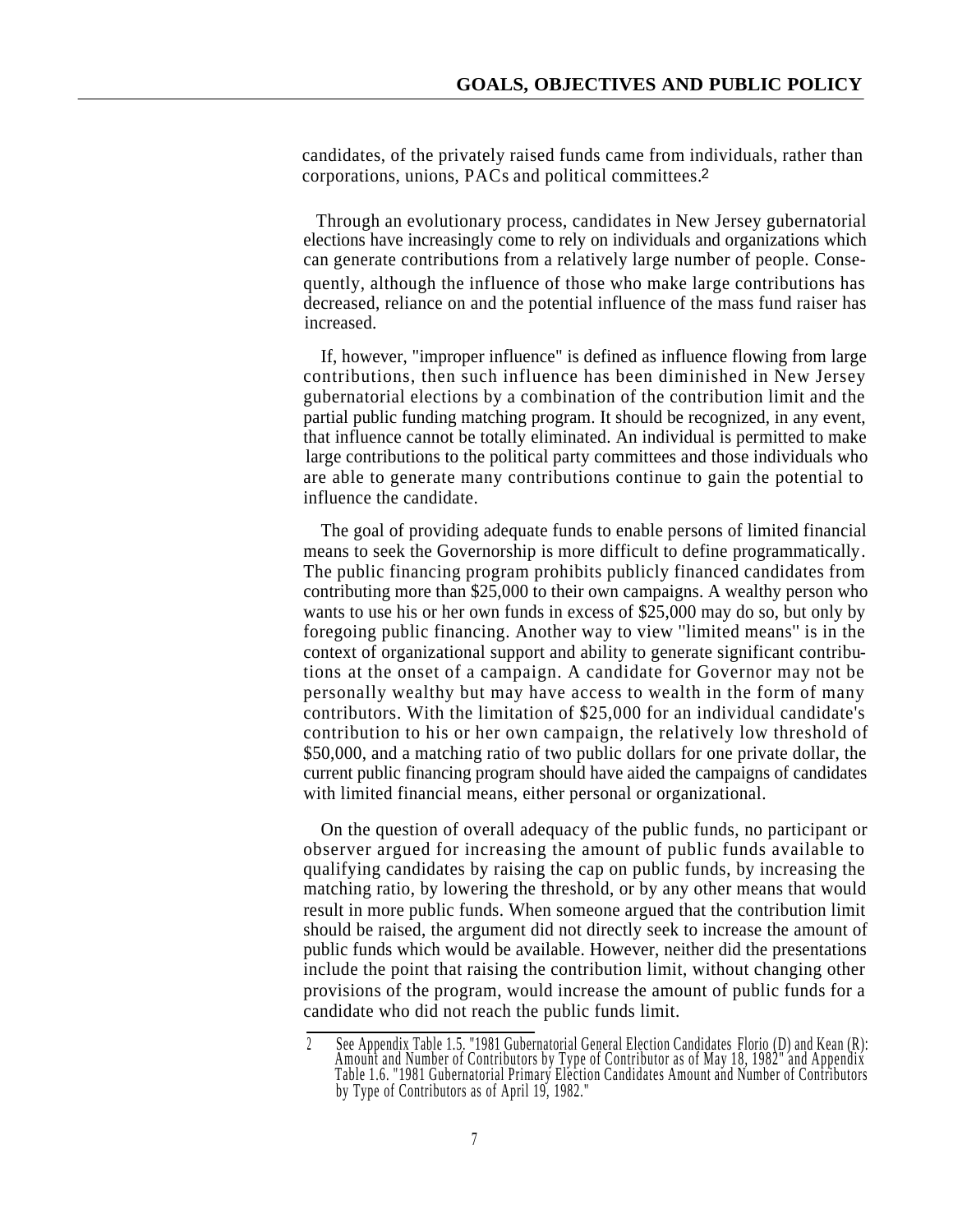Perhaps every gubernatorial campaign could have used more money on behalf of its candidate. Nevertheless, Mayor Gibson, who came in a close third in the Democratic primary, spent only about 70 percent of the money spent by the candidates who placed first and second, Congressmen Florio and Roe, respectively. Furthermore, to date, eight campaigns have refunded nearly \$94,000 in surplus funds to the State.<sup>3</sup>

The Commission concludes, therefore, that the amount of public funds made available in the 1981 primary and general elections was adequate to enable candidates to conduct their campaigns.

In retrospect, it can be seen that the public financing program was too successful in achieving the goals of generating adequate public funds for the 1981 primary and general elections. If there was any consistent negative criticism of the public financing program for the 1981 primary, it was that it cost the taxpayers too much money and that too many candidates qualified for and continued to receive public funds. The Commission recognizes this criticism. In reviewing the entire public Financing program, the Commission focused on ways to reduce total program expenditures, to scale down the generosity of the program, and to deter candidates from applying for or continuing to receive public funds when those candidates' chances of victory are slight.

These two new goals, i.e. conserving public funds and deterring candidates. who might be termed "marginal", from continuing to receive public funds. have the potential of conflicting with the two initial program goals set forth in the 1974 Act, i.e. adequate public funds to enable candidates to conduct their campaigns free from improper influence and to enable persons of limited Financial means to seek election to the office of Governor. The concept of this potential conflict between the two sets of goals is summarized in the table below:

| PROGRAM<br><b>GOALS</b>   | <b>Statutory/Public Policy Goals:</b><br>Adequate Funds to Free<br>Campaigns from Improper Influence<br>and Permit Persons of Limited<br><b>Financial Means to Seek Governor-</b><br>ship | Perceived New Goals<br>Conserve Public Funds and<br>Screen Publicly Funded<br>Candidates                               |
|---------------------------|-------------------------------------------------------------------------------------------------------------------------------------------------------------------------------------------|------------------------------------------------------------------------------------------------------------------------|
| <b>PROGRAM</b><br>CHOICES | Lower the Contribution Limit<br>Lower the Threshold<br>Increase the Matching Ratio<br>Increase the Cap on Public Funds                                                                    | Increase the Contribution Limit<br>Increase the Threshold<br>Lower the Matching Ratio<br>Lower the Cap on Public Funds |

<sup>3</sup> See Appendix Table 5.1. ''Public Funds Refunded Remaining Cash on Hand and Outstanding Obligations - 1981 Gubernatorial Primary and General Election Candidates."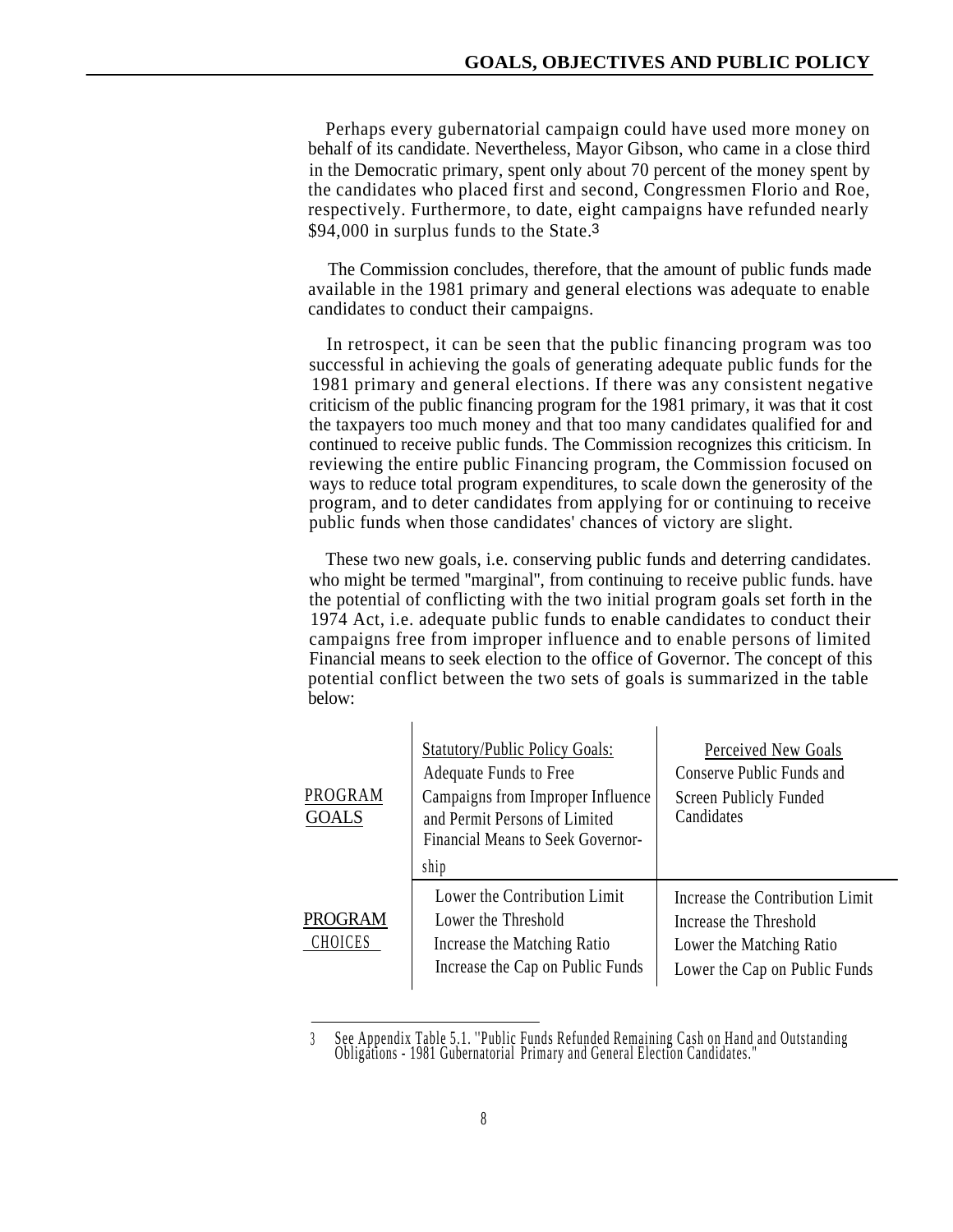In arriving at its recommendations for changing the key provisions of the public financing program, the Commission weighed these two sets of policies and goals and assessed the impact of making different levels of changes for each provision.4 The Commission also has considered the important roles of political parties and individuals in fund raising and in electing this State's Governor.

In formulating its recommendations, the Commission was convinced that the public financing statute and any changes thereto should be considered in light of how the law and changes would affect the role of political parties. Furthermore. the Commission was convinced that, at a minimum, no new barriers should be erected between the gubernatorial general election candidate and his or her political party and legislative and local running mates. As both the New Jersey and national public financing programs were developed for funding gubernatorial and presidential general election candidates, respectively, the programs focused on the candidates to the near, if not total, exclusion of the political parties. At the national level, the Congress has since changed the law to permit the national, state and local parties to raise and spend funds on behalf of their presidential and vice presidential candidates. The amounts are not large in relation to the amount of public funds granted directly to the presidential candidates, but the principle has now been established that the party's nominee and the party organization should not be artificially separated by a public policy of public financing.

In New Jersey, the Commission has observed the near total separation of the gubernatorial candidates' campaigns from the campaigns conducted by the candidates' legislative and local running mates. Because of the expenditure limit on the gubernatorial candidates, almost no joint advertising or similar endeavors were undertaken during the 1977 and 1981 general elections. The Commission concludes that this separation is not only artificial but is also detrimental to the political life of the State. Thus, at a minimum, the Commission, in arriving at its recommendations, has attempted to be sensitive not to add to this estrangement.

At the national level, the public financing and campaign contribution laws discourage individuals from playing a direct role in fund raising and campaign activity. Individuals may contribute only \$1,000 directly to a candidate for federal office but may contribute \$5,000 to a political action committee (PAC). The law also permits qualifying PACs and other multi-candidate committees to contribute \$5,000 directly to a candidate for federal office. The federal law also prohibits unions and corporations from making political contributions to federal office seekers. This latter prohibition, coupled with the low contribution limit placed on individuals, has contributed greatly to the rapid rise of union and corporate PACs.

<sup>4</sup> See the Appendix for Interim Report No. 1, ''The \$800 Contribution Limit" Interim Report No. 2. ''The \$50,000 Threshold" and Interim Report No. 3. ''Limit on Public Funds and Two for One Matching Formula.''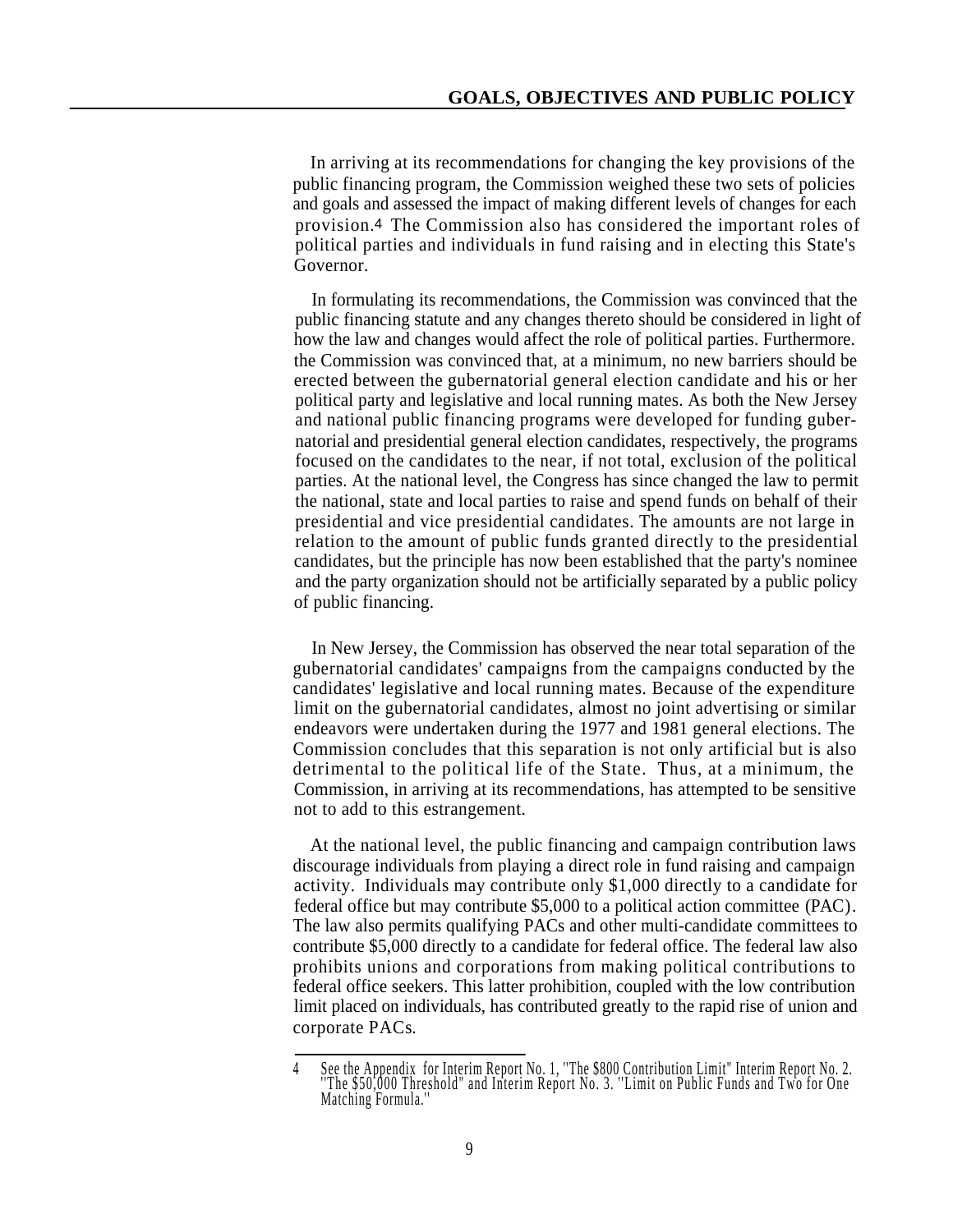In New Jersey, the phenomenon has been much less, to a great extent because New Jersey permits union and corporate political contributions and treats all contributors alike, i.e. all contributors, whether individuals or groups, are limited to an \$800 contribution to a gubernatorial candidate.

For these reasons, the Commission is convinced that no change should be made in the public financing law which would inhibit or deter the individual citizen from participating in fund raising or campaigning for gubernatorial candidates. The bias against the individual contributor found in the federal law is not as great in the New Jersey law and the Commission concludes that it is desirable that New Jersey not diminish the role of the individual contributor.

In considering various proposals for change, the Commission also sought ways to avoid complicating the procedures for the gubernatorial campaigns. The record keeping and reporting requirements for public Financing were a burden on the campaigns and added to campaign costs. The Commission gave great weight to proposals that would simplify, or at least would not complicate, these requirements. Furthermore, the Commission is sympathetic to proposals which would simplify record keeping and reporting requirements for gubernatorial campaign committees and intends to act on them.

In reaching its conclusions on recommended changes in the public financing law for consideration by the Governor and the Legislature, the Commission examined and weighed the State's potentially conflicting goals for public financing and considered how existing impediments to political party and individual participation in a gubernatorial campaign might be reduced and how procedural complications might be avoided. Seven themes were discussed explicitly during the Commission's deliberations and were part of the Commission s consideration of specific alternatives for changing the provisions of the public financing law. These themes were:

- freeing gubernatorial candidates from ''improper influence'': •
- permitting persons of limited financial means (personal and organizational) to seek the Governorship: •
- conserving public funds: •
- screening candidates for public funding. •
- encouraging political party participation. •
- encouraging individual participation: and •
- avoiding procedural complications. •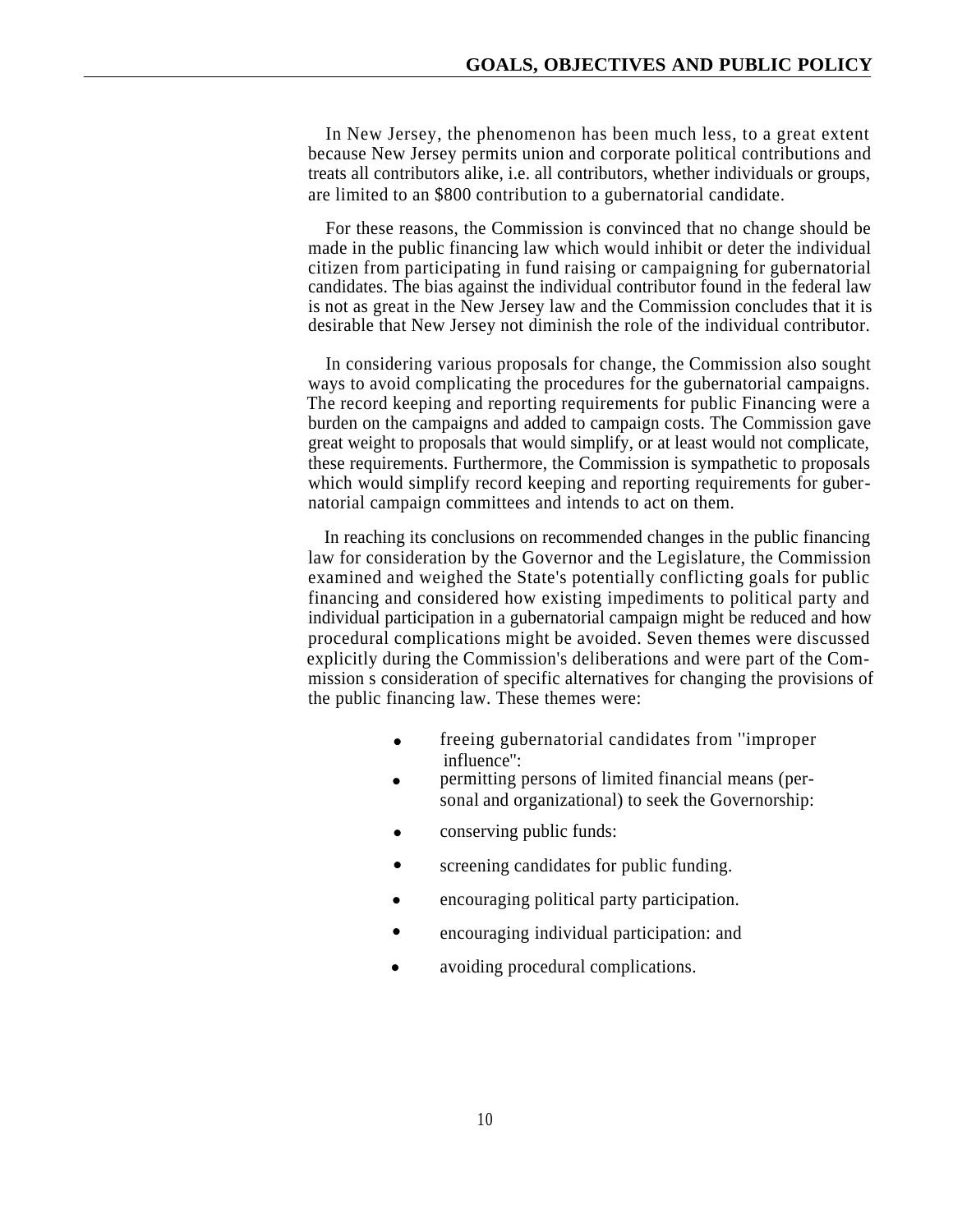#### **RECOMMENDATION #1: THE CONTRIBUTION LIMIT SHOULD BE RAISED TO \$1,200.**

The contribution limit is the key factor in reducing the potential for undue influence, in the electoral and governmental processes, of large contributors. 1This was the reasoning underlying the 1974 statute imposing a contribution limit. The Legislature raised the original \$600 limit to \$800 for the 1981 election.

In the 1981 general election, neither major party candidate had difficulty in raising funds. By October, 1981, both had raised over 80 percent of their campaign funds and had received all of their public funds. Both campaigns, during the week immediately before the election, refunded contributions. The James Florio campaign refunded in excess of \$150,000 and the Thomas Kean campaign refunded over \$70,000. They did so because both were approaching the expenditure limit and simply could not spend the money. The number of contributions and the amount of the average contribution increased for both in comparison with their counterparts in 1977. In sum, the contribution limit did not impede the ability of either major general election candidate to raise enough private funds. When matched with public funds, they provided the candidates with the funds adequate to conduct campaigns.

The 1981 primary experience varied. Four candidates, John Degnan and James Florio, among the Democrats, and Thomas Kean and Lawrence Kramer, among the Republicans, evidenced minimal, if any, problems in raising sufficient private funds. Congressman Florio and Governor Kean had the largest proportion of \$800 contributions in their respective fields of candidates<sup>3</sup>. Although ten publicly funded primary election candidates did not receive the maximum in public funds, the \$800 contribution limit did not appear to be the inhibiting factor.

<sup>1</sup> See Appendix Interim Report No. 1. ''\$800 Contribution Limit'' for analysis of the contribution limit and data on contributions to the 1981 gubernatorial candidates.

<sup>2</sup> See Appendix Table 1.3, ''Comparison of Contributions to 1981, 1977 and 1973 New Jersey Gubernatorial General Election Candidates by Contribution Amount.''

<sup>3</sup> See Appendix Table 1.1, ''Comparison of Amount of Contributions of \$800 Contributions and Contributions of \$100 or Less by Candidate.''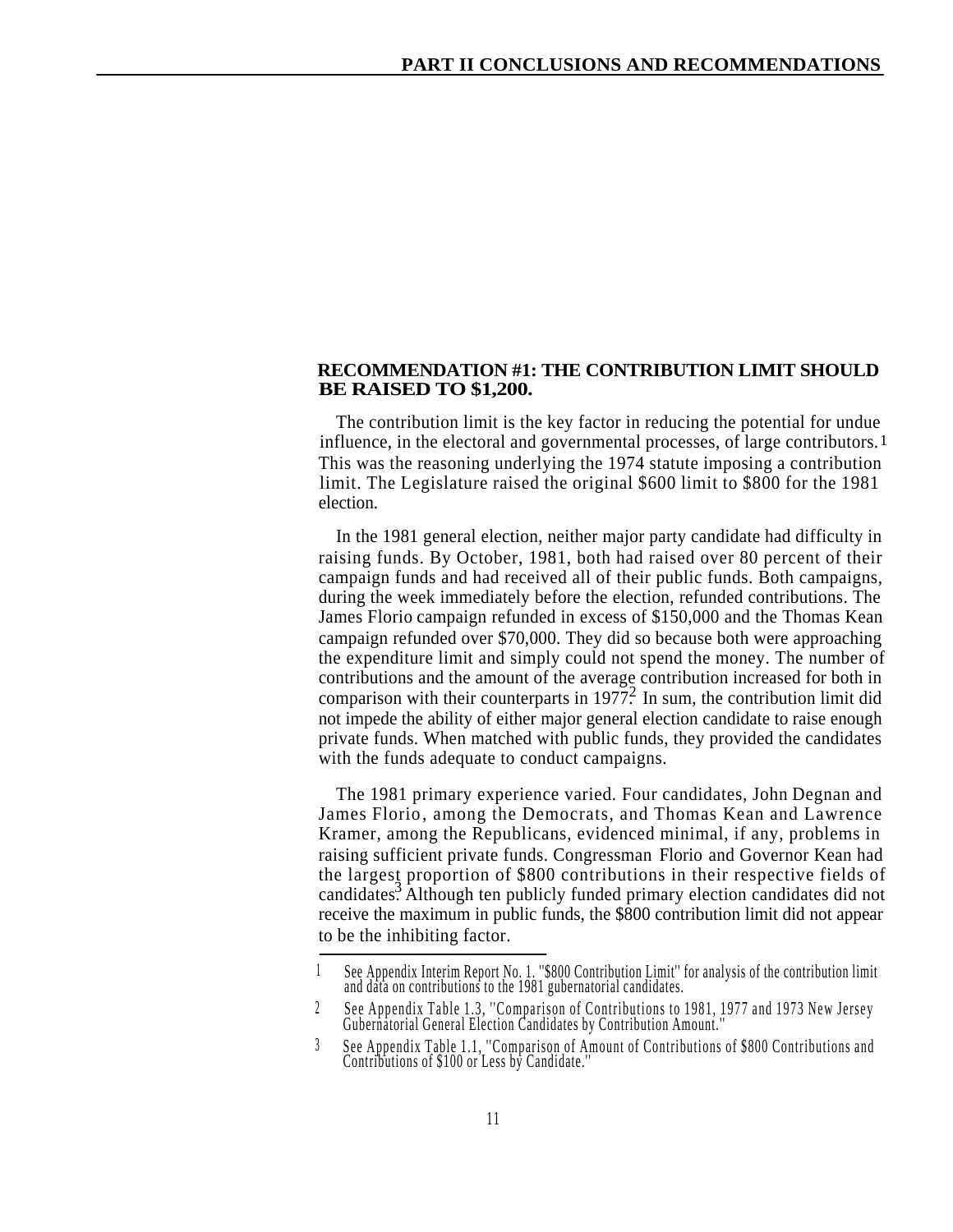There is no evidence that the contribution limit was too high, and no one during the Commission's review of the contribution limit proposed a lower limit.

The Commission considered limits higher than the \$1,200 amount recommended. The Commission is aware that costs for campaigning are increasing rapidly and faster than the Consumer Price Index, which would tend to argue for contribution limits of \$1,400 or as high as \$1,700, depending on estimates of future inflation.

A relatively low contribution limit requires campaigns to spend more time and money raising campaign funds than would be the case without the contribution limit. Additionally, too low a limit might cause campaigns to divert too much effort to fund raising to the detriment of campaigning and communicating with the voters.

Another potential danger of too low a limit is encouragement of independent expenditures. When faced with a low contribution limit, a contributor with greater resources could feel compelled to ''contribute'' to the campaign by making expenditures independent of the supported candidate. Such activity is further encouraged by the pressure of an expenditure limit upon candidates, because no limit applies to the expenditures which satisfy the test of independence.

Since, by definition, the use of ''independent expenditures'' must be without the consent or cooperation of or consultation with a gubernatorial candidate or his or her campaign, such activity tends to undercut the benefits of a coordinated and economical campaign.

New Jersey saw, in 1981, a corollary to independent expenditures in the growth of institutional advertising by the Democratic and Republican State Political Party Committees. This activity seeks to promote the "Institution of the party'' by advertising which does not ''clearly identify'' a gubernatorial candidate or the office of Governor<sup>4</sup>. Funding for such activity is made possible, in part, by the absence of a contribution limit applicable to the state committees and by the fact that no part of such spending is applied against the expenditure limit of a gubernatorial candidate. However, the Commission agrees with those who view the growth of institutional advertising by New Jersey's political party committees as healthy.

In contrast, one difficulty with raising the contribution limit is the way in which the matching ratio interacts with the contribution  $\lim_{t \to 1} 5$  In 1981, an \$800 contribution was worth \$2,400 when matched with public funds. If the

<sup>4</sup> See Appendix Interim Report No. 4, ''The Expenditure Limit" for Advisory opinion 33-81 which sets forth Commission policy on institutional advertising.

<sup>5</sup> See Appendix Interim Report No. 3. "Limits on Public Funds and Two-for-One Matching Formula.'' for an analysis of and data on the matching ratio.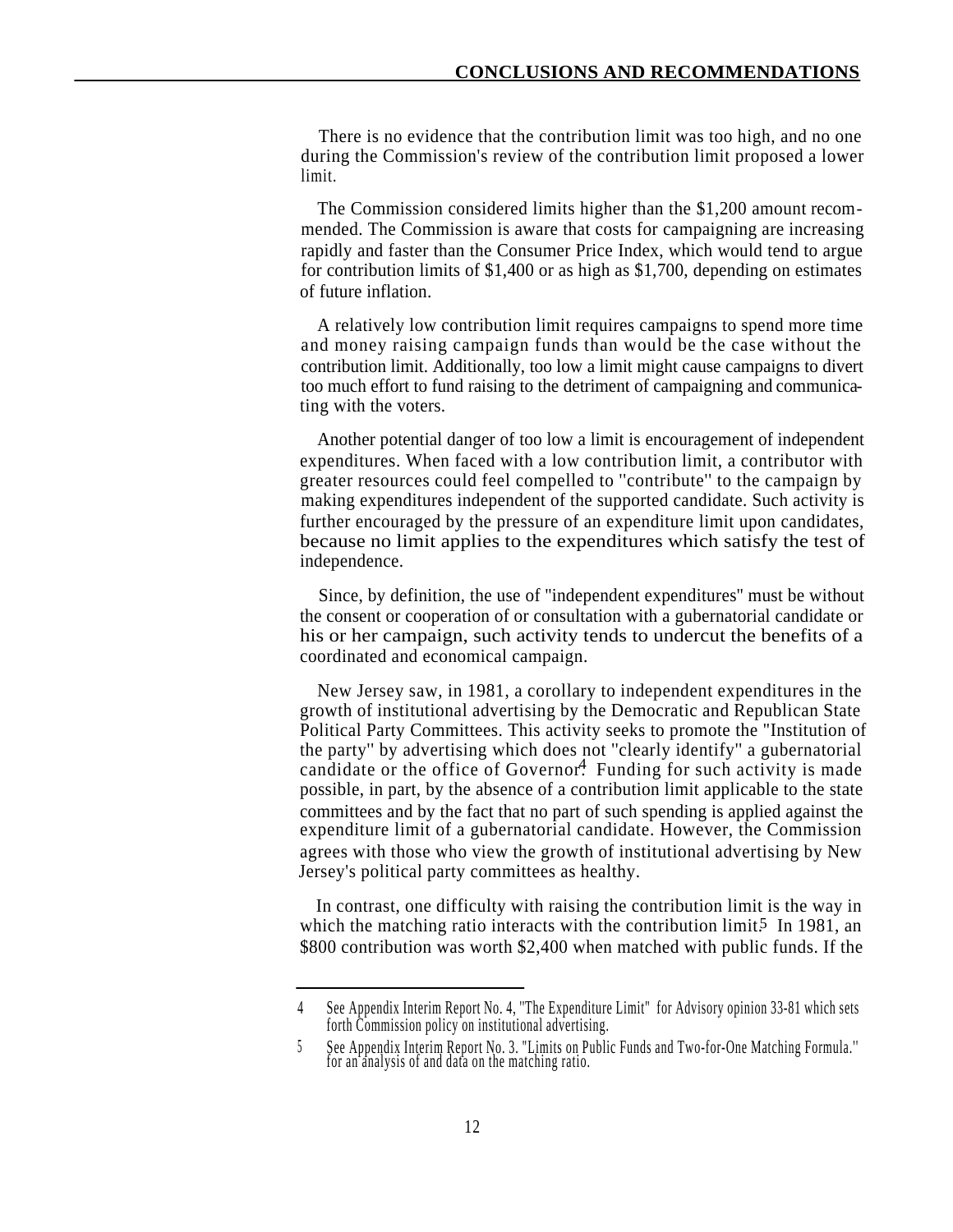limit were raised to \$1,200 and the match ratio left unchanged, a \$1,200 contribution would be worth \$3,600. On the other hand, raising the limit to \$1,200 but reducing the matching to one for one, results in the same \$2,400 applicable in 1981.

As can be seen, the selection of program goals and public policy can result in a choice among various options with similar costs. The Commission considered raising the limit to \$1,500 or \$2,000, but matching only the first \$500 or \$750. As discussed in Recommendation #2, below, such a matching system places a comparative premium on the smaller contributor while allowing a higher contribution limit. However, this requires a more complicated system of monitoring the contribution and matching limits for both the campaigns and the Commission. Moreover, the desired results are obtainable in a more direct way. 6

The Commission also considered proposals that the total amount from a family be limited, e.g. \$1,200 per person but \$3,600 per family. The Commission concluded that no adult individual should be prohibited from making a contribution to a gubernatorial candidate simply because that individual is part of a family that, in total, contributes \$3,600 to that candidate. Neither should a minor be prohibited from contributing so long as several conditions are met. During the 1981 primary, the Commission reviewed cases of contributions from minor children, and, through regulations and policy decisions, the Commission established reasonable conditions on political contributions from minors, e.g. requiring certification that the funds belong to the child and were not a gift for the purpose of making a contribution, that the decision to contribute was made voluntarily, and that the child was of sufficient age and capable of knowing what he or she was doing.<sup>7</sup> From a detailed review of the over 50,000 contributions made to gubernatorial candidates, there appeared to be very few cases of contributions from minor children. The final reason for not limiting contributions from a family is the difficulty of defining ''family'' and the incentive it would provide to circumvent the provision.

The Commission believes that a contribution limit up to \$1,500 could be justified; that figure in the Commission's judgment would still maintain the goal of keeping candidates reasonably insulated from undue influence. However, if the contribution limit were raised to \$1,500 or higher, adjustments to the Commission's other recommendations would be in order.

<sup>6</sup> See Appendix No. 10, ''Analysis of Proposal to Match Only a Portion of a Contribution.''

<sup>7</sup> See Appendix Interim Report No. 1. ''\$800 Contribution Limit'' paragraph No. 12 for a summary of the standards applied to contributions from minors.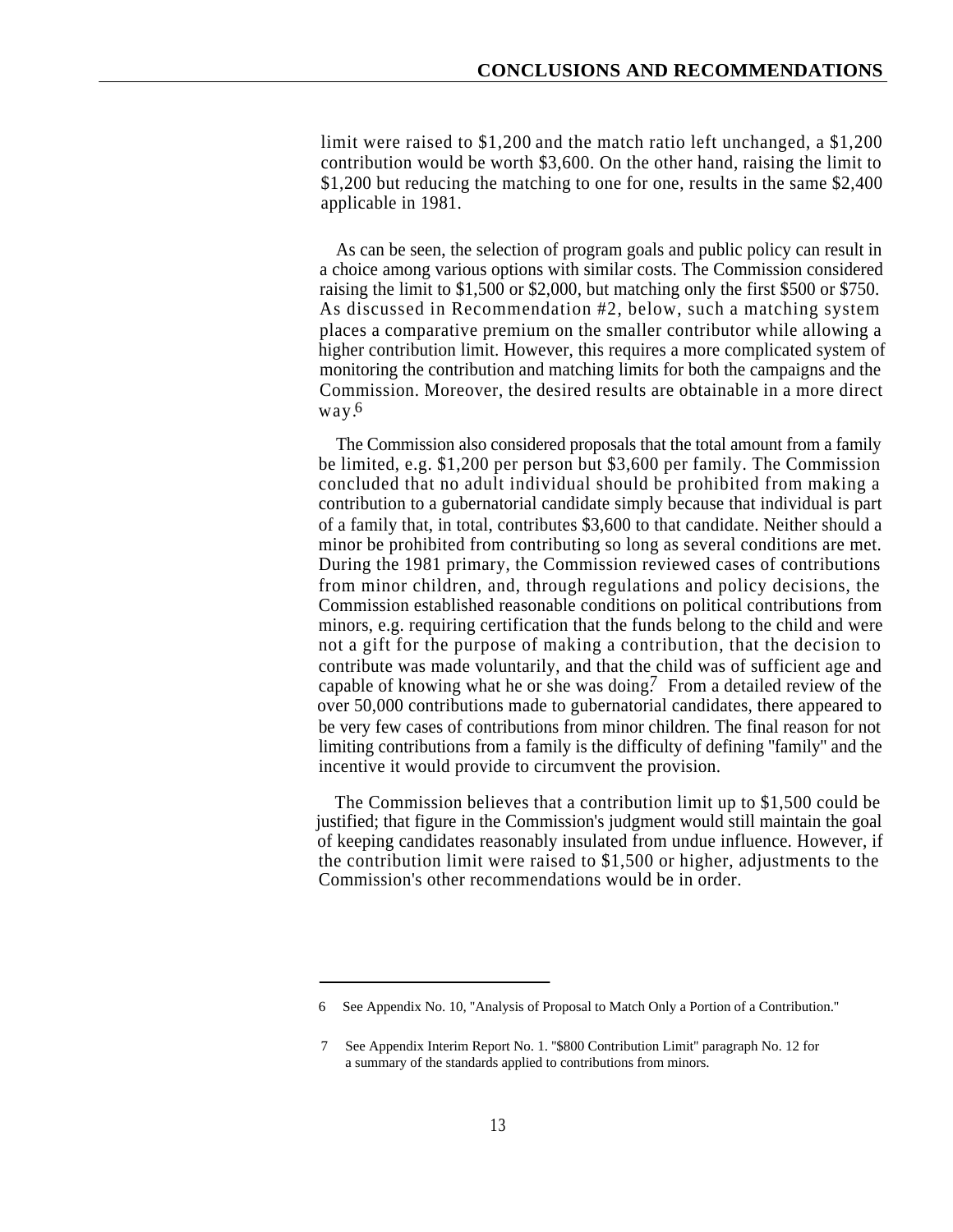Accordingly, the Commission concludes that an increase of \$400 in the contribution limit to \$1,200 is reasonable and appropriate for  $1985$ <sup>8</sup>. It will help campaigns in raising additional funds, but, when matched with public funds on a one to one basis (see Recommendation # 3, below), it will be worth \$2,400, the same amount that an \$800 contribution was worth in 1981.

#### **RECOMMENDATION #2: THE CONTRIBUTION AND EXPEND-ITURE QUALIFICATION THRESHOLD SHOULD BE RAISED TO \$100,000. IN ADDITION**, **A CONTINUING THRESHOLD SHOULD BE ADOPTED REQUIRING A CANDIDATE TO MAKE ADDITIONAL SUBMISSIONS FOR PUBLIC FUNDS ONLY IN UNITS NOT LESS THAN \$25,000 AFTER THE CANDIDATE HAS RECEIVED \$125,000 IN PUBLIC FUNDS.**

In 1977, the contribution and expenditure threshold was \$40,000. The Legislature raised the threshold amount to \$50,000 for the 1981 elections. The Commission proposes a twofold increase in the threshold to  $$100,000$ .<sup>9</sup>

The threshold is a means by which a candidate establishes his or her "viability." The threshold is solely a financial test reflecting a candidate's ability to raise a specified amount of money. It does not necessarily reflect potential strength at the polls. The threshold is also one means by which the State can conserve public funds by screening out and denying public funds to those candidates who are unable to raise the threshold amount. Thus, the threshold becomes a key test of the viability of a candidacy.

Nearly all observers urged that the threshold be raised, some suggesting amounts as high as \$200,000 and \$250,000 or even one-half the maximum expenditures for the primary, about \$525,000. However, too high a threshold runs counter to the goal of enabling persons of limited financial means, personal or organizational, to seek election to the Governorship. Whereas a threshold of \$100,000 would have eliminated one, and possibly two, of the 16 publicly funded candidates in the 1981 primary, a \$250,000 threshold would have eliminated at least six more. 10

The Commission considered leaving the threshold unchanged. However, if the contribution limit is increased as recommended, candidates would find it easier than in 1981 to raise the threshold amount and they would not really be passing a "viability" test.

<sup>8</sup> The Legislature has directed the Commission to monitor the general level of costs of election campaigning and to report its recommendations, if any, for altering limits on contributions and expenditures accordingly one year prior to the next gubernatorial primary election. N.J.S.A. 19:44A-7.1.

<sup>9</sup> See Appendix Interim Report No. 2. "\$50,000 Threshold'', for analysis of and data on the threshold.

<sup>10</sup> See Appendix Table 2.4, ''Amounts of Contributions (Net) Submitted for Public Matching Funds by Date of Submission-1981 Gubernatorial Primary.''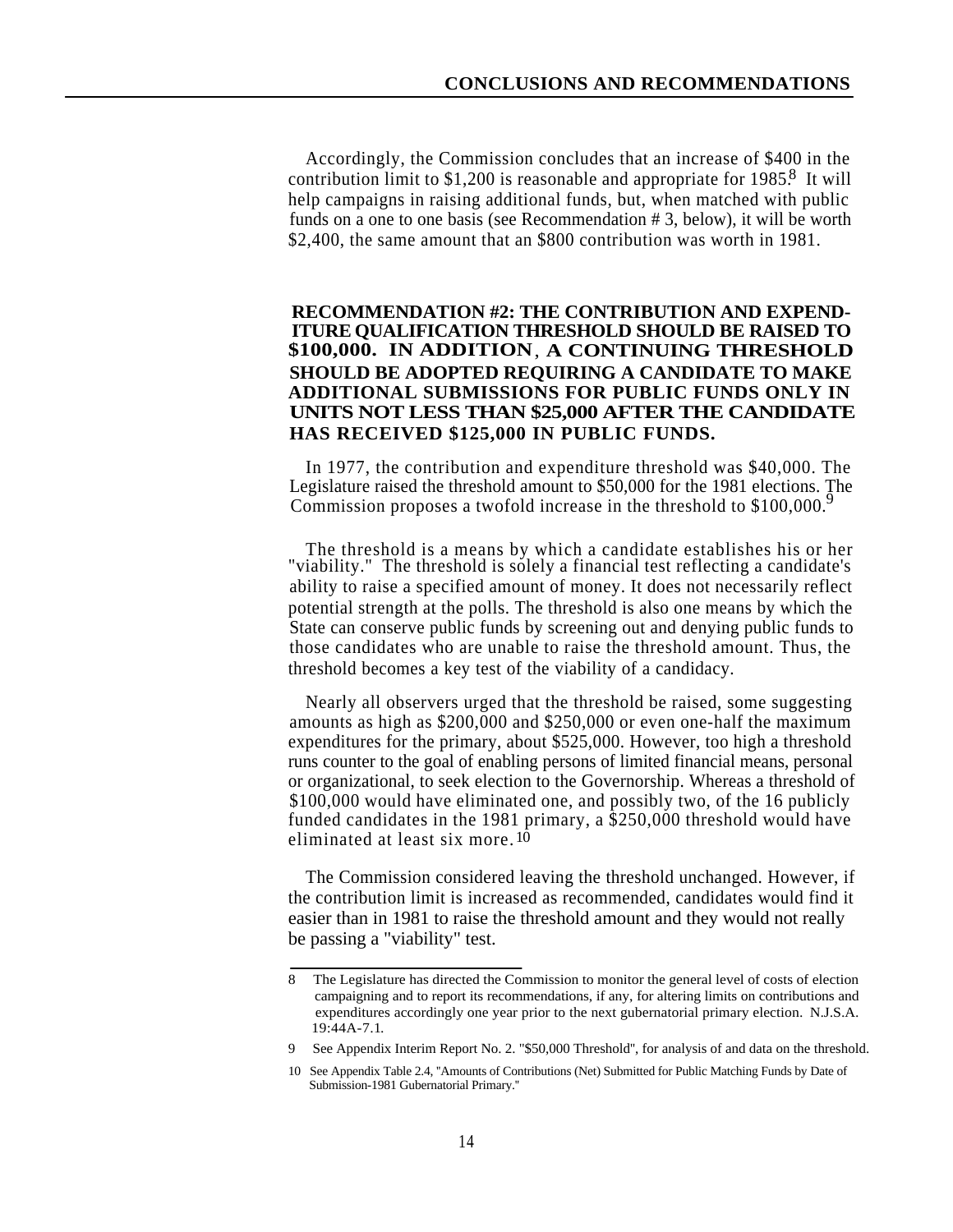The Commission also considered a \$150,000 threshold and concluded that the figure was too high and would function as too great an obstacle for credible candidates seeking to enter the forum. The Commission concluded that a \$100,000 threshold was reasonable and appropriate together with a contribution limit of \$1,200.

The Commission considered proposals that the threshold amount be made up of only a portion of a person's contribution, i.e.  $$100$  or  $$250$ .<sup>11</sup> This proposal was offered as a way to conserve public funds, to screen out ''marginal'' candidates and to encourage candidates to reach a larger constituency of contributors. Applying the suggested \$100 and \$250 amounts to the 1981 actual experience revealed that only one candidate, Ann Klein (D), would never have reached the \$50,000 threshold amount. This would have saved the State only \$52,800, although other candidates might have been dissuaded from staying in the race because of cash flow problems. The proposal would require candidates to seek out more contributors. However, looking toward the future, gubernatorial candidates will have to secure contributions from more contributors in any event, simply because of the anticipated increase in the cost of running for office. Finally, the proposal to count only a portion of a person's contribution toward the threshold would impose an additional record keeping burden on campaigns. In the Commission's judgment, the same purposes of conserving public funds, screening out marginal candidates, and encouraging candidates to reach a larger constituency of contributors, can generally be achieved through simpler means, such as raising the amount of the threshold.

The Commission also considered a recommendation to require candidates seeking to qualify for public funds to obtain a minimum number of petition signatures, in excess of the 1,000 signatures now required for ballot access, in addition to or in lieu of the monetary threshold. Such a requirement could broaden the test of ''viability.'' However, the requirement that signatures be obtained, in addition to the financial qualification, would add little to the threshold requirements unless the required number of signatures was quite large. Also, requiring more signatures increases the costs and complexity of running for office. On the other hand, allowing a candidate to qualify merely on his or her ability to gather signatures, without a monetary threshold, would diminish the threshold as a test of ''viability.''

Accordingly, although the Commission believes that imposing a minimum number of signatures requirement, in addition to a monetary threshold, is worthy of serious consideration, the Commission does not find sufficient advantages in such a requirement to warrant recommending it.

<sup>11</sup> See Appendix No. 10 "Analysis of a Proposal to Match Only a Portion of a Contribution,'' for data on and an analysis of this proposal.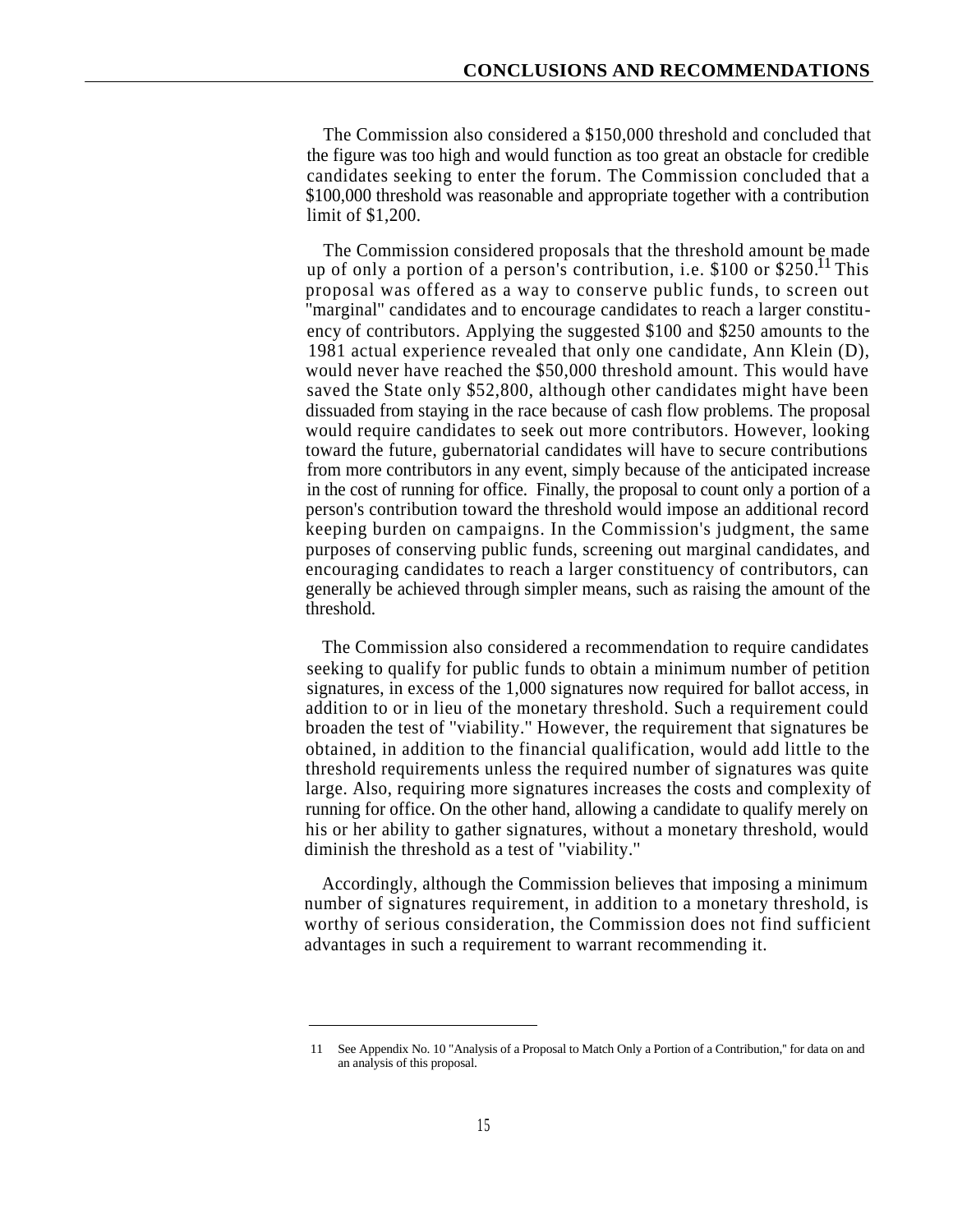In the 1981 primary election, some candidates who had no difficulty in raising more than \$50,000 threshold found their fund raising faltering even after receiving substantial infusions of public funds. All candidates, except those who had reached the maximum in public funds, continued to file submissions for matching funds frequently, sometimes weekly. Often these submissions were in amounts of less than \$10,000, sometimes as low as a few hundred or a few thousand dollars.<sup>12</sup> Only one candidate, Donald Lan (D), withdrew from the race. Others stayed in the contest and continued to draw public funds, even though, in retrospect, they no longer had a chance to win the election and, to many, had ceased being ''viable'' candidates.

In the Commission's judgment, continued fund raising ability is another appropriate test of ''viability.'' For this reason, the Commission recommends that once a candidate has raised an initial total of \$175,000 in contributions and has thereby received \$125,000 in public funds,  $^{13}$  he or she must continue to pass additional thresholds in units of at least \$25,000 in order to receive more public funds. This would require campaigns to cease submitting contributions for matching public funds when the campaign is unable to raise matchable contributions totaling at least \$25,000. If this proposal had been in effect in 1981, some candidates might have developed sufficiently serious cash flow problems to cause them to drop out of the race or, at least, to stop receiving additional public funds for a faltering campaign. An added advantage of this proposal is that it would reduce the frequency and total volume of submissions, thus easing the administrative burden for the individual campaigns and the Commission.

Therefore, the Commission recommends that the contribution and expenditure qualification threshold be raised to \$100,000 and that candidates, having received \$125,000 in public funds, make additional submissions for public matching funds in units of at least \$25,000.

#### **RECOMMENDATION #3: THE MATCHING RATIO SHOULD BE CHANGED FROM TWO FOR ONE TO ONE FOR ONE. THE DOLLAR AMOUNT OF CONTRIBUTIONS WHEN MATCHING BEGINS SHOULD BE \$50,000.**

For both the 1977 and 1981 campaigns, the matching ratio was two for one. The full amount of each eligible contribution, \$600 in 1977 and \$800 in 1981, was matched and the matching of contributions began after the threshold was reached, \$40,000 in 1977 and \$50,000 in 1981.<sup>14</sup>

<sup>12</sup> See Appendix Table 2.5, ''Amounts of Contributions (Net) Submitted for Public Matching Funds by Date of Submission - 1981 Gubernatorial Primary.''

<sup>13</sup> Upon raising the initial \$100,000 to satisfy the threshold, the candidate would receive \$50.000. Additional contributions could be submitted in any amounts up to an aggregate of \$75,000.

<sup>14</sup> See Appendix Interim Report No. 3, ''Limit on Public Funds and Two For One Matching Formula,'' for data on and analysis of the matching ratio.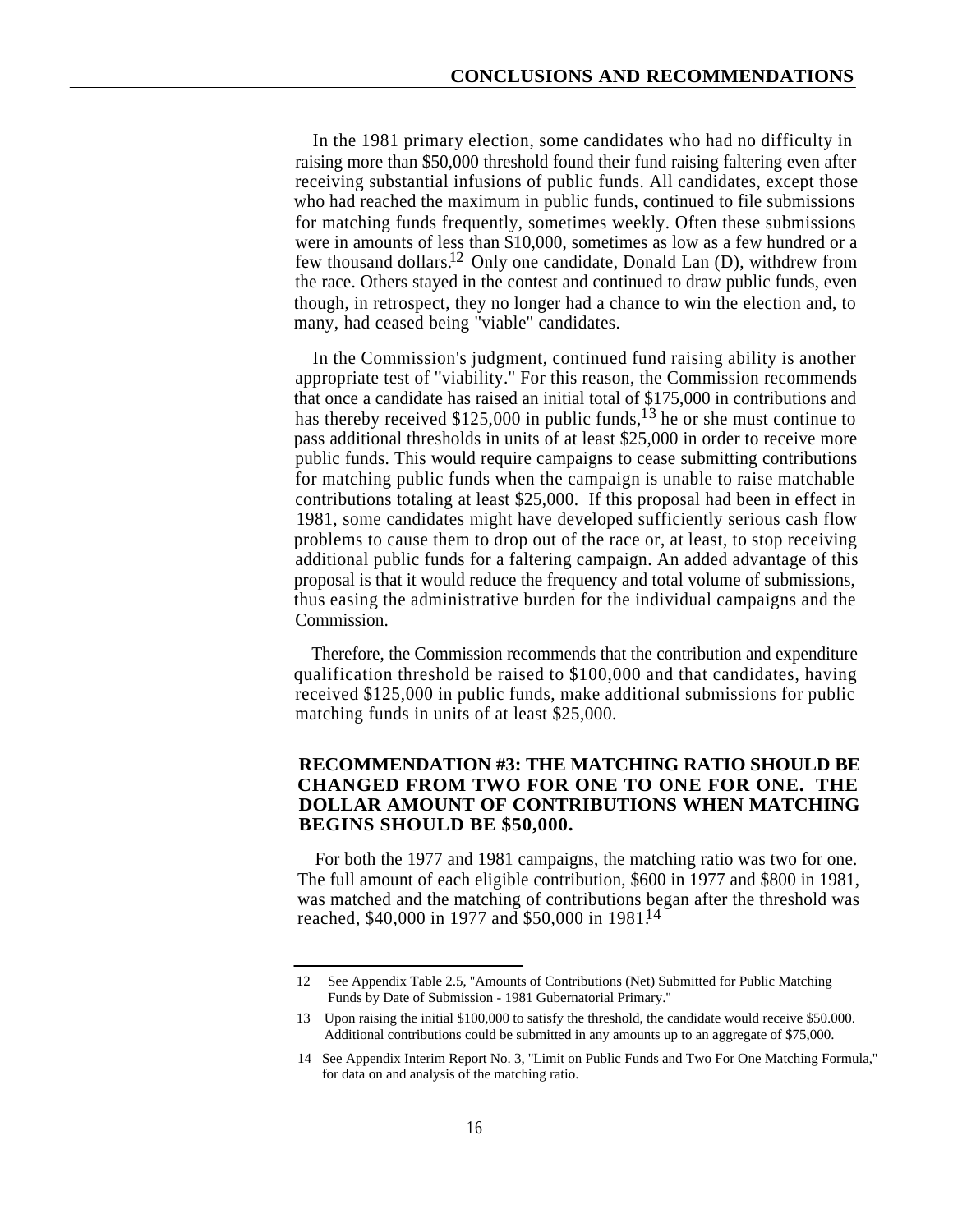The two for one matching with public funds of the entire contribution, up to \$600 or \$800 maximum, guaranteed that, in most cases, at least a majority of all funds available to a candidate would be public funds. In 1977, public funds represented slightly in excess of 63 percent of the total receipts for Governor Byrne and Senator Bateman. In 1981, that percentage dropped to slightly less than 51 percent for Congressman Florio and Governor Kean.<sup>15</sup>

In the 1981 primary, the percentage of total receipts represented by public funds ranged from a low of 34 percent to a high of 61 percent; the average for all candidates was 56 percent.<sup>16</sup>

The matching formula used in 1977 and 1981 also helped candidates who were successful at early fund raising to have substantial funds available at the outset of their campaigns. This benefit can be especially helpful to lesser known candidates who need to achieve name recognition and broader support for their candidacies.

Thus, the matching formula used in 1977 and 1981 insured that a substantial portion of campaign resources would be public funds and helped to insure an adequate floor for a meaningful campaign. However, it was this very benefit that led observers and the Commission to conclude that the matching formula was too generous and, consequently, too successful in generating adequate campaign funds. Therefore, the Commission closely examined alternatives for revising the matching formula in light of the perceived need to reduce total program expenditures and to further reduce the percentage of total receipts represented by public funds.

In arriving at its recommendations, the Commission considered the three key attributes of the matching formula, namely:

- the amount of a contribution to be matched,
- the dollar amount of contributions when matching begins, and
- the matching ratio of public dollars for private dollars.

The Commission recommends an increase in the contribution limit from \$800 to \$1,200 (see Recommendation # 1, above). In reaching a conclusion of how much of the contribution should be matched with public funds, the Commission considered matching only a portion of each contribution such as the first \$250 or the first  $$500<sup>17</sup>$  This type of adjustment to the matching formula would reduce the impact of large contributions and place a competitive premium on attracting smaller contributions.

<sup>15</sup> Ibid, p. 1.

<sup>16</sup> See Appendix Table 3.3. ''Public Funds as a Percentage of Total Receipts -1981 Gubernatorial Primary Candidates.''

<sup>17</sup> Refer to Appendix No. 10. ''Analysis of a Proposal to Match Only a Portion of a Contribution."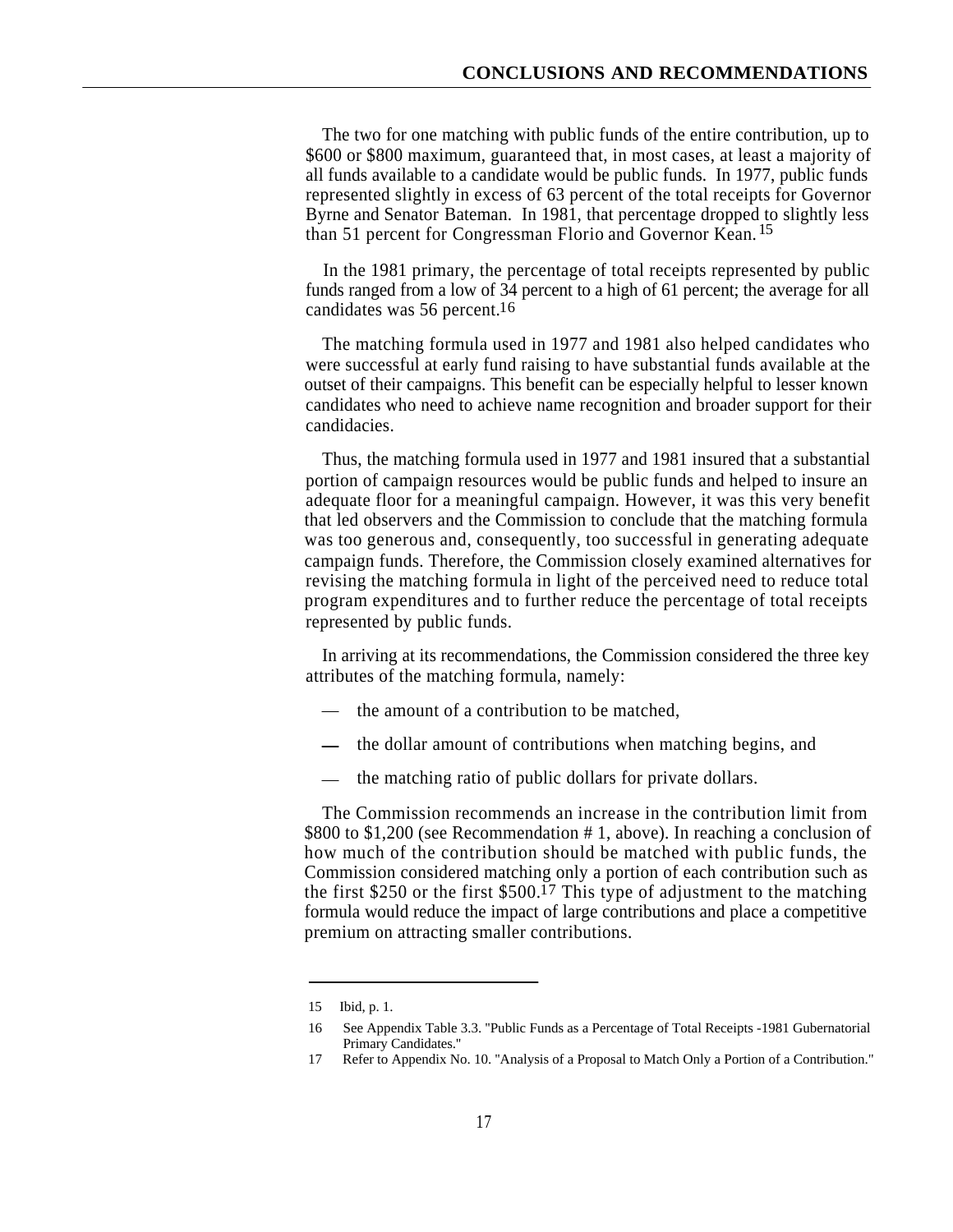The Commission concluded, however, that reducing the matching ratio to one for one would not increase the importance of larger contributions while the program could keep the simpler, more direct method of matching an entire contribution. During the 1981 experience, most of the campaigns kept reasonably good records and did a reasonably good job of monitoring contributions. Nevertheless, they still encountered record keeping problems with multiple contributions from contributors. If a new dimension of matching only the first portion of a contributor's contribution were introduced, it would increase the administrative burden on both the campaigns and the Commission. While such a program certainly could be administered, the presence of other alternatives makes it less favorable. Therefore, the Commission opted for the simpler approach of matching the entire amount of contributor's contribution up to the recommended limit of \$1,200. If a proposal to increase the contribution limit above \$1,200 is advanced, the Commission would urge reconsideration of this recommendation.

The matching of contributions beginning after a candidate had reached the threshold of \$50,000 has been viewed by some observers and by the Commission as generous because it was easy for most candidates to collect \$50,000 in contributions. Thus, for the 1981 primary election, the \$50,000 threshold was not fully functioning as a screening device. The Commission has recommended (see Recommendation #2 above) an increase in the threshold from \$50,000 to \$100,000. The Commission then considered whether matching should begin at \$ 100,000 or at some other amount. The Commission weighed the merits of the perceived goal to reduce the cost of the public financing program with the statutory policy of enabling candidates with limited means to mount their campaigns for the Governorship.

One of the prime values of the New Jersey public financing program is that it has provided seed money to candidates during the early, crucial periods of campaigning and has insured an adequate floor for a significant campaign. In the 1977 Bateman (R) general election campaign and in the 1981 Gibson (D) and Wallwork (R) primary campaigns, this positive attribute of the public financing program was clearly shown. Therefore, the Commission concludes that the matching of contributions with Public funds should start at the first dollar above \$50,000 in contributions. In operation, a candidate satisfying the \$100,000 threshold would obtain \$50,000 in matching funds.

The Commission further considered the matching ratio which was two for one in 1977 and 1981. Many observers and the Commission, after the primary experience, concluded that the two for one matching ratio was too generous and provided candidates with too high a percentage of public funds in relation to their total receipts. One Of the results of the two for one match was that a majority of the total receipts of most campaigns came from public funds, while the public funds provided a floor for a significant campaign, that floor was more than adequate. Therefore, the Commission concluded it would be desirable and reasonable to reduce the matching ratio and to match contributions at a rate of one public dollar for one private dollar.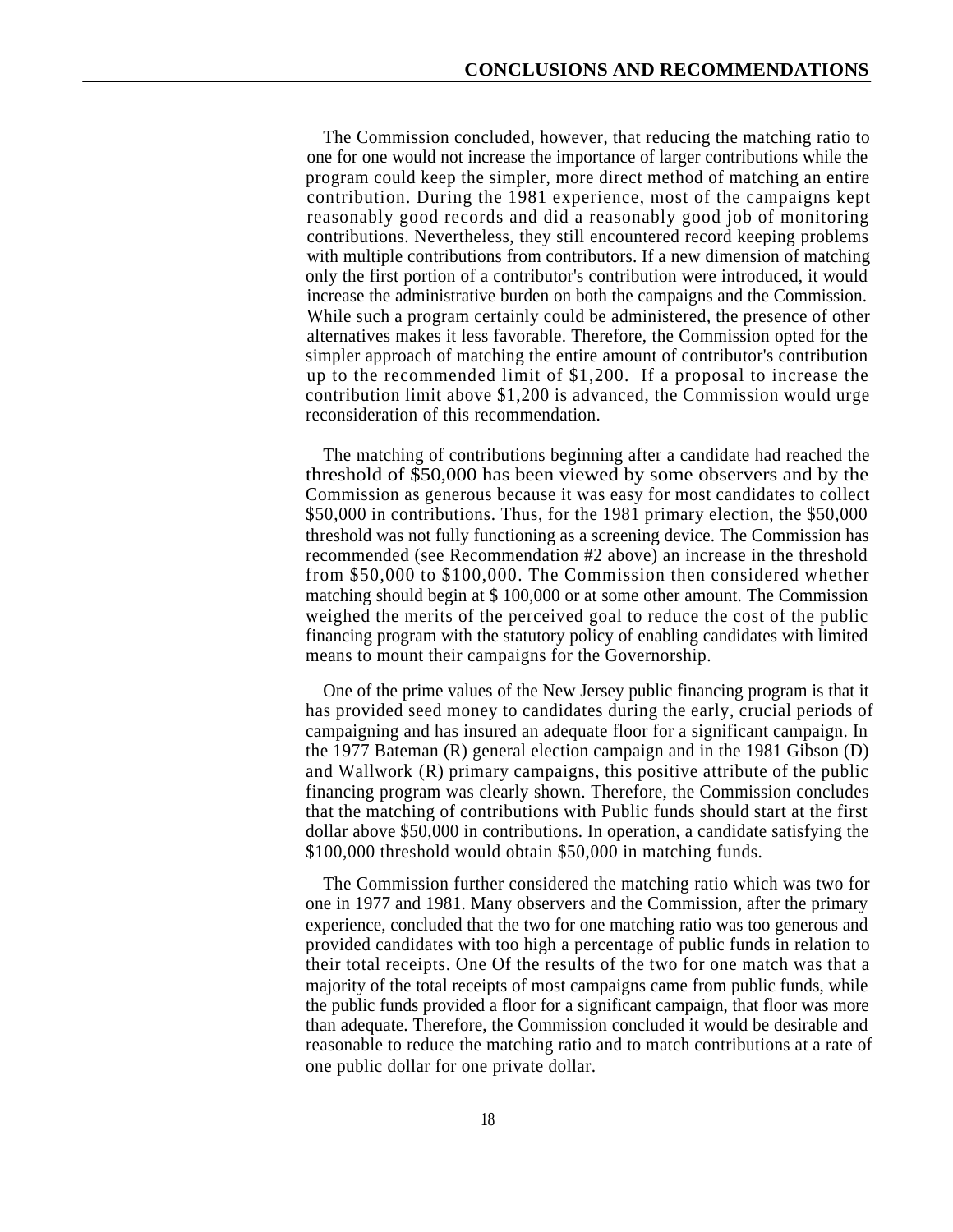The Commission emphasizes that it has selected components of this Recommendation in recognition of their relationship to each other and the relationship with the proposed public financing matching program in other Recommendations. Although other alternatives would further specific goals, the chosen proposal which would (1) match contributions in excess of \$50,000 after satisfaction of the \$100,000 threshold, (2) reduce the matching ratio from the current two for one ratio to a one for one match, and (3) continue matching the entire qualified contribution, was deemed by the Commission to be most reasonable and appropriate. Therefore, the Commission recommends it as a unit.

#### **RECOMMENDATION #4: THE CAP ON PUBLIC FUNDS PER CANDIDATE SHOULD BE \$500,000 FOR THE PRIMARY AND \$1 MILLION FOR THE GENERAL ELECTION.**

In the 1977 general election, there was no cap on public funds.<sup>18</sup> Governor Byrne and Senator Bateman received a combined total of \$2,070,816. Both campaigns continued to receive public funds as long as the campaigns were able to generate private contributions eligible for match. Thus, the principal restraints on public funds in 1977 were the extent to which both campaigns were unable to generate contributions and unable to spend money because of the expenditure limit.

For the 1981 elections, the Legislature put a per candidate limit on public funds. The cap for the primary election was based on  $20¢$  per voter in the 1980 presidential general election or a total of \$599,975.80. For the general election, the limit was 40¢ per voter in the 1980 presidential election or a total of \$1,199,951.60.

Both Congressman Florio and Governor Kean in the 1981 general election received the maximum in public funds. Despite the cap on public funds, the 1981 candidates received in total nearly \$330,000 more than their 1977 counterparts. If there had been no cap on public funds, the total additional public funds would have exceeded \$2 million or nearly once again as much as was given in total to Congressman Florio and Governor Kean.<sup>19</sup> Thus, the legislated limit on public funds per candidate served a major and important function of conserving tax dollars.

<sup>18</sup> See Appendix Interim Report No. 3, "Limit on Public Funds and Two-For-One Matching Formula,'' for an analysis of and data on the cap on public funds.

<sup>19</sup> See Appendix Table 3.1. ''Estimate of 1981 Public Matching Funds Without a Cap on Public Funds- 1981 General Election.''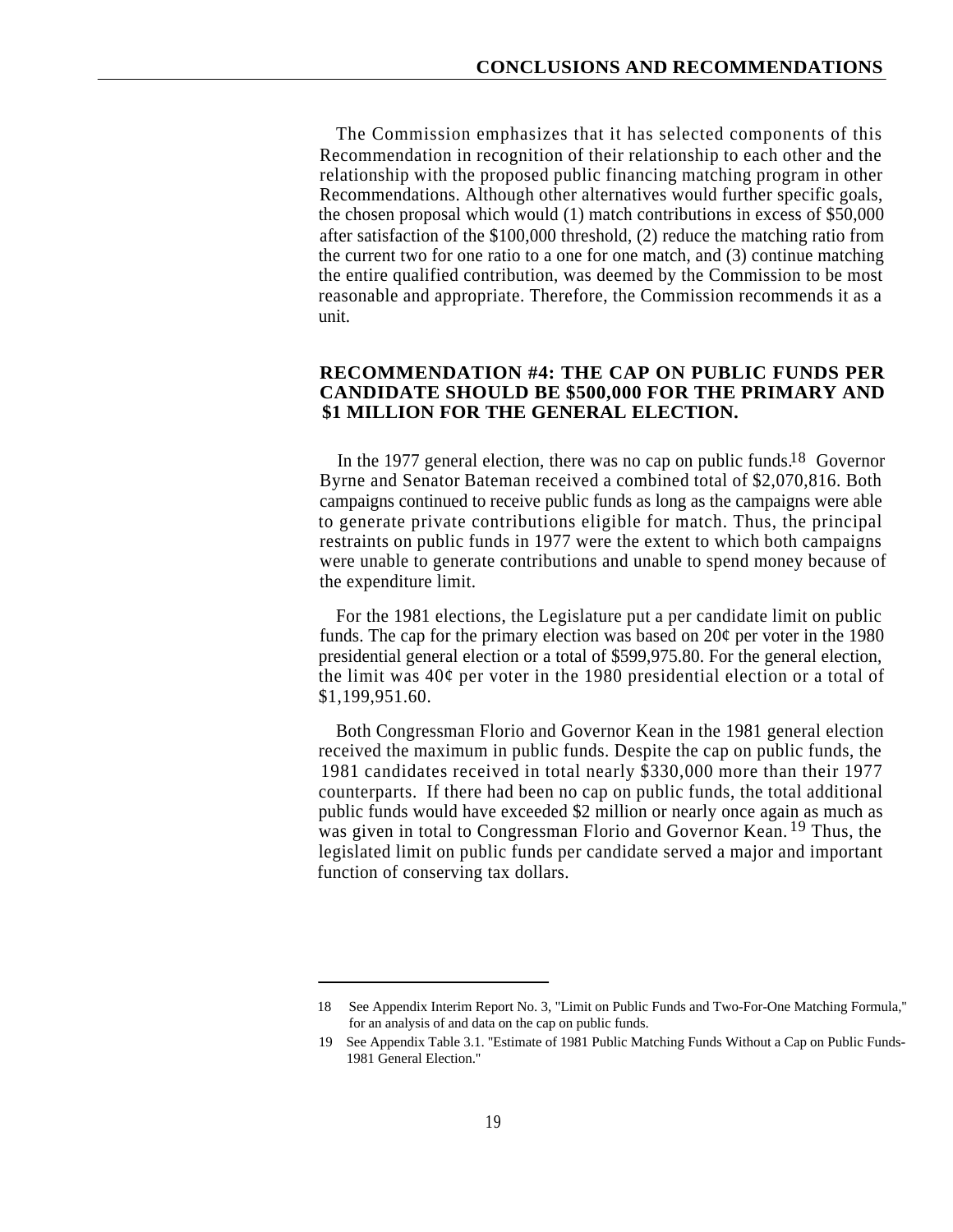In the 1981 primary, six of the 16 publicly funded candidates received the maximum in public funds. Those six were: Democrats John Degnan, James Florio, Joseph Merlino and Thomas Smith, and Republicans Thomas Kean and Lawrence Kramer. If there had been no cap on public funds to a single candidate, those six candidates would have received more than \$1.5 million more in public funds.<sup>20</sup>

Again, the Commission was faced with weighing the potentially conflicting goals for the public financing program. Whereas a principal value of public financing is to provide a financial ''floor'' to permit candidates to conduct a meaningful campaign, especially candidates with limited means, the absence of a cap on public funds could result in a vastly inflated cost to the State. Another goal the Commission has considered throughout its deliberations is that of limiting total public expenditures for this program.

The Commission reached the conclusion that the cap on public funds could be lowered without doing serious harm to the goal of giving candidates sufficient funds to conduct a meaningful campaign. Most of the Commission's other recommendations tend to penalize candidates who start out the campaign with relatively smaller political bases. The Commission's recommended reduction in the cap on public funds per candidate would more likely affect the broader based candidates. In the 1981 primary election experience, such candidates evidenced relatively less difficulty in raising private contributions to mount significant and, in the cases of Congressman Florio and Governor Kean, successful campaigns. Had this recommended level of \$500,000 for the primary and \$1 million for the general election been in effect in 1981, a total of nearly \$1 million in public funds would have been conserved. 21

After the 1977 experience, the Commission first recommended public financing for the primary election. It also recommended a limit on public funds per candidate for the primary election that was lower than the limit on public funds for the general election candidates.<sup>22</sup> The Commission's reasoning then was that the experience and tradition in New Jersey was of substantially lower spending campaigns by individual candidates in the primary. When the Legislature adopted public financing for the 1981 primary election, it was anticipated that more candidates would participate in the primary resulting in the need for larger amounts of public matching funds. Accordingly, a lower cap on public funds for the primary election was warranted. The recommendation at that time was that the limit on public funds for the primary be one-half of the general election limit. This Commission, in its proposal of \$500,000 and \$1 million for the primary and general elections, respectively, is recommending that the differential be maintained.

<sup>20</sup> See Appendix Table 3.2, ''Estimate of 1981 Public Matching Funds Without a Cap on Public Funds- 1981 Primary Election.''

<sup>21</sup> See Appendix Table 3.5, ''Estimate of Decrease in Public Funds From Reducing the Cap on Public Funds - 1981 Primary Election" and Appendix Table 3.6, "Estimate of Decrease in Public Funds From Reducing the Cap on Public Funds - 1981 General Election. -

<sup>22</sup> For a discussion of the Commission's recommendation concerning the limit on public funds per candidate in the primary see Public Financing in New Jersey, August 1978, pp. 33-35.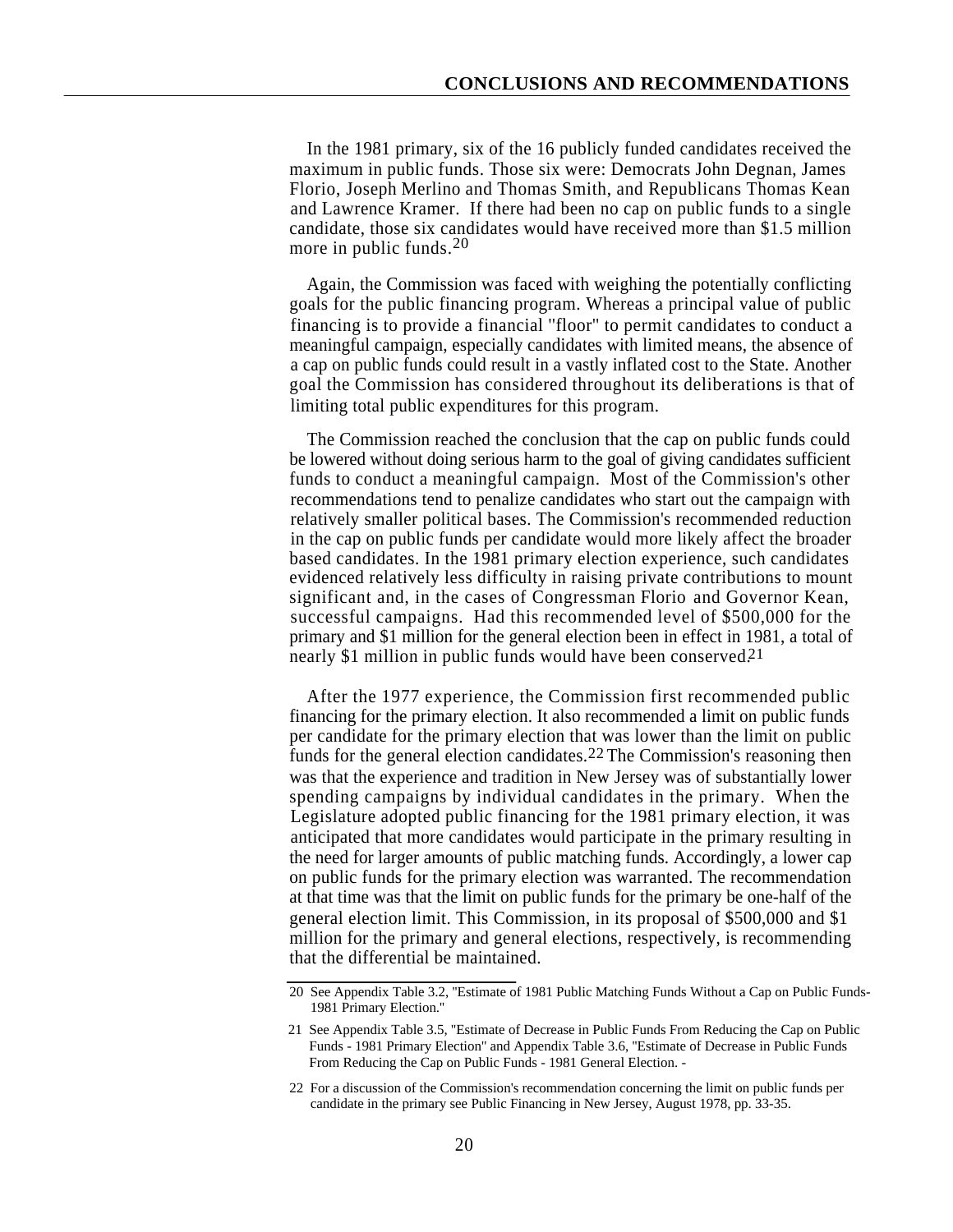The Commission did not consider raising the limit on public funds per candidate. No critic of the program asserted that candidates did not receive enough public funds. In arriving at its recommended reduction in public funds for any one candidate, the Commission concluded that \$500,000 for primary election candidates and \$1 million for general election candidates were sufficient to enable candidates who receive those amounts, along with the necessary private contributions, to mount significant and potentially successful campaigns.

Finally, the Commission recommends that the formula for calculating the cap on public funds be unhinged from the vote in the preceding year's presidential election. By tieing a cents per vote formula into the cap on public funds, the formula resulted in an odd dollar and cents amount that varied depending on voter turnout. The Commission believes a straightforward and reasonable even dollar limit is better and easier to work with for both the campaigns and the Commission.

#### **RECOMMENDATION #5: THE EXPENDITURE LIMITATION SHOULD BE REPEALED.**

The Commission concludes that so long as the publicly financed gubernatorial election process controls campaign receipts through limits on contributions, limits on loans, limits on a candidate's personal funds, and limits on the amount of public funds available to any single candidate, then expenditure limits are unnecessary and undesirable and the present expenditure limitations should be repealed.<sup>23</sup>

The two principal arguments presented in support of expenditure limits are: (1) expenditure limits make the election more fair because no candidate can spend more than another candidate; and (2) the costs of campaigning are too high and need to be restrained by the State through expenditure limits.

The argument that imposing limits on expenditures equalizes competing candidates and is thus more fair focuses only on the monetary factor in judging equity and ignores other advantages a candidate may have in a campaign, advantages that are not measured in monetary terms. For example, an incumbent governor or other person with high public recognition, has substantial name recognition among the electorate garnered from previous elections and from his or her general newsworthiness. In this setting, it could be argued, a challenger needs more money to overcome the name recognition advantage of an incumbent. Another example is the candidate who can draw on substantial volunteer resources to staff telephone banks, canvass voters and stuff envelopes.

<sup>23</sup> See Appendix Interim Report No. 4. ''The Expenditure Limit,'' for an analysis of and information on the expenditure limit.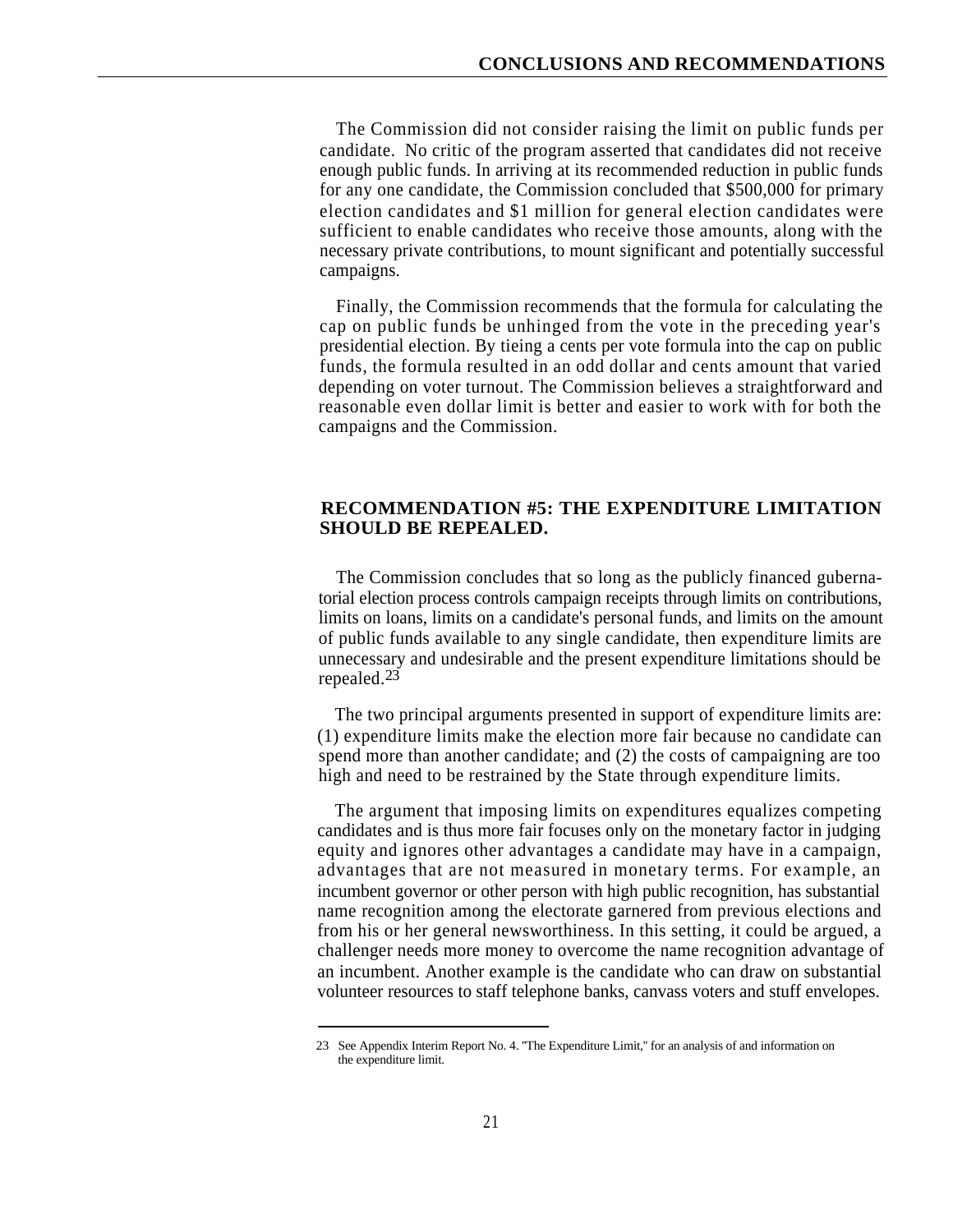Certain organizations are better able than others to mobilize such volunteers without engendering costs that would be included within an expenditure limit. An opponent of candidates supported by such organizations, it is argued, may well need additional funds to meet or overcome the advantage provided by substantial volunteer efforts.

Fairness can be measured in many ways. One is to measure actual out-ofpocket expenditures and impose an expenditure limit. However, if other factors are considered, such as the usual advantages of incumbency, the advantages of support from large volunteer organizations, the coattail support from national or other state officials or candidates, and the organizational support from well organized political party committees in particular counties, then equity or fairness cannot be measured solely on the basis of expenditures made by the gubernatorial candidate's campaign committee. In this context, expenditure limits may themselves be unfair.

The second argument is that campaigns cost too much and that imposing an expenditure limit is one way to keep costs down. First, the expenditure limit has no impact whatsoever on the amount of public funds; they are limited by the matching formula and the cap on public funds to any one candidate. Concerning overall campaign costs, some observers counter by arguing that not enough money is spent on politics and on elections in the United States, especially when political advertisements must compete with commercial advertising. Furthermore, the argument that imposing an expenditure limit is a good way to keep campaign costs down is countered by the fact that, in the New Jersey system, there are already severe restraints on receipts going into a campaign. Specifically, the State imposes a contribution limit, which was \$600 in 1977, \$800 in 1981 and may be \$1,200 in 1985, if the Commission's recommendation is adopted. As some observers have pointed out, within the total universe of potential contributors, only a small percentage contribute at all and a much smaller percentage contribute the maximum. Other limitations on receipts to a public funded candidate include the \$25,000 limit on candidate's personal funds that he or she may contribute, a \$50,000 limit on bank loans and the requirement that the bank loan must be repaid 20 days before the election, and the limit on the amount of public funds to be given to any single candidate. Thus, the only way a candidate can increase his or her receipts is by convincing more contributors to contribute more money up to the permitted maximum. Without those increased receipts, a candidate simply cannot spend more money. A candidate's ability to generate more contributions, is, in the judgment of the Commission, one important reflection of the candidate's support among the electorate and the State should not discourage that type of participation in the electoral process by imposing an arbitrary expenditure limit. The experience in the 1981 general election is instructive: both major candidates, Congressman Florio and Governor Kean, refunded money to contributors the week before the election because the expenditure limit made it impossible to spend the money. While many of those funds may have found their way to the two state political party committees, the Commission finds that it is a questionable public policy which compels gubernatorial candidates to refund contributions to a contributor.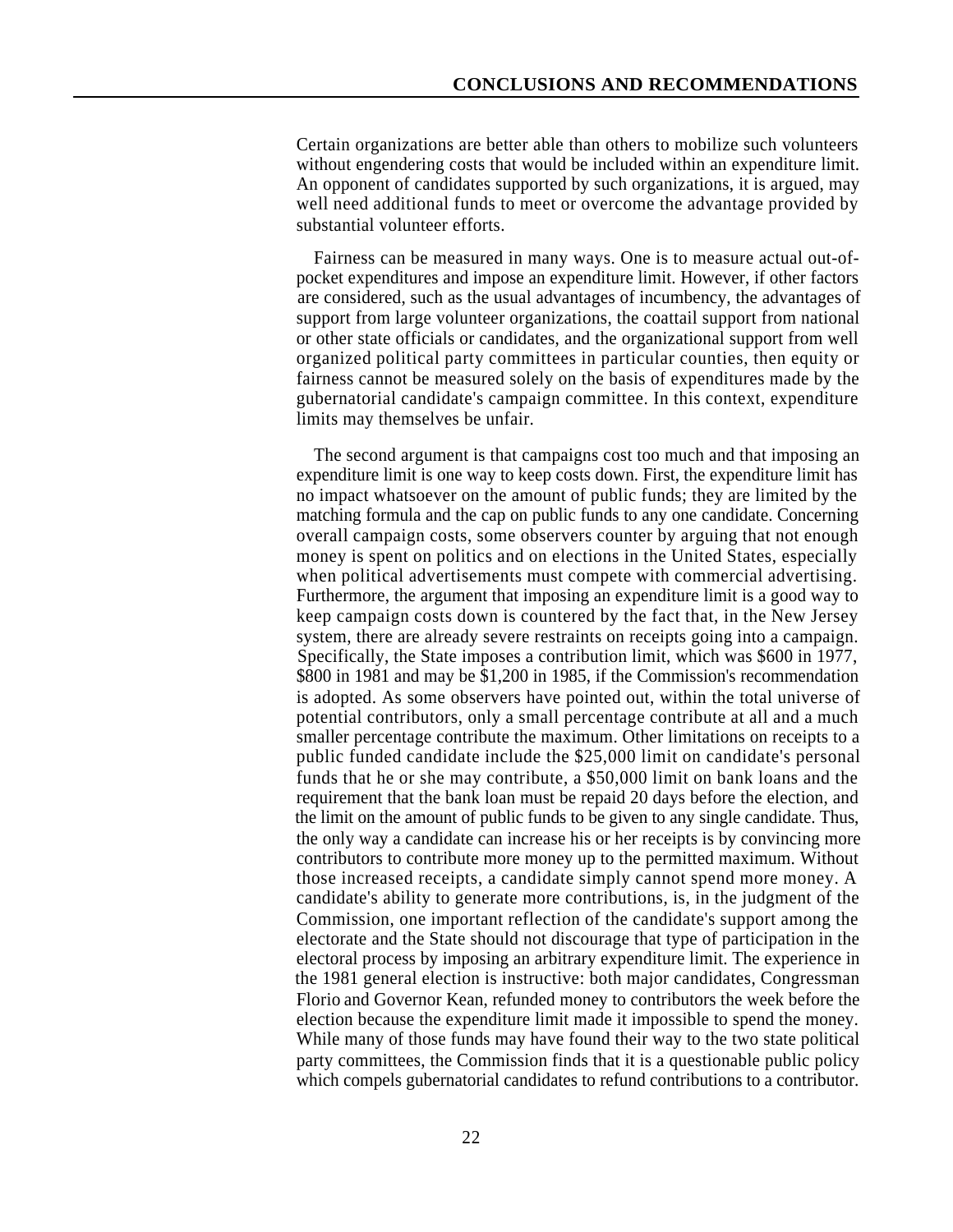The application of the expenditure limit in the 1977 general election led to controversies in October of that year over the issue of joint expenditures between the state political party committees and the gubernatorial campaigns. Both Governor Byrne and Senator Bateman were quickly approaching the expenditure limit at the time the controversies emerged. When the Commission allocated costs between the state political parties and the gubernatorial candidates, and the courts subsequently supported the Commission's decisions, both campaigns were compelled to reimburse their respective political party committees and were unable to make other planned expenditures during the week before the election. Between the two candidates, Governor Byrne and Senator Bateman, the latter was more seriously hurt by the reallocation because his campaign committee had to shift more than \$70,000 from planned expenditures to the Republican State Committee shortly before the election.

In 1977, as the public support for the candidates shifted toward Governor Byrne, Senator Bateman, solely because of the expenditure limit, was unable to react and mount an alternative campaign to counteract the growth of support for Governor Byrne. Even if Senator Bateman had been able to raise additional contributions, he could not have spent the money on new ads or other campaigning because of the restraint imposed by state law.

In the 1981 primary, no comparable problems developed. However, in the 1981 general election, similar problems did emerge, although they were not as serious as those in 1977. Issues of allocating costs between the state political party committees and the gubernatorial candidates were eased somewhat by the Commission's issuance, on July 23, 1981, of Advisory Opinion No. 33-81, which provided guidelines on potential allocation questions. Nevertheless, the Commission still had to deal with individual cases of allocation. For example, the Commission increased the allocation to Governor Kean's campaign of the costs associated with a visit to the state by Vice President George Bush and of the costs associated with fund raising letters signed by President Reagan and Vice President Bush. Both of these cases came up early enough in the campaign and the additional costs to the Kean campaign were not excessive and were easily absorbed. The Commission also had to decide what percentage of the costs for a flyer prepared by candidates for the Senate and Assembly would have to be allocated to the Democratic gubernatorial candidate, Congressman Florio, solely because his name was listed, along with three freeholder candidates and one sheriff candidate, on the back of the flyer. The Commission had to decide what percentage of the costs for a dinner and a rally, held by the Hudson County Democratic Dinner Committee for Hudson County candidates and for Congressman Florio, had to be allocated to the Congressman because he and a key campaign official attended. In another set of cases, the Commission, in response to a formal complaint filed by the Republican State Committee, reviewed all of the telephone bank expenditures made by the Democratic State Committee and the method by which a portion of those costs was allocated to Congressman Florio. The resolution of that case required two special meetings of the Commission the week before the election and diverted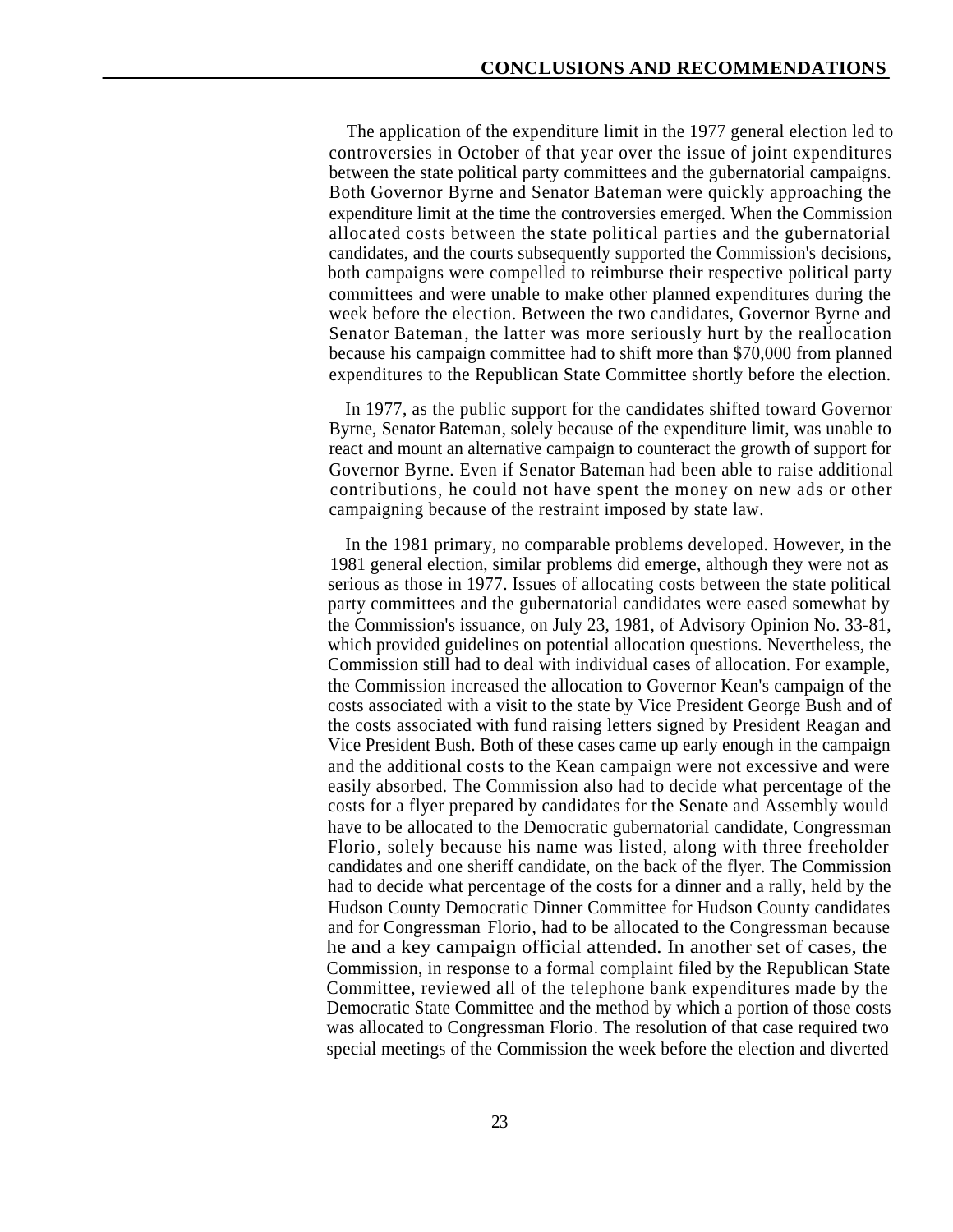the attention of the finance directors and legal counsels for the Florio campaign and Democratic State Committee.

Potentially more serious were the cases of ''independent expenditures'' which came before the Commission immediately before and after the election. The Commission, through its review of reports filed by other entities and through other sources, such as newspaper articles, identified 18 cases where allocations were made or possibly should have been made to Congressman Florio or Governor Kean, but where those costs were not reflected in the gubernatorial candidates' reports. An ''independent expenditure'' is defined in the regulation as:

> ... an expenditure in aid of a candidate which is not made with the cooperation or prior consent of, or in consultation with or at the request or suggestion of, the candidate. or any person or committee acting on behalf of the candidate.<sup>24</sup>

In all of these cases, the dollar amounts were not large; the largest was \$14,600 and most of the others were in the low hundreds or low thousands of dollars.

The significance of all these cases arises solely from the expenditure limit. The cases would have limited impact and limited importance if there were no expenditure limit. So long as an expenditure limit exists, there will be an illusion of a limit while "independent expenditures" grow to be a large factor outside that limit in future gubernatorial campaigns. This is exactly what has happened at the national level where the expenditures of the presidential candidates have been restrained on one hand, but committees organized independent of presidential candidates successfully raised relatively large sums to be spent on behalf of the presidential candidates. Thus, while the law dictates an expenditure limit, in reality the expenditure limit is illusory at the national level because of the growth of ''independent expenditures." The Commission concludes that this problem can and should be forstalled, if not completely avoided, in New Jersey by repealing the expenditure limit provision entirely.

Another compelling reason for the elimination of the expenditure limit on gubernatorial candidates is that the expenditure limit causes the gubernatorial candidates to divorce their campaigns from their respective state committees and from their parties' legislative and local candidates. Local and legislative candidates are constrained from using the gubernatorial candidate's name or campaigning jointly. If they do so, a portion of the costs for advertising, billboards or other similar expenditures must be allocated to the gubernatorial candidate who may not be able to absorb the cost solely because of the expenditure limit. In the Commission's judgment, this leads to an unnecessary and undesirable separation between the gubernatorial candidate and his or her legislative and local running mates.

<sup>24</sup> N.J.A.C. 19:25-15.28.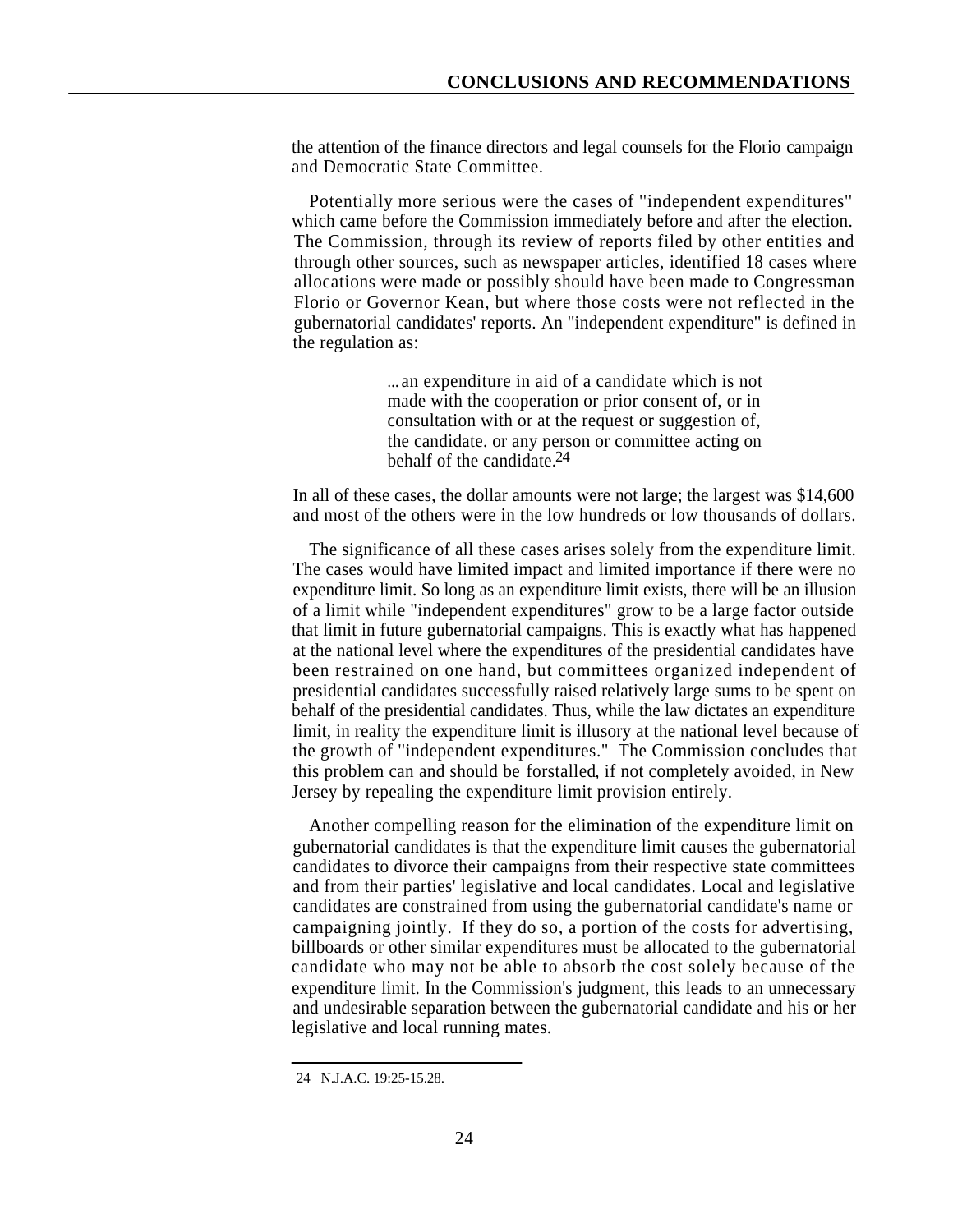In conclusion, as it did in 1978, the Commission again finds expenditure limits to be unnecessary and undesirable so long as the gubernatorial election process includes limits on contributions, limits on loans, limits on a candidate's personal funds, and limits on the amount of public funds available to any candidate.<sup>25</sup>

#### **RECOMMENDATION #6: THE LIMITS ON THE USE OF PUBLIC FUNDS SHOULD NOT BE CHANGED.**

The 1974 statute<sup>26</sup> restricted the use of public funds to purposes which are closely related to direct communication with the electorate, specifically:

- (1) purchase of time on radio and television stations;
- (2) purchase of rental space on outdoor signs or billboards;
- (3) purchase of advertising space in newspapers and regularly published magazines and periodicals;
- (4) payment of the cost of producing advertisements; and
- (5) payment of the cost of printing and mailing campaign literature.

The 1980 amendment  $27$  added two additional purposes for which public funds may be spent:

- (1) payment of the cost of legal and accounting expenses incurred in complying with the public financing regulations; and
- (2) payment of the cost of telephone deposits, installation charges and monthly billings in excess of deposits.

Some participants in the 1981 primary were critical of the statutory provisions as unduly restrictive and arbitrary. Some argued that public funds should be available for any legitimate campaign expenditure. Others argued that the list of permitted uses should be expanded to include polling costs, an important start-up cost, and the cost of personnel to staff telephone banks.

A frequent criticism of public financing during the primary and general elections was that public funds were compelling candidates to use the broadcast media as opposed to mounting campaigns with paid field staff. A review of the gubernatorial candidates' expenditures reveals that every campaign spent some

<sup>25</sup> For an analysis of and information on the 1977 general election experience with expenditure limits and for a discussion of the Commission's recommendation following the 1977 election, see Public Financing in New Jersey, August 1978, pp. 33-35.

<sup>26</sup> L. 1974, c.26 § 10. (N.J.S.A. 19:44A-35).

<sup>27</sup> L. 1980, c.74 § 10.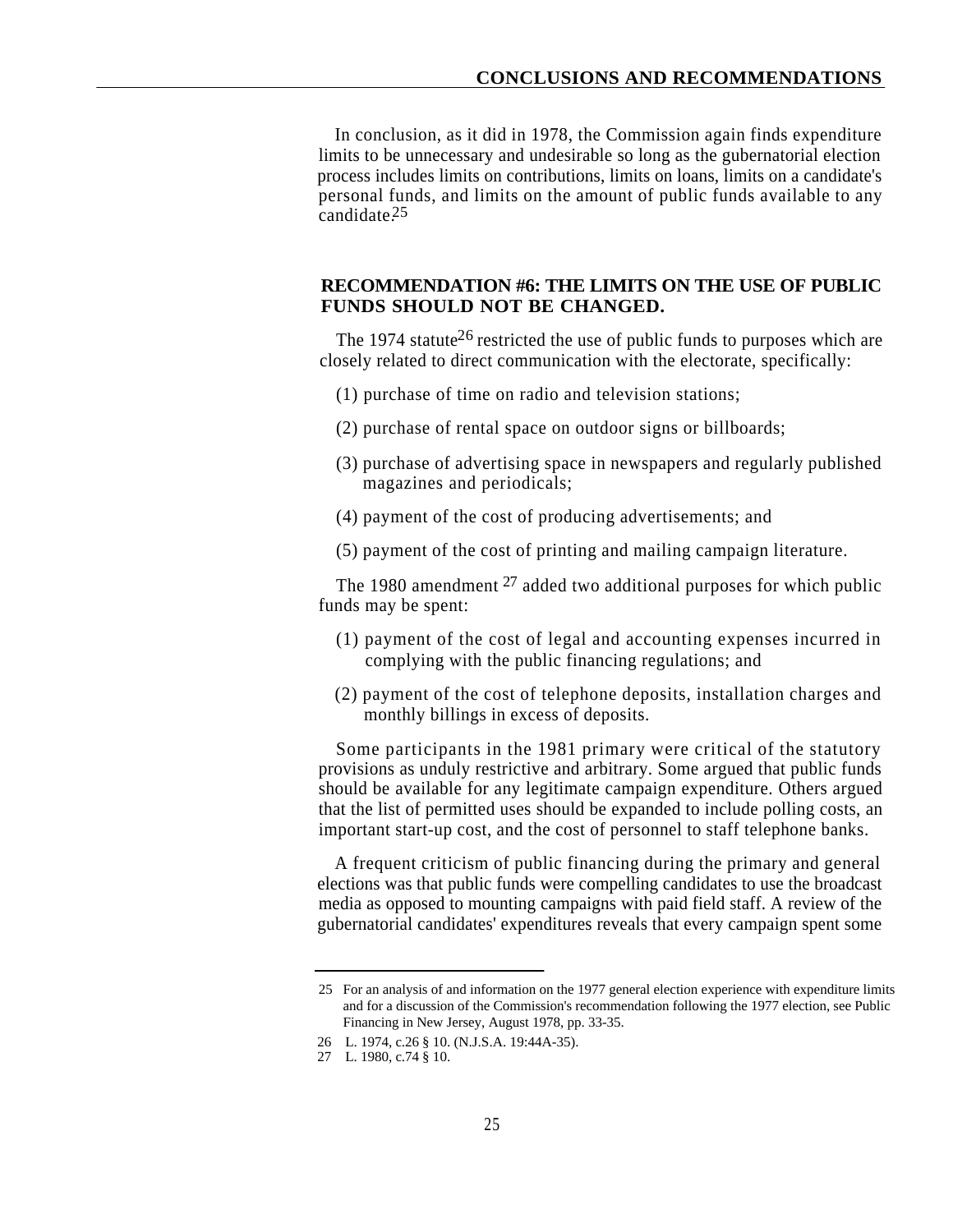privately raised money on communication.<sup>28</sup> In some cases, the amounts were substantial, for example over \$150,000 was spent by candidates Degnan (D), Merlino (D), Kean  $(R)$ , Kramer  $(R)$ , and Wallwork  $(R)$  in the primary and over \$500,000 by the two general election candidates, Congressman Florio and Governor Kean. Therefore, the Commission concludes that the limits placed on the use of public funds are not overly restrictive, since all 1981 campaigns chose to use some of their private moneys, in addition to their public funds, for communication expenditures. Furthermore, if the Commission's other recommendations are adopted, such as the lowered cap on public funds and the repeal of the expenditure limit, the proportion of total funds represented by public funds will most likely decrease in forthcoming gubernatorial elections to less than 50 percent. Accordingly, with private funds representing an increased proportion of total receipts, the campaigns will have relatively more flexibility in spending money during the campaign.

Furthermore, the Commission concludes that the concept of limiting the use of public funds to certain enumerated purposes is sound. If public financing of campaigns is to remain successful, it must have general acceptance by the public. A key element in such acceptance is the perception that taxpayers' funds used for campaigns are not ''abused.'' If public funds were available for payment of certain legitimate and legal campaign expenditures, such as payment of campaign salaries, this might seriously undermine public acceptance of the program.

Therefore, the Commission concludes there is no need to alter the list of permitted uses for which public funds may be spent.

#### **RECOMMENDATION #7: THE \$50,000 LIMIT ON BANK LOANS AND THE 20 DAY REPAYMENT REQUIREMENT SHOULD BE RETAINED. THE LIMIT ON INDIVIDUAL LOANS SHOULD BE RAISED TO \$1,200.**

Since the inception of the public financing program, the statute has prohibited bank loans in excess of \$50,000 for each candidate who accepted public funds. For the 1977 general election, the law required repayment of bank loans within 30 days of the date of the election. This was amended to 20 days prior to the date of the election for the 1981 election.<sup>29</sup>

During the 1981 primary election, candidates used the bank loan provision sparingly. Only three of the gubernatorial candidate campaign committees took out bank loans. In all cases, the loans were short duration and apparently served as ''bridge loans'' for cash flow purposes. For example, the loans enabled the

<sup>28</sup> See Appendix Interim Report No. 6, ''Limits on Purposes for Which Public Funds May Be Spent," paragraph No. 9.

<sup>29</sup> See Appendix Interim Report No. 5, ''\$50,000 Limit on Bank Loans," for data on and analysis of the bank loan limit.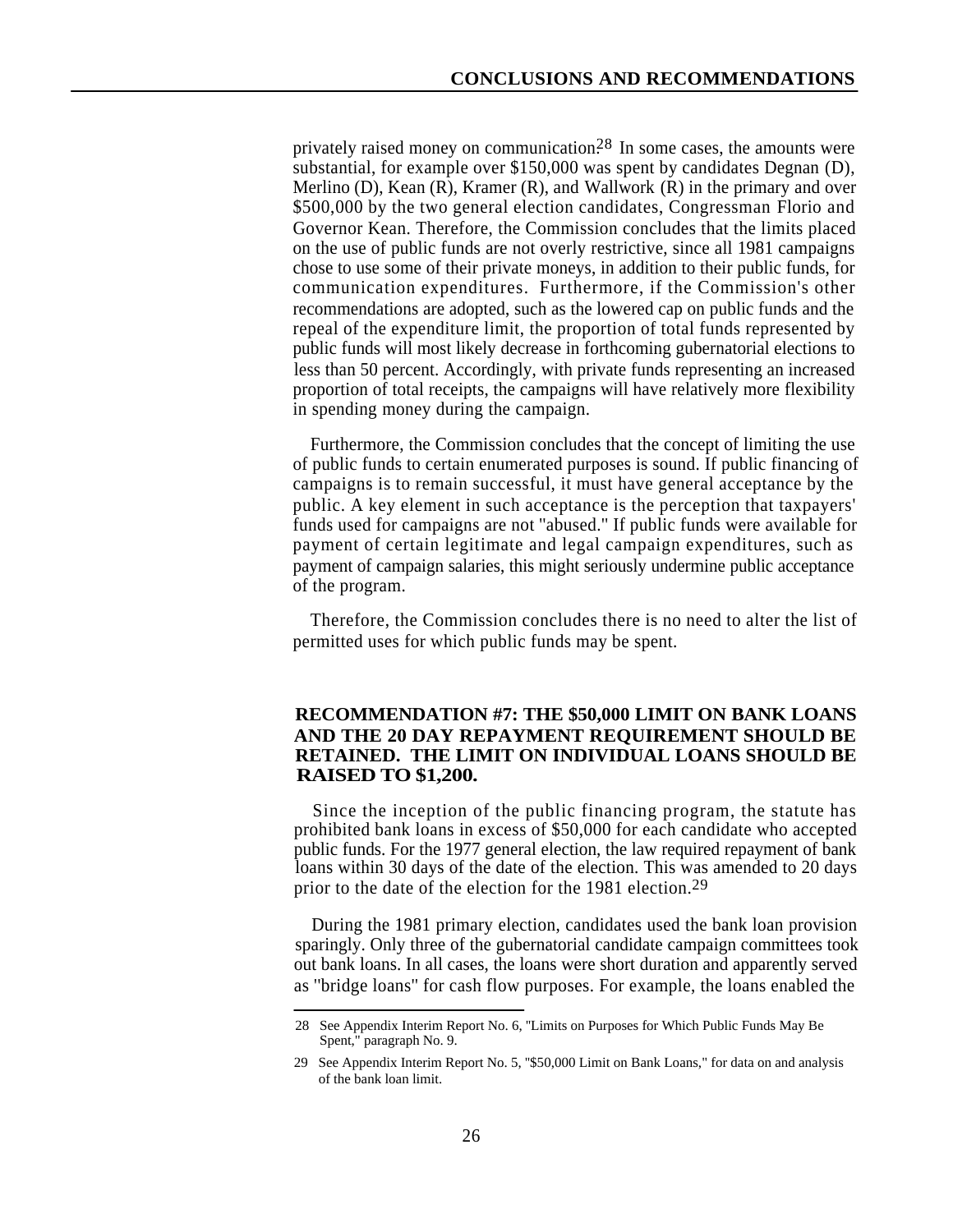campaign committees to purchase media time with the borrowed funds; the committees repaid the loans when public funds were deposited in the campaigns' public funds accounts.

One of the principal reasons for imposing the limit on bank loans is to prevent gubernatorial candidates from ending their campaigns heavily in debt, as was the case prior to public financing. Most of the publicly funded candidates ended their campaigns with a small surplus or at a breakeven point $30$  Only two of the publicly funded candidates ended their campaigns in debt: primary candidate Thomas Smith (D) and general election candidate James Florio (D). In both cases, the debts are small, less than \$2,000. This experience of the publicly funded campaigns contrasts sharply with the campaigns of the non-publicly funded candidates, Congressman Robert Roe (D) and Joseph Sullivan (R). Congressman Roe borrowed a total of \$135,000, and, as of the latest postelection report, April 19, 1982, his campaign still owed three banks a total of \$88,000 and owed vendors \$61,435. Mr. Sullivan borrowed a total of \$50,000 from banks and \$1,817,000 from himself and ended his campaign with the latter amount still outstanding.

The Commission concluded that the bank loan repayment requirement has served a useful purpose in preventing gubernatorial candidates from ending their campaigns in debt. Despite the very limited use to which campaigns used bank loans, they served a useful purpose in enabling campaigns to overcome cash flow problems.

During the 1981 elections, no gubernatorial campaign committee received loans from an individual, other than the candidate. This was the case because such loans are defined in the law as constituting a contribution for so long as the loan is outstanding.

Since it may be desirable in future elections for a campaign to be able to secure loans or to secure co-signers for the campaign committee's bank loan, the Commission concludes that the individual loan provision should be retained, even though it was not used in 1981. Furthermore, the Commission recommends that the individual loan amount be increased from \$800 to \$1,200 in line with the Commission's recommendation to raise the contribution limit.

Therefore, the Commission concludes that gubernatorial candidates' campaign committees should continue to be allowed to take out bank loans, up to a maximum of \$50,000, subject to the loans being repaid 20 days before the date of the election.

<sup>30</sup> See Appendix Table 5.1. ''Public Funds Refunded, Remaining Cash on Hand and Outstanding Obligations--1 981 Gubernatorial Primary and General Election Candidates."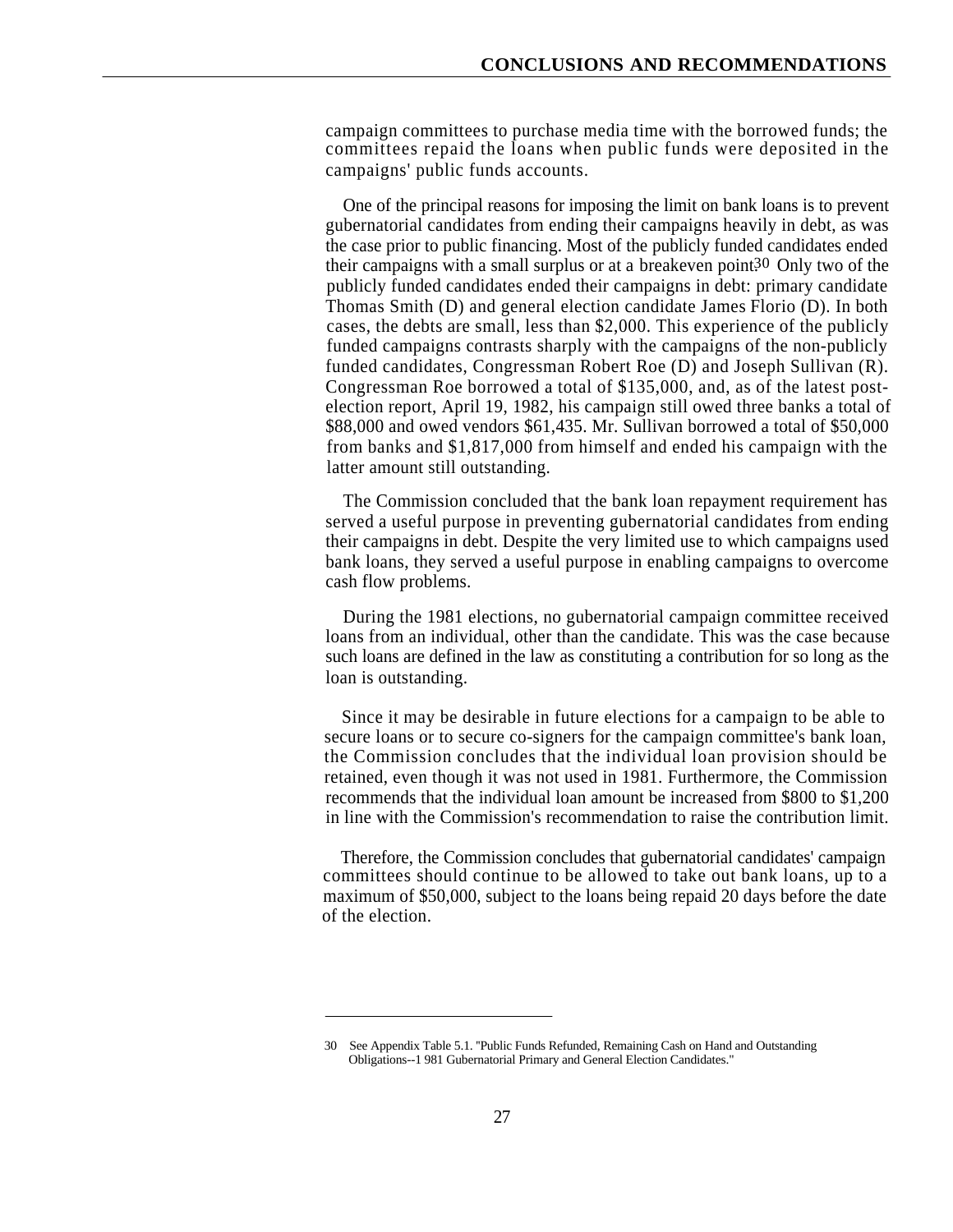#### **RECOMMENDATION #8: THE LIMIT OF \$25,000 ON CONTRIBUTIONS BY PUBLICLY FUNDED GUBERNATORIAL CANDIDATES FOR THE PRIMARY ELECTION AND AN ADDITIONAL \$25,000 OF SUCH MONEYS FOR THE GENERAL ELECTION SHOULD BE RETAINED.**

In 1977, there was no limit on the amount of a candidate's own funds. The 1980 amendment added this \$25,000 limitation for the 1981 election. 31

One of the two policies of the public financing program is to permit persons of limited financial means to seek election to the Governorship. This goal can be achieved with regard to personal wealth only by restraining the amount the candidate can contribute to his or her own campaign.

Because of the U.S. Supreme Court decision in Buckley v. Valeo, the State cannot limit a candidate's own funds when the candidate does not participate in the public financing program. Thus, in the 1981 primary, Joseph Sullivan (R) was able to lend more than \$1.8 million to his own campaign, and Congressman Robert Roe (D) personally was able to borrow \$135,000 from banks.

In the 1981 primary, 16 of the 22 candidates contributed or lent money to their own campaigns, and, in the 1981 general election, Governor Kean lent \$25,000 to his own campaign. 32

The Commission considered changing the amount a candidate can donate or loan his own campaign. Clearly, with 11 of the 16 publicly funded candidates having contributed or loaned more than \$800 to help fund their own campaigns, this provision was useful to the campaigns in providing start-up money. Most of the contributions or loans were made early in the campaigns or, in two cases, very late in the campaign to provide, in effect, a bridge loan. Thus, the Commission concluded that the provision permitting candidates to contribute more than the contribution limit amount to their own campaign was helpful. The Commission also concluded that it was not necessary to raise the candidate's contribution or loan amount, in part because of the recommendation to raise the contribution amount from \$800 to \$1,200. The Commission concluded that the figure of \$25,000 remains reasonable and that limit should be retained in the law.

<sup>31</sup> L. 1980, c.74, §5 (N.J.S.A. 19:44A-29).

<sup>32</sup> See Appendix Interim Report No. 7. "The \$25,000 Limit on Candidate's Own Funds."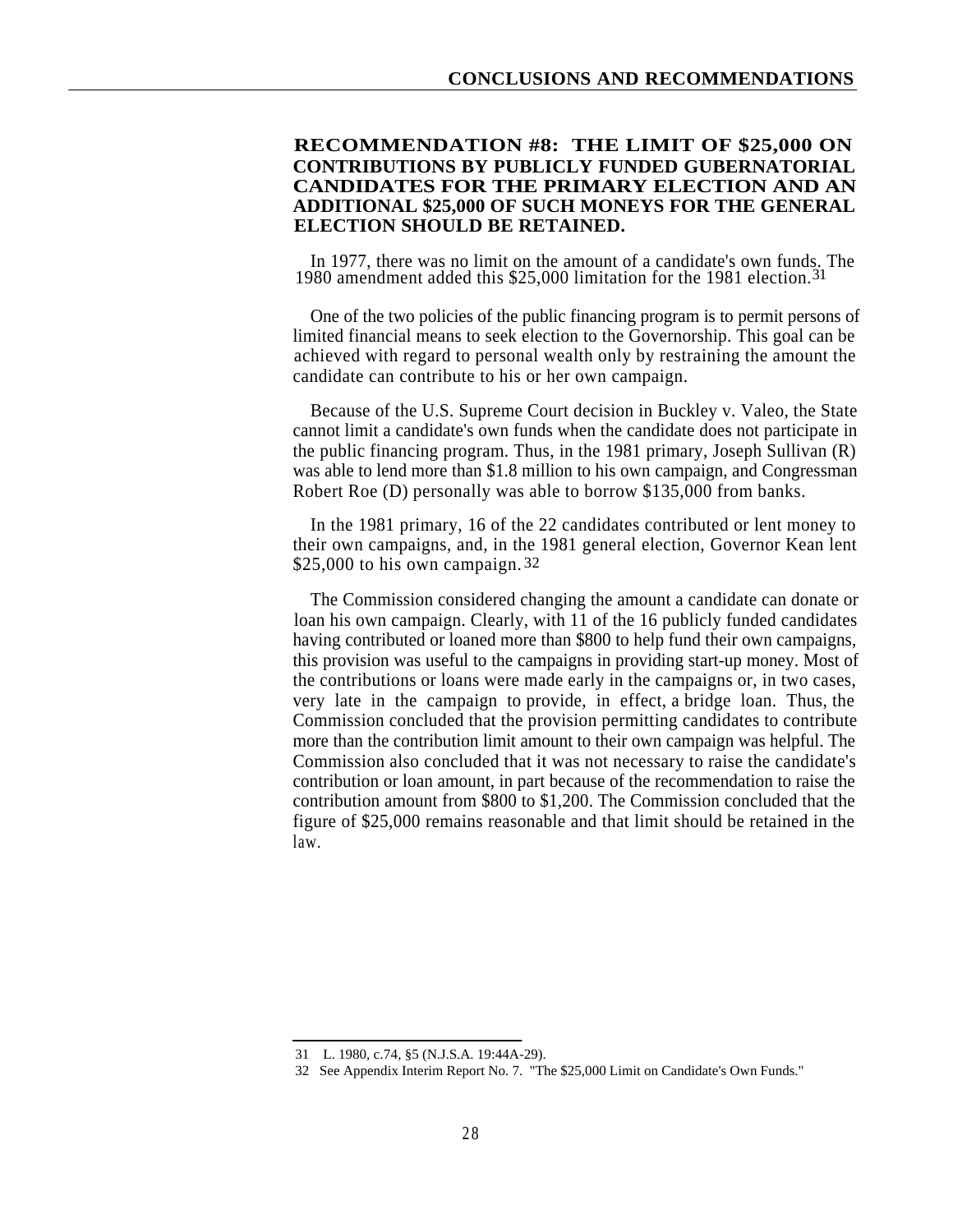#### **RECOMMENDATION #9: THE AGGREGATE AMOUNT ANY PERSON CAN CONTRIBUTE TO GUBERNATORIAL INAUGURAL FUND RAISING EVENTS SHOULD BE INCREASED TO \$500.**

In 1980, the Legislature imposed a limit on contributions to gubernatorial inaugural fund raising events in the amount of \$250.<sup>33</sup> There had been no such limit for the January 1978 inaugural festivities held on behalf of Governor Byrne.

Following the 1977 public financing experience, the Commission concluded that it was desirable to limit any person's contribution to gubernatorial inaugural fund raising events. The Commission reasoned that it was desirable to do so in view of the time—just before a term of office begins—at which such events are conducted and the nature of the solicitations for such affairs during the transition period when policy making is occurring and appointments are being considered.

Another reason for imposing a contribution limit on inaugural fund raising events is to prevent blatant circumvention of the contribution limit on the gubernatorial primary and general elections. The Legislature agreed by enacting the 1980 amendment which imposed the contribution limit of \$250.

The experience from the January 1982 gubernatorial fund raising events on behalf of Governor Kean illustrated that the Inaugural Committee was able to hold the related events with a reasonable degree of financial success. The committee showed a net profit and transferred \$55,000 to the Republican State Committee.

The Commission considered alternative proposals to change the contribution limit for inaugural fund raising events and concluded that an increase from \$250 to \$500 was reasonable. The Commission has proposed an increase in the contribution limit from \$800 to \$1,200 for the election campaign. Thus, a contributor who contributed the maximum \$1,050 for the general election and inaugural in 1981 would be able to contribute a combined maximum of \$1,700 in 1985, a \$650 increase.

<sup>33</sup> L.1980, c.74 §17 (N.J.S.A. 19:44A-18.1).

<sup>34</sup> N.J. Election Law Enforcement Commission: Public Financing in New Jersey, August 1978. p. 38.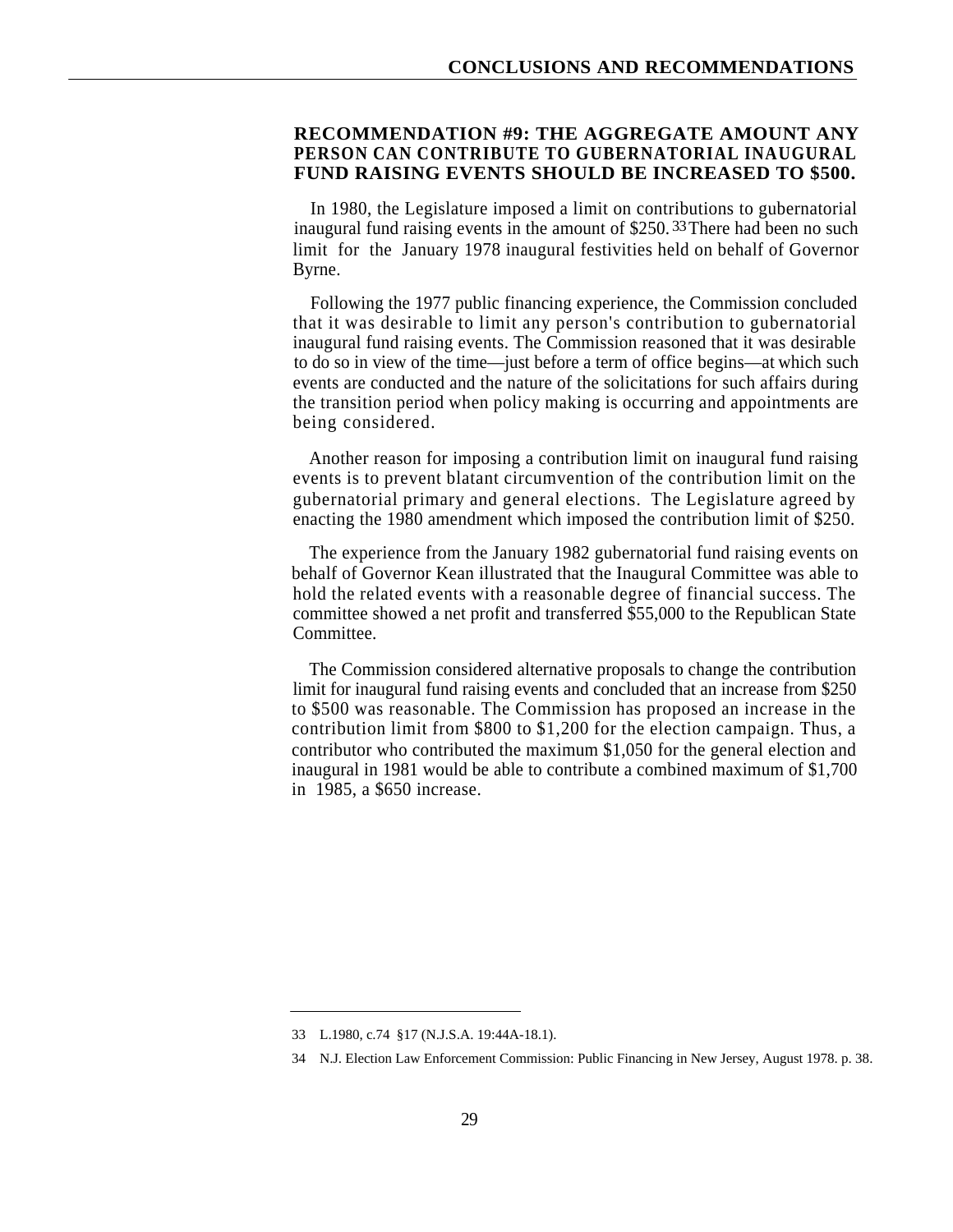#### **RECOMMENDATION #10: THE AMOUNT COUNTY COMMIT-TEES AND MUNICIPAL COMMITTEES OF ANY POLITICAL PARTY MAY SPEND IN AID OF A GUBERNATORIAL CANDIDATE IN A GENERAL ELECTION SHOULD REMAIN AT \$10,000 AND THE AGGREGATE OF ALL SUCH COMMITTEES SHOULD REMAIN AT \$100,000.**

The 1974 statute included a provision 35 enabling municipal and county political party committees to spend a total of \$100,000 statewide on behalf of their gubernatorial nominee, with a limitation that the amount spent by such county and municipal committees in any single county not exceed \$10,000.

In 1977, no Republican county or municipal party committee spent any money on behalf of Senator Bateman. The amount spent by Democratic party committees on behalf of Governor Byrne was \$43,704. In 1981, the Democratic municipal and county committees spent nothing on behalf of Congressman Florio. The Republican party county committees spent only \$8,290.75 on behalf of Governor Kean. Thus, in neither general election did the gubernatorial nominees take full advantage of the provision permitting expenditures of up to a total of \$100,000 statewide. The reason they did not is that political party committee spending, even under this special provision in the law, is counted within the expenditure limit. Since the major party gubernatorial campaigns in both the 1977 and 1981 general elections expected to spend an amount very close to the expenditure limit, they restrained the spending by the local party committees. The law provides that the gubernatorial candidate or his campaign treasurer shall determine the exact amount that any county or municipal political party committee may contribute in aid of the gubernatorial nominee's candidacy and shall file a report of such determination with the Commission no later than seven days prior to the general election.

The effect of the restrictions on county and municipal political party spending on behalf of the 1977 and 1981 gubernatorial general election candidates was to reduce substantially, in the Byrne and Kean cases, and to reduce totally, in the Bateman and Florio cases, the amount spent by party committees in the gubernatorial general elections in comparison to previous gubernatorial elections.

The Commission believes that the repeal of the expenditure limit (see Recommendation #5, above) would encourage the gubernatorial candidates to take advantage of the permitted spending by municipal and county political party committees. The Commission further believes that this would have a positive benefit because it would encourage a closer campaigning relationship between the gubernatorial candidate and the local and county political party committees. The committees still could only spend the amount authorized by the gubernatorial candidate.

<sup>35</sup> N.J.S.A. 19:44A-29(e).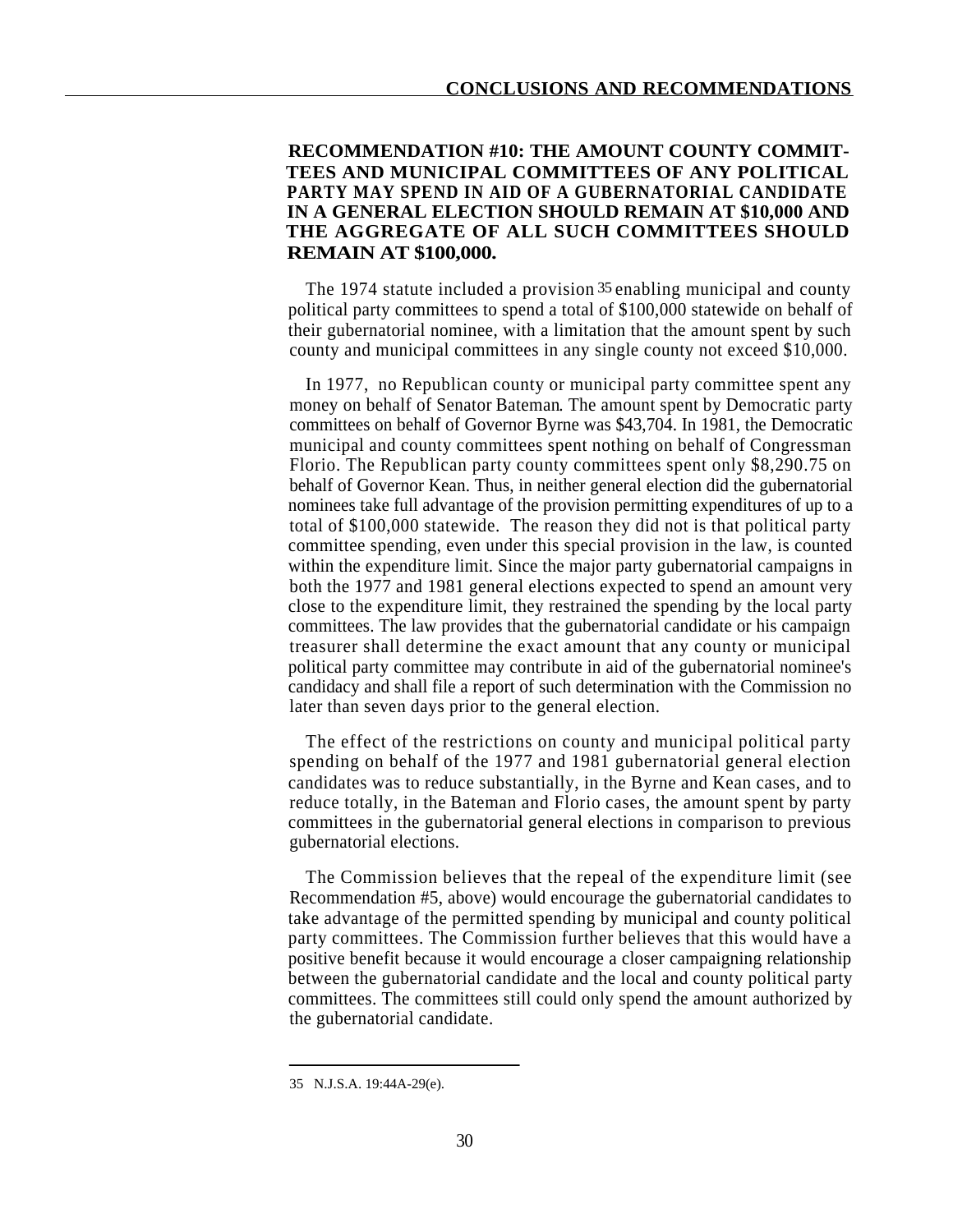Furthermore, the Commission believes that the amount should be retained at a maximum of \$10,000 per county, with a \$100,000 statewide limit. This total amount would represent well less than 5 percent of the total campaign expenditures of a gubernatorial candidate in the next general election, 1985. The amount does represent "slippage" of the contribution limit for a gubernatorial candidate but there is the safety valve that the political party committees must report all contributions in excess of \$100. Additionally, consideration could be given to a requirement that the committees report all contributions deposited into a special gubernatorial account. The Commission, in weighing the benefits of encouraging closer campaigning activity by the candidate and the party committees against "slippage" of the contribution limit, believes that the benefits of greater intra-party cooperation in campaigning outweigh the potential, restricted breach in the contribution limit.

#### **RECOMMENDATION #11. THE PROVISION PERMITTING THE STATE POLITICAL PARTY COMMITTEE TO SET UP A SPECIAL GUBERNATORIAL ACCOUNT SHOULD BE REPEALED.**

The provision permitting the state political party committee to establish a gubernatorial account was added to the original bill during debate and was seen as a means of enabling, the state political party committee to play a role in the publicly funded campaign of a gubernatorial candidate. The provision permits contributions up to the contribution limit amount: \$800 in 1981. However, these contributions cannot come from individuals who have already contributed the maximum to the gubernatorial candidate. Moreover, expenditures from that account are assessed against the candidate's expenditure limit.

In practice, this state political party committee gubernatorial account provision does not work; it was not used by either state political party committee in 1977 or 1981. Both state political committees in both general elections spent on behalf of local and legislative candidates and on behalf of the gubernatorial nominee, with the latter costs allocated to the gubernatorial candidates. In turn, the gubernatorial candidates reimbursed their state political party committees for their share of the expenditures. This was much easier for the candidates and party committees to administer and did not require the establishment of separate isolated bank accounts and multiple record keeping on and reporting of contributors. The Commission concludes that the provision in the law is not workable and that it is desirable to repeal it.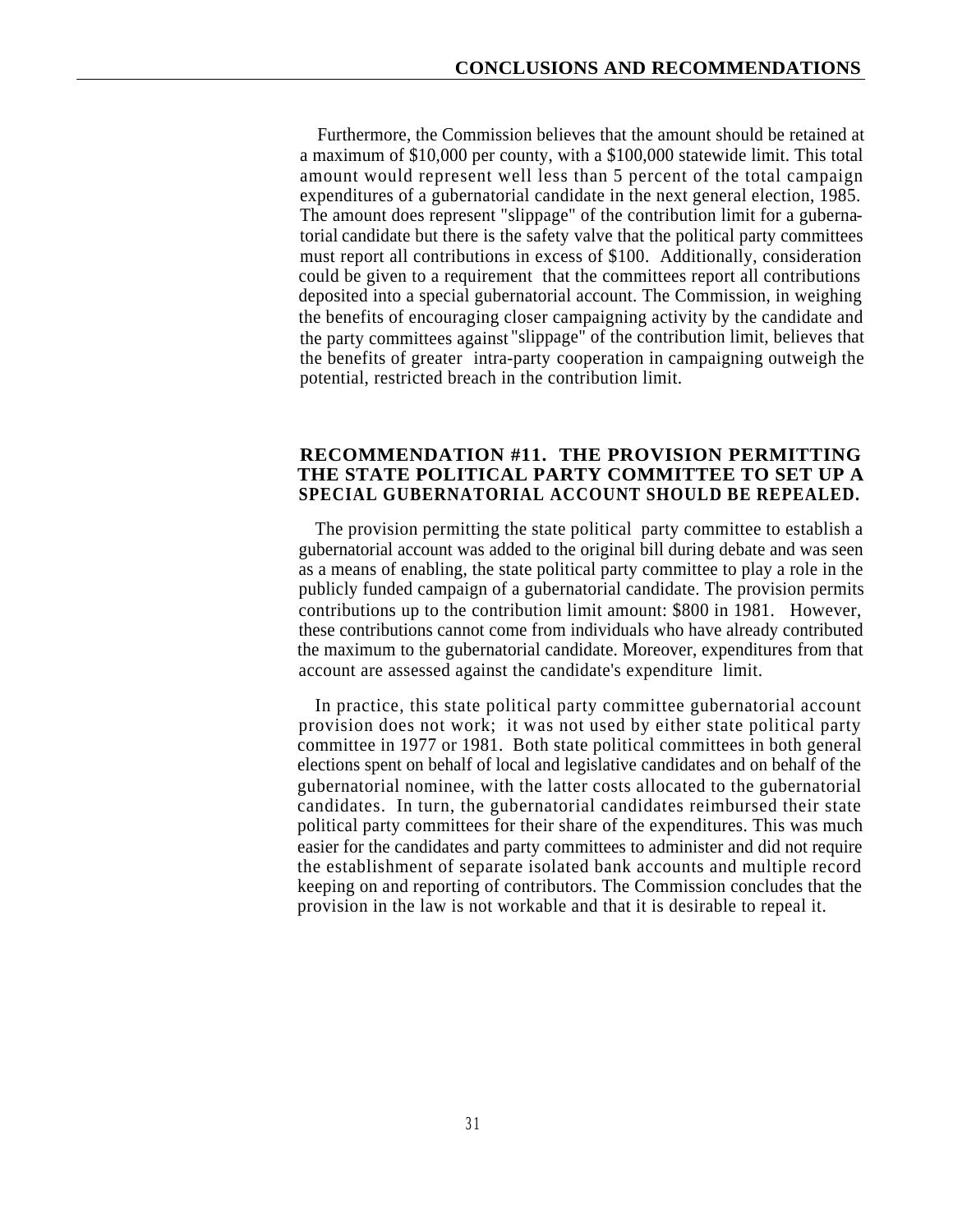# **RECOMMENDATION #12: THE PERIOD AFTER AN ELECTION DURING WHICH A CANDIDATE MAY RETAIN PUBLIC FUNDS SHOULD BE INCREASED TO NINE MONTHS.**

The statute calls for publicly funded candidates to return all public funds within six months after the date of the election if all obligations have been liquidated. In 1981, only four of the 16 primary election campaigns and neither of the general election campaigns were able to close out all of their accounts within six months of the date of the election. In most of the primary election cases, the outstanding obligations involved federal and state tax liabilities that could not be resolved until the first of the year for the primary election candidates. Other campaigns were faced with checks which had not been cashed so that accounts could not be closed out. At least two campaigns faced special audits by their insurance companies which delayed the closing out of campaign bank accounts. Therefore, extending the period to nine months from the current requirement of six months would enable more publicly funded campaigns to have enough time to resolve outstanding obligations, close out their books and refund any surplus to the State of New Jersey.

# **RECOMMENDATION #13: THE LAW SHOULD BE AMENDED TO SPECIFY CLEARLY THAT ALL MONEYS, REGARDLESS OF SOURCE, REMAINING AVAILABLE TO A CANDIDATE WHO ACCEPTED PUBLIC FUNDS SHALL BE REPAID TO THE NEW JERSEY GUBERNATORIAL ELECTION FUND.**

The statute does not expressly require that surplus campaign funds, regardless of source, be repaid to the New Jersey Gubernatorial Election Fund after the election and after all outstanding obligations have been liquidated. Clearly, any remaining public funds must be refunded and any contributions used to secure those public funds must be turned over to the State, up to the total amount of public funds the candidate received. In 1981, the Commission adopted the policy that any surplus funds arising from the sources such as "public solicitations," interest on invested contributions, the candidate's own funds in excess of the contribution limit, and contributions not submitted for match had to be returned to the State up to the amount of public funds received. 38

<sup>36</sup> N.J.S.A. 19:44A-35(c),

<sup>37</sup> N.J.S.A. 19:44A-35(c).

<sup>38</sup> Advisory Opinion No. 42-81, October 5, 1981.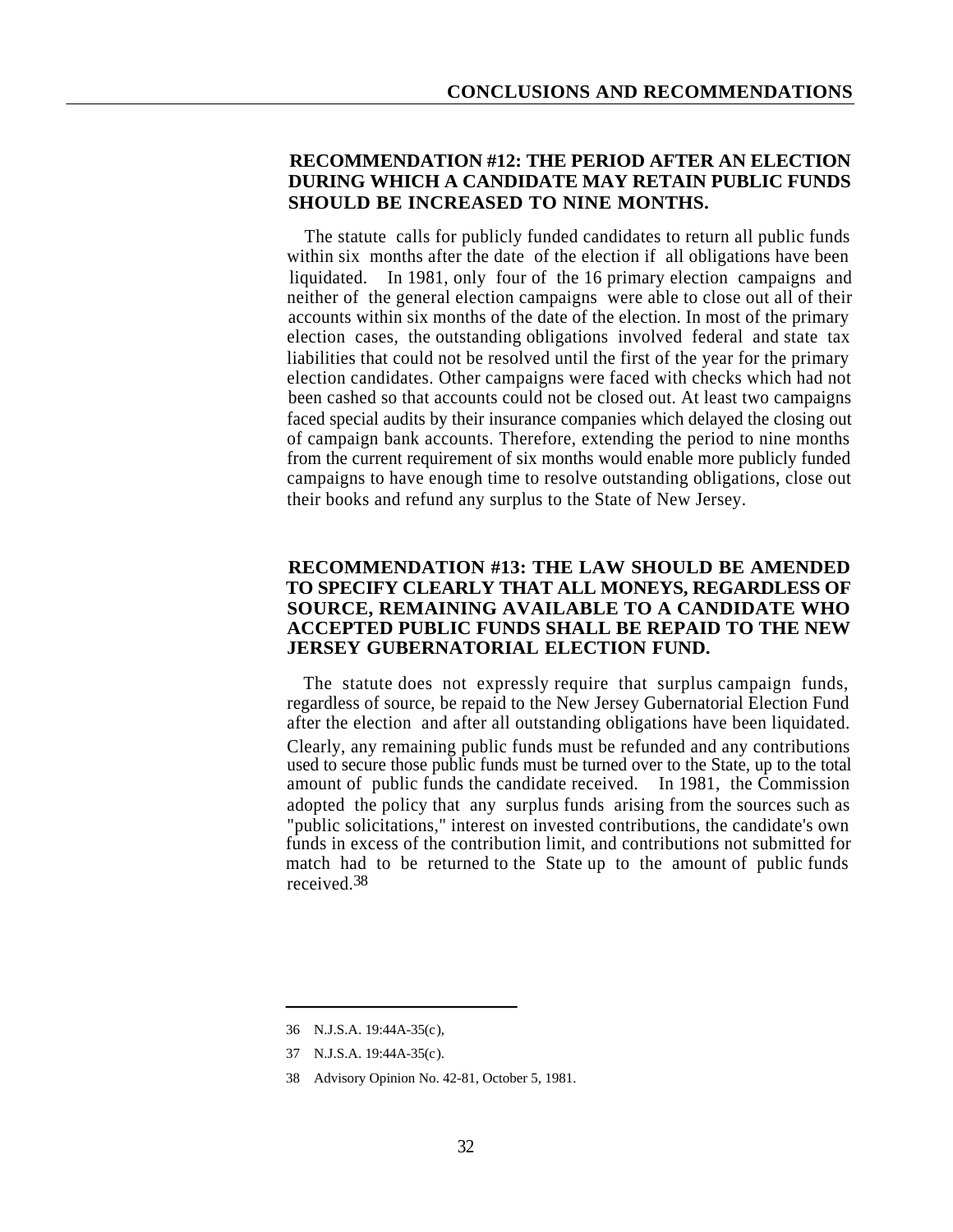In requiring campaigns to refund all surplus campaign funds, regardless of source, the Commission reasoned that the State had provided substantial sums to each of the publicly aided campaigns and that the State should be first reimbursed after payment of campaign expenses. The Commission concluded, therefore, that it was not an unreasonable public policy for the State to lay claim to any surplus funds once the campaign was over and the campaign committee had liquidated all reasonable and legal outstanding obligations.

The Commission believes it is desirable that the Commission policy be incorporated in the statute.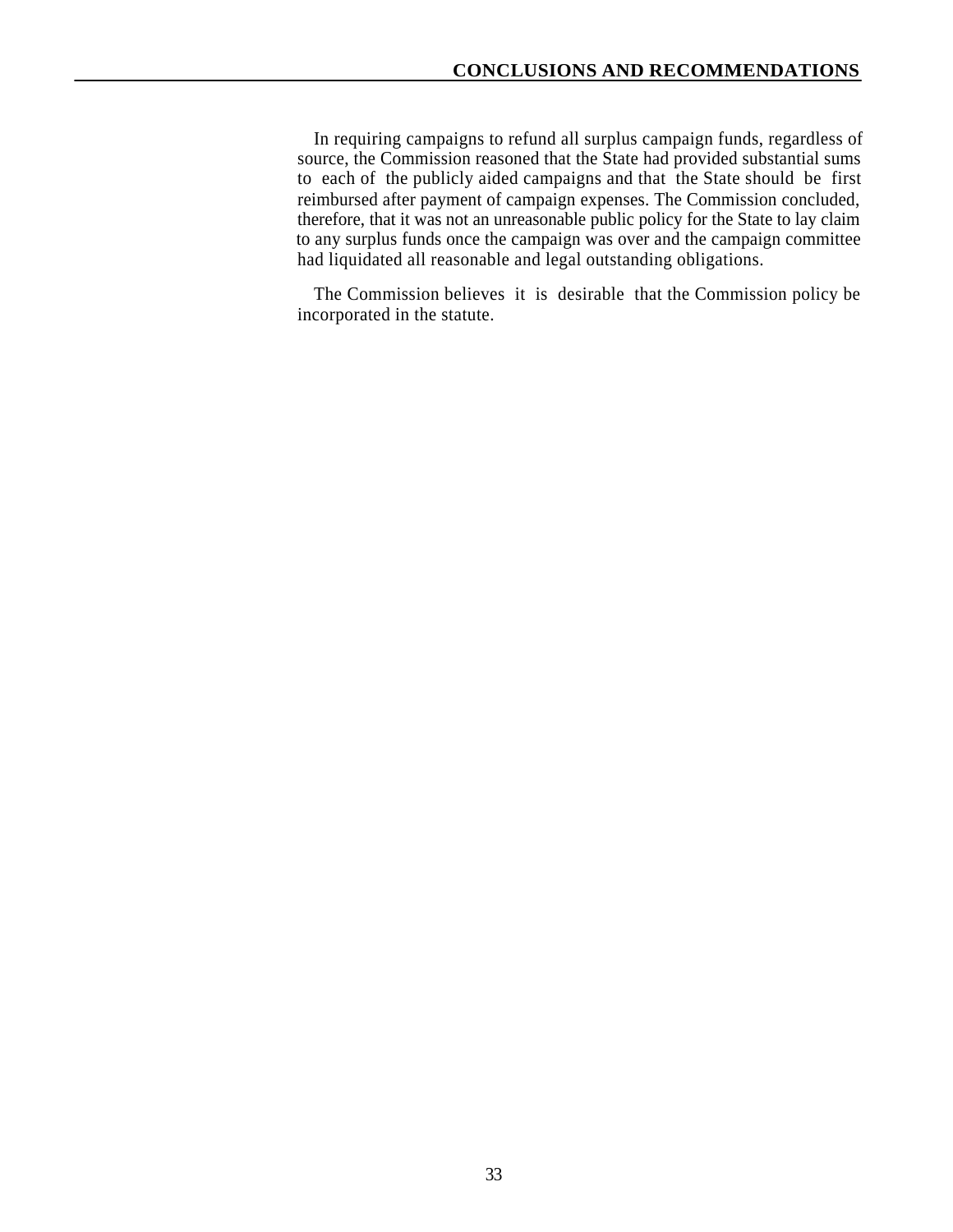## **INTRODUCTION AND SUMMARY**

The Commission's recommendations, when applied to the 1981 experience of those candidates who applied for and accepted public funds, would result in a program costing approximately \$4.5 million in the primary election and \$2.0 million in the general election. This would be a reduction of approximately \$1.8 million in the primary and \$400,000 in the general election, or an overall reduction in public funds of 25 percent in comparison with the 1981 actual experience. (See accompanying Table A.) It is estimated that candidates' total receipts, public and private, would not decrease as much, only approximately 5 percent, because, in part, of the recommended increase in the contribution limit to \$1,200. General election candidates' total receipts would probably increase slightly. (See accompanying Table B.)

Thirdly, it is estimated that the percentage of candidates' total receipts represented by public funds would be approximately 43 percent as compared to 54.2 percent in 1981 and 63 percent in 1977. (See accompanying Table C.)

These estimates were developed by applying the Commission's recommendations to the 1981 experience, which was used as a model, and applying a set of assumptions described below. Changing any of the assumptions would change the estimates of costs and estimates of impact on individual candidacies. Furthermore, it is impossible to now predict the number of candidates who will apply for public funds in 1985 and how much they will raise in private funds to be matched with public funds.

# **KEY PROVISIONS**

Of the Commission's recommendations concerning the public financing program, six would have an impact on total program costs and on candidate's campaign receipts. Those recommendations with a fiscal impact are:

- Raising the contribution limit to \$1,200. 1 .
- Raising the contribution and expenditure qualification threshold to \$ 100,000. 2.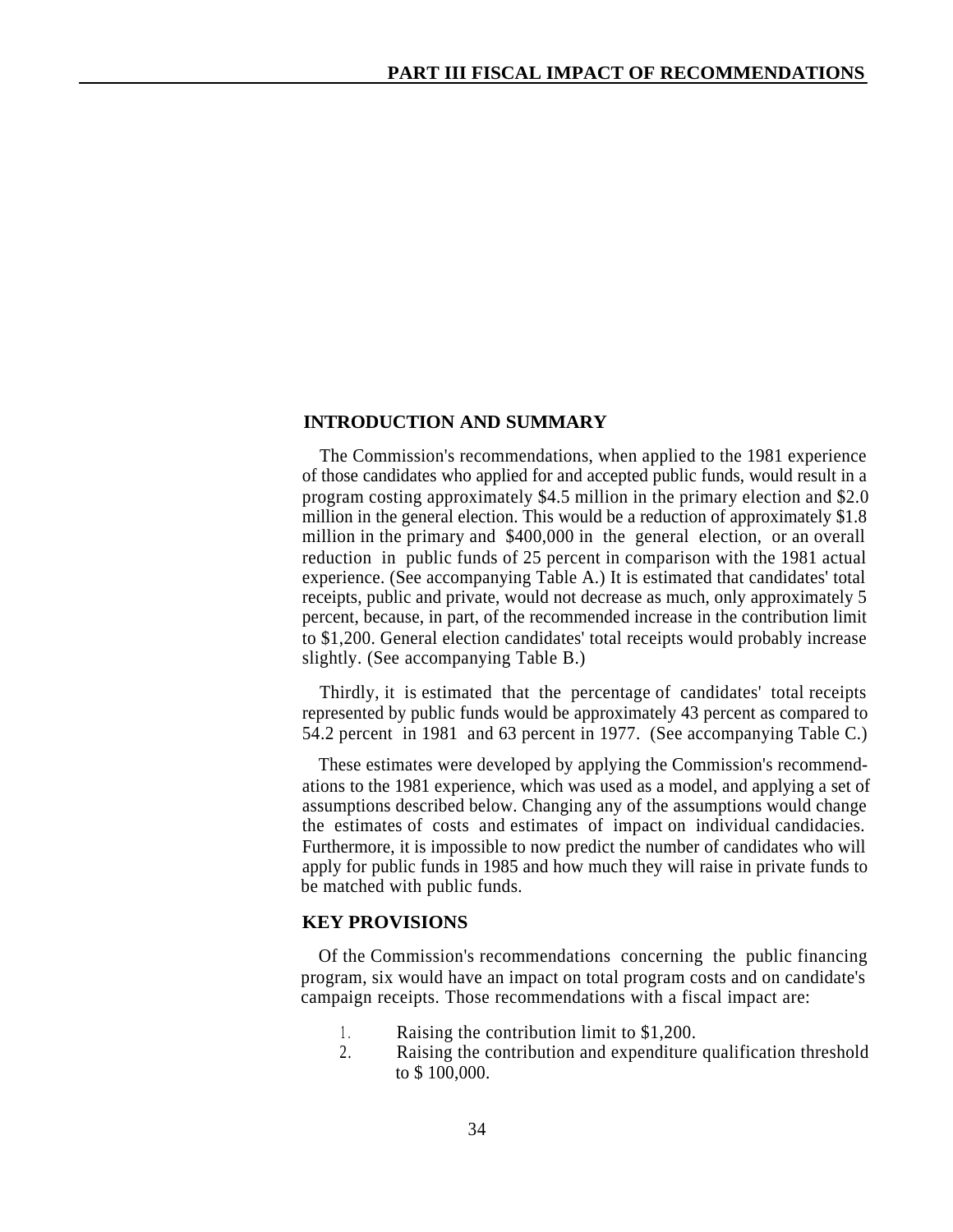- Adopting a continuing threshold requiring candidates to make additional submissions for public funds only in units of \$25,000 once the candidates have received \$125,000 in public funds. 3.
- 4 . Starting the matching of contributions at \$50,000.
- Changing the matching ratio from two for one to one for one. 5.
- Reducing the cap on public funds to \$500,000 per candidate for the primary election and \$1 million per candidate for the general election. 6.

The other Commission recommendations would have very limited, if any, impact on program expenditures.

# **BASES FOR ESTIMATES**

The 1981 gubernatorial primary and general elections were used as models for the estimates of the effects on public funds and on candidate's total receipts.

In the 1981 primary election, there were 21 candidates', plus one candidate, Donald Lan (D), who accepted public funds but withdrew his name from the ballot. Of these 22 candidates, 16 were eligible for and accepted public matching funds, including Mr. Lan. It is these 16 candidates who constitute the basis for the 1981 primary election model used for estimating.

In the 1981 general election, there were 13 candidates of whom two, Congressman Florio (D) and Governor Kean (R), were eligible for and accepted public matching funds. It is these two candidates who constitute the basis for the 1981 general election model used for estimating.

# **ASSUMPTIONS**

Many variables come into play which affect the number and amount of contributions to gubernatorial candidates' campaigns and in turn affect the amount of public funds any one candidate receives and the total public funds. Furthermore, those variables interact with each other with the result that reaching an estimate of costs is difficult. Therefore, before setting forth the conclusions about the impact of the Commission's recommendations on public funds and on total receipts for gubernatorial candidates, the assumptions underlying the estimate are described in the following paragraphs.

# **Assumption #1:**

It is assumed that only the variables affected by the Commission's recommendations would change. It is assumed that all other variables would remain constant.

# **Assumption #2:**

It is assumed that candidates' decisions to apply or not apply for public funds would be the same. Thus, of the 22 candidates in the 1991 primary, it is assumed that the same 16 who took public funds would have done so under a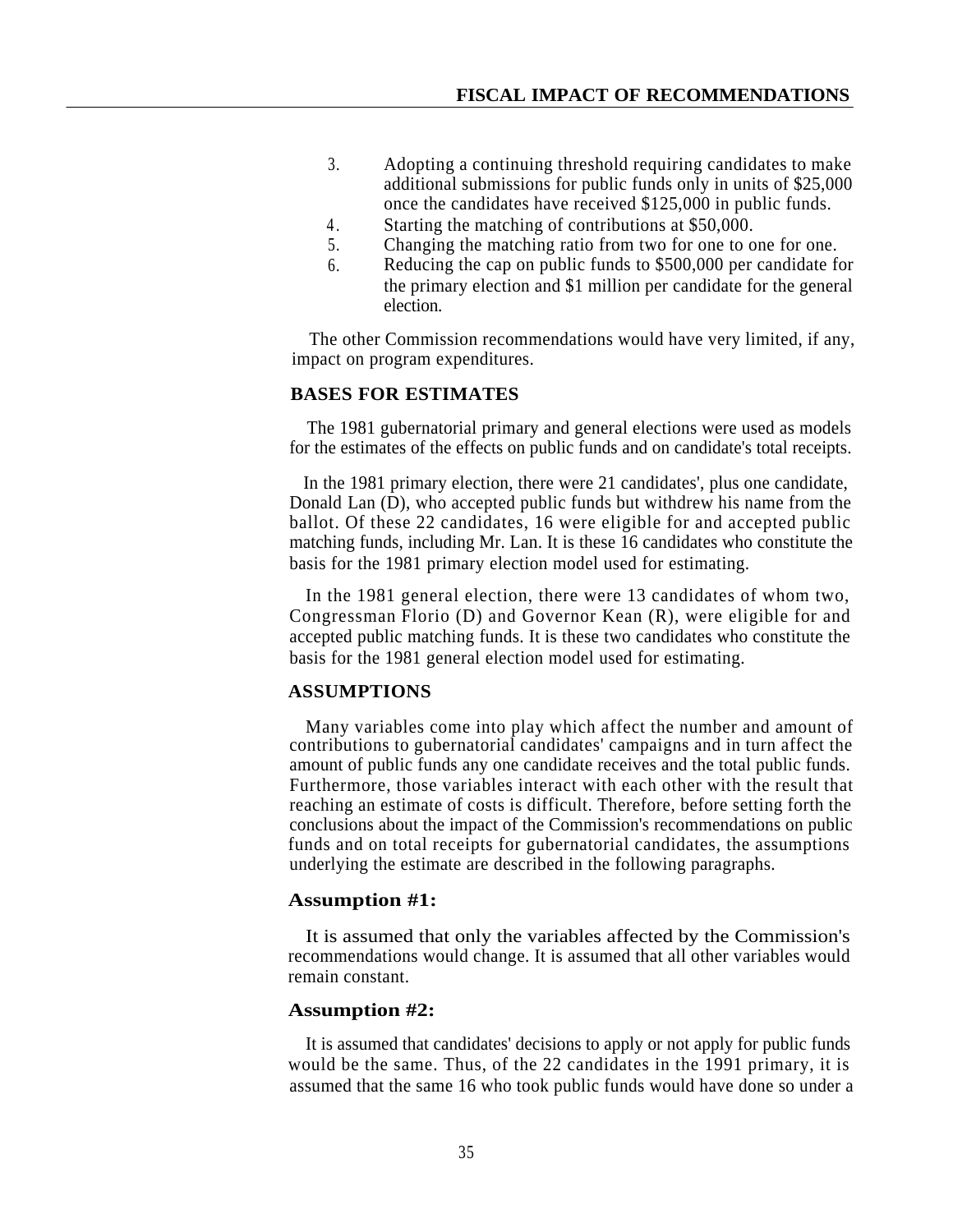program altered by the Commission's recommendations. Of the other six candidates, only two, Congressman Roe (D) and Joseph Sullivan (R), reached the proposed \$ 100,000 threshold in contributions but declined to accept public funds. Moreover, both disqualified themselves by contributing more than \$25,000 to their own campaigns and by not repaying loans 20 days prior to the date of election. Of the 13 candidates in the general election, it is assumed that the same two who took public funds would have done so under the provisions of the program as recommended by the Commission. None of the other 11 candidates in the general election were eligible for public funds.

## **Assumption #3:**

It is assumed that candidates' decisions to stay in the contest and not drop out would be the same. Holding this variable constant probably tends to overstate public funds because some of the candidates may not have been able to stay in the contest or may have decided to drop out because of the higher threshold. Eight of the 1981 primary election candidates raised more than \$100,000 but received less than the maximum in public funds. Below is a comparison of the dates the eight candidates made their First submission for public matching funds and the dates by which the same candidates submitted a total of \$100,000 or more in contributions to be matched with public funds.

| Candidate      | Date of<br>First<br>Submission | Date on Which \$100,000<br>In Contributions Were<br>Submitted For Match |  |
|----------------|--------------------------------|-------------------------------------------------------------------------|--|
| $Dodd$ (D)     | 23, 1981<br>March              | April<br>6, 1981                                                        |  |
| Gibson(D)      | March<br>9, 1981               | 28, 1981<br>April                                                       |  |
| Hamilton (D)   | January 26, 1981               | January 26, 1981                                                        |  |
| McConnell(D)   | February 23, 1981              | June<br>1, 1981                                                         |  |
| McGlynn(R)     | January 5, 1981                | March 23, 1981                                                          |  |
| Parker $(R)$   | January 26, 1981               | January 26, 1981                                                        |  |
| Rafferty $(R)$ | March 23, 1981                 | March 23, 1981                                                          |  |
| Wallwork (R)   | March<br>9, 1981               | March<br>9, 1981                                                        |  |

Possibly, if the Commission's recommendations had been in effect, one or more of these eight might have withdrawn from the June 2nd primary because of cash flow problems. On the other hand, if the Commission's recommendations were in effect, these candidates might have started fund raising earlier, thus overcoming the cash flow problem.

If it were to be assumed that one or more of these eight candidates would have withdrawn or never entered the contest, then the estimate of public matching funds costs would decrease. See Table A, "Estimated Effect on Public Funds, Total and By Candidate, Resulting from Applying Recommended Changes in Financing Formula," for the estimate of public funds for each candidate in the 1981 model under the provisions of the Commission's recommendations.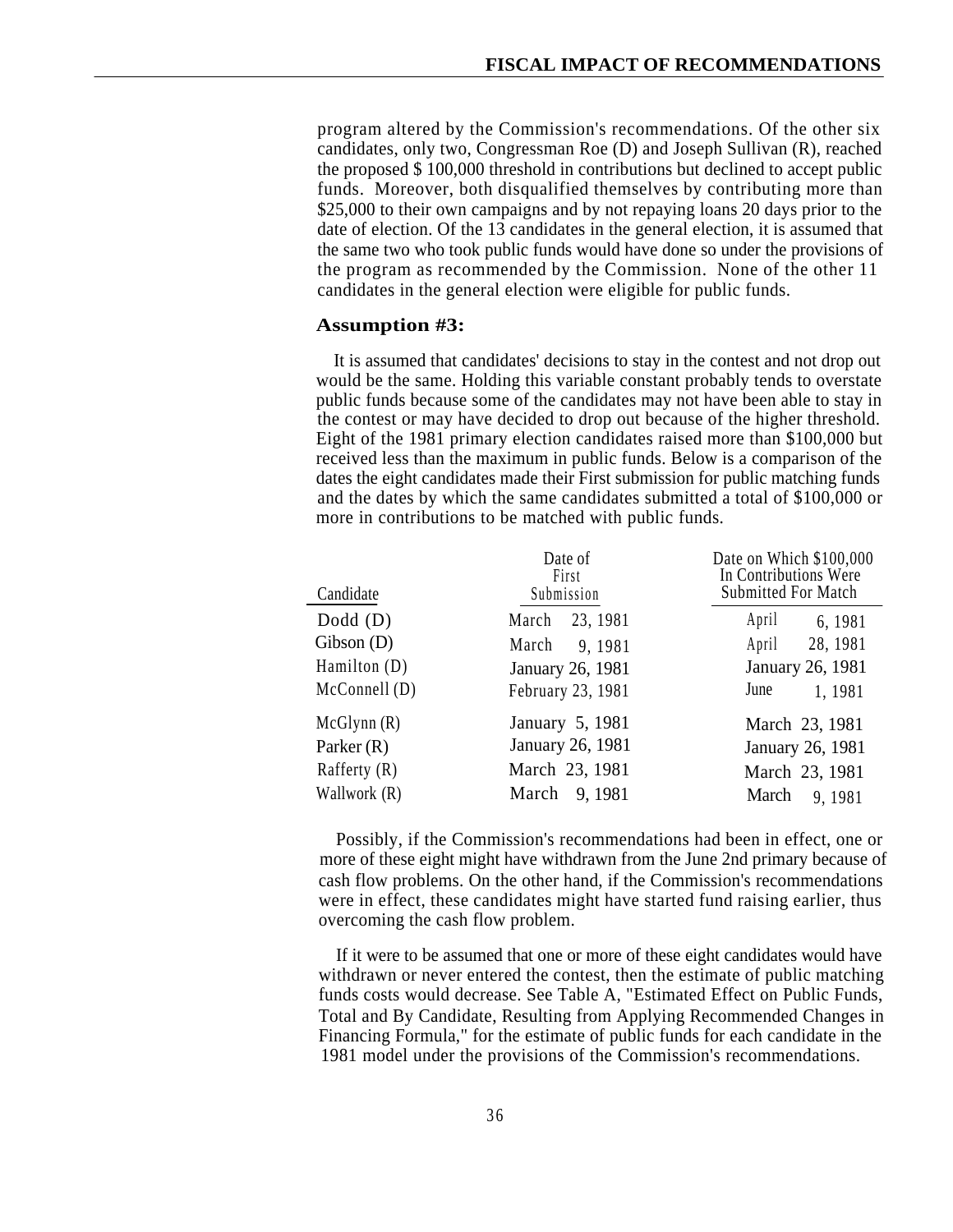## **Assumption #4:**

It is assumed that no campaign would have continued to raise contributions in order to reach the maximum in public funds. In the 1981 experience, six primary election candidates, Degnan (D), Florio (D), Merlino (D), Smith (D), Kean  $(R)$ , and Kramer  $(R)$ , and the two general election candidates, Florio  $(D)$ and Kean (R), reached the maximum in public funds. Holding total contributions constant, with the exception of increasing \$800 contributions to \$1,200, and applying the Commission's recommendations results in two of these candidacies not reaching the maximum in public funds, Democrats Merlino and Smith. (See Table A.) However, either of these two candidates might have continued to raise contributions, thus increasing the amount of public funds. If this were the case, then the amounts in contributions and in public funds for each are as follows:

| <b>CANDIDATE</b> | ADDITIONAL CONTRIBUTIONS<br>AND PUBLIC FUNDS |
|------------------|----------------------------------------------|
| Merlino $(D)$    | \$95,768.50                                  |
| Smith $(D)$      | \$72,828.27                                  |

# **Assumption #5:**

It is assumed that all \$800 contributions would have been \$1,200 with the increase in the contribution limit. The number of such contributions by candidate is as follows:

| Candidate     |          | Number of \$800 Contributions |  |
|---------------|----------|-------------------------------|--|
| PRIMARY       |          |                               |  |
| Degnan $(D)$  |          | 342                           |  |
| $Dodd$ (D)    |          | 90                            |  |
| Florio $(D)$  |          | 381                           |  |
| Gibson(D)     |          | 104                           |  |
| Hamilton (D)  |          | 73                            |  |
| Klein $(D)$   |          | 38                            |  |
| Lan(D)        |          | 27                            |  |
| McConnell (D) |          | 34                            |  |
| Merlino $(D)$ |          | 143                           |  |
| Smith $(D)$   |          | 97                            |  |
| Democrat      | Subtotal | 1,329                         |  |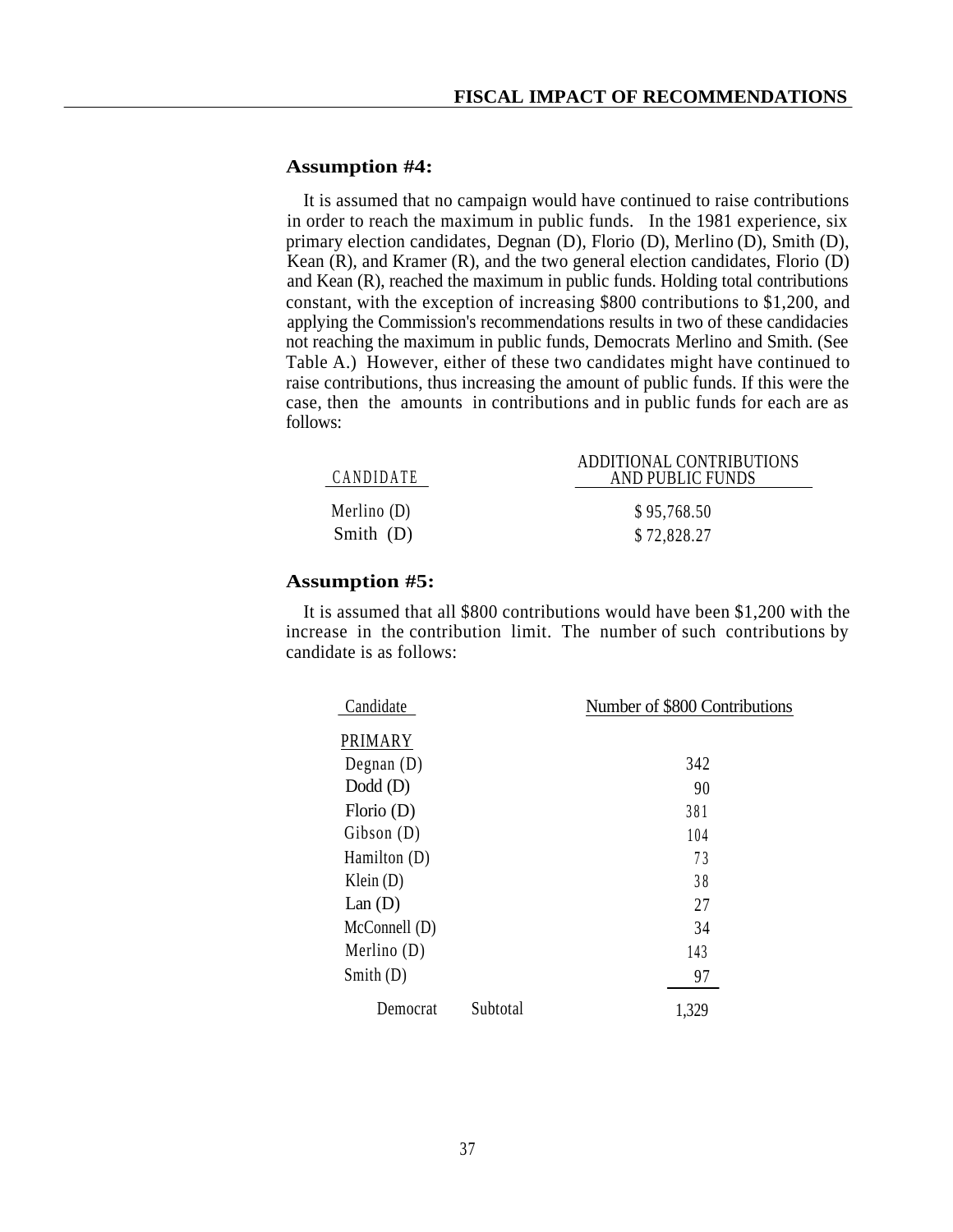| Kean $(R)$           | 289   |
|----------------------|-------|
| Kramer $(R)$         | 158   |
| McGlynn(R)           | 62    |
| Parker $(R)$         | 89    |
| Rafferty $(R)$       | 45    |
| Wallwork $(R)$       | 137   |
| Republican Subtotal  | 780   |
| PRIMARY TOTAL        | 2.109 |
| <b>GENERAL</b>       |       |
| (D)<br>Florio        | 722   |
| (R)<br>Kean          | 645   |
| <b>GENERAL TOTAL</b> | 1,367 |
| <b>GRAND TOTAL</b>   | 3,476 |

This assumption tends to overstate the public funds because there is no conclusive evidence that those who contributed \$800 would necessarily contribute \$1,200. However, this overstatement of public funds would be modified by contributors of less than \$800 increasing the amount of their contributions.

## **Assumption #6:**

It is assumed that all contributions would have been adequately documented to permit matching with public funds. In the 1981 experience, no campaign adequately documented all contributions, for example, the signature of a contributor was not obtained; an address was incomplete; or the source document was unreadable. Thus, this assumption tends to overstate public funds.

## **Assumption #7:**

It is assumed that candidates would raise the same amount in matchable contributions; this assumption tends to understate public funds because the Commission's recommendations would provide an incentive, greater than in 1981, for candidates to raise more money privately.

## **Assumption #8:**

It is assumed, for this estimate, that the continuing threshold of units of \$25,000 in contributions would have no impact. This assumption is made solely because the impact of the continuing threshold recommendation cannot be estimated with certainty. This assumption tends to overstate public funds, particularly for the following primary candidates who did not reach maximum public funds in 1981 and whose fund raising slowed down toward the end of the campaign: Dodd, Hamilton, McConnell, McGlynn, Parker, and Rafferty.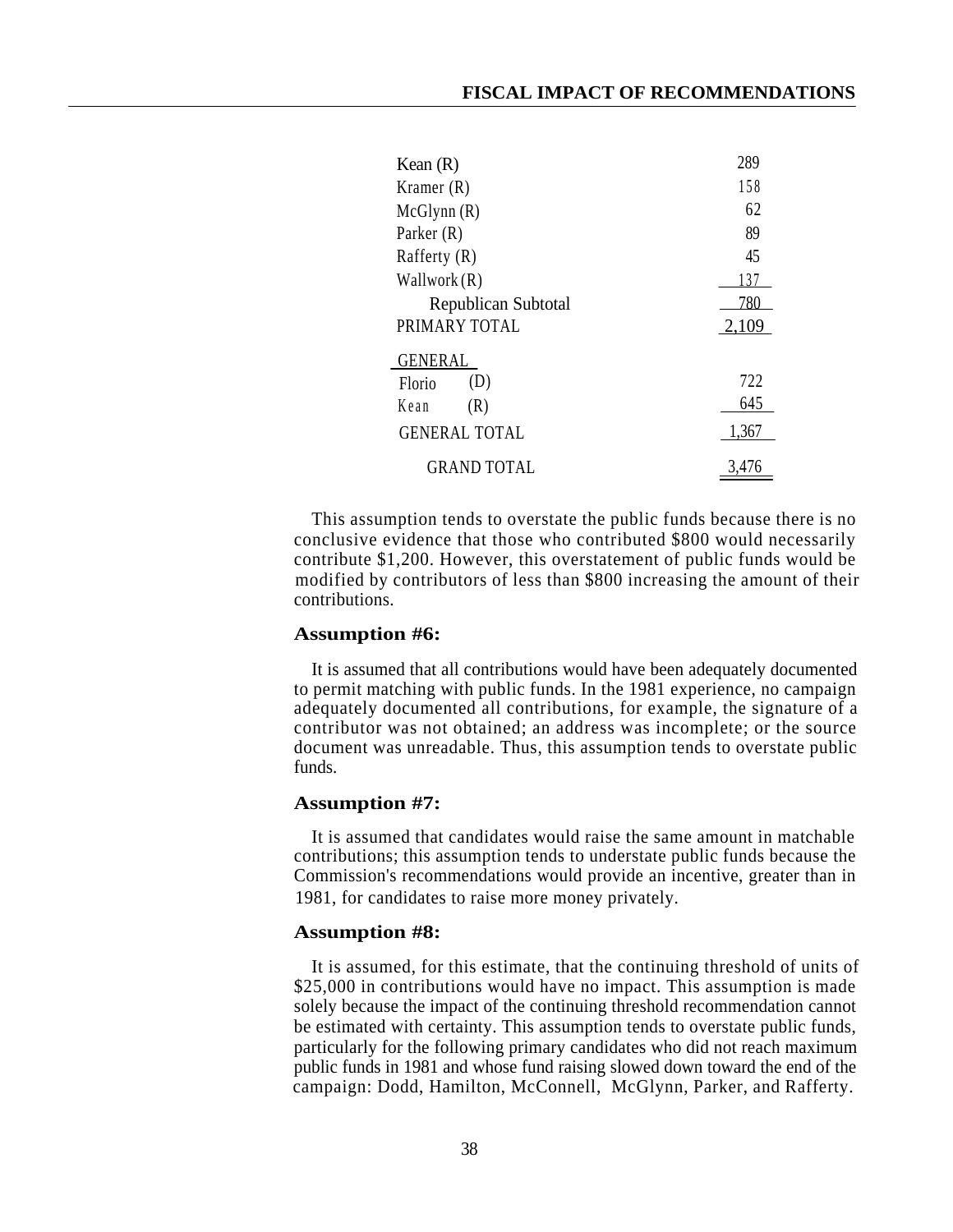These are the candidates, if the continuing threshold had been in effect in 1981, who most likely might have ceased applying for public funds. The extent to which they might have ceased applying for public funds, which cannot be estimated, is the extent to which this assumption tends to overstate public funds.

## **Assumption #9:**

It is assumed that the amount of "other receipts" would not change. ("Other receipts" includes: in-kind contributions; candidates own funds in excess of \$1,200; interest earned on invested contributions; public solicitations of contributions of \$10 or less pursuant to N.J.S.A. 19:44A-19, and, for general election candidates, in-kind contributions from county and municipal political party committees pursuant to N.J.S.A. 19:44A-29.) This assumption tends to understate total receipts because the Commission's recommendations would give candidates an incentive, greater than in 1981, to contribute to their own campaigns and to invest any idle receipts, thereby earning interest income.

## **CONCLUSION**

Using the 1981 experience as a model, it is estimated that the cost of public financing the gubernatorial primary election with the Commission's recommendations would be approximately \$4.5 million or approximately \$1.8 million less than the expenditures for the 1981 gubernatorial primary election.

It is estimated that the cost of public financing the gubernatorial general election under the Commission's recommendations would be \$2.0 million or nearly \$400,000 less than the expenditures for the 1981 gubernatorial general election. (See Table A.)

The estimated overall reduction in public funds for the gubernatorial primary, using the 1981 experience as a model, would be 28.8 percent. However, the impact on individual candidacies of the reduction in public funds would vary from a range of 16.7 percent to 100 percent. Those candidates who would have received significantly less public funds ('' significant'' is defined as a decrease of 28.8 percent or more) are the following:

| Candidate           | Percent of Reduction<br>in Public Funds |  |  |
|---------------------|-----------------------------------------|--|--|
| Klein $(D)$         | 100.0%                                  |  |  |
| $Dodd$ (D)          | 39.1%                                   |  |  |
| Lan(D)              | 38.8%                                   |  |  |
| Hamilton (D)        | 37.6%                                   |  |  |
| Merlino $(D)$       | 32.6%                                   |  |  |
| McConnell (D)       | 32.4%                                   |  |  |
| $\text{Gibson}$ (D) | 31.2%                                   |  |  |
| Smith $(D)$         | 28.8%                                   |  |  |
|                     |                                         |  |  |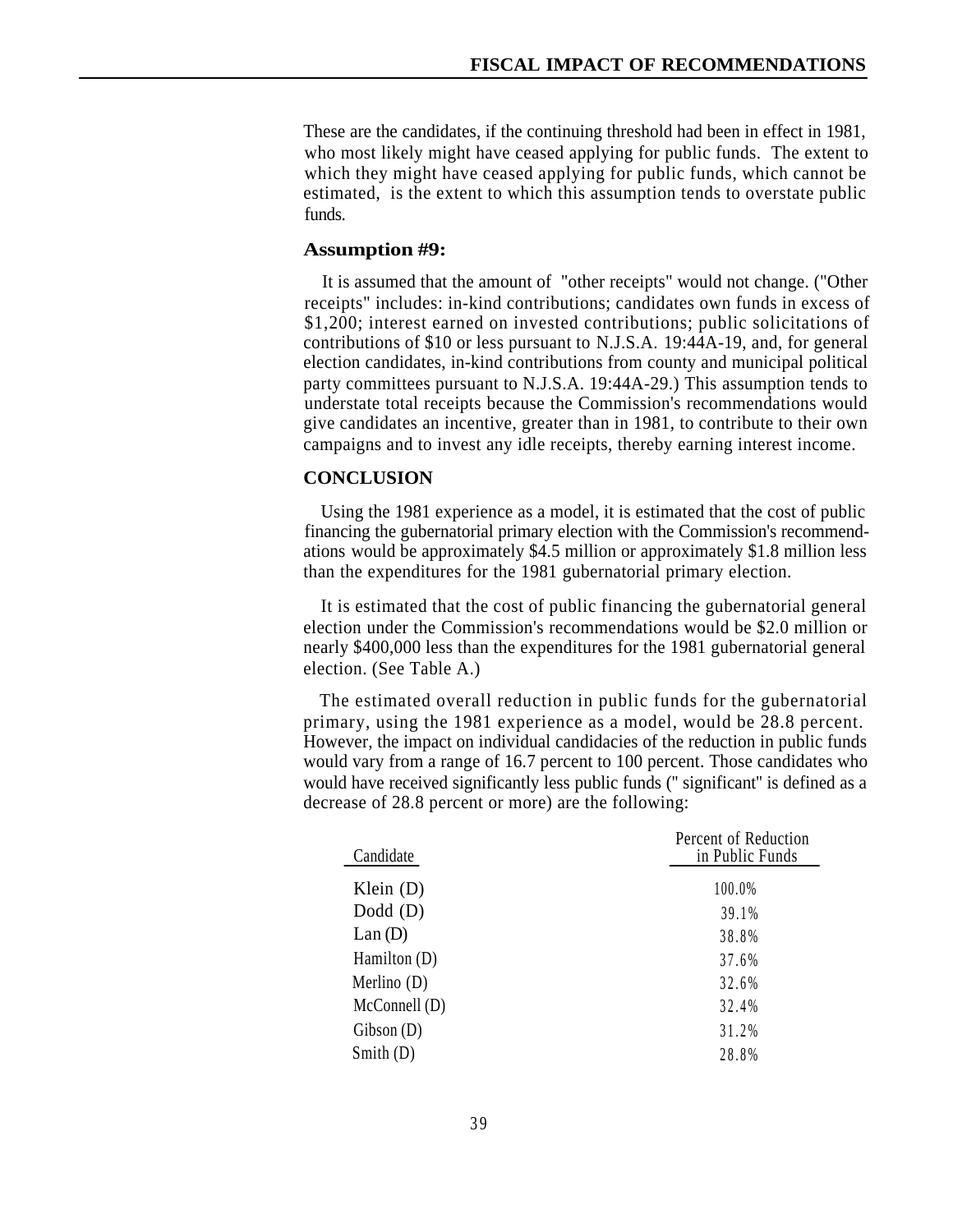| Wallwork (R)   | 40.0% |
|----------------|-------|
| McGlynn(R)     | 39.3% |
| Rafferty $(R)$ | 39.0% |
| Parker $(R)$   | 34.9% |

Conversely, those candidates who would have experienced relatively less reduction in public funds ("relatively less" is defined as less than 28.8 percent) are as follows:

| Candidate    | Percent in Reduction<br>in Public Funds |  |  |
|--------------|-----------------------------------------|--|--|
| Degnan $(D)$ | 16.7%                                   |  |  |
| Florio(D)    | 16.7%                                   |  |  |
| Kean $(R)$   | 16.7%                                   |  |  |
| Kramer $(R)$ | 16.7%                                   |  |  |

Thus, implementation of the Commission's recommendations would tend to reduce public funds more for those candidates who raised relatively less money and received relatively fewer votes and, conversely, would reduce public funds less for those candidates who raised relatively more money and received relatively more votes.

A second way to view the impact of the Commission's recommendations for changes in the public financing formula is to compare actual 1981 total receipts with an estimate of total receipts which would result from implementing the Commission's recommended changes. It is estimated that the effect on total gubernatorial candidates' campaign receipts would have been an 8.6 percent reduction in the primary, a 3.1 percent increase in the general election and a 5.2 percent reduction overall. However, the effect on individual candidacies from applying the Commission's recommended changes in the public financing formula would vary from a range of an increase of 5.5 percent to a decrease of 24.3 percent.

Those candidates who would have received significantly less in total receipts ("significant" is defined as 5.2 percent or more reduction) are the following:

| Candidate     | Percent in Reduction<br>in Total Receipts |  |  |
|---------------|-------------------------------------------|--|--|
| Klein $(D)$   | 24.3%                                     |  |  |
| Lan(D)        | 18.9%                                     |  |  |
| Hamilton (D)  | 16.6%                                     |  |  |
| $Dodd$ (D)    | 16.5%                                     |  |  |
| Merlino $(D)$ | 13.9%                                     |  |  |
|               |                                           |  |  |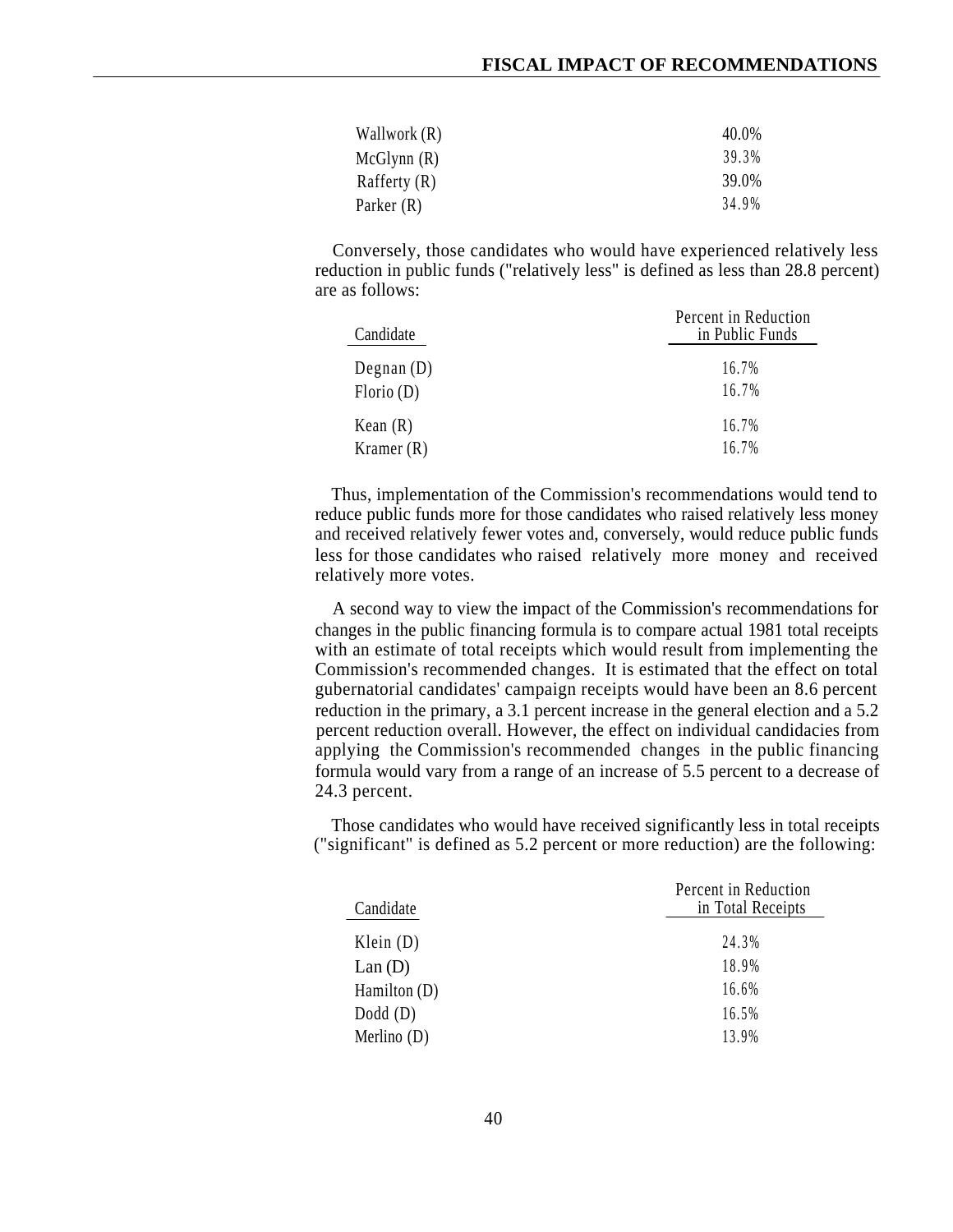| $\text{Gibson}$ (D) | 12.2% |
|---------------------|-------|
| Smith $(D)$         | 12.2% |
| McConnell (D)       | 8.9%  |
| Wallwork (R)        | 18.5% |
| Rafferty $(R)$      | 18.0% |
| McGlynn(R)          | 16.7% |
| Parker (R)          | 13.6% |

Conversely, those candidates who would have experienced relatively less reduction in total receipts ("relatively less" is defined as no reduction or less than 5.2 percent reduction) are as follows:

| Candidate      | Percent Change In<br><b>Total Receipts</b> |  |  |
|----------------|--------------------------------------------|--|--|
| PRIMARY        |                                            |  |  |
| Florio $(D)$   | $+5.3%$                                    |  |  |
| Degnan $(D)$   | $+3.3%$                                    |  |  |
| Kean $(R)$     | $+1.4%$                                    |  |  |
| Kramer $(R)$   | $-3.2%$                                    |  |  |
| <b>GENERAL</b> |                                            |  |  |
| Florio(D)      | $+3.7%$                                    |  |  |
| Kean $(R)$     | $+2.5%$                                    |  |  |

Thus, adoption of the Commission's recommended changes in the public financing formula would tend to result in a relatively greater reduction in total receipts for those candidates who raised relatively less money and received relatively fewer votes and conversely would reduce total receipts relatively less or not at all for those candidates who raised relatively more money and received relatively more votes.

A third consideration is the percentage of total receipts represented by public funds. In the 1977 general election, public funds represented over 63 percent of the total receipts for Governor Byrne and Senator Bateman. In the 1981 primary, public funds represented 55.4 percent of the total receipts of the publicly funded candidates. In the 1981 general election, public funds represented slightly over 50 percent of the total receipts of Congressman Florio and Governor Kean and overall, for both the primary and general election, the percentage was 54.2. Applying the Commission's recommended changes in the financing formula, it is estimated that the public funds for the primary would represent 43.5 percent, for the general election, 40.8 percent, and overall, 42.6 percent. Thus, applying the Commission's recommendations would result in an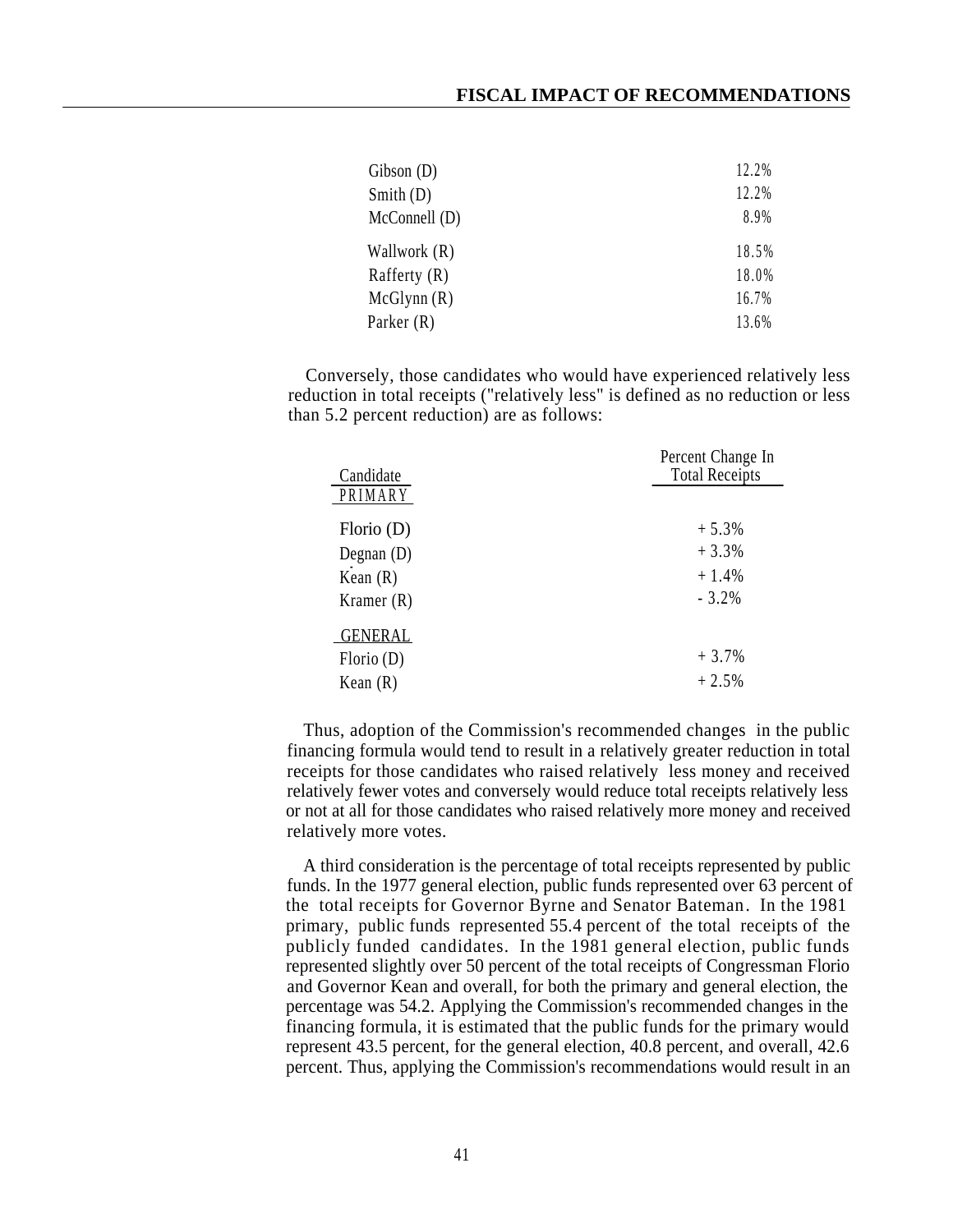estimated percentage point decrease of nearly 12 points in the percentage of total funds represented by public funds. Furthermore, public funds would no longer represent a majority of total receipts for any candidate in either the primary or the general election. (See Table C.)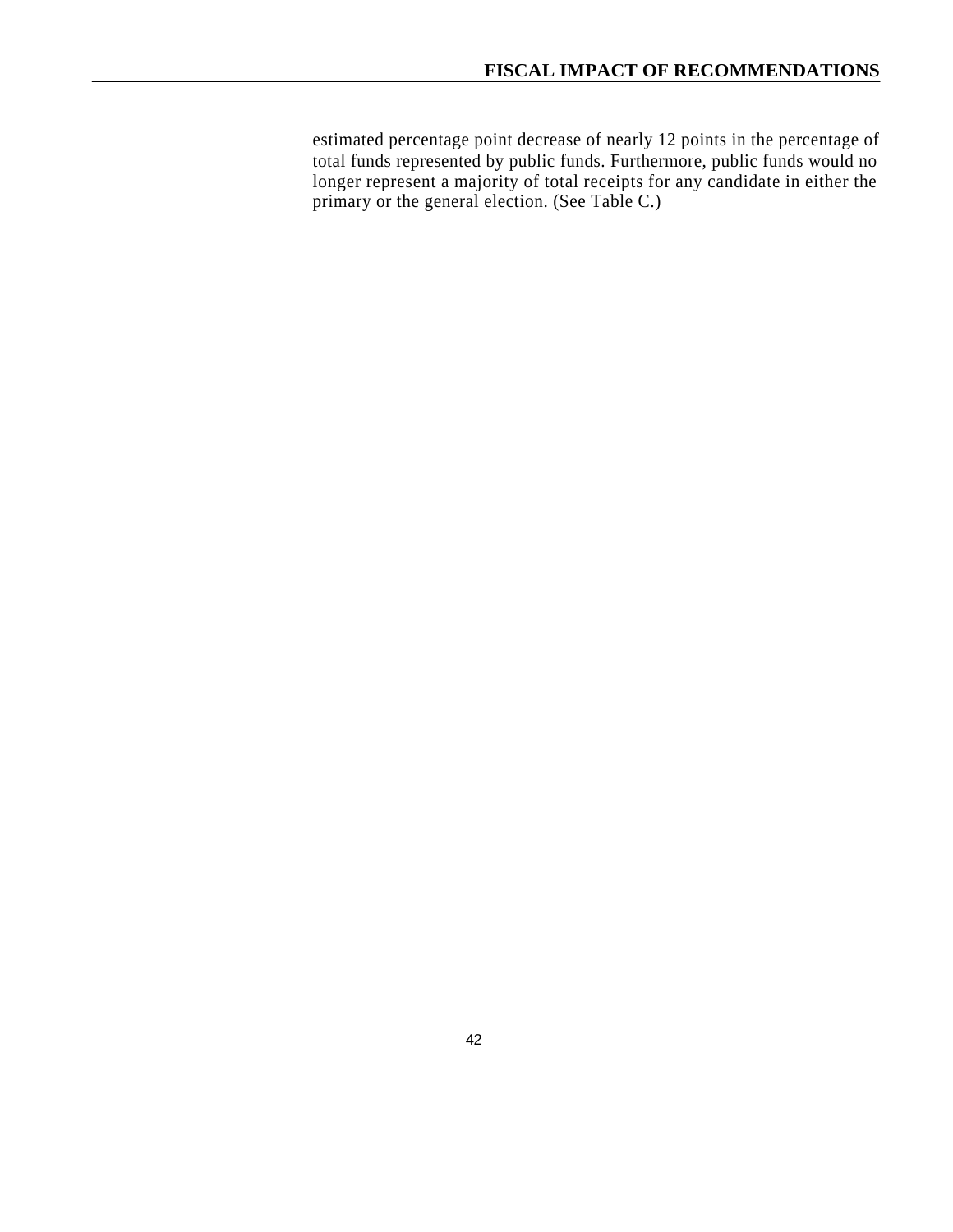## **TABLE A**

## **ESTIMATED EFFECT ON PUBLIC FUNDS, TOTAL AND BY CANDIDATE RESULTING FROM APPLYING RECOMMENDED CHANGES IN FINANCING FORMULA**

|                                  | Estimated             | 1981<br><b>Public Funds</b> | Decrease In<br><b>Public Funds</b> |                |
|----------------------------------|-----------------------|-----------------------------|------------------------------------|----------------|
| Candidate                        | Public Funds (1)      | $(Gross)$ (2)               | <b>Amount</b>                      | <b>Percent</b> |
| PRIMARY                          |                       |                             |                                    |                |
| Degnan $(D)$                     | 500,000.00            | 599,975.80                  | 99,975.80                          | 16.7           |
| Dodd (D)                         | 199,450.44            | 327,543.77                  | 128,093.33                         | 39.1           |
| Florio $(D)$                     | 500,000.00            | 599,975.80                  | 99,975.80                          | 16,7           |
| Gibson (D)                       | 271,021.00            | 393,879.00                  | 122,858.00                         | 31.2           |
| Hamilton (D)                     | 193,055.90            | 309,678.76                  | 116,622.86                         | 37.6           |
| Klein $(D)$                      |                       | 52,763.74                   | 52,763.74                          | 100.0          |
| Lan(D)                           | 153,754.00            | 249,919.69                  | 96,165.69                          | 38.5           |
| McConnell (D)                    | 64,882.44             | 95,916.72                   | 31,034.28                          | 32.4           |
| Merlino(D)                       | 404,231.50            | 599,975.80                  | 195,744.30                         | 32.6           |
| Smith (D)                        | 427, 171.73           | 599,949.90                  | 172,778.17                         | 28.8           |
| (D) Subtotal                     | \$2,713,567.01        | \$3,829,578.98              | \$1,116,011.97                     | $-29.1$        |
| Kean $(R)$                       | 500,000.00            | 599,975.80                  | 99,975.80                          | 16.7           |
| Kramer $(R)$                     | 500,000.00            | 599,975.80                  | 99,975.80                          | 16.7           |
| McGlynn (R)                      | 141,893.37            | 233,916.74                  | 92,023.37                          | 39.3           |
| Parker $(R)$                     | 199,239.50            | 306,042.00                  | 106,802.50                         | 34.9           |
| Rafferty $(R)$                   | 150,450.66            | 246,575.22                  | 96,124.56                          | 39.0           |
| Wallwork (R)                     | 334, 371. 72          | 557,594.74                  | 223,223.02                         | 40.0           |
| (R) Subtotal                     | <u>\$1,825,955.25</u> | <u>\$2,544,080.30</u>       | <u>\$718,125.05</u>                | 28.2           |
| PRIMARY TOTAL                    | \$4,539,522.26        | \$6,373.659.28              | \$1,834,137.02                     | 28.8           |
| <b>GENERAL</b>                   |                       |                             |                                    |                |
| Florio (D)                       | \$1,000,000.00        | \$1,199,951.60              | \$199,951.60                       | 16.7           |
| Kean $(R)$                       | 1,000,000.00          | 1,199,951.60                | 199,951.60                         | <u>16.7</u>    |
| <b>GENERAL TOTAL</b>             | \$2,000,000.00        | \$2,399,903.20              | \$ 399,903.20                      | <u>16.7</u>    |
| <b>GRAND TOTAL</b><br>Footnotes: | <u>\$6,539,522.26</u> | <u>\$8,773,562.48</u>       | \$2,234,040.22                     | <u>25.5</u>    |

(1) The estimate of public funds is based on the following calculation: (a) 1981 matchable contributions consisting of cash or check contributions submitted for match, rejected for match and not submitted for match as reported through April 19, 1982; plus (b) an amount representing \$400 times the number of contributions of \$800 (Appendix Table 1. 1) to account for the \$ 1,200 contribution limit, minus (c) a net \$50,000 threshold (\$100,000 threshold but begin matching at \$50,000) multiplied (d) by one up to a maximum of \$500,000, the cap on public funds for the primary, or \$1 million, the cap for the general election.

(2) Primary election candidates have refunded \$93,899.52 (see Appendix Table 5.1 "Public Funds Refunded, Remaining Cash on Hand and Outstanding Obligations - 1981 Gubernatorial Primary and General Election Candidates".) Thus, the amount of net public funds for the primary is \$6,279,770.03. For this analysis, gross, rather than net, public funds were used on the assumption that, under the recommended public financing formula, candidates would have a strong incentive to avoid ending the campaign with a sizable surplus to be refunded to the State.

Source: For "matchable contributions," Cumulative Contribution Listing -Public Financing (Program 6453), May 17, 1982, New Jersey Election Law Enforcement Commission.

Prepared by New Jersey Election Law Enforcement Commission - June 7, 1982.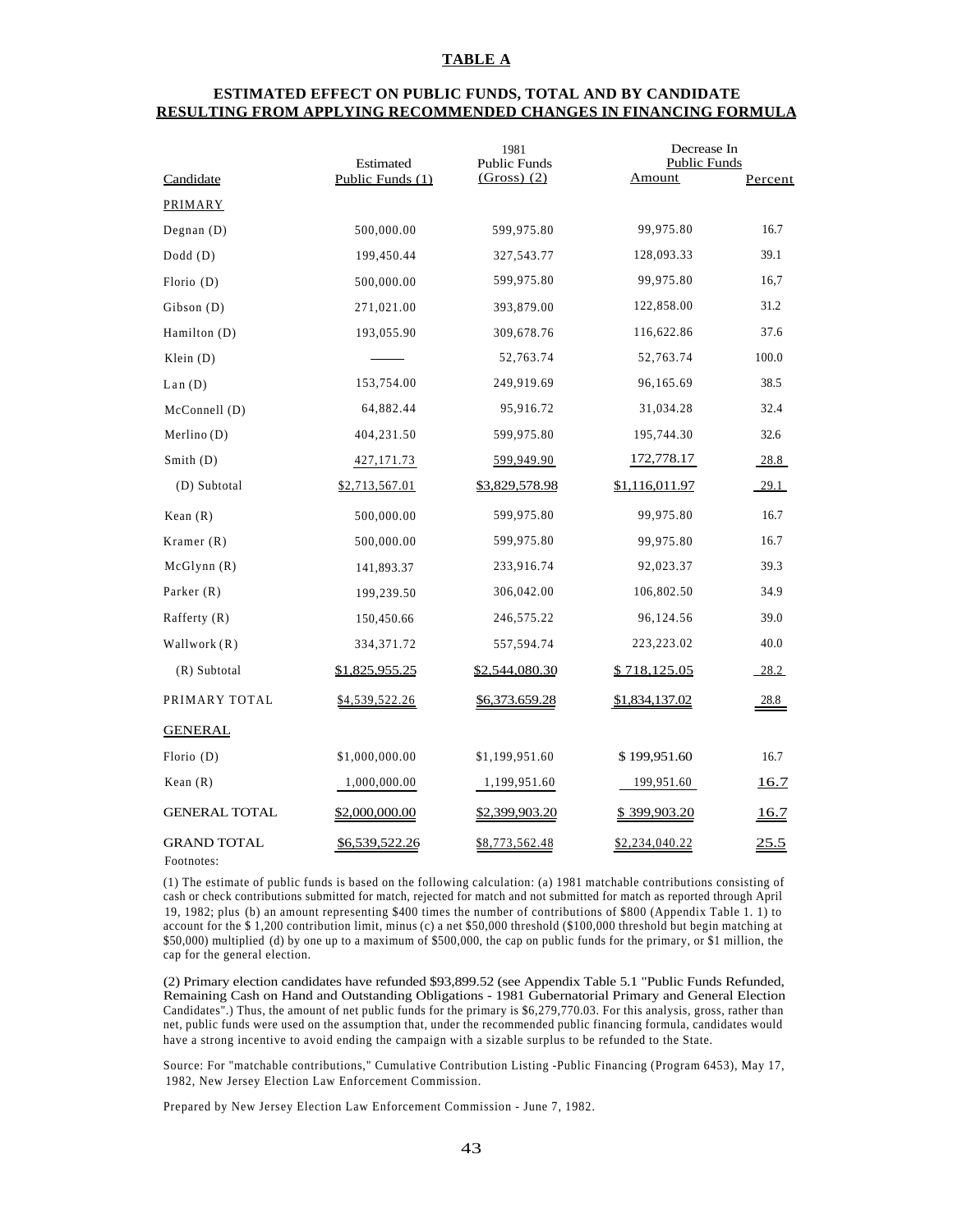## **TABLE B**

### **ESTIMATED EFFECT ON CANDIDATE'S TOTAL RECEIPTS RESULTING FROM APPLYING RECOMMENDED CHANGES IN PUBLIC FINANCING FORMULA**

|                      | <b>Estimated</b> |                 | <b>Change</b>   |               |
|----------------------|------------------|-----------------|-----------------|---------------|
|                      | <b>Total</b>     | 1981 Total      |                 |               |
| Candidate            | Receipts (1)     | Receipts (2)    | <b>Amount</b>   | $\frac{0}{0}$ |
| <b>PRIMARY</b>       |                  |                 |                 |               |
| Degnan $(D)$         | \$1,142,553.88   | \$1,105,729.68  | $$+ 36,824.20$  | $+3.3$        |
| $Dodd$ (D)           | 465,194.16       | 557,287.49      | $-92,093.33$    | $-16.5$       |
| Florio (D)           | 1,170,836.80     | 1,112,412.60    | $+58,424.20$    | $+ 5.3$       |
| Gibson (D)           | 592,942.00       | 675,100.00      | $-82,158.00$    | $-12.2$       |
| Hamilton (D)         | 437,029.89       | 524,066.85      | $-87,036.96$    | $-16.6$       |
| Klein $(D)$          | 117,141.48       | 154,705.22      | $-37,563.74$    | $-24.3$       |
| Lan(D)               | 365,774.07       | 451,139.76      | $-85,365.69$    | $-18.9$       |
| McConnell (D)        | 180,467.71       | 198,178.55      | $-17,710.84$    | $-8.9$        |
| Merlino (D)          | 858,463.00       | 997,007.30      | $-138,544.30$   | $-13.9$       |
| Smith (D)            | 966,508.49       | 1,100,486.66    | $-133,978.17$   | $-12.2$       |
| (D) Subtotal         | \$6,296,911.48   | \$6,876,114.11  | $$-579,202.63$  | $-8.4$        |
| Kean $(R)$           | \$1,145,654.00   | \$1,130,029.80  | $S + 15,624.20$ | $+1.4$        |
| Kramer $(R)$         | 1,110,569.63     | 1,147,345.43    | $-36,775.80$    | $-3.2$        |
| McGlynn(R)           | 334,161.74       | 401,385.11      | $-67,223.37$    | $-16.7$       |
| Parker $(R)$         | 451,081.21       | 522,283.71      | $-71,202.50$    | $-13.6$       |
| Rafferty $(R)$       | 355,690.32       | 433,814.88      | $-78,124.56$    | $-18.0$       |
| Wallwork (R)         | 742,743.44       | 911,166.46      | $-168,423.02$   | $-18.5$       |
| (R) Subtotal         | \$4,139,900.34   | \$4,546,025.39  | $$-406, 125.05$ | $-8.9$        |
| PRIMARY TOTAL        | \$10,436,811.82  | \$11,422,139.50 | \$-985,327.68   | $-8.6$        |
| <b>GENERAL</b>       |                  |                 |                 |               |
| Florio $(D)$         | \$2,517,660.94   | \$2,428,812.54  | $$+88,848.40$   | $+3.7$        |
| Kean $(R)$           | 2,387.894.47     | 2,329,846.07    | $+58,048.40$    | $+2.5$        |
| <b>GENERAL TOTAL</b> | \$4,905,555.41   | \$4,758,658.61  | $$+146,896.80$  | $+3.1$        |
| <b>GRAND TOTAL</b>   | \$15,342,367.23  | \$16,180,798.11 | \$-838,430.88   | $-5.2$        |

Footnotes:

( 1) Estimated total receipts were calculated as follows: (a) total matchable contributions (see footnote for Table A) plus (b) total other receipts composed of in-kind contributions. interest income, candidates' funds in excess of \$800, and public solicitations per N.J.S.A. 19:44A-19(a); plus (c) the estimated public funds from Table A.

(2) Total Receipts are composed of the following: (a) net private receipts; plus (b) gross public receipts. Primary candidates have refunded \$9,899.52; see Appendix Table 5.1. "Public Funds Refunded, Remaining Cash on Hand and Outstanding Obligations - 1981 Gubernatorial Primary and General Election Candidates."

Source: For 1981 Total Receipts: Cumulative Contribution Listing - Public Financing (Program 6453), May 17, 1982. New Jersey Election Law Enforcement Commission.

Prepared by New Jersey Election Law Enforcement Commission - June 7, 1982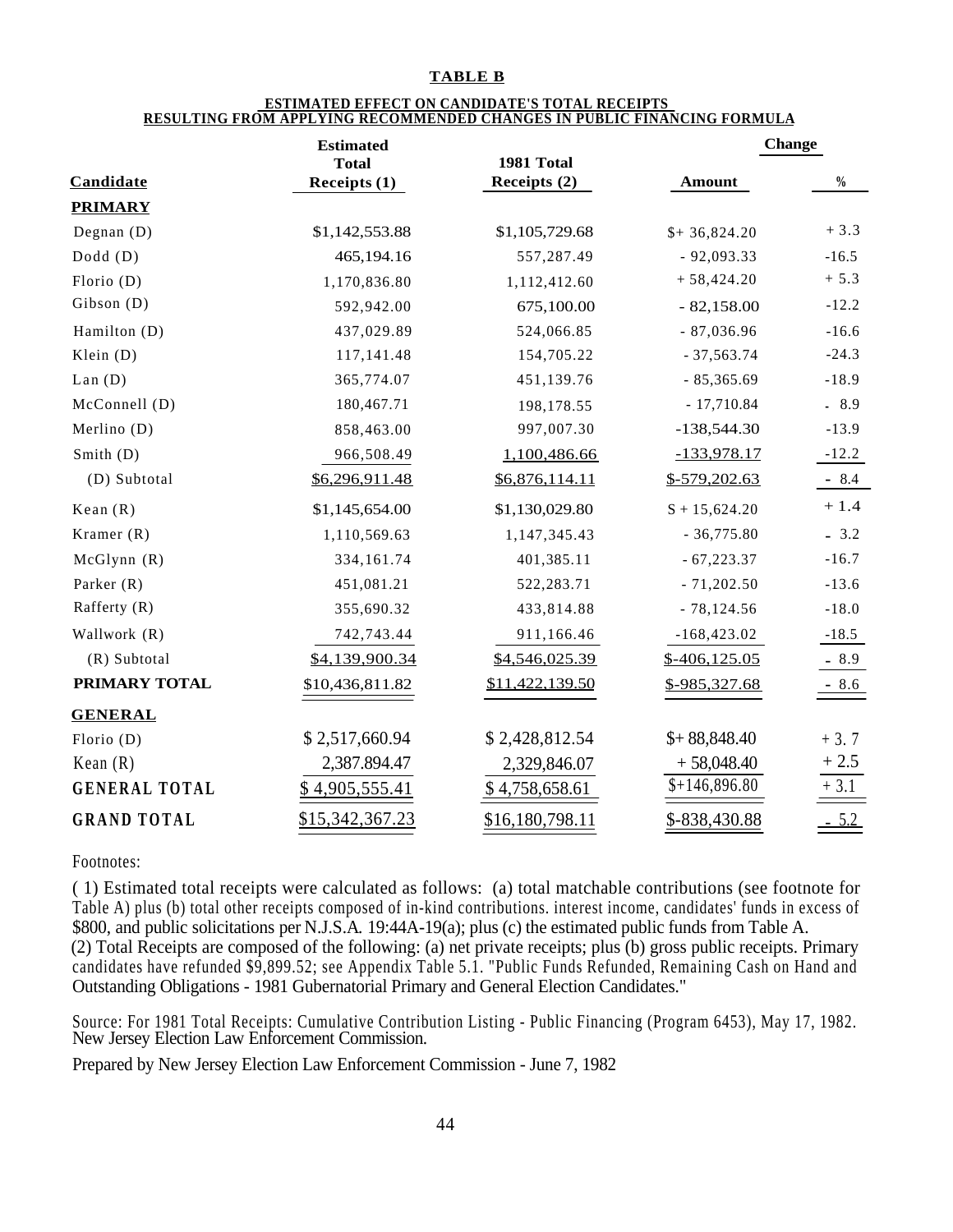# **TABLE C**

|                      | 1981    |           |
|----------------------|---------|-----------|
|                      | Actual  | Estimated |
| Candidate            | Percent | Percent   |
| <b>PRIMARY</b>       |         |           |
| Degnan $(D)$         | 54.3    | 43.8      |
| $Dodd$ (D)           | 58.8    | 42.9      |
| Florio (D)           | 54.0    | 42.7      |
| Gibson (D)           | 58.3    | 45.7      |
| Hamilton (D)         | 59.1    | 44.2      |
| Klein $(D)$          | 34.1    |           |
| Lan $(D)$            | 55.4    | 42.0      |
| McConnell (D)        | 48.4    | 36.0      |
| Merlino $(D)$        | 60.2    | 47.1      |
| Smith $(D)$          | 54.5    | 44.2      |
| (D) Subtotal         | 55.7    | 43.1      |
| Kean $(R)$           | 53.1    | 43.6      |
| Kramer $(R)$         | 52.3    | 45.0      |
| McGlynn(R)           | 58.3    | 42.5      |
| Parker $(R)$         | 58.6    | 44.2      |
| Rafferty $(R)$       | 56.8    | 42.3      |
| Wallwork (R)         | 61.2    | 45.0      |
| (R) Subtotal         | 56.0    | 44.1      |
| <b>Total Primary</b> | 55.8    | 43.5      |
| <b>GENERAL</b>       |         |           |
| Florio $(D)$         | 50.6    | $39.7*$   |
| Kean $(R)$           | 50.7    | $41.9*$   |
| <b>Total General</b> | 50.6    | $40.7 *$  |
| <b>TOTAL</b>         | 54.2    | 42.6      |

## ESTIMATED EFFECT ON PERCENT OF TOTAL FUNDS REPRESENTED BY PUBLIC FUNDS FROM APPLYING RECOMMENDED CHANGES IN FINANCING FORMULA

Prepared by: New Jersey Election Law Enforcement Commission

June 7, 1982

<sup>\*</sup> These percentages would have been less - Florio 37.5 percent, Kean 40.7 percent and total 39.0 percent - if the campaigns had not refunded contributions which the campaigns could not spend because of the expenditure limit.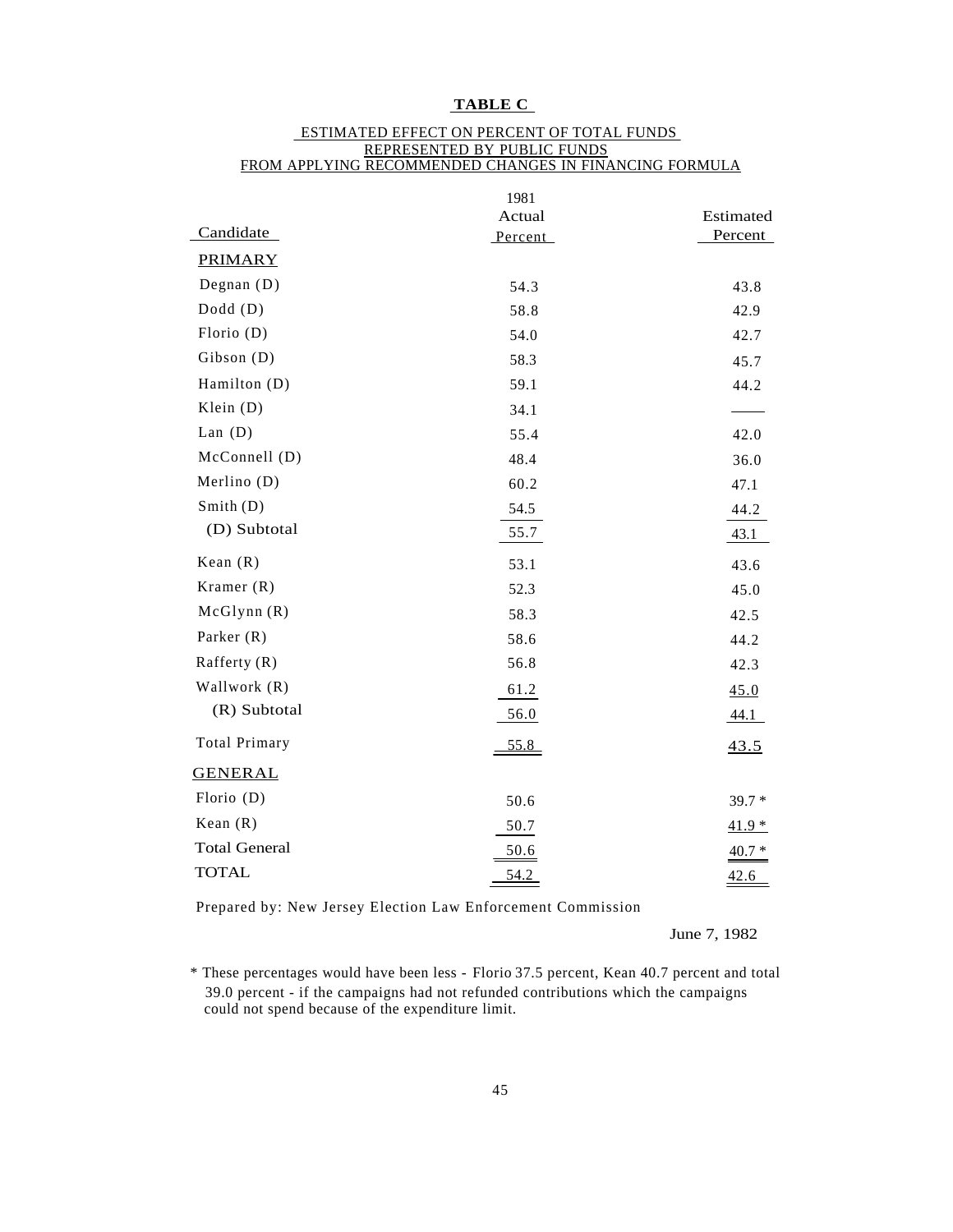# **APPENDIX - TABLES**

|            |                                                                                                                                                        | Page No.      |
|------------|--------------------------------------------------------------------------------------------------------------------------------------------------------|---------------|
| Table 1.1  | Comparison of Amount of Contributions, of \$800 Contributions, and<br>Contributions of \$100 or Less by Candidate - 1981 Gubernatorial                 |               |
| Table 1.2  | Estimated Increases in Public Funds for 1981 Gubernatorial Primary Candidates<br>Resulting from Increasing the Contribution Limit to \$1,000, \$1,100, |               |
| Table 1.3  | Comparison of Contributions to 1981, 1977 and 1973 New Jersey                                                                                          |               |
| Table 1.4  | New Jersey Gubernatorial Primary Election Contributions: Amount, Number,<br>and Average Contribution; Number of Contributors; and Average Contribution |               |
| Table 1.5  | 1981 Gubernatorial General Election Candidates Florio (D) and Kean (R)<br>Amount and Number of Contributors by Type of Contributor as of               |               |
| Table 1.6  | 1981 Gubernatorial Primary Election Candidates Amount Contributed and<br>Number of Contributors by Type of Contribution as of April 19, 1982 1.13-1.18 |               |
| Table 2.1  | Estimate of Reduction in Public Funds Resulting from Increasing Threshold                                                                              |               |
| Table 2.2  | Minimum Number of Contributions Required to Reach Varied                                                                                               |               |
| Table 2.3  | 1981 Primary Candidates' First Submission of Contributions for Public<br>Matching Funds: Net Amount, Number of Contributions and                       |               |
| Table 2.4  | 1981 Primary Candidates' First \$50,000 in Contributions, Date, Number                                                                                 |               |
| Table 2.5  | Amount of Contributions (Net) Submitted for Public Matching Funds by                                                                                   | 2.11          |
| Table 3.1  | Estimate of 1981 Public Matching Funds Without a Cap on Public Funds -                                                                                 |               |
| Table 3.2  | Estimate of 1981 Public Matching Funds Without a Cap on Public Funds -                                                                                 |               |
| Table 3.3  | Public Funds as a Percentage of Total Receipts - 1981 Gubernatorial                                                                                    |               |
| Table 3.4  | Estimate of Decrease in Public Funds from Reducing the \$2 for \$1 Match                                                                               |               |
| Table 3.5a | Estimate of Decrease in Public Funds from Reducing the Cap on                                                                                          | $3.10 - 3.11$ |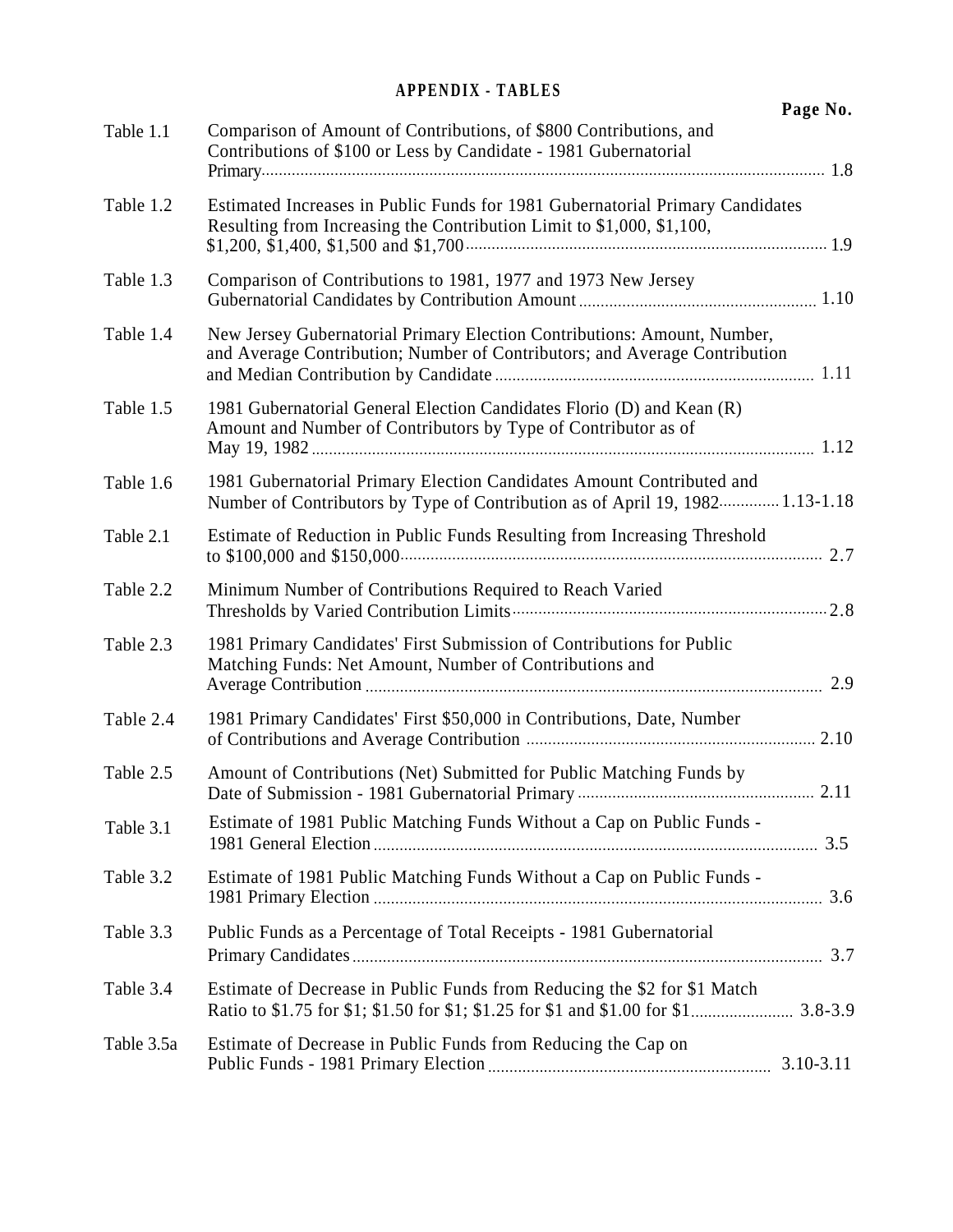| Table 3.5b | Estimate of Decrease in Public Funds from Reducing the Cap on                                                                                                                                                                                                                                                                                                                                                                               |
|------------|---------------------------------------------------------------------------------------------------------------------------------------------------------------------------------------------------------------------------------------------------------------------------------------------------------------------------------------------------------------------------------------------------------------------------------------------|
| Table 5.1  | Public Funds Refunded, Remaining Cash on Hand and Outstanding Obligations -                                                                                                                                                                                                                                                                                                                                                                 |
| Table 6.1  | Comparison of Expenditures of 1981, 1977 and 1973 Gubernatorial<br>Candidates James Florio (D) and Thomas Kean (R) as of May 18, 1982;<br>Brendan Byrne (D) and Raymond Bateman (R) and Brendan Byrne (D)<br>and Charles Sandman (R) - Final manufacture contract to the Sandman (R) - Final manufacture contract to the Sandman (R) - Final manufacture contract to the Sandman (R) - Final manufacture contract to the Sandman (R) - Fina |
| Table 6.2  | Comparison 1981 Primary Election Candidates' Expenditures of Public<br>Funds by Type of Expenditure <b>Constructs</b> of the Second Second Second Second Second Second Second Second Second Second Second Second Second Second Second Second Second Second Second Second Second Second Second Second Secon                                                                                                                                  |
| Table 6.3a | Comparison of Expenditures by All Democratic and All Republican 1981                                                                                                                                                                                                                                                                                                                                                                        |
| Table 6.3b | Comparison of Expenditures by All Publicly Funded and Non-publicly Funded<br>Democratic and Republican 1981 Gubernatorial Primary Candidates by Type                                                                                                                                                                                                                                                                                        |
| Table 6.3c | Comparison of Expenditures by Publicly Funded Democratic 1981                                                                                                                                                                                                                                                                                                                                                                               |
| Table 6.3d | Comparison of Expenditures by Publicly Funded Republican 1981                                                                                                                                                                                                                                                                                                                                                                               |
| Table 6.3e | Comparison of Expenditures by Non-publicly Funded Democratic<br>and Republican 1981 Gubernatorial Primary Candidates by Type                                                                                                                                                                                                                                                                                                                |
| Table 8.1  | 1981 Gubernatorial Primary Candidates' Percentage of Votes Cast by Party                                                                                                                                                                                                                                                                                                                                                                    |
| Table 10.1 | Comparison of Dates by Which 1981 Gubernatorial Campaigns Reached \$50,000<br>Threshold When Amount of Contribution Matched is \$800, \$250 and \$100  10.3                                                                                                                                                                                                                                                                                 |
|            | Table 10.2 Estimate of Delays in Submitting for Public Matching Funds Resulting<br>From Counting Only the First \$250 and First \$100 of a Contribution Toward                                                                                                                                                                                                                                                                              |
| Table 10.3 | Changes in the Amount of Public Funds From Matching \$250 and \$100 10.5                                                                                                                                                                                                                                                                                                                                                                    |
| Table 10.4 | Total Funds Available to Public Funds Primary and General Election                                                                                                                                                                                                                                                                                                                                                                          |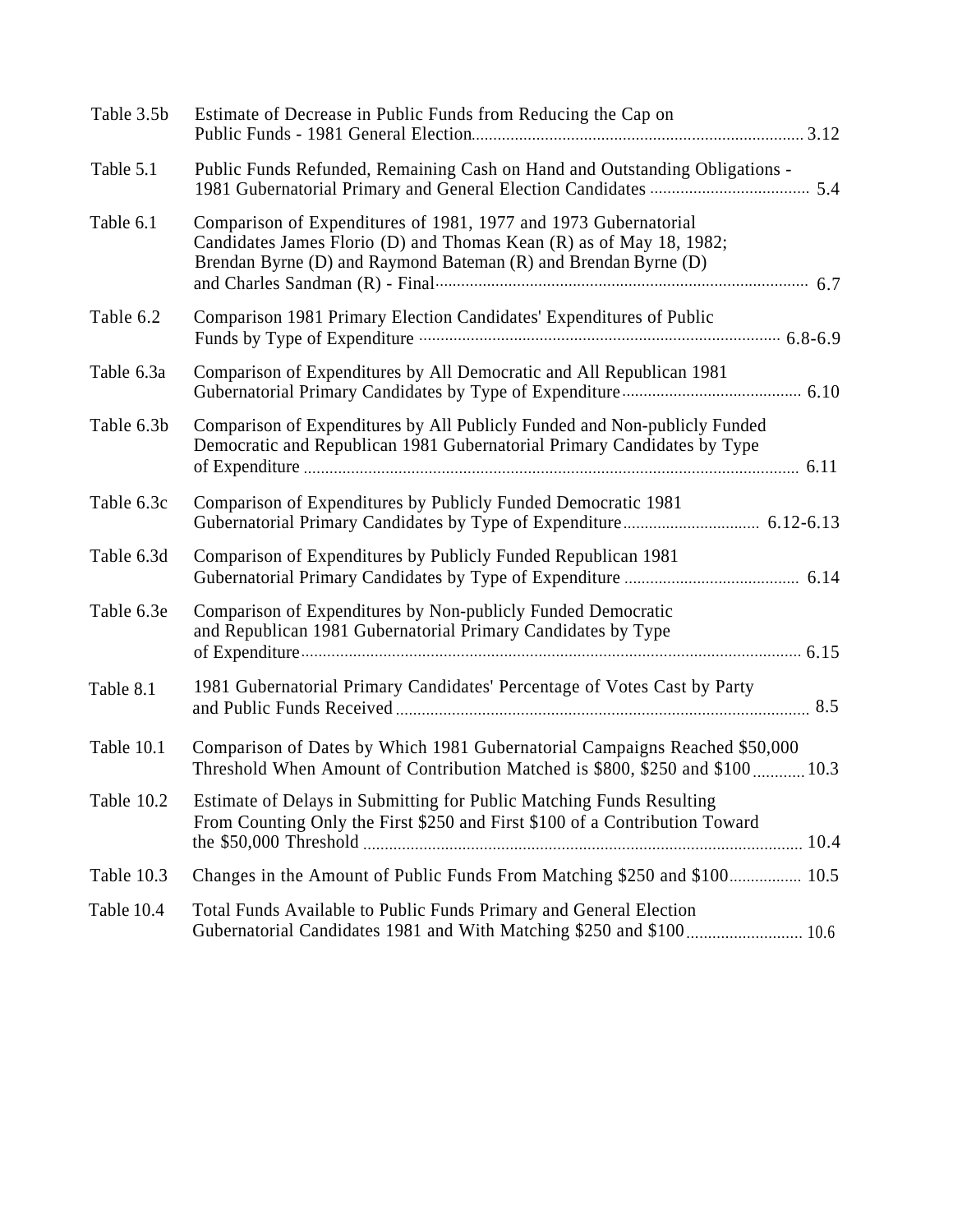# **INTERIM REPORT NO. 1**

# **\$800 CONTRIBUTION LIMIT**

# **HOW MUCH, IF AT ALL, SHOULD THE \$800 CONTRIBUTION LIMIT BE RAISED?**

# **FACTS AND ANALYSIS**

- The contribution limit was \$600 in the 1977 general election and \$800 in the 1981 primary and general elections. The limit applied to all candidates, both those accepting and those not accepting public funds. 1 .
- Raising the limit for 1985 by the same percentage the limit was raised for 1981 (33 percent) would result in a limit of \$1,066.64, rounded to \$1,100. 2.
- 3. Raising the limit for 1985 by various inflation factors, compounded, would have the following results:
	- 10 percent compounded: \$1,171.28 rounded to \$1,200
	- 15 percent compounded: \$1,399.21 rounded to \$1,400
	- 20 percent compounded: \$1,658.88 rounded to \$1,700

Increasing the limit by an inflation factor equal to or exceeding the Consumer Price Index (CPI) could be supported as reasonable because the costs of campaigning are reportedly rising faster than the CPI. The principal components of campaign costs are media production and air time, postage, printing, polling, travel, telephone, fund raising, staff salaries and taxes.

- The candidates and treasurers who responded to the ELEC questionnaire on public financing differed in their views on the contribution limit. Senator Merlino and Secretary of State Lan supported the \$800 limit, as did Roger Lowenstein, treasurer for John Degnan. Mayor Kramer suggested a \$1,000 per person and \$3,000 per family limit, and his legal counsel, Henry Ramer, recommended \$1,000 to \$1,500. The Deputy Treasurer for the Rafferty campaign recommended \$2,000. No one suggested a lower contribution limit. Several respondents commented that the limit required their campaigns to spend more time and money to raise money. 4.
- 1981 gubernatorial primary candidates, on the average, received slightly over 35 percent of their funds in contributions of \$800. Congressman Florio had the highest percentage among the Democrats, 60.4 percent, and Thomas Kean, the highest among the Republicans, 45.7 percent. See Table 1.1, "Comparison of Amount of Contributions, of \$800 Contributions, and Contributions of \$100 or Less by Candidate - 1981 Gubernatorial Primary." 5.

The 1981 primary election candidates, overall, received a large majority of their contributions, nearly 72 percent, from individuals, and individuals represented over 82 percent of the contributors. For the Republicans, the percentages were higher, nearly 75 percent and 84 percent respectively, while for the Democrats, the percentages were just over 70 percent and 81 percent, respectively.

Corporations were the other major source of contributions, nearly 25 percent of all contributions and 16 percent of all contributors. The candidates who received a larger than average percentage of their contributions from corporations were: Democrats Buehler (26 percent), Florio (35 percent), Lan (48 percent) , and Roe (32 percent), and Republicans Imperiale (44 percent), Kramer (32 percent), Parker (44 percent) and Sullivan (27 percent). The percentage of contributions attributed to corporations may be overstated because "corporations" includes "professional corporations" of lawyers and physicians who, in earlier elections, would have contributed as individuals.

PACs played a small role as contributors providing 1.8 percent or \$107,000 out of \$6.1 million total in contributions. However, union PACs had the highest average contribution, \$401.04 and other PACs had the second highest average contribution, \$355.39. (See Table 1.6, "1981 Gubernatorial Primary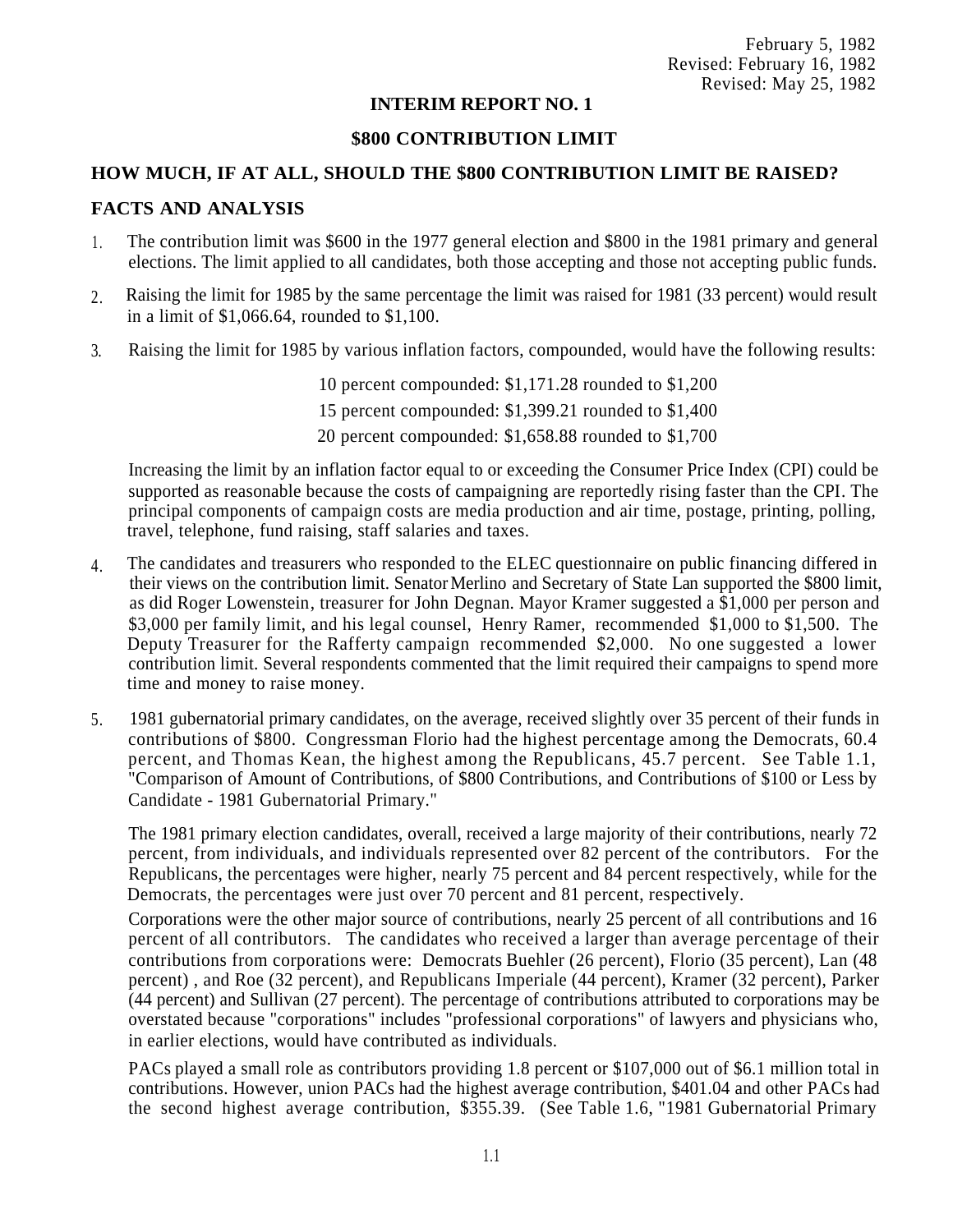Election Candidates, Amount and Number of Contributors by Type of Contributors as of April 19, 1982'').

Raising the contribution limit, without changing the matching ratio of 2 for 1 or reducing the cap on public funds per candidate, would have resulted in an increase in public funds for the 1981 primary. Using the 1981 experience as a model, a higher contribution limit would have had the results shown below, assuming that all of those who gave \$800 would have contributed the higher amount. Any one of these contribution limits would have resulted in total public funds exceeding the \$6.5 million appropriation in 1981. 6.

| <b>Contribution Limit</b> | Additional Public Funds in 1981 |
|---------------------------|---------------------------------|
| \$1,000                   | \$267,181                       |
| 1,100<br>1,200            | 374,181<br>484,781              |
| 1,400                     | 705,981                         |
| 1,500<br>1,700            | 816,581<br>1,037,781            |

Source: Table 1.2, ''Estimated Increases in Public Funds for 1981 Gubernatorial Primary Candidates Resulting from Increasing the Contribution Limit to \$1,000, \$1,1 00, \$1,200, \$1,400, \$1,500 and \$1,700''

Raising the contribution limit would have no impact on public funds for the general election so long as the cap on public funds per candidate is maintained. Both 1981 general election candidates, Florio and Kean, reached the maximum in public funds with ease and returned contributions toward the end of the campaign because of their inability to spend without exceeding the expenditure limit.

8. The average contribution for general election candidates has increased since 1973, despite the contribution limit and despite the 1981 candidates refunding contributions they could not use (with most of the refunded contributions being \$800), as follows:

|                      |                            |                                   | General Election Candidates Average Contribution |                                            |
|----------------------|----------------------------|-----------------------------------|--------------------------------------------------|--------------------------------------------|
|                      |                            | 1973, 1977 and 1981               |                                                  |                                            |
|                      |                            | Democrat                          |                                                  |                                            |
| Year                 | Contr'n<br>Limit           | Candidate                         | Average<br>Contribution                          | No. of Contributors /<br>Contributions (A) |
| 1981<br>1977<br>1973 | \$800<br>\$600<br>no limit | Florio<br>Byrne<br>Byrne          | \$209.03<br>\$156.92<br>\$199.02                 | 5871<br>3654<br>6201                       |
|                      |                            | Republican                        |                                                  |                                            |
| 1981<br>1977<br>1973 | \$800<br>\$600<br>no limit | Kean<br><b>Bateman</b><br>Sandman | \$273.03<br>\$108.65<br>\$148.40                 | 4422<br>5854<br>3474                       |

Source: Table 1.3 ''Comparison of Contributions to 1981, 1977 and 1973 New Jersey Gubernatorial General Election Candidates by Contribution Amount''

\* (A) Data for 1981 are for contributors; data for 1973 and 1977 are for contributions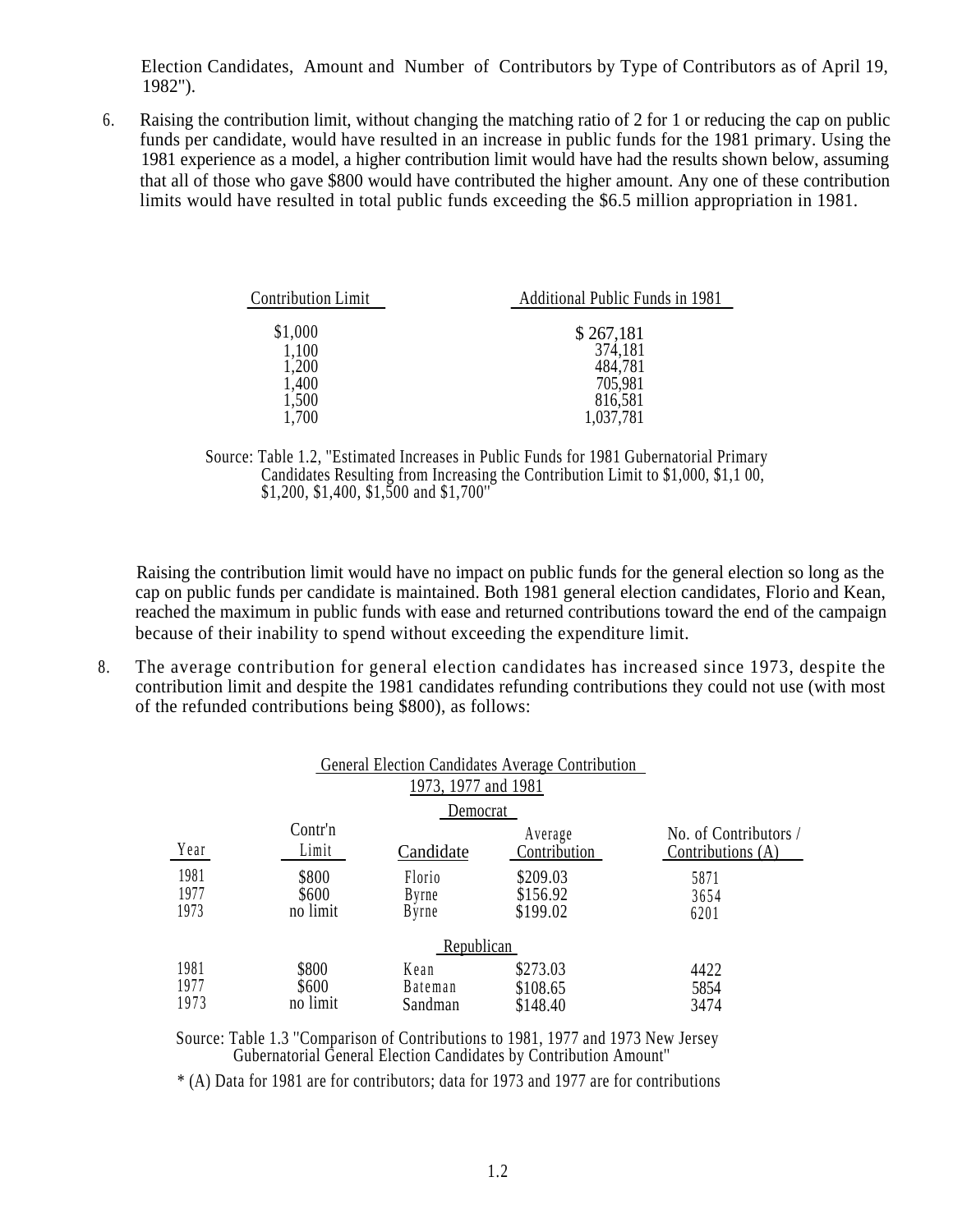9. For the general election candidates, the proportion of small contributions (\$100 or less) and the proportion of money raised through small contributions has gone down since 1973 with most of the increasing appearing in ''large'' contributions (''large'' defined as \$600-\$800 in 1981; \$600 in 1977; and over \$600 in 1973) now limited to \$800, as follows:

|             | Contributions of \$100<br>or Less as a Percent of<br><b>Total Contributions</b> |                           | Large Contributions<br>as a Percent of<br><b>Total Contributions</b> |
|-------------|---------------------------------------------------------------------------------|---------------------------|----------------------------------------------------------------------|
| Amount      | Contributions                                                                   | Amount                    | Contributions                                                        |
| Democrats   | 61.8%<br>62.1<br>80.6                                                           | 51.3% (A)<br>48.4<br>51.8 | 13.7% $(A)$<br>12.7<br>4.9                                           |
| Republicans | 47.4%<br>79.3<br>80.2                                                           | 52.5% (A)<br>40.4<br>49.4 | $17.3\%$ (A)<br>7.3<br>3.3                                           |

Source: Table 1.3, "Comparison of Contributions to 1981, 1977 and 1973 New Jersey Gubernatorial Candidates by Contribution Amount"

(A) These percentages are understated because both the Florio and Kean campaigns refunded large contributions that the campaigns could not use because of the expenditure limit.

The reasons for the decrease in the proportion of money raised through small contributions and a corresponding increase in funds raised in ''large'' contributions probably include:

- inflation, resulting in contributors increasing their contributions;
- vastly improved fund raising capabilities of political campaigns, as evidenced by both 1981 general election candidates reaching the maximum in public funds by early October and subsequently refunding contributions that would not be used because of the expenditure limit; and
- the availability of the two-for-one public funding leverage for contributions provided a strong incentive for the campaign to seek out larger contributions and forego the effort of soliciting contributions from those likely to contribute small amounts.
- 10. An analysis of the contributions to the 1981 primary candidates leads to no conclusions concerning the contribution limit. In the 1981 primary, the two winners, Congressman James Florio and Thomas Kean, were the candidates with the largest proportion of their contributions in \$800 contributions, 60.4 percent and 45.7 percent, respectively. Furthermore, Congressman Florio's average contribution was the highest among the 13 Democratic candidates (\$242.24); Mr. Kean's was the third highest among the eight Republicans, (\$177.67), compared to Mr. Sullivan's (\$243.89) and Mayor Kramer's (\$185.50). (See Table 1.1 ''Comparison of Amount of Contributions, etc.'' and Table 1.4 ''New Jersey Gubernatorial Primary Contributions, etc.'')

These candidates' raising relatively more contributions of \$800 probably reflects, among other factors, their campaigns' fund raising abilities, the candidates' name recognition, and the possible perception among contributors that these candidates were ''winners." Furthermore, there is no readily apparent evidence that the outcome of the election would have been changed in either party if the limit had been higher.

11. The average contribution by contributors ranged among the Democrats from a low of \$78.42 for McConnell to a high of \$263.64 for Florio. Among the Republicans, the average ranged from a low of \$126.86 for Wallwork to a high of \$269.97 for Sullivan. The Democrats' overall average contribution by contributor was \$178.48 and the Republicans' overall average was \$182.70. However, the median contribution by contributors was \$100 for both the Democrats and the Republicans. Among the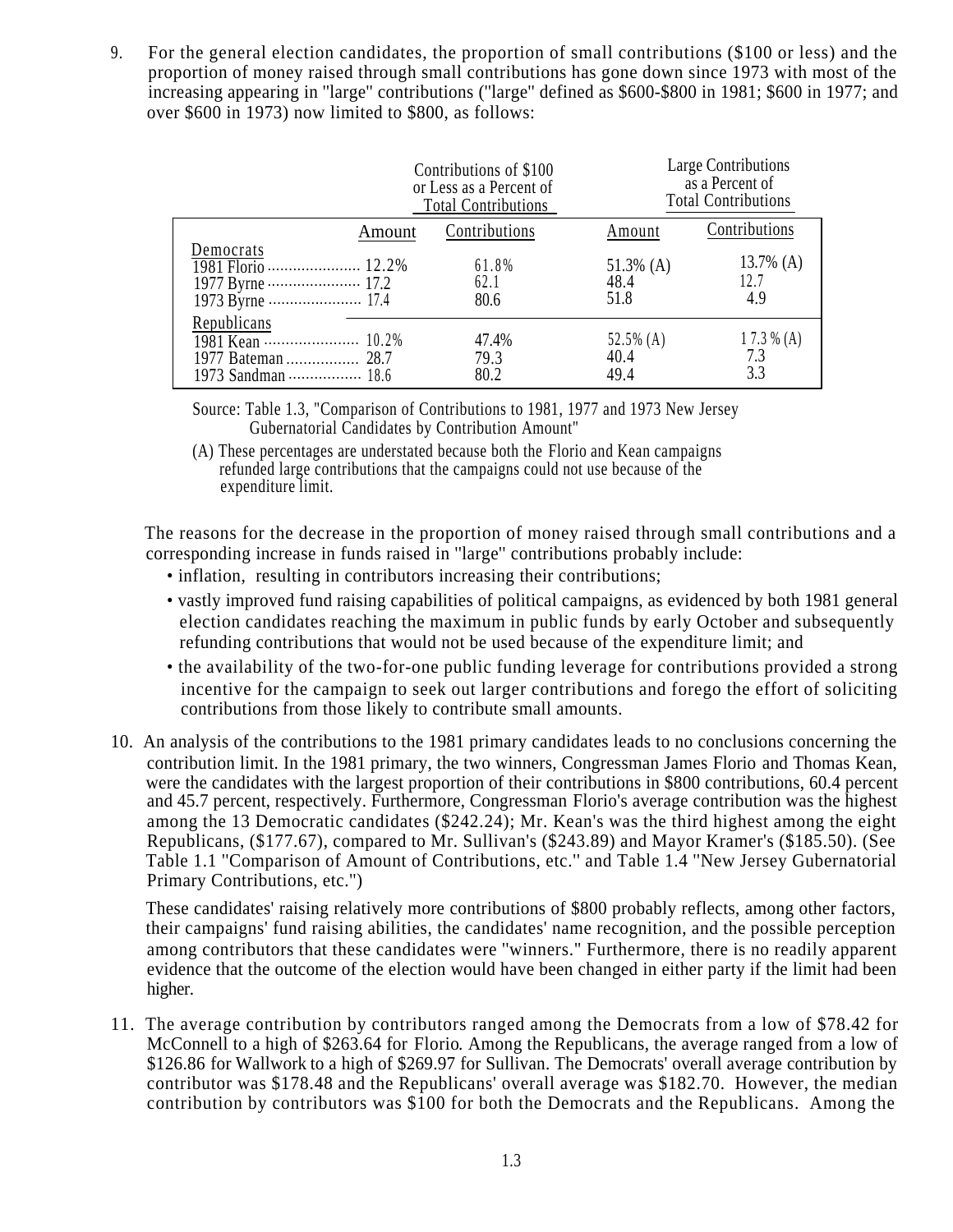Democrats, the median ranged from a low of \$25 for McConnell to a high of \$175 for Lan, who withdrew from the contest in late April and ceased fund raising. Among the Republicans, the median ranged from a low of \$65 for Rafferty to a high of \$200 for Sullivan. (See Table 1.4, ''New Jersey 1981 Gubernatorial Primary Election Contributions: Amount Number and Average Contribution; Number of Contributors and Average Contribution; and Median Contribution by Candidate'').

12. The chief purpose of a contribution limit is to reduce undue influence of contributors who are able and willing to make large contributions. Most questionnaire respondents agreed with the proposition that undue political influence by large contributors was reduced in the 1981 primary campaign compared to the 1977 primary campaign. However, former Attorney General John Degnan noted that ''...a candidate continues to look to a relatively small number of people who are themselves charged with responsibility to raise those funds..." Senator Barry Parker said that undue influence had not been reduced because ''...there are ways to get around the limit with multiple contributions from family members and multiple corporations and entities.''

In the same vein, the Deputy Treasurer of the Raffety campaign, John Ricci, noted that ''...large contributors can still get money to candidates through relatives and friends.'' And a Deputy Treasurer of the Degnan campaign, Richard Goldman, stated ''...I believe that undue political influence was reduced but clearly not eliminated by the \$800 limit ... There are just too many loopholes in the law which allow special interest groups to exceed the limitation.'' Finally, Elton Conda, Treasurer of the Parker campaign, stated:

It has reached to the point where it is resentful to think that every citizen of the State of New Jersey is destined to dishonesty and law after law must be passed to make them honest ... Who can possibly buy a Governor for \$800 ... Who can buy a Governor for \$ 1 0,000? If you can, then that candidate doesn't amount to much. Frankly, I don't think that \$800 is going to deter anyone. As treasurer, I have learned many ways that people can get around the \$800 limit legally and contribute considerably more to a candidate's campaign ...

- 13. The Commission and its staff were well aware of the ways of contributing that might be perceived as ways of ''getting around the \$800 limit legally.'' The Commission and its staff dealt directly with four of those ways as represented by the issues of the ''independence'' of contributions from minors, of multiple contributions from union locals, of multiple contributions from seemingly related corporations, and of contributions from companies that were not specifically identified as corporations.
	- **Contributions from more than one family member, including minor children.** Contributions from the latter are partially covered in Commission regulations (N.J.A.C. 19:26-16.6 (c)) and were dealt with specifically in two cases brought to the Commission for resolution. The regulations require that contributions from minors must be from the minor's own funds, must be given voluntarily, and must not be the proceeds of a gift made for the purpose of the contribution. In the cases brought to the Commission, it decided that contributions from minors aged 14 and above were acceptable, with appropriate signed statements from the parents and the child; those from minors aged 10 and under were not acceptable regardless of any supporting facts; and those from minors whose ages were between 10 and 14 had to be supported with additional facts.
	- Multiple contributions from unions and their locals and affiliates. Based on a 1977 Commission decision on contributions by local chapters of the Policemen's Benevolent Association (PBA) to the Byrne campaign, each multiple union contribution exceeding a total of \$800 has to be supported by statements signed by local union officials that the funds were locally generated and that the decision to contribute was made locally and independently. In the Degnan and Merlino 1981 primary election campaigns,the issue arose again, as it did with other unions in the Florio general election campaign.
	- **Multiple contributions from seemingly related corporations.** The issue here is similar to the issue of multiple contributions from unions. The Commission resolved four cases in three primary campaigns (Florio's, Lan's, and Rafferty's) by determining that the contributions in question met an ''independence'' test, in part on the basis of statements signed by an official of the corporation that the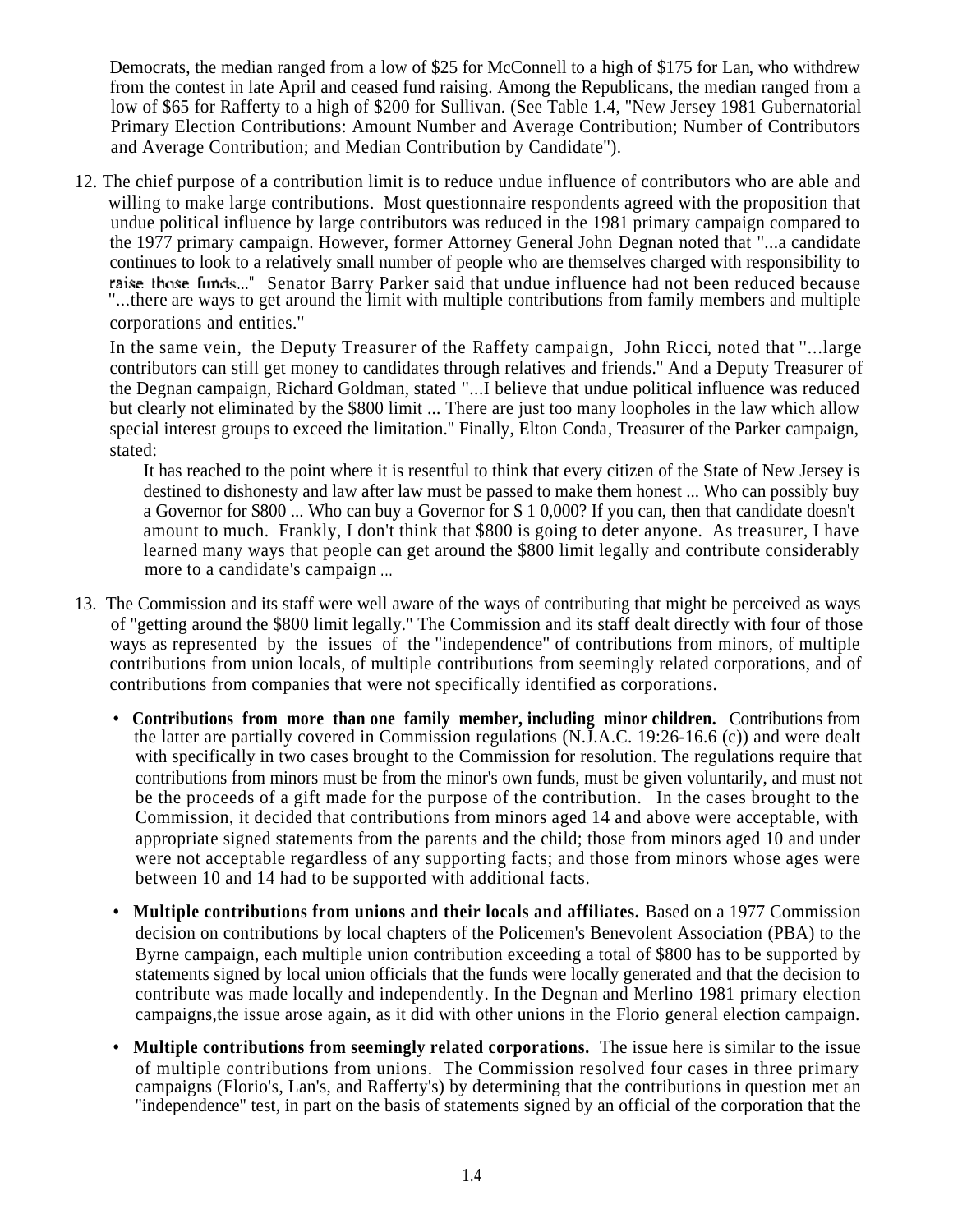sources of funds were different and separate for each of the corporations involved, even though the corporations may have the same or similar boards of directors and officers. Similar cases were presented in both the Florio and Kean general election campaigns.

- **Contributions from companies that were not specifically identified as corporations.** Early in its review of submissions for public matching funds in the primary, the Commission decided that a contribution from a company not specifically identified as a corporation would not be matched with public funds until the campaign had verified that the company was a corporation and, if it were not, the campaign had to identify the individual who owned the company and thus was making the contribution. The campaigns and ELEC staff were -helped greatly in this verification process by the Secretary of State's office which readily answered inquiries whether a company was a corporation. The impact of this endeavor was that the identity of the contributor was sometimes changed from a company to an individual who, in a few cases, had already contributed \$800. This resulted in a refund of the excess. An unusual example of this process came out of the Gibson campaign which was unable to identify the individual or individuals who had contributed \$2,400 in three \$800 contributions, initially attributed to three companies, all with the same address. The Gibson campaign resolved the issue by turning over the \$2,400 to the State of New Jersey as an ''anonymous" contribution.
- 14. The principal safeguard of the integrity of the \$800 contribution limit is the public disclosure of contributors' names and the competitive environment of a gubernatorial election. The Commission periodically publicly released the names of contributors whose contributions had been submitted by gubernatorial candidates for public matching funds. In addition, the regular pre-and post-election reports filed by gubernatorial candidates were quickly made available for public and press review. Another important safeguard was the combination of the campaigns monitoring their contributions and the detailed review of all contributions by ELEC staff. To date, primary candidates have refunded \$118,531.45, most of it because contributions exceeded \$800.
- 15. Both of the state and national political party committees spent in excess of \$2 million, much of it on institutional advertising that was not allocated to the gubernatorial candidates in line with Commission regulations and Advisory Opinions, particularly 33-81. These institutional advertising expenditures, however, probably benefited the gubernatorial candidates. This could raise the concern that contributors of large sums, blocked from contributing more than \$800 to the gubernatorial candidates, were instead making large contributions to the state party committees. A review of the contributions to those committees revealed the following:

| Contributions of \$1,000 or More to<br>Democratic and Republican State Party Committees - 1981 |                                          |                                  |                                  |                                              |                                      |                                  |  |  |  |  |  |
|------------------------------------------------------------------------------------------------|------------------------------------------|----------------------------------|----------------------------------|----------------------------------------------|--------------------------------------|----------------------------------|--|--|--|--|--|
|                                                                                                | No. of<br>Contributions<br>\$1000-\$5000 | Total<br>Amount<br>\$1000-\$5000 | $%$ of<br>Total<br>Contributions | No. of<br>Contributions<br>\$5001 or<br>More | Total<br>Amount<br>\$5001 or<br>More | $%$ of<br>Total<br>Contributions |  |  |  |  |  |
| Democrat                                                                                       | 257                                      | \$469,783                        | 27.6                             | 33                                           | \$534,830                            | 31.4                             |  |  |  |  |  |
| Republican                                                                                     | 257                                      | 373,375                          | 17.2                             | 15                                           | 192,353                              | 8.8                              |  |  |  |  |  |
| Total                                                                                          | 514                                      | \$843,158                        | 21.7                             | 48                                           | \$727,183                            | 18.6                             |  |  |  |  |  |

Source: Pre-and Post-Election Reports filed by the Democratic and Republican State Party Committees through November 18, 1981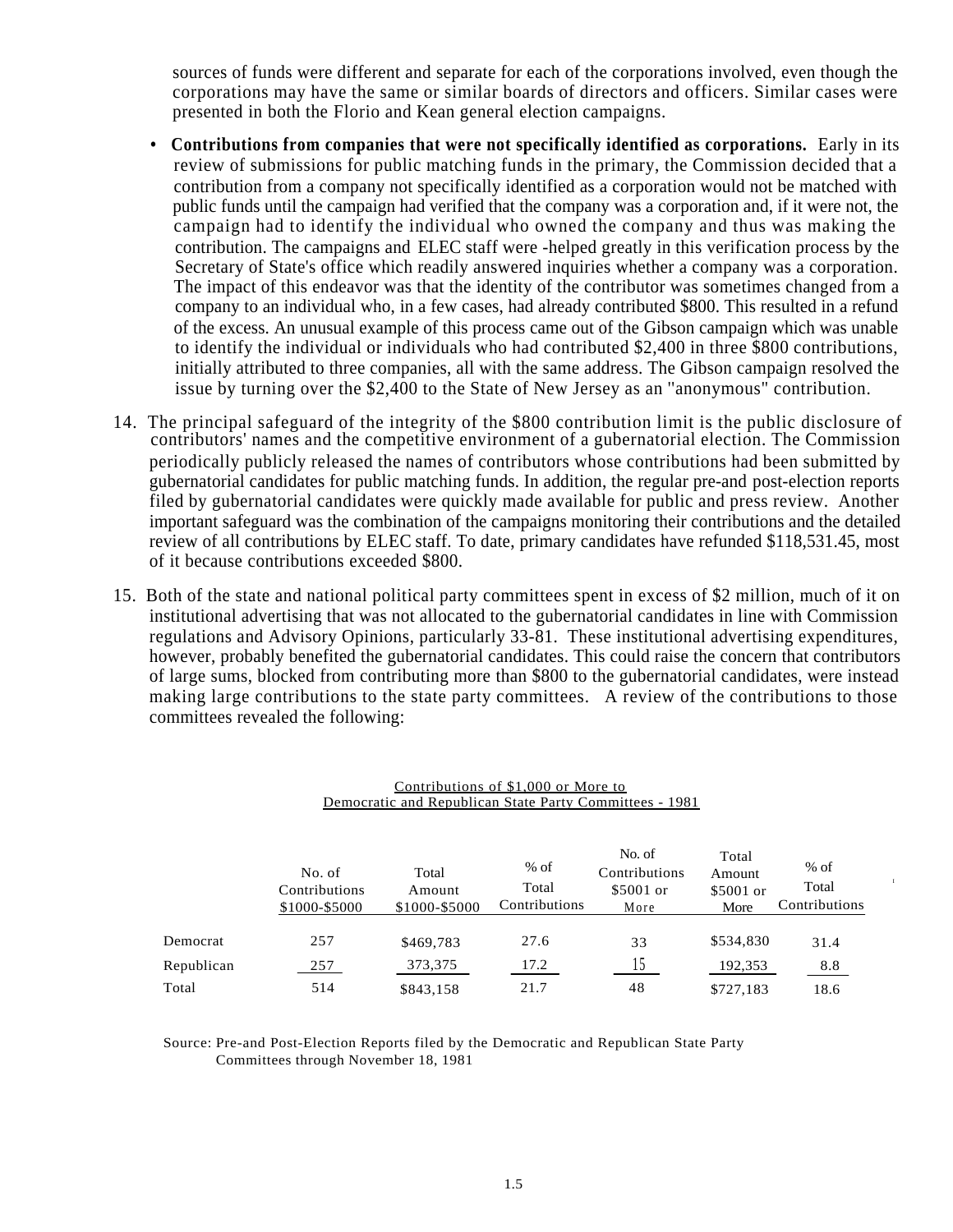16. Both 1981 general election candidates had no difficulty raising enough money for their campaigns and both returned contributions shortly before the election because the money could not be spent. Florio returned \$152,400 and Kean returned \$61,100. By the first week in October, they both had received the maximum in public funds.

Furthermore, they both received a majority of their money from individuals; in Florio's case, 60 percent of the money came from individuals, and in Kean's nearly 71 percent. Corporate contributions provided 28 percent of Florio's private funds and 24.5 percent of Kean's. Unions which gave only \$200 to Kean, gave nearly \$7 1,000 to Florio, or 5.8 percent of his private money. Union PAC's gave Florio another \$30,620, or 2.5 percent of his private money. Corporate PAC's and trade associations provided Florio with 3.0 percent, or over \$36,000 of his contributions; for Kean, the amount was nearly \$39,000, or 3.5 percent. These data suggest that the \$800 contribution limit did not create a problem in raising sufficient funds, nor did it compel either campaign to rely excessively on PAC's, unions or corporations. (See Table 1.5, "1981 Gubernatorial General Election Candidates Florio (D) and Kean (R): Amount and Number of Contributions by Type of Contributor, as of May 19, 1982.'')

# **ALTERNATIVES**

In posing alternatives on the issue of raising the contribution limit, consideration was given to the suggestions made by the respondents to the gubernatorial public financing questionnaire, the changes made between 1977 and 1981, the reasonableness and possibility of enacting a change and the need to provide a reasonable range of choices.

# **Alternative #1: Make no change in the \$800 limit.**

This would provide a strong incentive for campaigns in 1985 to raise more funds with more contributions than was the case in 1981 because of the need to raise more money to pay for a presumbly more expensive campaign (because of inflation). It would tend to increase the amount of public funds per candidate if there were no changes in the matching ratio and the cap on public funds, because contributors would likely increase their contribution amount over that of 198 1, again due to inflation. For example, in the general election, Florio's average contribution was 33 percent higher than Byrrie's average in 1977; Kean's average was 151 percent higher than Bateman's in 1977.

# **Alternative #2: Raise the limit to \$1,100, representing a 33 percent** increase.

This is the percentage increase effected for the 1981 election over the limit of \$600 for the 1977 election. It would represent a compounded inflation rate of slightly less than 8.5 percent annually over a four year period. This increase, without a change in the matching ratio and cap on public funds, would have increased the amount of public funds per candidate in the 1981 primary. Using the 1981 experience as a model and assuming that all those who gave \$800 would give the limit of \$1,100, this increased contribution limit would have cost an additional \$379,581 in public funds in the primary, but there would have been no additional cost for the general election.

# **Alternative #3: Raise the limit to \$1,400, representing a 75 percent increase.**

This increase would reflect an inflation rate of 15 percent, compounded, not an unreasonable inflation rate for the next four years for the costs of campaigning that reportedly have gone up faster that the Consumer Price Index. This increase, without a change in the matching ratio and cap on public funds and threshold, would increase the amount of public funds per candidate in the 1985 primary. Using the 1981 experience as a model and assuming that those who gave \$800 would give the limit of \$1,400, the increased contribution limit would have cost an additional \$716,781 in public funds in the primary, but there would have been no additional cost for the general election.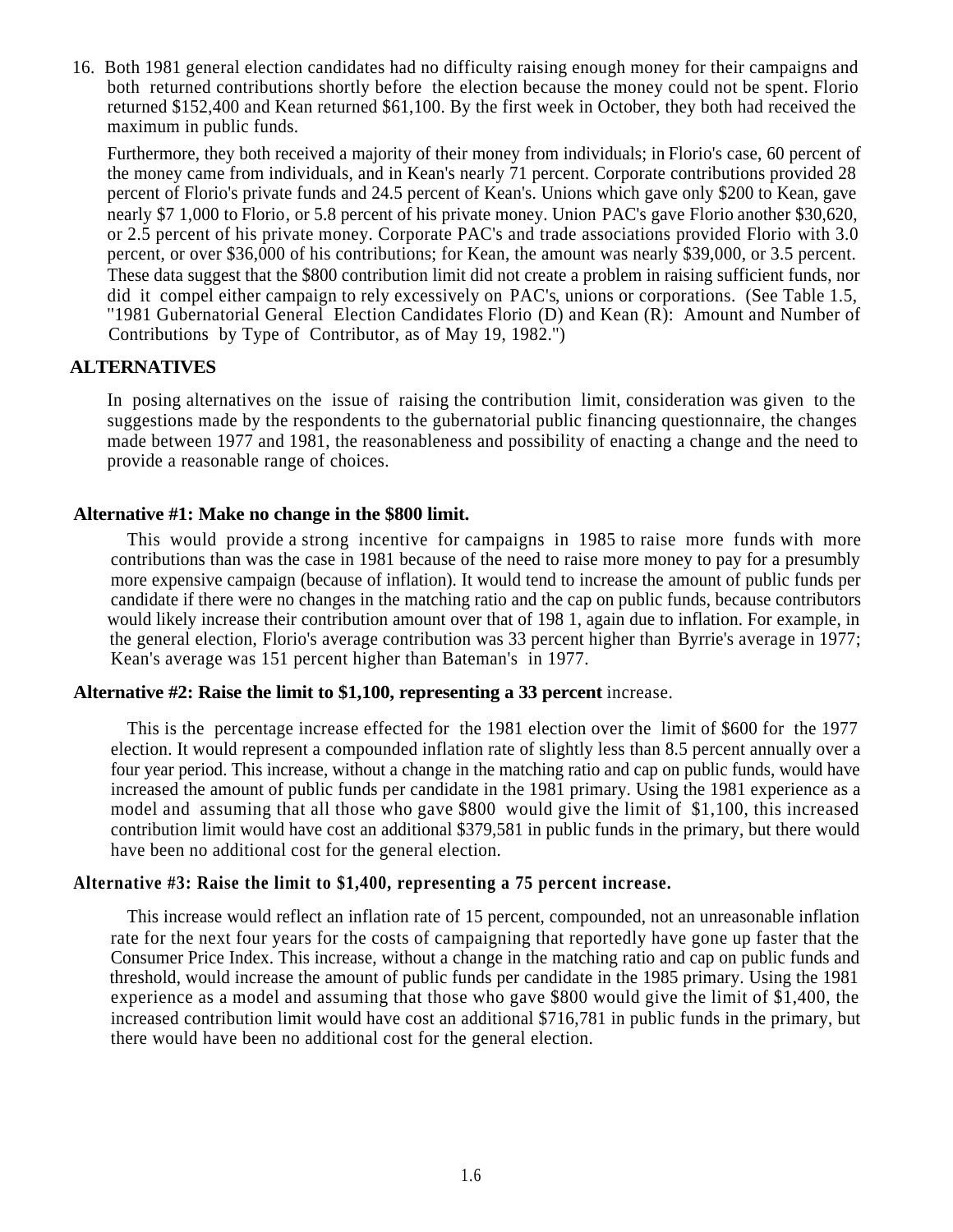# **Alternative #4: Impose a contribution limit on the state political party committees.**

This would extend the public policy of limiting contributions, and the presumed undue influence of contributors of large amounts of money, to the state party committees, both of which spent in excess of \$2 million in the 1981 general election, much of it on ''institutional advertising.'' Both committees showed their abilities to raise funds and 31 percent of the Democratic State Committee and nearly 9 percent of the Republican State Committee receipts were in contributions of \$5,000 or more. However, if the contribution limit were extended to the state committees, it would have to be imposed on county and municipal committees and on campaign committees on behalf of two or more candidates to avoid the development of quasi state committees exempt from the contribution limit. Furthermore, it would impose an additional administrative burden on committee treasurers and a major administrative burden on ELEC to monitor the contribution limit.

# **Interim Report # 1 Tables**

- 1.1 Comparison of Amount of Contributions, of \$800 Contributions, and Contributions of \$100 or Less by Candidate - 1981 Gubernatorial Primary
- 1.2 Estimated Increases in Public Funds for 1981 Gubernatorial Primary Candidates Resulting from Increasing the Contribution Limit to \$1,000, \$1,100 \$1,200, \$1,400, \$1,500 and \$1,700
- 1.3 Comparison of Contributions to 1981, 1977 and 1973 New Jersey Gubernatorial Candidates by Contribution Amount
- 1.4 New Jersey Gubernatorial Primary Election Contributions: Amount, Number, and Average Contri bution; Number of Contributors and Average Contribution and Median Contribution by Candidate
- 1.5 1981 Gubernatorial General Election Candidates Florio (D) and Kean (R) Amount and Number of Contributors by Type of Contributor as of May 19, 1982
- 1.6 1981 Gubernatorial Primary Election Candidates Amount Contributed and Number of Contributors by Type of Contributor as of April 19, 1982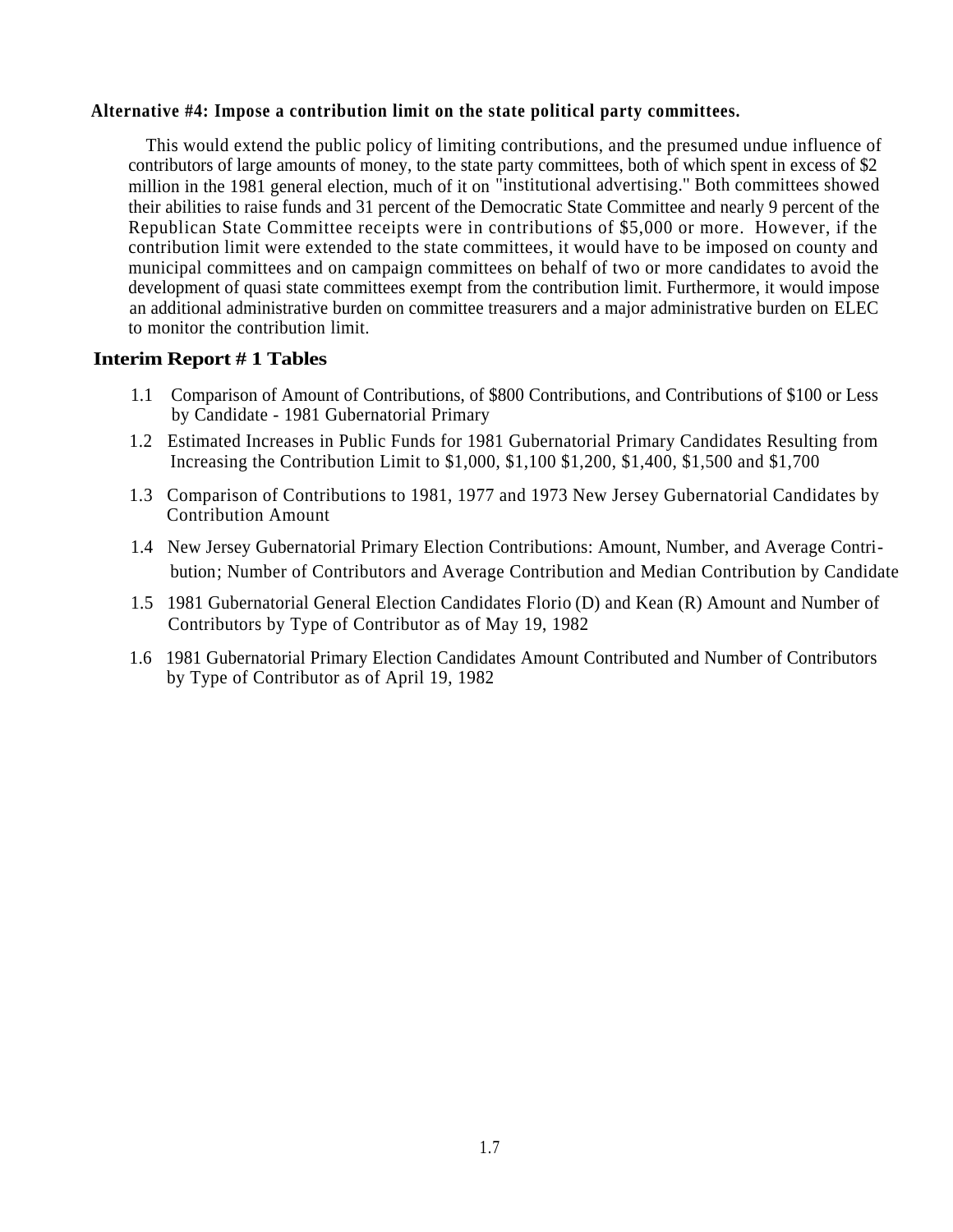## TABLE 1.1 COMPARISON OF AMOUNT OF CONTRIBUTIONS, OF \$800 CONTRIBUTIONS AND CONTRIBUTIONS OF \$100 0 R LESS BY CAN DI DATE

### 1981 NEW JERSEY GUBERNATORIAL PRIMARY

|                    | <b>TOTAL</b>         | <b>CONTRIBUTIONS</b> |              | <b>CONTRIBUTIONS</b> |                  |
|--------------------|----------------------|----------------------|--------------|----------------------|------------------|
|                    | <b>CONTRIBUTIONS</b> |                      | OF \$800     |                      | \$100.00 OR LESS |
| <b>CANDIDATES</b>  | \$(A)                | \$                   | %            | \$                   | $\%$             |
| <b>DEMOCRATS</b>   |                      |                      |              |                      |                  |
| Buehler            | \$<br>9,161.00       | $-0-$                | $\mathbf{0}$ | 3,126.00<br>\$       | 34.1             |
| Degnan             | 501,563.88           | \$273,600            | 54.5         | 70,752.05 (B)        | 14.1             |
| Dodd               | 213,981.44           | 72,000               | 33.6         | 39,860.50            | 18.6             |
| Florio             | 504,604.50           | 304,800              | 60.4         | 59,639.51            | 11.8             |
| Gibson             | 280,321.00           | 83,200               | 29.7         | 74,882.50            | 26.7             |
| Hamilton           | 214,773.99           | 58,400               | 27.2         | 48,093.94            | 22.3             |
| Klein              | 77,741.48            | 30,400               | 39.1         | 18,807.00            | 24.2             |
| Lan                | 192,954.00           | 21,600               | 11.2         | 23,564.00            | 12.2             |
| McConnell          | 101,945.27           | 27,200               | 26.7         | 36,654.63 (C)        | 36.0             |
| Merlino            | 397,031.50           | 114,400              | 28.8         | 80,577.50            | 20.3             |
| Roe                | 925,528.23           | 366,400              | 39.6         | 13 1,868.50 (D)      | 14.2             |
| Smith              | 442,421.73           | 77,600               | 17.5         | 106,400.00           | 24.0             |
| Subtotal           | \$3,862,028.02       | \$1,429,600          | 37.0         | \$694,226.13         | 18.0             |
| <b>REPUBLICANS</b> |                      |                      |              |                      |                  |
| Imperiale          | \$<br>9,969.00       | 1,600                | 16.0         | 3,794.00             | 38.0             |
| Kean               | 505,829.00           | 231,200              | 45.7         | 72,028.25            | 14.2             |
| Kramer             | 544,822.63           | 126,400              | 23.2         | 49,049.50 (E)        | 9.0              |
| McGlynn            | 167,468.37           | 49,600               | 29.6         | 41,466.00            | 24.8             |
| Parker             | 213,962.97           | 71,200               | 33.3         | 38,749.50            | 18.1             |
| Rafferty           | 187,039-66           | 36,000               | 19.3         | 36,342.00            | 19.4             |
| Sullivan           | 325,850.00           | 133,600              | 41.0         | 21,255.00            | 6.5              |
| Wallwork           | 329,571.72           | 109,600              | 33.2         | 74,359.06            | 22.6             |
| Subtotal           | \$2,284,513.35       | \$759,200            | 33.2         | 337,043.31<br>S      | 14.8             |
| <b>TOTAL</b>       | \$6,146,541.37       | \$2,188,800          | 35.6         | \$1,031,269.44       | 16.8             |

Source: Cumulative Contribution Listing - Public Financing, May 15, 1982 computer printed reports (Job 6453 and 6454).

Footnotes: (A) Includes contributions submitted for match, not submitted for match, and in kinds. Does not include other receipts of: (1) loans; (2) candidates' funds in excess of \$800; (3) interest on invested funds; and (4) proceeds from ''public solicitations'', per N.J.S.A. 19:44A-19 and 19:44A-3j, where cash contributions of \$10 or less are solicited.

 $(B)$  Does not include \$190 in "public solicitations" of \$10 or less.

 $(C)$  Does not include \$40 in "public solicitations" of \$10 or less.

(D) Does not include \$2,713 in ''public solicitations'' of \$10 or less.

(E) Does not include \$2,547 in ''public solicitations" of \$10 or less.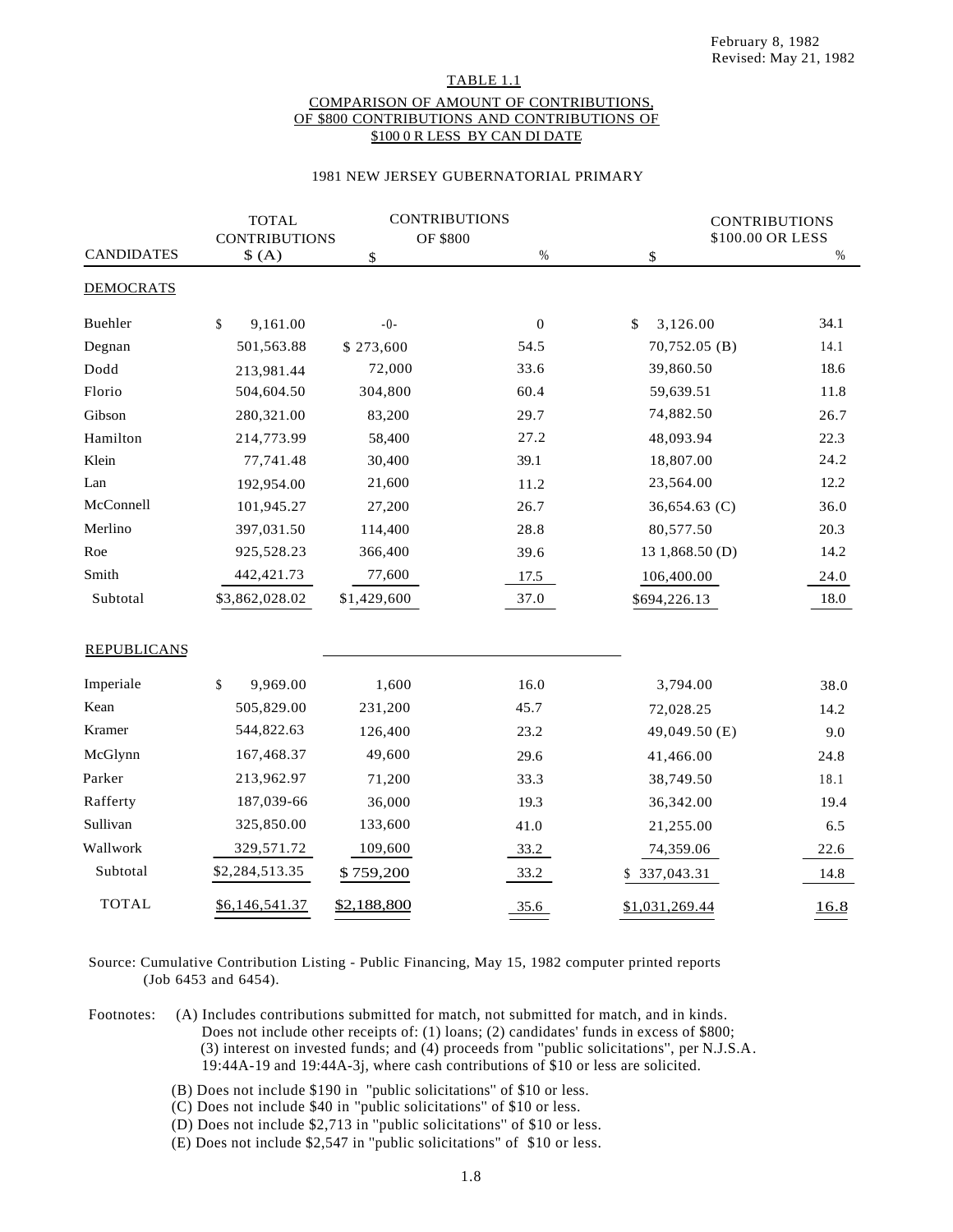## TABLE 1.2 ESTIMATED INCREASES IN PUBLIC FUNDS FOR 1981 GUBERNATORIAL PRIMARY CANDIDATES RESULTING FROM INCREASING THE CONTRIBUTION LIMIT TO \$1,000, \$1,100, \$1,200, \$1,400, \$1,500 and \$1,700

(Assumes that contributors of \$800 would contribute at increased level; assumes 2 for 1 match)

|                                                        |                                       |                              |                                 |                                 | Increase in Public Funds from Increasing Contribution Limit To |                                 |                                   |
|--------------------------------------------------------|---------------------------------------|------------------------------|---------------------------------|---------------------------------|----------------------------------------------------------------|---------------------------------|-----------------------------------|
| Candidates*                                            | Col.1                                 | Col 2.                       | Col. 3                          | Col. 4                          | Col. 5                                                         | Col. 6                          | Col.7                             |
| Who Did<br>Not Reach<br>Maximum<br><b>Public Funds</b> | No. of<br>\$800<br>Contri-<br>butions | \$1,000<br>(Co1.1x<br>\$400) | \$1,100<br>(Col. 1 x)<br>\$600) | \$1,200<br>(Col. 1 x)<br>\$800) | \$1,400<br>(Col. 1 x)<br>\$1,200)                              | \$1,500<br>(Co1.1x)<br>\$1,400) | \$1,700<br>(Col. 1 x)<br>\$1,800) |
| <b>DEMOCRATS</b>                                       |                                       |                              |                                 |                                 |                                                                |                                 |                                   |
| Dodd                                                   | 90                                    | \$36,000                     | \$54,000                        | \$72,000                        | \$108,000                                                      | \$126,000                       | \$162,000                         |
| Gibson                                                 | 104                                   | 41,600                       | 62,400                          | 83,200                          | 124,800                                                        | 145,600                         | 187,200                           |
| Hamilton                                               | 73                                    | 29,200                       | 33,800                          | 58,400                          | 87,600                                                         | 102,200                         | 131,400                           |
| Klein                                                  | 38                                    | 15,200                       | 22,800                          | 30,400                          | 45,600                                                         | 53,200                          | 68,400                            |
| Lan                                                    | 27                                    | 10,800                       | 16,200                          | 21,600                          | 32,400                                                         | 37,800                          | 48,600                            |
| McConnell                                              | 34                                    | 13,600                       | 20,400                          | 27,200                          | 40,800                                                         | 47,600                          | 61,200                            |
| Subtotal                                               | 366                                   | \$146,400                    | \$219,600                       | \$292,800                       | \$439,200                                                      | \$512,400                       | \$658,800                         |
| <b>REPUBLICANS</b>                                     |                                       |                              |                                 |                                 |                                                                |                                 |                                   |
| McGlynn                                                | 62                                    | \$24,800                     | \$37,200                        | \$49,600                        | \$74,400                                                       | \$86,800                        | \$111,600                         |
| Parker                                                 | 89                                    | 35,600                       | 53,400                          | 71,200                          | 106,800                                                        | 124,600                         | 160,200                           |
| Rafferty                                               | 45                                    | 18,000                       | 27,000                          | 36,000                          | 54,000                                                         | 63,000                          | 81,000                            |
| Wallwork**                                             | 137                                   | 42,381                       | 42,381                          | 42,381                          | 42,381                                                         | 42,381                          | 42-181                            |
| Subtotal                                               | 333                                   | \$120,781                    | \$159,981                       | \$199,181                       | \$277,581                                                      | \$316,781                       | \$395,781                         |
| <b>TOTAL</b>                                           | 699                                   | \$267,181                    | $\sqrt{379,581}$                | \$491,981                       | \$716,781                                                      | \$829,181                       | \$1,053,981                       |
|                                                        |                                       |                              |                                 |                                 |                                                                |                                 |                                   |

\* Candidates who reached the maximum were: Democrats Degnan, Florio, Merlino and Smith; Republicans Kean and Kramer

\*\* This candidate received only \$42,381.06 less than the maximum in public funds representing \$21,190.53 in contributions. This would have required that only 105 of his 137 contributors of \$800 increase their contributions to the higher level of \$1,000.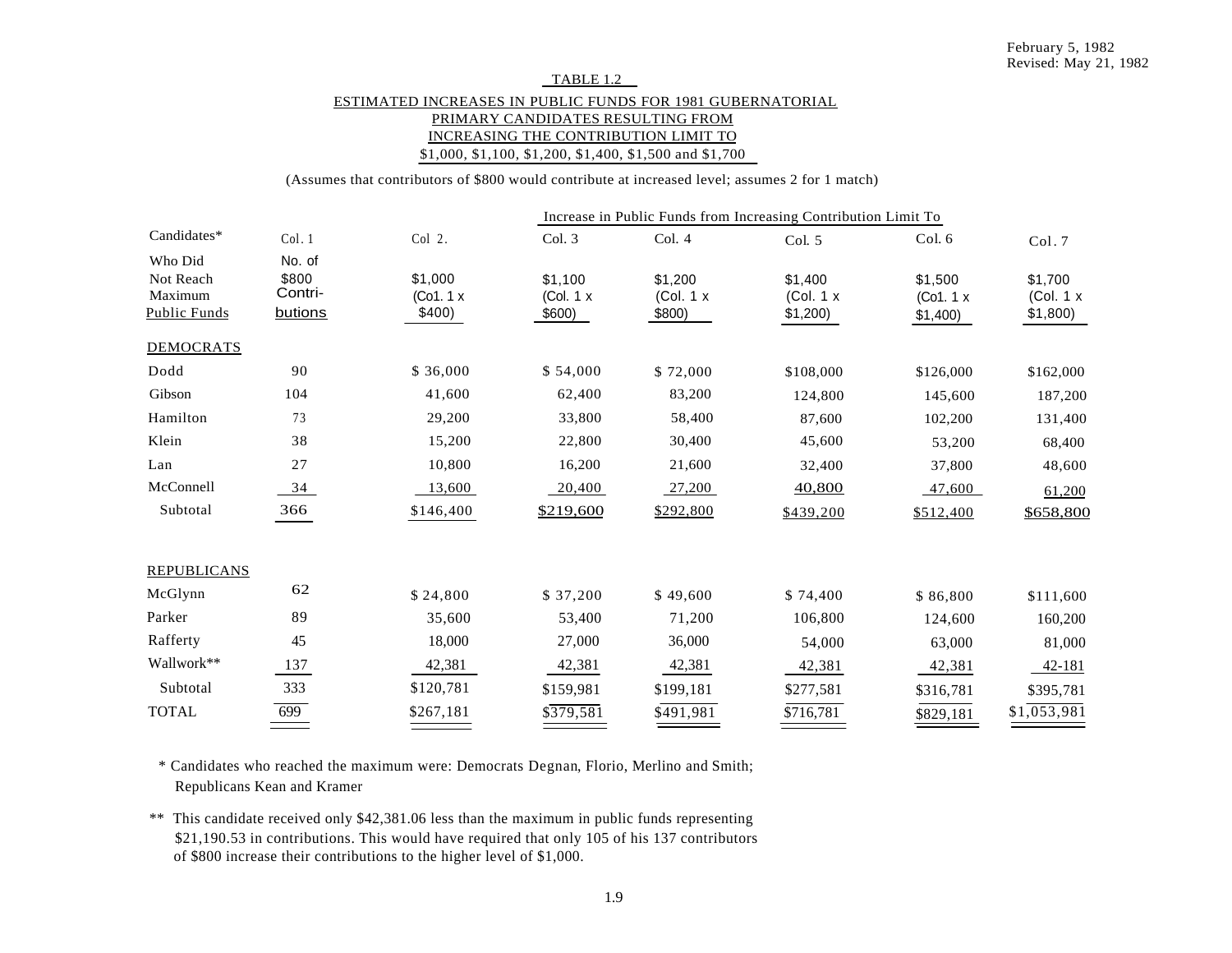#### COMPARISON OF CONTRIBUTIONS TO 1981,1977 AND 1973 NEW JERSEY GUBERNATORIAL GENERAL ELECTION CANDIDATES BY CONTRIBUTION AMOUNT

#### NOTE: 1981 data are incomplete

|                           |                                                                                                               |                  |                                    |                     | 1981                         |                |                  |                                    |                  |          |
|---------------------------|---------------------------------------------------------------------------------------------------------------|------------------|------------------------------------|---------------------|------------------------------|----------------|------------------|------------------------------------|------------------|----------|
|                           |                                                                                                               |                  | FLORIO(D)                          |                     |                              | KEAN(R)        |                  |                                    |                  |          |
| Amount of<br>Contribution | Amount                                                                                                        | %<br>of<br>Total | No. of<br>$Con-$<br>tribu-<br>tors | $\%$<br>of<br>Total | Average<br>Contri-<br>bution | Amount         | %<br>of<br>Total | No. of<br>$Con-$<br>tribu-<br>tors | %<br>of<br>Total | Average  |
| \$1 00 or less            | \$151,531.25                                                                                                  | 12.3             | 3631                               | 61.8                | \$41.74                      | S 114,251.50   | 10.2             | 1945                               | 47.4             | \$58.74  |
| \$101-\$599               | 445,932.00                                                                                                    | 36.3             | 1439                               | 24.5                | 309.89                       | 418,565.69     | 37.3             | 1411                               | 34.4             | 296.64   |
| \$600-\$799               | 52,956.00                                                                                                     | 4.3              | 80                                 | 1.4                 | 661.95                       | 70,352.50      | 6.3              | 102                                | 2.5              | 689.73   |
| \$800                     | 576,800.00                                                                                                    | 47.0             | 721                                | 12.3                | 800.00                       | 517,600.00     | 46.2             | 647                                | 15.8             | 800-00   |
| <b>TOTAL</b>              | \$1,227,219.25                                                                                                | 100.0            | 5871                               | 100.0               | \$209.03                     | \$1,120,769.69 | 100.0            | 4105(A)                            | 100.0            | \$273.03 |
| N.J.S.A. 19:44A-29.       | (A) Does not include 9 in-kind contributions totaling \$8,290.75 from County Republican Party Committees, per |                  |                                    |                     |                              |                |                  |                                    |                  |          |
|                           |                                                                                                               |                  |                                    |                     | 1977                         |                |                  |                                    |                  |          |

|                |              | BATEMAN(R)          |                                     |                     |                              |              |                     |                                     |                  |          |
|----------------|--------------|---------------------|-------------------------------------|---------------------|------------------------------|--------------|---------------------|-------------------------------------|------------------|----------|
|                | Amount       | $\%$<br>of<br>Total | No. of<br>$Con-$<br>tribu-<br>tions | $\%$<br>of<br>Total | Average<br>Contri-<br>bution | Amount       | $\%$<br>of<br>Total | No. of<br>$Con-$<br>tribu-<br>tions | %<br>of<br>Total | Average  |
| \$1 00 or less | 98,401.00    | 17.2                | 2271                                | 62.1                | 43.32                        | \$182,324.00 | 28.7                | 4639                                | 79.3             | \$39.30  |
| $$101 - $599$  | 197,179.00   | 34.4                | 920                                 | 25.2                | 214.32                       | 196,311.00   | 30.9                | 786                                 | 13.4             | 249.76   |
| \$600          | 277,800.00   | 48.4                | 463                                 | 12.7                | 600.00                       | 257,400.00   | 40.4                | 429                                 | 7.3              | 600.00   |
| <b>TOTAL</b>   | \$573,380.00 | 100.0               | 3654                                | 100.0               | \$156.92                     | \$636,035.00 | 100.0               | 5854                                | 100.0            | \$108.65 |
|                |              |                     |                                     |                     | 1973                         |              |                     |                                     |                  |          |

|                 |                |       | BYRNE (D) |       | SANDMAN (R) |              |       |      |           |          |
|-----------------|----------------|-------|-----------|-------|-------------|--------------|-------|------|-----------|----------|
| \$ 1 00 or less | \$213,971.00   | 17.4  | 5000      | 80.6  | \$42.79     | \$95,780.00  | 18.6  | 2787 | 80.2      | S 34.37  |
| \$101 \$600     | 380,568.00     | 30.8  | 900       | 14.5  | 422.85      | 165,121.00   | 32.0  | 571  | 16.4      | 289.18   |
| \$601 and over  | 639,546.00     | 51.8  | 301       | 4.9   | 2,124.74    | 254,655.00   | 49.4  | 116  | 33<br>ر.ر | 2,195.30 |
| TOTAL           | \$1,234,085.00 | 100.0 | 6201      | 100.0 | \$199.02    | \$515,556.00 | 100.0 | 3474 | 100.0     | \$148.40 |

Source: 1981 - Cumulative Contribution Listing - Public Financing by Contribution Amount (Program 5355) May 21, 1982

1977 - Table I, ''Summary of 1977 Gubernatorial General Election Financing," Public Financing in New Jersey, p. 43

1973 - Table II, ''Summary of 1973 Gubernatorial General Election Financing," Public Financing in New Jersey, p. 44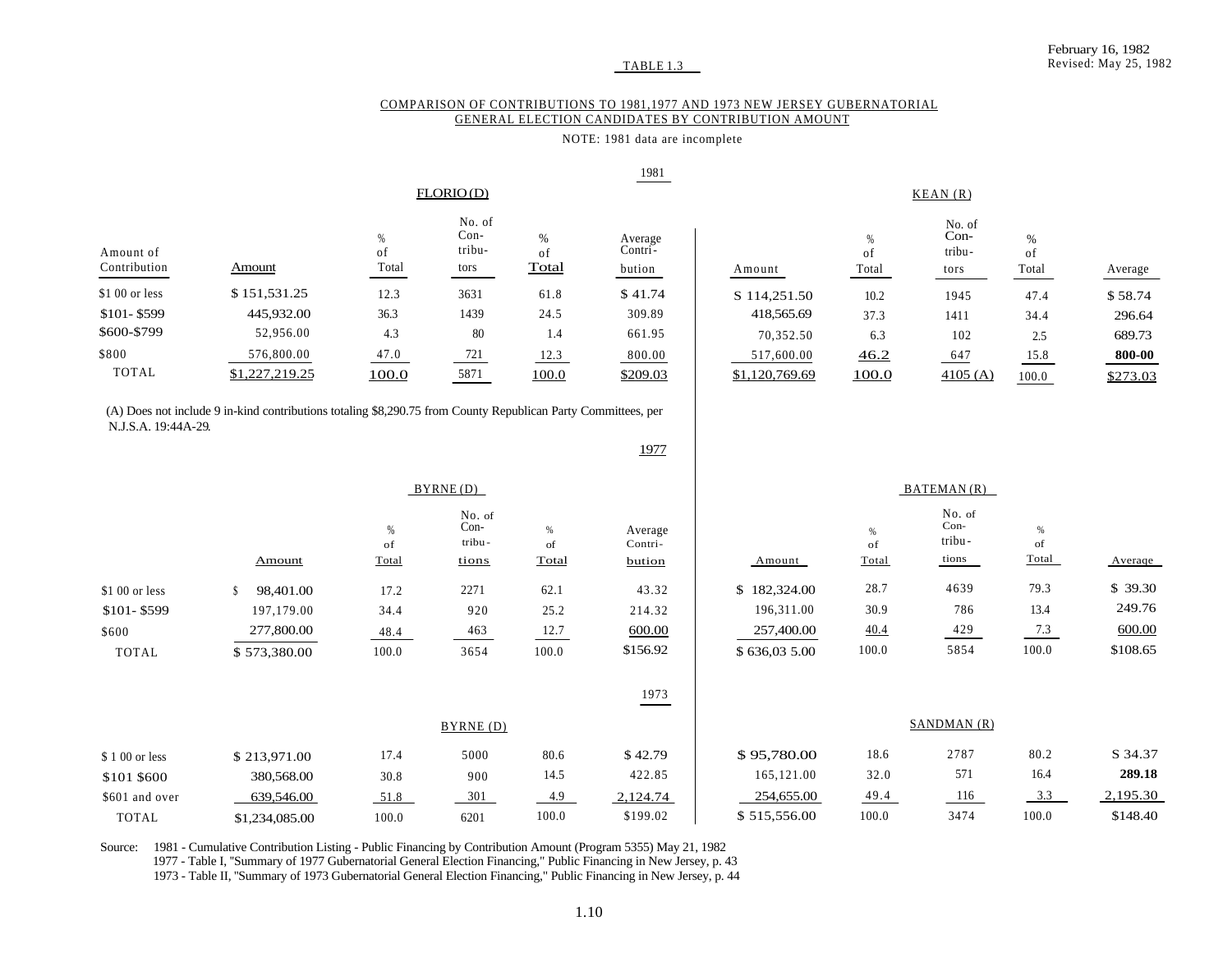#### TABLE 1.4

#### NEW JERSEY 1981 GUBERNATORIAL PRIMARY ELECTION CONTRIBUTIONS: AMOUNT, NUMBER, AND AVERAGE CONTRIBUTION; NUMBER OF CONTRIBUTORS AND AVERAGE CONTRIBUTION; AND MEDIAN CONTRIBUTION BY CANDIDATE

|                    |                  | <b>CONTRIBUTIONS</b> |                |        | <b>CONTRIBUTORS</b>            |               |  |  |  |
|--------------------|------------------|----------------------|----------------|--------|--------------------------------|---------------|--|--|--|
| <b>CANDIDATES</b>  | AMOUNT (A)       | <b>NUMBER</b>        | <b>AVERAGE</b> | NUMBER | <b>AVERAGE</b><br>CONTRIBUTION | <b>MEDIAN</b> |  |  |  |
| <b>DEMOCRATS</b>   |                  |                      |                |        |                                |               |  |  |  |
| Buehler            | \$<br>9,161.00   | 113                  | \$81.07        | 105    | \$87.25                        | \$60.00       |  |  |  |
| Degnan             | 501,563.88 (B)   | 2,451                | 204.63         | 2,242  | 223.74                         | 100.00        |  |  |  |
| Dodd               | 213,981.44       | 1,527                | 140.13         | 1,145  | 186.88                         | 100.00        |  |  |  |
| Florio             | 504,604.50       | 2,083                | 242.24         | 1,914  | 263.64                         | 100.00        |  |  |  |
| Gibson             | 280,321.00       | 3,050                | 91.91          | 2,482  | 112.94                         | 50.00         |  |  |  |
| Hamilton           | 214,773.99       | 1,833                | 117.17         | 1,421  | 151.14                         | 100.00        |  |  |  |
| Klein              | 77,741.48        | 709                  | 109.65         | 588    | 132.21                         | 50.00         |  |  |  |
| Lan                | 192,954.00       | 1,018                | 189.54         | 888    | 217.29                         | 175.00        |  |  |  |
| McConnell          | $101,945.27$ (C) | 1,687                | 60.43          | 1,300  | 78.42                          | 25.00         |  |  |  |
| Merlino            | 397,031.50       | 2,486                | 159.71         | 2,002  | 198.32                         | 100.00        |  |  |  |
| Roe                | 925,528.23(D)    | 6,232                | 148.51         | 5,423  | 170.67                         | 100.00        |  |  |  |
| Smith              | 442,421.73       | 2,816                | 157.11         | 2,128  | 207.90                         | 75.00         |  |  |  |
| Subtotal           | \$3,862,028.02   | 26,005               | \$148.52       | 21,638 | \$178.48                       | \$100.00      |  |  |  |
|                    |                  | <b>CONTRIBUTIONS</b> |                |        | <b>CONTRIBUTORS</b>            |               |  |  |  |
| <b>REPUBLICANS</b> |                  |                      |                |        |                                |               |  |  |  |
| Imperiale          | \$9,969.00       | 82                   | \$121.57       | 80     | \$124.61                       | \$100.00      |  |  |  |
| Kean               | 505,829.00       | 2,847                | 177.67         | 2,425  | 208.59                         | 100.00        |  |  |  |
| Kramer             | 544,822.63 (E)   | 2,937                | 185.50         | 2,422  | 224,95                         | 150.00        |  |  |  |
| McGlynn            | 167,468.37       | 1,214                | 137.95         | 983    | 170.36                         | 100.00        |  |  |  |
| Parker             | 213,962.97       | 1,291                | 165.73         | 1,143  | 187.19                         | 100.00        |  |  |  |
| Rafferty           | 187,039.66       | 1,670                | 112.00         | 1,146  | 163.21                         | 65.00         |  |  |  |
| Sullivan           | 325,850.00       | 1,336                | 243.89         | 1,207  | 269.97                         | 200.00        |  |  |  |
| Wallwork           | 329,571.72       | 3,331                | 98.94          | 2,598  | 126.86                         | 50.00         |  |  |  |
| Subtotal           | \$2,284,513.35   | 14,708               | \$155.32       | 12,004 | \$190.31                       | \$100.00      |  |  |  |
| <b>TOTAL</b>       | \$6,146,541.37   | 40,713               | \$150.97       | 33,642 | \$182.70                       | \$100.00      |  |  |  |

Source: Cumulative Contribution Listing - Public Financing (Program 6453). N.J. Election Law Enforcement Commission, May 17,1982

Includes: (1) submitted for match; (2) not submitted for match; (3) in-kind contributions.

FOOT NOTES: (A) Includes: (1) submitted for match; (2) not submitted for match; (3) in-kind contributions. Does not include other receipts of: (1) proceeds of loans; (2) candidates' funds in excess of \$800; (3) interest earned on investment of funds; and (4) proceeds from ''public solicitations'' per N.J.S.A. 19:44A-1 9, and N.J.S.A. 19:44A-3j, where cash contributions of \$10 or less are solicited.

- (B) Does not include \$190.00 in ''public solicitations'' of \$10.00 or less. If these were counted as separate \$1.00 contributions, then candidate Degnan's number of contributors would be 2641 and the average contribution would be \$189.99.
- (C) Does not include \$40.00 in ''public solicitations'' of \$10.00 or less. If these were counted as separate \$1.00 contributions, then candidate McConnell's number of contributors would be 1727 and the average contribution would be \$59.05.
- (D) Does not include \$2,713.00 of ''public solicitations'' of \$1 0.00 or less. many of which were in \$1.00 amounts. If these were counted as separate contributions, then candidate Roe's number of contributors would be 8,945 and the average contribution would be \$103.77.
- (E) Does not include \$2,547.00 in ''public solicitations'' of \$10.00 or less. If these were counted as separate \$1.00 contributions, then candidate Kramer's number of contributors would be 5,484, and the average contribution would be \$99.81.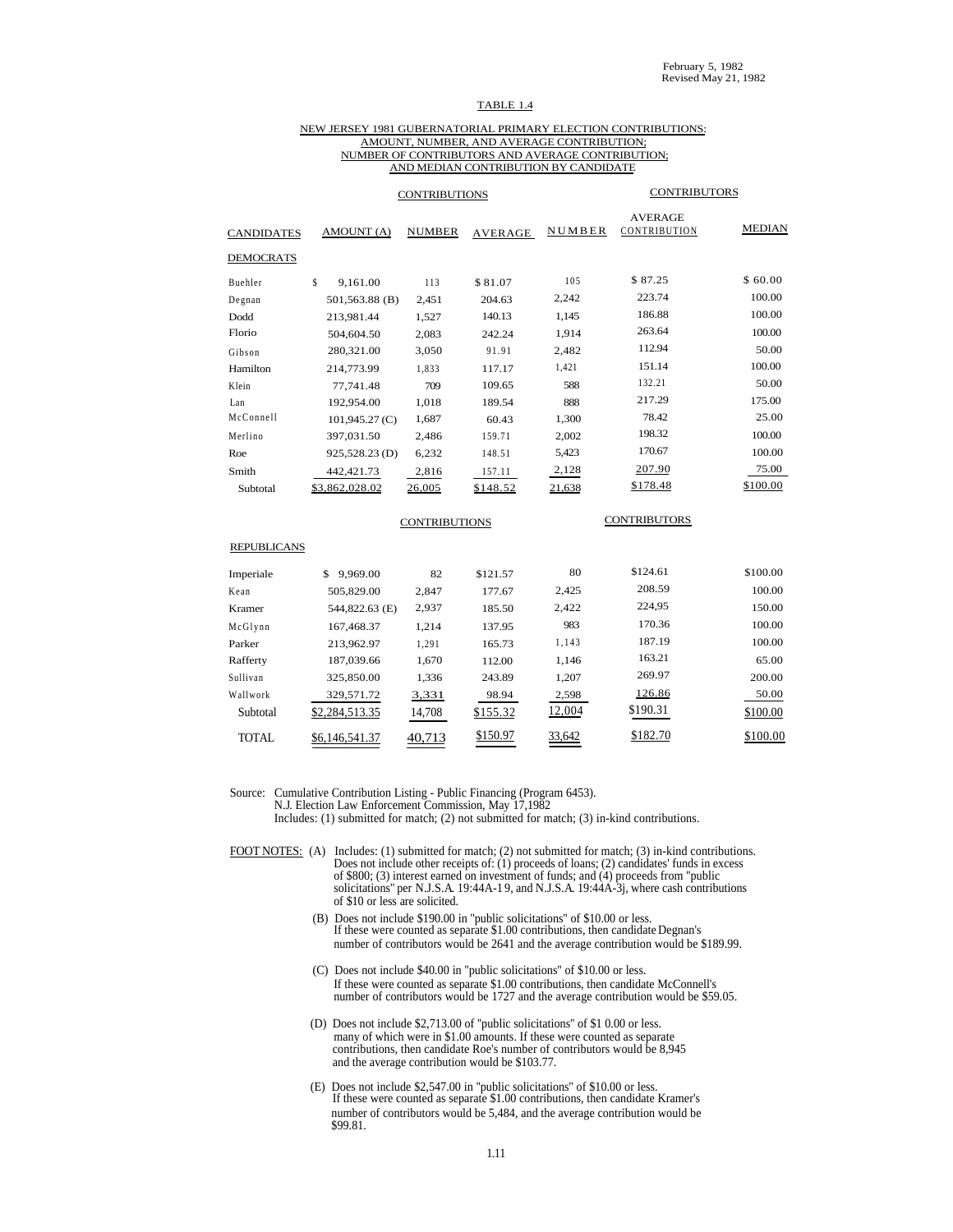## TABLE 1.5

## 1981 GUBERNATORIAL GENERAL ELECTION CANDIDATES FLORIO (D) AND KEAN (R) AMOUNT AND NUMBER OF CONTRIBUTORS BY TYPE OF CONTRIBUTOR AS OF MAY 19,1982

| <b>TYPE OF</b>         |                |       | FLORIO (D) |                   |          |                               | KEAN(R) |       |       |                |
|------------------------|----------------|-------|------------|-------------------|----------|-------------------------------|---------|-------|-------|----------------|
| <b>CONTRIBUTOR</b>     |                | %     | No.        |                   | AVERAGE  |                               | %       | No.   | %     | <b>AVERAGE</b> |
| Individual             | \$736,033.10   | 60.0  | 4599       | 78.3              | \$160.51 | \$805,628.00                  | 70.7    | 3310  | 81.2  | \$235.91       |
| Corporations (A)       | 344,309.50     | 28.0  | 963        | 16.4              | 357.54   | 269,965.00                    | 24.5    | 714   | 16.7  | 378.92         |
| Political Committees   | 8.345.65       |       | 29         | .5                | 287.78   | $(C)$ 14,357.44               | 1.3     | 23    |       | 624.24         |
| PAC's/Associations (B) | 36,355.00      | 3.0   | 86         | 1.5               | 422.73   | 38,910.00                     | 3.5     | 66    | 1.5   | 589.54         |
| Union PAC's            | 30,620.00      | 5.8   | 50         | $\boldsymbol{.8}$ | 612.40   | $-0-$                         | $-0-$   | $-0-$ | $-0-$ | $-()$ -        |
| Unions                 | 70,756.00      | 5.8   | 143        | 2.4               | 494.80   | 200.00                        | $-0-$   | $-0-$ | $-0-$ | 200.00         |
| Other                  | 800.00         |       |            |                   | 800.00   | $-0-$                         | $-0-$   | $-0-$ | $-()$ | $-0-$          |
|                        | \$1,227,219.25 | 100.0 | 5871       | 100.0             |          | $$209.03$ (E) $$1,129,060.41$ | 100.0   | 4114  | 100.0 | \$268.57(F)    |

SOURCE: Cumulative Contribution Listing - Public Financing by Contributor Type (Program 5355) May 17, 1982 of contributors reported on pre and post-election reports through May 19, 1982.

- (A) Includes professional corporations
- (B) Does not include union PAC's
- (C) Kean includes 9 in-kind contributors totaling \$8,290.75 from County Republican Party committees in accordance with N.J.S.A. 19:44A-1-9
- (E) The Florio campaign refunded \$l52,400; if it had kept the 247 contributions, the average contribution would have been \$225.50.
- (F) The Kean campaign refunded \$61,100; if it had kept the 81 contributions, the average contribution would have been \$283.71.

May 25, 1982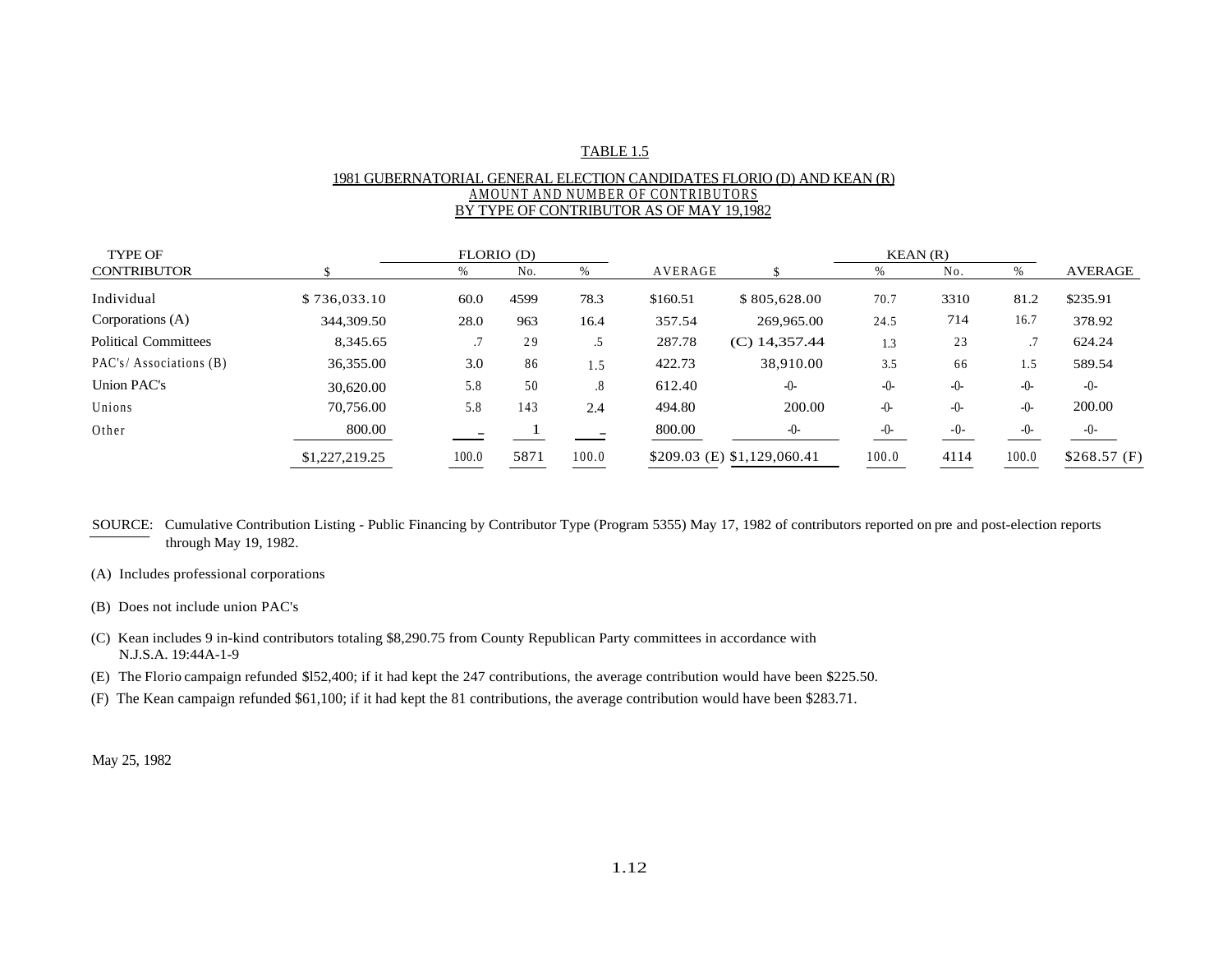## TABLE 1.6

### 1981 GUBERNATORIAL PRIMARY ELECTION CANDIDATES, AMOUNT AND NUMBER OF CONTRIBUTORS BY TYPE OF CONTRIBUTOR AS OF APRIL 19,1982

| TYPE OF              | ALL PRIMARY CANDIDATES |                          |               |                      |                |  |  |  |  |  |  |
|----------------------|------------------------|--------------------------|---------------|----------------------|----------------|--|--|--|--|--|--|
| CONTRIBUTOR          | <b>AMOUNT</b>          | $\%$                     | <b>NUMBER</b> | %                    | <b>AVERAGE</b> |  |  |  |  |  |  |
| Individuals          | \$4,408,149.71         | 71.9                     | 27,628        | 82.1                 | \$159.55       |  |  |  |  |  |  |
| Corporation $(A)$    | 1,528,181.19           | 24.9                     | 5,397         | 16.0                 | 283.15         |  |  |  |  |  |  |
| Political Committees | 22,886.94              | .4                       | 93            | 3                    | 246.10         |  |  |  |  |  |  |
| PAC's / Associations | 97,022.00              | 1.6                      | 273           | $\boldsymbol{8}$     | 355.39         |  |  |  |  |  |  |
| Union PAC's          | 9,625.00               | 2                        | 24            | $\cdot$ <sub>I</sub> | 401.04         |  |  |  |  |  |  |
| Unions               | 59,456.50              | 1.0                      | 237           | .7                   | 250.87         |  |  |  |  |  |  |
| Other                | 1,670.00               | $\overline{\phantom{a}}$ | 10            |                      | 167.00         |  |  |  |  |  |  |
| Total                | \$6,126,991.34         | 100.0                    | 33,662        | 160.0                | \$182.02       |  |  |  |  |  |  |

| TYPE OF                     |                |         | ALL DEMOCRATIC PRIMARY CANDIDATES |               |          | ALL REPUBLICAN PRIMARY CANDIDATES |               |          |                |          |  |
|-----------------------------|----------------|---------|-----------------------------------|---------------|----------|-----------------------------------|---------------|----------|----------------|----------|--|
| <b>CONTRIBUTOR</b>          | <b>AMOUNT</b>  | $\%$    | <b>NUMBER</b>                     | $\frac{0}{0}$ | AVERAGE  | AMOUNT                            | $\%$          | NUMBER % |                | AVERAGE  |  |
| Individual                  | \$2,723,152.64 | 70.4    | 17,540                            | 81.0          | \$155.25 | \$1,684,997.07                    | 74.6          | 10,088   | 84.0           | \$167.03 |  |
| Corporation (A)             | 990,054.94     | 25.6    | 3.584                             | 16.5          | 276.24   | 538,126.25                        | 23.8          | 1,813    | 15.1           | 296.82   |  |
| <b>Political Committees</b> | 15,616.94      | .4      | 73                                | $\cdot$ 3     | 213.93   | 7.270.00                          | $\mathcal{Z}$ | 20       | $\gamma$<br>∼. | 363.50   |  |
| PAC's / Associations        | 71,107.00      | 1.8     | 204                               | 9             | 348.56   | 25,915.00                         | 1.1           | 69       | .8             | 375.58   |  |
| Union PAC's                 | 9,625.00       | $\cdot$ | 24                                | - 1           | 401.04   | $-0-$                             | $-0-$         | $-0-$    | $-()$ -        | $-0-$    |  |
| Unions                      | 56,351.50      | 1.4     | 223                               | 1.0           | 252.70   | 3,105.00                          | $\cdot$ 1     | 14       |                | 221.78   |  |
| Other                       | 1,570.00       |         | 9                                 |               | 174.44   | 100.00                            |               |          |                | 100.00   |  |
| Total                       | \$3,867,478.02 | 100.0   | 21,657                            | 100.0         | \$178.58 | \$2,259,513.32                    | 100.0         | 12,005   | 100.0          | \$188.21 |  |

(A) Includes Professional Corporations

### Source: Cumulative Contribution listing - Public Financing by Type of Contributor (Program 6455A) May 17, 1982, New Jersey Election Law Enforcement Commission.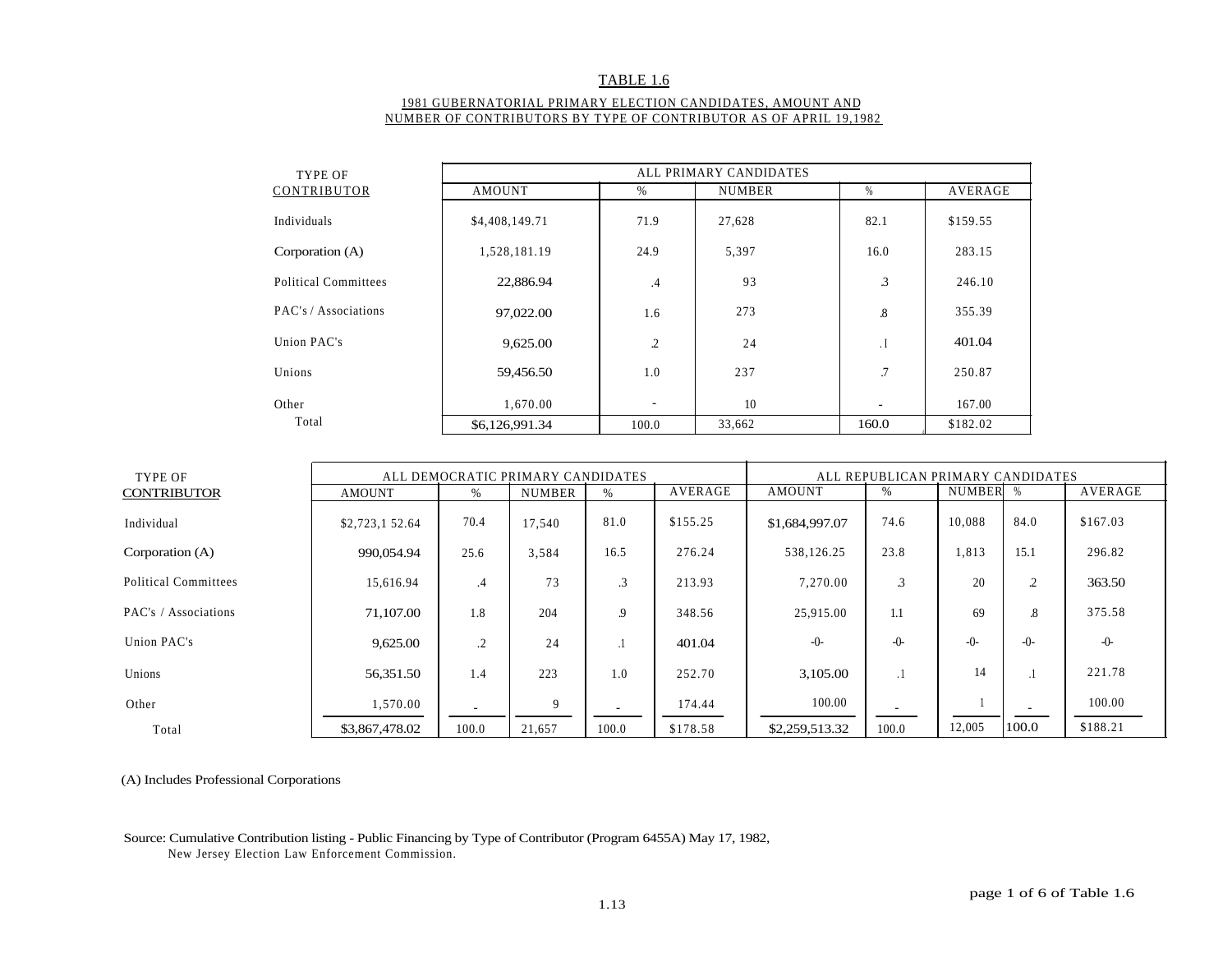| TYPE OF                     |               |                          | BUEHLER (D)   |                          | DEGNAN(D) |               |       |               |         |                |
|-----------------------------|---------------|--------------------------|---------------|--------------------------|-----------|---------------|-------|---------------|---------|----------------|
| CONTRIBUTOR                 | <b>AMOUNT</b> | %                        | <b>NUMBER</b> | %                        | AVERAGE   | <b>AMOUNT</b> | %     | <b>NUMBER</b> | %       | <b>AVERAGE</b> |
| Individual                  | \$4,901.00    | 53.5                     | 71            | 67.6                     | \$69.03   | \$426,849.88  | 85.1  | 2,040         | 90.9    | \$209.24       |
| Corporations (A)            | 2,360.00      | 25.8                     | 17            | 16.2                     | 138.82    | 61,514.00     | 12.3  | 162           | 7.2     | 379.72         |
| <b>Political Committees</b> | $-0-$         |                          |               | .9                       | $-0-$     | $-0-$         | $-0-$ | $-0-$         | $-()$ - | $-0-$          |
| PAC's / Associations        | 300.00        | 3.3                      | 3             | 2.9                      | 100.00    | 6,300.00      | 1.2   | 12            | $.5\,$  | 525.00         |
| Union PAC's                 | $-0-$         | $\overline{\phantom{a}}$ | $-0-$         |                          | $-0-$     | $-0-$         | $-0-$ | $-0-$         | $-0-$   | $-0-$          |
| Unions                      | 1,600.00      | 17.5                     | 13            | 12.4                     | 123.08    | 6,700.00      | 1.3   | 29            | 1.3     | 231.03         |
| Other                       | $-0-$         | ۰                        | $-0-$         | $\overline{\phantom{0}}$ | $-0-$     | $-0-$         | $-0-$ | $-0-$         | $-()$ - | $-0-$          |
| Total                       | \$9,161.00    | 100.0                    | 105           | 100.0                    | \$87.24   | \$501,363.88  | 100.0 | 2,243         | 100.0   | \$223.52       |

| TYPE OF                     |               |                | DODD (D)       |                |          | FLORIO (D)   |               |               |                |          |
|-----------------------------|---------------|----------------|----------------|----------------|----------|--------------|---------------|---------------|----------------|----------|
| CONTRIBUTOR                 | <b>AMOUNT</b> | %              | <b>NUMBER</b>  |                | AVERAGE  | AMOUNT       | $\frac{0}{2}$ | <b>NUMBER</b> | %              | AVERAGE  |
| Individual                  | \$155,216.50  | 72.5           | 899            | 78.5           | \$172.65 | \$302,479.51 | 59.9          | 1,401         | 73.1           | \$215.90 |
| Corporations (A)            | 51,074.94     | 23.9           | 216            | 18.9           | 236.46   | 177,074.99   | 35.1          | 461           | 24.0           | 384.11   |
| <b>Political Committees</b> | 400.00        | $\overline{c}$ | $\overline{4}$ | $\cdot$ 3      | 100.00   | 600.00       | $\cdot$       | 5             | $\mathfrak{Z}$ | 120.00   |
| PAC's / Associations        | 6,900.00      | 3.2            | 23             | 2.0            | 300.00   | 14,850.00    | 2.9           | 28            | 1.5            | 530.36   |
| Union PAC's                 | $-0-$         | $-0-$          | $-0-$          | $-0-$          | $-0-$    | 4,600.00     | .9            | 9             | $.5\,$         | 511.11   |
| Unions                      | 390.00        | $\cdot$        | 3              | $\mathfrak{Z}$ | 130.00   | 5,000.00     | 1.0           | 13            | .7             | 384.62   |
| Other                       | $-0-$         | $-0-$          | $-0-$          | $-0-$          | $-0-$    | $-0-$        | $-0-$         | $-0-$         | $-0-$          | $-0-$    |
| Total                       | \$213,981.44  | 100.0          | 1145           | 100.0          | \$186.88 | \$504,604.50 | 100.0         | 1,917         | 100.0          | \$263.23 |

(A) Includes Professional Corporations

Source: Cumulative Contribution Listing - Public Financing by Type of Contributor (Program 6455A) May 17, 1982,

New Jersey Election Law Enforcement Commission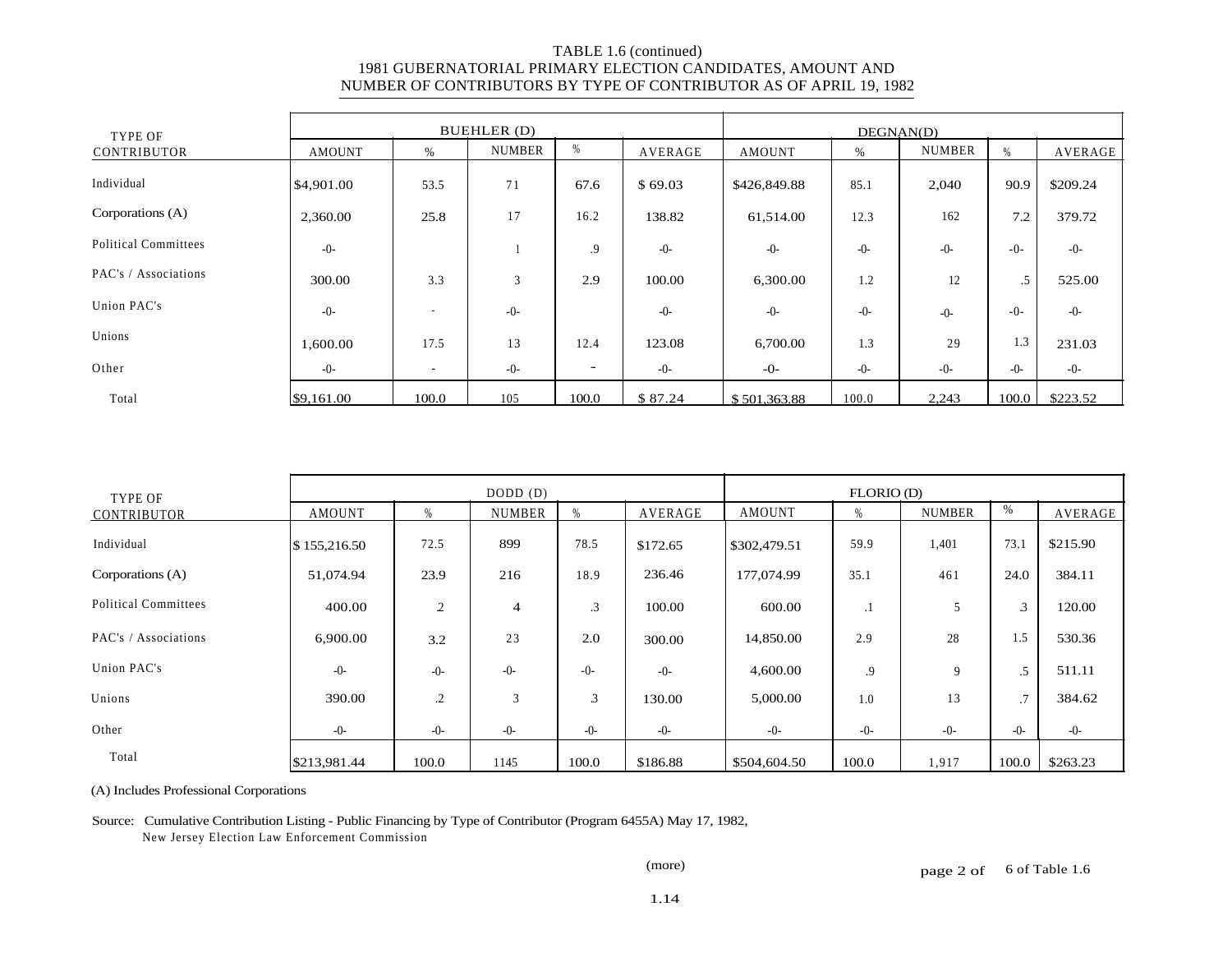| TYPE OF                     |               | $GIBSON$ (D) |               |                          | <b>HAMILTON</b> (D) |              |                          |               |         |          |
|-----------------------------|---------------|--------------|---------------|--------------------------|---------------------|--------------|--------------------------|---------------|---------|----------|
| <b>CONTRIBUTOR</b>          | <b>AMOUNT</b> | %            | <b>NUMBER</b> | %                        | AVERAGE             | AMOUNT       | %                        | <b>NUMBER</b> | $\%$    | AVERAGE  |
| Individual                  | \$218,095.00  | 77.8         | 2,167         | 87.1                     | \$100.64            | \$161,146.49 | 75.0                     | 1,126         | 79.2    | \$143.11 |
| Corporations (A)            | 52,374.00     | 18.7         | 269           | 10.8                     | 194.70              | 44,695.00    | 20.8                     | 261           | 18.4    | 171.24   |
| <b>Political Committees</b> | 965.00        | 3            | 5             | $\cdot$                  | 193.00              | 1,045.00     | .5                       |               | .4      | 209.00   |
| PAC's / Associations        | 4,603.00      | 1.6          | 18            | .7                       | 255.72              | 6,350.00     | 3.0                      | 21            | 1.5     | 302.38   |
| Union PAC's                 | 200.00        | $\cdot$      |               | $\overline{\phantom{a}}$ | 200.00              | 200.00       | $\overline{\phantom{a}}$ |               | $\cdot$ | 200.00   |
| Unions                      | 3,464.00      | 1.2          | 22            | .9                       | 157.45              | 1,337.50     | .6                       | $\mathcal{I}$ | $.5\,$  | 191.07   |
| Other                       | 620.00        | 2            | 6             | $\cdot$                  | 103.33              | $-0-$        | $-0-$                    | $-0-$         | $-0-$   | $-0-$    |
| Total                       | \$280,321.00  | 100.01       | 2,488         | 100.0                    | \$112.67            | \$214,773.99 | 100.0                    | 1,421         | 100.0   | \$151.14 |

| TYPE OF                     |             |                          | KLEIN(D)      |         | LAN(D)         |               |                |                |           |                |
|-----------------------------|-------------|--------------------------|---------------|---------|----------------|---------------|----------------|----------------|-----------|----------------|
| <b>CONTRIBUTOR</b>          | AMOUNT      | 0 <sub>h</sub>           | <b>NUMBER</b> | %       | <b>AVERAGE</b> | <b>AMOUNT</b> | 0 <sub>6</sub> | <b>NUMBER</b>  | $\%$      | <b>AVERAGE</b> |
| Individual                  | \$72,261.48 | 93.0                     | 561           | 95.4    | \$128.80       | \$98,019.00   | 50.8           | 540            | 60.7      | \$181.52       |
| Corporations (A)            | 5,430.00    | 7.0                      | 26            | 4.4     | 208.85         | 92,810.00     | 48.1           | 339            | 38.1      | 273.78         |
| <b>Political Committees</b> | $-0-$       | $-0-$                    | $-0-$         | $-0-$   | $-0-$          | 400.00        | $\cdot$        | $\overline{4}$ | $.4\,$    | 100.00         |
| PAC's / Associations        | 50.00       | $\overline{\phantom{a}}$ |               | $\cdot$ | 50.00          | 1,225.00      | $.6\,$         | 4              | $.4\,$    | 306.25         |
| Union PAC's                 | $-0-$       | $-0-$                    | $-0-$         | $-0-$   | $-0-$          | 250.00        | $\cdot$        |                | $\cdot$ 1 | 250.00         |
| Unions                      | $-0-$       | $-0-$                    | $-0-$         | $-0-$   | $-0-$          | 250.00        | $\cdot$ 1      | $\overline{2}$ | $\cdot$   | 125.00         |
| Other                       | $-()$ -     | $-0-$                    | $-0-$         | $-0-$   | $-0-$          | $-0-$         | $-0-$          | $-0-$          | $-0-$     | $-0-$          |
| Total                       | \$77,741.48 | 100.0                    | 588           | 100.0   | \$132.21       | \$192,954.00  | 100.0          | 890            | 100.0     | \$216.80       |

#### (A) Includes Professional Corporations

## Source: Cumulative Contribution Listing - Public Financing by Type of Contributor (Program 6455A) May 17, 1982, New Jersey Election Law Enforcement Commission page 3 of 6 of Table 1.6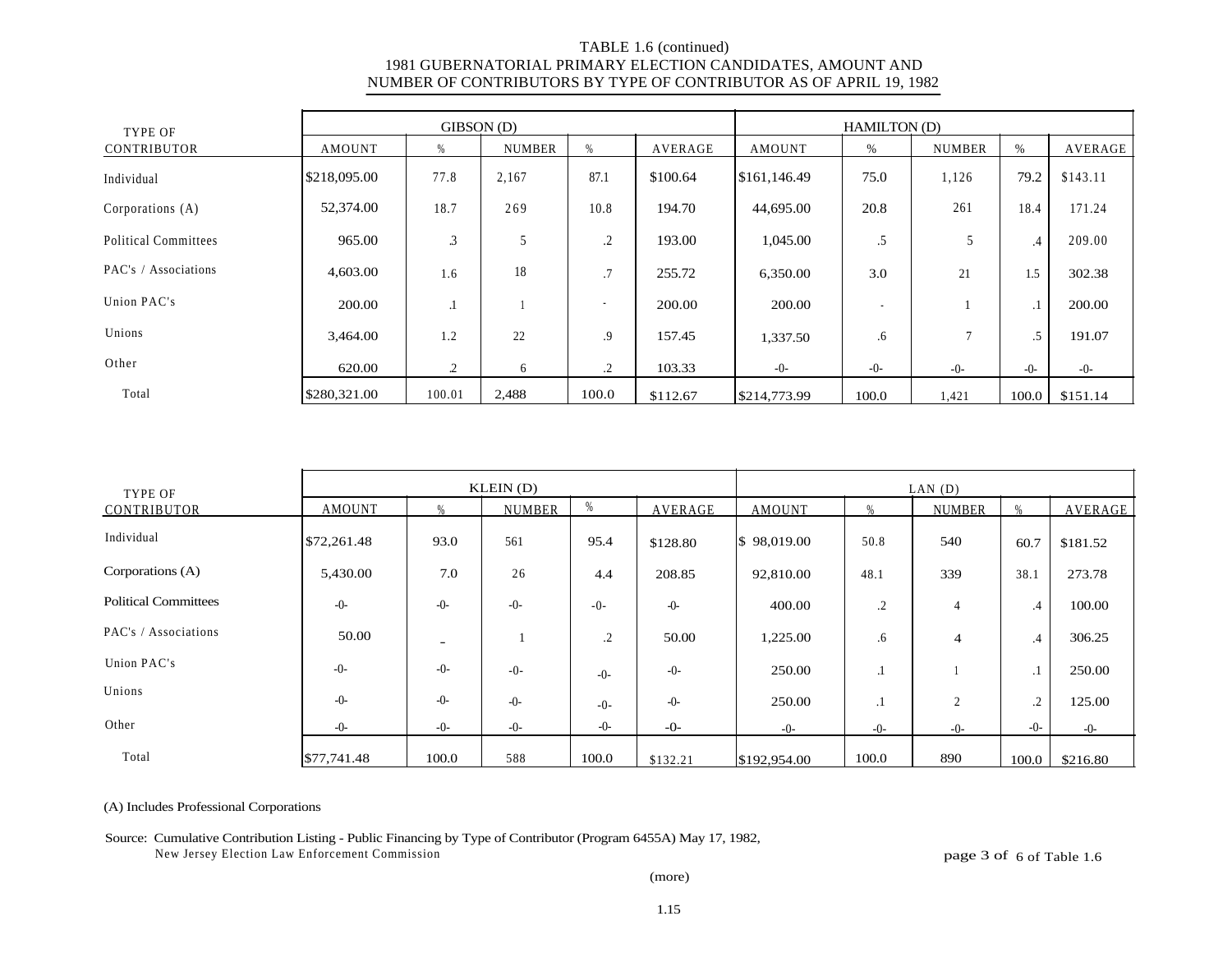| TYPE OF                     |              |         | McCONNELL(D)  |         |         | MERLINO (D)  |       |               |             |          |  |
|-----------------------------|--------------|---------|---------------|---------|---------|--------------|-------|---------------|-------------|----------|--|
| CONTRIBUTOR                 | AMOUNT       | %       | <b>NUMBER</b> | $\%$    | AVERAGE | AMOUNT       | %     | <b>NUMBER</b> | $\%$        | AVERAGE  |  |
| Individual                  | \$89,185.27  | 87.5    | 1,239         | 95.2    | \$71.98 | \$281,129.50 | 70.8  | 1,567         | 78.3        | \$179.41 |  |
| Corporations (A)            | 7,316.01     | 7.2     | 35            | 2.7     | 209.03  | 85,952.00    | 21.6  | 328           | 16.4        | 262.05   |  |
| <b>Political Committees</b> | 156.99       | .2      | 2             | $\cdot$ | 78.50   | 2,375.00     | .6    | 12            | $.6\degree$ | 197.92   |  |
| PAC's / Associations        | 4,054.00     | 4.0     | 15            | 1.2     | 270.27  | 12,725.00    | 3.2   | 31            | 1.5         | 410.48   |  |
| Union PAC's                 | 250.00       | $\cdot$ |               | $\cdot$ | 250.00  | 1,300.00     | .3    | 5             | $\cdot$     | 260.00   |  |
| Unions                      | 983.00       | 1.0     | 8             | .6      | 122.88  | 13,550.00    | 3.4   | 59            | 2.9         | 229.66   |  |
| Other                       | $-()$ -      | $-0-$   | $-0-$         | $-0-$   | $-0-$   | $-0-$        | $-0-$ | $-0-$         | $-()$ -     | $-0-$    |  |
| Total                       | \$101,945.27 | 100.0   | 1,300         | 100.0   | \$78.41 | \$397,031.50 | 100.0 | 2,002         | 100.0       | \$198.32 |  |

| TYPE OF                     |              |       | ROE(D)        |       |          | SMITH (D)     |           |               |                   |          |
|-----------------------------|--------------|-------|---------------|-------|----------|---------------|-----------|---------------|-------------------|----------|
| CONTRIBUTOR                 | AMOUNT       | %     | <b>NUMBER</b> | %     | AVERAGE  | <b>AMOUNT</b> | %         | <b>NUMBER</b> | %                 | AVERAGE  |
| Individual                  | \$591,652.23 | 63.5  | 4,274         | 78.7  | \$138.43 | \$322,216.78  | 72.8      | 1,655         | 77.8              | \$194.69 |
| Corporations (A)            | 300,754.00   | 32.3  | 1,038         | 19.1  | 289.74   | 108,700.00    | 24.6      | 432           | 20.3              | 251.62   |
| <b>Political Committees</b> | 8,120.00     | 9     | 31            | .6    | 261.94   | 1,554.95      | $\cdot$ 4 | 4             | $\cdot$           | 388.74   |
| PAC's / Associations        | 11,150.00    | 1.2   | 32            | .6    | 348.44   | 2,600.00      | .6        | 16            | $\boldsymbol{.8}$ | 162.50   |
| Union PAC's                 | 2,025.00     | .2    | 5             |       | 405.00   | 800.00        | .2        |               | $\sim$            | 800.00   |
| Unions                      | 16,727.00    | .8    | 51            | .9    | 327.98   | 6,350.00      | 1.4       | 16            | $\boldsymbol{.8}$ | 396.88   |
| Other                       | 750.00       | .1    |               | ٠     | 750.00   | 200.00        |           | 2             | . 1               | 100.00   |
| Total                       | \$931,178.23 | 100.0 | 5,432         | 100.0 | \$171.42 | \$442,421.73  | 100.0     | 2,126         | 100.0             | \$208.10 |

(A) Includes Professional Corporations

## Source: Cumulative Contribution Listing - Public Financing by Type of Contributor (Program 6455A) May 17, 1982,

New Jersey Election Law Enforcement Commission **Page 4 of 6 of Table 1.6** 

(more)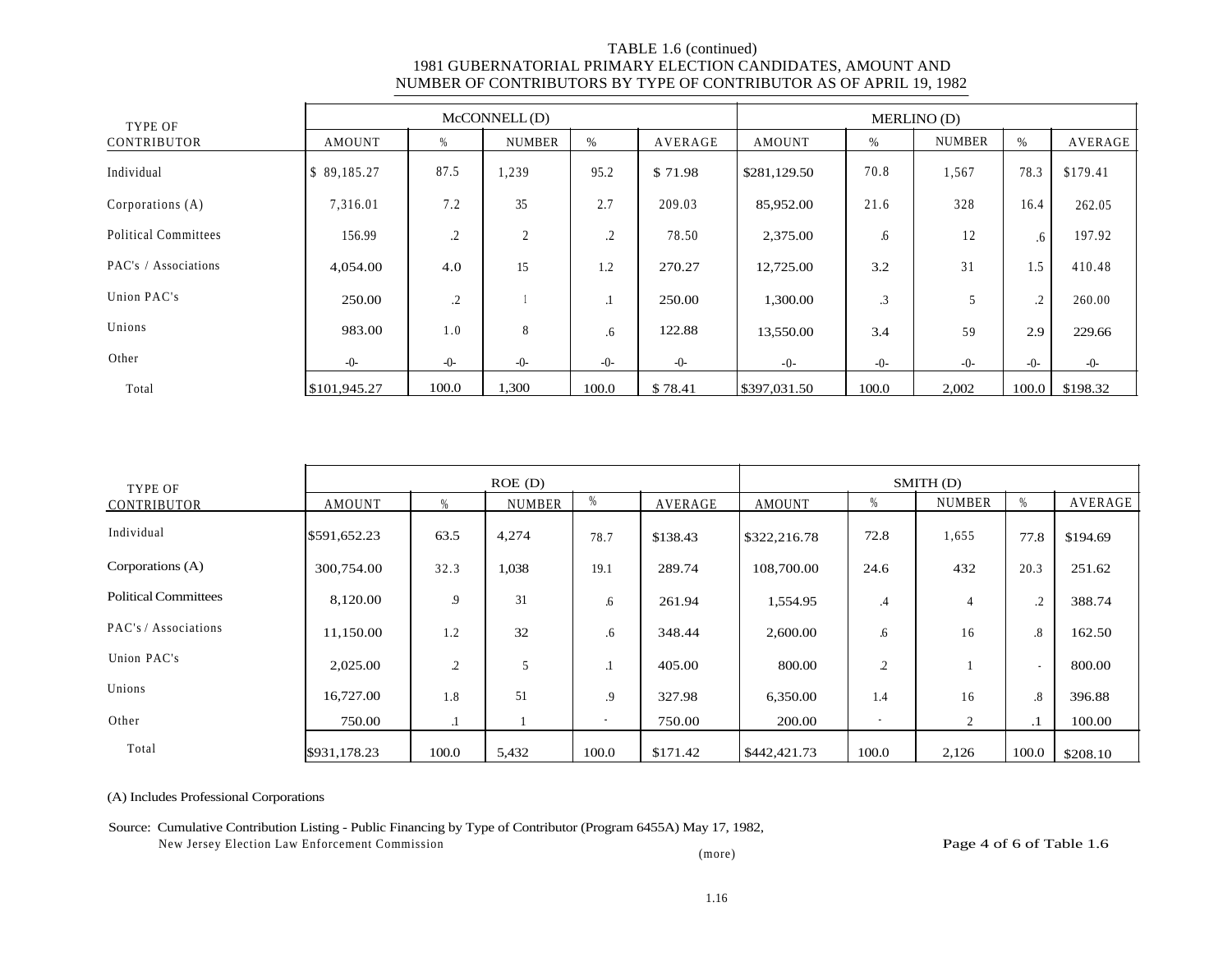| TYPE OF                     |            | IMPERIALE (R) |               |       |          | KEAN(R)       |       |                |                          |          |
|-----------------------------|------------|---------------|---------------|-------|----------|---------------|-------|----------------|--------------------------|----------|
| CONTRIBUTOR                 | AMOUNT     | %             | <b>NUMBER</b> | %     | AVERAGE  | <b>AMOUNT</b> | %     | <b>NUMBER</b>  | %                        | AVERAGE  |
| Individual                  | \$4,669.00 | 46.8          | 51            | 63.8  | \$91.55  | \$424,174.00  | 83.9  | 2,206          | 90.9                     | \$192.28 |
| Corporations (A)            | 4,400.00   | 44.1          | 27            | 33.8  | 162.96   | 75,880.00     | 15.0  | 208            | 8.6                      | 364.81   |
| <b>Political Committees</b> | $-0-$      | $-0-$         | $-0-$         | $-0-$ | $-0-$    | 200.00        |       | $\overline{2}$ | $\overline{\phantom{a}}$ | 100.00   |
| PAC's / Associations        | 800.00     | 8.0           |               | 1.2   | 800.00   | 5,575.00      | 1.1   | 10             | .4                       | 557.50   |
| Union PAC's                 | $-0-$      | $-0-$         | $-0-$         | $-0-$ | $-0-$    | $-0-$         | $-0-$ | $-0-$          | $-0-$                    | $-0-$    |
| Unions                      | 100.00     | 1.0           |               | 1.2   | 100.00   | $-0-$         | $-0-$ | $-0-$          | $-0-$                    | $-()$ -  |
| Other                       | $-()$ -    | $-0-$         | $-0-$         | $-0-$ | $-0-$    | $-0-$         | $-0-$ | $-0-$          | $-()$ -                  | $-0-$    |
| Total                       | 9.969.00   | 100.0         | 80            | 100.0 | \$124.61 | \$505,829.00  | 100.0 | 2,426          | 100.0                    | \$208.50 |

| TYPE OF                     |               |         | KRAMER(R)     |           |          | McGLYNN(R)   |       |               |           |          |
|-----------------------------|---------------|---------|---------------|-----------|----------|--------------|-------|---------------|-----------|----------|
| CONTRIBUTOR                 | <b>AMOUNT</b> | %       | <b>NUMBER</b> | %         | AVERAGE  | AMOUNT       | $\%$  | <b>NUMBER</b> | $\%$      | AVERAGE  |
| Individual                  | \$359,547.63  | 66.0    | 1,808         | 74.7      | \$198.86 | \$147,036.37 | 87.8  | 919           | 93.4      | \$160.00 |
| Corporations (A)            | 173,975.00    | 31.9    | 581           | 24.0      | 299.44   | 19,182.00    | 11.4  | 62            | 6.3       | 309.39   |
| <b>Political Committees</b> | 4,200.00      | .8      | 10            | .5        | 420.00   | 1,250.00     | .7    | 3             | $\cdot$ 3 | 416.67   |
| PAC's / Associations        | 5,850.00      | 1.1     | 18            | .7        | 325.00   | $-0-$        | $-0-$ | $-0-$         | $-0-$     | $-0-$    |
| Union PAC's                 | $-0-$         | $-0-$   | $-0-$         | $-0-$     | $-0-$    | $-0-$        | $-0-$ | $-0-$         | $-0-$     | $-0-$    |
| Unions                      | 1,250.00      | $\cdot$ | 3             | $\cdot$ 1 | 416.67   | $-0-$        | $-0-$ | $-0-$         | $-0-$     | $-0-$    |
| Other                       | $-0-$         | $-0-$   | $-0-$         | $-0-$     | $-0-$    | $-0-$        | $-0-$ | $-0-$         | $-0-$     | $-0-$    |
| Total                       | \$544,822.63  | 100.0   | 2,420         | 100.0     | 225.13   | \$167,468.37 | 100.0 | 984           | 100.0     | \$170.19 |

(A) Includes Professional Corporations

## Source: Cumulative Contribution Listing - Public Financing by Type of Contributor (Program 6455A) May 17, 1982,

New Jersey Election Law Enforcement Commission Page 5 of 6 of Table 1.6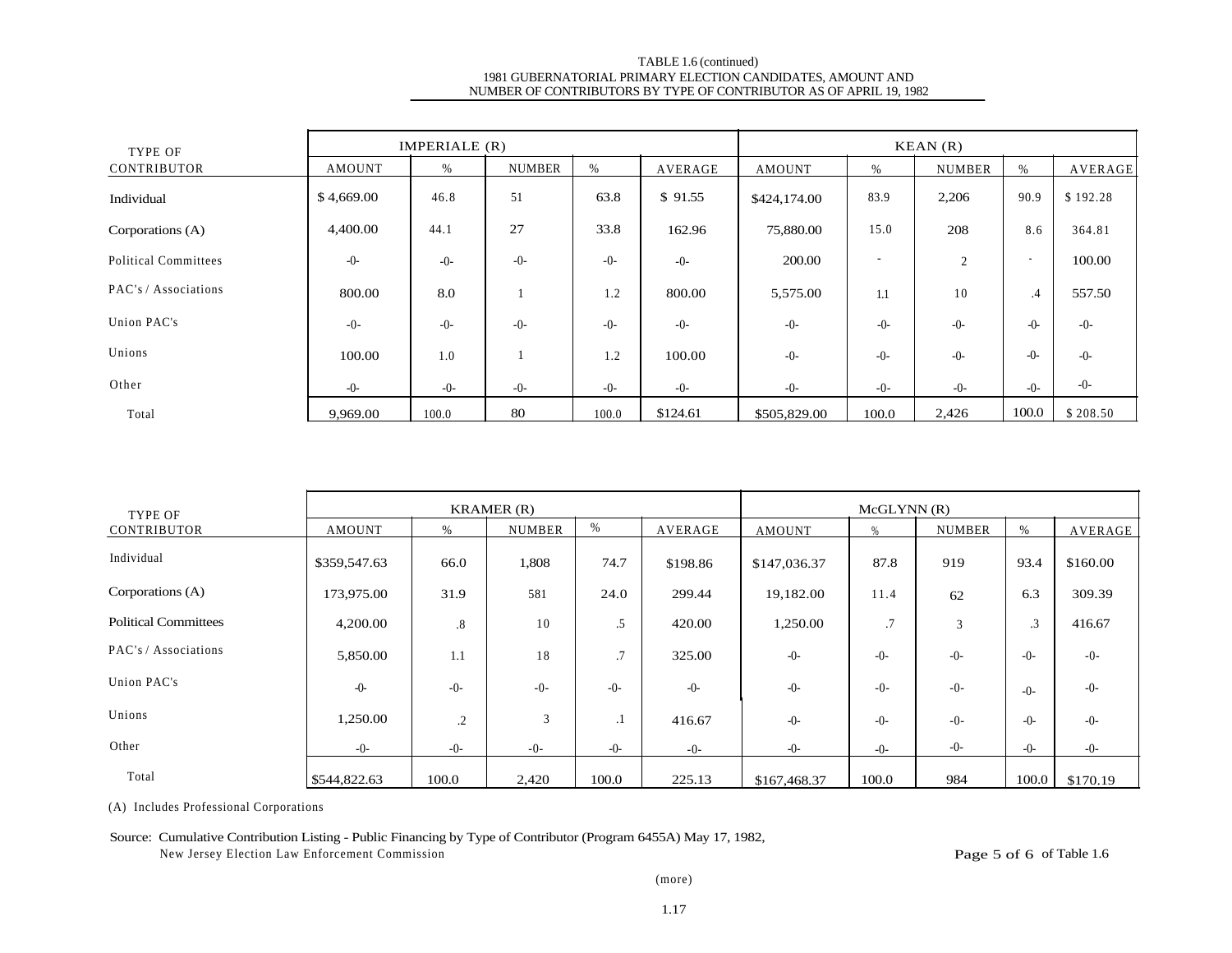| TYPE OF                     | PARKER (R)    |                          |               |         |          | RAFFERTY(R)   |        |               |                |          |
|-----------------------------|---------------|--------------------------|---------------|---------|----------|---------------|--------|---------------|----------------|----------|
| CONTRIBUTOR                 | <b>AMOUNT</b> | %                        | <b>NUMBER</b> | $\%$    | AVERAGE  | <b>AMOUNT</b> | %      | <b>NUMBER</b> | %              | AVERAGE  |
| Individual                  | \$109,048.00  | 57.7                     | 867           | 75.8    | \$125.78 | \$139,863.16  | 74.8   | 964           | 83.9           | \$145.09 |
| Corporations $(A)$          | 75,234.94     | 39.8                     | 263           | 23.0    | 286.06   | 42,536.50     | 22.7   | 169           | 14.7           | 251.70   |
| <b>Political Committees</b> | 40.00         | $\overline{\phantom{a}}$ |               | $\cdot$ | 40.00    | 1,480.00      | $.8\,$ | 3             | $\mathfrak{Z}$ | 493.33   |
| PAC's / Associations        | 4,600.00      | 2.4                      | 12            | 1.0     | 383.33   | 1,900.00      | 1.0    | 8             | .7             | 237.50   |
| Union PAC's                 | $-0-$         | $-0-$                    | $-0-$         | $-0-$   | $-0-$    | $.0-$         | $-0-$  | $-0-$         | $.0 -$         | $-()$ -  |
| Unions                      | 40.00         | $\overline{\phantom{a}}$ |               | . 1     | 40.00    | 1,260.00      | .7     |               | .4             | 252.00   |
| Other                       | $-()$ -       | $-0-$                    | $-0-$         | $-0-$   | $-0-$    | $-0-$         | $-0-$  | $-0-$         | $.0-$          | $-0-$    |
| Total                       | \$188,962.94  | 100.0                    | 1,144         | 100.0   | \$165.18 | \$187,039.66  | 100.0  | 1,149         | 100.0          | \$162.78 |

| TYPE OF              | SULLIVAN (R)  |         |               |                 |          | WALLWORK (R) |       |               |                          |          |
|----------------------|---------------|---------|---------------|-----------------|----------|--------------|-------|---------------|--------------------------|----------|
| CONTRIBUTOR          | <b>AMOUNT</b> | %       | <b>NUMBER</b> |                 | AVERAGE  | AMOUNT       | %     | <b>NUMBER</b> | %                        | AVERAGE  |
| Individual           | \$235,405.00  | 72.2    | 920           | 76.2            | \$255.88 | \$265,253.91 | 80.5  | 2,353         | 90.7                     | \$112.73 |
| Corporations (A)     | 88,445.00     | 27.1    | 283           | 23.4            | 312.53   | 58,472.81    | 17.7  | 220           | 8.5                      | 265.78   |
| Political Committees | $-0-$         | $.0-$   | $-0-$         | $-()$ -         | $-0-$    | 100.00       | -     |               | $\overline{\phantom{m}}$ | 100.00   |
| PAC's / Associations | 2,000.00      | .6      |               | $.4\phantom{0}$ | 400.00   | 5,190.00     | 1.6   | 15            | .6                       | 346.00   |
| Union PAC's          | $-0-$         | $-0-$   | $-0-$         | $-0-$           | $-0-$    | $-0-$        | $-0-$ | $-0-$         | $-()$ -                  | $-0-$    |
| Unions               | $-()$ -       | $-0-$   | $-0-$         | $-0-$           | $-0-$    | 455.00       |       | 4             | $\cdot$                  | 113.75   |
| Other                | $-()$ -       | $-()$ - | $-()$ -       | $-()$ -         | $-()$ -  | 100.00       | -     |               | $\overline{\phantom{a}}$ | 100.00   |
| Total                | \$325,850.00  | 100.00  | 1,208         | 100.0           | \$269.74 | \$329,571.72 | 100.0 | 2,594         | 100.0                    | \$127.05 |

(A) Includes Professional Corporations

Source: Cumulative Contribution Listing - Public Financing by Type of Contributor (Program 6455A) May 17, 1982, New Jersey Election Law Enforcement Commission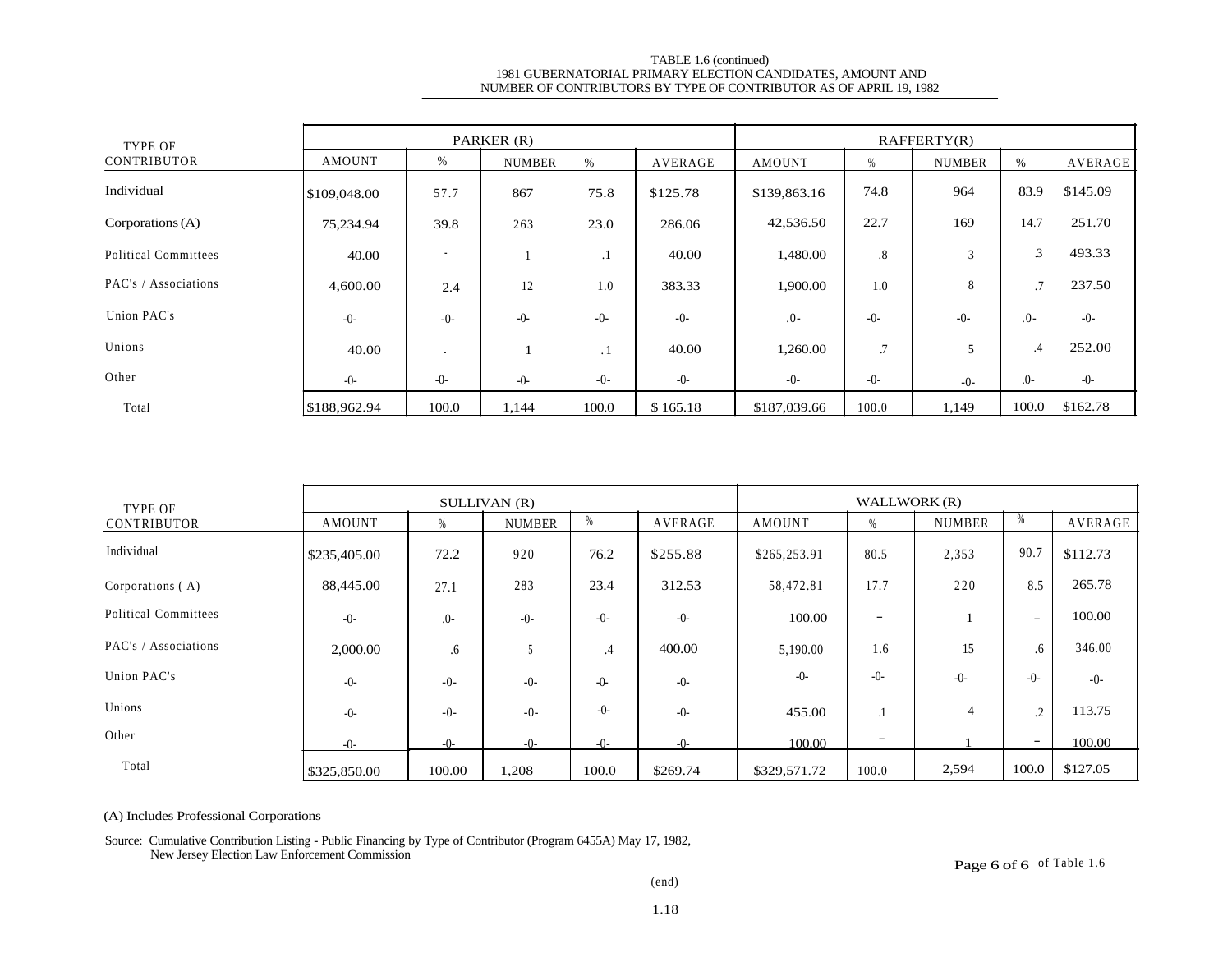# **INTERIM REPORT NO. 2**

# **\$50,000 THRESHOLD**

# **HOW MUCH, IF AT ALL, SHOULD THE \$50,000 CONTRIBUTION AND EXPENDITURE THRESHOLD BE RAISED?**

# **FACTS AND ANALYSIS**

- The threshold was \$40,000 in the 1977 general election and \$50,000 in the 1981 primary and general elections, a 25 percent increase.  $1<sub>1</sub>$
- Bills have been introduced in the 1982 Legislature (S-362, Stockman, and A- 137, Weidel) that would increase the threshold from \$50,000 to \$100,000 or \$150,000. 2.
- Seven of the nine candidates and eight of the nine treasurers who responded to the questionnaire urged raising the threshold. John Degnan stated: ''I believe that raising the threshold, perhaps to \$150,000, would have the desirable impact of tending to discourage marginal candidates from running.'' Mayor Kramer, who placed second in the Republican primary, said: ''I object strenuously to the threshold of \$50,000. I feel that this is far too low and makes it too inviting for office-seekers to enter a race without major public support ... I 3. have suggested that one half of the maximum expenditure must first be raised by a candidate before he qualifies for public financing..."

Secretary of State Lan said: ''...The low threshold increases ... the incentive for candidates to enter the ... primary. I think there is some advantage in restricting the field. However, to dramatically reduce the number of candidates also reduces the choice that the public enjoys. I think any responsible candidate ought to have the ability to raise \$100,000 - \$150,000...'' Concurring was Senator Merlino who said: ''The \$50,000 limit made participation in the fruits of public funding into instant gratification ... I do support a \$150,000 threshold to make potential candidates recognize how hard it will be to raise the private money you need in order to receive needed public funding.''

Another supporter of change was Senator Barry Parker who said: ''Change contribution level ... to \$150,000 and expend \$50,000; threshold is too easy to reach.'' Congressman Robert Roe, who placed second in the Democratic primary, said: ''If there is public financing (of the primary), the ... level should be raised to \$200,000 to help assure that candidates with statewide support would be eligible."

Joseph Sullivan, who spent more than \$1.8 million of his funds, said: ''\$50,000 is too low ... and too easy to attain, even with an \$800 limit per contribution. The threshold should be \$250,000, with matching funds retroactive to a base of \$100,000.''

Among treasurers, Thomas Brown (Dodd) said: ''...It (the threshold) did have an impact on the campaign in that it allowed candidates to qualify for public funds at an early stage. I believe a change should be made to increase the \$50,000 ... to a higher figure somewhere in the range of \$100,000 to \$150,000.'' Jane Cleeland (Wallwork) stated: ''(The threshold is) too low; should be \$100,000. Will discourage less viable candidates...'' Elton Conda (Parker) bluntly said: ''This is ridiculous. Just about anybody in the State of New Jersey who has political aspirations can raise \$50,000 ..."

Roger Lowenstein (Degnan), on this issue said: I would raise the limit to \$150,000 to prohibit or discourage entry of some minor candidates." Henry Ramer (Kramer) stated: "... (The threshold is) too low, inviting non-serious candidates. Raise it.''

Fran Rein, campaign manager for Senator Merlino observed: ''The change I recommend is raising \$150,000 eligible for match, but then go back and match 2 for 1 every dollar raised over \$50,000. I would leave alone the provision that calls for \$50,000 to be spent before match can start. This would have --in 1981 --eliminated, as recipients of match, four Democratic candidates until as late as filing deadline.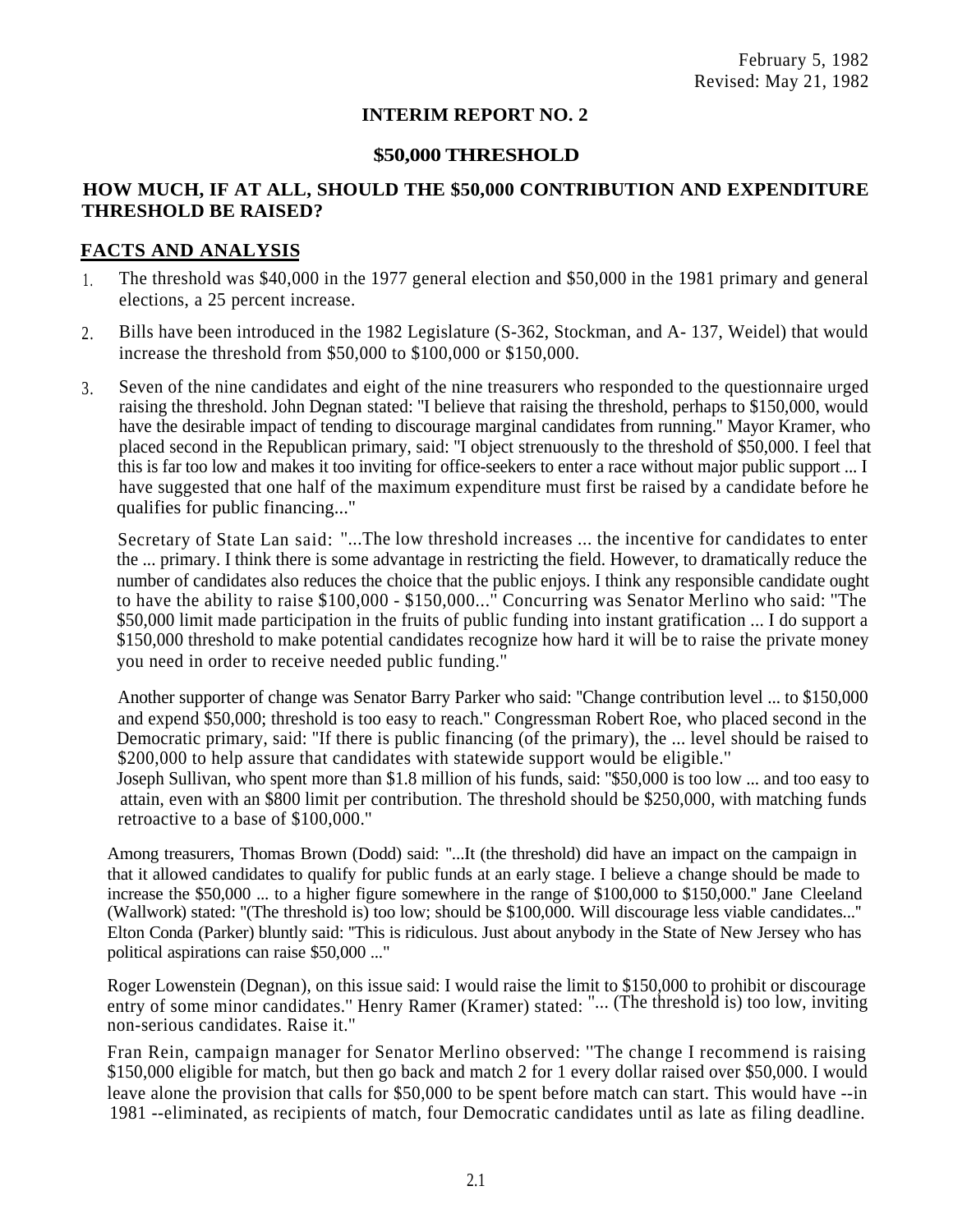Chances are they wouldn't have filed. If a candidate for Governor in 1981 could not raise \$150 - 200,000 by filing deadline, I don't believe they belonged in the race against those with demonstrated fund raising ability!'' John Ricci (Rafferty) said: ''A higher limit would reduce the number of candidates. Since an effective campaign cannot be run for less than \$500,000, perhaps a \$100,000 limit by a certain point in time, say February 1, would be effective.''

The one treasurer who disagreed was Patricia Shillingburg, treasurer for Ann Klein who received the least amount of public funds. Mrs. Shillingburg said: "\$50,000 is just right. It allows for candidates who do not have a large political base in the beginning but might be able to expand. It is not expensive to the taxpayer if one looks at those who achieved little over \$50,000.'' Senator Wallwork noted that ''raising the threshold would probably prevent some candidates from running because of 'cash-flow' problems or some candidates would start over a year in advance to raise funds.''

4. In January 1981, Governor Byrne proposed raising the threshold to \$150,000 and bills introduced in the Legislature in 1981 proposed the same figure or \$100,000. If, in 1981, a \$150,000 threshold was deemed "reasonable,'' it could be argued that the threshold for the 1985 election should be higher to reflect anticipated inflation over the next four years. Applying various inflation factors, compounded over four years, to the \$150,000 figure, results in the following:

| Inflation Factor      | Resulting                        |
|-----------------------|----------------------------------|
| Four Years Compounded | Amount                           |
| 5 Percent             | \$182,325 rounded to \$180,000   |
| 10 Percent            | \$219,615 rounded to \$220,000   |
| 15 Percent            | \$262,391 rounded to $$260,000$  |
| 20 Percent            | $$311,000$ rounded to $$310,000$ |

- 5. Raising the threshold to \$100,000 and starting the matching at that dollar amount would have resulted in spending about \$1 million less in the 1981 primary. Raising the threshold to \$150,000 and starting matching at that dollar amount would have resulted in spending about \$2 million less in the 1981 primary. Raising the threshold would have had no effect on the spending of public funds for the general election. These estimates use the 1981 experience as a model and assume that all other variables are held constant, i.e. matching ratio, cap on public funds, amount of contributions raised and percentage of contributions not matched. See Table 2.1, ''Estimate of Reduction in Public Funds Resulting from Increasing Threshold to \$100,000 and \$150,000.''
- 6. Raising the threshold to either \$100,000 or \$150,000 but starting the matching at \$50,000 would have resulted in spending slightly less than \$150,000 in the 1981 primary. This represents the amounts Ann Klein and Assemblywoman Barbara McConnell received, \$52,763.74 and \$95,916.72, respectively, and assumes that all other variables are held constant.
- 7. Raising the threshold for the 1981 primary might have caused one or more candidates to decide not to stay in the race. In the primary, there were seven candidates who raised more than \$150,000 but received less than the maximum in public funds. Below are the dates on which the seven candidates submitted a total of \$150,000 or more in contributions and the date on which each campaign reached a total of \$150,000 in expenditures. (Note that some portion of the expenditures represented the spending of public funds.)

| Candidate                                                                                                  | Date<br>\$150,000<br>Contributions                                 | Date<br>\$150,000<br>Expenditures                                     | <b>Total Gross</b><br>Public Funds<br>Received                                                   |
|------------------------------------------------------------------------------------------------------------|--------------------------------------------------------------------|-----------------------------------------------------------------------|--------------------------------------------------------------------------------------------------|
| $Dodd$ (D)<br>Gibson $(D)$<br>Hamilton $(D)$<br>McGlynn(R)<br>Parker $(R)$<br>Rafferty (R)<br>Wallwork (R) | May 5<br>May 5<br>April 6<br>May 18<br>May 5<br>May 18<br>April 21 | May 1<br>May 1<br>April 10<br>May 21<br>April 3<br>May 26<br>April 15 | 327, 543. 77<br>393,879.00<br>309,678.76<br>233,916.74<br>306,042.00<br>246,575.22<br>557,594.74 |
| <b>TOTAL</b>                                                                                               |                                                                    |                                                                       | \$2,375,230.23                                                                                   |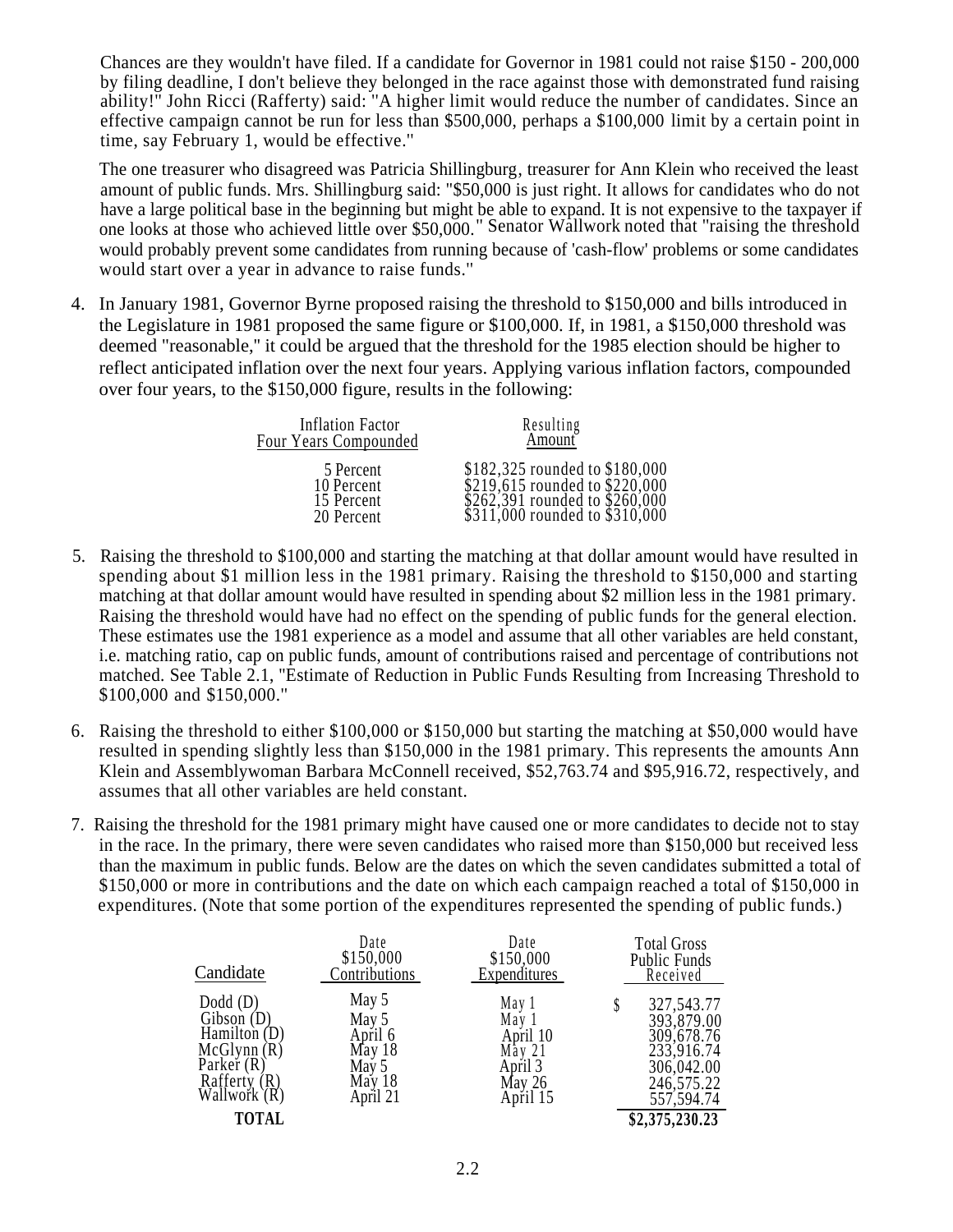Thus, if all seven of these candidates had decided to not enter or to drop out of the race because of their inability to raise the \$150,000 early enough, then \$2.4 million less would have been spent. The race on the Democratic side would have been among Degnan, Florio, Mann, Merlino, Monyek, Roe and Smith. The race on the Republican side would have been among Imperiale , Kean, Kramer and Sullivan. In the Democratic race, the candidate who came in third, Mayor Kenneth Gibson and, in the Republican campaign, the candidate who came in fourth, Senator James Wallwork, would not have been in the race. However, with a higher threshold requirement in place, any one of the seven candidates might have adopted a different fund raising strategy enabling his campaign to reach the threshold and enter or stay in the race.

8. Closely related to the threshold issue is the question of whether public funds were responsible for making it possible for some candidates to stay in the race when, without public financing, they would have withdrawn. Most respondents to the questionnaire agreed that public financing was responsible for keeping some candidates in the race. Former Attorney General Degnan, Secretary of State Lan, Senator Merlino, Senator Parker, Congressman Roe, Joseph Sullivan and Senator Wallwork all agreed some candidates stayed in the race because of public funds. On this point, Senator Parker was the most specific and said: ''At least one-half would have withdrawn without public financing (McGlynn, Rafferty, myself, Hamilton, Dodd, possibly Smith, Klein and McConnell)."

Fran Rein, Senator Merlino's campaign manager, commented on the cash-flow aspect as follows: ''I watched, closely, the weekly submission reports along with the spending reports of the other Democratic candidates. There were several times when at least four of them came within a few hundred dollars of simply running out of money. Because very few vendors and no media outlets will extend credit to a political campaign, in a non-publicly funded campaign, these candidates would have had no choice but to cease functioning as effective candidates, and therefore, drop out. The weekly two for one match must be considered a major factor, at least in these cases, in their remaining in the race."

9. In considering the issue of raising the threshold as away of discouraging entry of ''minor'' or ''less viable'' candidates, analysis of the submissions for public funds suggests that if the threshold had been \$150,000 in 198 1, particularly if the threshold had been raised to \$150,000 in January as proposed by Governor Byrne, then the two candidates who ended up high in their respective primaries, Mayor Gibson (third) and Senator Wallwork (fourth), might not have been able to enter or stay in the race for the very cash-flow problems referred to in paragraph #7 above.

Both Mayor Gibson and Senator Wallwork made their first submissions for public matching funds on March 9, but Senator Wallwork did not reach \$150,000 until April 15. Mayor Gibson did not reach \$150,000 until May 5, which was two months after his initial submission and less than a month before the election. Both of these candidates received the largest number of contributions received by publicly funded candidates (Gibson - 3,050 and Wallwork - 3,331) and only Congressman Roe, a non-publicly funded candidate, exceeded their totals with 6,232, to date. Both campaigns were funded with small contributions. Senator Wallwork had the lowest average contribution (\$98.94) of all eight Republican candidates. Mayor Gibson's average contribution of \$91.91 was the third lowest of all 12 Democratic candidates reporting contributions; only Assemblywoman McConnell's average contribution of \$60.43 and former Senator Buehler's average contribution of \$81.07 were lower.

Thus, the raising of the threshold to \$150,000 at the time it was proposed in January 1981, might well have kept two candidates who exemplified some of the basic purposes of public financing, i.e. raising many small contributions and using public funds to communicate and generate regularly increasing financial support, from mounting their races. Conversely, it can be argued that if the threshold had been higher from the start then both of these candidates might have started their fund raising earlier in order to reach the higher threshold in sufficient time to mount a successful campaign.

10. Raising the threshold might not have the desired effect of discouraging ''minor'' or ''non-viable'' candidates, however defined, but might result in the campaigns for Governor starting earlier with earlier fund raising. In 1981, two Democrats (Lan and Smith) used funds raised in 1978 and 1979 in their campaigns and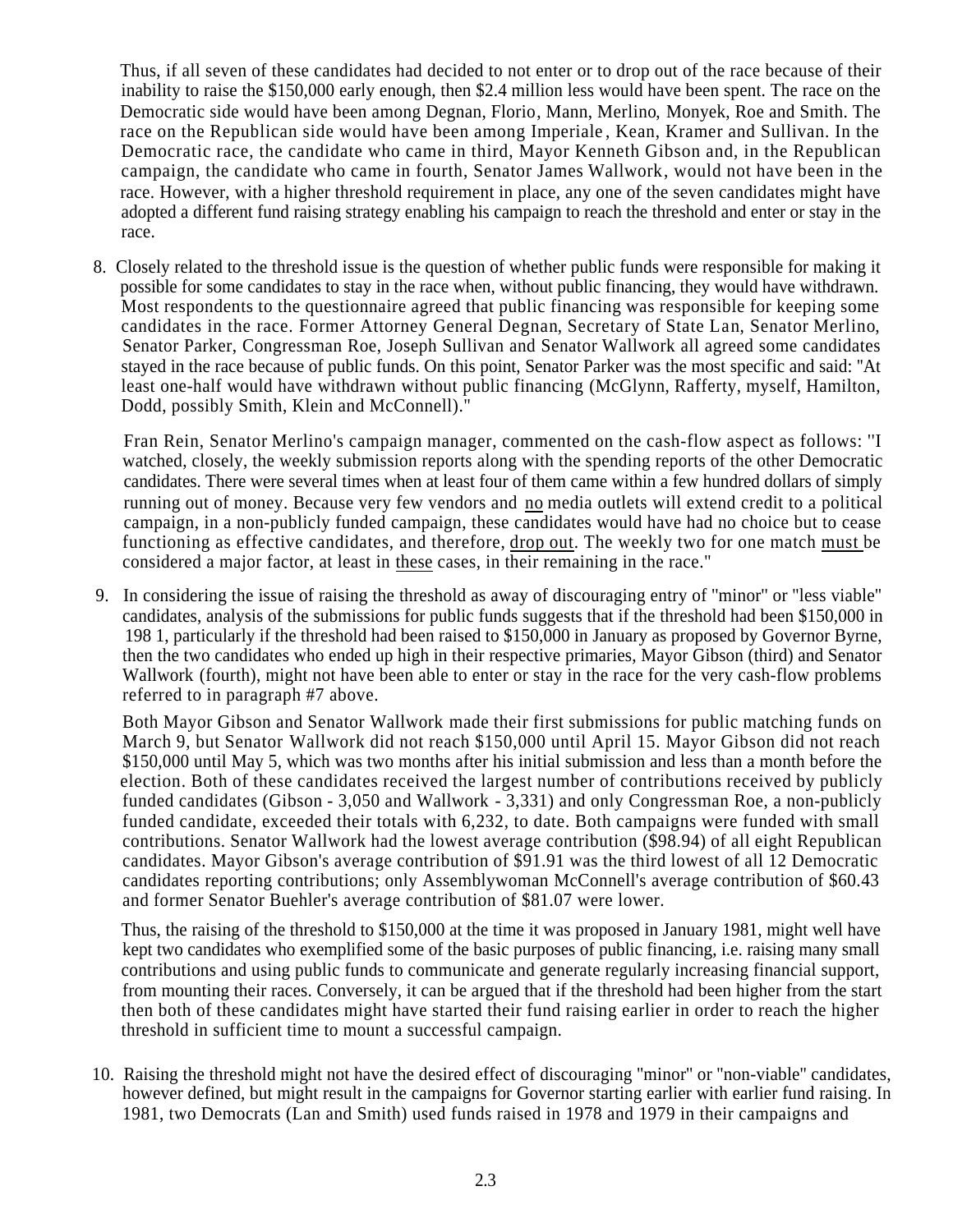Democrat Merlino and Republican candidates Kramer, McGlynn, Parker, Rafferty and Wallwork used funds raised during the first six months of 1980.

11. One of the stated reasons for raising the threshold is that it is easy for potential gubernatorial candidates to raise the \$50,000 with only 63 contributions of \$800. Furthermore, if the contribution limit were raised, the minimum number of contributors needed would go down. This minimum-number-of-contributions relationship between contribution limits ranging from \$800 to \$2,000 and threshold limits ranging from \$50,000 to \$260,000 is shown on Table 2.2.

The 1981 primary election experience suggests that this concern is not well founded. The average contribution in the first submission of 16 public funds candidates was \$185.23 and ranged from a low of \$87.87 for Barbara McConnell (D) to a high of \$545.51 for John Degnan (D). Other than Mr. Degnan, no candidate's first submission had an average contribution of even \$400 which would have represented having achieved the threshold with only 126 contributions. However, the existence of a relationship between the contribution limit and threshold can be seen and would argue for raising both if either the contribution limit or the threshold were to be raised. See Table 2.3, "1981 Primary Candidates' First Submissions for Public Funds: Net Amount, Number of Contributions and Average Contribution.''

A revision in ELEC's computer programs permitted an analysis of contributions by date of contribution. See Table 2.4. "1981 Primary Candidates' First \$50,000 in Contributions, Date, Number of Contributions and Average Contribution.'' The average contribution making up the first \$50,000 in contributions for the 16 publicly funded candidates was \$191.07 and ranged from a low of \$87.45 for McConnell (D) to a high of \$736.30 for Florio (D). The average contribution exceeded \$400 for only two other candidates, Degnan (D) - \$650.23, and Parker (R) - \$583.60. Viewed another way, only four candidates (Degnan, Florio, Hamilton and Parker) had fewer than 200 contributors whose contributions made up the candidates' \$50,000 thresholds.

Thus, this new analysis further supports a conclusion that it was not that easy for most candidates to raise the \$50,000 threshold amount even with an \$800 contribution limit.

- 12. The former ELEC Director of Public Financing, Neil Upmeyer, has recommended that a series of thresholds be imposed. For example, once a candidate submitted an initial \$100,000 or \$150,000 in contributions, he or she could not make another submission except in units of at least \$50,000. Mr. Upmeyer prepared an analysis, using ELEC data on submissions, showing the dates when the candidates reached a \$50,000 increment in contributions. See Table 2.5, ''Amounts of Contributions (Net) Submitted for Public Matching Funds by Date of Submission - 1981 Gubernatorial Primary.'' That analysis shows that only candidates Degnan and Florio among the ten Democrats and Kean among the six Republicans would have experienced no slowing down of the flow of public funds if this incremental threshold system had been in place for the 1981 primary. Furthermore, this system might have dissuaded some candidates from continuing to apply for public funds.
- 13. A bill (S-362, Stockman) has been introduced in the 1982 Legislature to amend N.J.S.A. 19:23-8 to increase the number of signers of nominating petitions for gubernatorial candidates. S-362 would require signatures equal in number to at least one-tenth of one percent of all legally qualified voters in each county, e.g. in Mercer County, with 164,841 registered voters in 1980, a gubernatorial candidate would need 165 signatures. In the previous Legislature, Senator Feldman introduced S-3272 which would raise the number of signatures to 20,000. It is impossible to estimate the effect on public financing of increasing the required number of signers on nominating petitions. The following 1981 primary candidates, who accepted public financing, received less than 20,000 votes:

| William Hamilton (D)  | 17,395 |
|-----------------------|--------|
| Ann Klein (D)         | 14,884 |
| Barbara McConnell (D) | 16,123 |
| Richard McGlynn (R)   | 5,486  |
| John K. Rafferty (R)  | 12,837 |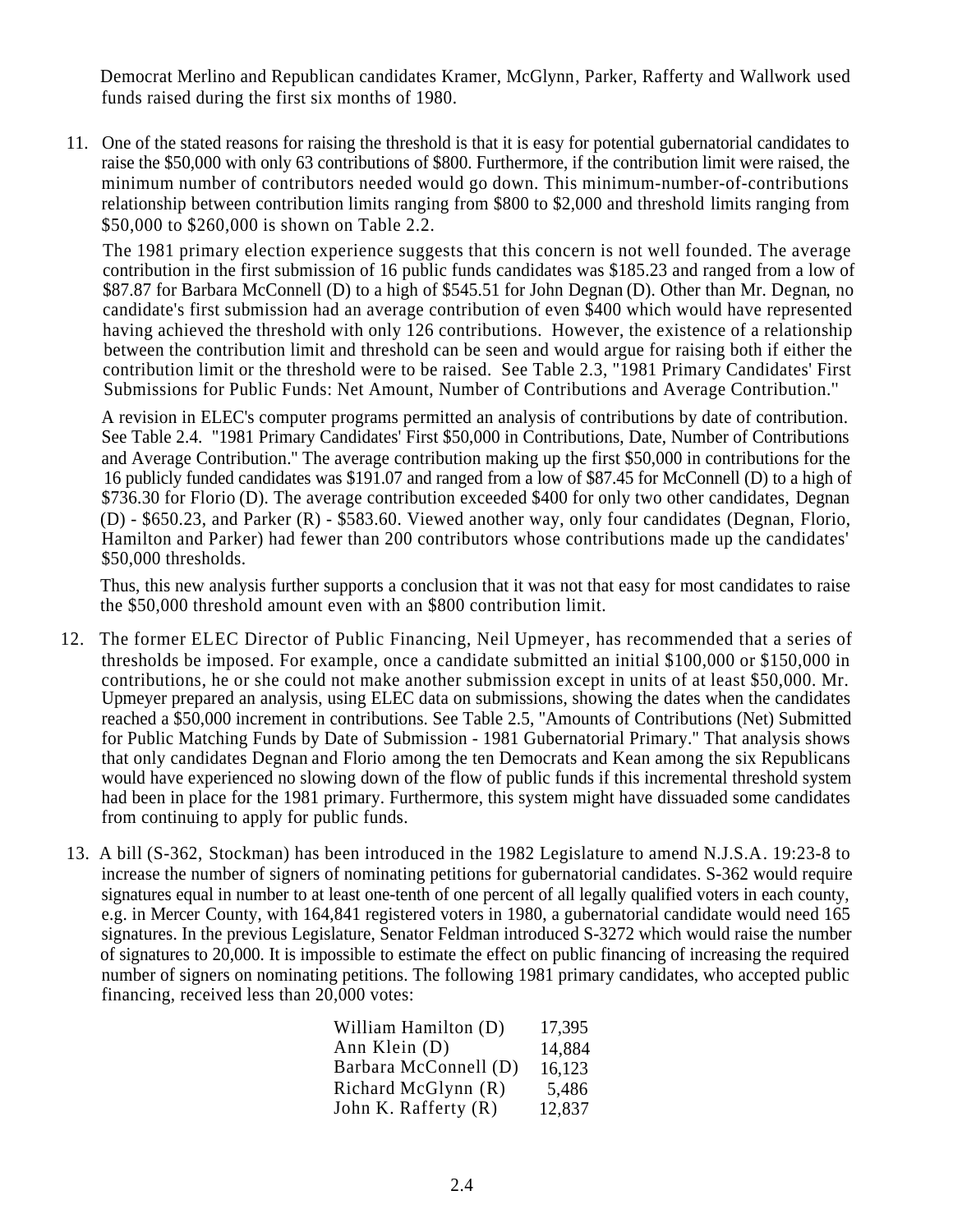On the other hand, arguments have been advanced that access to the ballot should not be curtailed as a means of limiting the expenditure of public funds.

14. Questionnaire respondents were about evenly divided on changing the number of signers. John Degnan, Senator Merlino, Rose Monyek, Joseph Sullivan, Roger Lowenstein (Degnan), John Ricci (Rafferty) and Patricia Shillingburg (Klein) said no changes should be made. For example, Senator Merlino said, ''It is a virtue of New Jersey democracy that any citizen can easily submit his name to his fellow citizens as a candidate...." Among those suggesting changes were: Mayor Kramer, Congressman Roe, Thomas Brown (Dodd), Elton Conda (Parker) (who recommended 49,000), Richard Goldman (Degnan) and Fran Rein (Merlino).

## **ALTERNATIVES**

Below, six alternatives on the issue of raising the threshold are posed based on legislative proposals, the change made between 1977 and 1981, the suggestions made by the respondents to the gubernatorial public financing questionnaire, the reasonableness and feasibility of making a change, and the need to present a reasonable range of choices for decision.

## **Alternative # 1: Make no change in the threshold of \$50,000 in contributions and expenditures.**

This probably would tend to encourage minor or non-serious'' candidates (using a definition based on the ability to raise funds) to enter the gubernatorial primary and, once entered, to stay in the race. This would also tend to increase the amount of public funds per candidate in 1985, assuming no other changes in the law, if for no other reason than that it should be easier to raise \$50,000 in 1985 than it was in 1981 due to inflation and a likely improvement in fund raising capabilities.

## **Alternative #2: Increase the threshold of both contributions and expenditures to \$ 100,000 or \$150,000.**

This probably would tend to discourage ''minor or non-serious'' candidates, but in 1985, with a longer lead time to raise funds and with an inflation-induced higher contribution level, the degree of discouragement might well be reduced. To the extent that raising the threshold to a higher figure would discourage candidacies, doing so should reduce the amount of total public funds relative to 1981.

## **Alternative #3: Increase the contribution threshold to \$100,000 or \$150,000 but start the matching at \$50,000 once the threshold has been reached.**

This probably would tend somewhat to discourage ''minor'' or ''non-serious'' candidates, but less so than Alternative #2 with a longer lead time to raise contributions and with an inflation-induced higher contribution level, the extent of discouragement would probably be lessened, thus offsetting most, if not all, savings.

## **Alternative #4: Raise the threshold to \$220,000.**

This amount would represent a 10 percent increase, compounded annually over four years, of \$150,000. It was this amount, \$150,000, that was proposed by Governor Byrne, members of the legislature and many of the participants in the 1981 primary campaign. If \$150,000 were reasonable and achievable in 1981 by any ''serious or major'' candidate, then by 1985 it could be too low to discourage the ''non-serious or minor'' candidates, thus arguing for the \$220,000 figure.

## **Alternative #5: Raise the threshold but also require a specific number of contributors.**

One concern is that with a relatively low threshold the number of contributors, contributing the maximum needed to reach that threshold is too low to represent broad support by any reasonable definition. However, requiring a specific number of contributors, higher than the theoretical minimum and in addition to the dollar threshold, would aid in overcoming the concern. For example, in 1981 only 63 contributions of \$800 were needed to reach the \$50,000 threshold; 11 of the 16 primary candidates taking public funds had 63 such contributors. (The five who did not were: Klein-38, Lan-27, McConnell-34, McGlynn-62 and Rafferty-45.) If the number of contributors required had been 200, for example, (or an average contribution of \$250.00 to reach \$50,000) this would have shown broader support at the outset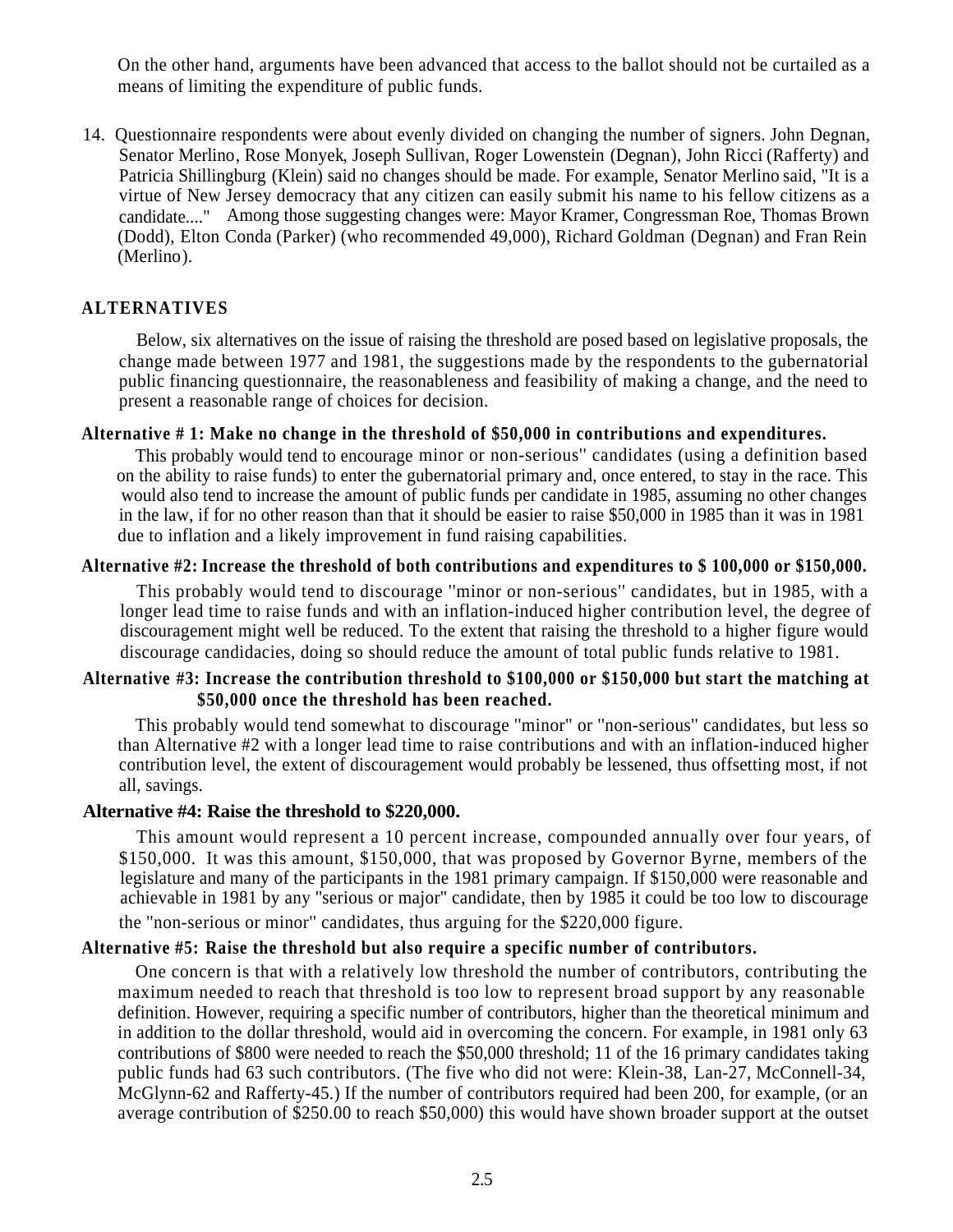than simply raising \$50,000. (See Table 2.2, "Minimum Number of Contributions Required to Reach Varied Thresholds by Varied Contribution Limits.")

## **Alternative #6: Establish a series of thresholds.**

This is the proposal briefly described in paragraph 12, above. It would require a candidate, after his or her initial threshold submission, to raise increments of \$50,000 in contributions before receiving additional public funds. This would slow the public funds cash flow for some candidates and might result in their dropping out of the race, or at least not continuing to apply for more public funds, thus reducing total public funds spending.

## **Alternative #7: Count only a portion of each contribution, e.g. \$100 or \$250, toward the threshold.**

(Refer to Appendix # 10 for discussion of the proposal to match only a portion of each contributor's contribution.) This would tend to encourage candidates to reach out to a larger group of contributors in assemblying the threshold and might discourage some candidates from applying for public funds, especially if the threshold is raised to a higher amount, e.g. \$100,000.

## **Interim Report #2 Tables:**

- 2.1 Estimate of Reduction in Public Funds Resulting from Increasing Threshold to \$100,000 and \$150,000.
- 2.2 Minimum Number of Contributions Required to Reach Varied Thresholds by Varied Contribution **Limits**
- 2.3 1981 Primary Candidates' First Submissions of Contributions for Public Matching Funds: New Amount, Number of Contributions and Average Contribution
- 2.4 1981 Primary Candidates' First \$50,000 in Contributions, Date, Number of Contributions and Average Contribution
- 2.5 Amounts of Contributions (Net) Submitted for Public Matching Funds by Date of Submission 1981 Gubernatorial Primary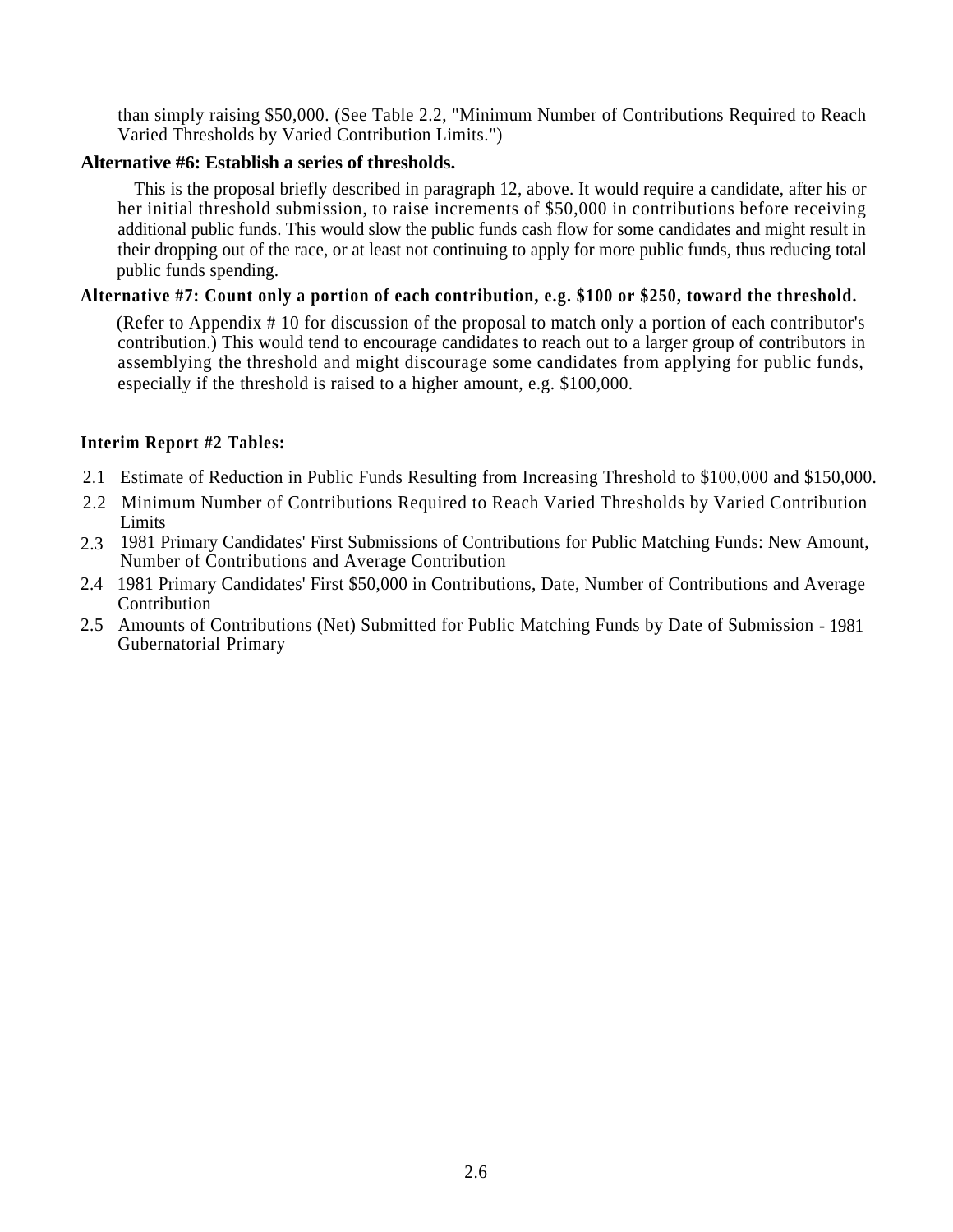# TABLE 2.1

#### ESTIMATE OF REDUCTION IN PUBLIC FUNDS RESULTING FROM INCREASING THRESHOLD TO \$100,000 AND \$150,000

|                        | Col. 1<br><b>Public Funds</b>                     | Col. 2                                            | Col.3                                                     | Col. 4                                            | Col. 5                                                    |
|------------------------|---------------------------------------------------|---------------------------------------------------|-----------------------------------------------------------|---------------------------------------------------|-----------------------------------------------------------|
|                        | (Gross)<br>Received<br>With \$50,000<br>Threshold | Amount<br>Received<br>With \$100,000<br>Threshold | Reduction<br>With \$100,000<br>Threshold<br>Col. 1-Col. 2 | Amount<br>Received<br>With \$150,000<br>Threshold | Reduction<br>With \$150,000<br>Threshold<br>Col. 1-Col. 4 |
| PRIMARY<br>DEMOCRATS   |                                                   |                                                   |                                                           |                                                   |                                                           |
| Degnan                 | \$599,975.80                                      | \$599,975.80                                      | \$<br>$-0-$                                               | \$599,975.80                                      | $-O-$                                                     |
| Dodd                   | 327,543.77                                        | 227,543.77                                        | 100,000.00                                                | 127,543.77                                        | 200,000.00                                                |
| Florio                 | 599,975.80                                        | 599,975.80                                        | $-0-$                                                     | 599,975.80                                        | $-0-$                                                     |
| Gibson                 | 393,879.00                                        | 332,432.00                                        | 61,447.00                                                 | 232,432.00                                        | 161,447.00                                                |
| Hamilton               | 309,678.76                                        | 209,678.76                                        | 100,000.00                                                | 109,678.76                                        | 200,000.00                                                |
| Klein                  | 52,763.74                                         | $-0-$                                             | 52,763.74                                                 | $-0-$                                             | 52,763.74                                                 |
| Lan                    | 249,919.69                                        | 149,919.69                                        | 100,000.00                                                | 49,919-69                                         | 200,000.00                                                |
| McConnell              | 95,916.72                                         | $-0-$                                             | 95,916.72                                                 | $-0-$                                             | 95,916.72                                                 |
| Merlino                | 599,975.80                                        | 575,623.00                                        | 24,352.80                                                 | 475,623.00                                        | 124,352.80                                                |
| Smith                  | 599,949.90                                        | 480, 343. 46                                      | 119,606.44                                                | 380, 343. 46                                      | 219,606.44                                                |
|                        | SUBTOTAL \$3,829,578.98                           | \$3,175,492.28 \$                                 | 654,086.70                                                | \$2,575,492.28                                    | \$1,254,086.70                                            |
| PRIMARY<br>REPUBLICANS |                                                   |                                                   |                                                           |                                                   |                                                           |
| Kean                   | \$599,975.80                                      | \$599,975.80                                      | $-0-$                                                     | \$599,975.80                                      | $-0-$                                                     |
| Kramer                 | 599,975.80                                        | 599,975.80                                        | $-0-$                                                     | 599,975.80                                        | $-0-$                                                     |
| McGlynn                | 233,916.74                                        | 133,916.74                                        | 100,000.00                                                | 33,916.74                                         | 200,000.00                                                |
| Parker                 | 306,042.00                                        | 206,042.60                                        | 100,000.00                                                | 106,042.00                                        | 200,000.00                                                |
| Rafferty               | 246,575.22                                        | 146,575.22                                        | 100,000.00                                                | 46,575.22                                         | 200,000.00                                                |
| Wallwork               | 557,594.74                                        | 457,594.74                                        | 100,000.00                                                | 357,594.74                                        | 200,000.00                                                |
|                        | SUBTOTAL \$2,544,080.30                           | \$2,144,080.30                                    | \$400,000.00                                              | \$1,744,080.30                                    | \$800,000.00                                              |
|                        |                                                   |                                                   |                                                           |                                                   |                                                           |
| PRIMARY<br>TOTAL       | \$6,373,659.28                                    | \$5,319,572.58 \$1,054,086.70                     |                                                           | \$4,319,572.58                                    | \$2,054,086.70                                            |
| <b>GENERAL</b>         |                                                   |                                                   |                                                           |                                                   |                                                           |
|                        | Florio (D) \$1,199,951.60                         | $$1,199,951.60$ \$                                | $-O-$                                                     | \$1,199,951.60                                    | $-O-$                                                     |
| Kean $(R)$             | 1,199,951.60                                      | 1,199,951.60                                      | $-O-$                                                     | 1.199.951.60                                      | $-O$                                                      |
|                        |                                                   |                                                   |                                                           |                                                   |                                                           |
| <b>GENERAL</b>         |                                                   |                                                   |                                                           |                                                   |                                                           |
| <b>TOTAL</b>           | \$2,399,903.20                                    | \$2,399,903.20                                    | $-O$                                                      | \$2,399,903.20                                    | $-O-$                                                     |
| GRAND<br>TOTAL         | \$8,773,562.48                                    | $$7,719,475.78$ \$1,054,086.70                    |                                                           | \$6,719,475.78 \$2,054,086.70                     |                                                           |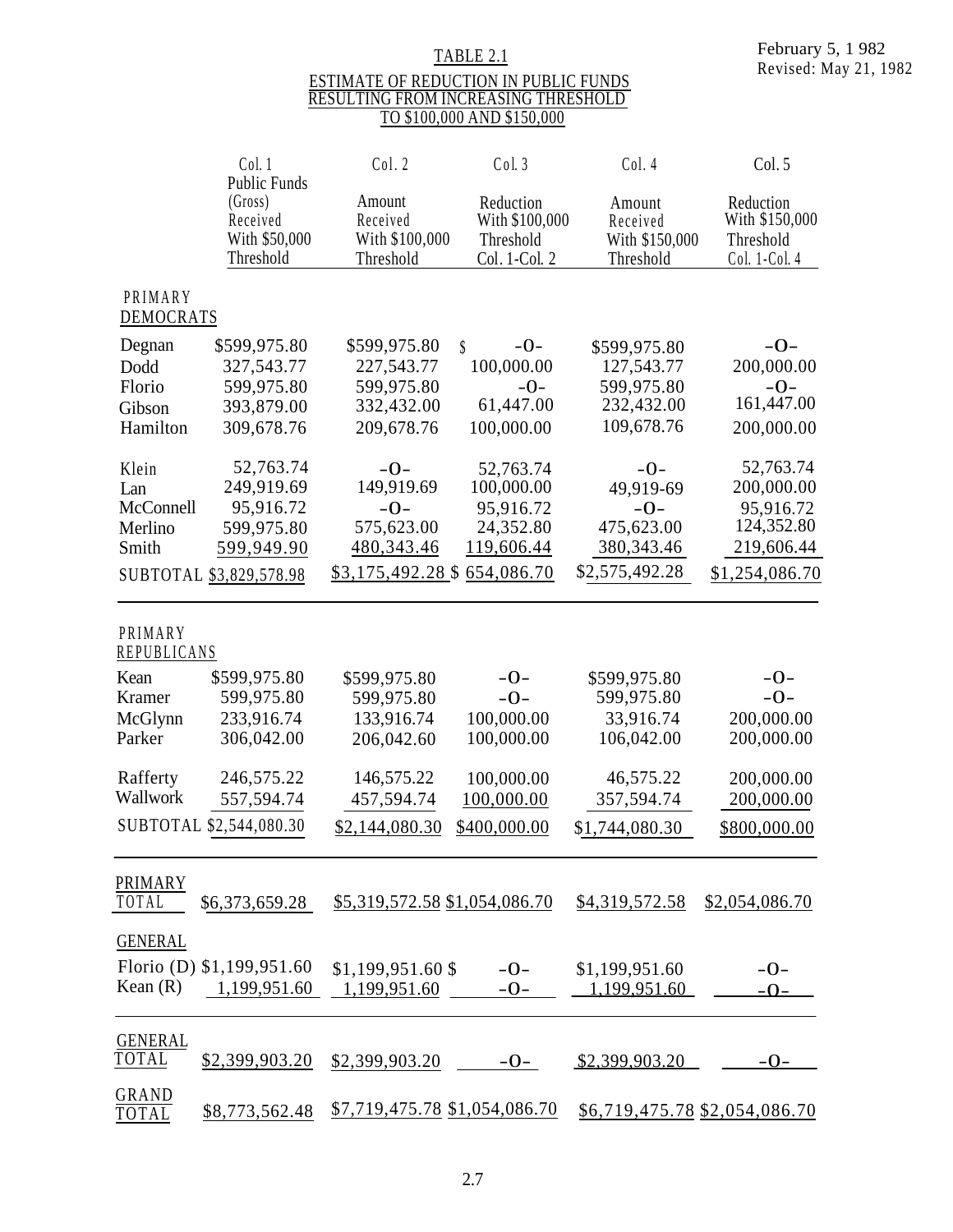February 5, 1982 Revised May 21, 1982

#### TABLE 2.2

#### MINIMUM NUMBER OF CONTRIBUTIONS REQUIRED TO REACH VARIED THRESHOLDS BY VARIED CONTRIBUTION LIMITS

#### THRESHOLD LIMITS OF:

| Contribution |          |           |           |           |           |           |           |
|--------------|----------|-----------|-----------|-----------|-----------|-----------|-----------|
| Limit        | \$50,000 | \$100,000 | \$150,000 | \$200,000 | \$220,000 | \$250,000 | \$260,000 |
|              |          |           |           |           |           |           |           |
| \$800        | 62.5     | 125.0     | 187.5     | 250.0     | 175.0     | 312.5     | 325.0     |
| 1000         | 50.0     | 100.0     | 150.0     | 200.0     | 220.0     | 250.0     | 260.0     |
| 1100         | 45.5     | 90.9      | 136.4     | 181.8     | 200.0     | 227.3     | 236.4     |
| 1200         | 41.7     | 83.3      | 125.0     | 166.7     | 183.3     | 208.3     | 216.7     |
| 1400         | 35.7     | 71.4      | 107.1     | 142.8     | 157.1     | 178.6     | 185.7     |
| 1500         | 33.3     | 66.7      | 100.0     | 133.3     | 146.7     | 167.7     | 173.3     |
| 1700         | 29.4     | 58.8      | 88.2      | 117.6     | 129.4     | 147.1     | 152.9     |
| 2000         | 25.0     | 50.0      | 75.0      | 100.0     | 110.0     | 125.0     | 130.0     |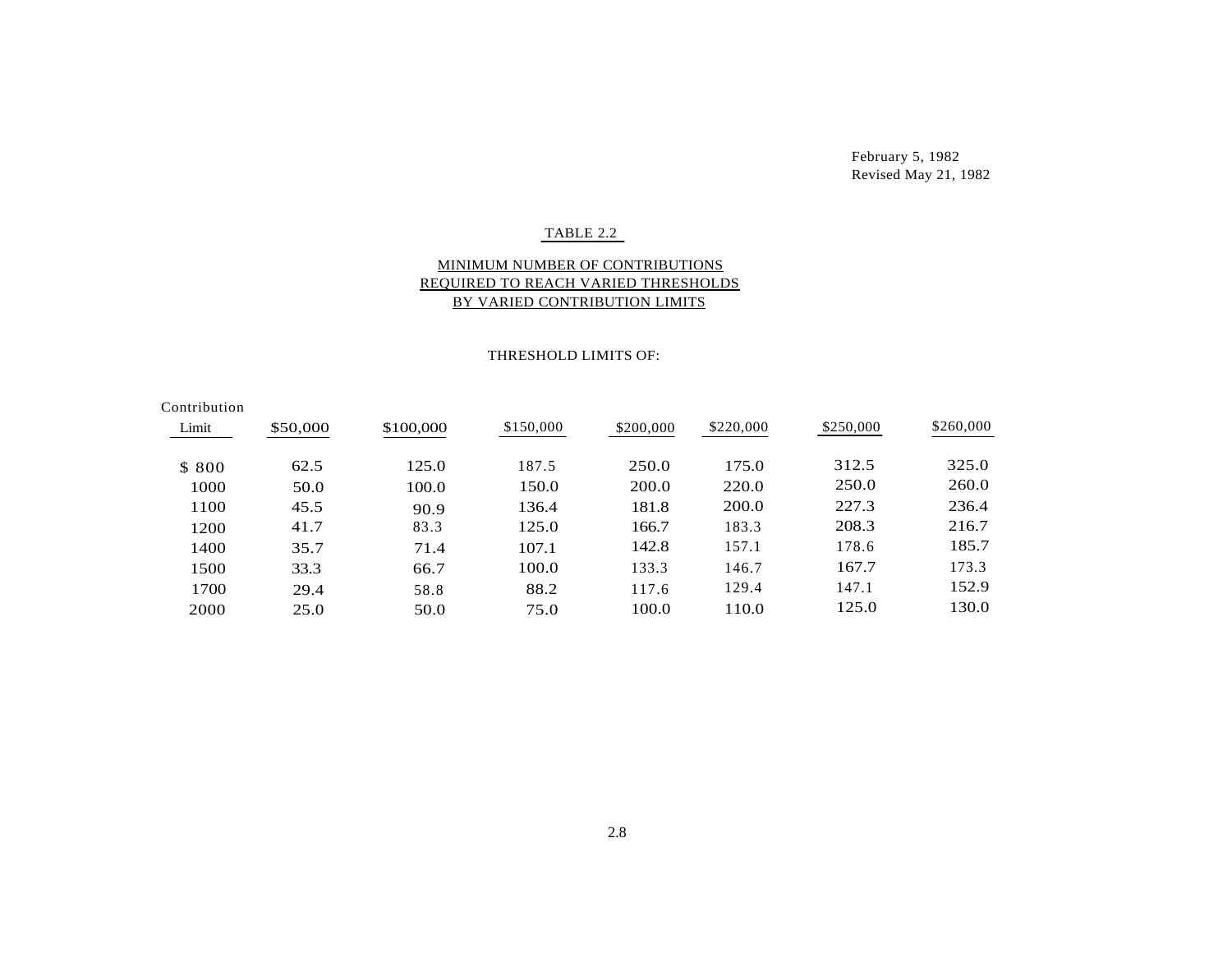## TABLE 2.3

#### 1981 PRIMARY CANDIDATES' FIRST SUBMISSIONS OF CONTRIBUTIONS FOR PUBLIC MATCHING FUNDS: NET AMOUNT, NUMBER OF CONTRIBUTIONS AND AVERAGE CONTRIBUTION

|                    |                  | <b>First Submission</b> |              |
|--------------------|------------------|-------------------------|--------------|
|                    |                  | Number of               | Average      |
| Candidates         | Net Amount       | Contributions           | Contribution |
| Democrats          |                  |                         |              |
| Degnan             | 106,375.00<br>\$ | 195                     | \$545.51     |
| Dodd               | 85,396.44        | 450                     | 189.77       |
| Florio             | 357,507.50       | 1,008                   | 354.67       |
| Gibson             | 51,033.00        | 450                     | 113.41       |
| Hamilton           | 104,222.81       | 535                     | 194.81       |
| Klein              | 58,802.00        | 407                     | 144.48       |
| Lan                | 163,823.00       | 850                     | 192.73       |
| McConnell          | 51,755.18        | 589                     | 87.87        |
| Merlino            | 181,438.00       | 984                     | 184.39       |
| Smith              | 380, 354. 95     | 2,549                   | 149.22       |
| Subtotal           | \$1,540,707.88   | 8,017                   | \$192.18     |
|                    |                  |                         |              |
| <b>Republicans</b> |                  |                         |              |
| Kean               | \$<br>237,974.00 | 1,351                   | \$176.15     |
| Kramer             | 174,685.00       | 737                     | 237.02       |
| McGlynn            | 51,800.87        | 404                     | 128.22       |
| Parker             | 136,590.00       | 477                     | 286.35       |
| Rafferty           | 105,850.50       | 1,008                   | 105.01       |
| Wallwork           | 113,460.00       | 753                     | 150.68       |
| Subtotal           | \$<br>820,360.37 | 4,730                   | \$173.44     |
| Total              | \$2,361,068.25   | 12,747                  |              |
|                    |                  |                         | \$185.23     |

Source: New Jersey Election Law Enforcement Commission, candidates' submissions for public matching funds.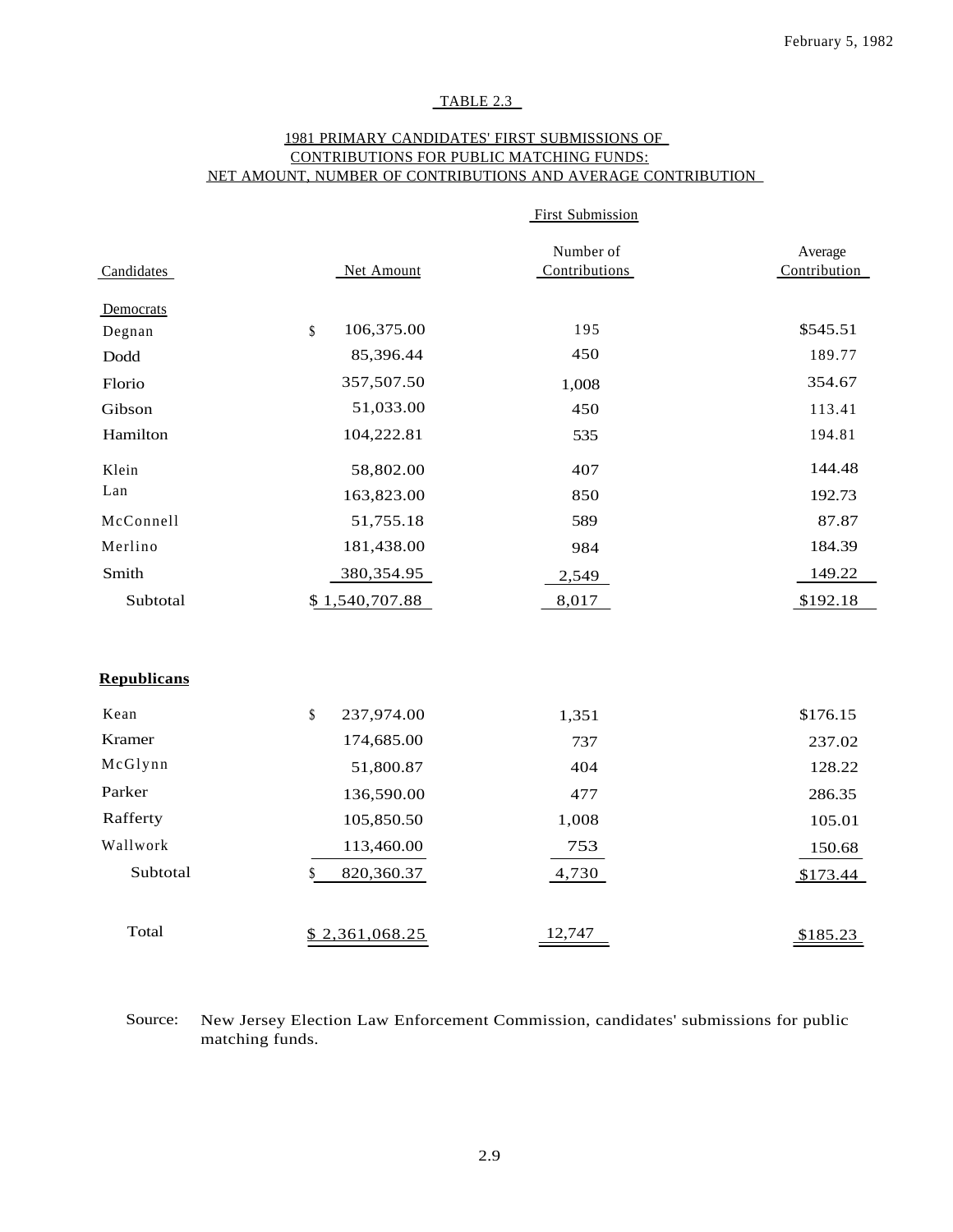#### TABLE 2.4

|                    |                   |                | No. of        | Average      |
|--------------------|-------------------|----------------|---------------|--------------|
| Candidates         | <b>Net Amount</b> | Date Reached   | Contributions | Contribution |
| Democrats          |                   |                |               |              |
| Degnan             | \$69,575.00       | $03 - 12 - 81$ | 107           | \$650.23     |
| Dodd               | 55,253.78         | $11 - 13 - 80$ | 337           | 163.96       |
| Florio             | 53,750.00         | $01 - 22 - 81$ | 73            | 736.30       |
| Gibson             | 51,132.00         | $03 - 05 - 81$ | 453           | 112.87       |
| Hamilton           | 50,300.08         | $11 - 12 - 80$ | 181           | 277.90       |
| Klein              | 52,997.00         | $03 - 23 - 81$ | 355           | 149.29       |
| Lan                | 55,585.00         | 12-17-79       | 218           | 254.98       |
| McConnell          | 51,858.50         | $02 - 20 - 81$ | 593           | 87.45        |
| Merlino            | 52,058.00         | $07 - 14 - 80$ | 413           | 126.05       |
| Smith              | 78,800.00         | $09 - 15 - 78$ | 405           | 194.57       |
| Subtotal           | \$571,309.36      |                | 3,135         | \$182.24     |
|                    |                   |                |               |              |
| <b>Republicans</b> |                   |                |               |              |
| Kean               | \$50,452.00       | $02 - 03 - 81$ | 235           | \$214.69     |
| Kramer             | 50,375.00         | $04 - 16 - 80$ | 218           | 231.08       |
| McGlynn            | 51,320.87         | 12-16-80       | 388           | 132.27       |
| Parker             | 52,524.00         | $07-10-80$     | 90            | 583.60       |
| Rafferty           | 50,073.00         | 12-29-80       | 202           | 247.89       |
| Wallwork           | 51,352.00         | $01 - 16 - 81$ | 324           | 158.49       |
| Subtotal           | \$306,096.87      |                | 1,457         | \$210.09     |
| Total              | \$877,406.23      |                | 4,592         | \$191.07     |

#### 1981 PRIMARY CANDIDATES' FIRST \$50,000 IN CONTRIBUTIONS, DATE, NUMBER OF CONTRIBUTIONS AND AVERAGE CONTRIBUTION

Source: Cumulative Contribution Listing by Amount of Contribution (Program 64554), April 29, 1982, N.J. Election Law Enforcement Commission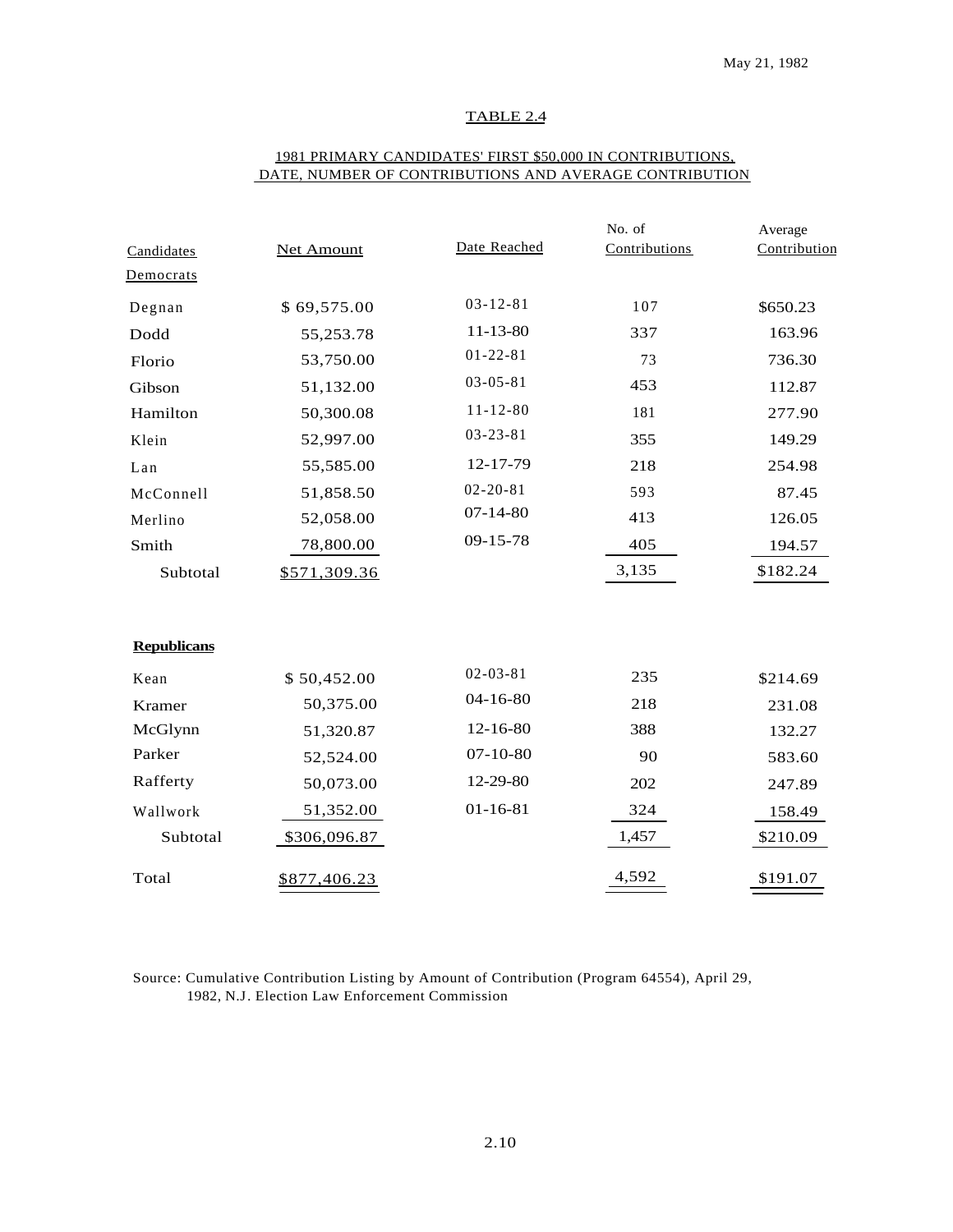February 5, 1982

#### **TABLE 2.5**

#### AMOUNT OF CONTRIBUTIONS (NET) SUBMITTED FOR PUBLIC MATCHING FUNDS BY DATE OF SUBMISSION - 1981 GUBERNATORIAL PRIMARY

| <b>Dates</b> | <b>SMITH</b>             | <b>KRAMER</b> | McGlynn   | <b>MERLINC</b> | Hamilton    | Parker      | McConnell | Gibson    | Wallwork    | Dodd      | Lan       | Rafferty                | <b>DEGNAN</b> | <b>FLORIO</b> | Klein    | <b>KEAN</b> |
|--------------|--------------------------|---------------|-----------|----------------|-------------|-------------|-----------|-----------|-------------|-----------|-----------|-------------------------|---------------|---------------|----------|-------------|
| 1/05         | \$380,355*               | \$166,835*    | \$52,771  |                |             |             |           |           |             |           |           |                         |               |               |          |             |
| 1/26         |                          | 79,490x       |           | \$181,438*     | $$104.922+$ | $$127,695+$ |           |           |             |           |           |                         |               |               |          |             |
| 2/09         | $\overline{\phantom{a}}$ |               |           |                |             |             |           |           |             |           |           |                         |               |               |          |             |
| 2/23         |                          | 79,471 x      |           |                |             |             | \$52,105  |           |             |           |           |                         |               |               |          |             |
| 3/09         |                          |               | 36,200    | 69,294x        |             |             | 1.572     | \$51,033  | $$113,620+$ |           |           |                         |               |               |          |             |
| 3/23         |                          |               | $11,617+$ | 16,290         | 27,296      | 19,482*     | 7,456     | 3,795     | 12.946      | \$85,396  |           | $$166,4231$ $$105,850+$ |               |               |          |             |
| 4/06         | 1,625                    | 16,385        | 9.425     | 12,376         | 19,574*     |             | 10.284    | 13,775    | 14,786      | $18,215+$ |           | 14,110                  | $$110.675+$   | \$358,057*    |          |             |
| 4/14         |                          |               | 4,840     | 10,933         | 5,097       |             | 3.396     |           | $9.901*$    | 5,990     | 22,835    | 1.660                   | 67,375*       |               | \$59,227 |             |
| 4/21         |                          |               | 4,197     | 13,235x        | 11,450      |             | 2,885     | 19,744    | 12,586      | 8,384     | 3,300     |                         | 33,655x       |               |          | \$237,974 * |
| 4/28         | 3,360                    | 23,861 x      | 3,951     | 17.265         | 11.140      |             | 1,232     | $24.991+$ | 22,410      | 30,315    | 2,975     | 6,936                   | 97,340x       |               |          | 77,390x     |
| 5/04         |                          | 11,415        | 8,983     | 19,145         | 11,698      | 16.922      | 1,978     | 52,359*   | 30,835x     | 12,965    |           | 8,281                   | 51,892x       |               | 2,455    | 37,943x     |
| 5/11         | 2,600                    | 20,880        | 9,948     | 22,375x        | 6.519       |             | 1,579     | 14,398    | 17.511      | 12,510    |           | 4,245                   | 30,885        |               | 1,370    |             |
| 5/18         | 5,800                    |               | $1.318*$  | 13,805         | 2,809x      | 30,670      | 4,430     | 14.949    | 29,195x     | 17,775    |           | 8,750*                  | $\sim$        |               | 12,655   |             |
| 5/26         | 7,465x                   |               | 8,784     |                | 7,860       | 8,859x      | 7,859     | 10,182x   | 28,435      | 11,672x   |           | 6,050                   |               |               | 225      |             |
| 6/01         | 27,169                   | 7,800x        |           | 19,957         | 2,696       | 10,808      | 5,003     | 60,192x   | 31,100x     | 4,338     |           | 11,708                  |               |               |          |             |
| Total        | \$428,374                | \$406,137     | \$162,034 | \$396,113      | \$211,061   | \$214,436   | \$99,779  | \$265,418 | \$323,325   | \$207,560 | \$195,533 | \$167,590               | \$391,822     | \$358,057     | \$75,932 | \$353,307   |

+ \$100,000 or more in contributions

\* \$150,000 or more in contributions

x Additional \$50,000 increments

Candidates names in CAPS are those who received the maximum public funding of \$599,975.80.

Adopted from a table prepared by Neil Upmeyer, Director of Elections, N.J. Secretary of State, January 4, 1982.

Source: New Jersey Election Law Enforcement Commission reports on submissions for public matching funds.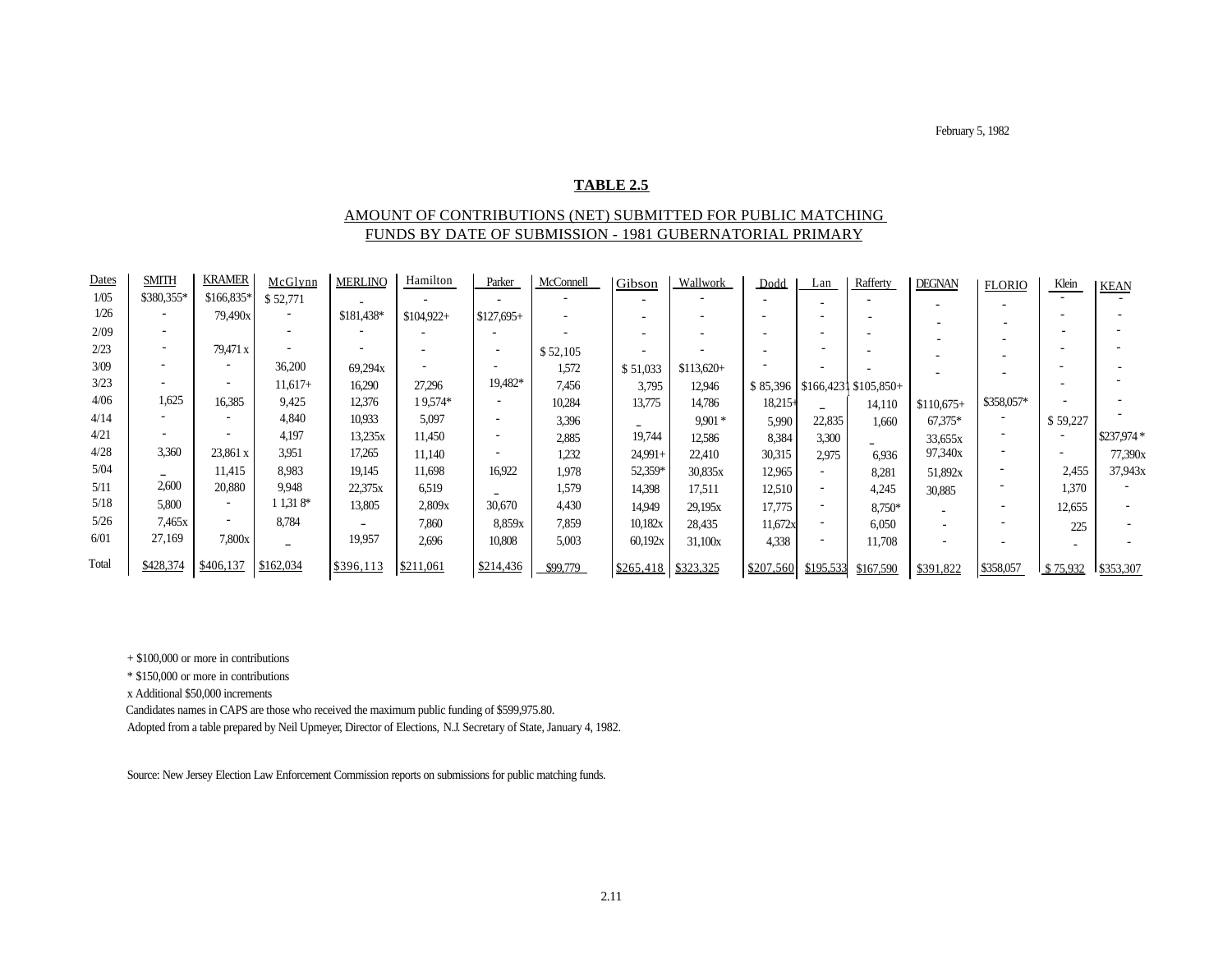## **INTERIM REPORT NO. 3 LIMIT ON PUBLIC FUNDS AND TWO-FOR-ONE MATCHING FORMULA**

## **HOW MUCH, IF AT ALL, SHOULD THE LIMIT ON PUBLIC FUNDS PER CANDIDATE BE INCREASED OR DECREASED? HOW MUCH, IF AT ALL, SHOULD THE MATCHING FORMULA OF TWO PUBLIC DOLLARS FOR EVERY ELIGIBLE PRIVATELY CON-TRIBUTED DOLLAR BE REDUCED?**

## **INTRODUCTION**

These two components of the public financing program - the cap on public funds and the two-for-one matching formula - are inextricably linked to the issue of limiting the total amount of public funds spent in a given gubernatorial election; for that reason, they are analyzed together.

## **FACTS AND ANALYSIS - LIMIT ON PUBLIC FUNDS**

- 1. In 1977, there was no cap on public funds. In 1981, the cap on public funds in the primary was  $20¢$  per voter in 1980 presidential election or \$599,975.80; in the general election, the cap was 40¢ per 1980 voter, or \$1,199,951.60.
- In the 1977 general election, with no cap on public funds, Governor Byrne and Senator Bateman received a total of \$2,070,816 in public funds. In 1981, both Congressman Florio and Governor-elect Kean received the maximum of \$1,199,951.60 for a total of \$2,399,903.20. Thus, the 1981 candidates received \$329,087.20 more than their 1977 counterparts, a 15.9 percent increase. 2.

If there had been no cap on total public funds to a single candidate, Congressman Florio theoretically would have received \$2,357,721.88 and Governor Kean, \$2,133,461.00. The total additional public funds, if there had been no cap on public funds and no expenditure limit, would have been \$2,091,279.68, or nearly once again as much as was given to Florio and Kean. (See Table 3. 1, ''Estimate of 1981 Public Matching Funds without a Cap on Public Funds - 1981 General Election.'') (Neither candidate would have applied for this full amount because of the expenditure limit of \$2.1 million.) Thus, if the expenditure limit is lifted, it is imperative that a cap on public funds be maintained to prevent unlimited public funds costs.

- 3. In the 1981 general election, the effect of the cap on public funds in conjunction with the expenditure limit was to reduce the proportion of total receipts represented by public funds from 63.1 percent in 1977 to 50.8 percent. If the Florio and Kean campaigns had not refunded over \$200,000 because the expenditure limit made the money useless, the proportion of total receipts that were represented by public funds would have dropped to 48.6 percent.
- 4. In the 1981 primary, five of the sixteen publicly funded candidates received the maximum in public funds, \$599,975.80 and one candidate received \$25.90 less than the maximum. In total they received \$3,599,838.90. Those six were: Democrats John Degnan, James Florio, Joseph Merlino and Thomas Smith; and Republicans Thomas Kean and Lawrence Kramer. If there had been no cap on total public funds to a single candidate, then those six candidates would have received a total of \$1,561,465.24 more as follows:

|            | Candidate      | <b>Additional Public Funds</b> |
|------------|----------------|--------------------------------|
| Democrats: | John Degnan    | 301,107.20<br>S.               |
|            | James Florio   | 309,233.20                     |
|            | Joseph Merlino | 94,087.20                      |
|            | Thomas Smith   | 176,793.56                     |

(more)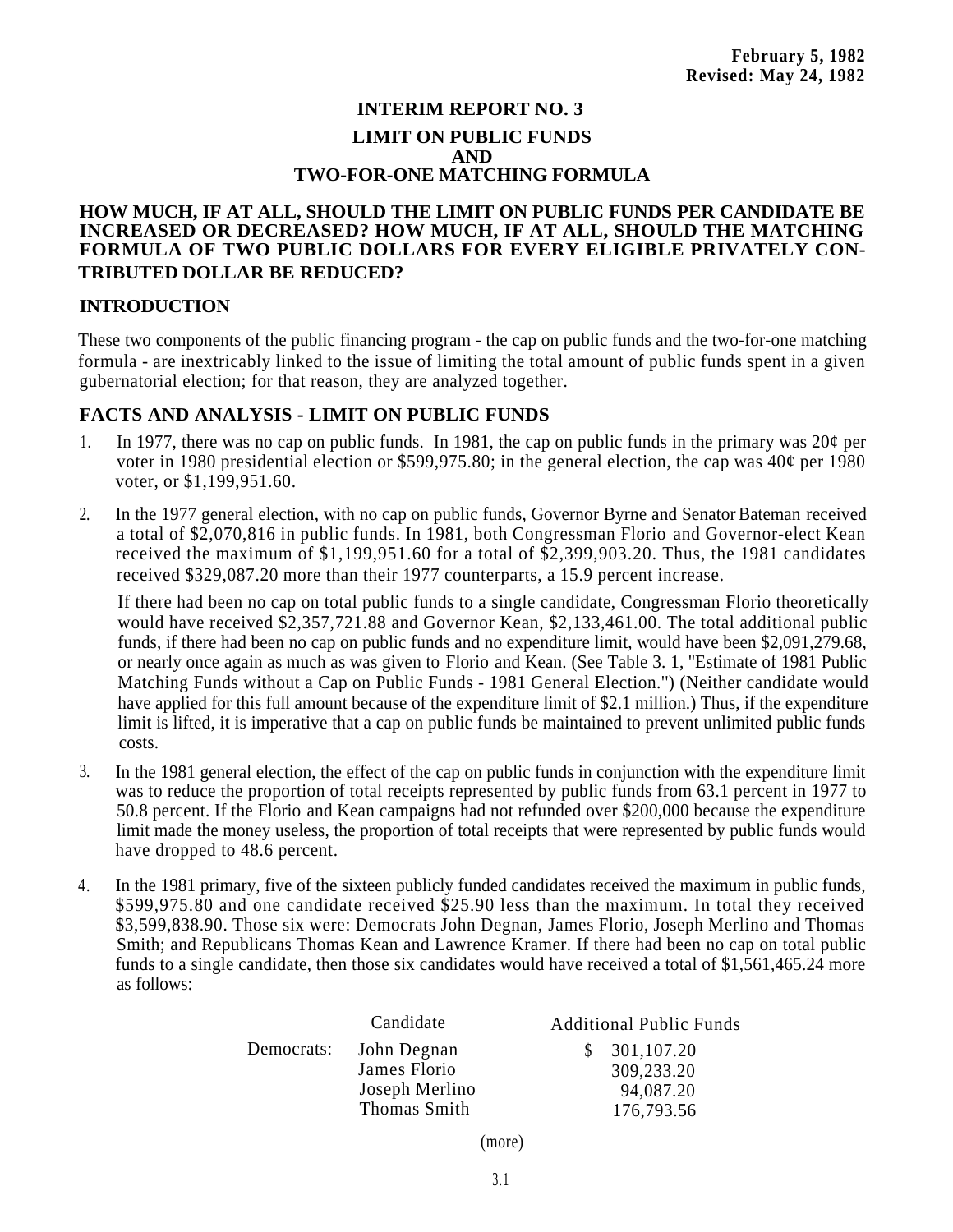| Republicans: Thomas Kean<br>Lawrence Kramer | 309,640.20<br>370,603.88 |
|---------------------------------------------|--------------------------|
| <b>TOTAL ADDITIONAL FUNDS</b>               | \$1,561,465.24           |

- Source: Table 3.2, ''Estimate of 1981 Public Matching Funds Without a Cap on Public Funds 1981 Primary Election''
- I n the 1981 primary, the percentage of total receipts represented by public funds ranged from a low of 33.8 percent (Klein) to a high of 61.2 percent (Wallwork). (See Table 3.3, ''Public Funds as a Percentage of Total Receipts - 1981 Gubernatorial Primary Candidates.'') The factors that lower the proportion of total receipts represented by public funds are: 5.
	- (a) a higher amount of candidates' own funds in excess of \$800
	- (b) a higher amount of contributions exceeding the minimum (\$350,000) needed for maximum public funds
	- (c) a lower amount above the \$50,000 contribution threshold.

Thus, in the two extreme examples, Ms. Klein's low percentage reflects her own contribution of \$24,200 and her campaign receiving the smallest amount of contributions over \$50,000. Senator Wallwork's high percentage reflects his campaign's matchable contributions approaching but not exceeding \$350,000.

## **FACTS AND ANALYSIS - MATCHING RATIO**

- 1. The two-for-one matching formula was the same in 1977 and 1981.
- Bills were introduced in the 1981 Legislature and bills have been introduced in the 1982 Legislature to change the cap on public funds and to change the matching formula. S-3272 (Feldman), a bill introduced in the previous Legislature, would have reduced the matching ratio to one-for-one and would have reduced the cap on public funds from  $20¢$  (or \$599,975.80) to  $16.5¢$  (or \$494,980.00) for the primary. S-362 (Stockman) would also change the ratio to one-for-one. A-137 (Weidel) would reduce the matching ratio to one- and-one-half-for-one. 2.

Making various changes in the \$2-for-\$1 matching ratio in the 1981 primary would have had the following results:

| Matching<br>Ratio | $\frac{0}{0}$<br>Decrease | Decrease in Public Funds | $\%$    |
|-------------------|---------------------------|--------------------------|---------|
| \$1.75 for \$1    | 12.5                      | 198.749<br>\$            | 3.1     |
| \$1.50 for \$1    | 25.0                      | 659,643                  | 10.3    |
| $$1.25$ for \$1   | 37.5                      | 1,266,161                | 19.9    |
| \$1.00 for \$1    | 50.0                      | 2,321,551                | $39.1*$ |

- \* At this ratio, no 1981 primary candidate would have received the maximum; thus, these figures probably overstate the decrease.
- Source: Table 3.4, "Estimate of Decrease In Public Funds from Reducing the \$2 for \$1 Match Ratio to \$1.75 for \$1; \$1.50 for \$1; \$1.25 for \$1 and \$1.00 for \$1."
- 3. Reducing the matching ratio and/or the cap on public funds, thus reducing the amount of public funds, would allow a greater percentage of campaign receipts to be spent without restriction. One of the concerns expressed about public funds is that they encourage the campaigns to spend on the media, especially television, and they discourage spending on staff and organization because public funds cannot be used for those purposes.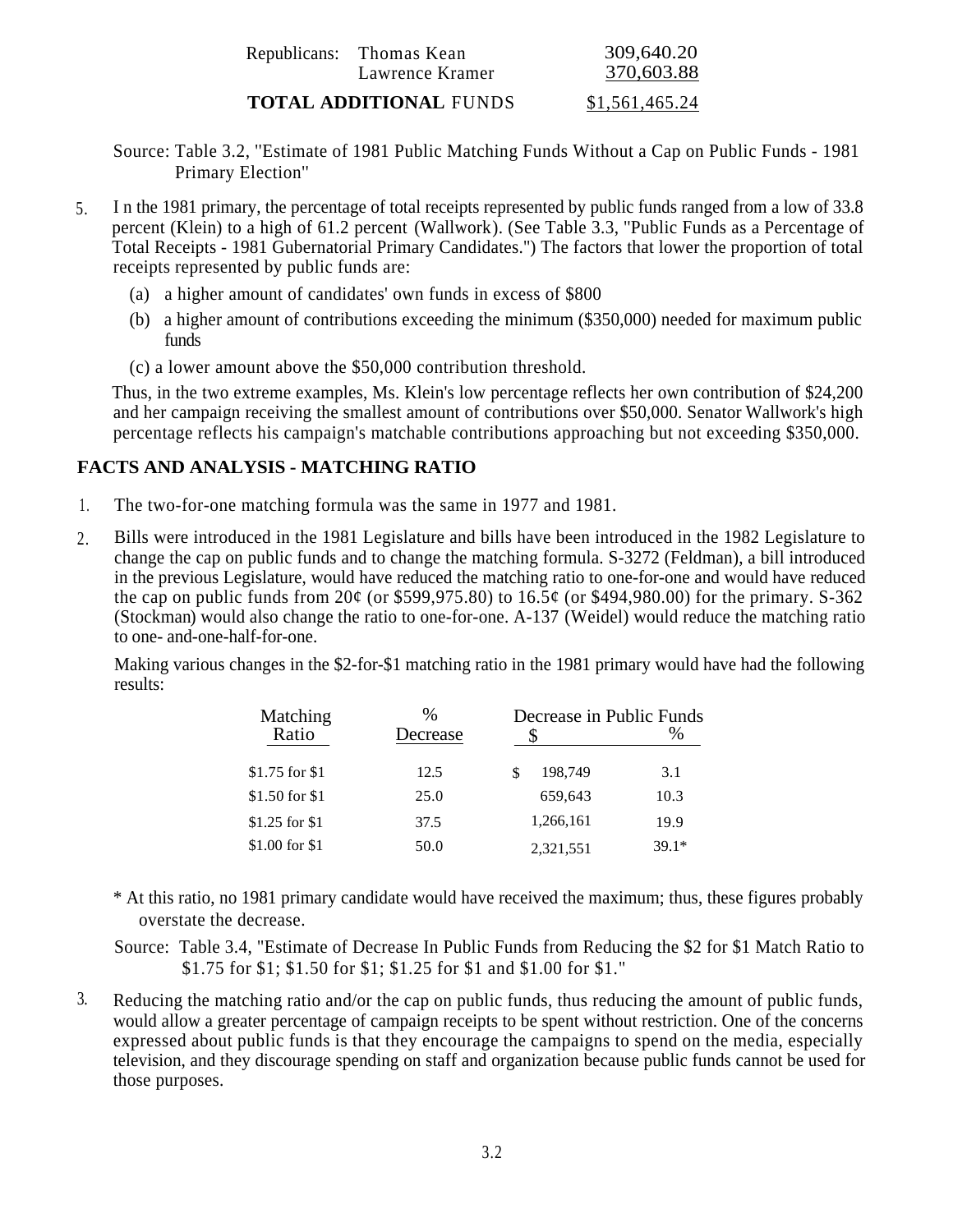- There appears to be a public perception that the 2-for-1 match is too generous, that it is a "give-away'' of public funds. However, reducing the matching ratio could result in a conflict with the stated public purpose of public funds of providing sufficient campaign funds to permit candidates of limited means to mount a communication effort and gain support. 4 .
- Among the respondents to the questionnaire, two candidates, Senator Merlino and Senator Parker, suggested that no change be made in the formula. Senator Merlino stated: ''The two-for-one formula rightly emphasizes the public's leading role and constantly reminds every candidate that his primary audience is the public at large, not his contributors. No change." Senator Parker stated: ''I don't believe two-for-one match is particularly bad. If you limit contributions to \$800, you will need two-for-one." 5. Treasurers and campaign officials who supported retaining the two-for-one match included: Brown (Dodd); Lowenstein (Degnan); Rein (Merlino); Ricci (Rafferty); and Shillingburg (Klein).

On the other hand, three of the candidates who responded to the questionnaire suggested reducing the matching formula. John Degnan stated: ''I agree that the match of two dollars in public funds for each one dollar raised privately is too generous. Accordingly, I would reduce the match to one dollar in public funds for each one dollar raised privately and would increase the contribution limit from \$800 to \$1,000.'' Mayor Lawrence Kramer stated: ''...I, too, feel the formula for match is far too generous. I've suggested a match on an equal dollar of State money for every dollar raised privately. I've also suggested that the qualifying threshold be established at 50 percent of the total expenditure limit, thus requiring a candidate to raise all of his private funds prior to qualifying for a State match...'' The third candidate, Secretary of State Donald Lan, stated ''...a one-for-one match in the primary, starting with dollar number one after a candidate obtains \$100,000 - \$150,000 threshold, would seem to be an appropriate change. I think we should match all contributions, once the threshold is reached or exceeded while maintaining the \$800 contribution limit.'' Two of the treasurers and campaign officials also supported the proposal of one-forone matching, namely: Cleeland (Wallwork) and Goldman (Degnan).

## **ALTERNATIVES**

In proposing alternatives, consideration was given to legislative proposals, the expressed concerns about the total amount of public funds spent, especially in the primary, the imposition of the cap on public funds for 1981, the reasonableness of a change, and the need to provide a reasonable range of choices for decision.

## . **Alternative #1: Make no change in the cap on public funds or in the matching ratio.**

This would tend to result in an increase in total public funds in future years because those candidates who do not reach the maximum in public funds would probably raise more in contributions, due to inflation, than their 1981 counterparts did. This option would have no impact on those candidates who reach the maximum in public funds.

## **Alternative #2: Reduce the cap on public funds.**

This would keep the 2-for-1 match, thus continuing to provide start-up funds during the early stages of a campaign. It would be the most direct way of reducing public funds for those who, in 1981, received the maximum public funds (Degnan, Florio, Merlino, Smith, Kean and Kramer). Reducing the cap on public funds in the primary from 20¢ to 17.5¢ would have resulted in spending \$450,000 less. Reducing the cap in the general election from 400 to 35¢ would have resulted in spending \$300,000 less. See Tables 3.5a and 3.5b, "Estimate of Decrease in Public Funds from Reducing the Caps on Public Funds - 1981 Primary and General Elections."

## **Alternative** #3: **Reduce the matching ratio from \$2 to \$1 to a lower ratio,** e.g. \$1.50 **for** \$1.

This would more directly affect those who did not receive the maximum in public funds and would have had no effect on some of the candidates who did, namely Degnan, Florio, Kean and Kramer, and would have a limited effect on candidates Merlino and Smith, who also received the maximum. A ratio of \$1.50 for \$1 would have resulted in a reduction of \$659,000 from the \$6,373,000 actually spent in the primary. Reducing the match ratio has no effect in the general election.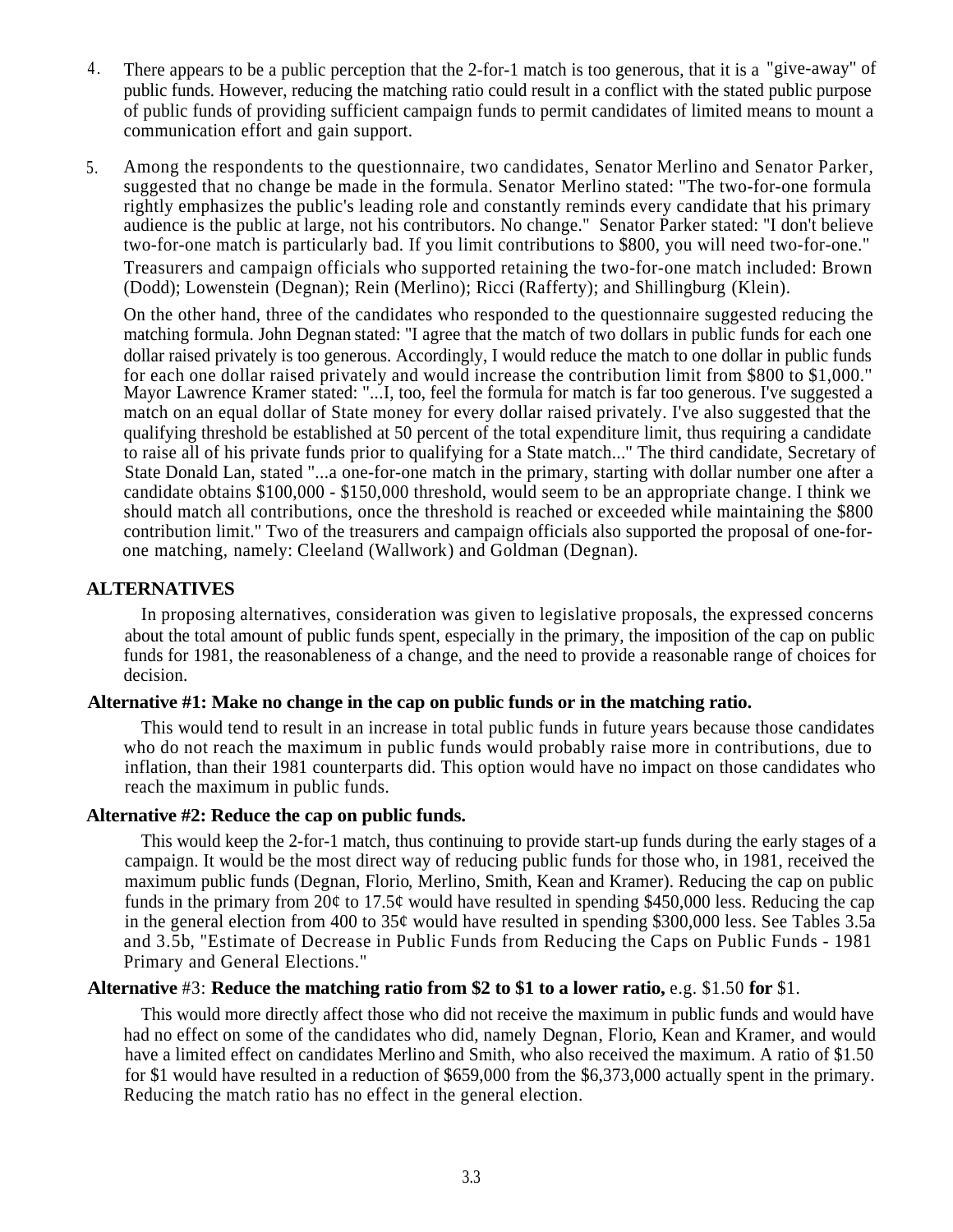## **Interim Report #3 Tables**

- 3.1 Estimate of 1981 Public Matching Funds Without a Cap on Public Funds 1981 General Election
- 3.2 Estimate of 1981, Public Matching Funds Without a Cap on Public Funds 1981 Primary Election
- 3.3 Public Funds as a Percentage of Total Receipts 1981 Gubernatorial Primary Candidates
- 3.4 Estimate of Decrease in Public Funds from Reducing the \$2 for \$1 Match Ratio to \$1.75 for \$ 1; \$1.50 for \$ 1; \$1.25 for \$1 and \$ 1.00 for \$1
- 3.5a Estimate of Decrease in Public Funds from Reducing the Cap on Public Funds 1981 Primary Election
- 3.5b Estimate of Decrease in Public Funds from Reducing the Cap on Public Funds 1981 General Election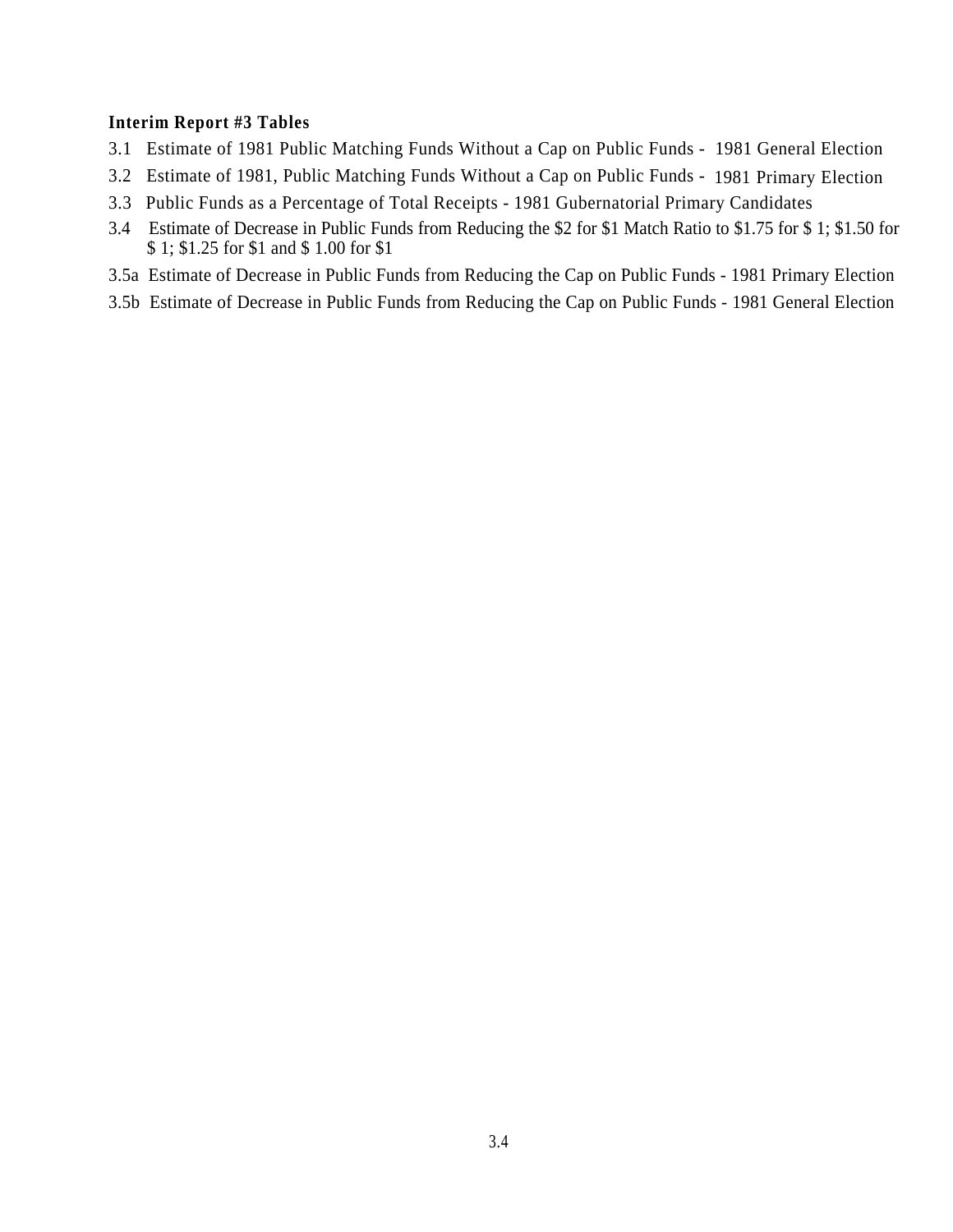#### May 22, 1982

## **TABLE 3.1**

#### **ESTIMATE OF 1981 PUBLIC MATCHING FUNDS WITHOUT A CAP ON PUBLIC FUNDS 1981 GENERAL ELECTION CANDIDATES**

|                                                 | <b>FLORIO</b>    | <b>KEAN</b>      |
|-------------------------------------------------|------------------|------------------|
| 1. Contributions Submitted for Match (Net)*     | 700,028.00<br>\$ | 877,323.00<br>\$ |
| 2. Contributions Rejected for Match *           | 64,585.00        | 27,312.00        |
| 3. Contributions Not Submitted for Match (Net)* | 464,247.94       | 212,095.50       |
| 4. Net Contributions                            | \$1,228,860.94   | \$1,116,730.50   |
| 5. Threshold                                    | 50,000.00        | $-50,000.00$     |
| 6. Contributions to be Matched                  | \$1,178,860.94   | \$1,066,730.50   |
| 7. 2 for 1 Match Formula                        | 2<br>X           | X                |
| 8. Public Funds Without $40¢$ Cap               | 2,357,721.88     | 2,133,461.00     |
| 9. Public Funds Received (Gross)                | $-1,199,951.60$  | $-1,199,951.60$  |
| 10. Additional Public Funds Without Cap         | \$1,157,770.28   | \$933,509.40     |
|                                                 |                  |                  |

\*Data incomplete; campaign accounts are still open

Source Cumulative Contribution Listing - Public Financing, a computer prepared report (Job 6453), May 17, 1982.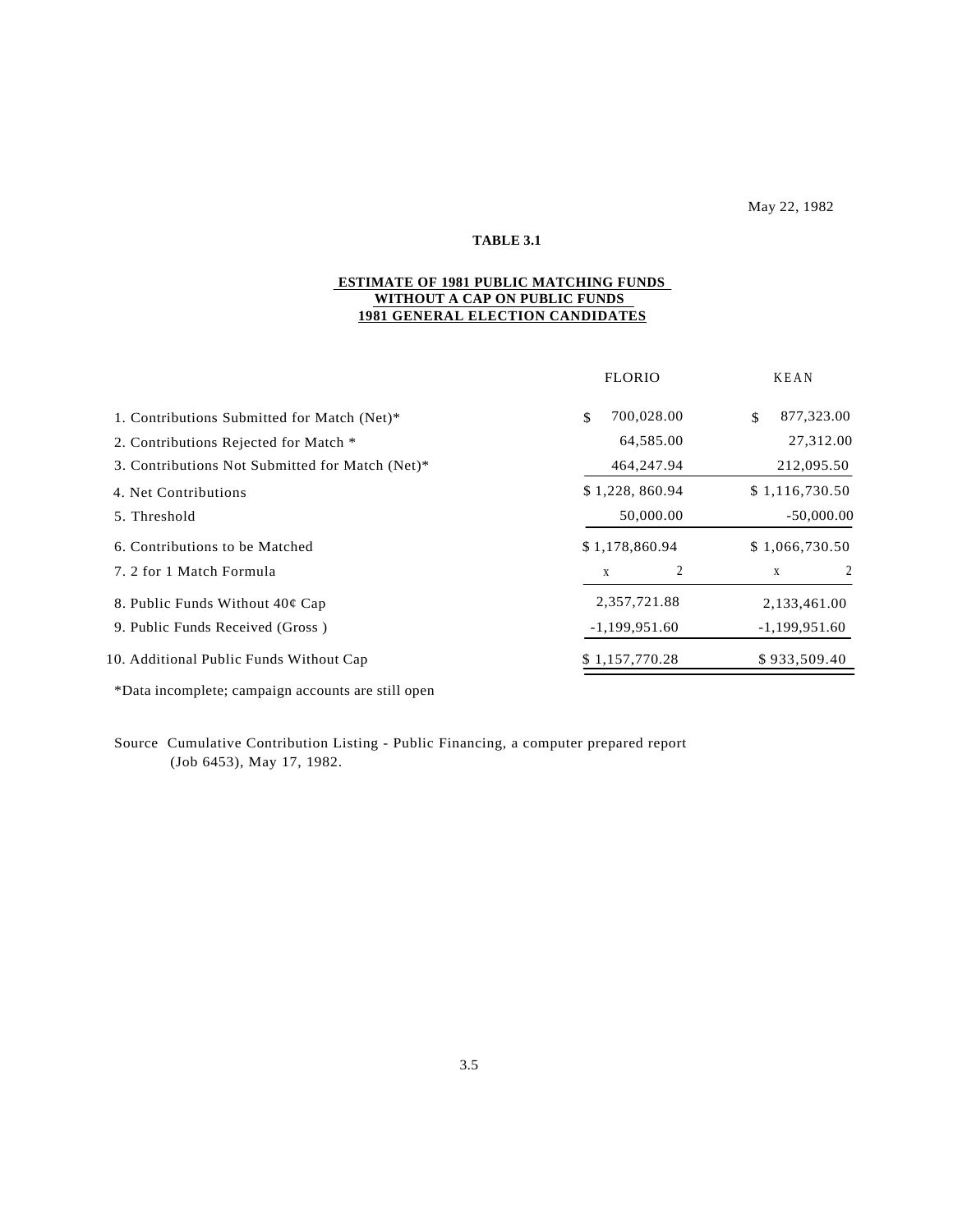May 21, 1982

#### **TABLE 3.2**

## **ESTIMATE OF 1981 PUBLIC MATCHING FUNDS WITHOUT A CAP ON PUBLIC FUNDS 1981 PRIMARY ELECTION**

|                                                 | DEGNAN(D)    | FLORIO(D)    | MERLINO (D)  | $SM$ ITH $(D)$ | KEAN(R)      | KRAMER(R)                 | <b>TOTAL</b>   |
|-------------------------------------------------|--------------|--------------|--------------|----------------|--------------|---------------------------|----------------|
| 1) Contributions Submitted for Match (Net)      | \$379,679.00 | \$348,802.50 | \$364,546.00 | \$328,874.95   | \$351,415.30 | \$353,445.00              | \$2,126,762.75 |
| 2) Contributions Rejected for Match             | 5,675.00     | 5,425.00     | 9,220.00     | 98,200.00      | 1,081.70     | 44,925.00                 | 164,526.70     |
| 3) Contributions Not Submitted for Match (net). | 115,187.50   | 150,377.00   | 23,265.50    | 11,296.78      | 152,311.00   | 136,919.84                | 589, 357.62    |
| 4) Net Contributions                            | \$500,541.50 | \$504,604.50 | \$397,031.50 | \$438,371.73   | \$504,808.00 | \$535,289.84              | \$2,880,647.07 |
| 5) Threshold                                    | 50,000,00    | 50,000.00    | 50,000.00    | $-50,000.00$   | 50.000.00    | 50,000.00                 | $-300,000.00$  |
| 6) Contributions to be Matched                  | \$450,541.50 | \$454,604.50 | \$347,031.50 | \$388,371.73   | \$454,808.00 | \$485,289.84              | \$2,580,647.07 |
| 7) \$2 for \$1 Match Formula                    |              | X            | х            | x              | x            | X                         |                |
| 8) Public Funds Without $40¢$ Cap               | \$901,083.00 | \$909,209.00 | \$694,063.00 | \$776,743.46   | \$909,616.00 | \$970,579.68              | \$5,161,294.14 |
| 9) Public Funds Received (Gross)                | 599,975.80   | 599,975.80   | 599,975.80   | 599,949.90     | 599,975.80   | 599,975.80                | 3,599,828.90   |
| 10) Additional Public Funds Without Cap         | \$301,107.20 | \$309,233.20 | \$94,087.20  | \$176,793.56   |              | \$309,640.20 \$370,603.88 | \$1,561,465.24 |

\*The 10 other candidates in the primary election received a cumulative total of \$2,773,830.38. Given that these 10 candidates would not have qualified for any further funding even in the absence of a cap on public funds, the Total Public Funds Without Cap (including the 10 other candidates) would be \$7,935,124.52

Source: Cumulative Contribution Listing - Public Financing, a computer prepared report (Job 6453) May 17, 1982.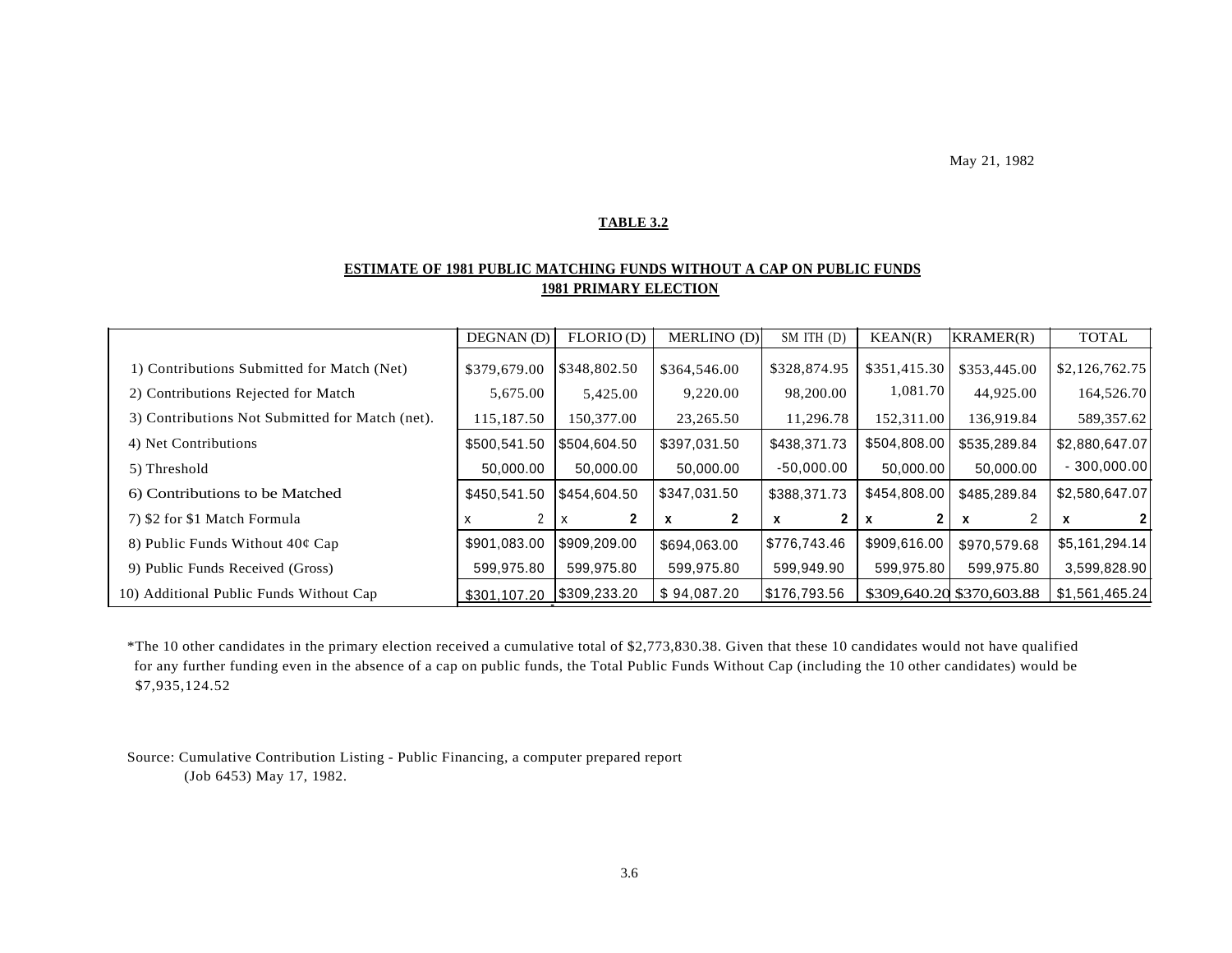#### **TABLE 3.3**

#### **PUBLIC FUNDS AS A PERCENTAGE OF TOTAL RECEIPTS 1981 GUBERNATORIAL PRIMARY CANDIDATES**

| <b>Candidates</b>                  |      | <b>Non-Public</b><br><b>Funds</b> | <b>Public Funds</b> | <b>Public Funds</b><br>As % of Total | <b>Total</b><br><b>Receipts</b> |
|------------------------------------|------|-----------------------------------|---------------------|--------------------------------------|---------------------------------|
|                                    |      | (Net)                             | (Net)               |                                      |                                 |
| <b>DEMOCRATS</b>                   |      |                                   |                     |                                      |                                 |
| Buehler                            |      | \$<br>9,161.00                    | \$<br>$-0-$         | $-0-$                                | \$<br>9,161.00                  |
| Degnan                             | (PF) | 505,753.88                        | 599,975.80          | 54.3                                 | 1,105,729.68                    |
| Dodd                               | (PF) | 229,743.72                        | 327,493.69          | 58.8                                 | 557,237.41                      |
| Florio                             | (PF) | 512,436.80                        | 599,975.80          | 53.9                                 | 1,112,412.60                    |
| Gibson                             | (PF) | 280,321.00                        | 321,063.77          | 53.4                                 | 601,384.77                      |
| Hamilton (PF)                      |      | 214,773.99                        | 301,729.03          | 58.4                                 | \$516,503.02                    |
| Klein                              | (PF) | 101,941.48                        | 51,978.09           | 33.8                                 | 153,919.57                      |
| Lan                                | (PF) | 201,220.07                        | 249,919.69          | 55.4                                 | 451,139.76                      |
| Mann*                              |      | $-0-$                             | $-0-$               | $-0-$                                | $-0-$                           |
| McConnell (PF)                     |      | 101,985.27                        | 95,099.88           | 48.2                                 | 197,085.15                      |
| Merlino (PF)                       |      | 397,031.50                        | 599,975.80          | 60.2                                 | 997,007.30                      |
| Monyek*                            |      | 250.00                            | $-0-$               | $-0-$                                | 250.00                          |
| Roe                                |      | 1, 021, 241. 23                   | $-0-$               | $-0-$                                | 1,021,241.23                    |
| Smith<br>(PF)                      |      | 500,536.76                        | 599,949.90          | 54.5                                 | 1,100,486.66                    |
| Subtotal                           |      | \$4,076,396.70                    | \$3,747,161.45      | 47.9                                 | \$7,823,558.15                  |
| <b>Public Funds</b>                |      |                                   |                     |                                      |                                 |
| Candidates'                        |      |                                   |                     |                                      |                                 |
| Subtotal                           |      | \$3,045,744.47                    | \$3,747,161.45      | 55.2                                 | \$6,792,905.92                  |
| <b>REPUBLICANS</b>                 |      |                                   |                     |                                      |                                 |
| Imperiale                          |      | \$18,301.00                       | \$<br>$-0-$         | $-0-$                                | 18,301.00<br>\$                 |
| Kean (PF)                          |      | 530,054.00                        | 599,685.90          | 53.1                                 | 1,129,739.90                    |
| Kramer (PF)                        |      | 547,369.54                        | 599,975.80          | 52.3                                 | 1,147,345.34                    |
| McGlynn (PF)                       |      | 167,468.37                        | 233,916.74          | 58.3                                 | 401,385.11                      |
| Parker (PF)                        |      | 216,241.71                        | 294,895.70          | 57.7                                 | 511,137.41                      |
| Rafferty (PF)                      |      | 187,239.66                        | 246,575.22          | 56.8                                 | 433,814.88                      |
| Sullivan                           |      | 2,167,050.00                      | $-0-$               | $-0-$                                | 2,167,050.00                    |
| Wallwork (PF)                      |      | 353,596.72                        | 557,548.95          | 61.2                                 | 911,120.67                      |
| Subtotal                           |      | 4,187,321.00                      | 2,532,598.31        | 37.7                                 | <u>\$6,719,894.31</u>           |
| Public Funds<br>Candidates'        |      |                                   |                     |                                      |                                 |
| Subtotal                           |      | \$2,001,970.00                    | \$2,532,598.31      | 55.8                                 | \$4,534,543.31                  |
| <b>GRAND TOTAL</b>                 |      | \$8,263,717.70                    | \$6,279,758.76      | 43.2                                 | <u>\$14,543,452.46</u>          |
| PUBLIC FUNDS<br><b>CANDIDATES'</b> |      |                                   |                     |                                      |                                 |
| <b>GRAND TOTAL</b>                 |      | <u>\$5,047,714.47</u>             | \$6,279,758.76      | 55.4                                 | \$11,327,449.23                 |

#### SOURCE: Cumulative Contribution Listing - Public Financing a computer prepared report (Job 6453), May 17, 1982

PF = Public Funds Candidate

\* Candidates Mann and Monyek filed statements (Form A-1) that they did not raise or spend more than \$1,000 on their campaigns.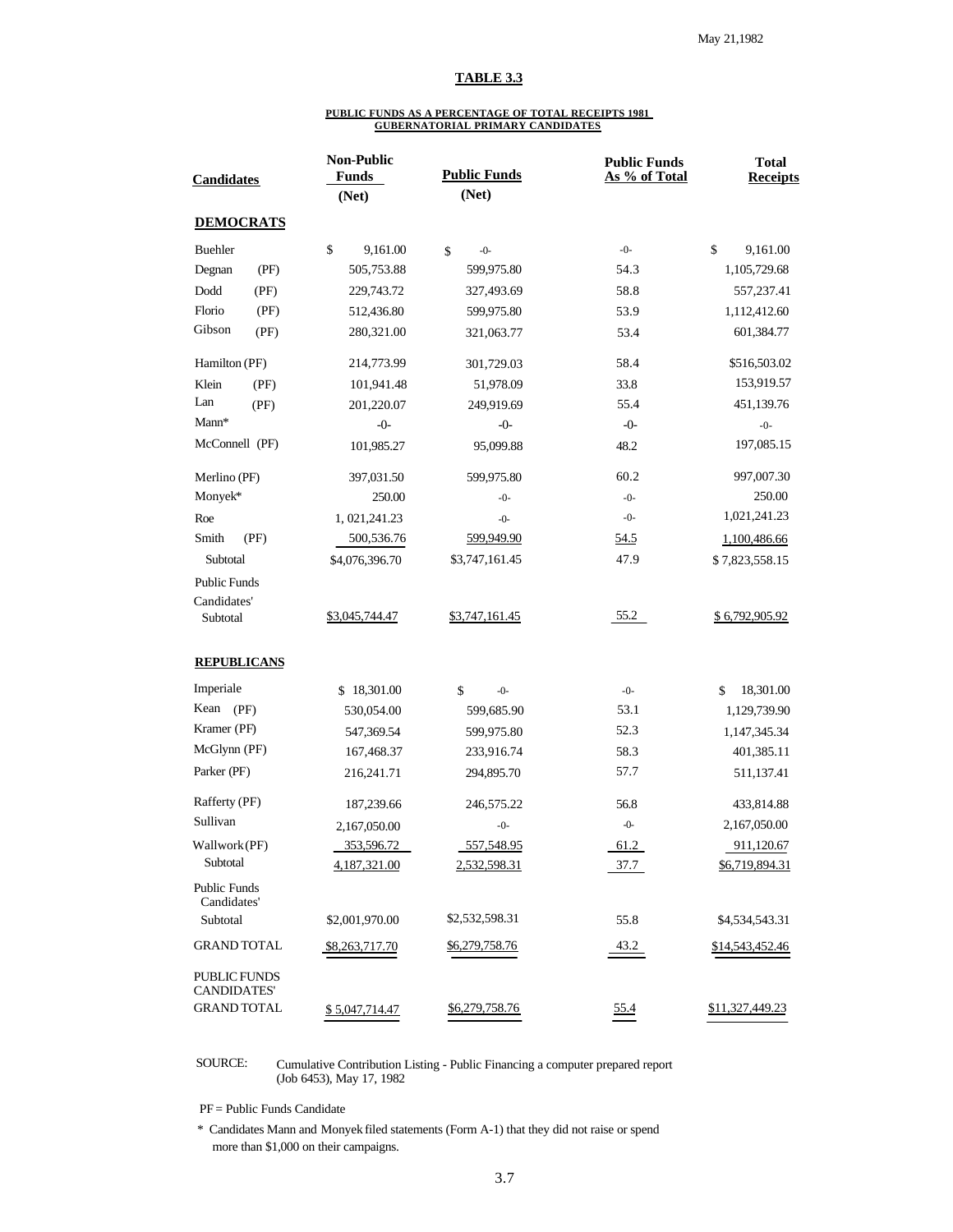#### TABLE 3.4

#### ESTIMATE OF DECREASE IN PUBLIC FUNDS FROM REDUCING THE \$2 FOR \$1 MATCH RATIO TO: \$1.75 FOR \$1; \$1.50 FOR \$1; \$1.25 FOR \$1; AND \$1.00 FOR \$1

(Assumes cap on public funds is unchanged, i.e. 20¢ per voter in primary and 40¢ per voter in the general)

|                                                                   |                                                                        |                                                                     |                                                                               | <b>MATCHING RATIOS</b>                                              |                                                                     |                                                                     |
|-------------------------------------------------------------------|------------------------------------------------------------------------|---------------------------------------------------------------------|-------------------------------------------------------------------------------|---------------------------------------------------------------------|---------------------------------------------------------------------|---------------------------------------------------------------------|
| Candidates                                                        | 1981<br>Matchable<br>Contributions<br>(A)                              | \$2.00 for \$1                                                      | \$1.75 for \$1                                                                | $$1.50$ for \$1                                                     | \$1.25 for \$1                                                      | \$1.00 for \$1                                                      |
| <b>DEMOCRATS</b>                                                  |                                                                        |                                                                     |                                                                               |                                                                     |                                                                     |                                                                     |
| Buehler<br>Degnan (PF)<br>Dodd (PF)<br>Florio (PF)<br>Gibson (PF) | \$<br>9.161.00<br>500,541.50<br>213,450.44<br>504,604.50<br>279,421.00 | \$<br>$-0-$<br>599,975.80<br>327,543.77<br>599,975.80<br>393,879.00 | $-0-$<br>$\mathbb{S}$<br>599,975.80<br>286,038.27<br>599,975.80<br>401,486.75 | $-0-$<br>\$<br>599,975.80<br>245,175.66<br>599,975.80<br>344,131.50 | \$<br>$-0-$<br>563,176.80<br>204,313.05<br>568,255.63<br>286,776.25 | $-0-$<br>\$<br>450,541.50<br>163,450.44<br>454,604.50<br>229,421.00 |
| Hamilton (PF)<br>Klein (PF)                                       | 213,855.90<br>77,741.48                                                | 309,678.76<br>52,763.74                                             | 286,747.82<br>48,547.59                                                       | 245,783.85<br>41,612.22                                             | 204,819.88<br>34,676.85                                             | 163,855.90<br>27,741.48                                             |
| (PF)<br>Lan<br>Mann (B)<br>McConnell (PF)                         | 192,054.00<br>$-0-$<br>101,282.44                                      | 249,919.69<br>$-0-$<br>95,916.72                                    | 250,169.50<br>$-0-$<br>89,744.27                                              | 214,431.00<br>$-0-$<br>76,923.66                                    | 178,692.50<br>$-0-$<br>64,103.05                                    | 142,954.00<br>$-0-$<br>51,282.44                                    |
| Merlino (PF)<br>Monyek $(B)$<br>Roe                               | 397,031.50<br>250.00<br>928,241.23                                     | 599,975.80<br>$-0-$<br>$-()$ -                                      | 599,975.80<br>$-0-$<br>$-0-$                                                  | 520, 547. 25<br>$-0-$<br>$-()$ -                                    | 433,789.38<br>$-0-$<br>$-()$                                        | 347,031.73<br>$-0-$<br>$-()$                                        |
| Smith (PF)<br>Subtotal                                            | 438, 371. 73<br>\$3,856,906.72                                         | 599,949.90<br>\$3,829,578.98                                        | 599,975.80<br>\$3,762,637.40                                                  | 582,557.60<br>\$3,471,114.34                                        | 485,464.66<br>\$3,024,068.05                                        | 388, 371. 73<br>\$2,419,254.87                                      |
| Decrease in Public Funds<br>Decrease as a Percent                 |                                                                        | NA<br>NA                                                            | \$<br>66,941.58<br>1.7%                                                       | \$ 358,464.64<br>9.4%                                               | 805,510.93<br>\$<br>21.0%                                           | \$1,410,324.11<br>36.8%                                             |
| <b>REPUBLICANS</b>                                                |                                                                        |                                                                     |                                                                               |                                                                     |                                                                     |                                                                     |
| Imperiale<br>(PF)<br>Kean<br>Kramer (PF)<br>McGlynn (PF)          | 9,969.00<br>\$<br>504,808.00<br>535,289.84<br>167,093.37<br>\$         | \$<br>$-0-$<br>599,975.80<br>599,975.80<br>233,916.74               | $-0-$<br>\$<br>599,975.80<br>599,975.80<br>204,913.40                         | $-0-$<br>\$<br>599,975.80<br>599,975.80<br>175,640.06               | $-0-$<br>\$<br>568,510.00<br>599,975.80<br>146,366.71               | \$<br>$-0-$<br>4,54,808.00<br>485,289.84<br>117,093.37              |
| Parker (PF)                                                       | 213,639.50                                                             | 306,042.00                                                          | 286,369.13                                                                    | 245,459.25                                                          | 204,549.38                                                          | 163,639.50                                                          |

(more)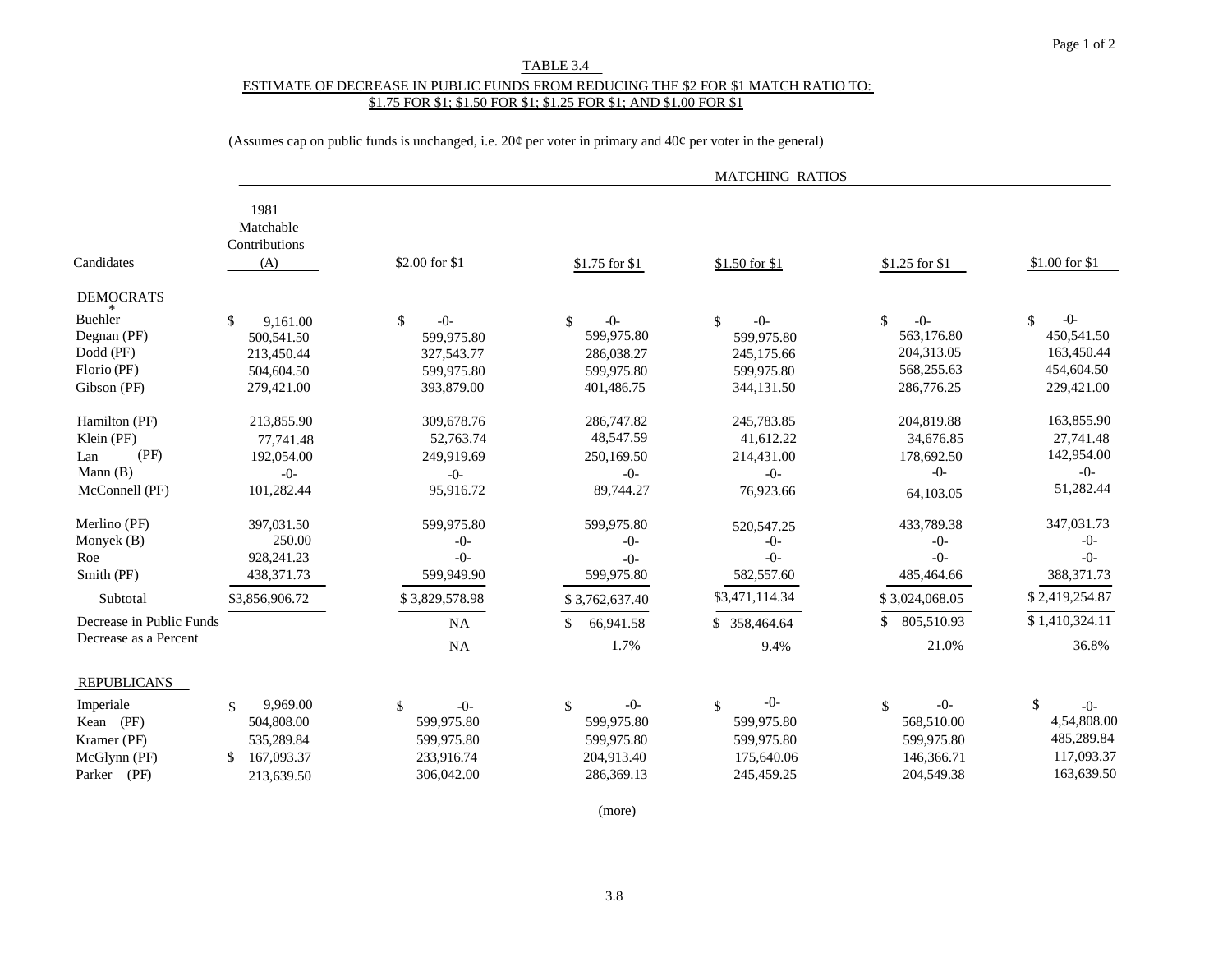## REPUBLICANS (continued) MATCHING RATIOS (continued)

| Rafferty (PF)<br>Sullivan<br>Wallwork (PF)<br>Subtotal<br>Decrease in Public Funds<br>Decrease as a Percent | 182,450.66<br>328,055.00<br>329,571.72<br>\$2,270,877.09 | 246,575.22<br>\$.<br>$-0-$<br>557,594.74<br>\$2,544,080.30<br><b>NA</b><br><b>NA</b> | 231,788.66<br>\$<br>$-0-$<br>489,250.51<br>\$2,412,273.30<br>\$131,807.00<br>5.2% | 198,675.99<br>\$<br>$-0-$<br>419.357-58<br>\$2,239,084.48<br>304,995.82<br>12.0% | \$165,563.33<br>$-0-$<br>349.46465<br>\$2,034,429.87<br>509.650.43<br>20.0% | \$<br>132,450.66<br>$-0$<br>279,571 72<br>\$1,632,853.09<br>911,227.21<br>\$<br>35.8% |
|-------------------------------------------------------------------------------------------------------------|----------------------------------------------------------|--------------------------------------------------------------------------------------|-----------------------------------------------------------------------------------|----------------------------------------------------------------------------------|-----------------------------------------------------------------------------|---------------------------------------------------------------------------------------|
| PRIMARY TOTAL<br>Decrease in Primary Public Funds<br>Decrease as a Percent                                  | \$6,127,783.81                                           | \$6,373,659.28<br><b>NA</b><br><b>NA</b>                                             | \$6,174,910.70<br>\$198,748.58<br>3.1%                                            | \$5,710,198.82<br>663,460.46<br>S.<br>10.4%                                      | \$5,058,497.92<br>\$1,315,161.36<br>20.6%                                   | \$4,052,107.96<br>\$2,321,551.32<br>36.4%                                             |
| <b>GENERAL ELECTION:</b>                                                                                    |                                                          |                                                                                      |                                                                                   |                                                                                  |                                                                             |                                                                                       |
| Florio $(D)$ (PF)<br>Kean $(R)$ (PF)                                                                        | \$1,228,860.94<br>\$1,116,730.50                         | \$1,199,951.60<br>\$1,199,951.60                                                     | \$1,199,951.60<br>\$1,199,951.60                                                  | \$1,199,951.60<br>\$1,199,951.60                                                 | \$1,199,951.60<br>\$1,199,951.60                                            | \$1,199,951.60<br>\$1,106,730.50                                                      |
| <b>GENERAL TOTAL</b>                                                                                        | \$2,345,591.44                                           | \$2,399,903.20                                                                       | \$2,399,903.20                                                                    | \$2,399,903.20                                                                   | \$2,399,903.20                                                              | \$2,316,682.10                                                                        |
| Decrease in Public Funds<br>Decrease as a Percent                                                           |                                                          | <b>NA</b>                                                                            | none                                                                              | none                                                                             | none                                                                        | 83,221.10<br>\$<br>3.5%                                                               |
|                                                                                                             |                                                          | <b>NA</b>                                                                            |                                                                                   |                                                                                  |                                                                             |                                                                                       |

Source: Cumulative Contribution Listing - Public Financing - a computer prepared report (JOB 6453), May 17, 1982

Footnote: (A) Includes submitted for match and not submitted for match. Does not include other receipts: candidates' funds in excess of \$800; bank loans; interest earned on invested contributions; and public solicitations

(B) Candidates Mann and Monyek filed statements that they did not raise or spend more than \$1,000 on their campaigns.

NA - Not applicable

PF - Public Funds Candidate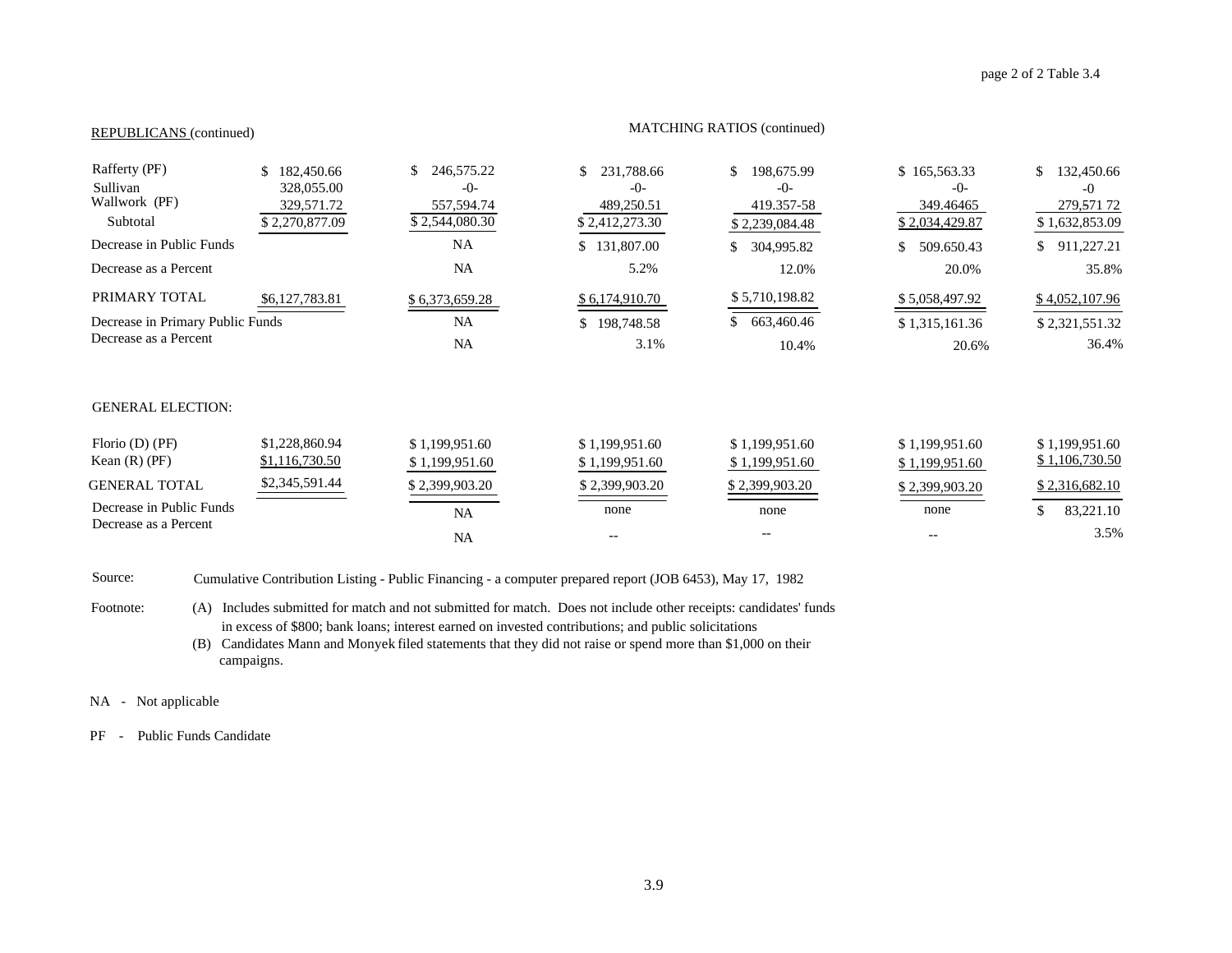| TABLE 3.5a                                                 |
|------------------------------------------------------------|
| ESTIMATE OF DECREASE IN PUBLIC FUNDS RESULTING             |
| FROM REDUCING THE CAP- ON PUBLIC FUNDS                     |
| 1981 PRIMARY ELECTION                                      |
| (Assumes the two for one matching ratio remains unchanged) |

#### Cap on Public Funds (Cents Per Voter in Presidential Election (assumes 2,999,879 voters)\*

|                   | 1981                    |                 |                        |             |                   |     |        |
|-------------------|-------------------------|-----------------|------------------------|-------------|-------------------|-----|--------|
|                   | Actual                  |                 |                        |             |                   |     |        |
| $\Gamma$ andidate | $\Omega$<br>$\angle$ UV | 19 <sub>0</sub> | 1 O<br>10 <sup>o</sup> | 70<br>11.JY | 10.3 <sup>o</sup> | 16¢ | $\sim$ |

Primary

#### DEMOCRATS

| Degnan                    | \$599,975.80 | \$569,977.01                                   | \$539,978.22 | \$524,978.83   | \$509,979.43   | \$494,980.04   | \$479.980.64   | \$449.981.85   |
|---------------------------|--------------|------------------------------------------------|--------------|----------------|----------------|----------------|----------------|----------------|
| Dodd                      | 327, 543. 77 |                                                |              |                |                |                |                |                |
| Florio                    | 599,975.80   | 569,977.01                                     | 539.978.22   | 524,978.83     | 509.979.43     | \$494.980.04   | 479,980.64     | 449,981.85     |
| Gibson                    | 393,879.00   |                                                |              |                |                |                |                |                |
| Hamilton                  | 309.678.76   |                                                |              | No Change      |                |                |                |                |
| Klein                     | 52,763.74    |                                                |              |                |                |                |                |                |
| Lan                       | 249,919.69   |                                                |              |                |                |                |                |                |
| McConnell                 | 95,916.72    |                                                |              |                |                |                |                |                |
| Merlino                   | 599.975.80   | 569,977.01                                     | 539.978.22   | 524,978.83     | 509.979.43     | 494.980.04     | 479.980.64     | 449,981.85     |
| Smith                     | 599,949.90   | 569,977.01                                     | 539,978.22   | 524,978.83     | 509,979.43     | 494,980.04     | 479,980.64     | 449,981.85     |
| Democrat                  |              |                                                |              |                |                |                |                |                |
| Subtotal                  |              | $$3,829,578.98*$ \$3,709,609.72 \$3,589,614.56 |              | \$3,529,617.00 | \$3,469,619.40 | \$3,409,621.84 | \$3,349,624.24 | \$3,229,629.08 |
| Reduction                 | NA           | \$119.969.26                                   | \$239.964.42 | \$299.961.98   | \$359,959.58   | \$419,957.14   | \$479,954.74   | \$599,949.90   |
| Reduction as a<br>percent |              | 3.1%                                           | 6.3%         | 7.8%           | 9.4%           | 11.0%          | 12.5%          | 15.7%          |

-more-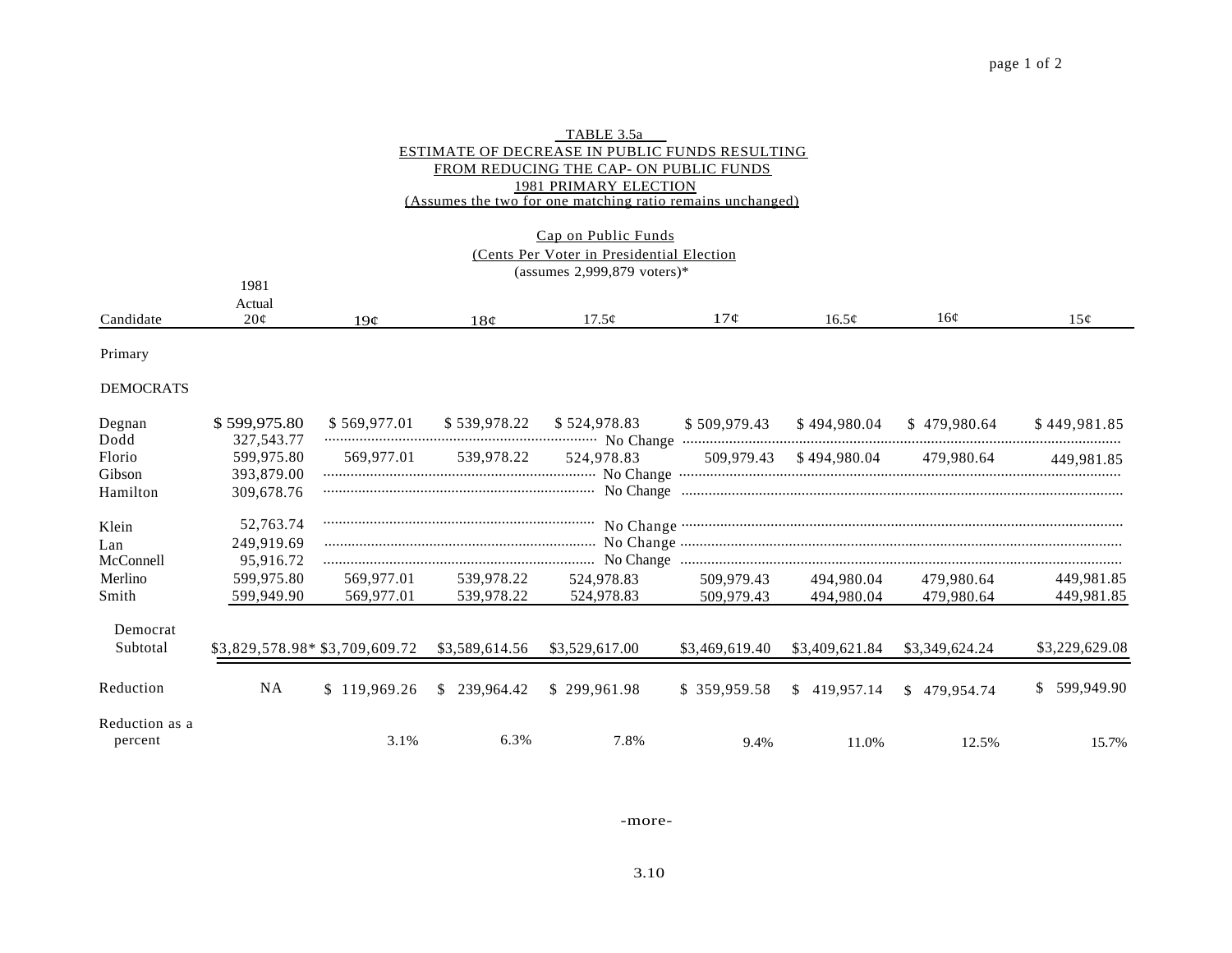#### TABLE 3.5a (continued)

#### REPUBLICANS

| Kean<br>Kramer                | 599,975.80<br>S.<br>599,975.80         | \$569,977.01<br>569,977.01     | \$ 539,978.22<br>539,978.22 | \$524,978.83<br>524,978.83 | \$509,979.43<br>509.979.43 | \$494,980.04<br>494.980.04 | \$479,980.64<br>479,980.64 | \$449,981.85<br>449.981.85 |
|-------------------------------|----------------------------------------|--------------------------------|-----------------------------|----------------------------|----------------------------|----------------------------|----------------------------|----------------------------|
| McGlynn<br>Parker<br>Rafferty | 233,916.74<br>306,042.00<br>246,575.22 |                                |                             |                            |                            |                            |                            |                            |
| Wallwork                      | 557,594.74                             | 557,594.74                     | 539,978.22                  | 524,978.83                 | 509,979.43                 | 494,980.04                 | 479,980.64                 | 449,981.85                 |
| Republican<br>Subtotal        |                                        | \$2,544,080.30* \$2,484,082.82 | \$2,406,468.62              | \$2,361,470.45             | \$2,316,472.25             | \$2,271,474.08             | \$2,226,475.88             | \$2,136,479.51             |
| Reduction                     | NA                                     | 59,997.58<br><sup>\$</sup>     | \$137,611.68                | \$182,609.85               | \$227,608.05               | \$272,606.22               | \$317,604.42               | \$407,600.79               |
| Reduction as a<br>percent     |                                        | 2.4%                           | 5.4%                        | 7.2%                       | 8.9%                       | 10.7%                      | 12.5%                      | 16.0%                      |
| <b>TOTAL</b><br>PRIMARY       |                                        | \$6,373,659.28* \$6,193,692.44 | \$5,996,083.18              | \$5,891,087.45             | \$5,786,091.65             | \$5,681,095.92             | \$5,576,100.12             | \$5,366,108.59             |
| Reduction                     | <b>NA</b>                              | \$179,966.84                   | \$377,576.10                | \$482,571.83               | \$587,567.63               | \$692,563.36               | \$797,559.16               | \$1,007,550.69             |
| Reduction as a<br>percent     |                                        | 2.8%                           | 5.9%                        | 7.6%                       | 9.2%                       | 10.9%                      | 12.5%                      | 15.8%                      |

\* 1981 Actual Public Funds are gross funds; as of May 17, 1982, primary candidates have refunded \$93,899.52.

page 2 of 2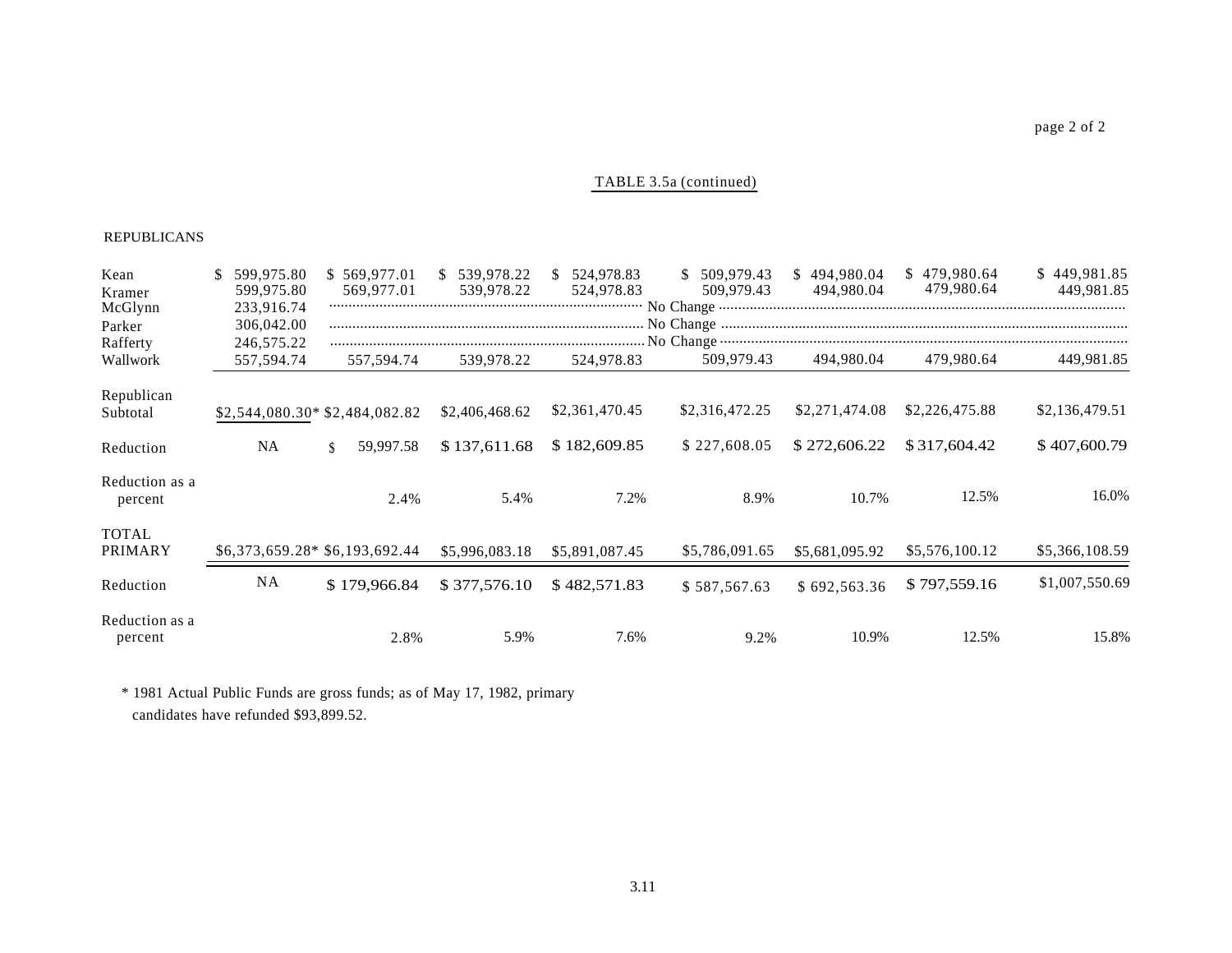#### **TABLE 3.5b**

#### **ESTIMATE OF DECREASE IN PUBLIC FUNDS RESULTING FROM REDUCING THE CAP ON PUBLIC FUNDS 1981 GENERAL ELECTION**

| Cap on        |                      |            |                |                  |      |
|---------------|----------------------|------------|----------------|------------------|------|
| <b>Public</b> | <b>Per Candidate</b> |            | Total          |                  |      |
| <b>Funds</b>  | Amount               | Reduction  | Amount         | <b>Reduction</b> | $\%$ |
|               |                      |            |                |                  |      |
| 1981          |                      |            |                |                  |      |
| Actual        |                      |            |                |                  |      |
| 40 $\phi$     | \$1,199,951.60       | N/A        | \$2,399,903.20 | N/A              | N/A  |
| 38 $\phi$     | 1,139,954.02         | 59,998.58  | 2,279,908.04   | 119,995.16       | 5.0  |
| 36e           | 1,079,956.44         | 119,995.16 | 2,159,912.88   | 239,990.72       | 10.0 |
| 35 $\phi$     | 1,049,957.65         | 149,993.95 | 2,099,915.30   | 299,988.30       | 12.5 |
| 34 $\phi$     | 1,019,958.86         | 179,992.74 | 2,039,917.72   | 359,985.88       | 15.0 |
| 33 $\phi$     | 989,960.07           | 199,951.60 | 1,979,920.14   | 419,983.46       | 17.5 |
| 32 $\phi$     | 959,961.28           | 239,990.32 | 1,919,922.56   | 479,981.04       | 20.0 |
| 30 $\phi$     | 899,963.78           | 299,987.82 | 1,799,927.56   | 599,976.20       | 25.0 |

NOTE: Each  $01¢$  reduction in the cap on public funds results in lowering total public funds by \$59,997.58 or \$29,998.79 per candidate, based on 2,999,879 voters in 1980 and assuming only two candidates reaching maximum.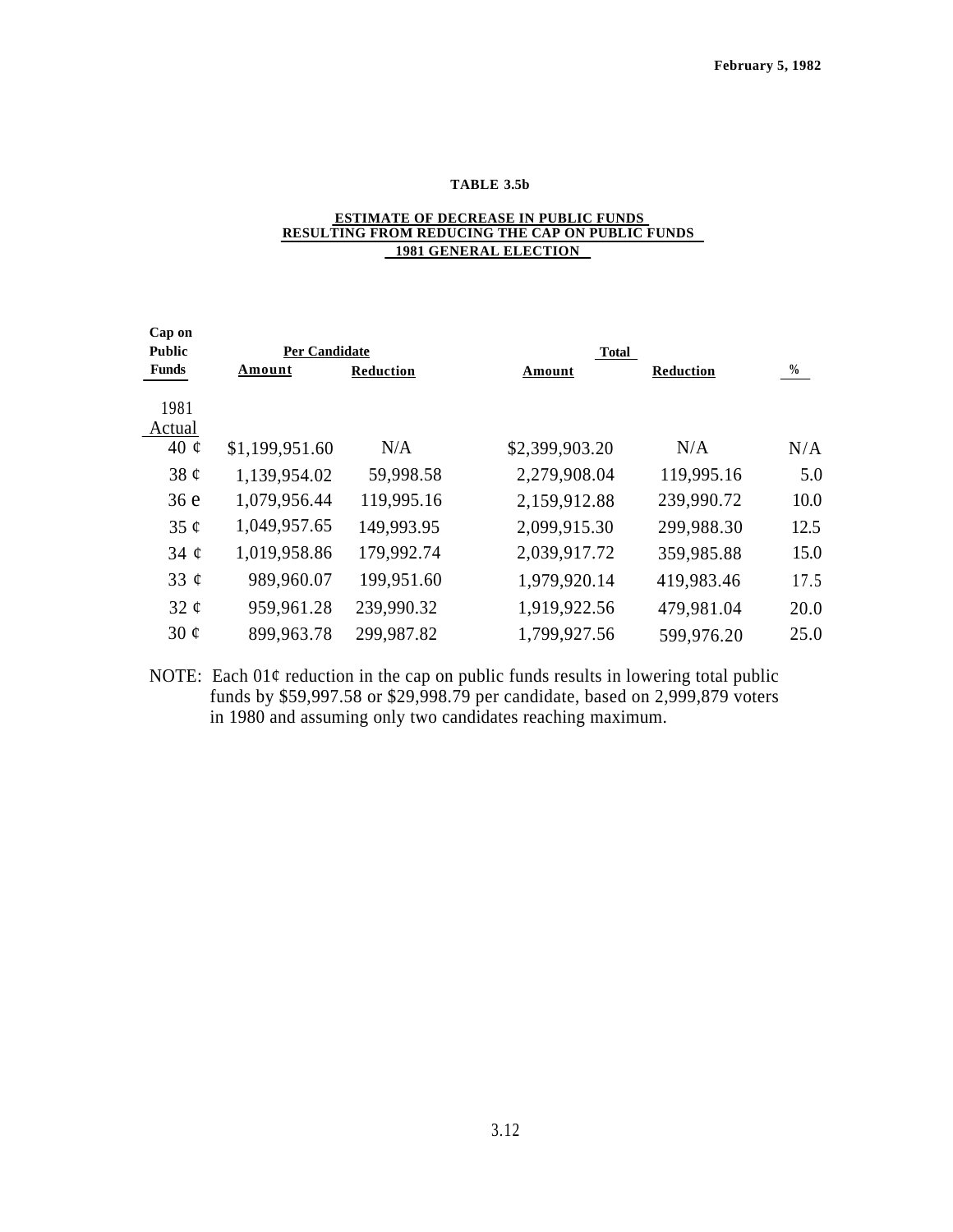## **INTERIM REPORT #4** February 24, 1982

## **EXPENDITURE LIMIT**

## **TO WHAT EXTENT, IF ANY, SHOULD EXPENDITURES OF PUBLICLY FUNDED GUBERNATORIAL CAMPAIGNS BE LIMITED?**

## **FACTS AND ANALYSIS**

- The expenditure limit in the 1977 general election was  $50¢$  per voter in the 1976 Presidential election in which there were 3,037,151 voters. Thus, the expenditure limit in 1977 was \$1,518,575.50. **1.**
- 2. P.L. 1980, c.74 raised the expenditure limit for the 1981 general election to 70 $\varphi$  per voter; there were 2,999,989 voters in 1980 and, thus, the expenditure limit for the 1981 general election was \$2,099,915.30. The 20¢ increase from 50¢ to 70¢ represented a 28.6 percent increase. The same law imposed a limit of  $35¢$  per voter in the primary, or  $\overline{$}1,049,957.65$ .
- 3. In the 1977 and 1981 general elections, no candidate exceeded the spending limit. The amounts spent within the expenditure limit for the four candidates were as follows:

## Comparison of Gubernatorial General Election Expenditures Within Expenditure Limit 1977 and 1981

| Election Year                                     | <b>Democrats</b>                      | Republicans                           |
|---------------------------------------------------|---------------------------------------|---------------------------------------|
| 1981<br><b>Amount Spent</b><br>Amount Under Limit | $$2,076,421.22$ (Florio)<br>23,494.08 | $$2,072,702.62$ (Kean)<br>27,212.68   |
| 1977<br><b>Amount Spent</b><br>Amount Under Limit | $$1,505,877.00$ (Byme)<br>12,698.50   | \$1,496,188.00 (Bateman)<br>22,387.50 |

Note: 1981 data are as of May 17, 1982 and are incomplete; neither campaign has closed out its accounts.

In the 1981 primary, five candidates received the maximum public funds of \$599,975.80 and raised enough in private contributions to have the potential to spend beyond the limit; Degnan, Florio, and Smith, Democrats, and Kean and Kramer, Republicans. (Candidate Merlino, (D) received the maximum public funds but did not raise enough private contributions to go over the spending limit. Joseph Sullivan (R) spent well over the expenditure limit, \$2,167,050.00. He did not take public funds and, thus, was not bound by the expenditure limit.) 4.

The amounts spent within the expenditure limit by the five 1981 primary candidates were:

| Candidate      | <b>Amount Spent</b><br>Within Limit | Amount<br>Under Limit |
|----------------|-------------------------------------|-----------------------|
| Degnan $(D)$ * | \$1,048,187.83                      | \$1,769.82            |
| Florio (D) $*$ | 1,040,979.75                        | 8,977.90              |
| Smith $(D)$ *  | 1,033,394.30                        | 16,563.35             |
| Kean $(R)$     | 1,049,361.19                        | 596.46                |
| Kramer $(R)$   | 1,010,962.69                        | 38,994.96             |

Source: Pre- and post-election reports through April 19, 1982,

\* Data are not final; these campaigns have not submitted a final report.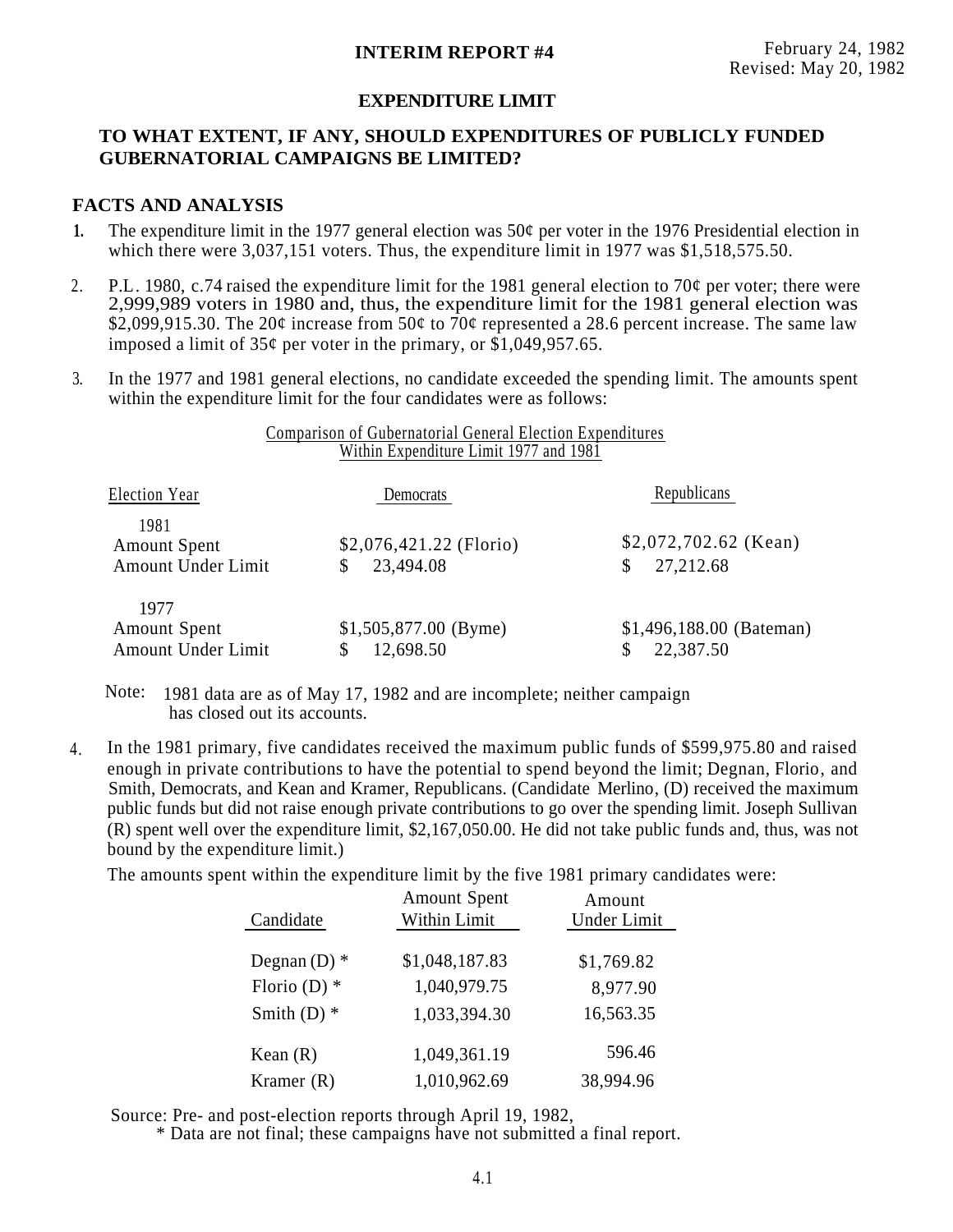Expenditures outside the expenditure limit are: candidate's travel; food and beverage for fund raising events; election night activities; and legal and accounting costs of complying with the public finance law.

5. In the 1981 primary, violations of the expenditure limit did not become an issue. The Commission did review one case on the expenditure limit. Following a review of the 25-day pre-election reports, the staff noted a wide range in amounts spent outside the limit by the six candidates with the resources to spend beyond the expenditure limit. The amounts spent outside the expenditure limit and the percentage of the total expenditures represented by those amounts are set forth below:

| Comparison of Amounts Spent                                                                          |                                                       |                               |  |  |  |  |
|------------------------------------------------------------------------------------------------------|-------------------------------------------------------|-------------------------------|--|--|--|--|
| <b>Outside Expenditure and Percent of Total Expenditure</b><br>1981 Gubernatorial Primary Candidates |                                                       |                               |  |  |  |  |
| Candidate                                                                                            | Amount Outside<br>Expenditure Limit                   | % of Total<br>Expenditures    |  |  |  |  |
| Degnan $(D)$<br>Florio $(D)$<br>Merlino (D)<br>Smith $(D)$                                           | S<br>6,261.79<br>28,867.81<br>130,627.21<br>42,950.09 | 1.14<br>6.07<br>17.32<br>5.05 |  |  |  |  |
| Kean $(R)$<br>Kramer (R)                                                                             | 35,526.50<br>146,700.00                               | 6.99<br>15.44                 |  |  |  |  |

Source: Line 5, Table II 25-Day Pre-election Report, May 8, 1981

Because of this wide range of amounts spent not subject to the expenditure limit and the variation among the six candidacies, ELEC staff reviewed the Merlino report which had shown the largest percentage of total expenditures represented by expenditures outside the expenditure limit. The major components of the expenditures outside the limit for the Merlino campaign were staff costs reported as spent on compliance. However, on the ELEC staff representation that all of the persons, listed in the Merlino report as having worked on compliance, were known to ELEC through personal visits to ELEC offices or through telephonic communications, the Commission decided the amount spent on compliance appeared reasonable and no further action was taken by the Commission or by the staff. Furthermore, the Merlino issue became moot when his campaign failed to raise sufficient private funds to enable the campaign to exceed the spending limit.

The Degnan campaign presented a second case involving a gubernatorial primary campaign which came close to exceeding the expenditure limit. A representative of the Degnan campaign made an oral request to report all expenditures after the evening of the election as expenditures outside of the expenditure limit. The Commission decided that was not reasonable; for example, when renting campaign office space and equipment and retaining campaign staff to man the office, it would not be reasonable to close that office at 8 p.m. the night of the election. The Commission concluded that those expenditures for closing down an office are ''campaign related'' and thus within the expenditure limit.

The Degnan campaign also sought to make a loan to a county party committee and consider the loan outside the expenditure limit. The Commission determined that such an expenditure was not related to the primary election campaign and could not be made. (Advisory Opinion 42-81)

In general, the two expenditure limit issues raised during the 1981 primary had no significant impact on the election. The overall issue of expenditure limits and allocation of expenditures in the 1981 primary did not equal the serious issues that arose in the 1977 general election which are described below in paragraph 6.

During the 1977 general election campaign, the Commission faced and dealt with the issues of allocation of joint expenditures made by the state political party committees on behalf of the gubernatorial candidate and legislative candidates. The more serious issues involved the allocation of expenditures made by the 6.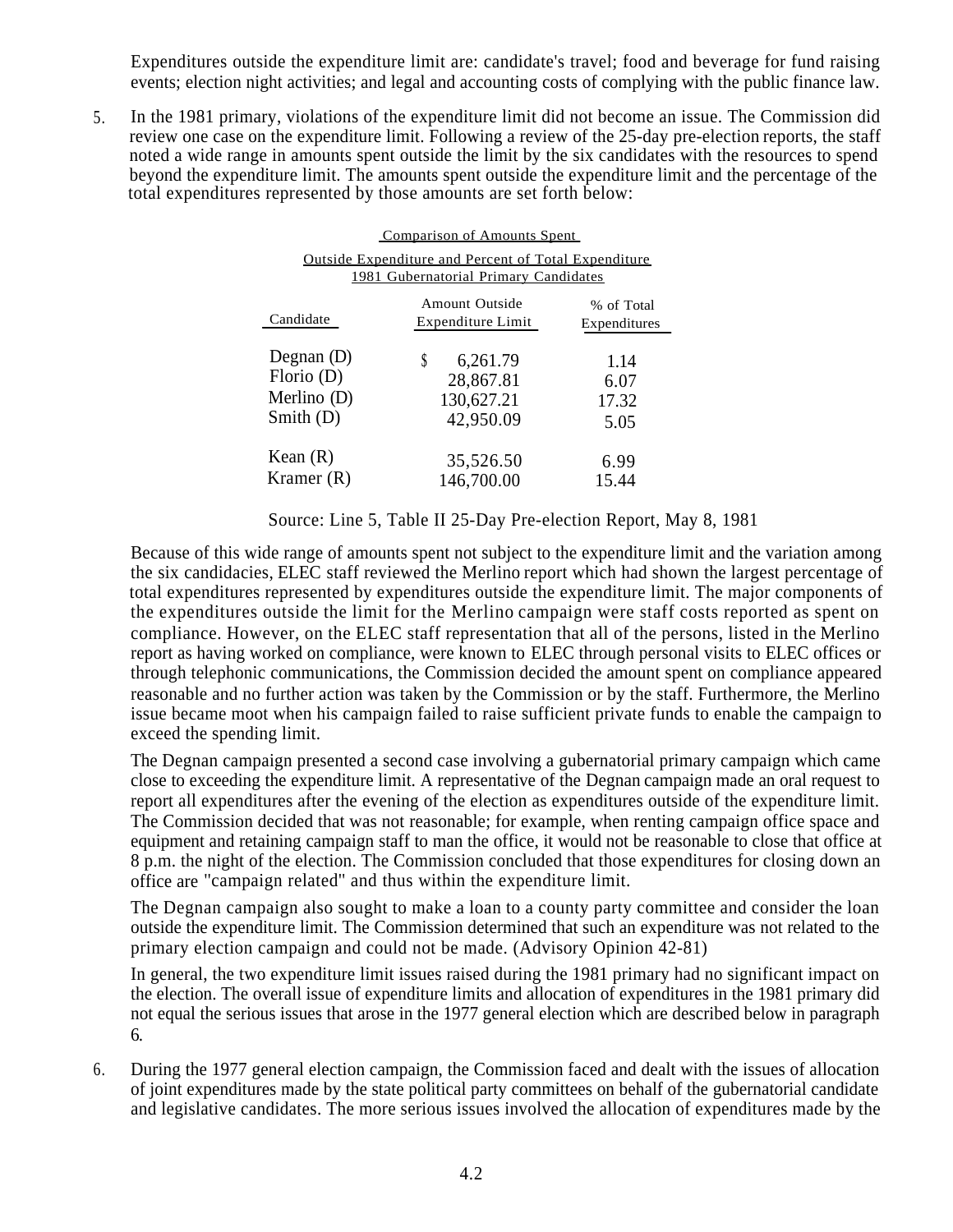Republican State Committee on behalf of the candidacy of then State Senator Raymond Bateman, Republican candidate for Governor. In the closing days of the campaign, the Commission, on November 4, 1977, ordered the Republican State Committee and the Bateman-Governor/77 Committee to adjust their respective shares of the expenditures to reflect a higher allocation to Senator Bateman's campaign. The Commission's reallocation of shared expenses of six different items required the Bateman campaign to pay an additional \$76,337.00 over what it had considered its reasonable allocation.

In the same election, the Commission dealt with a case involving the Byrne for Governor Committee. In that case, the Commission reviewed the allocation of expenditures for radio commercials and decided that the two-thirds allocation for Governor Byrne was unreasonable and that 100 percent of the production and dissemination costs of the radio ads in question should be allocated to the Byrne for Governor Committee. That committee immediately appealed the determination and the earlier Commission determination regarding the allocation of expenses between the Bateman-Governor/77 Committee and the Republican State Committee. On November 4, 1977, the matter was argued and the Appellate Division decided to affirm both determinations by unanimous vote. This decision was appealed to the New Jersey Supreme Court which affirmed the Appellate Division opinion by a vote of 5-2 on Saturday, November 5, only three days before the election.

As summarized in the Commission's report on the 1977 Public Financing Program, both candidates were affected by decisions regarding the allocation of shared expenses, but the impact was greater on the Bateman campaign. The impact was greater on the Bateman campaign because the Commission's decision required the campaign to spend more than \$75,000 within a planned budget during the final days before the election, thus denying the Bateman campaign budgetary flexibility in the last days of the campaign. The Commission, in its report, noted that had the expenditure limit been nonexistant or at such a level that the campaigns would not feel it necessary to spend the maximum allowable, then budgetary shifts such as those required by the Commission in 1977 would have had little or no impact on the campaign.

- 7. In the 1981 general election, before the primary took place, representatives of the Republican State Committee met with the ELEC staff and raised the allocation issue, pointing out the difficulties that arose in 1977 and expressing the hope that the 1977 experience would not be repeated in 1981. Soon after the June 5th primary, representatives of the Florio campaign and the Democratic State Committee met with ELEC staff on the allocation issue. Subsequently, representatives of Mr. Kean and Congressman Florio and the Republican State Committee and the Democratic State Committee raised the allocation issue by means of requests for advisory opinions. The Commission merged those requests into one advisory opinion, 33-81 (copy of which is attached). That opinion, among other things, set forth the standard of 25 percent to be allocated to the gubernatorial candidate if the candidate's name or image or the office of Governor appeared in an advertisement. The opinion also set the standard that if one or more candidates, other than the gubernatorial candidate, were mentioned in the advertisement, then at least 10 percent would be allocated to those other candidates. Thus, in 1981, the range of risk was from 25 percent to 90 percent for a joint expenditure as compared to the range of risk in 1977 of 0 percent to 100 percent.
- 8. Despite the issuance of Advisory Opinion 33-81, the Commission still had to resolve individual cases brought to its attention by one of the campaigns or through other sources of information. Among the cases reviewed and decided by the Commission were the following:
	- (a) The Florio campaign in August asked the Commission to review a mock-up of a flyer prepared for the candidacies of Feldman (Senate) .and Baer and Mazur (Assembly) in the 37th legislative district. In this case, the name of Mr. Florio was listed along with three freeholder candidates and one sheriff candidate in Bergen county on the back page of a six-page flyer. The Commission's decision was that the support given to Mr. Florio was minimal and that only 5 percent of the expenditure had to be allocated to the Florio campaign.
	- (b) Vice President George Bush visited New Jersey on behalf of legislative candidates and on behalf of Mr. Kean, Republican candidate for Governor. He attended two events held on the same day. The first event was a rally for legislative candidates and the second was a reception for Mr. Kean. Mr. Kean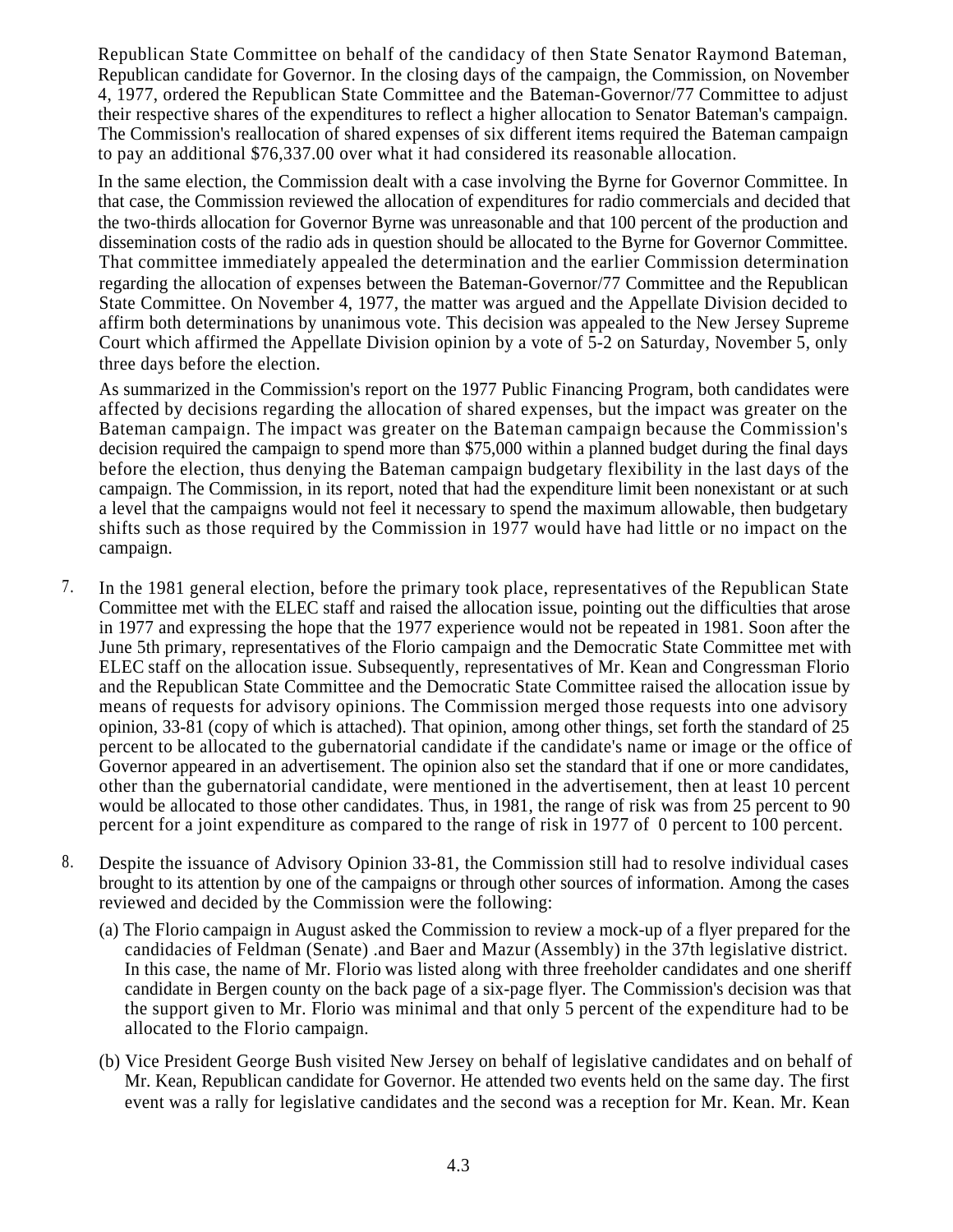attended both events. Although the proceeds from the rally for the legislative candidates went to the State Committee and the Legislative Campaign Account, the Commission determined that 25 percent of the costs associated with the Vice President's visit for the legislative event had to be allocated to the gubernatorial candidate, Mr. Kean.

(c) It came to the Commission's attention that fund raising letters, signed by President Reagan and Vice President Bush, soliciting funds for the legislative campaign but mentioning the name of Mr. Kean, the gubernatorial candidate, had been mailed to residents of New Jersey. After reviewing the 25-day preelection report submitted by the Republican State Committee and the Kean for Governor Committee and identifying expenditures for fund raising letters of which 10 percent of the costs were allocated to the gubernatorial candidate, the Commission decided that the percentage should have been 25 percent based in part on the text of the two letters which mentioned Mr. Kean.

-

- (d) About two weeks before the election, the Republican State Committee filed a formal complaint with ELEC alleging that expenditures were being made on behalf of the Democratic gubernatorial candidate, Mr. Florio, and that those expenditures did not appear in the Florio 25-day pre-election expenditure report. The complaint contained five counts and was accompanied by a motion for emergent relief seeking an immediate pre-election hearing. The Commission dismissed the motion, concluding that the issues presented did not warrant the extraordinary relief requested. This action was based on a determination that the issues alleged in the complaint were the type of matters which would and could be addressed by the Commission in its administration of the Campaign Contributions and Expenditures Reporting Act. Among those that have been decided was an allocation of the expenditures for posters and billboards on behalf of Senator Perskie and Mr. Florio, a portion of which had already been allocated by the Florio campaign, and the allocation of expenditures made by the Camden County Democratic Organization on behalf of freeholder and legislative candidates and on behalf of Mr. Florio. In the latter case, the Commission determined that the expenditures were not "independent" in accordance with N.J.A.C. 19:25-15.25(b) and that 50 percent of the expenditures had to be allocated to the gubernatorial candidate. The total amount involved was \$604.00 and the amount was subsequently reflected in the Florio report.
- (e) Commission staff, through its review of reports filed by other entities\* and through other sources such as newspaper articles, identified three cases involving the Republican candidate and nine cases involving the Democratic candidate wherein allocations were made to Mr. Florio or Mr. Kean and those costs were not reflected in the gubernatorial candidates' reports. The investigations focused on the issues of ''independence'' and whether a violation of the statute or regulations occurred.

\* The entities whose reports included expenditures on behalf of a gubernatorial candidate were: League of Conservation Voters; Environmental Campaign 81 Fund; Hudson County Dinner Committee; Tom Kean Open Golf Day; and Jersey City Democratic Committee.

(An ''independent expenditure'' is defined in N.J.A.C. 19:25-15.3 as "... an expenditure in aid of a candidate which is not made with the cooperation or prior consent of, or in consultation with or at the request or suggestion of, the candidate or any person or committee acting on behalf of the candidate.'')

In all of these cases, the dollar amounts are not large; the largest in any one case is \$14,600 and most of the others are in the hundreds or low thousands. Although both campaigns are close to the expenditure limit, they should be able to absorb whatever additional costs may be allocated to them through Commission decisions.

The significance of these cases arises from the expenditure limit; the cases would have almost no impact or importance if there were no expenditure limit. Both campaigns refunded contributions they could not use because of the expenditure limit and thus would have had sufficient funds to pay for these additional costs.

9 . The U. S. Supreme Court decision in **Buckley v. Valeo** holds that state imposed limitations on the amount of money a candidate for public office may spend on behalf of his candidacy violates the First Amendment unless that candidate chooses to accept public funds.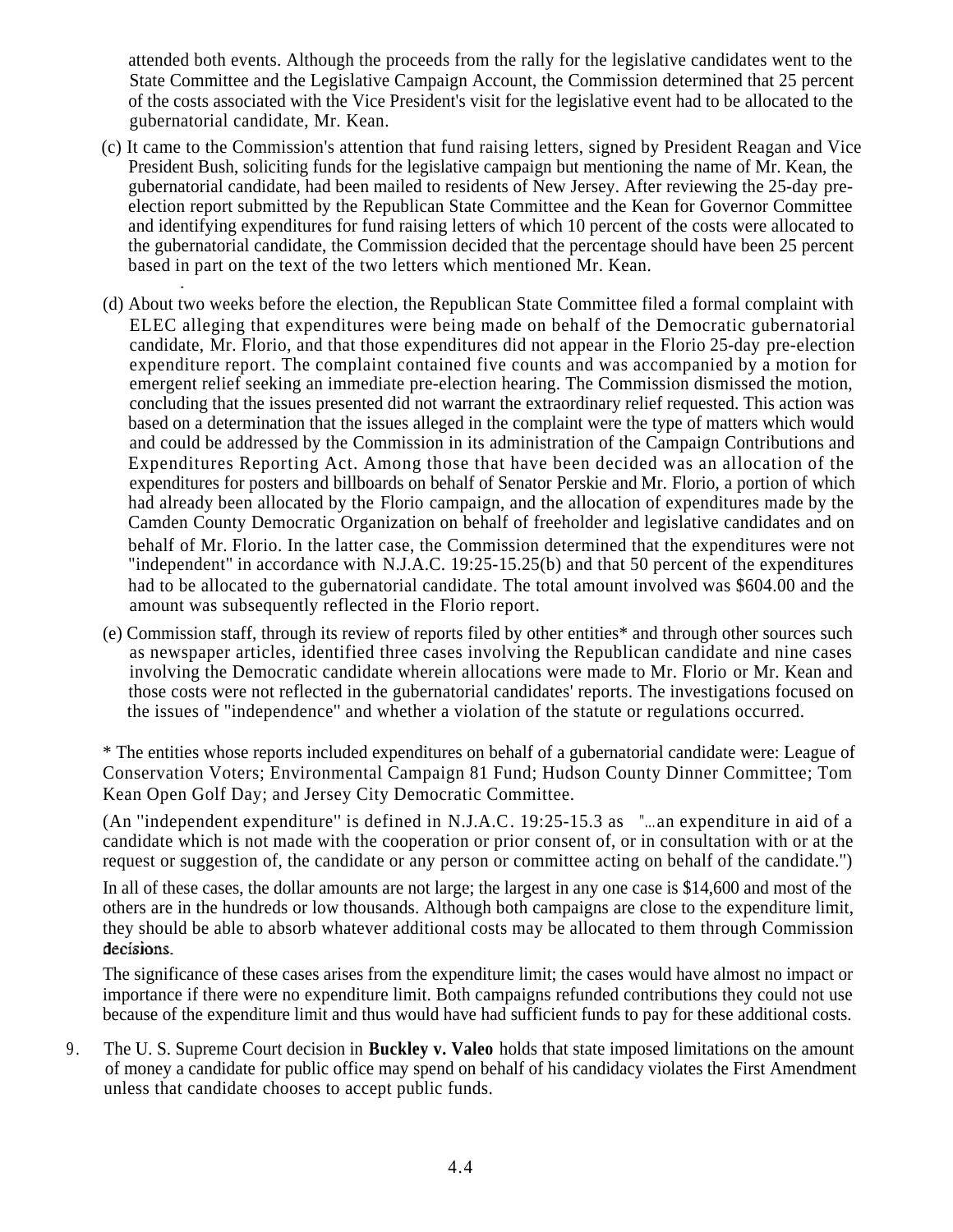- 10. After the 1977 gubernatorial election, Assembly Bill 1698 was introduced on October 5, 1978. The bill, supported by the Election Law Enforcement Commission, provided for the extension of public financing to the gubernatorial primary election and entirely eliminated any overall expenditure limit. This bill, after adoption by the Legislature, was pocket vetoed by Governor Byrne who filed a statement on the pocket veto on March 5, 1980. In response to that action, P.L. 1980, c.74 was approved on July 23, 1980, providing public financing for primary elections and including expenditure limits on both the primary and general election candidates who accepted public funds.
- 11. The arguments presented in favor of overall expenditure limits are: they prevent excessive campaign expenditures and public funds should not be provided to a candidate with access to sufficient private funds to run a campaign. These concerns were the focal point of the statement that Governor Byrne prepared on the occasion of his pocket veto of Assembly Bill 1698. In his message, Governor Byrne anticipated that approximately \$5 million in state funds would be spent in the primary election alone. Despite the expenditure limitation, the total expenditure of public funds to candidates exceeded \$6.3 million in the 1981 primary election. Furthermore, it is the cap on public funds and the matching ratio which restrain the, total public funds, not the expenditure limit. Another argument raised in support of expenditure limits is that they increase competition and equalize a perceived advantage enjoyed by incumbent candidates. The argument is that if all the candidates who receive public financing are subject to a uniform limitation on spending, the inherent advantage that an incumbent enjoys will be substantially offset. A contrary argument is that candidates who oppose incumbents may need to spend more in order to have equal access to the public media and to reach the electorate. Furthermore, there was no incumbent candidate in the 1981 New Jersey gubernatorial primary. Finally, more than any other factor, advocates of contribution limits appear to be alarmed at the spector of a candidate receiving maximum public funds while at the same time successfully raising private contributions enabling expenditures far in excess of any other candidate. A related argument by the advocates of expenditure limits is that campaign costs are much too large and the imposition of an expenditure limit is one way to keep these costs down.
- 12. The principal arguments in favor of eliminating expenditure limits are as follows:
	- (a) If the election process includes limits on contributions, loans and a candidate's own personal funds, and a cap on the amount of public funds available to any candidate, then expenditure limits are unnecessary and undesirable. This was the Commission's position as stated in its report on the 1977 election, page 34.
	- (b) Expenditure limits do not serve the major purpose of campaign finance limitations, that is, to reduce the potential for undue influence by contributors of large sums of money.
	- (c) The imposition of expenditure limits on gubernatorial candidates compels those candidates to divorce themselves from their State Committees and from the legislative and local candidates in their parties. Local and legislative candidates are restrained from using the gubernatorial candidate's name. This separation is artificial and could be a hindrance for the successful candidate when he or she serves as Governor and must work with the legislature and with local officials.
	- (d) Expenditure limits unduly restrict and narrow campaign funding by cutting off all contributions in any amount at an arbitrary point.
	- (e) Limits unduly restrict the potential for communication by the candidates with the voters because of the arbitrary cutoff of resources.
	- (f) Limits may become, in the absence of adjustments for inflation, so low that public financing no longer becomes an attractive alternative.
	- (g) Observance and enforcement of the expenditure limit is very difficult and arbitrary. Where an expenditure is made on behalf of several candidates, one of whom is conducting a publicly financed campaign, there is a great deal of confusion and lack of standards in determining the appropriate percentage of such an expenditure to be attributed to that candidate.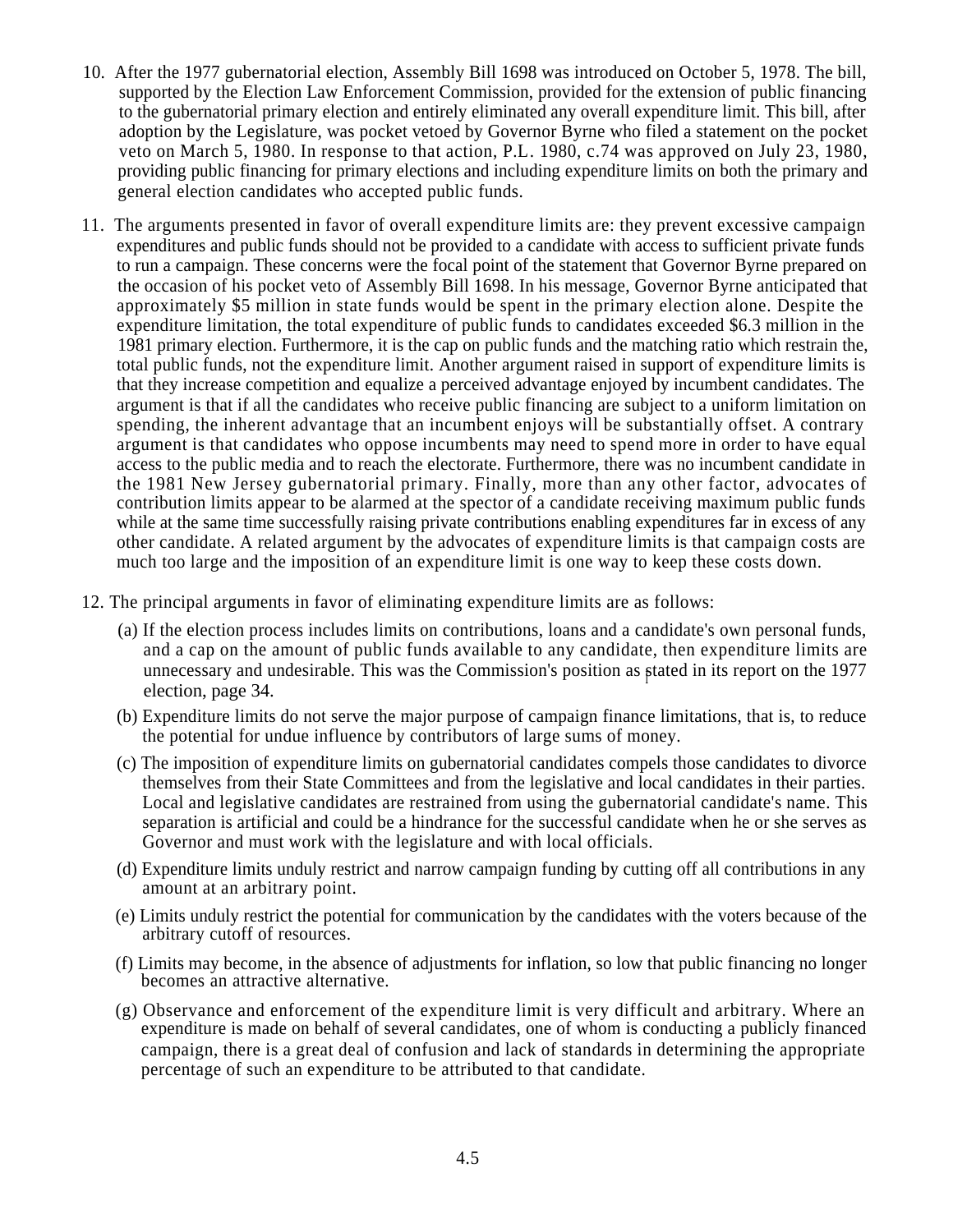14. The respondents to the Commission's questionnaire differed widely on the question of the expenditure limit in the primary. Former Attorney General John Degnan said: "I believe that the cap on expenditures is a healthy element of the law and ought to be retained. It obviously set a defined objective for fund raising, required critical decisions about the level of spending at any given point during the campaign and kept the overall spending somewhat in check. Secretary of State Donald Lan said that ".... (the limit of a million dollars) is somewhat more than is necessary for a New Jersey gubernatorial primary campaign." And Senator Merlino said: "The spending ceiling allowed for a realistic budget planning right from the start. Every candidate had a target to shoot for, and knew what amount he could not exceed. While my campaign fell just a hair shy of the maximum, knowing it was there prevented desperation fund raising when rival candidates ran ahead." Congressman Roe said: "The limit of  $35¢$  per voter is adequate. The limit should be imposed on all candidates whether or not they accept public financing." (The latter is not possible because of the Supreme Court decision in **Buckley v. Valeo.)**

Thomas Brown (Dodd) said: "I do not believe that this limit had any impact on fund raising and I do not believe it should be changed, as the only impact it would have on the running of a campaign is to keep all candidates at approximately the same expenditure level and not allow someone to go out and buy the campaign by overspending in media or otherwise." Fran Rien, campaign manager for Senator Merlino, said: ''the expenditure limit made frugality, long-range planning, budget and willpower not simply virtues but rather necessities' It helped fund raising because 'The end was always in sight.' It also helped to explain to contributors how their money was being spent. (After all, the budget was my Bible!). I guess I would like to see the expenditure limit raised, but \$1,000,000.00 is sort of obscene.''

The Mayor of Paterson, Lawrence Kramer, said: "It is my feeling that \$1,049,957 is an unnecessarily high ceiling. A campaign can be mounted within the State of New Jersey for much less money ... The type of analytical reporting normally undertaken by the press is far more informative to the public than constant 30- and 60-second TV commercials. The costs of these commercials is incredibly high, with listenership reaching throughout the metropolitan area. It seems rather foolish for the State to be forced to subsidize the proliferation of such pieces, which reach far more nonvoters than voters. It would seem to me that a ceiling somewhere in the area of \$750,000.00 would provide more than enough funding for any candidate to reach the voter and still insure a well informed electorate.''

The only respondents who opposed the expenditure limit or suggested a higher limit were Roger Lowenstein (Degnan) who said: "It is more equitable, however, so long as there is an \$800 contribution limit, to reward the popular candidates by removing all expenditure limits. I recommend that. "And Henry Ramer (Kramer) who said: ".... (The expenditure limit) screwed up campaign, removed spontaneity, inhibited volunteerism. Either remove or raise limit or adopt a more lenient test for 'independent action'."

At the January 6, 1982, forum on public financing, held by New Jersey Common Cause, most participants in the panel agreed and urged that expenditure limits be eliminated. Among those so urging were: representatives of the Degnan, Kean primary and Roe campaigns; Richard McGlynn, Republican Candidate for Governor; and Common Cause.

15. Increasing the expenditure limit by various percentages reflecting inflation rates would have the following results:

|                          |                              | <b>Primary</b>                   | <b>General</b>               |                                  |  |  |
|--------------------------|------------------------------|----------------------------------|------------------------------|----------------------------------|--|--|
| <b>Inflation</b><br>Rate | Amount<br>Per<br>Voter $(1)$ | <b>Total Per</b><br>Campaign (2) | Amount<br>Per<br>Voter $(1)$ | <b>Total Per</b><br>Campaign (2) |  |  |
| 1981 Actual              | 35¢                          | \$1,049,957.6                    | \$ .70                       | \$2,099,915.30                   |  |  |
| 10 percent               | 51                           | $-1,529,938.29$                  | 1.02                         | 3,059,876.58                     |  |  |
| 15 percent               | 61                           | 1,829,926.19                     | 1.22                         | 3,659,852.38                     |  |  |
| 20 percent               | 73                           | 2,189,911.67                     | 1.45                         | 4,349,824.55                     |  |  |

(1) per voter in the previous presidential election; assumes 2,999,879 voters

(2) total within expenditure limit; some costs such as compliance, candidate's travel and food and beverage for fund raising would remain outside the limit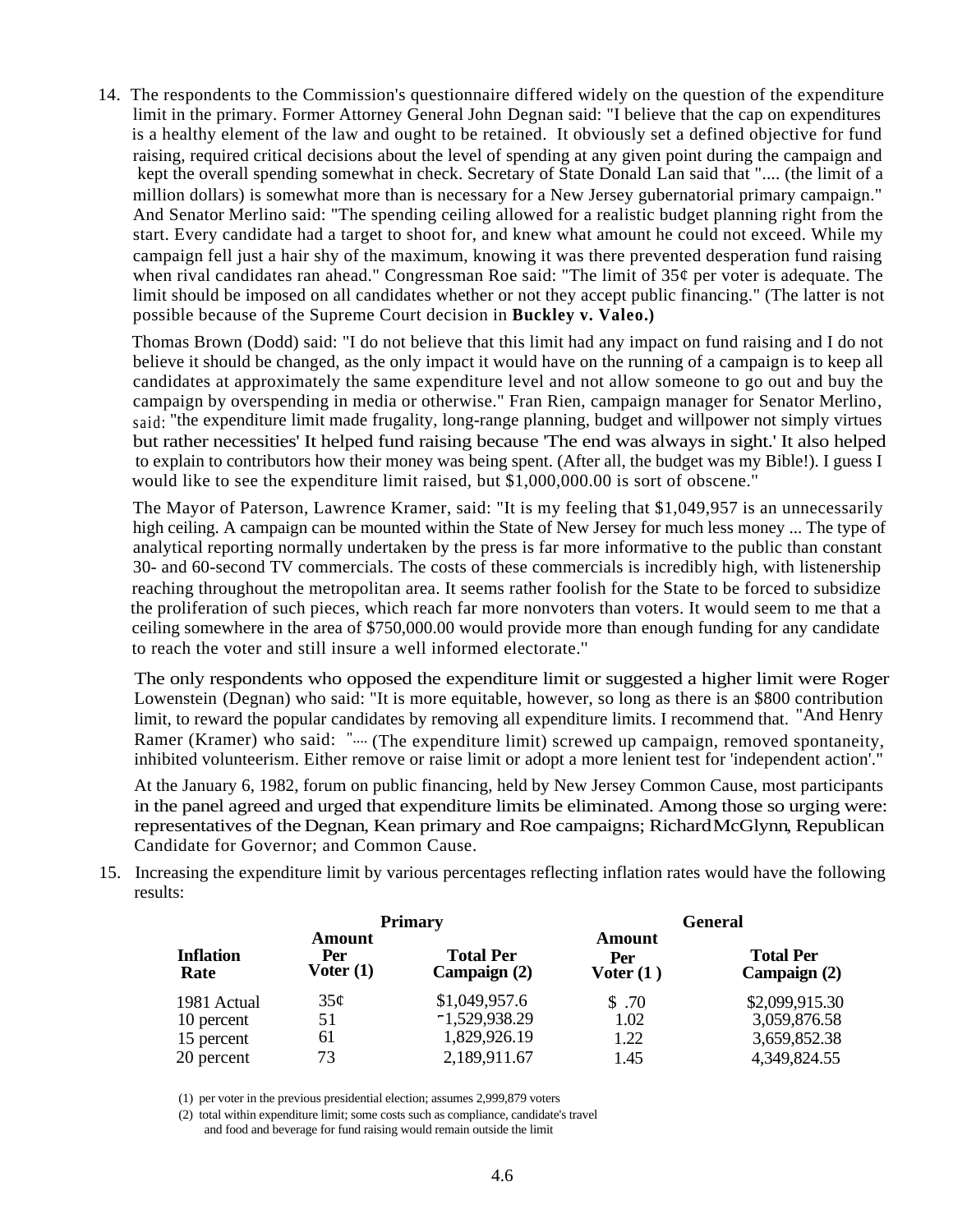## **ALTERNATIVES**

In the paragraphs below, are posed alternatives on the issue of the expenditure limit after considering the Commission's position in favor of deleting the expenditure limit, the experience with expenditure limits in 1977 and 1981, the changes made in the expenditure limit between 1977 and 1981, and the reasonableness and feasibility of making a particular change.

## **Alternative #1: Eliminate the expenditure limit.**

This would be consistent with the Commission's recommendation after the 1977 general election experience. In the Commission's judgment then, the combination of contribution limits, limits on bank loans and candidate's funds, and limits on the total public funds to any one candidate provide a sufficient restraint on expenditures by limiting total receipts. Eliminating the limit would remove the key reason for the artificial separation. of the gubernatorial campaign and the campaigns for local and legislative office.

## Alternative #2: **Make no change in the expenditure limit of 35¢ and 70¢ for the primary and general elections, respectively.**

Making no change might tend to hold down expenditures but would encourage campaigns to find means to effect ''independent'' expenditures not attributable or allocable to the gubernatorial candidates. Furthermore, it might tend to discourage candidates from taking public funds, as was the experience in Minnesota, because the expenditure limit is too low.

## **Alternative** #3: **Increase the limit by some percentage factor, e.g. 15 percent, to \$.60 in the primary and \$1.20 in the general election.**

This change would keep the principle of an expenditure limit, but would acknowledge the likelihood of inflation over the next four years. Such a change would result in the following limits for 1985, assuming 3,000,000 voters in the 1984 presidential election: \$1,800,000 in the primary and \$3,600,000 in the general election.

Attachment: Advisory Opinion No. 33-81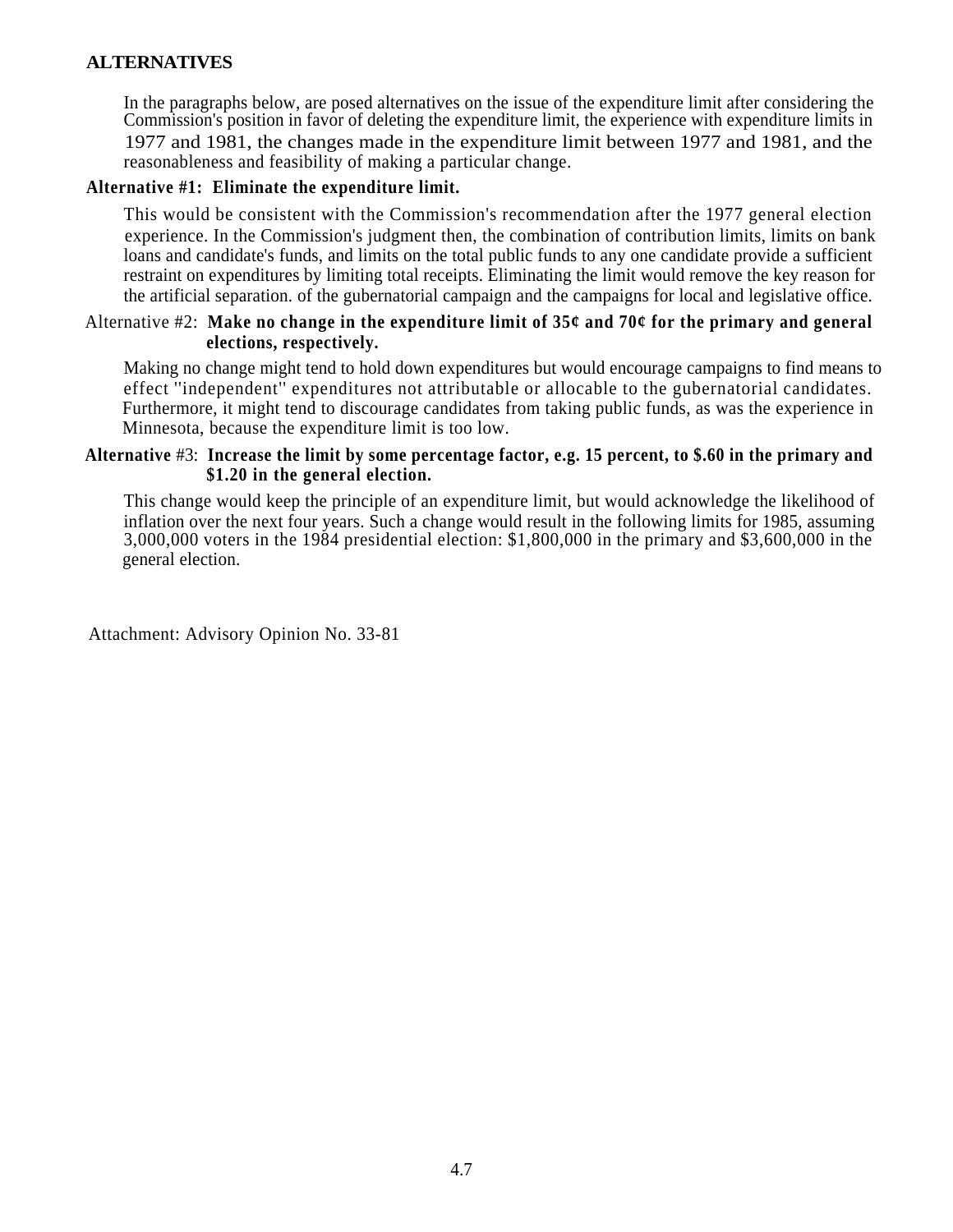

# State of New Jersey

#### **ELECTION LAW ENFORCEMENT COMMISSION** SIDNEY GOLDMANN **ELLOTION LATE RANT CHOLDMANN** LEWIS B. THURSTON, III<br>CHAIRMAN CHAIRMAN NATIONAL STATE RANK BLDG . SIITTE 1114 .

JOSEPHINE S. MARGETTS ANDREW C. AXTELL M. ROBERT DECOTISS

NATIONAL STATE BANK BLDG., SUITE 1114 CHAIRMAN EXECUTIVE DIRECTOR 28 W. STATE STREET, CN-185 TRENTON. NEW JERSEY 08608 (609) 292-8700

EDWARD J. FARRELL COUNSEL

July 23, 1981

E.Allen Nickerson, Esquire James J. Florio for Governor, Inc.

Mr. Roger Bodman Campaign Director Tom Kean'81 Governor

## **OPINION 33-1981**

Gentlemen:

The Commission has been asked to respond to an inquiry regarding questions of allocation and to an inquiry regarding the status of national party committee and county political party committee expenditures with respect to the forthcoming gubernatorial general election. The response of the Commission follows.

**Question 1.** Whether the continuing expenses of a state political party committee, such as the salary of the executive director and staff, rent for headquarters and similar recurring costs, are required to be allocated to gubernatorial candidates.

The Commission recognizes that state political party committees incur certain continuing expenses, without respect to whether there will be a gubernatorial election in a given year. It is the view of the Commission that those ongoing expenditures are not allocable to the campaign of the gubernatorial candidate.

Accordingly, expenditures for rent, personnel, overhead, general administrative and other day-to-day costs of the state political party committee would not be allocable to the campaign of the gubernatorial candidate, except in the case in which those expenditures are made on behalf of a clearly defined candidate as described in the answer to Question 2 below.

**Question 2.** Whether institutional advertising by a state political party committee may properly be allocated entirely to non-gubernatorial candidates.

The Commission is of the view that television and radio advertisement, billboards, direct mail, bumper stickers and other communications, not paid for in any part by the gubernatorial campaign, could properly be allocated entirely to non-gubernatorial candidates so long as the expenditure could fairly be said not to have been made on behalf of the gubernatorial candidate.

Such an expenditure would be made, at least in part, on behalf of the gubernatorial candidate, and thereafter allocable to some extent to the gubernatorial candidate, if (1) either of the gubernatorial candidates is named or visually depicted or referred to; or (2) the office of Governor is named or referred to; or (3) the incumbent governor is named or visually depicted or referred to; or (4) the identity of the candidate, the opponent, or the incumbent governor is apparent by unambiguous reference.

**Question 3.** Whether advertising on behalf of a gubernatorial candidate could be allocated in some part to persons or organizations other than the gubernatorial candidate.

It is the view of the Commission that communications of the kind described in the preceding question in favor of a gubernatorial candidate or in opposition to the opponent of that gubernatorial candidate would be allocated 100% to the gubernatorial candidate. This would be true whether or not the entire cost of that advertising was paid by the state political party committee.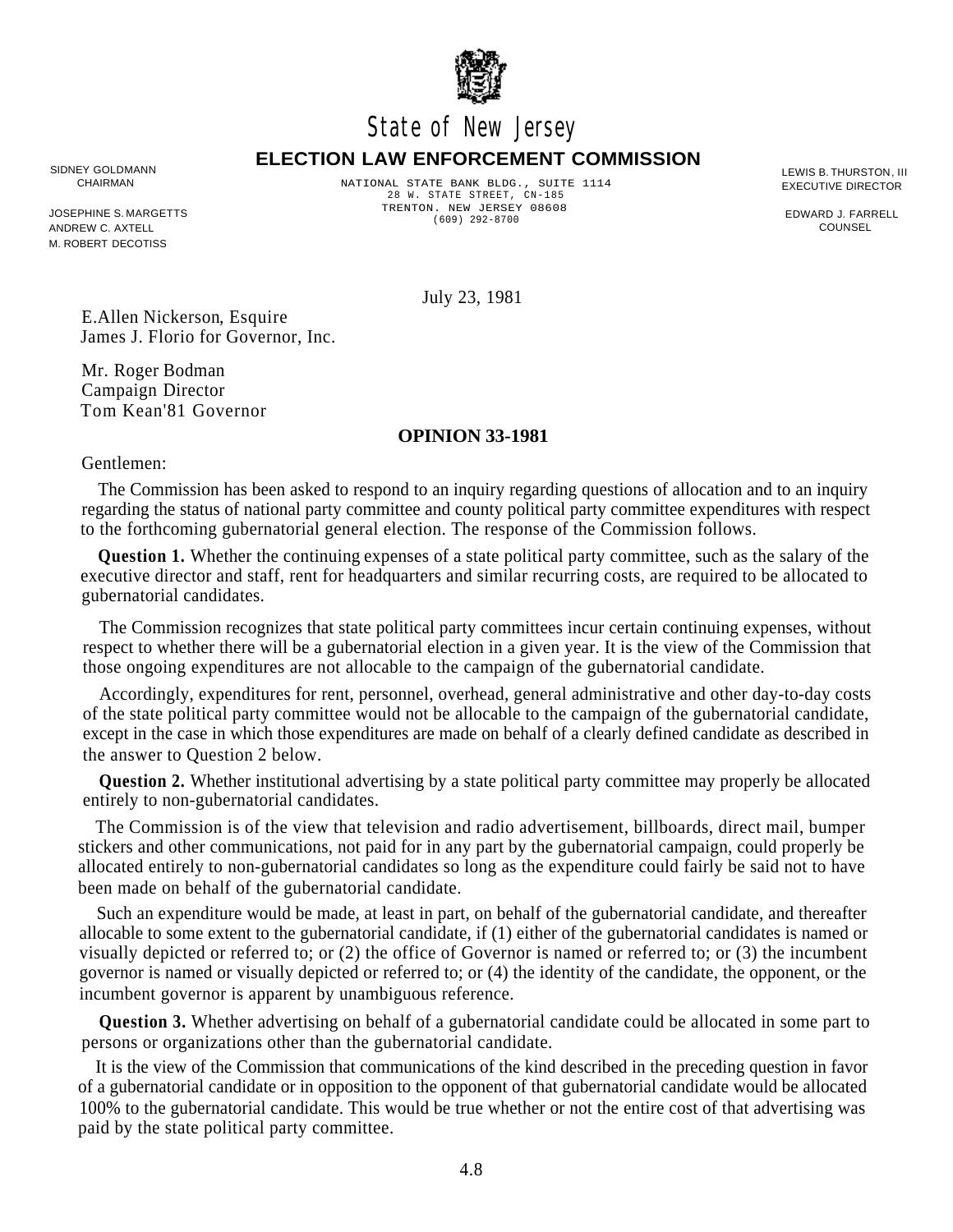**Question 4.** How combined advertising, that is, advertising on behalf of the gubernatorial candidate and other candidates, would be allocated.

This question is necessarily complicated by the fact that a large number of variables can easily be imagined. The Commission is generally of the view that, in the absence of extraordinary circumstances, an ad of this combined type which named or pictured or otherwise clearly identified the gubernatorial candidate would be allocable in an amount not less than 25% to the gubernatorial candidate.

In the simplest case in which the gubernatorial candidate "A" were named together with, for example, "B" and "C" and "D" (a senatorial candidate and two assembly candidates), and equal prominence were given to each of the persons, an allocation of 25% to the gubernatorial candidate would be presumed to be proper in the absence of a substantial showing that some greater allocation to the gubernatorial campaign was called for.

A different question arises where the name of the gubernatorial candidate is linked with, for example, "candidates for senate and assembly" or a similar type of designation. In that case, the Commission is of the view that at least 10% of the cost could properly be allocated to each of those other offices. Whether a greater percentage could be allocated would be a question of fact and would have to depend on the other circumstances involved.

In the case involving one specific example, the mention of the gubernatorial candidate with candidates for 9 other offices (whether or not named) would not result in an allocation of one-tenth of the cost to the gubernatorial candidate. As described above, it would, in the absence of extraordinary circumstances, result in an allocation of at least 25% to the gubernatorial candidate. A piece in favor of ''named gubernatorial candidate and the party slate" or ''the (named gubernatorial candidate) team'' would in all probability be regarded as requiring an allocation of nearly all of the expenditure to the gubernatorial candidate.

**Question 5.** The extent to which activities, generally known as "party building activities" would be subject to allocation.

(a) The expenses of voter registration would not be allocable in any part to the gubernatorial campaign.

(b) Expenses related to ballot security (as opposed to get-out-the-vote and other election day related activities) would be allocable equally to all candidates of the party appearing on the ballot.

(c) (1) Canvassing and phone banks. No portion of expenditures for the entire ticket or for any combination of non-gubernatorial candidates would be allocable in any part to the gubernatorial campaign, provided that the expenditure met the test described in the answer to Question 2 above.

(2) Voter canvassing, specifically designed to determine whether a voter would vote for the gubernatorial candidate, and the related election day turnout activities on behalf of that candidate, would be allocated 100% to the gubernatorial campaign.

(d) Issue research. The Commission has considered the question of the expense of issues research and has concluded that such expense would be allocable to the gubernatorial candidate to the extent that it could fairly be said to constitute a benefit to the gubernatorial candidate.

**Question 6.** Allocation of Polling and Survey Research.

Allocation of costs of polls on a question by question basis would be regarded by the Commission as an appropriate way of calculating allocation. With respect to particular kinds of questions, it is the view of the Commission that:

(1) Candidate related questions ("head to head questions" ) respecting the gubernatorial candidates would be allocated 100% to the gubernatorial campaign.

(2) Demographic questions could properly be allocated among all candidates to whom the poll is made immediately available.

(3) Issue questions relating to the gubernatorial candidate would, in the absence of extraordinary circumstances, be allocable at least 25% to the gubernatorial candidate and issue questions relating exclusively to the gubernatorial campaign would be allocated 100% to the gubernatorial candidate. Questions within those two limits would be allocated to the gubernatorial candidate to the extent that they were for the benefit of the gubernatorial candidate.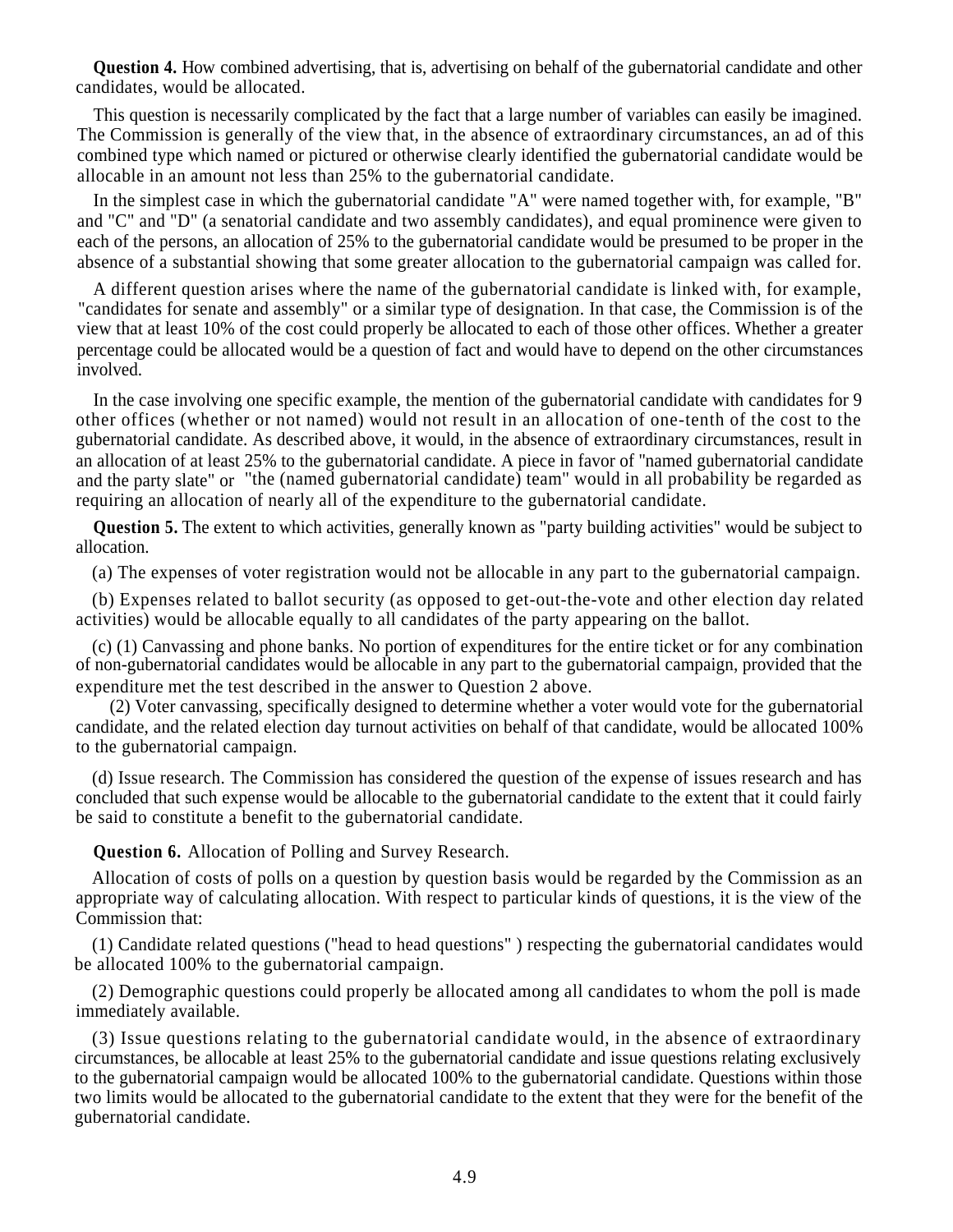(4) Legislative District Polls. Polls commissioned for the benefit of legislative candidates and conducted strictly within a legislative district would not be allocable to the gubernatorial campaign, assuming that nothing in the poll or the use of the poll made it a fair conclusion that the poll was for the benefit of the clearly defined gubernatorial candidate as described in the answer to Question 2 above.

## **Question 7.** The allocation of expense of fundraising appeals.

In general, the allocation of fundraising appeals would be made by charging the costs of such appeals in the same proportion as the funds derived from those appeals were used. There is a caveat here, however, that literature claiming to be fundraising appeals would be allocated to the gubernatorial campaign to the extent that it could reasonably be said to be in fact material benefitting the clearly defined gubernatorial candidate. Accordingly, the mention of the gubernatorial candidate or the signature of the gubernatorial candidate on the solicitation would not necessarily lead to a conclusion that such a piece was in fact a campaign piece, but those would be facts taken into account in evaluating that question.

## **Question 8.** The status of National Political Party Committees.

The Commission has considered the question and its earlier opinion (0-24-77), and has concluded that, in the absence of a specific statutory provision authorizing involvement of the national political party committees in the election process, the Commission should view those committees as persons or political committees under the Act and Regulations, and that accordingly a national political party committee is limited to a contribution to the gubernatorial candidate not in excess of \$800.

**Question 9.** The Commission has reviewed the question whether the expenditures of county and municipal committees (the **\$100,000** provision) are exempt from the expenditure limit imposed upon a candidate. We reaffirm the conclusion of the Commission with respect to the 1977 campaign that these expenditures are included within the expenditure limitations. Our judgment in this regard is buttressed by the fact that the statutory amendments in 1980 specifically changed the wording of the relevant section from ''contributions'' to ''expenditures,'' so that whatever argument might previously have been made to the effect that what were in fact expenditures by the county organizations were ''contributions'' under the statute and therefore exempt, cannot now fairly be made as a matter of seeking to ascertain legislative intent.

Very truly yours,

 $\sqrt{s}$ 

Edward J. Farrell Legal Counsel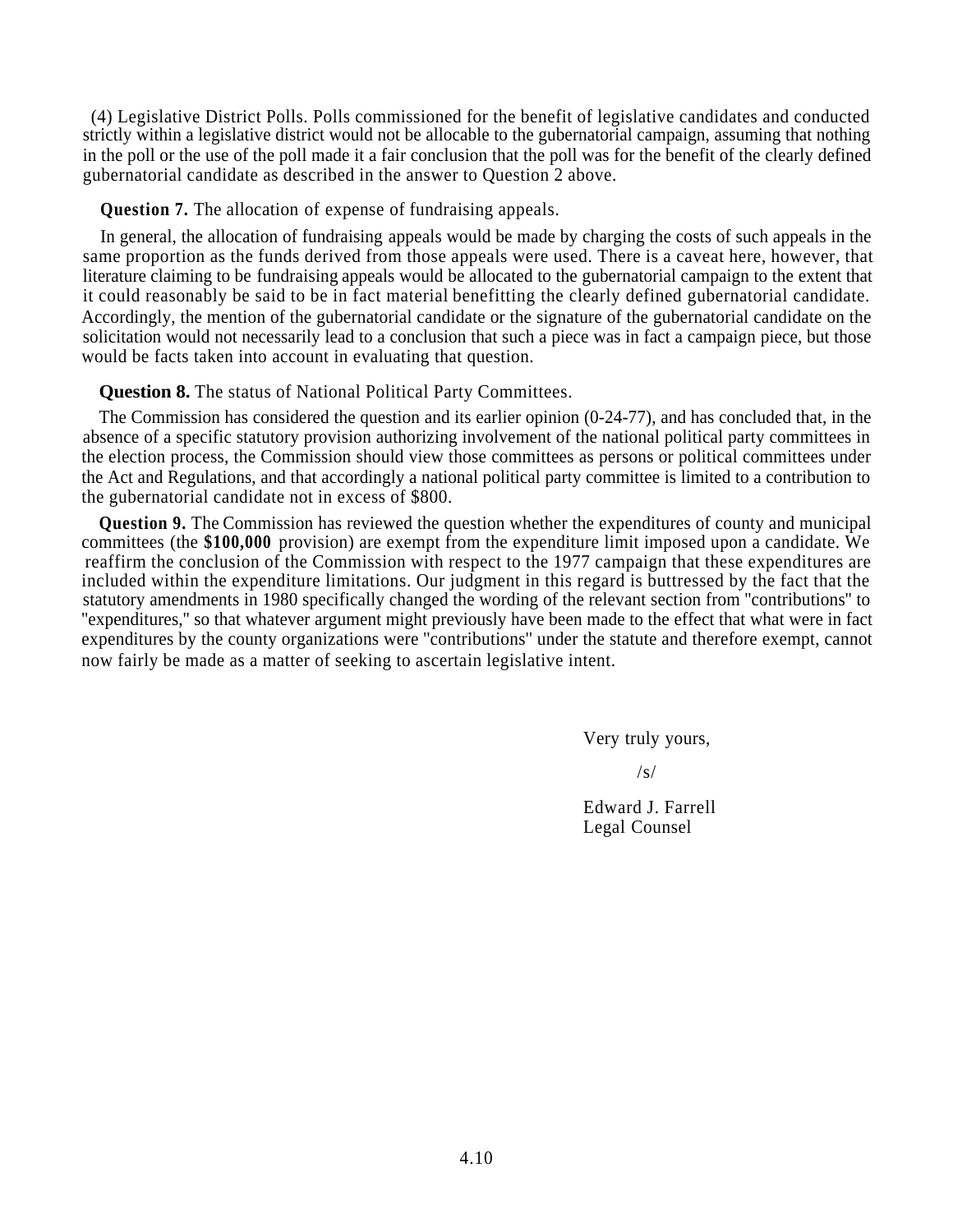## **INTERIM REPORT NO. 5**

## **\$50,000 LIMIT ON BANK LOANS HOW MUCH IF AT ALL, SHOULD THE \$50,000 LIMIT ON BANK LOANS BE CHANGED? SHOULD THE LIMIT ON BANK LOANS BE LIFTED ENTIRELY?**

## **FACTS AND ANALYSIS**

- For the 1977 general election and the 1981 primary and general elections, the statute prohibited bank loans in excess of \$50,000 for each candidate who accepted public funds. There is no limit on those who do not take public funds. The law also required repayment of bank loans within 30 days of the date of the election in 1977 and within 20 days of the election dates in 1981. 1 .
- In the 1977 general election, Governor Byrne had no bank loans, and Senator Bateman borrowed \$25,000, which was property repaid. In the 1981 general election, neither Governor Kean nor Congressman Florio took out a bank loan. 2.
- 3. In the 1981 primary election, only three candidates took out bank loans, as follows:

| Candidate    | Amount                 | Date                            | Date Repaid                    |
|--------------|------------------------|---------------------------------|--------------------------------|
| Lan(D)       | \$50,000.00            | March 26, 1981                  | April 24, 1981                 |
| Gibson(D)    | 50,000.00              | April 15, 1981                  | May 5, 1981                    |
| Wallwork (R) | 49,214.46<br>49,280.90 | March 5, 1981<br>April 14, 1981 | March 27, 1981<br>May 13, 1981 |

These loans, which could not be co-signed by the candidate in an amount in excess of \$25,000, were taken out by the campaign committees themselves. Presumably, with no collateral for the loans, the committees apparently borrowed on the expectation of receiving public funds. As can be seen in the above table, the loans were of short duration and served as ''bridge loans'' for cash flow purposes, enabling the campaign committees to purchase media time, for example, with the borrowed funds and then repaying the loan when public funds were deposited in the campaign's public funds account. All loans were repaid prior to the 20th day before the date of the election.

- 4. One of the principal reasons for imposing the limit on bank loans is to prevent gubernatorial candidates from ending their campaigns heavily in debt, as was the case prior to public financing, and then using their influential position as Governor to raise funds to pay off the debt.
- 5. Only one of the publicly funded candidates in the 1981 primary (as of April 19, 1982) ended his or her campaign in debt, and the debt is small: Thomas F. X. Smith - \$1,338.23. In the Smith case, most of the debt came about from an unanticipated large tax liability on the interest earned on invested contributions. Other committees ended the campaign with payroll tax liabilities higher than expected but not so high as to put the campaign in debt. (See Table 5.1 ''Public Funds Refunded, Remaining Cash on Hand and Outstanding Obligations - 1981 Gubernatorial Primary and General Election Candidates''.)
- 6. Of the other 15 publicly funded campaigns, three have closed out their accounts with no surplus Merlino, Kramer, and Rafferty; another six have closed out their accounts and refunded monies to the New Jersey Gubernatorial Fund: Gibson, Hamilton, Klein, Kean, Parker and Wallwork. Four other campaigns, Degnan, Florio, Lan and McGlynn, have unresolved outstanding obligations which, when settled, may result in surplus funds being returned to the State. Two other campaigns, Dodd and McConnell, refunded some monies but still have unresolved outstanding obligations.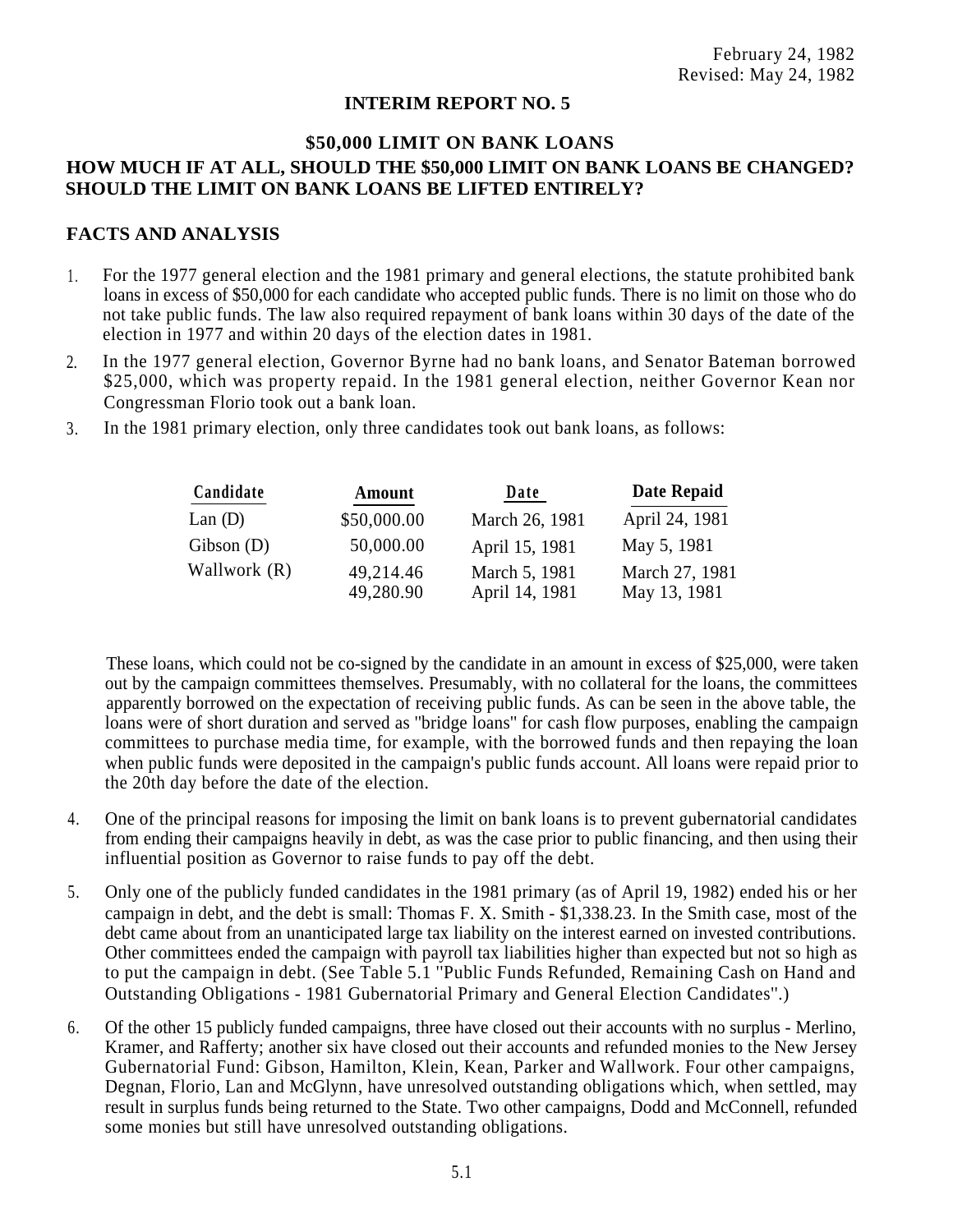The experience of the publicly funded campaigns contrasts sharply with that of the non-publicly funded 1981 primary campaigns of Congressman Robert Roe (D) and Joseph Sullivan (R). Congressman Roe borrowed a total of \$135,000, and, as of the last post-election report, April 19, 1982, his campaign owed three banks a total of \$88,000. Mr. Sullivan borrowed a total of \$50,000 from banks and \$1,817,000 from himself and ended his campaign with the latter amount still outstanding to himself. 7.

In 1973, Governor Byrne ended his general election campaign \$132,000 in debt which was taken over by the Democratic State Committee in June 1974. Both Governor Byrne and Senator Bateman incurred large 1977 primary election debts. Governor Byrne was able to repay his debt of nearly \$200,000 during the general election campaign and through inaugural events. However, Senator Bateman owed \$210,000 on his primary election campaign at the end of 1977, and the debt was not repaid until August 16, 1978.

- The Commission experienced no problems in enforcing the 30-day (1977) and 20-day (1981) pay-back provision of the \$50,000 bank loan clause. 8.
- Increasing the dollar amount of the bank loan limit by various percentages compounded to allow for inflation would have the following results: 9.
	- 10 percent compounded \$ 73,205 rounded to \$ 73,000
	- 15 percent compounded \$ 87,450 rounded to \$ 87,000
	- 20 percent compounded \$103,680 rounded to \$ 104,000
- 10. The respondents to the questionnaire disagreed on whether changes should be made in the bank loan provision. For example, Senator Merlino stated: ''The limit on bank loans helps prevent deficit campaigns. We could live with it. In fact, I think the campaign was better off without desperate loan floating at the end.'' Mayor Lawrence Kramer stated ''I find no difficulty with the bank loan requirements. However, I would suggest delaying repayment deadline to ten days before the end of the campaign. The period three weeks prior to the election day often is a very critical time for placing media and finalizing mail commitments. Since almost all political expenditures must be paid in advance, it could become critical at this period to float a loan in order to insure adequate media placement. A delay in repayment to ten or even five days prior to the election could prove very helpful. ''Secretary of State Lan and Senator Parker also supported the existing provision in the law as did the following treasurers and campaign officials as follows: Lowenstein (Degnan); Rein (Merlino); and Shillingburg (Klein).

On the other hand, candidate Joseph Sullivan stated: ''(the loan limit should be raised to) \$100,000 to reflect reality that many campaign expenses are front end loaded campaigns. Repayment should be required subsequent to the election, so that the candidates do not have to diminish campaign funds at a critical time to pay back a loan. '' Thomas Brown, Senator Dodd's treasurer, stated: ''I do believe that there should be limits on the amount of bank loans allowed to be made by a campaign, but I believe that \$50,000 is too low. I figure somewhere in the vicinity of \$100,000 would be more appropriate. I believe that the payback in 20 days prior to the election should be changed to allow the campaign to make the payback within 20 days after the election.'' John Ricci, Mayor Rafferty's deputy treasurer, concurred with Mr. Brown and stated: ''The limit should be raised to \$100,000. The payment should be 20 days after election. These loans are primarily for cash flow. Banks won't lend the money to a campaign unless they are 100 percent certain of repayment.''

## **ALTERNATIVES**

Below are posed four alternatives for consideration. None of the bills introduced in the Legislature proposes any changes in the \$50,000 bank loan provision. The four alternatives are based on what changes might be reasonable and feasible of enactment.

## **Alternative # 1: Make no change in the \$50,000 bank loan provision.**

Although bank loans were not used at all in the general election and were used only four times by three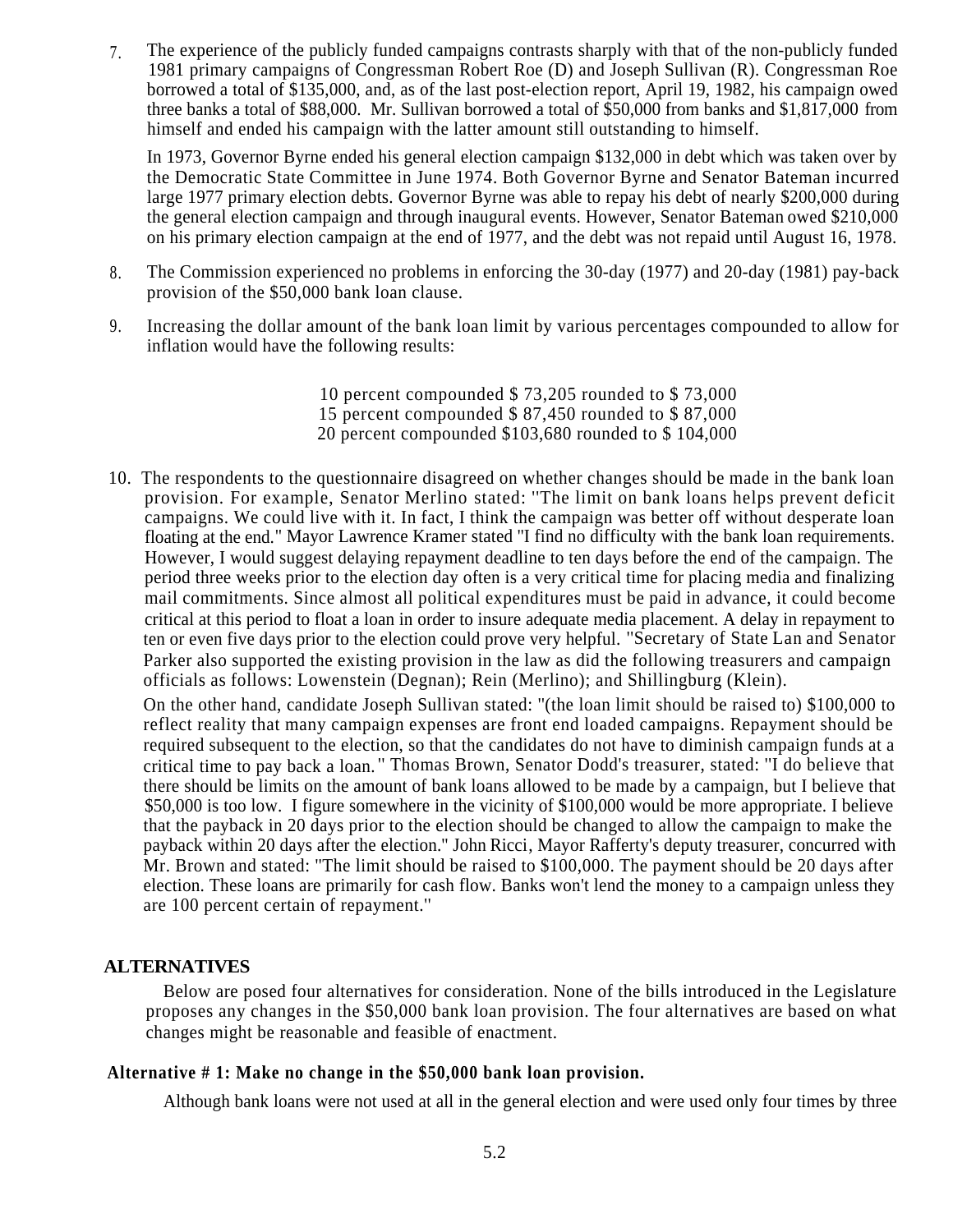candidates in the primary, they did serve a useful purpose in providing funds to a campaign to ''bridge'' a cash flow problem until public funds were deposited and available. This might have been crucial to two of the campaigns which used bank loans, Gibson's and Wallwork's, both of which started slowly in their fund raising and, toward the end of the campaign, greatly accelerated their receipt of contributions.

## **Alternative #2: Prohibit bank loans entirely.**

The bank loan limit provision entered the law, apparently, because of the large debts with which gubernatorial candidates ended their campaigns prior to public financing. Since only three 1981 campaigns used the bank loan provision, it could be argued that there is little need for campaigns to borrow from banks and they should be prohibited from doing so in the future. This would nearly eliminate the problem of seriously debt ridden campaigns that plagued gubernatorial campaigns prior to public financing.

## **Alternative #3. Increase the limit to reflect anticipated inflation, e.g. 15 percent which would result in a limit of \$87,000.**

This change would keep the 1985 dollar amount of the limit on a par with the \$50,000 limit in 1981 while acknowledging that bank loans can serve a limited but important purpose in gubernatorial campaigns.

## **Alternative #4: Keep a dollar limit on bank loans but change the 20-day pay-back requirement to a date closer to the election, e.g. 15 days.**

This would permit a campaign, which is showing acceleration in its fund raising and, presumably, in its support among the electorate, five more days to take advantage of the loan provision. The three to four weeks before an election are particularly critical, and the related cash flow is vitally important in making media buys because the stations must have the funds on hand before agreeing to air commercials. There is a built-in lag of a week or two weeks between the date a contribution is received and the matching public funds deposited and available. The change to 15 days could, in the suggested set of circumstances, be vitally important in enabling a campaign to take out a bank loan ''bridging'' that built-in lag during the third week before the election.

## **Interim Report #5 Table:**

5.1 Public Funds Refunded, Remaining Cash on Hand and Outstanding Obligations - 1981 Gubernatorial Primary and General Election Candidates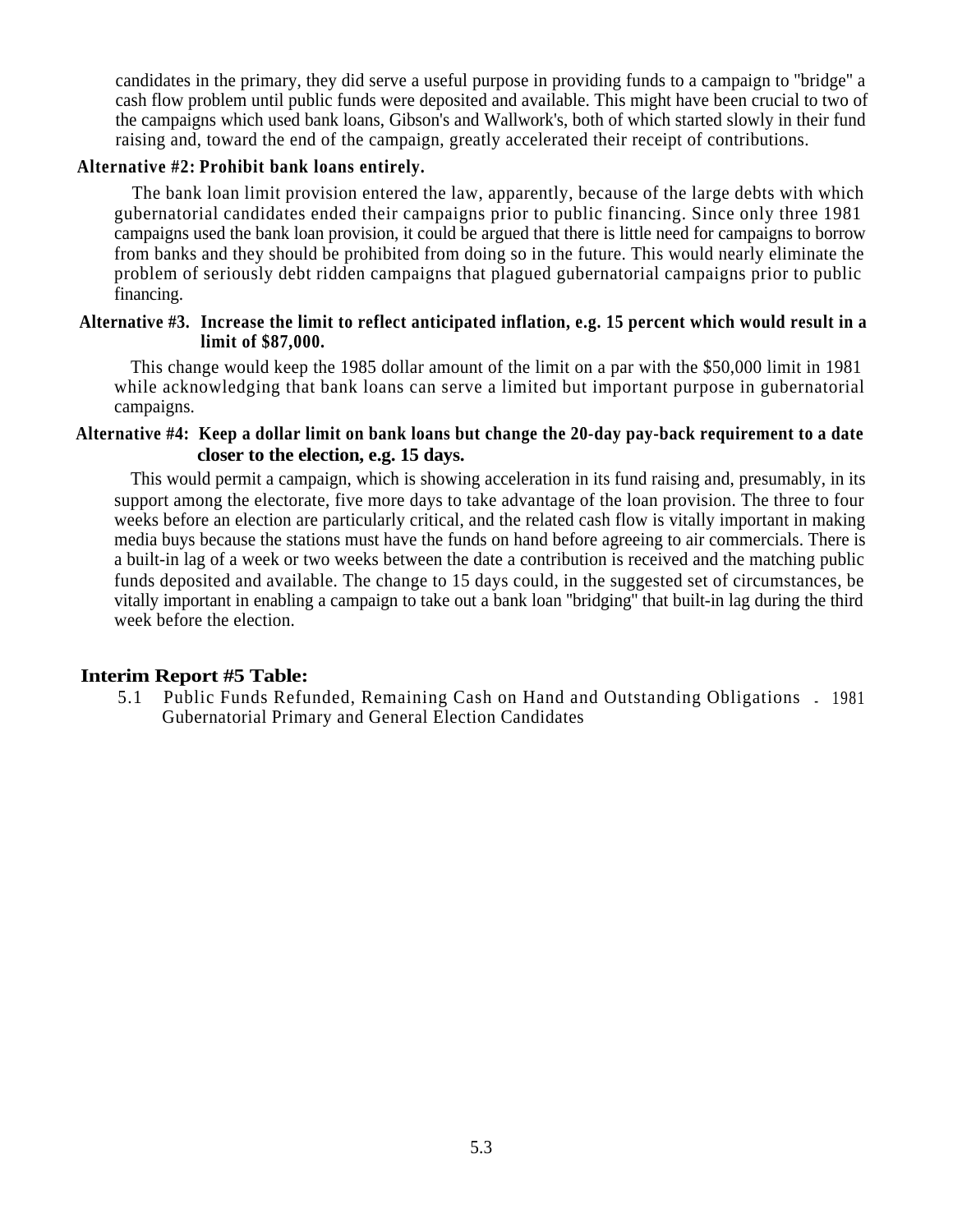#### TABLE 5.1

## PUBLIC FUNDS REFUNDED, REMAINING CASH ON HAND AND OUTSTANDING OBLIGATIONS - 1981 GUBERNATORIAL PRIMARY AND GENERAL ELECTION CANDIDATES

| <b>CANDIDATE</b> | <b>PUBLIC FUNDS</b><br><b>REFUNDED</b> | <b>REMAINING</b><br><b>CASH</b><br>ON HAND | <b>OUTSTANDING OBLIGATIONS</b>                          |  |
|------------------|----------------------------------------|--------------------------------------------|---------------------------------------------------------|--|
| Primary          |                                        |                                            |                                                         |  |
| Degnan           | \$<br>$-0-$                            | $\boldsymbol{\hat{\mathsf{S}}}$<br>420.58  | Insurance premium audit and related<br>accounting costs |  |
| Dodd             | 50.08                                  | 694.37                                     | Unresolved vendor payment                               |  |
| Florio           | $-0-$                                  | 1,044.15                                   | Federal taxes                                           |  |
| Gibson           | 72,815.23                              | Closed                                     |                                                         |  |
| Hamilton         | 7,949.73                               | Closed                                     |                                                         |  |
| Klein            | 785.65                                 | Closed                                     |                                                         |  |
| Lan              | $-0-$                                  | 11,156.89                                  | Worker's Compensation claim;                            |  |
|                  |                                        |                                            | related legal and accounting costs                      |  |
| McConnell        | 816.84                                 | 438.12                                     | Federal taxes                                           |  |
| Merlino          | $-0-$                                  | Closed                                     |                                                         |  |
| Smith            | $-0-$                                  | 9,661.77                                   | Federal taxes - \$11,000 Estimated                      |  |
| Kean             | 289.90                                 | Closed                                     |                                                         |  |
| Kramer           | $-0-$                                  | Closed                                     |                                                         |  |
| McGlynn          | $-0-$                                  | 536.44                                     | Accounting costs                                        |  |
| Parker           | 11,146.30                              | Closed                                     |                                                         |  |
| Rafferty         | $-0-$                                  | Closed                                     |                                                         |  |
| Wallwork         | 45.79                                  | Closed                                     |                                                         |  |
| Subtotal         | \$93,899.52                            | \$24,415.88                                |                                                         |  |
| General          |                                        |                                            |                                                         |  |
| Florio           | $-0-$                                  | \$5,911.85                                 | \$6,000 to Democratic State Committee                   |  |
| Kean             | $-0-$                                  | 482.66                                     | None                                                    |  |
| Subtotal         | $-0-$                                  | \$6,394.51                                 |                                                         |  |
| Total            | \$93,899.52                            | \$30,810.39                                |                                                         |  |

## Source: Primary Election Candidates post-election reports through April 19, 1982; General Election Candidates through May 18, 1982.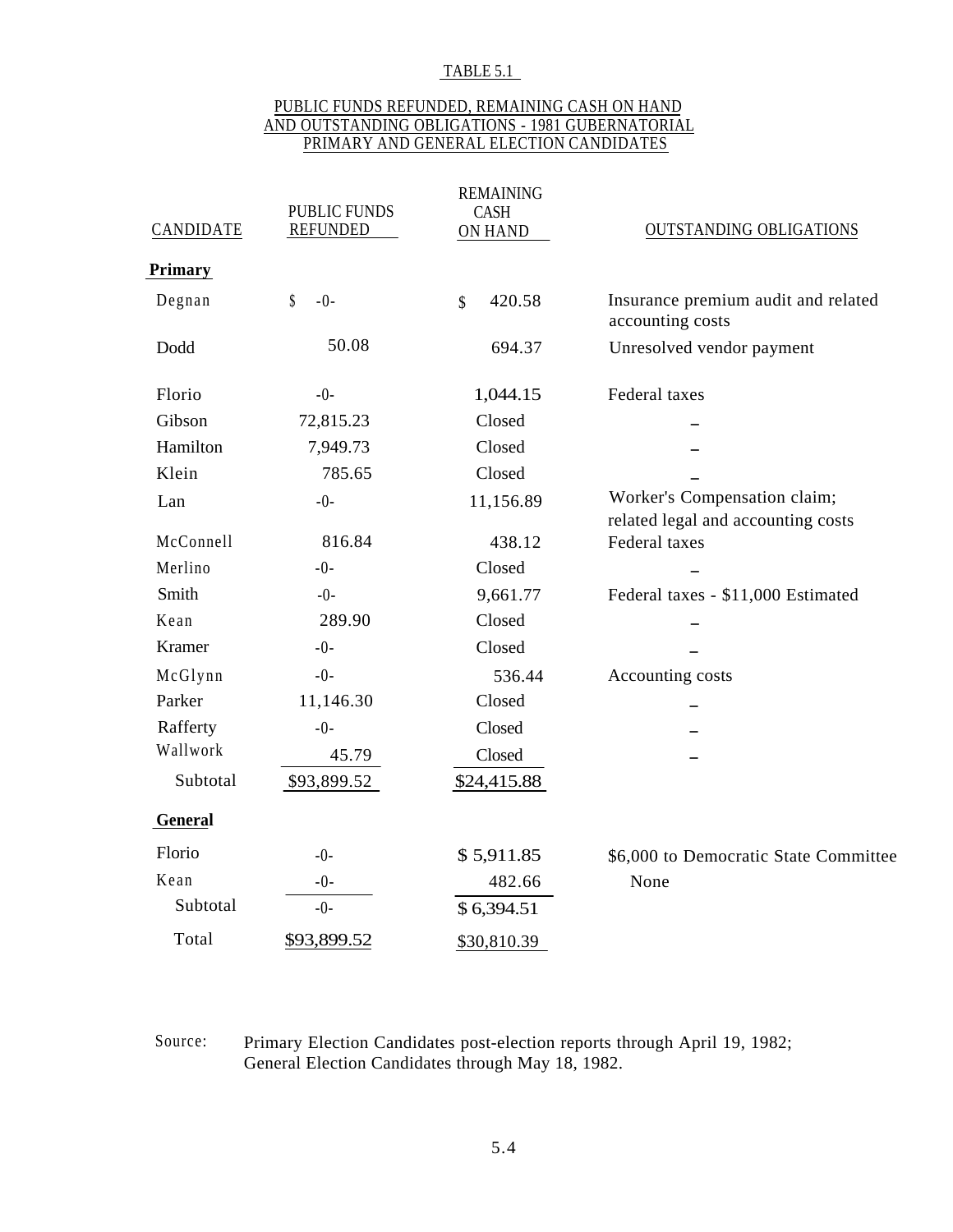## **INTERIM REPORT NO. 6**

## **LIMITS ON PURPOSES FOR WHICH PUBLIC FUNDS MAY BE SPENT**

## **WHAT CHANGES, ADDITIONS OR DELETIONS SHOULD BE MADE IN THE STATED PURPOSES FOR WHICH PUBLIC FUNDS MAY BE SPENT?**

## **FACTS AND ANALYSIS**

1. In the 1977 general election the purposes for which public funds could be spent were five, as follows:

- 1. purchase of radio and TV broadcast time;
- 2. billboard rental;
- 3. advertising in newspapers and other periodicals;
- 4. advertising production costs; and
- 5. costs of printing and mailing campaign literature.

P.L. 1980, c.74, added two additional purposes for which public funds could be spent in the 1981 elections, as follows:

- 1. payment of the cost of legal and accounting expenses incurred in complying with the public financing statute and Commission regulations regarding public financing; and
- 2. payment of the cost of telephone deposits and installation charges and monthly billings in excess of deposits.

The addition of the two additional purposes was proposed by the Commission as recommendation # 8 in its report on the 1977 election.

2. In the 1977 general election, the two candidates spent their public funds as follows:

|                             | $B$ <sub>yrne</sub> $(D)$ |         | Bateman (R) |       |
|-----------------------------|---------------------------|---------|-------------|-------|
| Radio and TV Broadcast time | \$805,094                 | 76.6%   | \$661,217   | 65.5% |
| Advertising production and  |                           |         |             |       |
| consulting                  | 180,000                   | 17.1    | 96,021      | 9.5   |
| Newspaper advertising       | 28,215                    | 2.7     | 104,774     | 10.4  |
| Billboards                  | $-()$                     | $-()$ - | 66,973      | 6.6   |
| Printing, mailing of        |                           |         |             |       |
| campaign literature         | 37,260                    | 3.6     | 80,735      | 8.0   |
| Total Public Funds          | \$1,050,569               | 100.0%  | \$1,009,720 | 100.0 |
|                             |                           |         |             |       |

Source: Public Financing in New Jersey, N.J. Election Law Enforcement Commission August, 1978, page 22.

Neither Byrne nor Bateman spent any non-public funds on these communication purposes.

3. In the 1981 general election, Congressman Florio and Governor Kean spent almost all of their public funds on media time, advertising production and printing and mailing of campaign literature. Furthermore, both spent privately raised money on communication; Congressman Florio spent over \$604,000 in private money on communication, and Governor Kean, nearly \$580,000.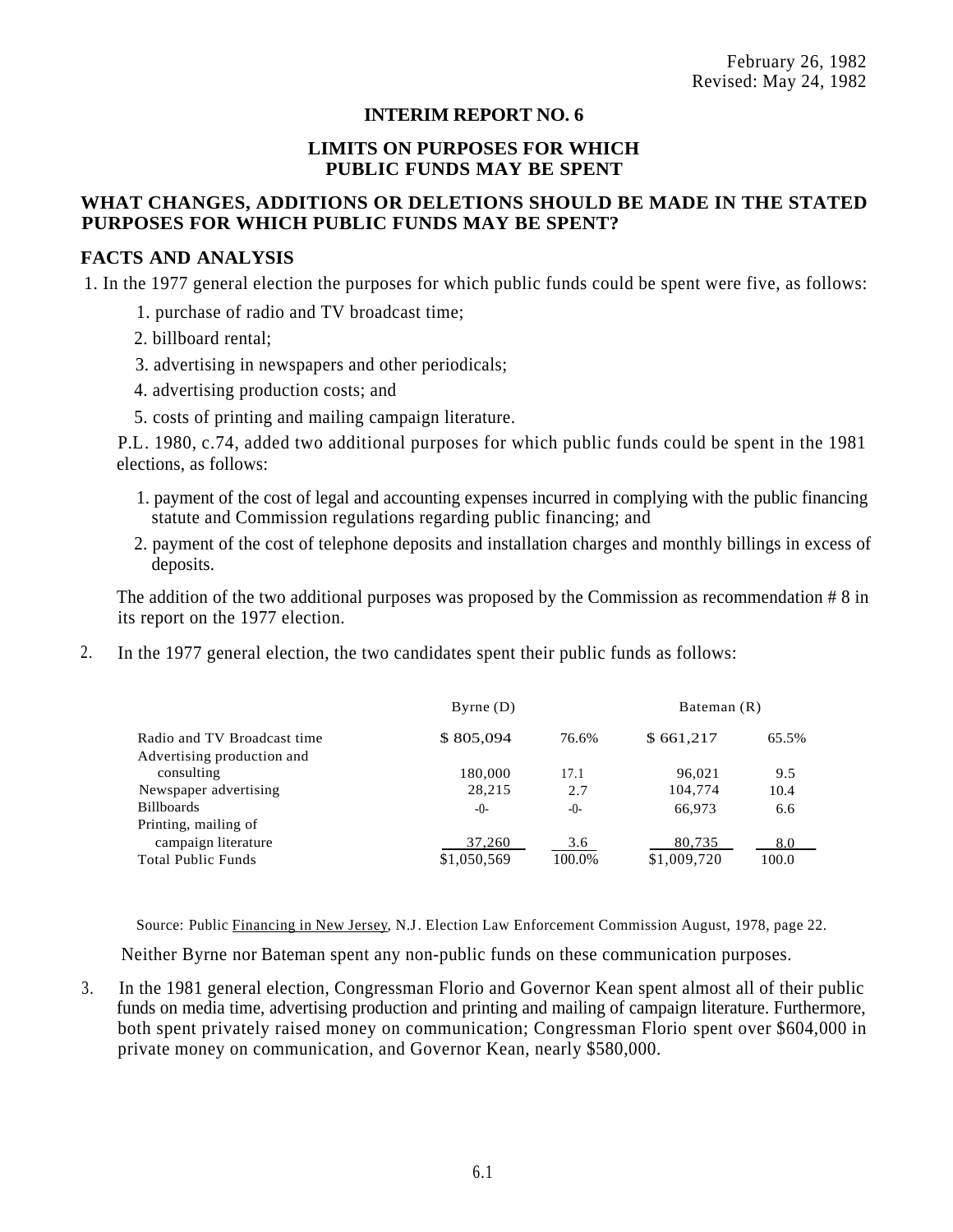#### COMPARISON OF 1981 GENERAL ELECTION EXPENDITURES OF PUBLIC FUNDS BY CANDIDATES FLORIO (D) and KEAN (R)

|                                             |             | FLORIO (D)      |         | KEAN(R)     |                 |       |  |  |  |  |
|---------------------------------------------|-------------|-----------------|---------|-------------|-----------------|-------|--|--|--|--|
| Type of                                     | Total<br>\$ | Funds<br>Public |         | Total<br>\$ | Funds<br>Public |       |  |  |  |  |
| Expenditure                                 |             | \$              | $\%$    |             | \$              | $\%$  |  |  |  |  |
| Communication:                              |             |                 |         |             |                 |       |  |  |  |  |
| Radio, TV<br>broadcast time                 | \$1,347,316 | \$1,109,952     | 92.5    | \$1,401,399 | \$1,051,426     | 87.6  |  |  |  |  |
| Advertising production<br>and consulting    | \$100,547   | 90,000          | 7.5     | 116,106     | 60,000          | 5.0   |  |  |  |  |
| Newspaper advertising                       | 3,551       | $-0-$           |         | 9,348       | $-0-$           |       |  |  |  |  |
| <b>Billboards</b>                           | 1,825       | $-0-$           |         | 89          | $-0-$           |       |  |  |  |  |
| Printing, mailing of<br>campaign literature | 351,113     | $-0-$           |         | 252,904     | 88,526          | 7.4   |  |  |  |  |
| Subtotal                                    | \$1,804,352 | \$1,199,952     | 100.0   | \$1,779,846 | \$1,199,952     | 100.0 |  |  |  |  |
| Telephone*                                  | *           | $-0-$           | $-0-$   | $\ast$      | $-0-$           | $-0-$ |  |  |  |  |
| Compliance                                  | 108,145     | $-0-$           | $-()$ - | 121,033     | $-0-$           | $-0-$ |  |  |  |  |
| Other                                       | 458,313**   | $-0-$           | $-0-$   | 462,929     | $-0-$           | $-0-$ |  |  |  |  |
| <b>TOTAL</b>                                | \$2,370,810 | \$1,199,952     | $-0-$   | \$2,363,808 | \$1,199,952     | $-0-$ |  |  |  |  |

\*telephone costs included with ''Other'' \*\* does not include \$50,000 transferred to ''recount'' Public Funds as a Percent of Total: Florio: 50.6% Kean: 50.7%

Source: Pre- and Post-Election reports (Form G-1) filed by Florio and Kean campaigns through May 18,1982.

In its report on the 1977 election, the Commission concluded that the effect of providing public funding and imposing prescribed uses for those public funds was to increase the percentage of total campaign expenditures spent for communication purposes. In 1977, Governor Byrne spent 63 percent and Senator Bateman spent 61.5 percent of their total expenditures for communication; in 1973, the comparable percentages were 55 percent and 51 percent for Governor Byrne and former Congressman Sandman, respectively. In 1977, the campaigns spent only public funds on communication and did not supplement the public funds with private funds. 4.

In 1981, both Congressman Florio and Governor Kean spent about \$600,000 in privately raised funds on communication. Thus, it can no longer be concluded that it is the public funds and the prescribed uses for those funds that are causing the increase in the percentage of total campaign expenditures being spent on communication purposes. More likely, it is the changed nature of campaigning, i.e. increased reliance on TV and radio advertising and direct mail, that had caused the increase in spending for communication and a corresponding 50 percent decrease in spending on ''administration'' which would include staff, polls and offices, the traditional organizational type of campaign. (See Table 6.1, ''Comparison of Expenditures of 1981, 1977 and 1973 Gubernatorial Candidates''). Also refer to paragraph 9, below which discusses the spending of public funds by 1981 primary candidates.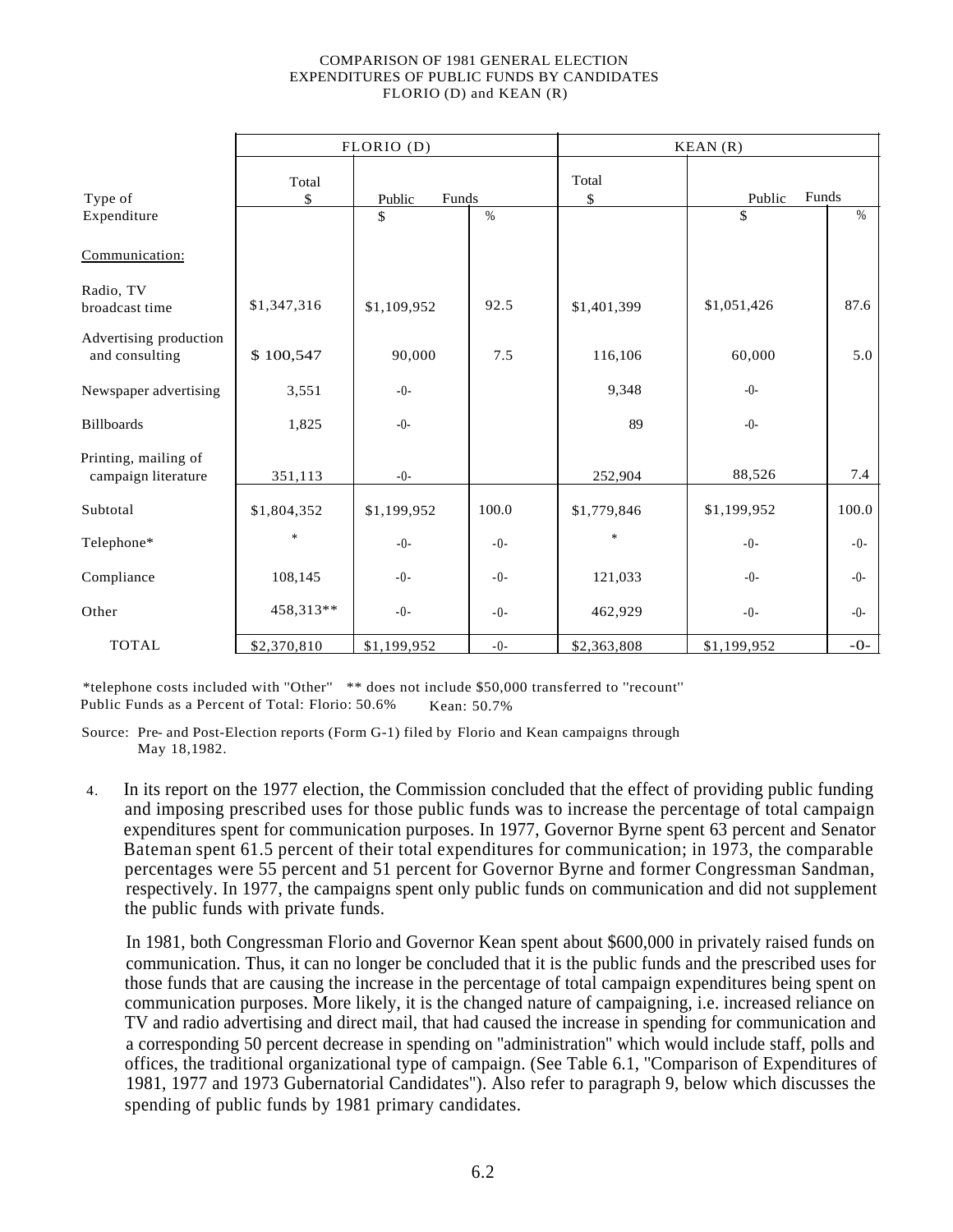According to the Commission's report on the 1977 election, staff of both the Bateman and Byrne campaigns were critical of the statutory provision as unduly restrictive and arbitrary. They argued that public funds should be available for any legitimate campaign expenditure or, at least, for other means of direct communication with voters such as telephone banks, polls and storefront headquarters. 5.

# The Commission countered as follows:

''While we believe that some additional flexibility in the use of public funds is desirable, we conclude that the concept of limiting their use to certain enumerated purposes is sound in the present context. If the experiment of public financing of election campaigns is to succeed, it must have general acceptance by the public. A key element in such acceptance is the fact and perception that taxpayers' funds used for this are not 'abused'. If public funds were available for payment of certain legal campaign expenditures, such as 'street money', and payment of campaign salaries to relatives of the candidate, for example, this might seriously undermine public acceptance. **''(Public Financing in New Jersey, pp. 37-38)**

In considering whether to expand the list of permitted uses of public funds to provide campaigns with more flexibility, it should be kept in mind that the proportion of total funds represented by public funds will most likely go down in each forthcoming gubernatorial election, assuming that the expenditure limit will be raised or eliminated entirely and that the sole source of public funds will be the income tax check-off.

One of the criticisms of public financing is that too much public money was spent on TV and radio advertisements aired on New York and Philadelphia stations. The criticism was frequently phrased that New Jersey taxpayers' money was being used to subsidize New York City and Philadelphia stations. (In the 1981 Legislature, A-3471 was introduced by then Speaker Jackman to require that 70 percent of the public funds used for the media be used on New Jersey media.) Those who make this criticism propose that a specific amount or a percentage of the public funds given to any one candidate and spent on non-New Jersey media should be limited. 7.

From the candidates' reports it is impossible to estimate how much of the public money was spent outside the State, but with New Jersey having no commercial TV station, it is likely that a large percentage of the money spent on TV advertisements was spent with New York and Philadelphia stations. Furthermore, many of the media consultants used by the candidates are based outside of New Jersey, and thus, some or all of the production costs are incurred outside New Jersey; for example: Kean-Bailey, Deardourff & Associates of McClean, Virginia; Florio-Cromer & Young Group, Inc., of Harrisburg, Pennsylvania; Degnan-Garth Group of New York City; Kramer-Larry Eastland Associates of West Hartford, Connecticut; and Smith-Barry Huey Advertising, Inc., of Birmingham, Alabama.

An argument against placing any limit on public monies spent on TV and radio stations outside New Jersey is that the public funds were intended to aid candidates to communicate with the electorate and current campaign techniques are focused on the use of TV and radio as an efficient and effective means of reaching most voters. This is the case even in New Jersey where a large portion of the audience for the ads are not New Jersey residents and voters because of the nature of the TV and radio markets.

8. During the primary, the Commission issued Advisory Opinions on the use of public funds, as follows:

# **AO 06-81** (April 14, 1981)

In this opinion, the Commission approved the use of public funds for: (a) computer services to store mailing lists and prepare mailing labels for campaign literature; (b) computer services to store statistical data and contributor records if related to accounting expenses; (c) computer services to synthesize and reorganize mailing lists, if related to accounting; (d) writing, layout and design costs of printing campaign literature; (e) private mail house services of printing and mailing campaign literature; and (f) campaign buttons and bumper stickers. The Commission also decided that public funds could not be used for: (a) computer services to store lists of telephone numbers for use in a telephone bank; (b) computer services for storing statistical data and contributor records not related to accounting; (c) computer services for synthesizing lists of telephone numbers; (d) campaign ''give aways'' and other paraphernalia; (e) wages to telephone operators and supervisors; and (f) private telephone service which would make calls to voters.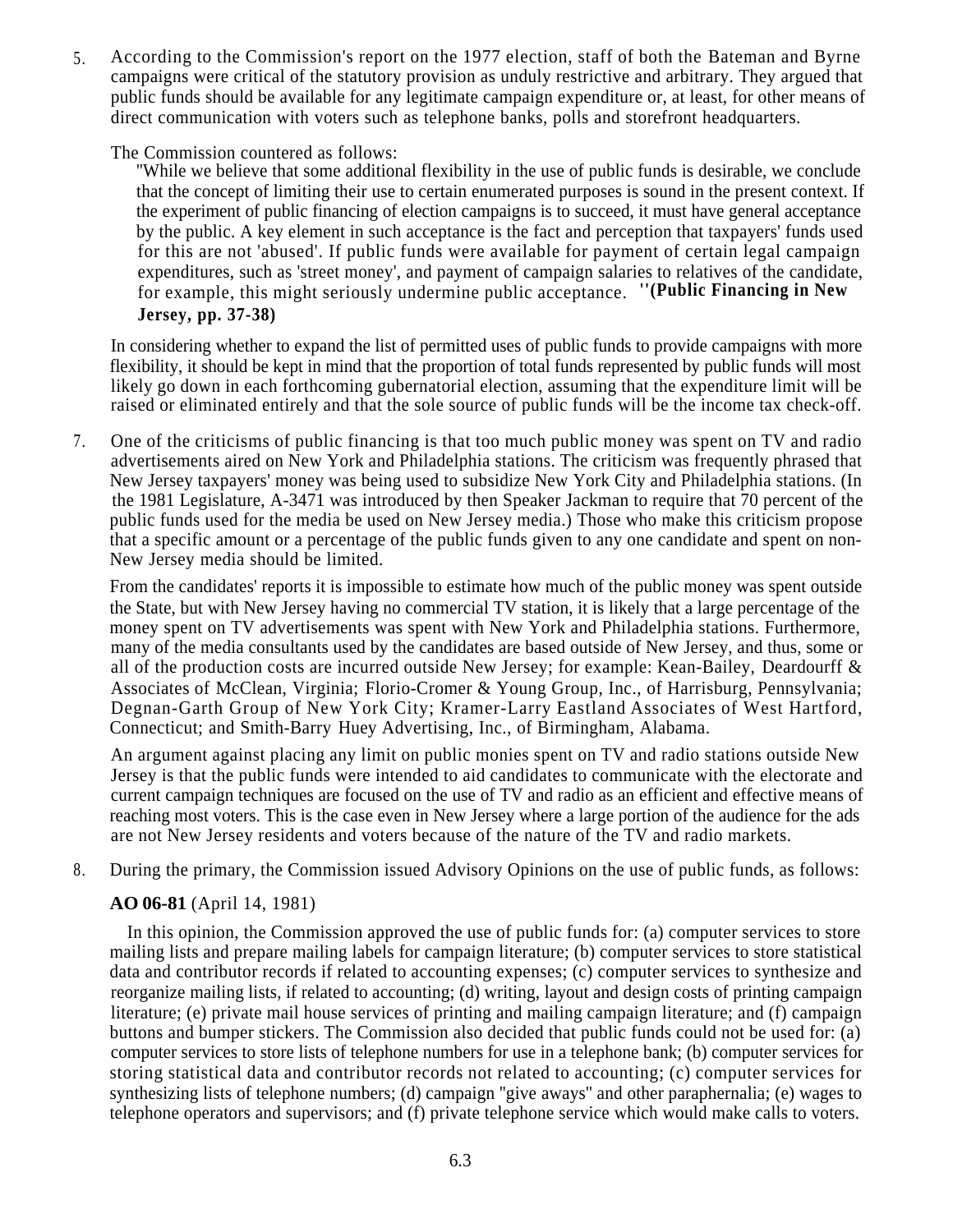#### **AO 08-81 (April 15**, 1981)

In this opinion, the Commission approved the use of public funds for: (a) campaign stationery with logo, (b) photographs, film and development; (c) campaign flyers; (d) postage permits to the extent the expenditures are for the cost of mailing campaign literature and brochures; (e) newspaper advertisement; (f) rental of postage machine to the extent expenditures are for the cost of mailing campaign literature; and (g) Xerox machine to the extent expenditures are for production of campaign literature. The Commission also decided that public funds could not be used for: (a) telecopier for electronic transmission of documents unless it could be shown to be related to the preparation or distribution of campaign literature, and (b) potholders with campaign logo.

# **AO 13-81** (May 11, 1981)

In this opinion, the Commission approved the use of public funds for: (a) staff devoting entire time to press relations and media production; (b) properly allocated portion of the salary of staff devoting part of their time to press relations and media productions, and (c) tapes and lists from a direct mail agency in order to obtain names for mailing campaign literature. The Commission did not approve the use of public funds for a poll to develop in part target areas for press and media coverage.

> Amount and Percent of Public Funds Spent by 1981 Gubernatorial Primary Candidates by Type of Expenditure

9. In the 1981 primary the 16 publicly funded candidates spent their public funds as follows:

| <u>Expenditure Type</u><br>Communication:  | Amount                 | Percent<br>of<br>Total |
|--------------------------------------------|------------------------|------------------------|
| Radio/TV Time                              | \$4,327,143            | 68.3                   |
| <b>Advertising Production</b>              | 767,103                | 12.1                   |
| Newspaper Advertising<br><b>Billboards</b> | 100,496<br>29,568      | 1.6<br>5               |
| Printing/Mailing                           |                        |                        |
| Campaign literature<br>Subtotal            | 997,871<br>\$6,222,181 | 15.8<br>98.2           |
| Telephone                                  | 90,943<br>\$           | 1.4                    |
| Compliance                                 | 24,787                 | .4                     |
| Subtotal                                   | $\overline{$}115,730$  | 1.8                    |
| Total                                      | \$6.337.911            | 100.0                  |

Source: Table 6.2, ''Comparison of 1981 Primary Election Candidates Expenditures of Public Funds''

In addition, 1981 primary candidates spent private funds on communication costs, eligible to be paid for with public funds, as follows:

#### COMMUNICATION COSTS PAID FOR WITH PRIVATE FUNDS

| Candidate | Amount    |
|-----------|-----------|
| Democrats |           |
| Degnan    | \$301,960 |
| Dodd      | 98,341    |
| Florio    | 135,933   |
| Gibson    | 177,837   |
| Hamilton  | 61,667    |
|           |           |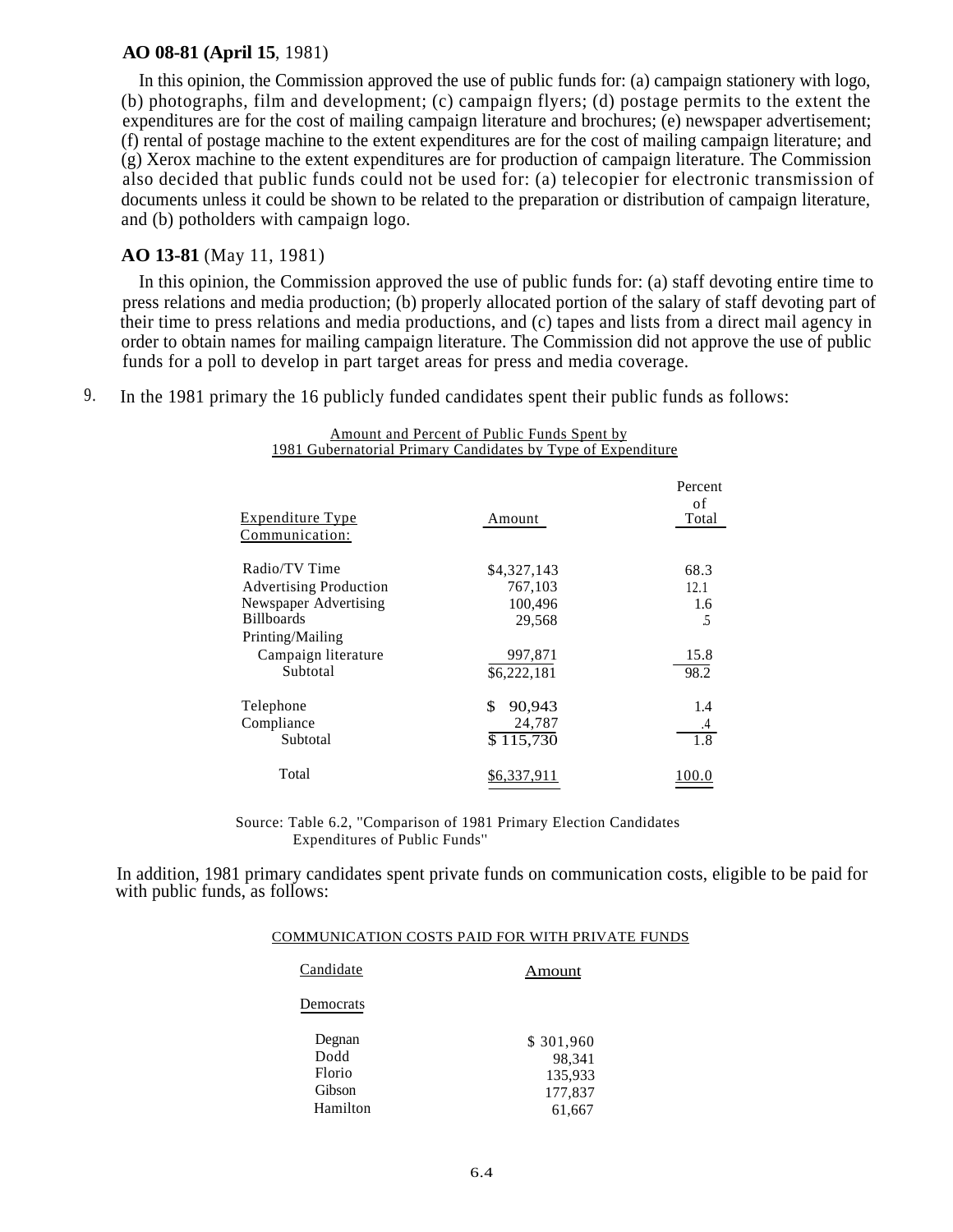| Klein              | 61,209           |
|--------------------|------------------|
| Lan                | 4,769            |
| McConnell          | 21,009           |
| Merlino            | 183,435          |
| Smith              | 137,952          |
| Subtotal           | \$1,184,112      |
| <u>Republicans</u> |                  |
| Kean               | \$250,310        |
| Kramer             | 164,859          |
| McGlynn            | 35,333           |
| Parker             | 5,980            |
| Rafferty           | 23,785           |
| Wallwork           | 311,627          |
| Subtotal           | <u>\$791,894</u> |
| TOTAL              | \$1,976,006      |
|                    |                  |

Source: Pre- and Post-Election reports through April 19, 1982; See Table 6.2, ''Comparison of 1981 Primary Election Candidates Expenditures of Public Funds'', Table 6.3, ''Comparison of 1981 Gubernatorial Primary Candidates' Expenditures by Type of Expenditure''

Thus, the 1981 primary candidates, spent nearly \$2.0 million in privately raised funds, in addition to public funds, on communication, chiefly broadcast time, advertising production and direct mail. This further supports the conclusion in paragraph 4, above, that it is not the public funds that are causing the increase in the percentage of total campaign expenditures being spent on communication purposes, i.e. radio and TV and direct mail.

#### **ALTERNATIVES**

Below are posed three alternatives for consideration. The alternatives are based on suggestions raised by critics of the use of public funds, on the experience in the 1977 and 1981 elections, and on the reasonableness and feasibility of enacting the change.

#### **Alternative # 1: Make no change in the purposes for which public funds may be spent.**

After the 1977 experience, the list of purposes was expanded by adding two purposes to the original five; no 1981 campaign experienced a major problem with the limits on the uses for which public funds could be spent; limiting the amount of public funds that could be spent on New York and Philadelphia stations simply ignores the reality of the TV markets affecting New Jersey. These are the principal arguments for making no changes in the limits on the purposes for which public funds may be spent.

#### **Alternative #2: Change the provision in the law so it lists the purposes for which public funds cannot be spent, e.g. personal benefit of the candidate.**

This approach would give the greatest flexibility to the publicly funded campaigns; they could spend the public funds for any legal purpose other than the purposes proscribed by the law. While giving much greater flexibility to campaigns, this alternative would have greater chance of creating more opportunities for criticism of how the monies were spent and of possible abuse by the campaigns; it would be difficult, if not impossible, for the Commission to anticipate all the possible uses of public funds campaigns might make under such a flexible system.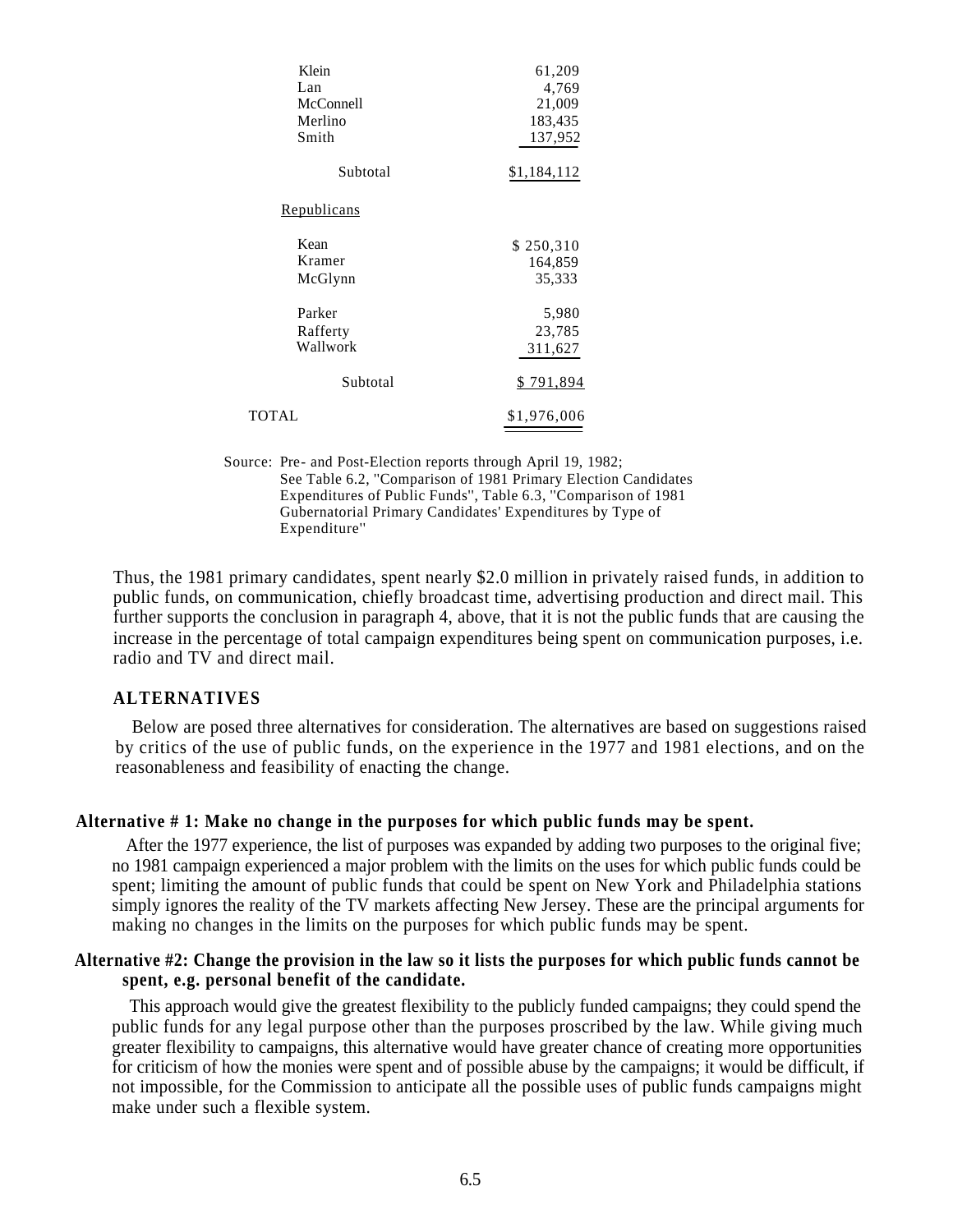#### **Alternative #3: Limit the amount of public funds that can be spent on non-New Jersey media, e.g. a maximum of 50 percent of the public funds received.**

This alternative would address the criticism of too much New Jersey money being spent on New York and Philadelphia stations. It would limit the flexibility of campaigns and would require more detailed reporting by campaigns to enable the Commission's staff to monitor such a provision. Theoretically, this alternative would encourage running an "organizational'' campaign instead of a media campaign. However, this would occur only if private funds were not diverted to out-of-state media. Such a result is likely only if the expenditure limit were lowered so that campaigns would have relatively less non-public funds to spend.

# **Interim Report #6 Tables**

- 6.1 Comparison of Expenditures of 1981, 1977 and 1973 Gubernatorial Candidates James Florio (D) and Thomas Kean (R) as of May 18, 1982; Brendan Byrne (D) and Raymond Bateman (R) and Brendan Byrne (D) and Charles Sandman (R) - Final.
- 6.2 Comparison of 1981 Primary Election Candidates Expenditures of Public Funds by Type of Expenditure.
- 6.3a Comparison of Expenditures by All Democratic and All Republican 1981 Gubernatorial Primary Candidates by Type of Expenditure.
- 6.3b Comparison of Expenditures by All Publicly Funded and Non-publicly Funded Democratic and Republican 1981 Gubernatorial Primary Candidates by Type of Expenditure.
- 6.3c Comparison of Expenditures by Publicly Funded Democratic 1981 Gubernatorial Primary Candidates by Type of Expenditure.
- 6.3d Comparison of Expenditures by Publicly Funded Republican 1981 Gubernatorial Primary Candidates by Type of Expenditure.
- 6.3e Comparison of Expenditures by Non-publicly Funded Democratic and Republican 1981 Gubernatorial Primary Candidates by Type of Expenditure.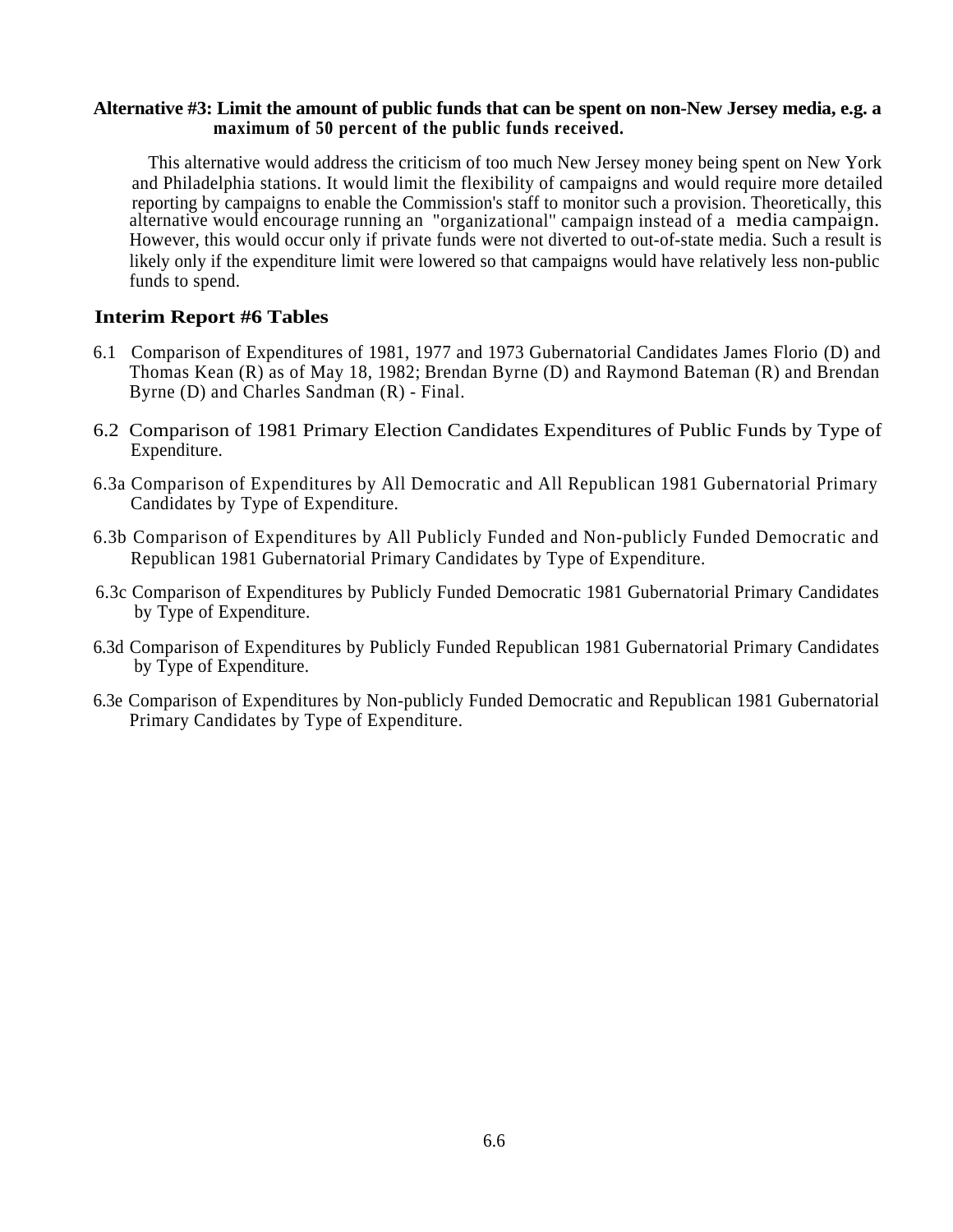#### TABLE 6.1

#### COMPARISON OF EXPENDITURES OF 1981 GUBERNATORIAL CANDIDATES JAMES FLORIO (D) AND THOMAS KEAN (R) AS OF MAY 19, 1982 BRENDAN BYRNE (D) AND RAYMOND BATEMAN (R) AND BRENDAN BYRNE (D) AND CHARLES SANDMAN (R) - FINAL

|                                                   |                 | 1981      |                           |                |             |                          | 1977          | 1973    |                 |         |                  |       |
|---------------------------------------------------|-----------------|-----------|---------------------------|----------------|-------------|--------------------------|---------------|---------|-----------------|---------|------------------|-------|
| <b>TYPE OF EXPENDITURE</b>                        | FLORIO (D)      |           | KEAN(R)                   |                | BYRNE (D)   |                          | BATEMAN (R)   |         | BYRNE (D)       |         | SANDMAN (R)      |       |
| <b>EXEMPT FROM LIMIT</b>                          | <b>AMOUNT</b>   | $\%$      | AMOUNT                    | %              | AMOUNT      | $\%$                     | <b>AMOUNT</b> | $\%$    | AMOUNT          | $\%$    | AMOUNT           | $\%$  |
| Candidate's Travel                                | \$<br>73,157.96 | 3.1       | $\mathbb{S}$<br>42,394.79 | 1.8            | \$49,906    | 3.0                      | \$54,350      | 3.3     | \$19,233        | 1.3     | \$42,209         | 5.9   |
| Food and Beverage for<br>Fund raising events      | 113,353.89      | 4.8       | 123,457.85                | 5.2            | 76,399      | 4.6                      | 59,432        | 3.6     | 67,982          | 4.7     | 86,356           | 12.0  |
| Election night activities                         | $-0-$           | $-0-$     | 7,522.39                  | $\mathfrak{Z}$ | 2,702       | $\cdot$                  | 11,226        | .7      | $-()$           | $-()$ - | $-0-$            |       |
| Recount                                           | ***             | ***       | $-0-$                     | $-0-$          | $-()$       | $\overline{\phantom{a}}$ | $-()$ -       | $\sim$  | $-0-$           | $-()$ - | $-0-$            |       |
| Compliance                                        | 108,145.05      | 4.6       | 121,032.90                | 5.1            | 32,464      | 2.0                      | 20,821        | 1.3     | $\ddot{\theta}$ | $-()$ - | $-0-$            |       |
| TOTAL EXEMPT                                      | \$294,656.90    | 12.5      | \$294,407.93              | 12.4           | \$161.471   | 9.8                      | \$145,829     | 8.9     | \$87,215        | 6.0     | \$128,565        | 17.9  |
| SUBJECT TO LIMIT**                                |                 |           |                           |                |             |                          |               |         |                 |         |                  |       |
| Administration (polls,<br>office, salaries, etc.) | \$271,800.70    | 11.5      | \$288,342.93              | 12.2           | \$411,604   | 24.7                     | \$486,468     | 29.6    | \$555,353       | 38.7    | \$222,860        | 31.1  |
| Communication:                                    |                 |           |                           |                |             |                          |               |         |                 |         |                  |       |
| Media Time                                        | \$1,347,315.60  | 56.8      | \$1,401,398.80            | 59.1           | \$805,094   | 48.3                     | \$661,217     | 40.3    | \$353,906       | 24.7    | <b>NOT</b>       |       |
| <b>Advertising Production</b>                     | 100,546.75      | 4.2       | 116, 105. 79              | 4.9            | 180,000     | 10.8                     | \$96.021      | 5.9     | 161,509         | 11.3    | <b>AVAILABLE</b> |       |
| Newspaper Ads                                     | 3,551.00        | $\cdot$ 1 | 9,347.50                  | .4             | 28,215      | 1.7                      | 104,774       | 6.4     | 62,275          | 4.3     |                  |       |
| <b>Billboards</b>                                 | 1,824.95        | $\cdot$ 1 | 89.25                     | $\ast$         | $-()$       | $\overline{\phantom{m}}$ | 66,973        | 4.1     | 67,530          | 4.7     |                  |       |
| Printing, mailing of<br>literature                | 351.112.80      | 14.8      | 252,905.24                | 10.7           | 37,260      | 2.2                      | 80,735        | 4.9     | 145,991         | 10.2    |                  |       |
| TOTAL COMMUNICATIONS                              | \$1,804,351.10  | 76.0      | \$1,779,846.58            | 75.1           | \$1,050,569 | 63.0                     | \$1,009,720   | 61.5    | \$791,221       | 55.2    | \$365,563        | 51.0  |
| Expenditures by<br>Party Committees               | $-()$ -         | $-0-$     | \$.<br>8,290.75           | $\cdot$ 3      | \$43,704    | 2.6                      | $-0-$         | $-()$ - | $-()$ -         | $-()$ - | $-0-$            | $-0-$ |
| TOTAL SUBJECT TO<br><b>LIMIT</b>                  | \$2,076,151.80  | 87.5      | \$2,076,480.26            | 87.6           | \$1,505,877 | 90.3                     | \$1,496,188   | 91.1    | \$1,346,564     | 93.9    | \$588,423        | 82.1  |
| <b>TOTAL</b><br><b>EXPENDITURES</b>               | \$2,370,808.70  | 100.0     | \$2,370,888.19            | 100.0          | \$1,667,348 | 100.0                    | \$1,642,017   | 100.0   | \$1,433,799     | 100.0   | \$716,988        | 100.0 |
|                                                   |                 |           |                           |                |             |                          |               |         |                 |         |                  |       |

\*\*\* Florio campaign transferred \$50,000 to the recount account; amount not included in campaign total

TABLE PREPARED BY N. J. ELECTION LAW ENFORCEMENT COMMISSION December 1, 1981; revised February 26, 1982

\* Less than .1 percent NOTE: Percentages may not total 100.0 because of rounding

\*\* Limit in 1981 is \$2.1 million; Limit in 1977 was \$1.5 million; No limit in 1973 SOURCE: 1981 25-day and 7-day pre-election reports and 15-day and 60-day post-election reports through May 18, 1982. 1977 and 1973 Table I and Table II Public Financing in New Jersey, pp. 43 and 44.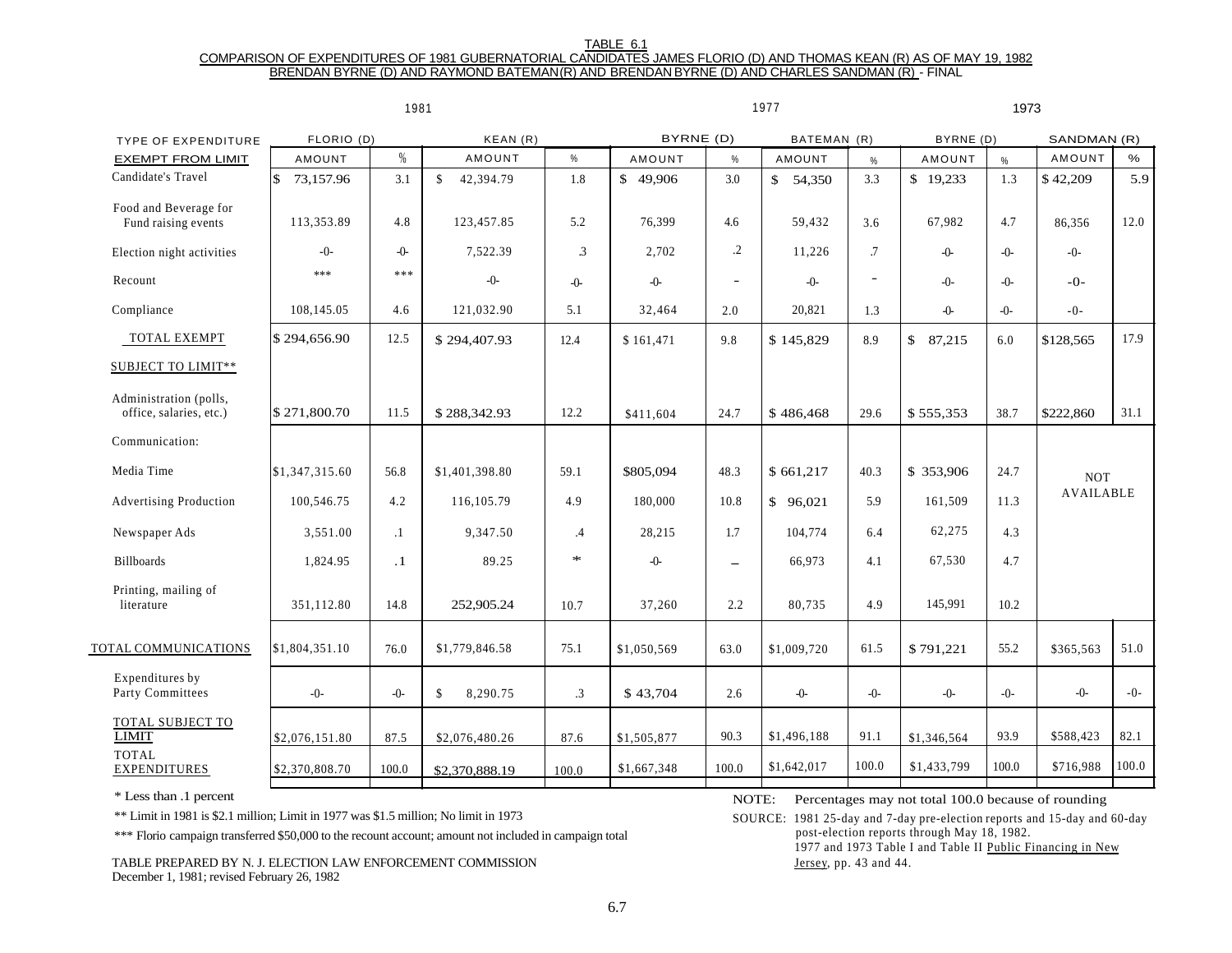#### TABLE 6.2

#### COMPARISON OF 1981 PRIMARY ELECTION CANDIDATES EXPENDITURES OF PUBLIC FUNDS BY TYPE OF EXPENDITURE

|           |                |        |                                                 |               | <b>COMMUNICATION</b> |                       |             |                          |                   |                                      |                    |               |
|-----------|----------------|--------|-------------------------------------------------|---------------|----------------------|-----------------------|-------------|--------------------------|-------------------|--------------------------------------|--------------------|---------------|
|           | Radio/TV Time  |        | <b>Advertising Production</b><br>and Consulting |               |                      | Newspaper Advertising |             | <b>Billboards</b>        |                   | Printing/Mailing<br>of Campaign Lit. | Subtotal           |               |
|           | Amount         | $\%$   | Amount                                          | $\frac{0}{2}$ | Amount               | %                     | Amount      | $\%$                     | Amount            | $\frac{9}{6}$                        | Amount             | $\frac{9}{6}$ |
| DEMOCRATS |                |        |                                                 |               |                      |                       |             |                          |                   |                                      |                    |               |
| Degnan    | \$599,935.80   | 99.9   | $S - O -$                                       |               | $S - 0 -$            |                       | $S - 0$     | $\overline{\phantom{a}}$ | $S - 0 -$         |                                      | \$599,935.80 99.0  |               |
| Dodd      | 297,968.30     | 91.0   | 20,000.00                                       | 6.1           | 238.75               | $\cdot$               | $-0-$       | $\overline{\phantom{a}}$ | 6,970.06          | 2.1                                  | 325, 177. 11 99. 3 |               |
| Florio    | 512,534.56     | 85.0*  | 90,000.00                                       | 15.0          | $-0-$                |                       | $-0-$       | $\blacksquare$           | $-()$ -           |                                      | 602,534.56 100.0*  |               |
| Gibson    | 137, 267. 75   | 35.6   | 12,670.43                                       | 3.2           | 1,411.00             | .4                    | 29,043.00   | 7.5                      | 193,499.60        | 50.1                                 | 373,891.78 96.8    |               |
| Hamilton  | 241,220.15     | 78.1   | 35,000.00                                       | 11.3          | 5,711.20             | 1.8                   | $-()$ -     | $\blacksquare$           | 22,081.49         | 7.2                                  | 304,012.84 98.5    |               |
| Klein     | 26,766.75      | 51.0   | $-0-$                                           |               | 25,696.92            | 49.0                  | $-0-$       | $\blacksquare$           | $-() -$           |                                      | 52,463.67 100.0    |               |
| Lan       | $-() -$        | $-$ ** | 144,591.00                                      | 58.6 **       | 50.00                | $\cdot$               | $-0-$       | $\blacksquare$           | 66,553.72 27.0    |                                      | 211,194.72 85.6    |               |
| McConnell | 28,487.09      | 29.3   | 26,438.73                                       | 27.2          | 441.18               | .5                    | 525.00      | .5                       | 34, 285. 38 35. 3 |                                      | 90,177.38 92.8     |               |
| Merlino   | 396,995.00     | 66.2   | 19,300.00                                       | 32            | $-0-$                |                       | .0.         | $\blacksquare$           | 183,663.00 30.6   |                                      | 599,958.00 100.0   |               |
| Smith     | 471,080.39     | 78.5   | 50,000.00                                       | 8.3           | 13,275.00            | 2.2                   | $-()$ -     |                          | 65,577.69 10.9    |                                      | 599,933.08 100.0   |               |
| Subtotal  | \$2,712,255.79 | 71.0   | \$398,000.16                                    | 10.4          | \$46,824.05          | 1.2                   | \$29,568.00 | $.8\,$                   | \$572,630.94 15.0 |                                      | \$3,759,278.9498.4 |               |
|           |                |        |                                                 |               |                      |                       |             |                          |                   |                                      |                    |               |

|           |               | OTHER THAN COMMUNICATION |             |           |              |            |                |       |  |  |  |  |
|-----------|---------------|--------------------------|-------------|-----------|--------------|------------|----------------|-------|--|--|--|--|
|           | Telephone     | <b>Grand Total</b>       |             |           |              |            |                |       |  |  |  |  |
|           | Amount        | $\frac{9}{6}$            | Amount      | %         | Amount       | $\%$       | Amount         | %     |  |  |  |  |
| Degnan    | \$<br>$-()$ - |                          | \$<br>40.00 | .1        | \$.<br>40.00 | $\cdot$ 1  | \$599,975.80   | 100.0 |  |  |  |  |
| Dodd      | 2,000.00      | .6                       | 236.64      | $\cdot$ 1 | 2,236.64     | .7         | 327,413.75     | 100.0 |  |  |  |  |
| Florio    | $-()$ -       |                          | $-()$ -     |           | $-()$ -      |            | 602,534.56     | 100.0 |  |  |  |  |
| Gibson    | 12,154.01     | 32                       | 84.67       | $-()$ -   | 12,238.68    | 32         | 386.130.46     | 100.0 |  |  |  |  |
| Hamilton  | 4,748.36      | 1.5                      | $-()$ -     |           | 4.748.36     | $1.5\,$    | 308,761.20     | 100.0 |  |  |  |  |
| Klein     | $-()$ -       |                          | $-()$ -     |           | $-0-$        |            | 52,463.67      | 100.0 |  |  |  |  |
| Lin       | 18,212.23     | 7.4                      | 17.392.71   | 7.0       | 35,604.94    | 14.4       | 246,799.66     | 100.0 |  |  |  |  |
| McConnell | 5,726.14      | 5.9                      | 1.287.60    | 1.3       | 7,013.74     | 72         | 97,191.12      | 100.0 |  |  |  |  |
| Merlino   | $-()$ -       | $\overline{\phantom{a}}$ | 15.81       | $-()$ -   | 15.81        | $\Omega$ . | 599,973.82     | 100.0 |  |  |  |  |
| Smith     | $-0-$         |                          | 15.81       | -0-       | 15.82        | .0         | 599,948.90     | 100.0 |  |  |  |  |
| Subtotal  | \$42,840.74   | 1.1                      | \$19,073.26 | .5        | \$61,914.00  | 1.6        | \$3,821,192.94 | 100.0 |  |  |  |  |

\* Includes \$2,558.75 in interest from invested public funds expended on media; thus, the total of ''public funds'' exceeds the Maximum of \$599,975.80.

\*\* Candidate Lan's expenditure reports did not differentiate between Radio/TV Time and Advertising

Production and Consulting although some of the later costs of \$144,591 were for broadcast time. (more)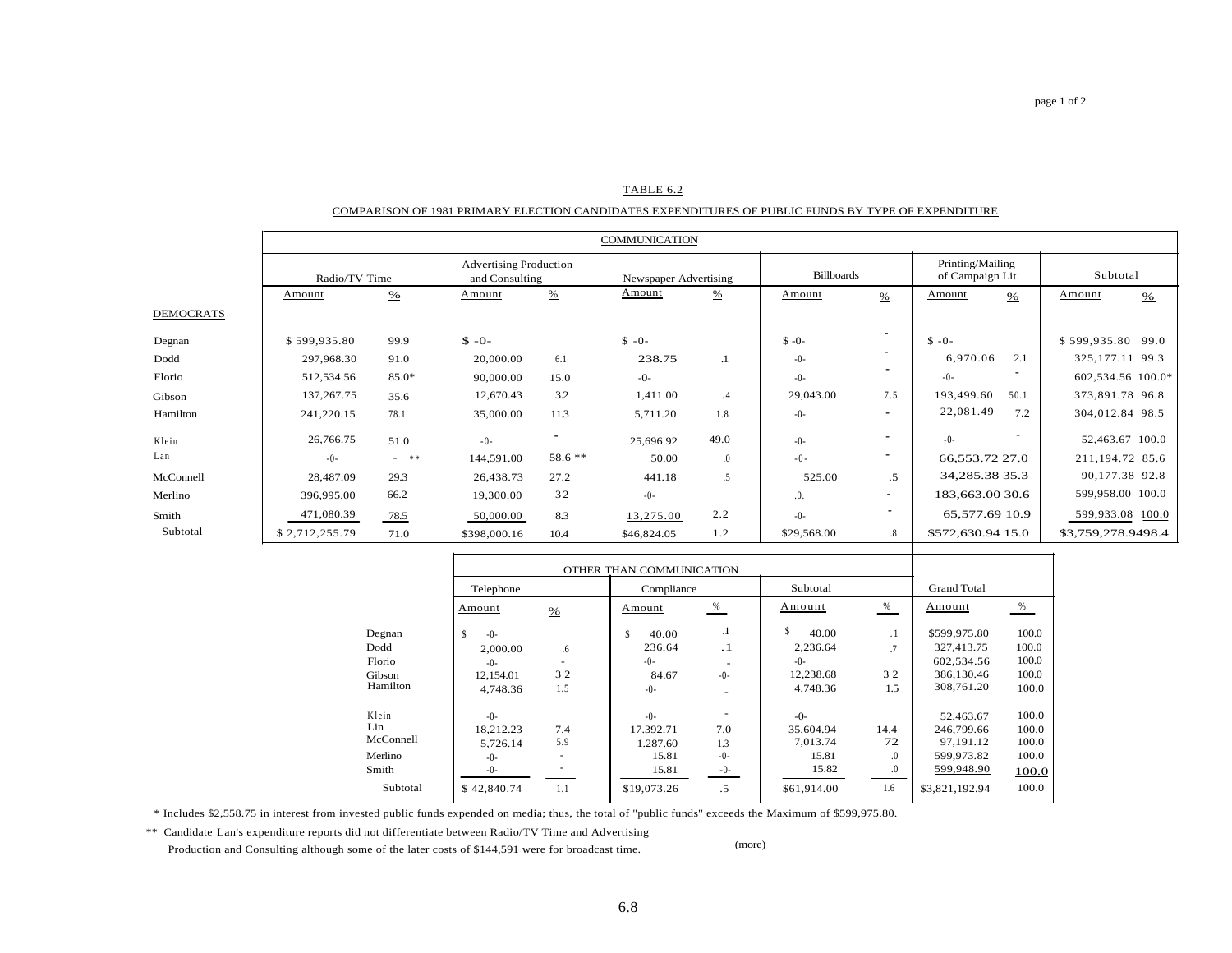#### Page 2 of 2

#### TABLE 6.2 (continued) COMPARISON OF 1981 PRIMARY ELECTION CANDIDATES EXPENDITURES OF PUBLIC FUNDS BY TYPE OF EXPENDITURE

#### **COMMUNICATION**

|                    | Radio/TV Time       | <b>Advertising Production</b><br>and Consulting |              | Newspaper Advertising |             | <b>Billboards</b>        |                        | Printing/Mailing<br>of Campaign Literature | Subtotal       |               |  |
|--------------------|---------------------|-------------------------------------------------|--------------|-----------------------|-------------|--------------------------|------------------------|--------------------------------------------|----------------|---------------|--|
| <b>REPUBLICANS</b> | Amount<br>$\%$      | $\%$<br>Amount                                  | Amount       | $-\frac{9}{6}$        | Amount      | %                        | Amount                 | %                                          | Amount         | $\frac{9}{6}$ |  |
| Kean               | \$428,000.0071.3    | \$46,000,00<br>7.7                              | $-0-$        |                       | $-() -$     |                          | \$125,975.80 21.0      |                                            | \$599,975.80   | 100.0         |  |
| Kramer             | 391,439.76 65.2     | 100,000.00<br>16.7                              | $-0$         |                       | $-()$ -     | $\overline{\phantom{a}}$ | 78,500.00 13.1         |                                            | 569,939.76     | 95.0          |  |
| McGlynn            | 113,649.97 48.8     | 10.2<br>23,871.91                               | 44,802.19    | 19.2                  | $-0-$       |                          | 38,507.94 16.5         |                                            | 220,832.01     | 94.7          |  |
| Parker             | 219,155.93 73.1     | 20,645.79<br>6.9                                | 2.566.30     | 9                     | $-() -$     |                          | 52,755.73 17.6         |                                            | 295, 123. 75   | 98.4          |  |
| Rafferty           | 63,060.66 25.6      | 35.2<br>86,710.54                               | 6,303.18     | 2.6                   | $-() -$     | $\overline{\phantom{a}}$ | 89,166.48 36.2         |                                            | 245,240.86     | 99.5          |  |
| Wallwork           | 399,581.00 74.4     | 91,875.00<br>17.1                               | $-()$ -      |                       | $-0-$       |                          | 40,334.08              | 7.5                                        | 531,790.08     | 99.0          |  |
| Subtotal           | \$1,614,887.32 64.2 | \$369,103.24<br>14.7                            | \$53,671.67  | 2.1                   | $-0-$       | $\sim$                   | 425,240.03 16.9<br>\$. |                                            | \$2,462,902.26 | 97.9          |  |
|                    |                     |                                                 |              |                       |             |                          |                        |                                            |                |               |  |
| <b>GRAND TOTAL</b> | \$4,327,143.11 68 3 | \$767,103.40<br>12.1                            | \$100,495.72 | 1.6                   | \$29,568.00 | $-5$                     | \$997,870.97 15.7      |                                            | \$6,222,181.20 | 98.2          |  |

|          | Telephone   |      | Compliance     |                | Subtotal           | <b>Grand Total</b>      |
|----------|-------------|------|----------------|----------------|--------------------|-------------------------|
|          | Amount      | %    | Amount         | $\%$           | %<br>Amount        | $\%$<br>Amount          |
| Kean     | $-0-$       |      | $-0-$          |                | $-()$ -            | 599,975.80 100.0<br>\$. |
| Kramer   | \$30,000.00 | 5.0  | S<br>36.04     | $\Omega$       | \$30,036.04<br>5.0 | 599,975.80 100.0        |
| McGlynn  | 8.617.77    | 3.7  | 3,631.05       | 1.6            | 12,248.82 5.3      | 233,080.83 100.0        |
| Parker   | 3.807.47    | 1.3  | 861.00         | 3              | 4,668.47 1.6       | 299,792.22 100.0        |
| Rafferty | 1.319.36    | .5   | $-0-$          |                | 1,319.36 .5        | 246,560.22 100.0        |
| Wallwork | 4,357.46    | .8   | 1,185.95       | $\cdot$ .2     | 5,543.41 1.0       | 537, 333.49 100.0       |
| Subtotal | \$48,102.06 | 1.9  | \$<br>5.714.04 | $\overline{c}$ | $$53,816.10$ 2.1   | \$2,516,718.36 100.0    |
|          | \$90,942.80 | -1.4 | \$24,787.30    | .4             | \$115,730.10 1.8   | \$6,337,911.30 100.0    |

Source: Pre- and Post -Election Campaign Reports through April 19, 1982.

**GRAND TOTAL**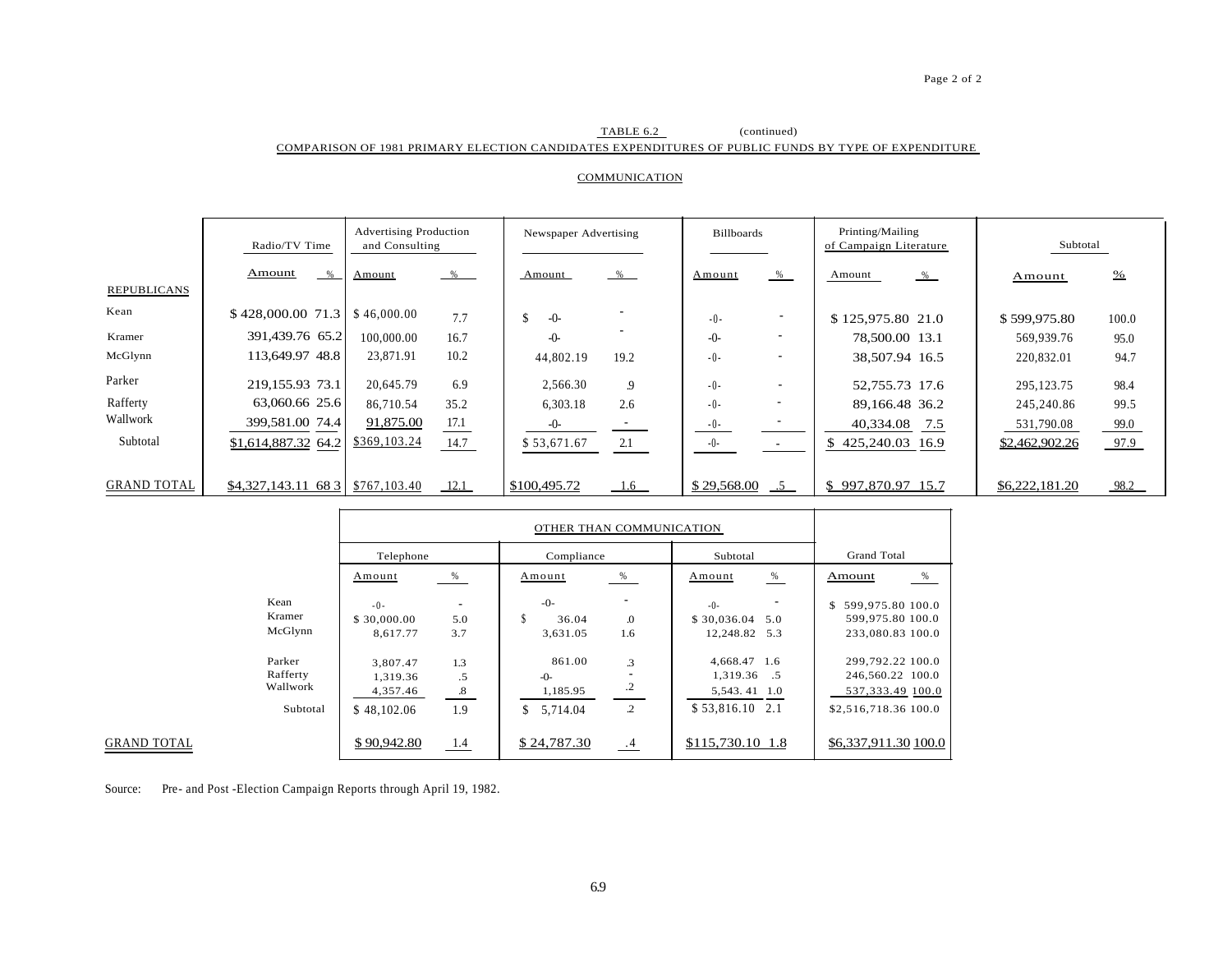#### TABLE 6.3a

### COMPARISON OF EXPENDITURES BY ALL DEMOCRATIC AND ALL REPUBLICAN 1981 GUBERNATORIAL PRIMARY CANDIDATES BY TYPE OF EXPENDITURE

|                                                         | ALL DEMOCRATS   |           | <b>ALL REPUBLICANS</b> |            | <b>GRAND TOTAL</b> |           |
|---------------------------------------------------------|-----------------|-----------|------------------------|------------|--------------------|-----------|
| <b>TYPE OF EXPENDITURE</b><br><b>EXEMPT FROM LIMIT:</b> | <b>AMOUNT</b>   | $\%$      | AMOUNT                 | %          | <b>AMOUNT</b>      | %         |
|                                                         |                 |           |                        |            |                    |           |
| -Candidate's travel<br>-Food and Beverage fund-         | \$<br>59,653.55 | .7        | \$<br>29,068.96        | .4         | 88,722.51<br>\$    | .6        |
| raising events                                          | 326, 265. 12    | 3.9       | 268,669.12             | 4.0        | 594,394.24         | 4.0       |
| -Election night activities                              | 5,970.73        | $\cdot$ 1 | 12,931.24              | $\cdot$ .2 | 18,901.97          | $\cdot$ 1 |
| -Compliance                                             | 85,460.45       | 1.1       | 54,723.98              | .8         | 140,184.43         | 1.0       |
| <b>TOTAL EXEMPT</b>                                     | \$477,349.85    | 6.0       | \$365,393.30           | 5.4        | 842,743.15<br>S    | 5.7       |
| Subject to Limit:                                       |                 |           |                        |            |                    |           |
| -Administration                                         | \$2,118,249.86  | 26.5      | \$1,616,637.22         | 24.1       | \$3,734,887.08     | 25.4      |
| -Communication:                                         |                 |           |                        |            |                    |           |
| -Media Time                                             | 3,434,090.67    | 42.9      | 2,659,336.95           | 39.9       | 6,093,427.62       | 41.4      |
| -Advertising Production                                 | 549,660.98      | 6.9       | 569,841.83             | 8.4        | 1,119,502.81       | 7.6       |
| -Newspaper Ads                                          | 116,939.42      | 1.5       | 168,672.06             | 2.4        | 285,611.48         | 2.0       |
| -Billboards                                             | 44,746.25       | .5        | 15,600.00              | $\cdot$    | 60,346.25          | $\cdot$ 4 |
| -Printing/Mailing                                       | 1,257,395.45    | 15.7      | 1,327,542.58           | 19.6       | 2,584,938.03       | 17.5      |
| <b>Total Communications</b>                             | \$5,402,832.77  | 67.5      | \$4,740,993.42         | 70.5       | \$10,143,826.19    | 68.9      |
| <b>TOTAL SUBJECT</b>                                    | \$7,521,082.63  | 94.0      | \$6,357,630.64         | 94.6       | \$13,878,713.27    | 94.3      |
| <b>TOTAL EXPENDITURES</b>                               | \$7,998,432.48  | 100.0     | \$6,723,023.94         | 100.0      | \$14,721,456.42    | 100.0     |

Source: Pre- and Post-Election Reports through April 19, 1982.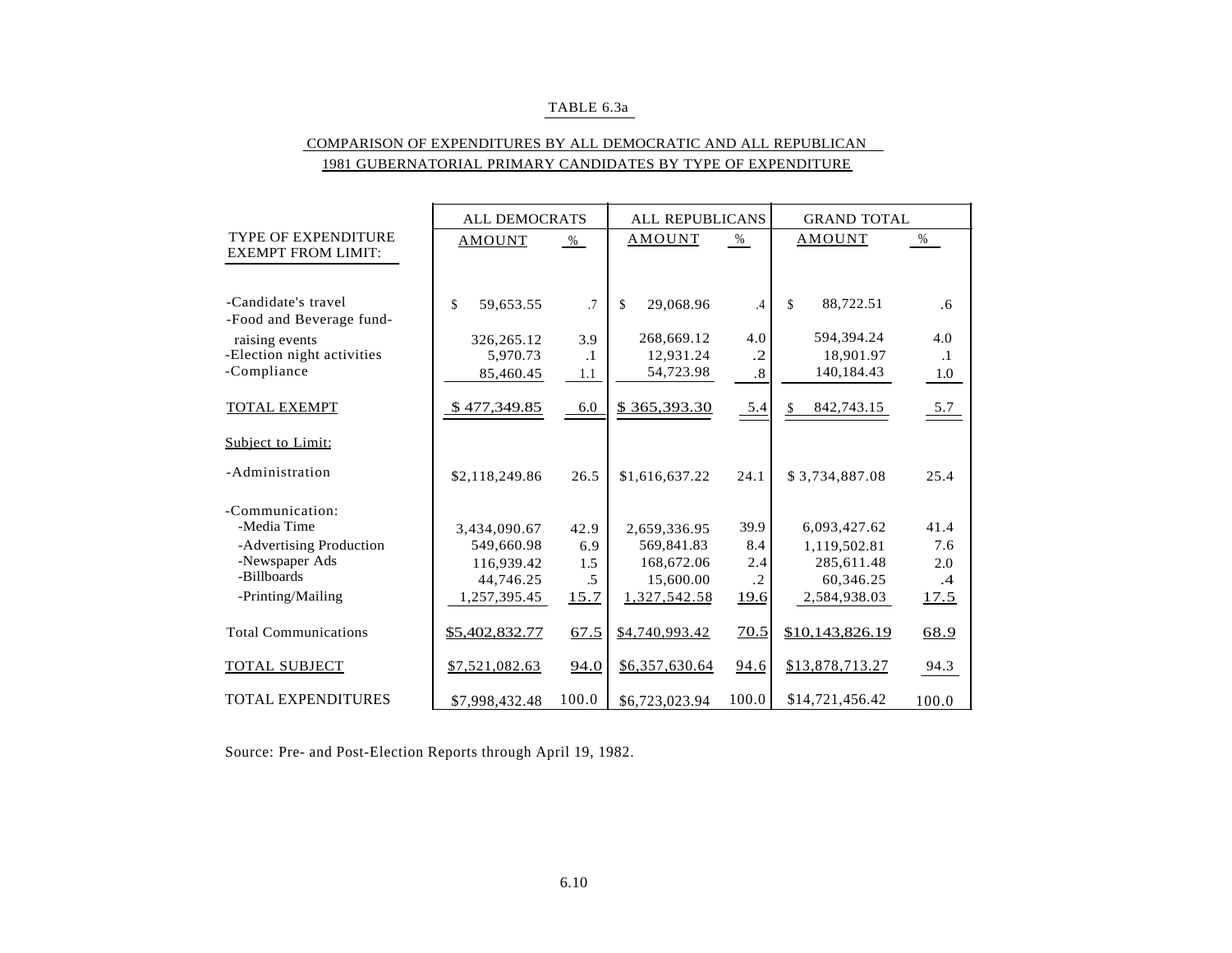#### TABLE 6.3b

#### COMPARISON OF EXPENDITURES BY ALL PUBLICLY FUNDED AND NON-PUBLICLY FUNDED DEMOCRATIC AND REPUBLICAN 1981 GUBERNATORIAL PRIMARY CANDIDATES BY TYPE OF EXPENDITURE

|                                                                         | <b>PUBLICLY FUNDED</b>                               |                          | NON-PUBLICLY<br><b>FUNDED</b>          |                    | <b>TOTAL</b>                                          |                          | PUBLICLY FUNDED                                     |                         | NON-PUBLICLY FUNDED                                |                          | TOTAL                                                 |                                         |
|-------------------------------------------------------------------------|------------------------------------------------------|--------------------------|----------------------------------------|--------------------|-------------------------------------------------------|--------------------------|-----------------------------------------------------|-------------------------|----------------------------------------------------|--------------------------|-------------------------------------------------------|-----------------------------------------|
|                                                                         | <b>DEMOCRATS</b>                                     |                          | <b>DEMOCRATS</b>                       | <b>DEMOCRATS</b>   |                                                       |                          | <b>REPUBLICANS</b>                                  |                         | <b>REPUBLICANS</b>                                 |                          | <b>REPUBLICANS</b>                                    |                                         |
| TYPE OF EXPENDITURE                                                     | <b>AMOUNT</b>                                        | $\frac{0}{0}$            | <b>AMOUNT</b>                          | $\frac{0}{0}$      | <b>AMOUNT</b>                                         | $\%$                     | <b>AMOUNT</b>                                       | $\%$                    | <b>AMOUNT</b>                                      | $\%$                     | <b>AMOUNT</b>                                         | $\frac{9}{6}$                           |
| Expenditures exempt from<br>Limit:                                      |                                                      |                          |                                        |                    |                                                       |                          |                                                     |                         |                                                    |                          |                                                       |                                         |
| -Candidate's travel<br>-Food and Beverage fund-                         | $\mathbb{S}$<br>59.653.55                            | .9                       | -S                                     |                    | \$<br>59.653.55                                       | $.7\phantom{0}$          | \$<br>29,068.96                                     | .6                      | $\mathbb{S}$                                       |                          | \$<br>29,068.96                                       | $\cdot$                                 |
| raising events<br>-Election night activities<br>-Compliance             | 190.451.21<br>5.970.73<br>85,460.45                  | 2.7<br>$\cdot$ 1<br>1.2  | 13.581.31                              | 13.6               | 326, 265. 12<br>5.970.73<br>85,460.45                 | 4.1<br>1.1               | 249,897.27<br>2.802.18<br>54,723.98                 | 5.5<br>$\cdot$ 1<br>1.1 | 18,771.85<br>10.129.06                             | .9<br>5                  | 268,669.12<br>12.931.24<br>54,723.98                  | 4.0<br>$\overline{c}$<br>$\overline{8}$ |
| Total expenditures exempt from<br>limitation                            | \$341,535.94                                         | 4.9                      | \$1,135,813.91                         | 13.6               | \$477,349.85                                          | 6.0                      | \$336,492.39                                        | 7.4                     | \$28,900.91                                        | 1.4                      | \$365,393.30                                          | 5.4                                     |
| Expenditures subject to limit:                                          |                                                      |                          |                                        |                    |                                                       |                          |                                                     |                         |                                                    |                          |                                                       |                                         |
| -Administration<br>-Communication:                                      | \$1,714,183.96                                       | 24.5                     | \$404,065.90                           | 40.4               | \$2,118,249.86                                        | 26.5                     | \$950,874.57                                        | 20.9                    | \$665,762.65                                       | 30.5                     | \$1,616,637.22                                        | 24.1                                    |
| -Media Time<br>-Advertising Production<br>-Newspaper Ads<br>-Billboards | 3.259.942.12<br>511.058.99<br>86,631.05<br>44,746.25 | 46.6<br>7.3<br>1.2<br>.6 | \$174,148.55<br>38,601.99<br>30,308.37 | 17.4<br>3.9<br>3.0 | 3.434.090.67<br>549,660.98<br>116,939.42<br>44,746.25 | 42.9<br>6.9<br>1.5<br>.6 | 1.850.734.95<br>509,406.60<br>65,073.80<br>2,216.25 | 40.8<br>11.2<br>1.4     | 808,602.00<br>60.435.23<br>103,598.26<br>13,383.75 | 37.1<br>2.8<br>4.8<br>.6 | 2.659.336.95<br>569,841.83<br>168,672.06<br>15,600.00 | 39.9<br>8.4<br>2.4<br>$\overline{2}$    |
| -Printing/Mailing of<br>campaign literature                             | 1.041.010.40                                         | 14.9                     | 216,385.05                             | 21.7               | 1,257,395.45                                          | 15.7                     | 827,363.66                                          | 18.2                    | 500,178.92                                         | 22.9                     | 1,327,542.58                                          | 19.6                                    |
| <b>Total Communications</b>                                             | \$4,943,388.81                                       | 70.6                     | \$459,443.96                           | 46.0               | \$5,402,832.77                                        | 67.5                     | \$3,254,795.26                                      | 71.7                    | \$1,486,198.16                                     | 68.1                     | \$4,740,993.42                                        | 70.5                                    |
| Total expenditures subject<br>to Emit                                   | \$6,657,572.77                                       | 95.1                     | \$863,509.86                           | 86.4               | \$7,521,082.63                                        | 94.0                     | \$4,205,669.83                                      | 92.6                    | \$2,151,960.81                                     | 98.6                     | \$6,357,630.64                                        | 94.6                                    |
| Total campaign expenditures                                             | \$6,999,108.71                                       | 100.0                    | \$999,323.77                           | 100.0              | \$7,998,432.48                                        | 100.0                    | \$4,542,162.22                                      | 100.0                   | \$2,180,861.62                                     | 100.0                    | \$6,723,023.94                                        | 100.0                                   |

(1) These amounts include public funds

Source: Pre-and-Post Election Reports through April 19, 1982.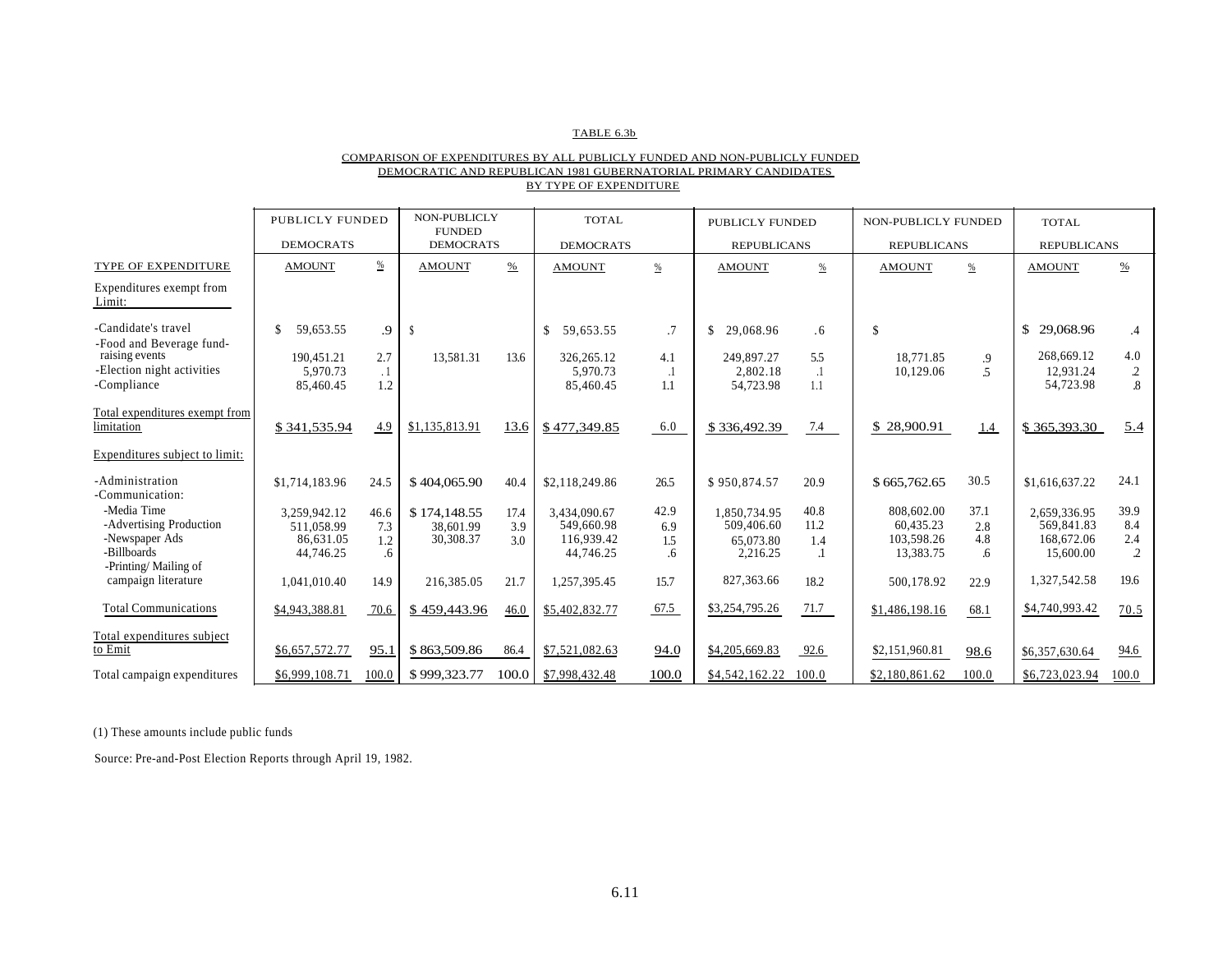#### TABLE 6.3c

#### COMPARISON OF EXPENDITURES BY PUBLICLY FUNDED DEMOCRATIC 1981 GUBERNATORIAL PRIMARY CANDIDATES BY TYPE OF EXPENDITURE

|                                                              | <b>DEGNAN</b>  |                  | DODD          |                          |                            | <b>FLORIO</b>     |               | <b>GIBSON</b> |              | <b>HAMILTON</b>              | KLEIN         |                          |
|--------------------------------------------------------------|----------------|------------------|---------------|--------------------------|----------------------------|-------------------|---------------|---------------|--------------|------------------------------|---------------|--------------------------|
| <b>TYPE OF EXPENDITURE</b>                                   | <b>AMOUNT</b>  | %                | <b>AMOUNT</b> | %                        | <b>AMOUNT</b>              | $\%$              | <b>AMOUNT</b> | %             | AMOUNT       | %                            | <b>AMOUNT</b> | %                        |
| Expenditures exempt from<br>limit:                           |                |                  |               |                          |                            |                   |               |               |              |                              |               |                          |
| -Candidate's travel<br>-Food and Beverage fund-              | \$8,226.44     | .7               | \$23,483.09   | 4.4                      | 14,587.68<br><sup>\$</sup> | 1.3               | 567.00<br>\$  | $\cdot$ 1     |              |                              |               | -                        |
| raising events                                               | 26,502.70      | 2.4              | 13,983.09     | 2.6                      | 23,607.91                  | 2.1               | 1,200.50      | $\cdot$       |              |                              | 509.77<br>S   | $\cdot$ 3                |
| -Election night activities<br>-Public financing statute      | 3,371.22       | $\cdot$ 3        |               | $\overline{\phantom{0}}$ | 500.00                     | $\overline{0}$    |               | -             |              | -                            | 1,573.44      | .9                       |
| compliance                                                   | 17,285.49      | $1.6\phantom{0}$ | 2,336.64      | $\cdot$ 4                | 34,249.17                  | 3.1               | 84.67         | 0.            | \$3,369.28   | .6                           |               | -                        |
| Total expenditures exempt<br>from limitation                 | \$55,385.85    | 5.0              | \$39,802.82   | 7.4                      | \$72,944.76                | 6.5               | \$1,852.17    | $\frac{3}{2}$ | \$3,369.28   | $\mathfrak{g}$               | \$2,083.21    | 1.2                      |
| Expenditures subject to<br>limit:                            |                |                  |               |                          |                            |                   |               |               |              |                              |               |                          |
| -Administration (includes polls,<br>office expenses, salary, |                |                  |               |                          |                            |                   |               |               |              |                              |               |                          |
| telephones, etc.)                                            | \$146,781.52   | 13.3             | \$73,271.52   | 13.7                     | \$302,512.68               | 27.2              | \$228,812.18  | 29.2          | \$186,962.10 | 33.6                         | \$51,583.82   | 30.8                     |
| -Communication:                                              |                |                  |               |                          |                            |                   |               |               |              |                              |               |                          |
| -Media Time                                                  | 824,971.00     | 74.7             | 340,134.90    | 63.4                     | 554,015.80                 | 49.7              | 223.397.75    | 28.6          | 279.302.15   | 50.2                         | 60.774.83     | 36.3                     |
| -Advertising Production                                      | 27.718.43      | 2.5              | 47.181.47     | 8.8                      | 85,871.00                  | 7.7               | 16.655.33     | 2.1           | 37,086.47    | 6.7                          | 10,587.38     | 6.3                      |
| -Newspaper Ads                                               | 2,664.07       | $\overline{c}$   | 563.75        | $\cdot$                  | 647.00                     | $\cdot$ 1         | 2.336.00      | $\cdot$ 3     | 7,087.15     | 1.3                          | 25,786.92     | 15.4                     |
| -Billboards<br>-Printing and Mailing of                      |                | -                | 750.00        | $\cdot$                  |                            | $\qquad \qquad -$ | 42,943.00     | 5.5           | -            | $\qquad \qquad \blacksquare$ |               | $\overline{\phantom{a}}$ |
| campaign literature                                          | 46,541.89      | 4.2              | 34,888.36     | 6.5                      | 97.933.27                  | 8.8               | 266,396.60    | 34.0          | 42,203.62    | 7.6                          | 16,523.35     | 9.9                      |
| <b>Total Communication</b>                                   |                |                  |               |                          |                            |                   |               |               |              |                              |               |                          |
| expenditures                                                 | \$901,895.39   | 81.6             | \$423,518.48  | 78.9                     | \$738,467.07               | 66.3              | \$551,728.68  | 70.5          | \$365,679.39 | 65.8                         | \$113,672.48  | 67.9                     |
| Total expenditures subject to<br>limit                       |                |                  |               |                          |                            |                   |               |               |              |                              |               |                          |
|                                                              | \$1,048,676.91 | 95.0             | \$496,790.00  | 92.6                     | \$1,040,979.75             | 93.5              | \$780,540.86  | 99.7          | \$552,641.49 | 99.4                         | \$165,256.30  | 98.8                     |
| Total campaign expenditures                                  | \$1,104,062.76 | 100.0            | \$536,592.82  | 100.0                    | \$1,113,924.51             | 100.0             | \$782,393.03  | 100.0         | \$556,010.77 | 100.0                        | \$167,339.51  | 100.0                    |

(more)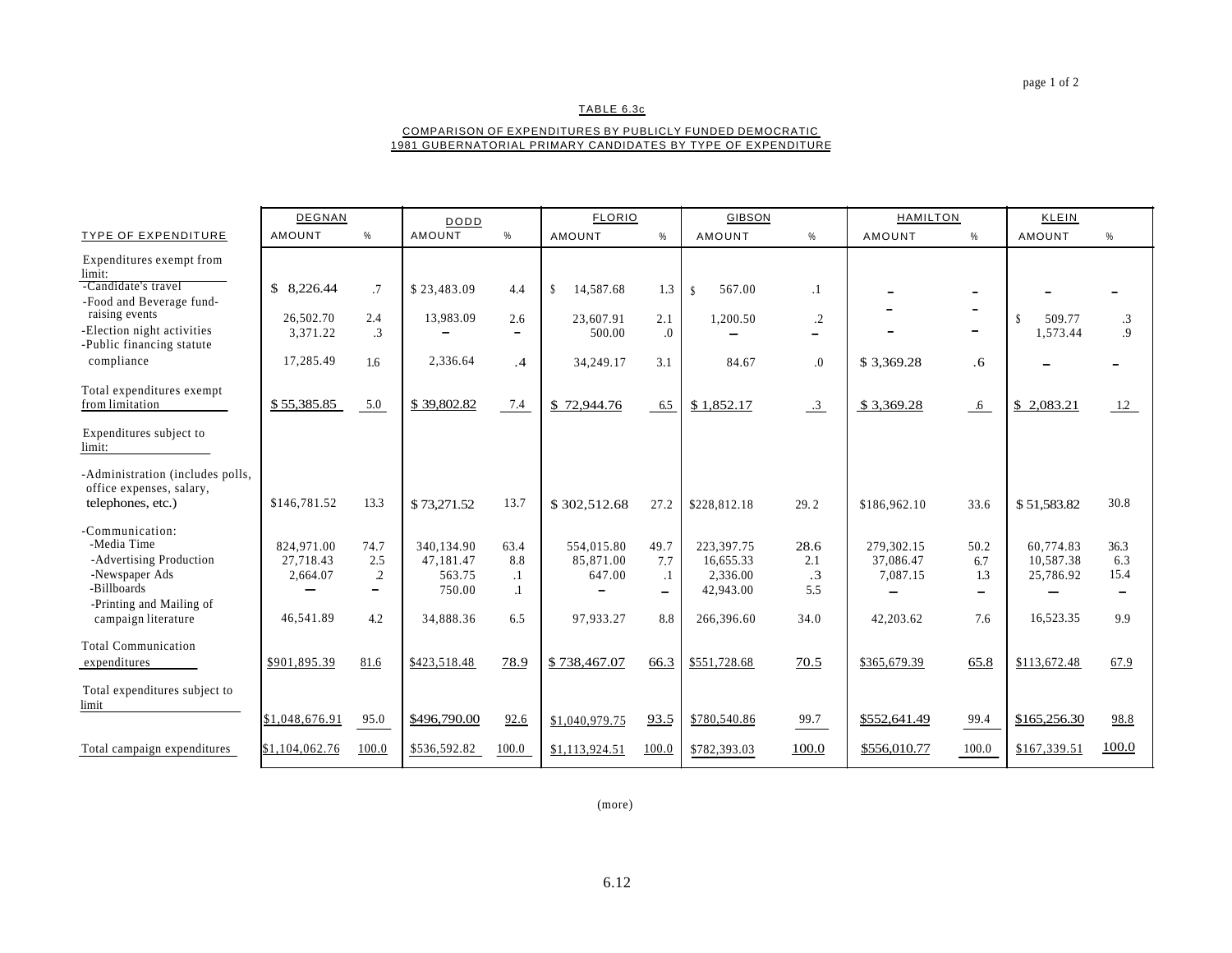#### COMPARISON OF EXPENDITURES BY PUBLICLY FUNDED DEMOCRATIC 1981 GUBERNATORIAL PRIMARY CANDIDATES BY TYPE OF EXPENDITURE (continued)

| TYPE OF EXPENDITURE                             | LAN<br><b>AMOUNT</b> | $\frac{0}{0}$            | <b>McCONNELL</b><br><b>AMOUNT</b> | $\%$      | <b>MERLINO</b><br><b>AMOUNT</b> | $\%$           | <b>SMITH</b><br><b>AMOUNT</b> | %                            | <b>TOTAL</b><br><b>AMOUNT</b> | %       |
|-------------------------------------------------|----------------------|--------------------------|-----------------------------------|-----------|---------------------------------|----------------|-------------------------------|------------------------------|-------------------------------|---------|
|                                                 |                      |                          |                                   |           |                                 |                |                               |                              |                               |         |
| Expenditures exempt from                        |                      |                          |                                   |           |                                 |                |                               |                              |                               |         |
| limit:                                          |                      |                          |                                   |           |                                 |                |                               |                              |                               |         |
| -Candidate's travel<br>-Food and Beverage fund- | 5,512.41<br>\$       | 1.2                      | $\mathbb S$                       | -         | 1,608.84<br>\$                  | $\cdot$        | $\mathbb{S}$<br>5.668.09      | .5                           | 59,653.55<br>$\mathbb{S}$     | .9      |
| raising events                                  | 44,764.18            | 10.0                     | 200.00                            | .1        | 33,771.06                       | 3.4            | 45,912.00                     | 4.2                          | 190,451.21                    | 2.7     |
| -Election night activities                      |                      | $\blacksquare$           | 526.07                            | 3         |                                 |                |                               | $\qquad \qquad$              | 5,970.73                      | $\cdot$ |
| -Public financing statute                       |                      |                          |                                   |           |                                 |                |                               |                              |                               |         |
| compliance                                      | 17,392.71            | 3.9                      | 1.287.60                          | .6        | 9,308.95                        | .9             | 145.94                        | $\cdot$ 1                    | 85,460.45                     | 1.2     |
| Total expenditures exempt                       |                      |                          |                                   |           |                                 |                |                               |                              |                               |         |
| from limitation                                 | \$67,669.30          | 15.1                     | 2,013.67<br>$\mathbb{S}$          | 1.0       | \$44,688.85                     | 4.5            | 51,726.03                     | 4.8                          | \$341,535.94                  | 4.9     |
| Expenditures subject to                         |                      |                          |                                   |           |                                 |                |                               |                              |                               |         |
| -Administration (includes polls,                |                      |                          |                                   |           |                                 |                |                               |                              |                               |         |
| office expenses, salary, tele-                  |                      |                          |                                   |           |                                 |                |                               |                              |                               |         |
| phone, etc.)                                    | \$163,563.95         | 36.6                     | \$95,540.58                       | 45.8      | \$169,662.34                    | 17.0           | \$295,493.27                  | 27.2                         | \$1,714,183.96                | 24.5    |
| -Communication:                                 |                      |                          |                                   |           |                                 |                |                               |                              |                               |         |
| -Media Time                                     |                      | $\overline{\phantom{0}}$ | 32,545.90                         | 15.6      | 473.719.40                      | 47.5           | 471,080.39                    | 43.4                         | 3,259,942.12                  | 46.6    |
| • Advertising production and                    |                      |                          |                                   |           |                                 |                |                               |                              |                               |         |
| consulting                                      | 144,591.00           | 32.3                     | 32,572.75                         | 15.6      | 27,653.35                       | 2.8            | 81.141.81                     | 7.5                          | 511,058.99                    | 7.3     |
| -Newspaper Advertising                          | 150.00               | $\cdot$                  | 926.55                            | $\cdot$ 4 | 2,304.96                        | $\overline{c}$ | 44,164.65                     | 4.1                          | 86,631.05                     | 1.2     |
| -Billboards                                     |                      | $\overline{\phantom{a}}$ | 525.00                            | $\cdot$ 3 | 528.25                          | $\cdot$        |                               | $\qquad \qquad \blacksquare$ | 44,746.25                     | .6      |
| -Printing and mailing of                        |                      |                          |                                   |           |                                 |                |                               |                              |                               |         |
| campaign literature                             | 71,222.40            | 15.9                     | 44,615.89                         | 21.4      | 279,186.56                      | 27.9           | \$141,498.46                  | 13.0                         | 1,041,010.40                  | 14.9    |
| Total communication                             |                      |                          |                                   |           |                                 |                |                               |                              |                               |         |
| expenditures                                    | \$215,963.40         | 48.3                     | \$111,186.09                      | 53.3      | \$783,392.52                    | 78.5           | \$737,885.31                  | 68.0                         | \$4,943,388.81                | 70.6    |
| Total expenditures subject                      |                      |                          |                                   |           |                                 |                |                               |                              |                               |         |
| to limit                                        | \$379,527.35         | 84.9                     | \$206,726.67                      | 99.0      | \$953,054.86                    | 95.5           | \$1,033,378.58                | 95.2                         | \$6,657,572.77                | 95.1    |
| Total campaign                                  |                      |                          |                                   |           |                                 |                |                               |                              |                               |         |
| expenditures                                    | \$447,196.65         | 100.0                    | \$208,740.34                      | 100.0     | \$997,743.71                    | 100.0          | \$1,085,104.61                | 100.0                        | \$6,999,108.71                | 100.0   |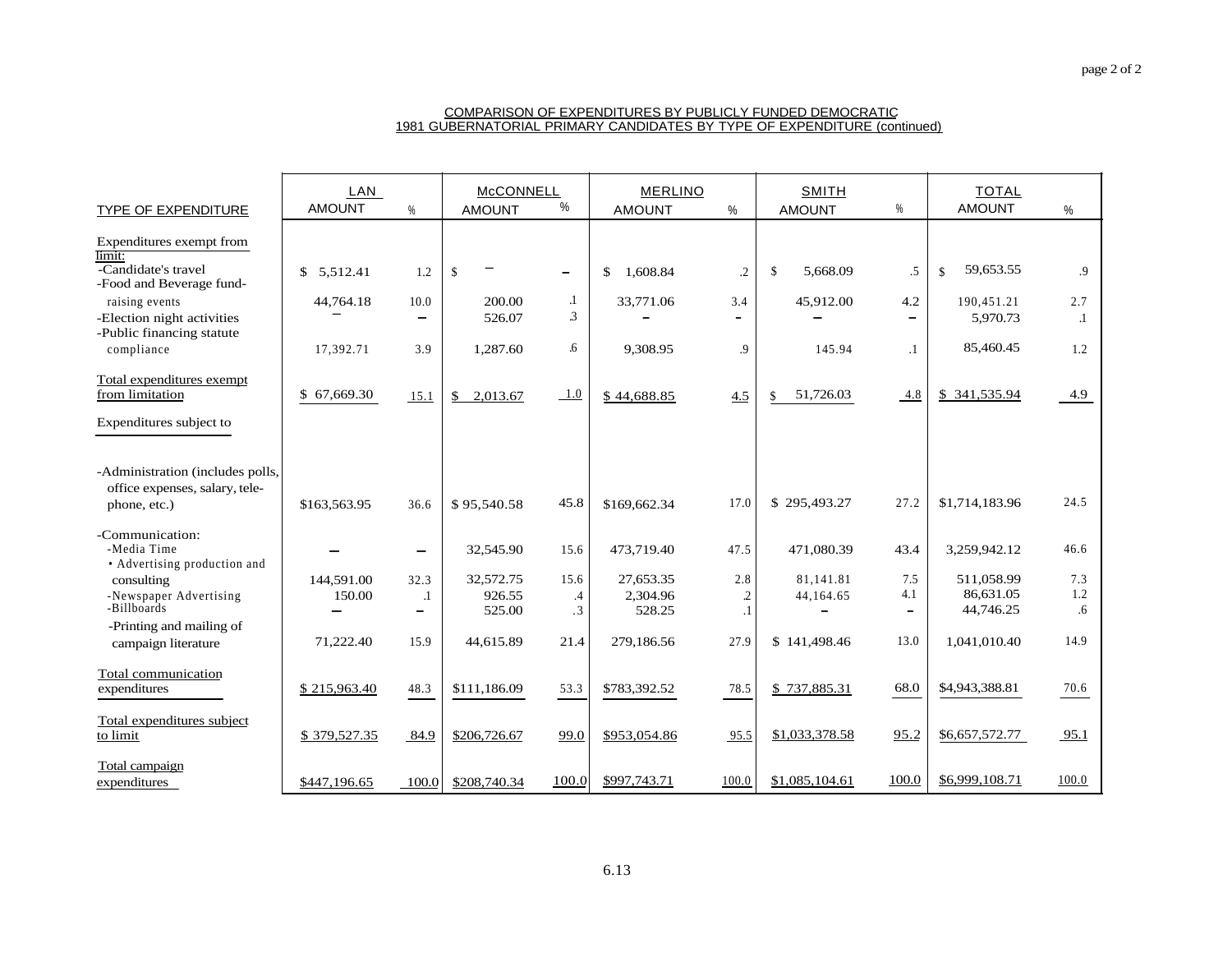#### TABLE 6.3d

# COMPARISON OF EXPENDITURES BY PUBLICLY FUNDED REPUBLICAN 1981 GUBERNATORIAL PRIMARY CANDIDATES BY TYPE OF EXPENDITURE

| TYPE OF EXPENDITURE                                                                | <b>KEAN</b><br><b>AMOUNT</b> | $\%$             | <b>KRAMER</b><br><b>AMOUNT</b>   | $\frac{0}{6}$                      | <b>McGLYNN</b><br><b>AMOUNT</b>  | $\%$                      | <b>PARKER</b><br><b>AMOUNT</b> | %                | <b>RAFFERTY</b><br><b>AMOUNT</b> | $O_{\Lambda}$                  | <b>WALLWORK</b><br><b>AMOUNT</b> | $\frac{0}{6}$           | <b>TOTAL</b><br><b>AMOUNT</b>      | %                        |
|------------------------------------------------------------------------------------|------------------------------|------------------|----------------------------------|------------------------------------|----------------------------------|---------------------------|--------------------------------|------------------|----------------------------------|--------------------------------|----------------------------------|-------------------------|------------------------------------|--------------------------|
| Expenditures exempt from<br>limit:                                                 |                              |                  |                                  |                                    |                                  |                           |                                |                  |                                  |                                |                                  |                         |                                    |                          |
| -Candidates travel<br>-Food and Beverage fund-                                     | 2,363.70<br>$\mathbf{s}$     | $\cdot$ .2       | $\mathbb{S}$<br>24,258.30        | 2.1                                | $\mathbf{\hat{s}}$               |                           | $\mathbb{S}$<br>79.35          | $\Omega$         | $\$$                             |                                | 2,367.61<br>-S                   | $\cdot$                 | \$29,068.96                        | .6                       |
| raising events<br>-Election night activities<br>-Public financing statute          | 46,865.24                    | 4.1              | 77,325.05<br>2.210.71            | 6.7<br>$\overline{.2}$             | 18,700.53<br>274.09              | 4.8<br>$\cdot$ 1          | 14.101.23<br>250.00            | 3.4<br>$\cdot$ 1 | 46,905.01                        | 10.9                           | 46,000.21<br>67.38               | 4.5<br>$\overline{0}$ . | 249,897.27<br>2,802.18             | 5.5<br>$\cdot$ 1         |
| compliance                                                                         | 32,719.38                    | 2.9              | 15,007.24                        | 1.3                                | 3.631.05                         | $\overline{9}$            | 861.00                         | $\cdot$ 2        | 1.319.36                         | 3                              | 1.185.95                         |                         | 54,723.98                          | 1.2                      |
| Total expenditures exempt<br>from limitation                                       | 81,948.32<br>\$              | 7.2              | \$118,801.30                     | 10.3                               | \$22,605.67                      | 5.8                       | \$15,291.58                    | 3.7              | \$48,224.37                      | 11.2                           | 49,621.15<br>\$                  | 4.8                     | \$336,492.39                       | 7.4                      |
| Expenditures subject<br>to limit:                                                  |                              |                  |                                  |                                    |                                  |                           |                                |                  |                                  |                                |                                  |                         |                                    |                          |
| -Administration (includes polls,<br>office expenses, salary, tele-<br>phone, etc.) | \$199,075.84                 | 17.6             | \$296,655.99                     | 25.8                               | \$109,459.91                     | 28.1                      | \$99,261.77                    | 23.9             | \$113.684.12                     | 26.4                           | \$132,736.94                     | 13.0                    | \$950,874.57                       | 20.9                     |
| -Communication:<br>-Media Time<br>-Advertising production                          | 460,177.50                   | 40.7             | 413,589.28                       | 36.0                               | 127,795.42                       | 32.9                      | 219,155.93                     | 52.7             | 63,060.66                        | 14.6                           | 566,956.16                       | 55.3                    | 1,850,734.95                       | 40.8                     |
| and consulting<br>-Newspaper advertising<br>-Billboards                            | 78,515.20<br>1,123.42        | 6.9<br>$\cdot$ 1 | 153,036.07<br>6,391.34<br>400.00 | 13.3<br>.6<br>$\cdot$ <sup>0</sup> | 34,120.96<br>44,890.25<br>840.00 | 8.8<br>11.6<br>$\cdot$ .2 | 20,665.79<br>2,933.56          | 5.0<br>$\cdot$ 7 | 96,430.76<br>8,576.38<br>976.25  | 22.4<br>2.0<br>$.2\phantom{0}$ | 126,637.82<br>1,158.85           | 12.3<br>. 1             | 509406.60<br>65,073.80<br>2,216.25 | 11.2<br>1.4<br>$\cdot$ 1 |
| -Printing and mailing of<br>campaign literature                                    | 310,469.23                   | 27.5             | 161.381.64                       | 14.0                               | 48.518.27                        | 12.5                      | 58,348.23                      | 14.0             | 99,982.07                        | 23.2                           | 148,664.22                       | 14.5                    | 827,363.66                         | 18.2                     |
| Total communication<br>expenditure                                                 | 850,285.35<br>\$.            | 75.2             | \$734,798.33                     | 63.9                               | \$256.164.90                     | 66.0                      | \$301,103.51                   | 72.4             | \$269,026.12                     | 62.4                           | \$843,417.05                     | 82.2                    | \$3,254,795.26                     | 71.7                     |
| <b>Total expenditures Subject</b><br>to limit                                      | \$1,049,361.19               | 92.8             | \$1,031,454.32                   | 89.7                               | \$365,624.81                     | 94.2                      | \$400,365.28                   | 96.3             | \$382,710.24                     | 88.8                           | \$976,153.99                     | 95.2                    | \$4,205,669.83                     | 92.6                     |
| Total campaign<br>expenditures                                                     | \$1,131,309.51               | 100.0            | \$1,150,255.62                   | 100.0                              | \$388,230.48                     | 100.0                     | \$415,656.86                   | 100.0            | \$430,934.61                     | 100.0                          | \$1,025,775.14                   | 100.0                   | \$4,542,162.22                     | 100.0                    |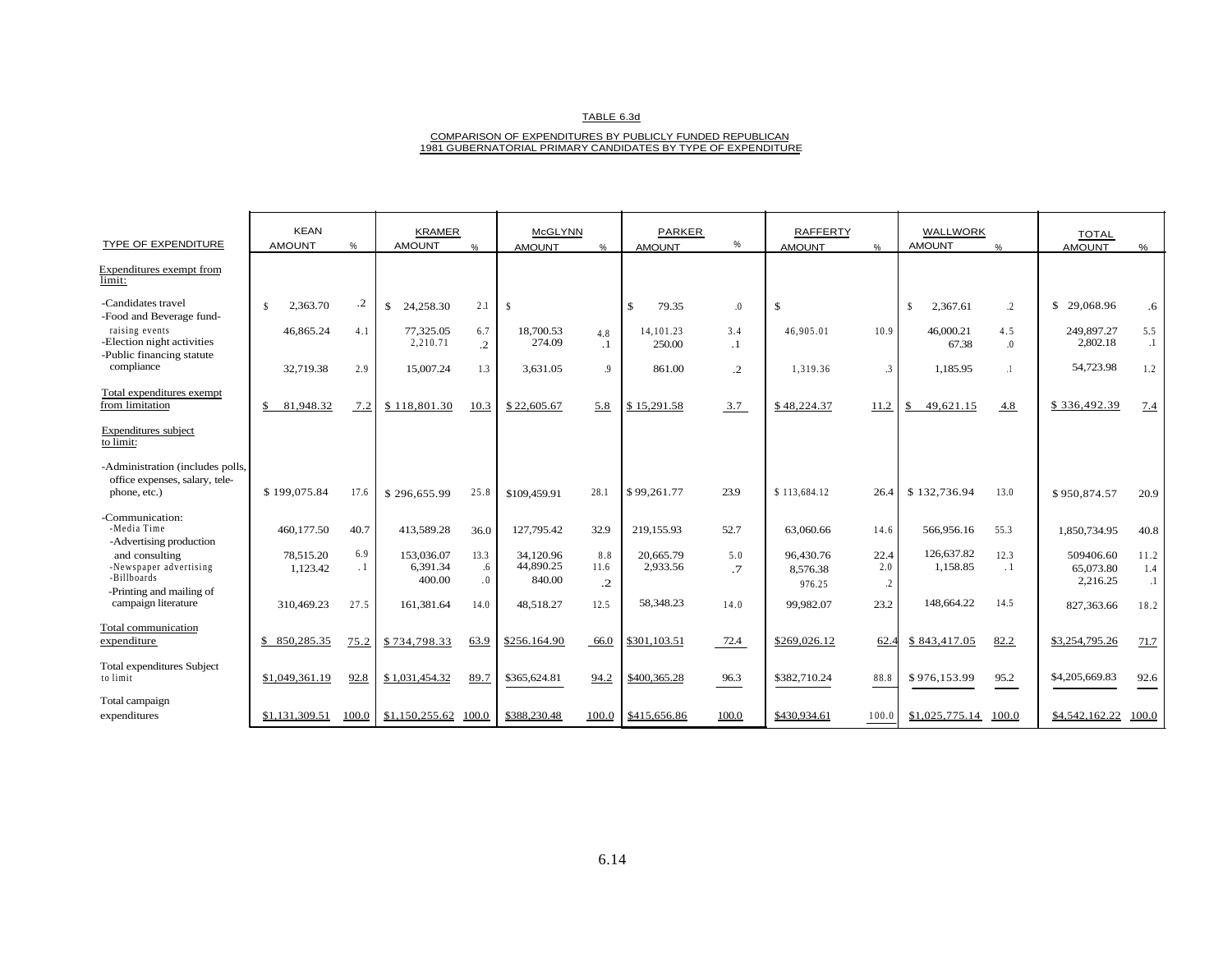TABLE 6.3e COMPARISON OF EXPENDITURES BY NON-PUBLICLY FUNDED DEMOCRATIC AND REPUBLICAN 1981 GUBERNATORIAL PRIMARY CANDIDATES BY TYPE OF EXPENDITURE

| <b>TYPE OF EXPENDITURE</b>                                                                                                                | BUEHLER(D)<br><b>AMOUNT</b> | %                     | ROE (D)<br>AMOUNT      | $\%$       | <b>SUBTOTAL</b><br><b>AMOUNT</b> | $\%$       | IMPERIALE (R)<br>AMOUNT | %             | SULLIVAN (R)<br><b>AMOUNT</b>           | %                | <b>SUBTOTAL</b><br>AMOUNT               | $\frac{0}{0}$    |
|-------------------------------------------------------------------------------------------------------------------------------------------|-----------------------------|-----------------------|------------------------|------------|----------------------------------|------------|-------------------------|---------------|-----------------------------------------|------------------|-----------------------------------------|------------------|
| <b>Expenditures</b> exempt from<br>limit:                                                                                                 |                             |                       |                        |            |                                  |            |                         |               |                                         |                  |                                         |                  |
| -Candidate's travel<br>-Food and Beverage fund-<br>raising events<br>-Election night activities<br>Public financing statute<br>compliance | \$2,607.13                  | 28.6                  | \$133,206.78           | 13.5       | \$135,813.91                     | 13.6       | \$2,048.85              | 11.6          | 16.723.00<br><sup>\$</sup><br>10,129.06 | .8<br>.5         | 18.771.85<br><sup>\$</sup><br>10,129.06 | $\cdot$<br>.5    |
| Total expenditures exempt<br>from limitation                                                                                              | \$2,607.13                  | 28.6                  | \$133,206.78           | 13.5       | \$135,813.91                     | 13.6       | \$2,048.85              | 11.6          | \$<br>26,852.06                         | 1.3              | 28,900.91<br>\$                         | 1.4              |
| Expenditures subject<br>to Limit:                                                                                                         |                             |                       |                        |            |                                  |            |                         |               |                                         |                  |                                         |                  |
| -Administration (includes polls,<br>office expenses, salary, tele-<br>phone, etc.)                                                        | \$3,740.86                  | 40.9                  | \$400,325.00           | 40.4       | \$404,065.90                     | 40.4       | 44.71                   | $\mathcal{A}$ | \$665,717.94                            | 30.7             | \$665,762.65                            | 30.5             |
| Communication:<br>-Radio and TV Broadcast<br>time<br>-Advertising production                                                              | $\mathbf{\hat{s}}$          |                       | 174, 148.55            | 17.6       | 174,148.55                       | 17.4       | 7.175.00                | 40.8          | 801,427.00                              | 37.0             | 808,602.00                              | 37.1             |
| and consulting<br>-Newspaper advertising<br>-Billboards                                                                                   | 150.00<br>30.00             | 1.6<br>$\mathfrak{Z}$ | 38.541.99<br>30,278.37 | 3.9<br>3.0 | 38,601.99<br>30,308.37           | 3.9<br>3.0 | 126.00<br>925.00        | .7<br>5.3     | 60.309.23<br>103.598.26<br>12,458.75    | 2.8<br>4.8<br>.6 | 60.435.23<br>103.598.26<br>13,383.75    | 2.8<br>4.8<br>.6 |
| -Printing and mailing<br>of campaign literature                                                                                           | 2,608.68                    | 28.6                  | 213,776.37             | 21.6       | 216,385.05                       | 21.7       | 7,267.80                | 41.3          | 492.911.12                              | 22.8             | 500,178.92                              | 22.9             |
| Total communication<br>expenditure                                                                                                        | \$2,788.68                  | 30.5                  | \$456,655.28           | 46.1       | \$459,443.96                     | 46.0       | \$15,493.80             | 88.1          | \$1,470,704.36                          | 68.0             | \$1,486,198.16                          | 68.1             |
| Total expenditures subject<br>to limit:                                                                                                   | \$6,529.54                  | 71.4                  | \$856,980.32           | 86.5       | \$863,509.86                     | 86.4       | \$15,538.51             | 88.4          | \$2,136,422.30                          | 99.3             | \$2,151,960.81                          | 98.6             |
| Total campaign<br>expenditures                                                                                                            | \$9,136.67                  | 100.0                 | \$990,187.10           | 100.0      | \$999,323.77                     | 100.0      | \$17,587.36             | 100.0         | \$2,163,274.36                          | 100.0            | \$2,180,861.72                          | 100.0            |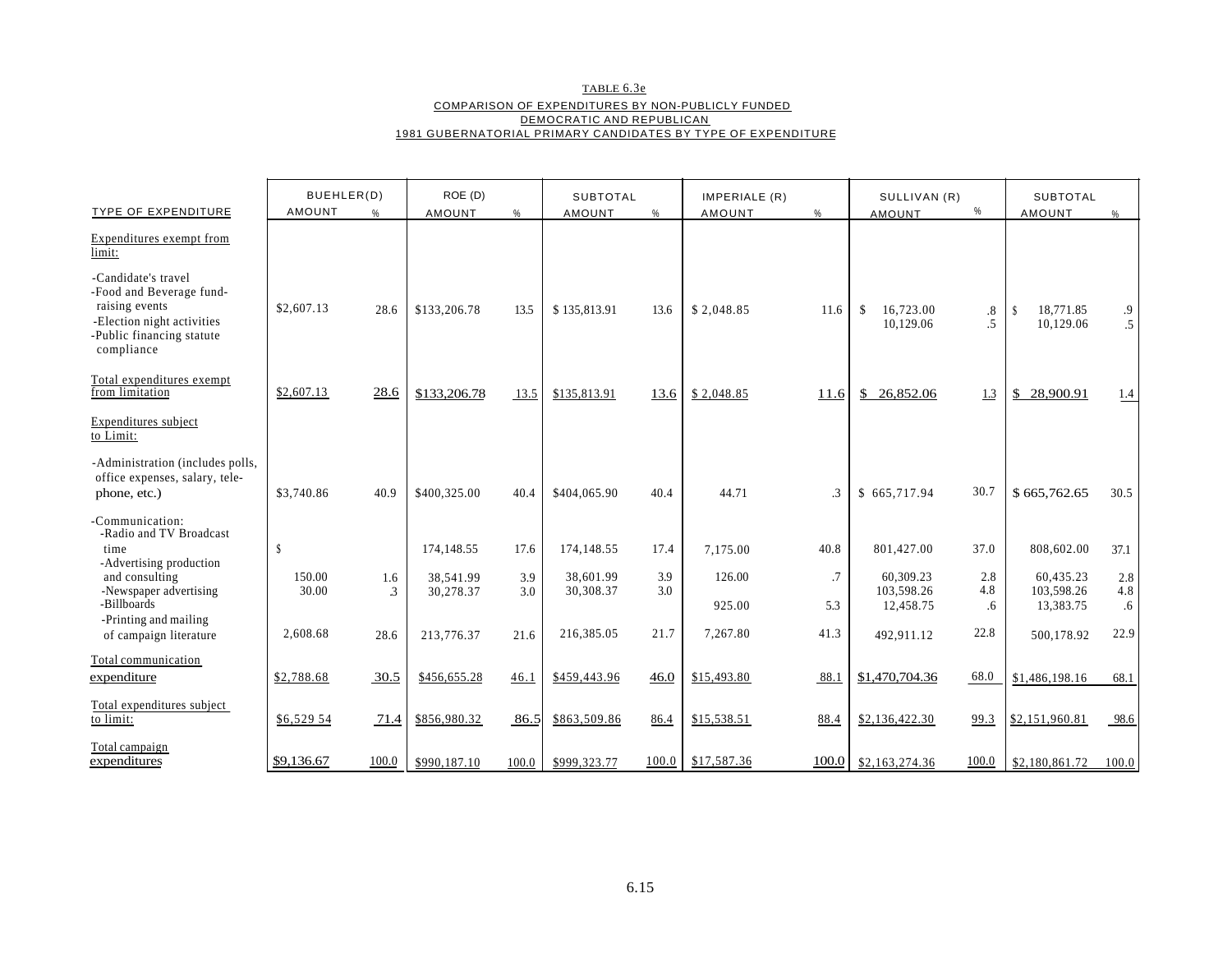# **INTERIM REPORT NO. 7 \$25,000 LIMIT ON CANDIDATE'S OWN FUNDS**

# **HOW MUCH, IF AT ALL, SHOULD THE \$25,000 LIMIT ON A CANDIDATE'S OWN FUNDS BE CHANGED?**

# **FACTS AND ANALYSIS**

- In 1977, there was no limit on the amount of a candidate's own funds. The Commission, in its report on the 1977 election, recommended (#7 on page 37) that gubernatorial candidates receiving public funds be limited to contributions of no more than \$25,000 of their own funds. This recommended change was included in P.L. 1980, c. 74, establishing public financing for the gubernatorial primary. 1 .
- In the 1977 general election, Senator Bateman loaned his campaign \$25,000 and that amount was repaid. Governor Byrne neither loaned nor donated to his own campaign. 2.
- In the 1981 primary, 16 of the 22 candidates contributed or loaned money to their own campaigns and 14 of whom did so in amounts exceeding \$800. The seven who contributed more than \$800 were: 3.

|                                                                   | Total                                              |                                                                                               |
|-------------------------------------------------------------------|----------------------------------------------------|-----------------------------------------------------------------------------------------------|
| Democrats                                                         | Amount                                             | Date(s)                                                                                       |
| John Degnan<br>Frank Dodd                                         | $$5,000.00*$<br>16,562.28*                         | March 23, 1981<br>February 5, 1981                                                            |
| Ann Klein                                                         | 25,000.00*                                         | March 11, 1981<br>March 12, 1981<br>February 10, 1981                                         |
| Republicans                                                       | Amount                                             | Date(s)                                                                                       |
| Thomas Kean<br>John Rafferty<br>Joseph Sullivan<br>James Wallwork | 25,000.00*<br>1,000.00*<br>25,000.00<br>24,000.00* | April 24, 1981<br>March 23, 1981<br>November 28, 1981<br>January 12, 1981<br>January 27, 1981 |

\*Includes \$800 contribution matched with public funds

The seven who loaned more than \$800 to their own campaigns were:

| <b>DEMOCRATS</b>        | AMOUNT    | DATE MADE | DATE REPAID                                                                            |
|-------------------------|-----------|-----------|----------------------------------------------------------------------------------------|
|                         |           |           |                                                                                        |
| James Florio (PF)<br>\$ | 6,000.00  | 01/05/81  | 03/11/81                                                                               |
| William Hamilton (PF)   | 2,500.00  | 09/05/81  | $10/31/80$ (\$1,500)<br>$11/06/80$ (\$1,000)                                           |
| Barbara McConnell (PF)  | 4,000.00  | 03/01/81  | 03/27/81 (\$2,000)<br>04/16/81 (\$1,000)<br>$05/11/81$ (\$ 500)<br>$06/05/81$ (\$ 500) |
| Thomas F. X. Smith (PF) | 25,000.00 | 05/07/81  | 05/13/81                                                                               |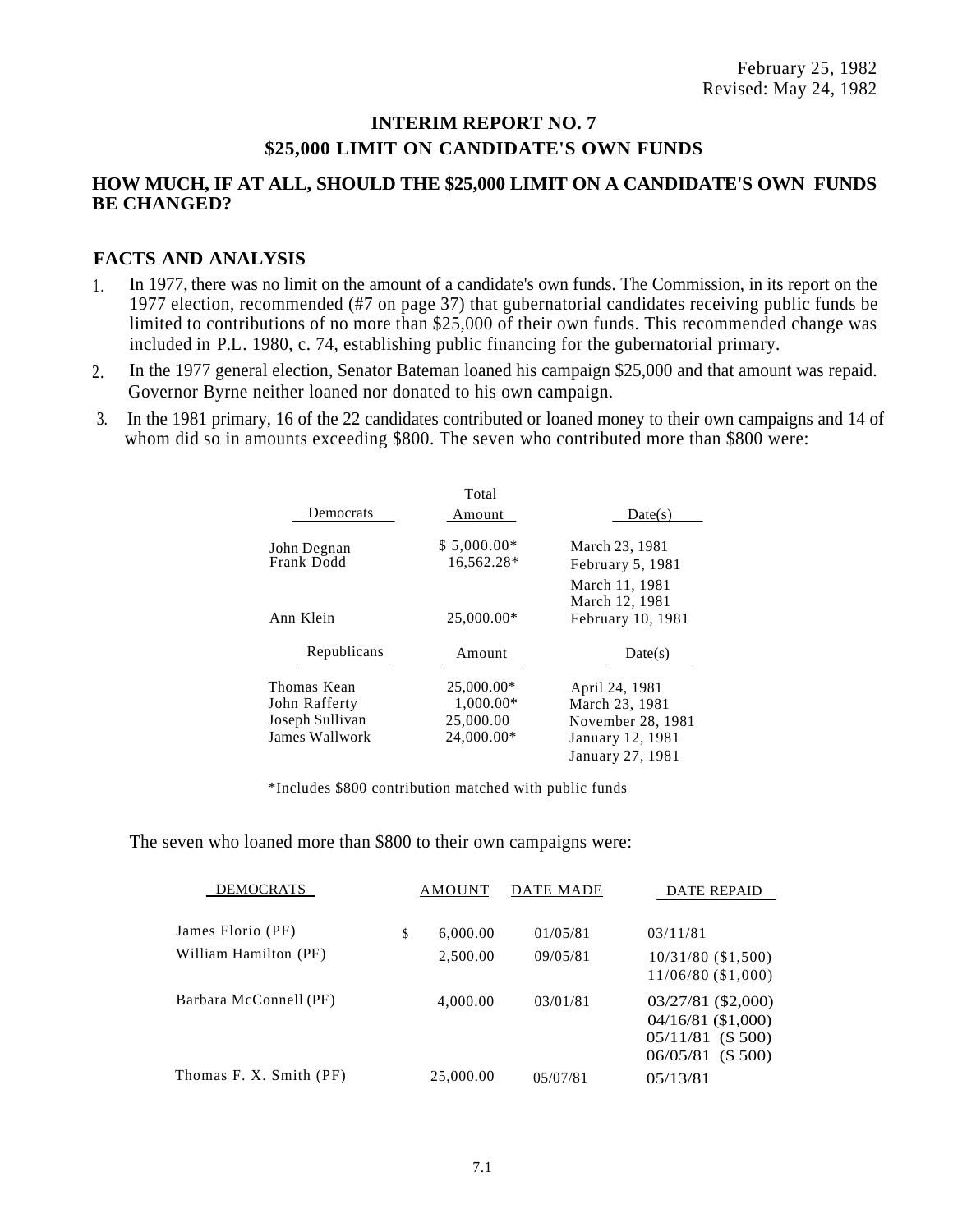| REPUBLICAN        | <b>AMOUNT</b>  | <b>DATE MADE</b> | <b>DATE REPAID</b> |
|-------------------|----------------|------------------|--------------------|
| Anthony Imperiale | \$<br>3,000.00 | 02/27/81         |                    |
|                   | 287.00         | 04/01/81         |                    |
|                   | 1,675.00       | 04/03/81         |                    |
|                   | 300.00         | 05/11/81         |                    |
|                   | 70.00          | 05/13/81         |                    |
|                   | 31000.00       | 05/29/81         |                    |
| Imperiale Total   | \$<br>8,332.00 |                  | Not Repaid         |
| Barry Parker (PF) | 25,000.00      | 05/22/82         | 06/23/81           |
| Joseph Sullivan   | \$150,000.00   | 02/19/81         |                    |
|                   | 200,000.00     | 03/09/81         |                    |
|                   | 100,000.00     | 03/20/81         |                    |
|                   | 180,000.00     | 04/06/81         |                    |
|                   | 200,000.00     | 04/21/81         |                    |
|                   | 150,000.00     | 05/04/81         |                    |
|                   | 350,000.00     | 05/08/81         |                    |
|                   | 50,000.00      | 05/21/81         |                    |
|                   | 50,000.00      | 05/22/81         |                    |
|                   | 20,000.00      | 05/29/81         |                    |
|                   | 350,000.00     | 06/23/81         |                    |
|                   | 17,000.00      | 09/21/81         |                    |
| Sullivan Total    | \$1,817,000.00 |                  | Not Repaid         |
|                   |                |                  |                    |

Sources: Pre and Post Election Reports through April 19, 1982

PF = Public Funds Candidate

- In the 1981 general election, Governor Kean loaned \$25,000 to his own campaign on August 28 and \$10,000 was repaid on September 17, and the remainder on October 2, 1981. Congressman Florio neither contributed to nor loaned his general election campaign any money.  $4.$
- 5. Raising the \$25,000 limit by various percentages, compounded, would have the following results:
	- 10 percent compounded \$36,602.50 rounded to \$37,000
	- 15 percent compounded 45,725.16 rounded to 46,000
	- 20 percent compounded 51,840.00 rounded to 52,000
- The principal purposes served by publicly funded candidates contributing or loaning money to their own campaigns were to aid in assembling seed money early in the campaign and to assist with cash flow problems purposes that used to be served by taking out bank loans or loans from individuals. 6.
- 7. In its report on the 1977 election, the Commission argued for limiting a candidate's use of his or her own funds as follows: ''Limiting the amount of personal funds a candidate may use is not a matter of reducing undue influence, but it helps to reduce the disproportionate financial advantage enjoyed by wealthy candidates over opponents without access to similar resources.''
- Because of the **Buckley v. Valeo** decision, no limit on a candidate's own funds can be imposed on any candidate who does not take public funds. Thus, in the 1981 primary Joseph Sullivan (R) was able, under the law, to loan more than \$25,000 to his own campaign and Congressman Robert Roe (D) was able to personally borrow from banks more than \$25,000. 8.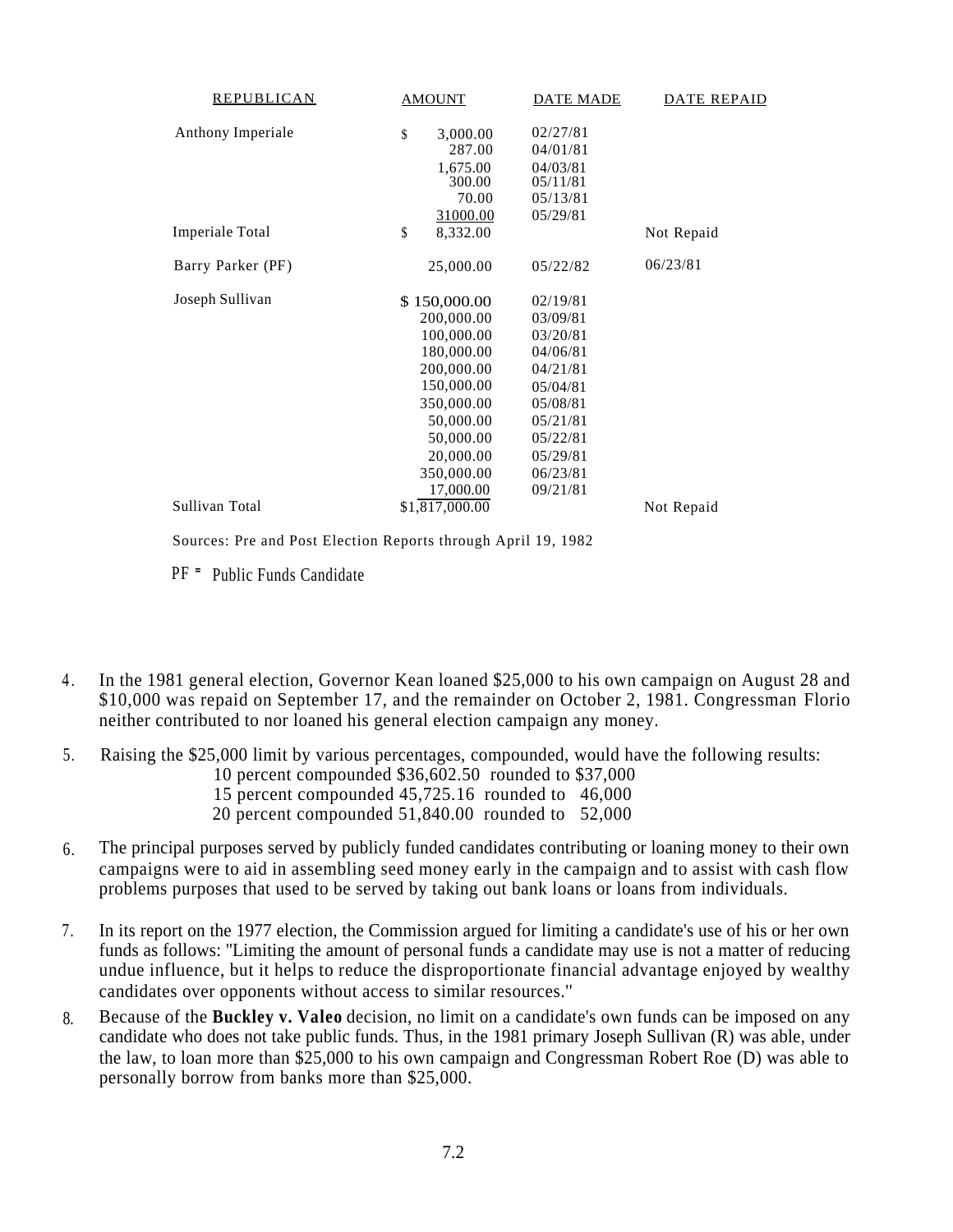Most of the respondents to the questionnaire suggested no changes in the \$25,000 limit on a candidate's own funds. Those so responding included: John Degnan, Donald Lan, Joseph Merlino, Barry Parker, James Wallwork , Thomas Brown (Dodd), Jane Cleeland (Wallwork), Richard Goldman (Degnan), Roger Lowenstein (Degnan), Fran Rein (Merlino), and Patricia Shillingburg (Klein). 9.

One Candidate, Mayor Kramer, believed the limit is too high and stated: "If the object of public financing is both to eliminate undue political influence from major contributors and also make it possible for all candidates to compete on a comparable financial base, then I feel the \$25,000 limit is much too high. I see no reason why a candidate should be permitted to contribute any more to his campaign than any other contributor, and would recommend he be limited to the established contribution ceiling." Contrary opinions were expressed by Congressman Roe and Joseph Sullivan, both of whom stated that the \$25,000 limit was too low and that a more appropriate figure is \$100,000.

### **ALTERNATIVES**

Below are set forth alternatives for consideration. No bills have been introduced to change the limit on a candidate's own funds, but consideration has been given to the 1977 and 1981 experience with candidates' contributions and loans and the reasonableness and feasibility of enactment in developing the alternatives below.

#### **Alternative # 1: Make no change; leave the limit on a candidate's own funds at \$25,000.**

The figure of \$25,000 was deemed reasonable by the Commission and by the Legislature for 1981 as helping to reduce any financial advantage enjoyed by wealthy candidates over opponents without similar resources.

#### **Alternative** #2: **Reduce the limit to \$800, or the contribution limit decided on for 1985.**

The chief argument for lowering the amount of a candidate's own funds to the contribution limit is that one of the two stated, basic purposes of the public financing law is ''(to enable) .... persons of limited financial means (to) seek election to the State's highest office.'' (emphasis added) It could be argued that anyone who can afford to give \$25,000 or who has the collateral to loan \$25,000 to his or her own campaign is not a person of ''limited financial means'' and permitting a candidate to contribute or loan an amount in excess of the contribution limit gives an advantage to those who do have substantial financial means over those who do not. It is noted that both primary winners took -advantage of this provision of the law; Congressman Florio loaned his campaign \$6,000 and Governor Kean gave his primary campaign \$25,000 and loaned his general election campaign \$25,000.

#### **Alternative** # 3: **Raise the limit by some inflation factor, e.g. 15 percent compounded or a limit of \$46,000.**

Raising the limit would acknowledge that if \$25,000 were reasonable in 198 1, then the amount should be raised in recognition of anticipated inflation over the next four years in order to keep the 1985 candidates on a par with the 1981 candidates. Raising the limit would give an advantage to those candidates who have accumulated the capital and funds to enable them to afford to make such contribution to their own campaigns. However, the advantage in 1985 would be no greater relatively than the advantage in 1981.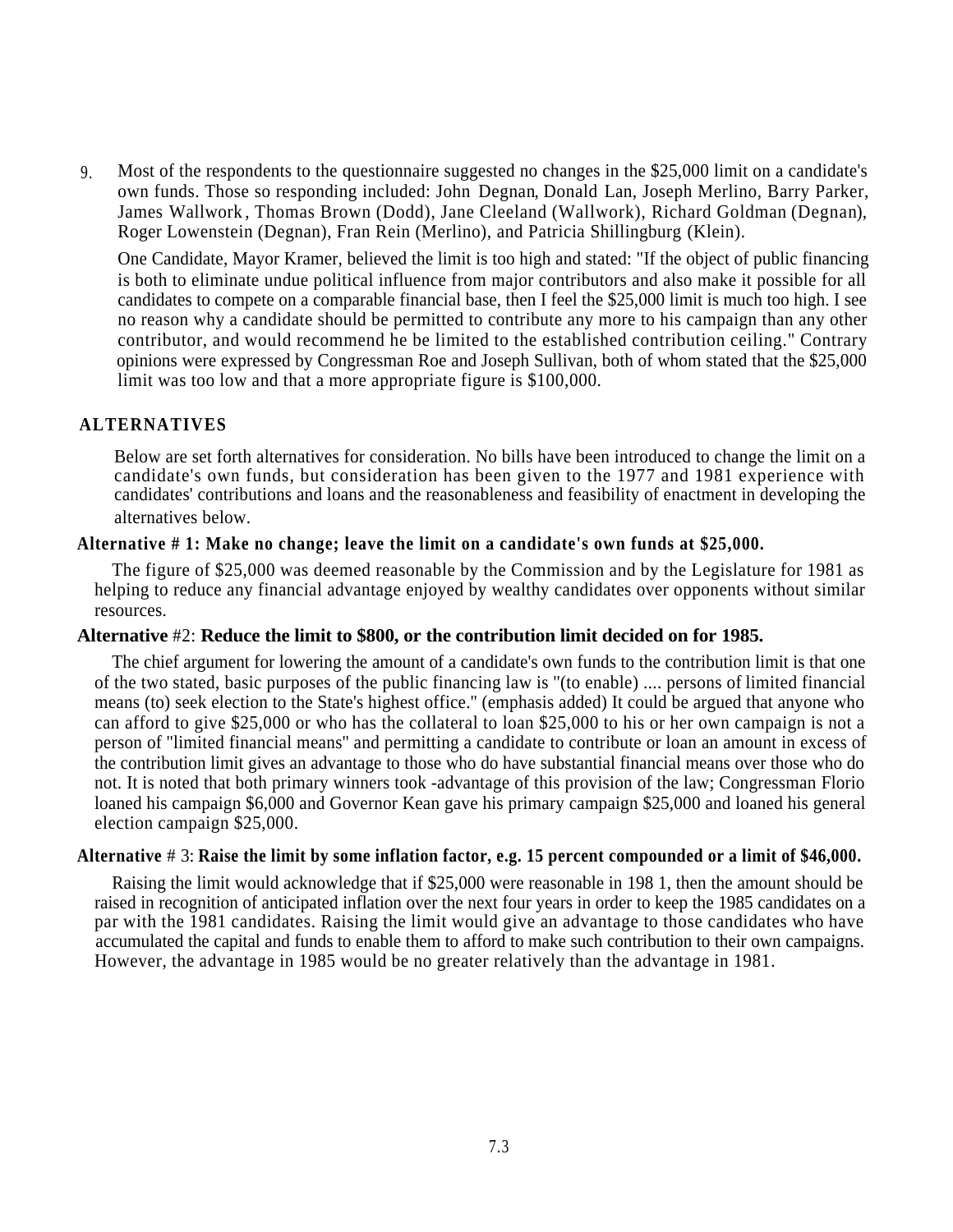# **INTERIM REPORT NO. 8**

# **REPAYMENT OF PUBLIC FUNDS WHEN CANDIDATE FAILS TO RECEIVE 5 PERCENT OF PARTY'S VOTE**

#### **SHOULD A REPAYMENT OBLIGATION BE IMPOSED BY REQUIRING CANDIDATES TO REPAY ALL PUBLIC FUNDS WHEN THEY FAIL TO RECEIVE 5 PERCENT OF THE VOTES CAST IN THE CANDIDATE'S PARTY?**

### **FACTS AND ANALYSIS**

- Bills introduced in the 1981 and the 1982 Legislatures would require a gubernatorial candidate receiving public funds to repay all public funds received in the event the candidate receives less than 5 percent of the total number of votes cast in the candidate's party in the gubernatorial primary election. Advocates of  $\mathbf{I}$ these proposals seek to discourage the ''marginal'' or ''non-serious'' candidate from entering the primary campaign. These proposals have been termed a "negative incentive'' by proponents. Legislative initiatives to achieve this include a direct repayment obligation by the candidate (S-3269, Senators Perskie and Merlino, 1981) and a proposal requiring a primary candidate, applying for public funds, to post a bond guaranteeing, to the Commission, repayment of all public funds received (A-70, Hollenbeck and Flynn, 1982).
- The imposition of a requirement to repay all public funds, based upon a candidate's performance in the primary, may go beyond discouraging ''marginal'' candidates and may, instead, have a severe chilling effect on candidate participation in a primary or participation in a publicly funded election. It is not difficult to imagine a candidate who, at the time of accepting public funds, appeared ''viable'' and certain to garner in excess of 5 percent of the vote. However, during the course of the campaign, the candidate's strength diminishes and, when the primary vote is cast, the candidate receives less than 5 percent of the vote. Consequently, despite a candidate's initial ''viability'' and despite a good faith, well run, earnest campaign, this hypothetical candidate, at the end of the campaign, would become personally obligated to a debt of up to \$600,000. 2.
- Basing the repayment obligation upon the consequences of future, unforseeable events, injects an aspect of gambling, rather than disincentive, in a candidate's decision to apply for public funds. To the extent the repayment obligation is a disincentive, it may be too severe. Rather, it may be better to focus on the qualification threshold, now \$50,000, as the screening device. (See Interim Report #2, \$50,000 Threshold.) 3.
- 4. The bond requirement of A-70 may deter all candidates from accepting public funds. Presumably, for this provision to be workable, all candidates for Governor would have to have the personal wealth to provide the collateral for the required bond in an amount equal to the maximum in public funds that could be received, i.e. \$599,975.80 in the 1981 primary. A candidate could not get co-signers on the bond in amounts in excess of the contribution limit (\$800 in 1981) without violating the contribution limit provision. (Furthermore, the provision in the law limiting a candidate to \$25,000 of his or her own funds would have to be amended to permit the candidate posting a bond in an amount in excess of \$25,000.)
- It has been argued that the repayment concept is similar to the federal program of public funding that was applied to Presidential candidate John Anderson. However, the federal law does not require the return of public funds by a candidate based solely on election results. Instead, the Presidential Campaign Fund Act provides that a new party candidate may receive public funds after the election if his or her vote total exceeds 5 percent of the votes cast. It was this provision that was applied to John Anderson, the candidate of the Unity Party, a new party. As a result of this provision and the performance of the Anderson candidacy as 5.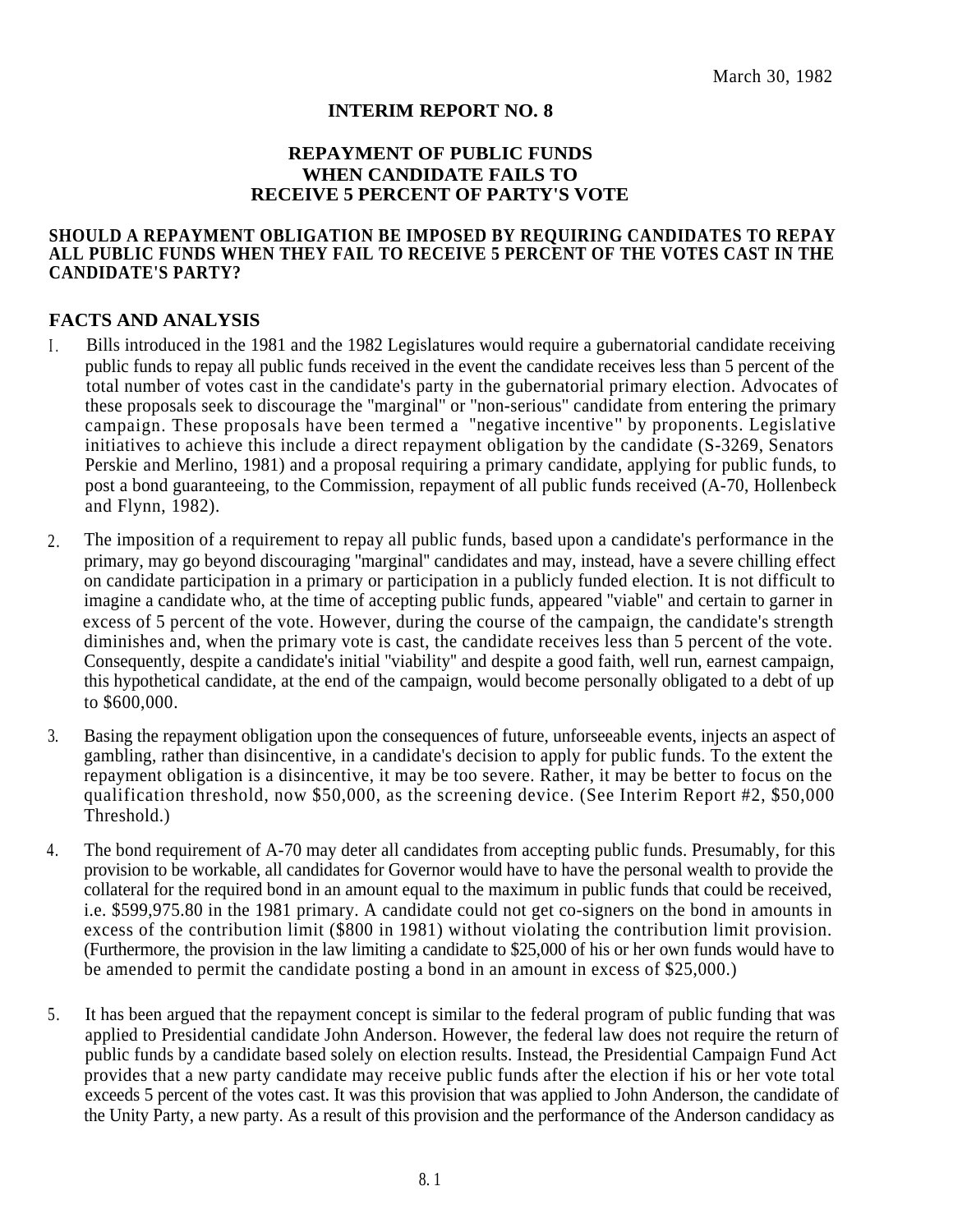reflected in the percentage of the vote Mr. Anderson received, (6.61 percent) the Federal Election Commission authorized a payment of \$4.2 million to John Anderson after the election.

Assuming that all other factors are held constant, e.g. candidates' ability to raise contributions, ability to post the bond, number of votes received, and decision to enter the race, then the imposition of this requirement would have resulted in 1981 primary candidates refunding slightly over \$1.5 million in public funds, as follows: 6.

| PERCENT OF VOTE AND PUBLIC        |
|-----------------------------------|
| <b>FUNDS RECEIVED</b>             |
| <b>1981 GUBERNATORIAL PRIMARY</b> |

| Candidate                                                        | Percent<br>Of Vote                   | <b>Public Funds</b><br>Received (Gross)                                                  |
|------------------------------------------------------------------|--------------------------------------|------------------------------------------------------------------------------------------|
| Democrats                                                        |                                      |                                                                                          |
| Dodd<br>Hamilton<br>McConnell<br>Klein<br>Lan<br><b>SUBTOTAL</b> | 3.8<br>2.7<br>2.5<br>$2.4*$<br>$-()$ | 327,543.77<br>\$<br>309,678.76<br>95,916.72<br>52,763.74<br>249,919.69<br>\$1,035,822.68 |
| Republicans                                                      |                                      |                                                                                          |
| Rafferty<br>McGlynn<br><b>SUBTOTAL</b>                           | 3.2<br>1.4                           | \$<br>246,575.22<br>233,916.74<br>480,491.96                                             |
| TOTAL                                                            |                                      | \$1,516,314.64                                                                           |

\*Candidate Lan withdrew his name from the ballot.

Source: Table 8.1 '' 1981 Gubernatorial Primary Candidates' Percentage of Votes Cast by Party and Public Funds Received''.

It is conceivable that Donald Lan (D) would not have withdrawn from the race if the repayment obligation had been in effect for the 1981 primary. If he had not withdrawn, he would have received more public funds for which he was eligible but which the Commission did not certify. Had he then received 5 percent or more of the vote, the total amount refunded would have been at least \$250,000 less.

- 7. A major unknown is the ability of those candidates who do ultimately receive 5 percent or more of their party's vote to post the required bond. In the 1981 gubernatorial primary, the following public funds candidates did receive 5 percent or more of the vote cast in their party's primary: Democrats Florio, Gibson, Merlino, Degnan and Smith and Republicans Kean, Kramer, Wallwork and Parker. Congressman Roe (D) who received 15.6 percent of his party's vote and Joseph Sullivan (R) who received 17 percent of his party's vote did not take public funds.
- 8. Another repayment proposal, offered by Gina Glantz, campaign manager for John Degnan, is that any public dollars over \$100,000 be returned if a candidate receives less than 5 percent of the vote. Under this proposal, a candidate would have \$200,000 to test his or her viability. Ms. Glantz argued that ''dropping out is a difficult choice, but one that is more likely to be faced under this rule. Of course, candidates could remain in and simply not apply for additional funds.'' She went on to argue that ''we need to discourage candidates from staying in the race when there is no chance of success. Whether candidates remain out of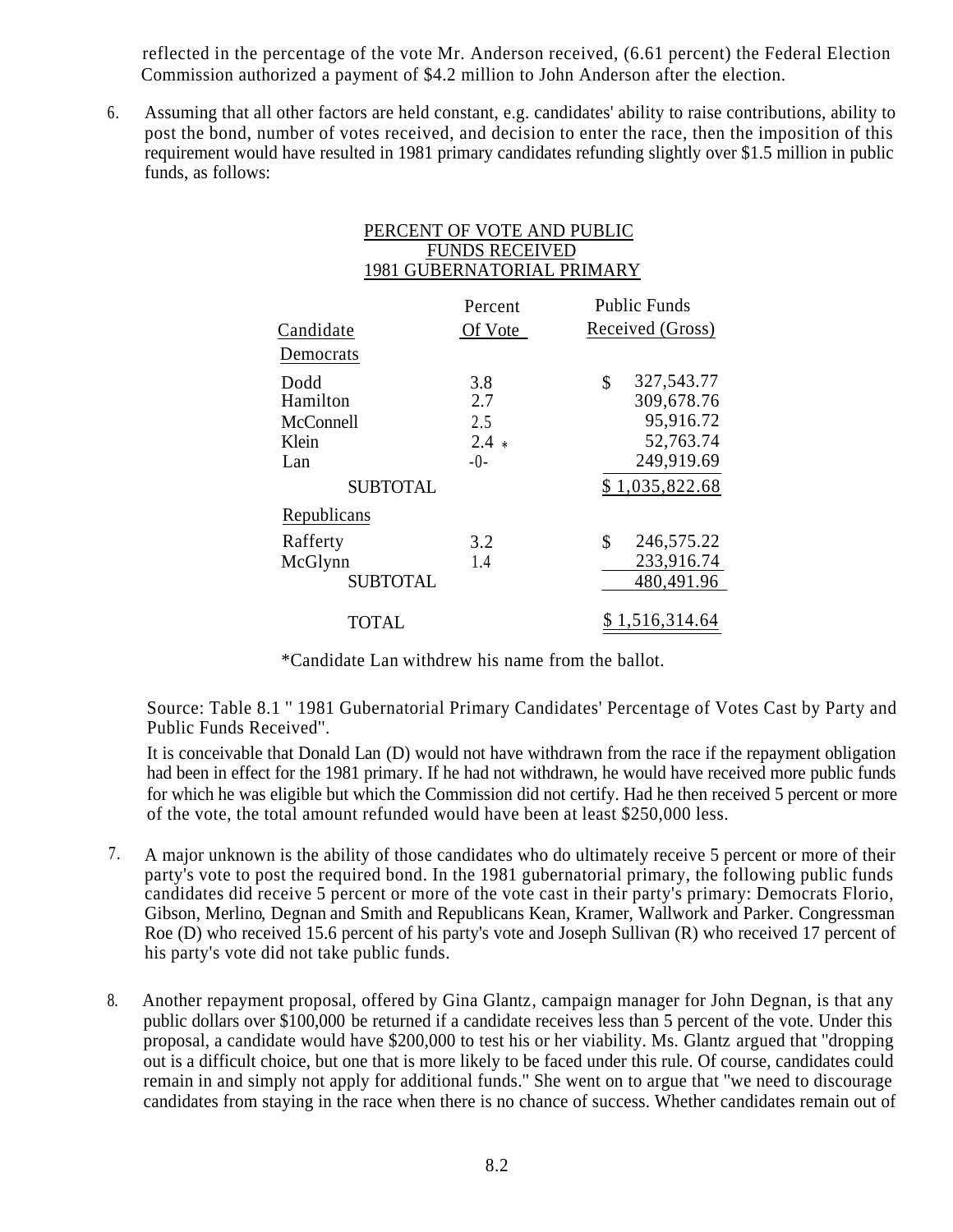embarassment, out of a commitment to keep faith with private contributors and public dollars or from a deal to keep the field big enough to benefit one particular candidate ... public dollars should not continue to support failing campaigns.'' (New York Times, New Jersey Section, January 31, 1982)

If this provision had been in effect in 1981 and assuming all other factors are held constant, then it would have resulted in 1981 primary candidates refunding \$867,634.18 in public funds, as follows:

| Candidate                                     | Percent<br>of Vote                   | Public Funds<br>Received (Gross)<br>Minus \$1 00,000                       |
|-----------------------------------------------|--------------------------------------|----------------------------------------------------------------------------|
| Democrat                                      |                                      |                                                                            |
| Dodd<br>Hamilton<br>McConnell<br>Klein<br>Lan | 3.8<br>2.7<br>2.5<br>2.4<br>$-0 -$ * | \$227,543.77<br>209,678.76<br>$-0-$<br>$-0-$<br>149,919.69<br>\$587,142.22 |
| Republicans<br>Rafferty<br>McGlynn            | 3.2<br>1.4                           | \$146,575.22<br>133,916.74<br>\$280,491.96                                 |
|                                               | TOTAL                                | \$867,634.18                                                               |

\*Candidate Lan withdrew his name from the ballot.

Source: Table 8-1, "1981 Gubernatorial Primary Candidates' Percentage of Votes Cast by Party and Public Funds Received''

- The repayment proposal might create a loophole that a wealthy candidate could exploit. Under existing law, a candidate taking public funds can contribute up to \$25,000 of his or her own funds. Under the repayment proposal, a wealthy candidate could elect to receive public financing even in reasonable anticipation of receiving less than 5 percent of the vote. If the candidate receives less than 5 percent of the vote, he or she is then able to funnel personal funds into the campaign by returning the amount of public funds received to the State. Candidates of moderate means could only elect public financing if they were able to secure the required bond and were certain they would receive more than 5 percent of the vote or were prepared to risk personal bankruptcy. 9.
- 10. Another proposal, which in contrast does not impose repayment obligations, is to delay distributing public funds until a candidate has filed nomination petitions and until the deadline to withdraw, 40 days prior to the election, has passed. Funds raised prior to that time would be eligible for match. However, ''exploratory'' expenditures would have to be paid for entirely without public funds. Under present law, the Election Law Enforcement Commission is authorized to provide public matching funds after the first of the year. In the 1981 primary, all 16 publicly funded candidates had received at least some public funds before April 29, the last day for withdrawing from the ballot. However, this proposal runs counter to one of the basic purposes of the program, namely that of enabling a candidate of limited means to communicate his or her message to the public and gain support among the electorate, because withholding public funds until 40 days prior to the election would not give such a candidate enough time to communicate effectively and gain effective contributor support.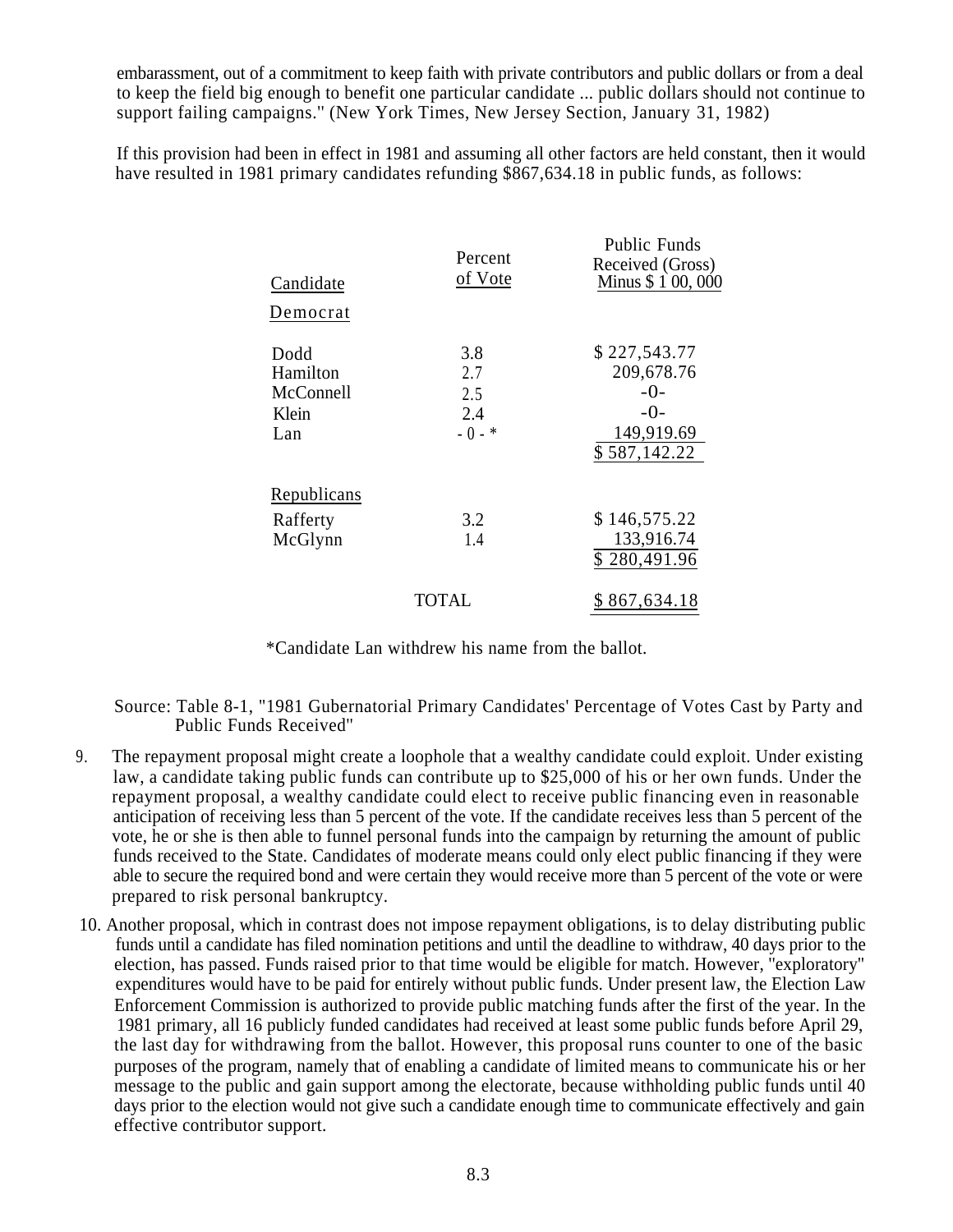# **ALTERNATIVES**

Below, four alternatives are posed on the issue of requiring the posting of a bond guaranteeing repayment of all public funds in case the candidate receives less than 5 per cent of the votes cast in his or her party. The alternatives are based on legislative and other proposals and the need to present a reasonable range of choices for decision.

#### **Alternative # 1 - Make no change in the law and do not require the posting of the bond guaranteeing repayment of all public funds.**

This would not provide the negative incentive sought by the proponents of requiring the repayment of public funds when a candidate fails to receive at least 5 percent of the party's vote in the gubernatorial primary. Thus, relatively, it would tend to encourage the entry of ''minor'' or ''non-serious'' candidates into the primary and their application for public funds, with ''minor'' or ''non-serious'' defined as those who fail to receive 5 percent of their party's vote in the primary election.

#### **Alternative #2: Impose the requirement of posting a bond guaranteeing repayment of public funds in the event a candidate fails to receive at least 5 percent of his or her party's vote.**

This would provide the negative incentive sought by the proponents of imposing the bond on candidates seeking public funds. If the requirement had been in place in 1981, slightly more than \$1.5 million in public funds would have been refunded by the five Democrats and two Republicans who did not receive 5 percent of the vote in their respective party's primary election. As discussed in paragraph 4, what is unknown is the ability of the other public funds candidates (five Democrats and four Republicans) to have posted the required bond if this provision had been in effect in 1981.

#### **Alternative # 3: Require a candidate to return public dollars over \$ 1 00,000 if he or she receives less than 5 percent of the party vote.**

This is the proposal discussed in paragraph 8, above. it would permit a candidate to have \$200,000 to test his or her viability before deciding to drop out of the race or to not take any more public funds. If the requirement had been in place in 1981, nearly \$870,000 in public funds-would have been refunded by the three Democrats and two Republicans who did not receive 5 percent of the vote in their respective party's primary election but did receive more than \$100,000 in public funds.

### **Alternative #4: Require a specific number of contributors from diverse geographic areas in addition to the contribution threshold requirement.**

A candidate applying for public funds could be required not only to meet the total contribution threshold (\$50,000 in 1981) but also to meet criteria of (1) a specific number of contributions, higher than the theoretical minimum, and (2) a specific number of contributions from specified number of counties, e.g. 15 out of the 21 New Jersey counties. This proposal would tend to discourage ''minor'' and ''non-serious'' candidates by requiring a candidate to show a broader contribution and geographic base when applying for public funds than was the case in 1981. However, the proposal would not deal directly with those candidates who fail to receive at least 5 percent of the vote cast in their party's primary.

Interim Report #8 Table:

8.1 1981 Gubernatorial Primary Candidates' Percentage of Votes Cast by Party and Public Funds Received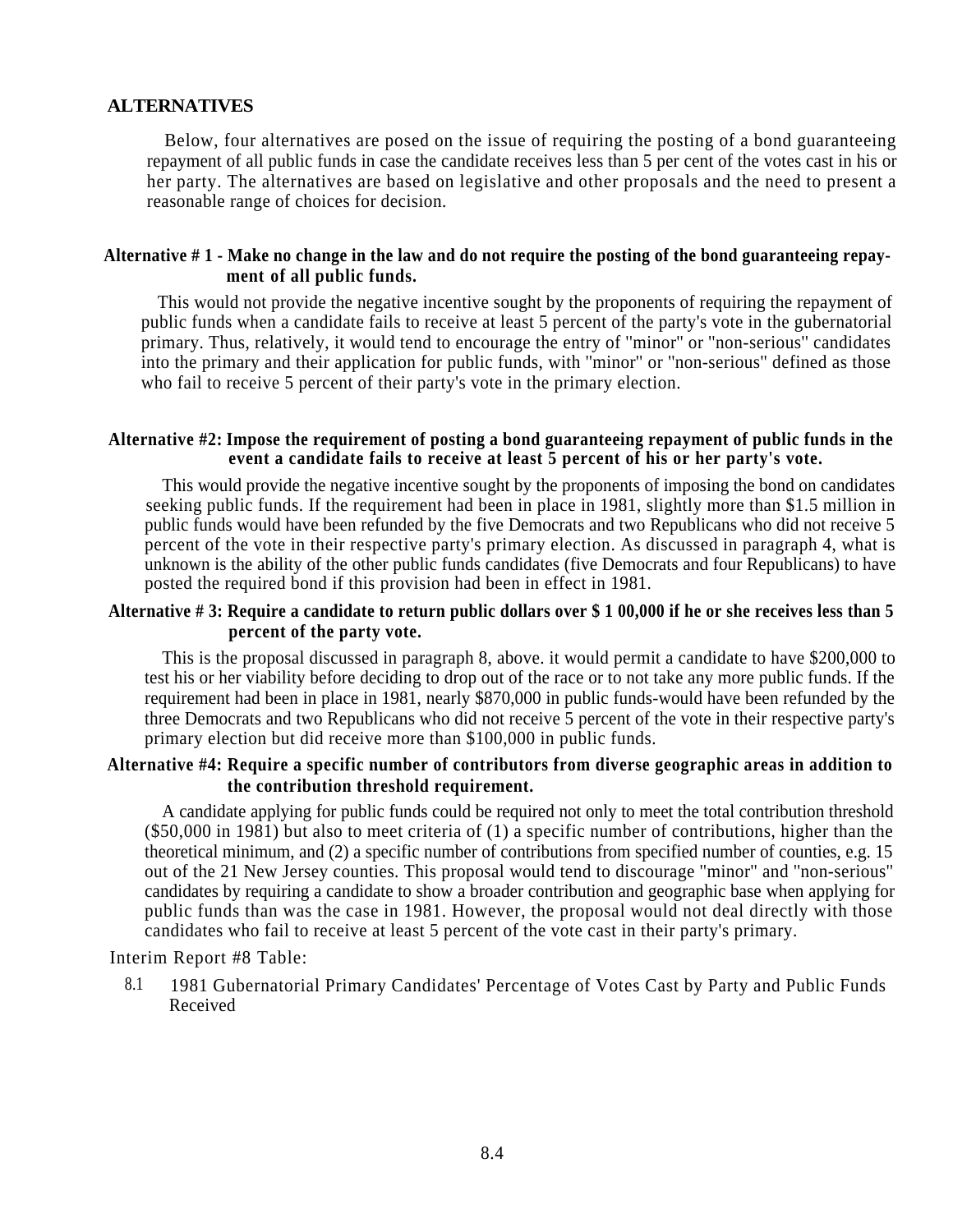# TABLE 8.1 1981 GUBERNATORIAL PRIMARY CANDIDATES' PERCENTAGE OF VOTES CAST BY PARTY AND PUBLIC FUNDS RECEIVED

|                  | <b>VOTES</b>  |                           |                                               |
|------------------|---------------|---------------------------|-----------------------------------------------|
| <b>CANDIDATE</b> | <b>NUMBER</b> | <b>PER</b><br><b>CENT</b> | <b>PUBLIC FUNDS</b><br>(GROSS)                |
|                  |               |                           |                                               |
| Democrats        |               |                           |                                               |
| Florio           | 164,179       | 25.9                      | $\boldsymbol{\S}$<br>599,975.80               |
| Roe              | 98,660        | 15.6                      | $-0-$                                         |
| Gibson           | 95,212        | 15.0                      | 393,879.00                                    |
| Merlino          | 70,910        | 11.2                      | 599,975.80                                    |
| Degnan           | 65,844        | 10.4                      | 599,975.80                                    |
| Smith            | 57,479        | 9.1                       | 599,949.90                                    |
| Dodd             | 23,866        | 3.8                       | 327, 543. 77                                  |
| Hamilton         | 17,395        | 2.7                       | 309,678.76                                    |
| McConnell        | 16,123        | 2.5                       | 95,916.72                                     |
| Klein            | 14,884        | 2.4                       | 52,763.74                                     |
| <b>Buehler</b>   | 4,266         | .7                        | $-0-$                                         |
| Mann             | 2,375         | .4                        | $-0-$                                         |
| Monyek<br>Lan*   | 2,129         | .3                        | $-0-$                                         |
|                  | $-0-$         | $-0-$                     | 249,919.69                                    |
| Subtotal         | 633,322       | 100.0                     | \$3,829,578.98                                |
| Republicans      |               |                           |                                               |
| Kean             | 122,512       | 30.8                      | $\boldsymbol{\hat{\mathsf{S}}}$<br>599,975.80 |
| Kramer           | 83,565        | 21.0                      | 599,975.80                                    |
| Sullivan         | 67,651        | 17.0                      | $-0-$                                         |
| Wallwork         | 61,826        | 15.5                      | 557,594.74                                    |
| Parker           | 26,040        | 6.5                       | 306,042.00                                    |
| Imperiale        | 18,452        | 4.6                       | $-0-$                                         |
| Rafferty         | 12,837        | 3.2                       | 246,575.22                                    |
| McGlynn          | 5,486         | 1.4                       | 233,916.74                                    |
| Subtotal         | 398,369       | 100.0                     | \$2,544,080.30                                |
| <b>TOTAL</b>     | 1,031,691     |                           | \$6, 373, 659.28                              |

\*Candidate Lan withdrew his name from the ballot.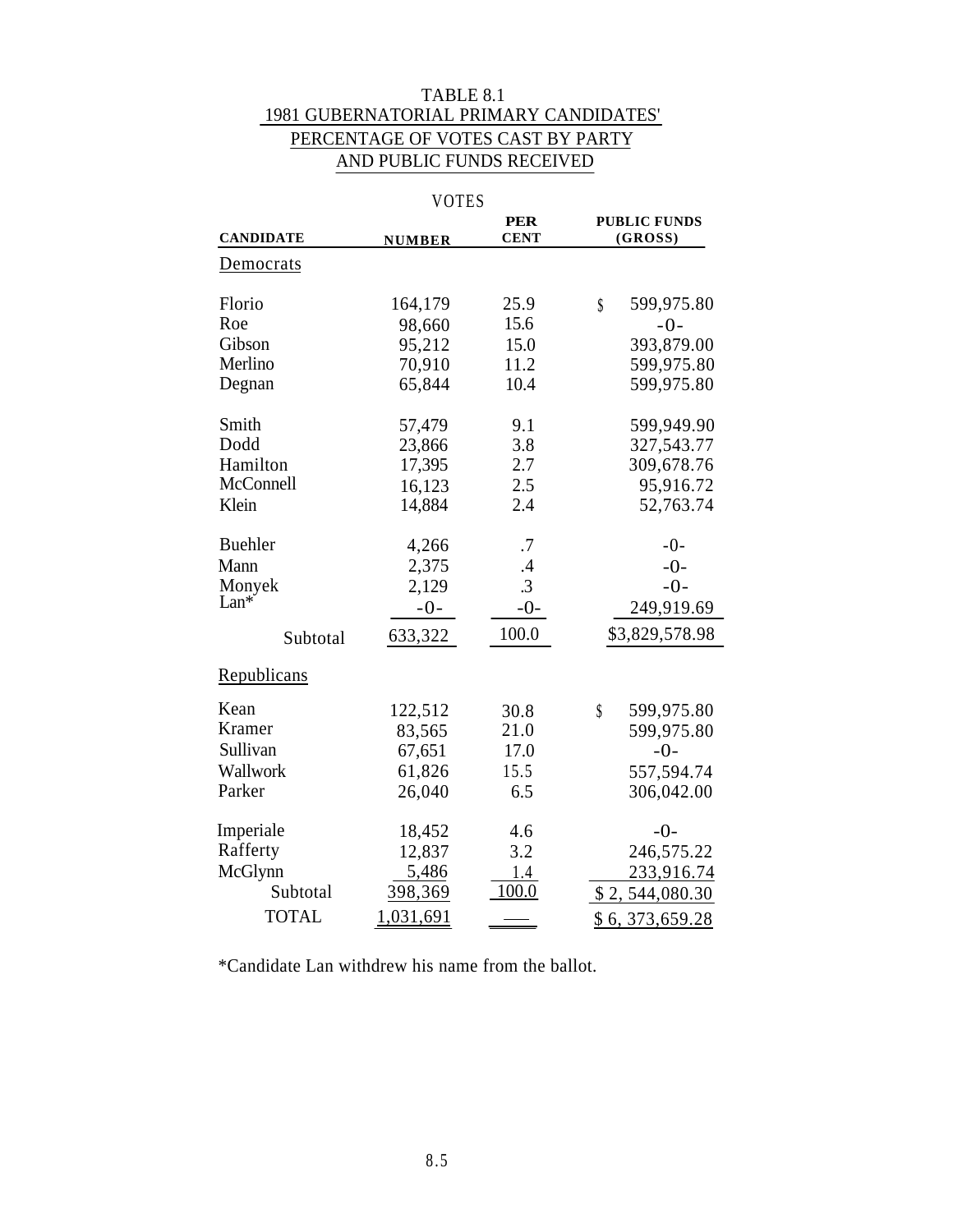#### **INTERIM REPORT NO. 9**

#### **FUNDING OF POLITICAL PARTIES**

# **TO WHAT EXTENT, IF AT ALL, SHOULD PUBLIC FUNDS BE PROVIDED TO POLITICAL PARTIES IN ADDITION TO OR IN LIEU OF PUBLIC FUNDS TO GUBERNATORIAL CANDIDATES?**

#### **INTRODUCTION**

In considering possible modifications to New Jersey's Gubernatorial Public Financing Program, consideration must be given to the method used to disburse public funds to qualified candidates. Whatever method is used, it will unquestionably have an impact and an influence upon the political process and the relationship among political institutions in New Jersey. Presently, the New Jersey law provides for direct funding to qualifying gubernatorial candidates. One alternative is to provide funding to political party organizations in addition to, or in lieu of, the funding provided to qualifying candidates. Due to the statutory prohibition against political party organizations participating in primary elections, funding of political parties, for campaign related purposes, would have to be restricted to the general election.

Consideration of the feasibility and advisability of providing funding to state political party organizations is important at this time. There is a general acknowledgement, not only in New Jersey but throughout the country, that the role and importance of political parties in the electoral process are declining. Some have attributed this phenomenon to the fractionalization of American politics into specific issues. Others point to the growth of political action committees. Some observers even contend the presence of a public financing system both on the national and statewide levels accounts for the declining influence of parties. To attribute the present fortunes of political party organizations merely to the existence of a public financing program would be an over simplification. However, the existence of public financing does have an impact upon the functioning of political parties. As part of the analysis of New Jersey's public financing program, the Election Law Enforcement Commission seeks at this time to introduce the subject of the role of the political party in our state's electoral process. The means of this introduction is consideration of the potential funding of political parties. The Commission recognizes that the underlying issue presents considerations much broader than those presented by this interim report. However, similar to the Commission's other interim reports, it is hoped that this paper will prompt public debate and consideration of the underlying issue.

# **FACTS AND ANALYSIS**

- <sup>1</sup>**.** New Jersey provided public funds to its gubernatorial candidates in the 1981 primary election and to gubernatorial candidates in the 1977 and 1981 general elections. New Jersey is one of 17 states with a public financing program. Six of those seventeen states provide monies directly to political parties: Iowa, Kentucky, Maine, North Carolina, Oregon and Utah. In addition, in three states a taxpayer may check off funds on his tax return for either a gubernatorial fund or for a political party; those states are: Idaho, Minnesota and Rhode Island.
- 2. The question of funding political parties in addition to, or in lieu of, funding gubernatorial candidates has come up for reasons that include the following:
	- (a) New Jersey's current system, particularly the expenditure limit, has resulted in an artificial divorce of a general election gubernatorial candidate's campaign from the campaigns run by the state political party and local affiliates on behalf of legislative and local candidates; this separation undercuts the party's responsibility and accountability in relation to the gubernatorial candidate and potential governor and may hinder the person elected governor in leading his or her party and in governing.
	- (b) The system of publicly funding the candidates, as used in New Jersey, encourages the trend of the candidate who is independent of the political party organization and operates to the detriment of the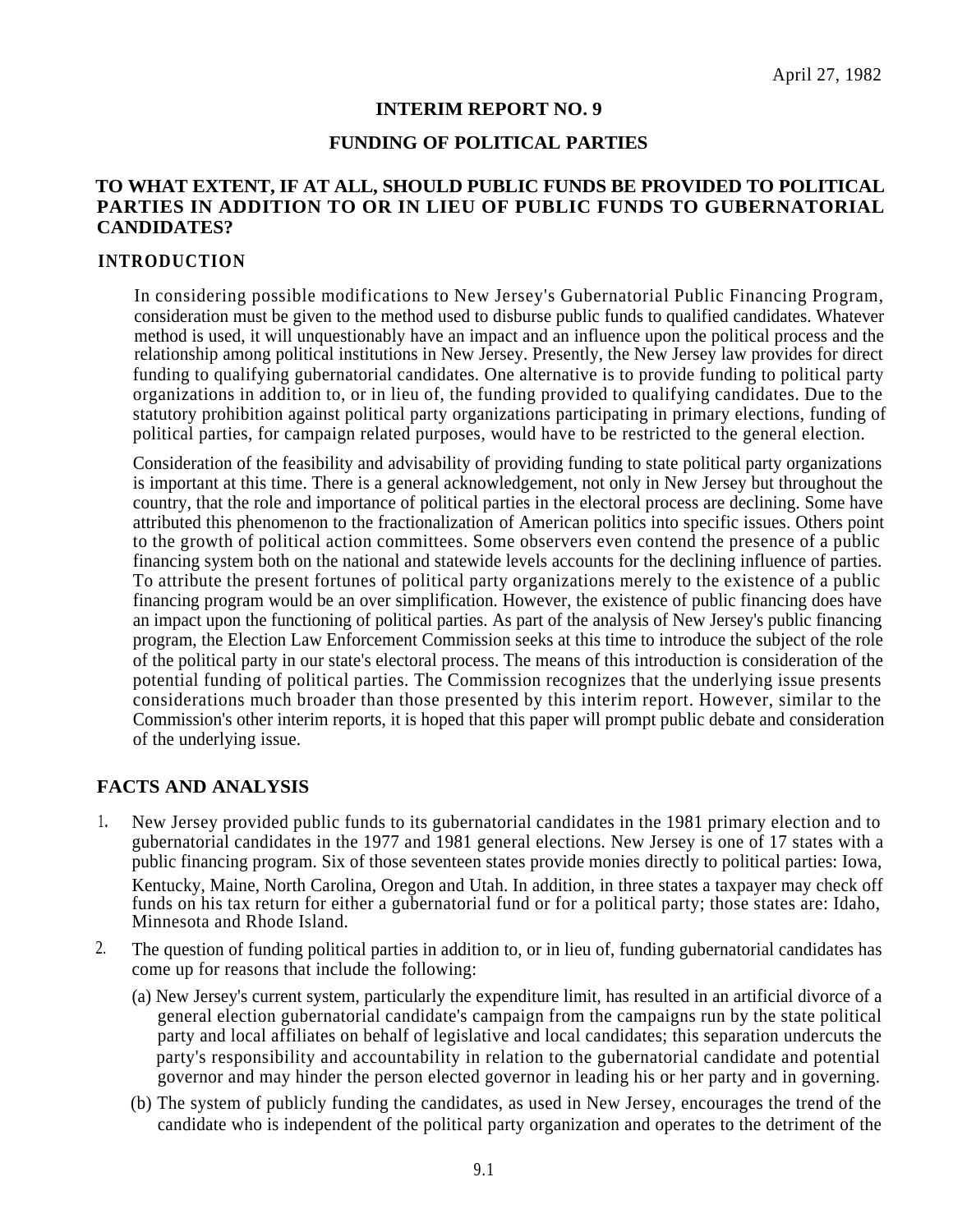political party; this criticism has been lodged against the system used at the national level in nominating and electing the President and that system is similar to New Jersey's. Some observers of politics in the United States are critical of this trend as undercutting the effectiveness of the political parties.

- (c) It is widely held that the influence and effectiveness of political parties have declined and that some of the decline can be traced to the reforms instituted in the early 1970's following the 1968 and 1972 national elections and the Watergate scandal. To some observers, this decline has gone too far to the detriment of our political system and governance; one suggestion for reversing the decline is to extend the reform of public financing to include political parties.
- One method of providing funding to political parties is through a check-off system. In those states (Idaho, Minnesota and Rhode Island) that allow a taxpayer to check off either a political party or a general campaign fund, more than 61 percent of all taxpayers who used the check-off option during a five year period made a partisan contribution in contrast to a contribution to a general campaign fund. Specifically, Minnesota taxpayers preferred the partisan option by a two-to-one margin in 1974 and 1975 and their preference increased to a margin of three-to-one for 1976-79. Conversely, Rhode Island taxpayers showed a preference for the general fund option from 1973 through 1977. In the third state, Idaho, taxpayers began by preferring partisan designations and then switched to a preference for campaign fund designations in the later 1970's. 3.
- 4. Eight states allow political parties to dispense check-off monies, of which seven permit parties to use )ublic funds for internal administrative purposes such as office supplies, staff salaries and mailings. These seven are: Kentucky, Maine, North Carolina, Oregon, Rhode Island, Utah and Oklahoma. However, in none of the seven states have taxpayers been heavily attracted to the income tax check-off system.
- The proportion of dollars allocated to specific political parties varies by the method of allocating funds. The Democratic party collects the largest amount of money in states that allocate funds strictly on the basis of taxpayer party choices. Conversely, when taxpayers designate their check-off funds for a general fund, as is the case in New Jersey, the amount of public funds that goes to the majority party is less than the ratio of majority to minority members as identified through party registration or through voting in a primary. Thus, in a general fund check-off system, the minority party will tend to receive a greater proportion of public funds than its identification in the electorate. 5.
- 6. Another method of providing funding to political party organizations is through the use of filing fees as a source of dedicated funds. Such a system is used in Florida where candidates are required to pay a filing fee of 3 percent of the salary of the office sought. Of the funds raised through the collection of filing fees, 85 percent is disbursed to the state's political party organizations. Concerns that the filing fee system could serve as an obstacle to candidates without organizational or personal financial resources are addressed by allowing candidates to avoid payment of the fee upon the filing of a statement of indigency. Thoughtful consideration of such a system would require greater analysis of the specifics of the program; however, it is interesting that such a system provides funding through and by those individuals who actively participate in the electoral process as candidates.
- 7. Another approach would be to maintain the New Jersey system of general income tax check-offs and individual candidate qualification, but provide the funding to state political party committees rather than directly to campaign committees of the qualifying candidates. Such an approach would be intended to provide a state political party committee with the resources and opportunity to play an integral role in the operation of a gubernatorial general election campaign. It might be argued that such a procedure is unnecessary in recognition of the fact that it is the party's gubernatorial candidate who handpicks the state chairman who is in off ice during the conduct of the gubernatorial general election. However, control and access to the funding for the campaign might inspire members of the state committee to seek a more active role in the conduct of a gubernatorial campaign or might encourage a more responsive and attentive posture by the state chairman.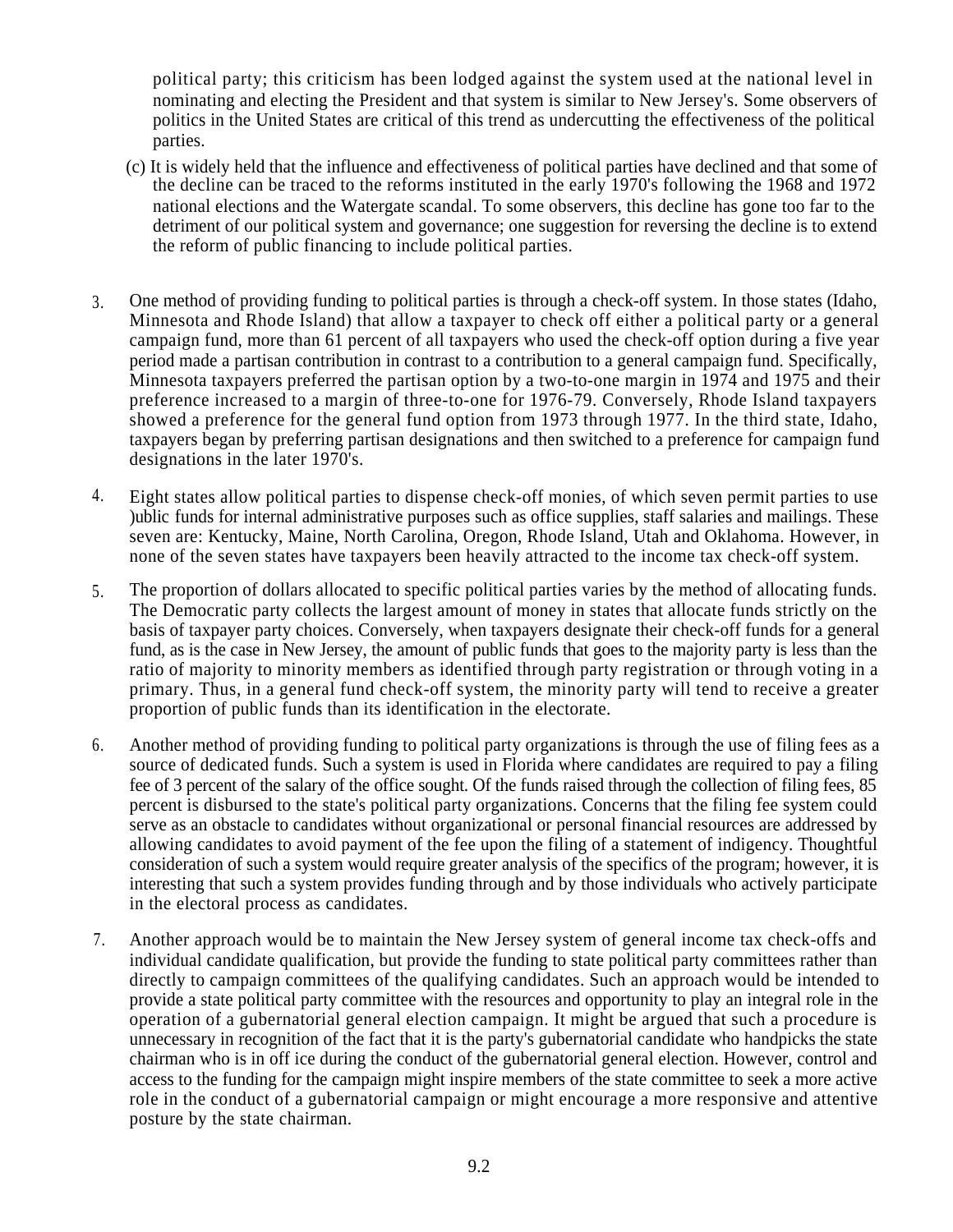Rather than promoting an independent role for state political party organizations, such a system could compel a party's gubernatorial nominee to be even more concerned about the selection of a state chairman.

Beyond picking a political ally, the gubernatorial candidate might well seek to pick his or her closest associate to insure control of campaign funds. Consideration to accommodate competing interests or groups within the party, by the selection of a chairman, might well be overbalanced by the nature of a funding system which provides control of campaign funds to the state committees. Of course, the existence of such a system of campaign financing for gubernatorial general elections might prompt the state committee to assert a more independent role in the selection of its chairman.

- It can be asserted that the present New Jersey public financing system has contributed to, rather than undercut, the strength and influence of the state's political party organizations. The presence of a contribution limit for gubernatorial campaigns has assisted political party organizations in fund raising on a statewide basis. Moreover, the experience during the 1981 general election showed that the gubernatorial campaigns had to refund contributions and much of the refunded money was then contributed to the state committee. Additionally, the existence of an adequately funded gubernatorial campaign has allowed the state political party committees to focus their attention on legislative races, organizational and institutional activity and providing support and technical assistance to local political party organizations. 8.
- 9. It is important to keep in mind that financial support for political party organizations may be structured to be general or restrictive. Limitations on the use of public funds could be imposed to limit publicly financed expenditures to voter registration, polling, or other institutional or organizational activities.
- 10. Neither of New Jersey's two major political party organizations experienced great difficulty in raising sizeable sums for the 1981 general election, although both parties ended the campaign in debt. Furthermore, the parties exhibited improved fund raising in 1981 and, as those skills are additionally improved, the parties should have a relatively sound financial footing. Thus, there does not appear to be a compelling reason for providing public funds for political parties in New Jersey for purely financial considerations.
- 11. Herbert Alexander in Financing Politics says that the funding of political parties would serve three significant ends:
	- (a) public funding would give candidates an alternative source of funding and allow them to refuse special interest or PAC gifts at their discretion;
	- (b) if the parties were allowed to use public funds to finance activities such as voter registration and voter turnout, the new funding would enable the parties to strengthen themselves and their relationships with their candidates; and
	- (c) public funding would provide incentives for parties to reform and to be more oriented toward significant issues.
- 12. Arguments against funding political parties include the following:
	- (a) the trend in the country of candidates being increasingly independent of their parties is good and, thus, public funds should be given directly to candidates and not the parties;
	- (b) extending public funding to parties would probably require a limit on the dollar amount of contributions to the parties; to close potential loopholes, it would be necessary then to extend the contribution limit to county and municipal party committees; this would increase the reporting requirements of party committees and the review workload of the Election Law Enforcement Commission;
	- (c) the artificial separation of the gubernatorial candidate and his or her political party arises from the expenditure limit on the gubernatorial candidate; if that limit were removed, then the artificial separation would decline or disappear, thus eliminating one of the reasons for funding political parties.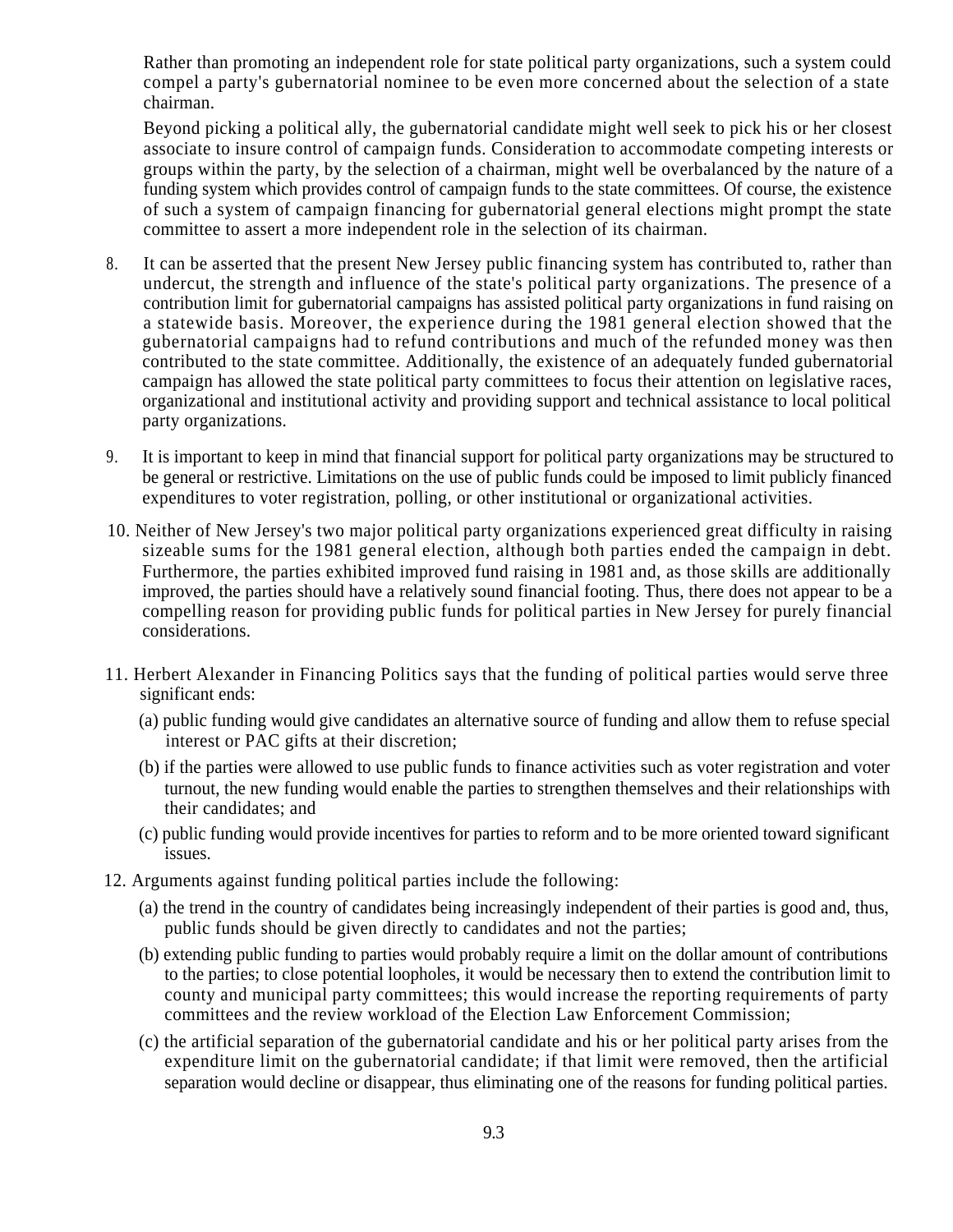- 13. No bill has been introduced in the New Jersey Legislature to provide public funds to the political parties.
- 14. Concern for the role of political party organizations, particularly their role in the conduct of gubernatorial campaigns, is not limited to state committees. County committees as well as campaign committees for local candidates find an ever increasing estrangement from the gubernatorial candidate and his or her campaign committee. This fact is primarily the result of limitations upon overall campaign expenditures for gubernatorial candidates accepting public funds, since expenditures which benefit an identified gubernatorial candidate must be assumed at least in part by that candidate. Consequently, local and county campaigns are required to obtain the approval of the gubernatorial candidate's campaign committee before they may include the name of their party's standard bearer on their local literature. The impact upon county organizations is illustrated by a news article which appeared in The Record on October 16, 1981, a copy of which is attached.
- 15. Increasing the strength and influence of the state's political party organizations probably could be achieved in ways other than providing public funds to the party organizations. Among the ways of doing so include: restoring the closed primary and permitting municipal and county political party organizations to endorse and financially support candidates in the primary. These, and other alternatives not involving campaign financing, are beyond the Commission's area of consideration; but they should be considered in any full scaled analysis of New Jersey's electoral system.

# **ALTERNATIVES**

. Alternatives are posed below based on the models of public financing from other states, on the desire to present a range of choices, and on the reasonableness of the alternatives.

#### **Alternative #I: Make no change in the public funding program of financing gubernatorial primary and general election candidates.**

This alternative would maintain the program of funding only gubernatorial candidates. While possibly acknowledging the desirability of strengthening the political parties, choosing this alternative would suggest that the goal of strengthening political parties can be achieved without intervention of public Financing and through other means. Such other means might include restoring the closed primary or permitting political party committees to endorse primary candidates, or eliminate the expenditure limit.

# **Alternative** #2: **Provide for a partisan check-off as well as for a gubernatorial election fund check-off and use the proceeds to fund political parties as well as funding gubernatorial candidates.**

This alternative would add a new major purpose to the public financing program, that of strengthening the political parties in addition to the purposes of reducing the undue influence of large contributions and enabling gubernatorial candidates of limited means to run for the office of Governor. New Jersey has more registered Democrats, and, thus, it is likely that a partisan check-off would provide more funds to the Democratic Party than to the Republican Party, if the pattern found in other states with a partisan checkoff were to hold in New Jersey.

### **Alternative #3- Provide for a partisan cheek-off only, using the proceeds to fund political parties, and eliminate the check-off for the gubernatorial election fund.**

This would tend to favor the Democratic party, if New Jersey followed the pattern of other states. Similarly, the number of New Jersey taxpayers using the check-off might decline because states with a partisan check-off have fewer taxpayers who check off funds.

### **Alternative #4: Maintain the present check-off system but give the proceeds for the gubernatorial general election to the state committees instead of the candidates.**

The purpose of making this change would be to provide the state political party committees with the resources and with the opportunity to have a key active role in the financial administration of the gubernatorial general election campaign. This alternative would necessarily create two separate gubernatorial public financing programs: one, a matching program for primary candidates. the second. a grant program to the state committees for the gubernatorial general election campaign.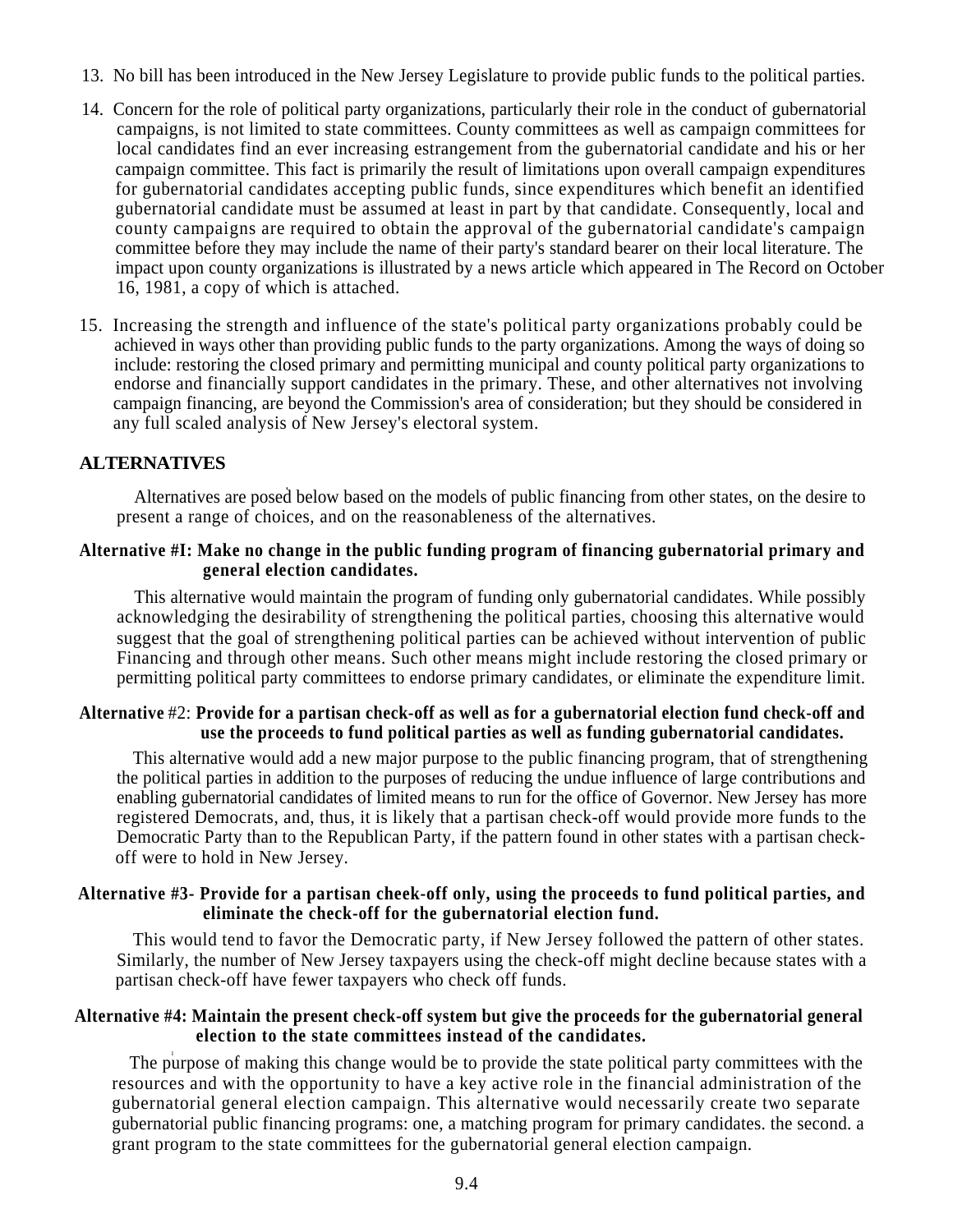# County chairman left out of governor race

Staff Writer

In 1973, Democratic Senate and Assembly candidates in Bergen County were distributing literature touting the ''Byrne team,'' headed by the party's nominee for governor.

In the gubernatorial campaign four years later, voters in many New Jersey communities received election tabloids featuring plugs for each of the Republican candidates, from throughout the state Saturday. Commitment '81 was organized slighted by Florio.<br>
to funnel money to both Kean and GOP legislative candidates. "Displaci's a v

But county politics is different this year.

''On the tabloid we're doing, we can't put (James) Florio's name on it,'' said Eileen Feldner, executive director of the

In Northvale, where the borough's Republican club opened a headquarters for its county freeholder legislative, and municipal candidates. Republican Mayor John Rooney said, parts of the state. • I you won't see anything about (Thomas) Kean.''

Party slates, county campaign headquarters, and locally produced campaign literature belong to history in New Jersey's gubernatorial politics. And, the power of county party organizations and their chairmen has been dramatically reduced, although there are individuals who influence the candidates.

#### **Television is blamed**

Television - aided by the state's new law for public financing and campaign spending limits on gubernatorial campaigns - is to blame for the weakened condition of the traditional, county-based gubernatorial campaign, politicians say.

Even the bumper sticker is in danger of extinction at a time when television advertising is eating up well over 50 percent of the \$2.1-million campaign-spending limit imposed on

' I think the only bumper sticker for Kean is on my car, said a veteran Bergen Republican, who, like many Democrats, bemoans the lack of visible campaign activity in the county,

''Unfortunately,'' said Democratic County Chairman Vincent Rigolosi, ''were getting away from all the hoopla which is a hell of a lot more fun for us fellows who don't watch television.''

Before the public financing law and the dominance of television, county organizations supplemented a candidate  $\overline{18}$ state budget by renting and staffing local headquarters or by printing and mailing literature. But this year. organizations are under orders from Republican Thomas Kean and Democrat James Florio not to spend money on their behalf, lest the spending which must legally be reported, put them over the

"If we had the campaigns the way we used to. before public funding, (money) would go into building a volunteer effort.'' said former Passaic County Assemblyman Michael M. Horn. the Wayne attorney heading Kean's campaign in Passaic.

#### **By Michele Fuetsch Not** much for volunteers to do

Horn say's there isn't much for local volunteers to do. Kean's campaign doesn't have headquarters in Bergen or Passaic. Commitment -8 1, the well-funded arm of the National Republican Committee. is organizing one of the only large volunteer efforts. a literature drop for GOP candidates throughout the state Saturday. Commitment '81 was organized to funnel money to both Kean and GOP legislative candidates. but it circumvents the spending limits by not directly mentioning Kean\*s name.

Florio has headquarters in Passaic and in Hackensack. but they are largely store-front operations, with most of the politician says.<br>Bergen County Democratic organization. They are largely store-front operations, with most of the politician says. phoning and mailing going on at central locations in other

> County chairmen, once the people who had to be pleased or appeased if a candidate was to roll up a large margin in a county, are no longer kingpins in a gubernatorial campaign.

> Sophisticated polling operations, not the chairmen, now provide state candidates with information about voter concerns in each county. Party workers who once rallied to the call of their charemen aren's necessary when there are no signs to tack up and no bumper stickers to distribute. And, in the Kean and Florio campaigns, paid telephone workers at central phone banks have replaced the volunteer party faithful

who once went door to door with the partisan message.

Kean's Bergen organization, which one Republican calls ''nonexistent,'' points up the decline in importance of the county party organization.

GOP County Chairman William McDowell hardly takes part in Kean's county campaign. McDowell is busy running for sheriff, leaving Kean's county steering committee to the same people who surrounded Kean in the Primary. GOP Freeholder Charles Reid and Paramus attorney Gary Stein. They rely on Garome White, a Tenafly real estate developer, to manage any day-to-day activity the Kean campaign gubernatorial candidates if they accept public funding. Bergen County campaign. McDowell is busy running Bergen County fund-raiser. requires.

> His backers have done almost nothing to court Bergen supporters of losing GOP primary candidates, such as Totowa industrialist Joseph ''Bo'' Sullivan and Paterson Mayor Lawrence ''Pat'' Kramer.

''They didn't invite me in. I would have helped,'' said a former Kramer supporter who asked not to be identified.

He is bitter over not being asked to join the county steering committee and skeptical about Kean's prospects without a strong county organization, even though Kean often notes in the primary.<br>\$2. 1 -million limit, strong county organization, even though Kean often notes in countywide in the primary.

''They'll lay an egg. You can't operate Bergen County from Trenton,'' said the former Kramer supporter.

Reid said, "That's a good question,'' when asked why the steering committee has no local supporters of losing GOP gubernatorial candidates. ''It's a state-wide campaign. let's face it.'' said Reid. ''That's the media world we live in today.''

On the Democratic side in Bergen, it's no secret among party members that chairman Rigolosi, who supported Rep. Robert A. Roe of Passaic County in the primary, feels

"Rigolosi's a very sensitive guy, said a Democratic officeholder who does not want his name used. Rigolosi believes he is not getting the respect due a county chairman,

Publicly, Florio campaign operatives say their policy is not to rely on county chairmen to organize and run Florio operations. Privately, they confirm that Rigolosi is not their eyes and ears in Bergen and that he has complained about it to Florio . At least one private meeting between the candidate and the chairman was arranged in efforts to soothe Rigolosi's ego, but Florio's method of operation has not changed.

Though county chairmen and county organizations cannot influence gubernatorial candidates as they once did, there are North Jersey people with considerable influence on the candidates.

Bergen Republican Assemblyman W. Cary Edwards of Oakland headed issue development for Kean and practiced with the candidate before his two televised debates with Florio. Jon Hanson of Rockleigh, a real estate developer and head of the Bergen Pines County Hospital board of directors, is Kean's state finance chairman, and J. Fletcher Creamer, the Edgewater heavy construction company owner is Kean's

Creamer has raised \$155,000 in Bergen and expects to surpass his goal of \$200,000 by election day, a success that has some party members complaining that money sources are dried up for county and legislative candidates.

In Passaic County, Kean's lieutenants are former Assemblymen Horn and Joseph Scancarella and Wayne insurance broker Charlie Steele, a longtime Kean supporter. Former Bergen Freeholder-Director Jeremiah F.

O'Connor is heading Florio's campaign in Bergen, which is geared largely to a heavy get-out-the vote operation on election day. Gabriel Ambrosio of Lyndhurst headed Florio's campaign in the primary, but he has joined his rival Rigolosi on the sidelines. Florio campaign sources say Ambrosio fell in esteem when Florio polled little more than 6,000 votes

O'Connor is a close friend of Florio's closest associate in Bergen, James Dugan. a former state Democratic chairman and Hudson County state senator who now lives in Saddle River.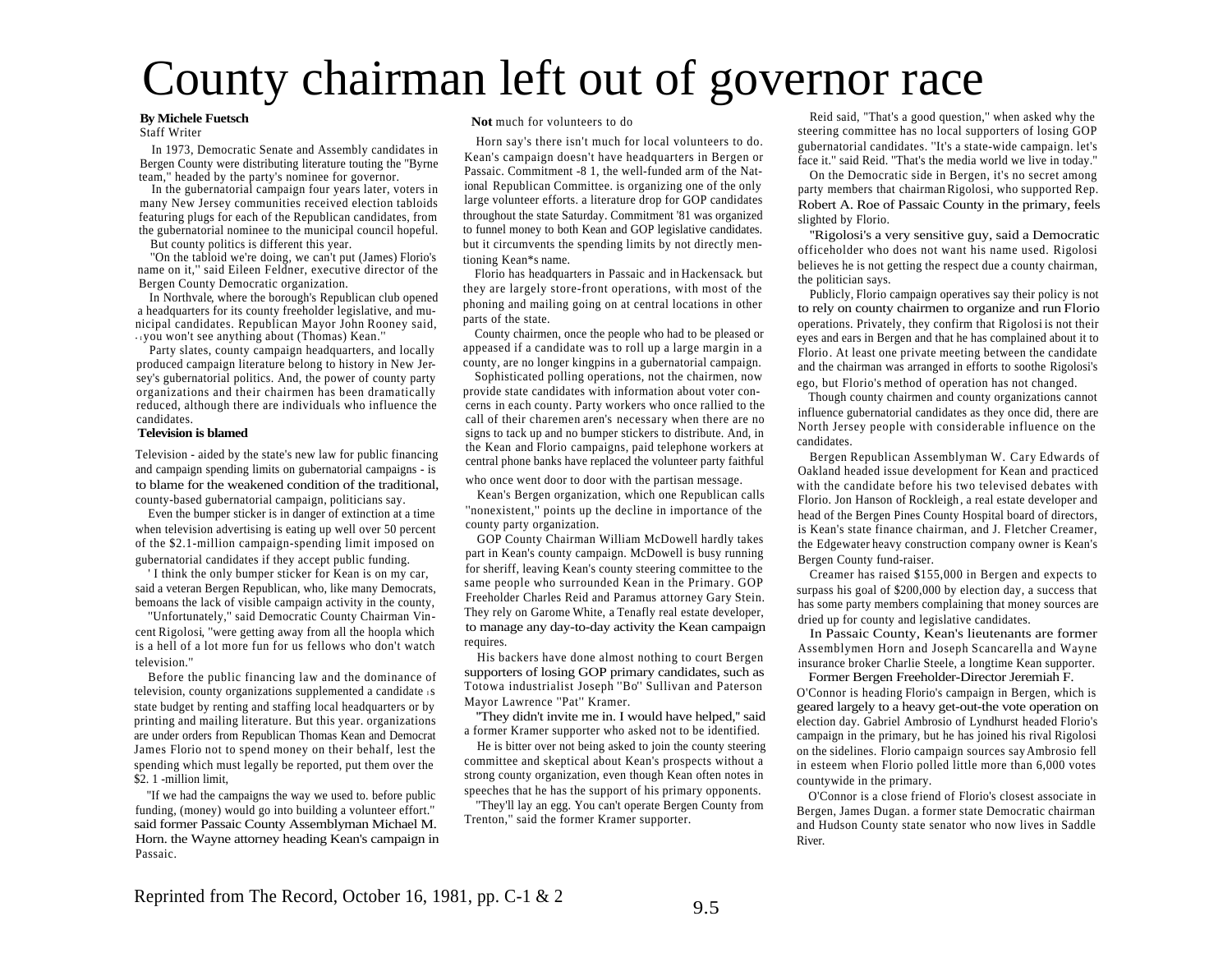# **APPENDIX NO. 10\***

# **ANALYSIS OF A PROPOSAL TO MATCH ONLY A PORTION OF A CONTRIBUTION**

# **FACTS AND ANALYSIS**

- **1.** Assemblyman Richard A. Zimmer requested the Election Law Enforcement Commission to analyze the consequences of counting only the first \$ 100 or \$250 of each campaign contribution toward the \$50,000 threshold and for purposes of matching. Assemblyman Zimmer said in his request that he found this approach appealing because it would conserve public funds, would deter marginal candidates, and would encourage candidates to reach a far larger constituency of contributors.''
- 2. Effect on reaching the threshold. The analysis of the proposal to match only the first \$ 100 or \$250 of a contribution revealed that if that provision had been in effect for the 1981 elections, it would have eliminated only one, possibly two candidates in the 1981 primary, namely Klein (D) and possibly McConnell (D). All other candidates would have experienced some delays in their ability to make submissions for public matching funds; in no case would that delay have gone into the month of May for primary candidates. Furthermore, the general election candidacies of Congressman Florio and Governor Kean would not have been affected in terms of reaching a \$50,000 threshold.
- Impact on conserving public funds. Matching only the first \$250 and the first \$100 of a contributor's contribution would have resulted in a reduction in public funds, an estimated \$1.9 million under the \$250 provision and an estimated \$5.4 million under the \$100 provision. (See Table 10.3, ''Changes in the Amount of Public Funds From Matching \$250 and \$100''). Under the \$100 and \$250 provision, all campaigns would have received less public funds, except for the Florio general election campaign under the \$250 provision. Only Candidate Klein (D) would not have received any public funds under either the \$250 or \$100 provision. The impact on individual candidacies is shown on Table 10.1. 3.
- Impact on deterring marginal candidates. Table 10.4, ''Total Funds Available to Public Funds Primary and General Election Gubernatorial Candidates'', compares the actual total funds each of the 16 primary and two general election candidates had available for the 1981 elections and the total funds they would 4. have had available under the 5250 provision and the \$100 provision. There is no agreed upon standard of the amount of campaign funds needed to define a ''marginal'' candidate from a ''non-marginal'' candidate. Therefore, it is impossible to arrive at a conclusion from the data on Table 10.4 about the extent to which "marginal'' candidates would have been deterred by virtue of matching only the first \$250 or the first \$100 of a contributor's contribution.
- 5. Impact on reaching more contributors. A total of 26,827 contributors made contributions to the 16 gubernatorial publicly funded primary candidates. For these same 16 candidates to have not experienced the \$1.8 million reduction in public funds that would have resulted from matching only the first \$250 of a contributor's contribution, it would have been necessary for them to attract contributions from about 7,200 additional contributors making a contribution of at least \$250. This number would represent a 26 percent increase in the number of contributors to the gubernatorial primary campaigns of the publicly funded candidates.

For the same 16 candidates to have avoided the \$4.2 million reduction in public funds under the \$100 provision, it would have been necessary for them to attract 42,000 additional contributors making a contribution of at least \$100. This number is over one-and-one-half times the number of contributors, 26,827, who made contributions to the gubernatorial primary candidates.

<sup>\*</sup>This Appendix is a summary of a staff report presented to the Election Law Enforcement Commission at its meeting of May 5, 1982.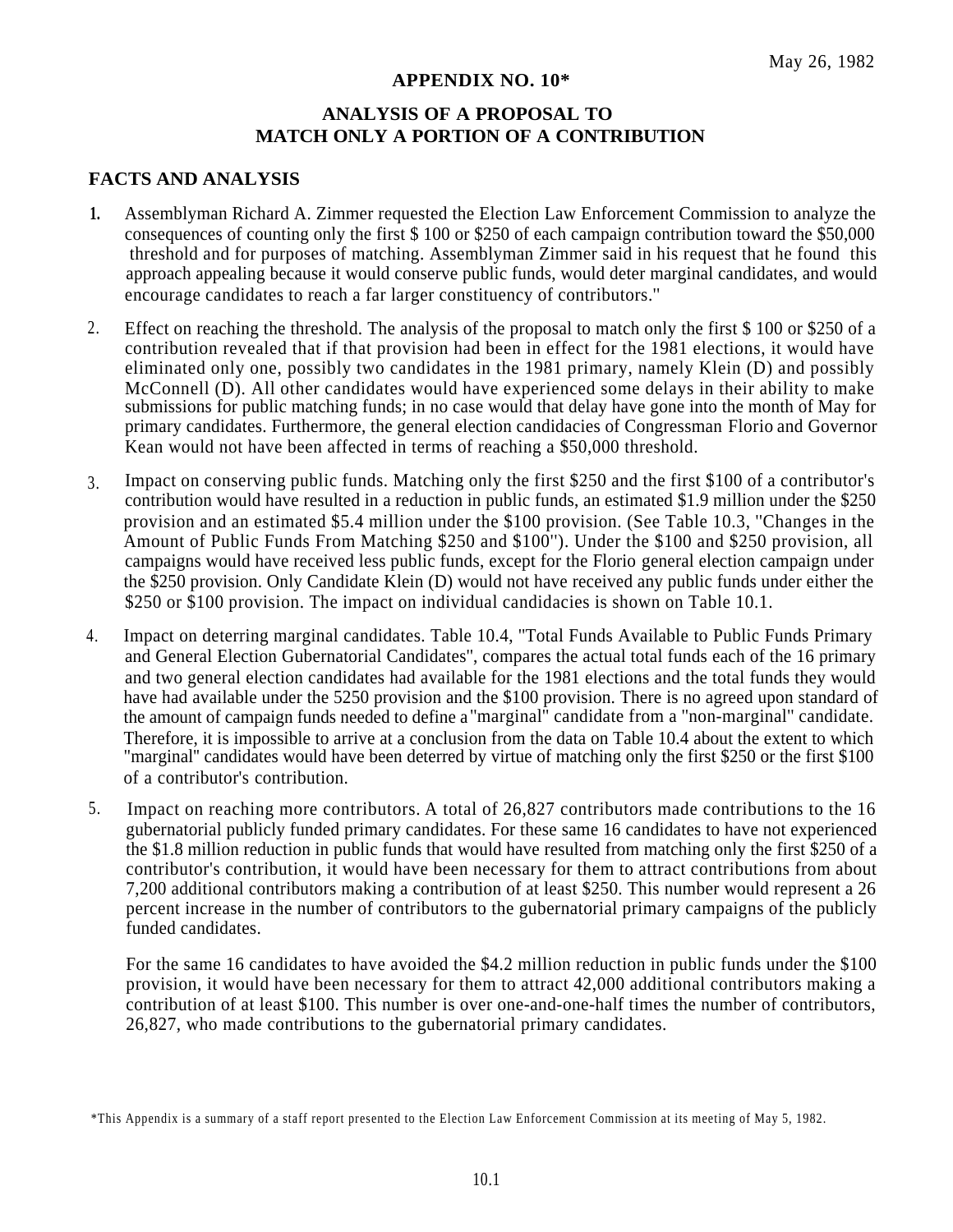There is no clear definition of what a ''far larger constituency of contributors'' means. Four Democratic candidates received contributions from over 2,000 contributors, namely: Gibson (2,482), Degnan (2,242), Smith (2,128) and Merlino (2,002). The winner of the Democratic primary, Congressman Florio , received contributions from 1,914 contributors. Among the Republicans, three received contributions from over 2,000 contributors, namely: Wallwork (2,598), Kramer (2,422) and Kean (2,425). For each of these campaigns to have increased the number of contributors by roughly 25 percent or between 500 to 700 contributors, might not have been that difficult but  $i \sim t$  is uncertain whether the increase of 500 to 700 additional contributors would meet a test of ''far larger constituency of contributors.'' For the \$100 provision, the campaigns would have had to increase the number of contributors by one and a half times to not experience a reduction in public funds. That level of increase, from 27,000 to 69,000 contributors might meet a test of ''far larger constituency of contributors'' but it might well impose a fund raising burden on some or all of the campaigns that would be impossible for them to sustain.

A review of contributors and contribution amounts to publicly funded primary candidates showed that the overall median contribution was \$ 100, that is one half of the contributions were in amounts of \$ 100 or less. The only candidates whose median contribution exceeded \$100 were Donald Lan (D) at \$175 and Lawrence Kramer (R) at \$150. Six candidates had median contributions below \$ 100, namely Kenneth Gibson (D) at \$50, Ann Klein (D) at \$50, Barbara McConnell (D) at \$25, Thomas Smith (D) at \$75, John Rafferty (R) at \$65 and James Wallwork (R) at \$50. Thus, contributors of at least \$100 or less made up at least half of the contributors for all but two of the 16 publicly funded candidates in the 1981 primary. (See Appendix Table 1.4, ''New Jersey 1981 Gubernatorial Primary Election Contributions: Amount, Number and Average Contribution; Number of Contributors and Average Contribution and Median Contribution by Candidate.'').

- A concern about the proposal is that it would increase the administrative burden of campaigns to monitor 6. their contributions and in filing submissions for public matching funds. During the 1981 primary, all 16 primary campaigns erred in their record keeping with the result that they accepted some contributions which, in the aggregate, exceeded \$800 from a single contributor. This occurred despite the campaign treasurers and finance staff being fairly diligent in monitoring contributions. Complicating the matching program by matching only a portion of contributions from a single contributor would increase the chances for error. Furthermore, the proposal would require additional diligence and additional staff time by the Commission in monitoring contributions submitted for match.
- Based on the Commission's other analyses of public financing issues, the State could achieve the 7.objectives sought by other changes in the law that would have a more direct impact and be less burdensome administratively. Conserving public funds can be achieved relatively easily and more directly by reducing the matching formula from two-to-one to some lesser ratio, or by reducing the cap on public funds from  $35¢$  and  $70¢$  to a lower amount(s). If "marginal" candidates are defined in terms of the amount of money raised or in the number of votes received, a more easily administered screening device might be to increase the \$50,000 threshold. Encouraging the candidates to reach a larger constituency of contributors will be achieved, in part, through the increased cost of campaigning and the related increased need to raise more funds in future elections.

# **Appendix #10 Tables:**

- 10.1 Comparison of Dates by Which 1981 Gubernatorial Campaigns Reached \$50,000 Threshold When Amount of Contributions Matched is \$800, \$250 and \$100
- 10.2 Estimate of Delays in Submitting for Public Matching Funds Resulting From Counting Only the First \$250 and the First \$100 of a Contribution Toward the \$50,000 Threshold
- 10.3 Changes in the Amount of Public Funds From Matching \$250 and \$100
- Total Funds Available to Public Funds Primary and General Election Gubernatorial Candidates 1981 and With Matching \$250 and \$100 10.4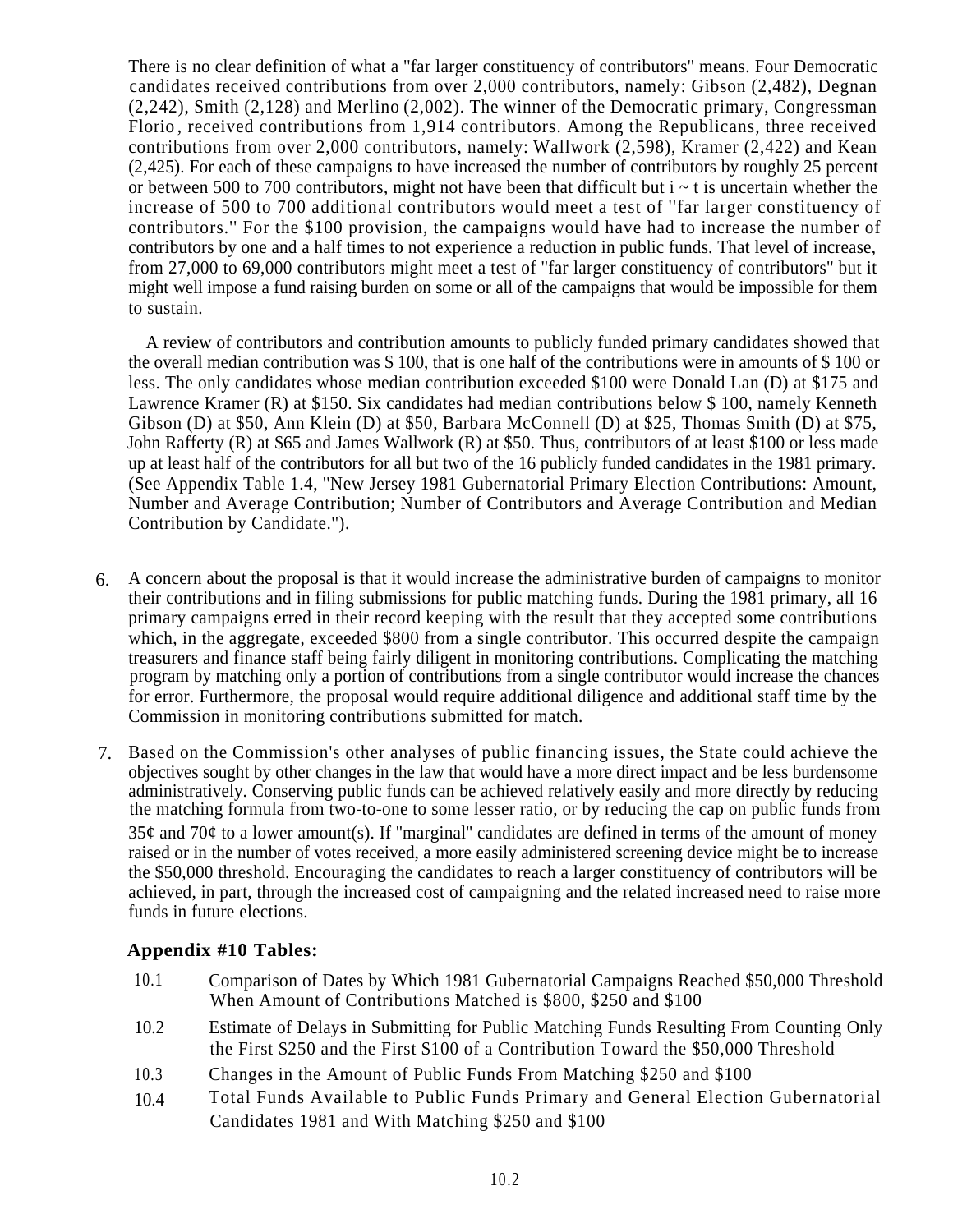#### TABLE 10.1 COMPARISON OF DATES BY WHICH 1981 GUBERNATORIAL CAMPAIGNS REACHED \$50,000 THRESHOLD WHEN AMOUNT OF CONTRIBUTION MATCHED IS \$800, \$250 AND \$100

|                    | Date of 1st    |                | Date \$50,000 Threshold Reached |                |
|--------------------|----------------|----------------|---------------------------------|----------------|
| Candidate          | Submission     | \$800          | \$250                           | \$100          |
|                    |                |                |                                 |                |
| <b>PRIMARY</b>     |                |                |                                 |                |
| <b>DEMOCRATS</b>   |                |                |                                 |                |
|                    |                |                |                                 |                |
| Degnan             | Apr. 06, 1981  | Mar. 12, 1981  | Mar. 30, 1981                   | Apr. 14, 1981  |
| Dodd               | Mar. 23, 1981  | Nov. 13,1980   | Feb. 11, 1981                   | Apr. 01, 1981  |
| Gibson             | Mar. 09, 1981  | Mar. 05, 1981  | Apr. 01, 1981                   | Apr. 20, 1981  |
| Hamilton           | Jan. 26, 1981  | Nov. 12, 1980  | Dec. 08, 1980                   | Feb. 10, 1981  |
| Florio             | Apr. 06, 1981  | Jan. 22, 1981  | Feb. 10, 1981                   | Mar. 09, 1981  |
| Klein              | Apr. 14, 1981  | Mar. 23, 1981  | May 18,1981                     | Not Reached    |
| Lan                | Mar. 23, 1981  | Dec. 12, 1979  | Jan. 21, 1980                   | Dec. 15, 1980  |
| McConnell          | Feb. 23,1981   | Feb. 20, 1981  | Mar. 25, 1981                   | May 05, 1981   |
| Merlino            | Jan. 26, 1981  | July 14, 1980  | July 15, 1980                   | July 18, 1980  |
| Smith              | Jan. 05, 1981  | Sept. 15, 1978 | Sept. 15, 1978                  | Sept. 18, 1978 |
| <b>REPUBLICANS</b> |                |                |                                 |                |
|                    |                |                |                                 |                |
| Kean               | Apr. 21, 1981  | Feb. 03, 1981  | Feb. 13, 1981                   | Mar. 09, 1981  |
| Kramer             | Jan. 05, 1981  | Apr. 16, 1980  | Apr. 22, 1980                   | May 03,1980    |
| McGlynn            | Jan. 05, 1981  | Dec. 16, 1980  | Feb. 06, 1981                   | Mar. 17, 1981  |
| Parker             | Jan. 26, 1981  | July 10, 1980  | Nov. 28, 1980                   | Feb. 25, 1981  |
| F, afferty         | Mar. 23, 1981  | Dec. 29, 1980  | Jan. 09, 1981                   | Jan. 29, 1981  |
| Wallwork           | Mar. 09, 1981  | Jan. 16, 1981  | Jan. 23, 1981                   | Feb. 26, 1991  |
| <b>GENERAL</b>     |                |                |                                 |                |
|                    |                |                |                                 |                |
| Florio(D)          | Aug. 17, 1981  | July 17, 1981  | July 30, 1981                   | Aug. 17, 1981  |
| Kean $(R)$         | Sept. 21, 1981 | July 06, 1981  | July 09, 1981                   | Aug. 04,1981   |

Source: Cumulative Contribution Listing by Date of Contribution (Program 6455A) April 27, 1982, New Jersey Election Law Enforcement Commission.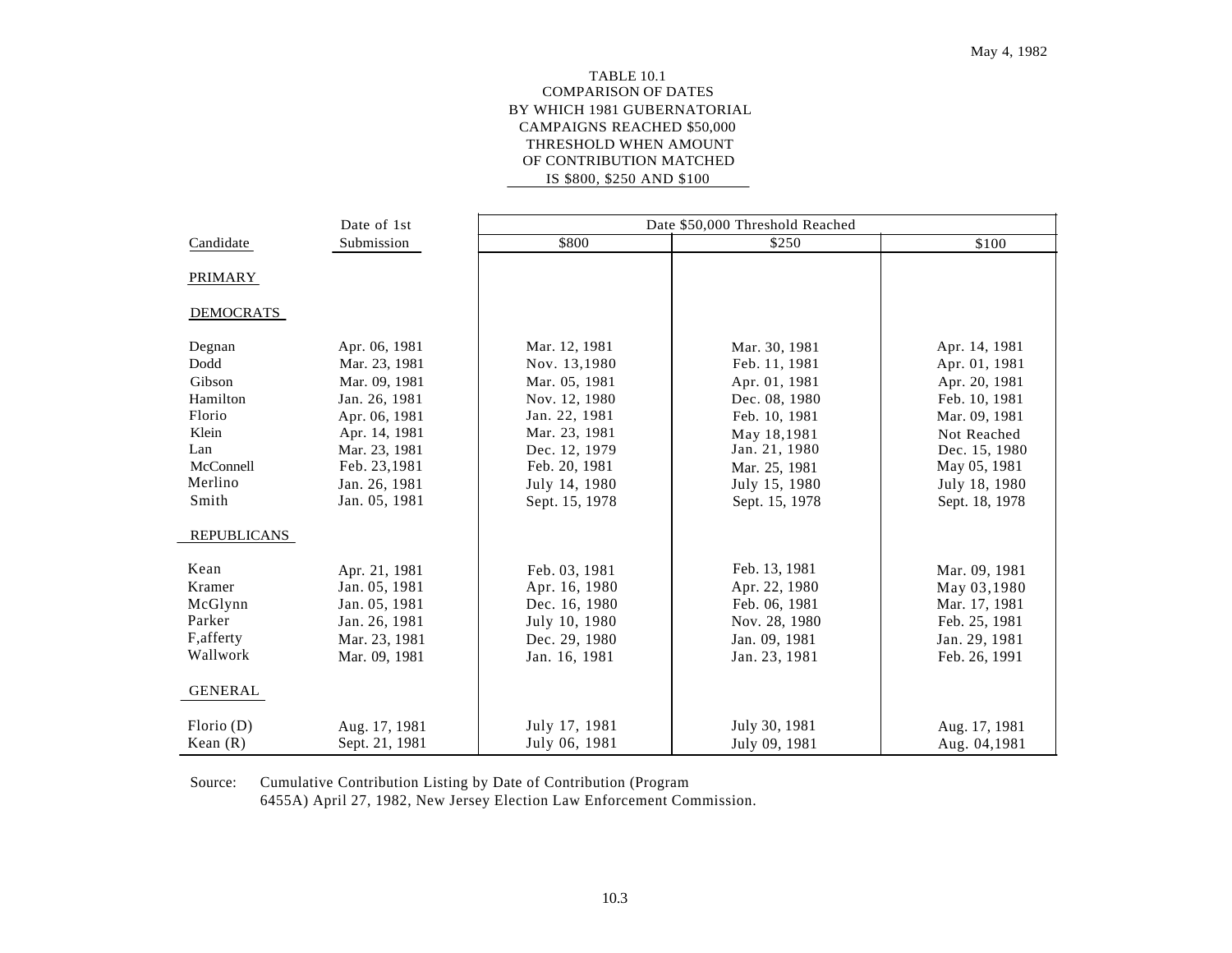#### TABLE 10.2

#### ESTIMATE OF DELAYS IN SUBMITTING FOR PUBLIC MATCHING FUNDS RESULTING FROM COUNTING ONLY THE FIRST \$250 AND FIRST \$100 OF A CONTRIBUTION TOWARD THE \$50,000 THRESHOLD

|                | Date of        | Delays in Weeks |              |  |  |
|----------------|----------------|-----------------|--------------|--|--|
| Candidate      | Submission     | \$250           | \$100        |  |  |
| <b>PRIMARY</b> |                |                 |              |  |  |
| Degnan         | Apr. 6, 1981   | no delay        | two weeks    |  |  |
| Dodd           | Mar. 23, 1981  | no delay        | one week     |  |  |
| Gibson         | Mar. 9, 1981   | four weeks      | seven weeks  |  |  |
| Hamilton       | Jan. 26, 1981  | no delay        | four weeks   |  |  |
| Florio         | Apr. 6, 1981   | no delay        | no delay     |  |  |
| Klein          | Apr. 14, 1981  | six weeks       | never reach  |  |  |
| Lan            | Mar. 23, 1981  | no delay        | no delay     |  |  |
| McConnell      | Feb. 23, 1981  | five weeks      | eleven weeks |  |  |
| Merlino        | Jan. 26, 1981  | no delay        | no delay     |  |  |
| Smith          | Jan. 5, 1981   | no delay        | no delay     |  |  |
| Kean           | Apr. 21, 1981  | no delay        | no delay     |  |  |
| Kramer         | Jan. 5, 1981   | no delay        | no delay     |  |  |
| McGlynn        | Jan. 5, 1981   | five weeks      | eleven weeks |  |  |
| Parker         | Jan. 26, 1981  | no delay        | six weeks    |  |  |
| Rafferty       | Mar. 23, 1981  | no delay        | no delay     |  |  |
| Wallwork       | Mar. 9, 1981   | no delay        | no delay     |  |  |
| <b>GENERAL</b> |                |                 |              |  |  |
| Florio         | Aug. 17, 1981  | no delay        | no delay     |  |  |
| Kean           | Sept. 21, 1981 | no delay        | no delay     |  |  |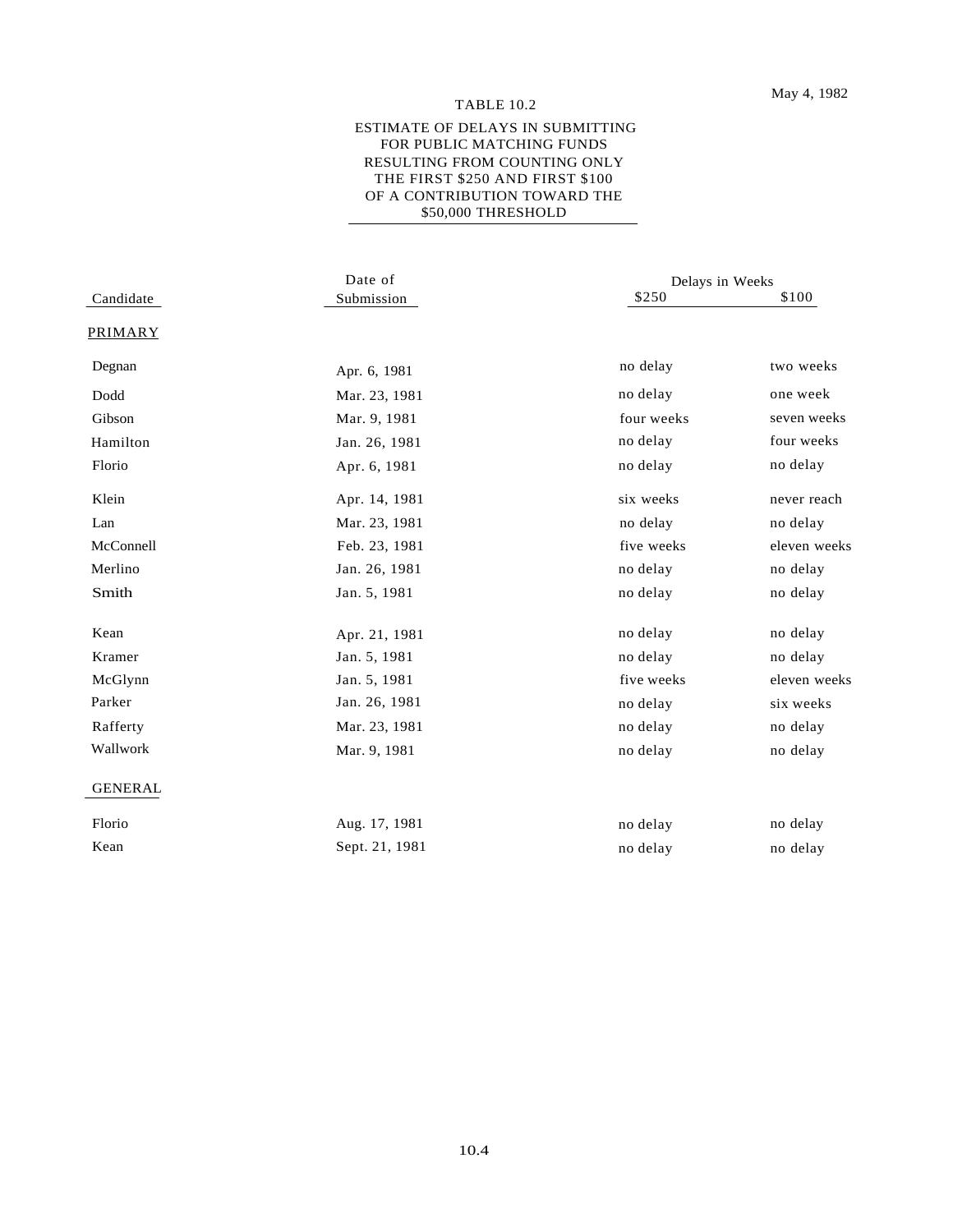#### TABLE 10.3 May 4, 1982 CHANGES IN THE AMOUNT OF PUBLIC FUNDS FROM MATCHING \$250 AND \$100

|                                                                          | 1981                                                                               | \$250                                                                    |                                                                                          |                                               | \$100                                                                  |                                                                                    |                                                 |  |
|--------------------------------------------------------------------------|------------------------------------------------------------------------------------|--------------------------------------------------------------------------|------------------------------------------------------------------------------------------|-----------------------------------------------|------------------------------------------------------------------------|------------------------------------------------------------------------------------|-------------------------------------------------|--|
| Candidate                                                                | Public<br>Funds                                                                    | Amount                                                                   | Decrease                                                                                 | %of<br>Decrease                               | Amount                                                                 | Decrease                                                                           | $%$ of<br>Decrease                              |  |
| <b>PRIMARY</b>                                                           |                                                                                    |                                                                          |                                                                                          |                                               |                                                                        |                                                                                    |                                                 |  |
| <b>DEMOCRATS</b>                                                         |                                                                                    |                                                                          |                                                                                          |                                               |                                                                        |                                                                                    |                                                 |  |
| Degnan<br>Dodd<br>Florio<br>Gibson<br>Hamilton                           | \$599,975.80<br>327,543.77<br>599,975.80<br>393,879.00<br>309,678.76               | \$446,607.60<br>178,535.88<br>424,779.02<br>289,813.00<br>194,299.18     | 153,368.20<br>$\mathbf{\hat{s}}$<br>149,007.89<br>175,196.78<br>104,066.00<br>115,379.58 | 25.6%<br>45.5<br>29.2<br>26.4<br>37.2         | \$<br>219,013.00<br>70,901.00<br>216,071.02<br>165,617.00<br>86,387.88 | \$380,962.80<br>256,642.77<br>383,904.78<br>228,262.00<br>223,290.88               | 63.5%<br>78.4<br>64.0<br>58.0<br>72.1           |  |
| Klein<br>Lan<br>McConnell<br>Merlino<br>Smith<br>Subtotal<br>REPUBLICANS | 52,763.74<br>249,919.69<br>95,916.72<br>599,975.80<br>599,949.90<br>\$3,829,578.98 | 172,768.00<br>55,138.26<br>420,089.00<br>558,533.56<br>\$2, 740, 563. 50 | 52,763.74<br>77,151.69<br>40,778.46<br>179,886.80<br>41,416.34<br>\$1,089,024.48         | 100.0<br>30.9<br>42.5<br>30.0<br>6.9<br>28.4% | 54,528.00<br>5,102.26<br>210,685.00<br>317,000.00<br>\$1,345,305.16    | 52.763.74<br>195,391.69<br>90,814.46<br>389,290.80<br>282,949.90<br>\$2,484.273.82 | 100.0<br>78.2<br>94.7<br>64.9<br>47.2<br>64.97% |  |
| Kean<br>Kramer<br>McGlynn<br>Parker<br>Rafferty                          | \$599,975.80<br>599,975.80<br>233,916.74<br>306,042.00<br>246,575.22               | 490,687.10<br>591,932.40<br>132,219.74<br>152,649.00<br>143,499.00       | 109,288.70<br>8,043.40<br>101,697.00<br>153,393.00<br>103,076.22                         | 18.2%<br>1.3<br>43.5<br>50.1<br>41.8          | \$239,756.50<br>285,699.00<br>49,932.00<br>65,299.00<br>49,000.00      | \$360,219.30<br>314,276.80<br>183,984.74<br>240,743.00<br>197,575.22               | 60.0%<br>52.4<br>78.6<br>78.7<br>80.1           |  |
| Wallwork<br>Subtotal                                                     | 557,594.74<br>\$2,544,080.30                                                       | 329,160.76<br>\$1,840,148.00                                             | 228,433.98<br>\$1,703,932.30                                                             | 41.0<br>27.7%                                 | 174,542.12<br>\$864,228.62                                             | 383,052.62<br>\$1,679,851.68                                                       | 68.7<br>66.0%                                   |  |
| <b>Total Primary</b>                                                     | \$6,373,659.28                                                                     | \$4,580,711.50                                                           | \$1,792,947.78                                                                           | 28.1%                                         | \$2,209,533.78                                                         | \$4,164,125.50                                                                     | 65.3%                                           |  |
| GENERAL                                                                  |                                                                                    |                                                                          |                                                                                          |                                               |                                                                        |                                                                                    |                                                 |  |
| Florio(D)<br>Kean $(R)$                                                  | \$1,199,951.60<br>\$1,199,951.60                                                   | \$1,199,951.60<br>\$1,117,289.00                                         | $\mathsf{\$}$<br>82,662.60                                                               | 0%<br>6.9                                     | \$646,322.50<br>559,903.00                                             | \$553,629.10<br>\$640,048.60                                                       | 46.1%<br>57.3                                   |  |
| <b>Total General</b>                                                     | \$2,399,903.20                                                                     | \$2,317,240.60                                                           | \$82,662.60                                                                              | 3.4%                                          | \$1,206,225.50                                                         | \$1,193,677.70                                                                     | 49.7%                                           |  |
| <b>TOTAL</b>                                                             | \$8,773,562.48                                                                     | \$6,897,952.10                                                           | \$1,875,610.38                                                                           | 21.4%                                         | \$3,415,759.28                                                         | \$5,357,803.20                                                                     | 61.1%                                           |  |

Source: Cumulative Contribution Listing by Amount of Contribution (Program 6455A), April 29, 1982.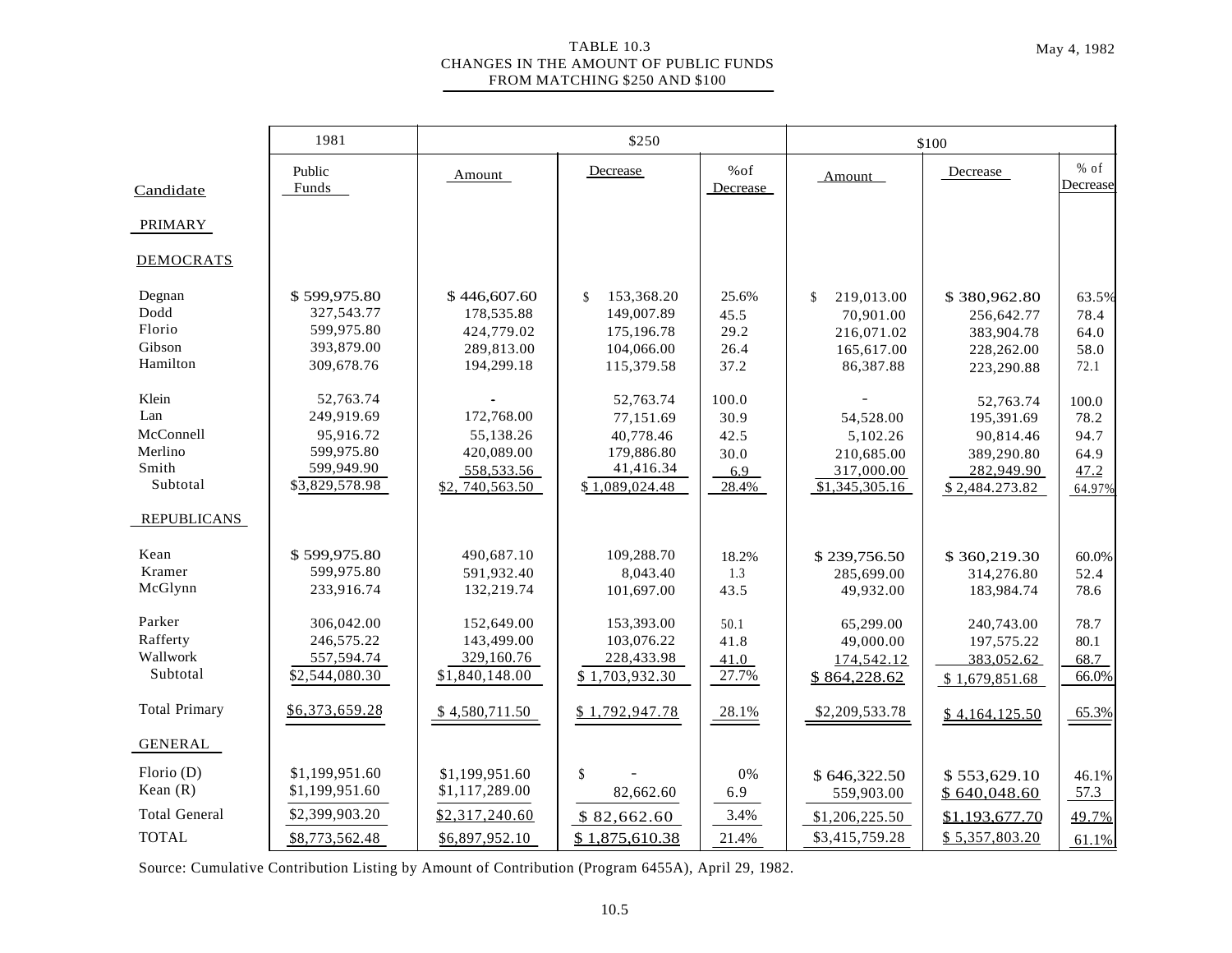#### TOTAL FUNDS AVAILABLE TO PUBLIC FUNDS PRIMARY AND GENERAL ELECTION GUBERNATORIAL CANDIDATES 1981 AND WITH MATCHING \$250 AND \$1 00

|              |                | 1981                |                            |                    |                 |                  |
|--------------|----------------|---------------------|----------------------------|--------------------|-----------------|------------------|
|              | Total          | <b>Public Funds</b> |                            | <b>Total Funds</b> | Total Funds@    | Total Funds @    |
| Candidate    | Receipts*      | Received            | Refunded                   | '81                | \$250 Match     | \$100 Match      |
| Degnan       | \$ 505,753.88  | \$599,975.80        | 0.00<br>$\mathbf{\hat{s}}$ | \$1,105,729.68     | \$952,361.48    | \$724,766.88     |
| Dodd         | 229.212.28     | 327, 543, 77        | 50.08                      | 556,705.97         | 407.748.16      | 300.113.28       |
| Florio       | 512,436.80     | 599.975.80          | 0.00                       | 1,112,412.60       | 937,215.82      | 728,507.82       |
| Gibson       | 280,422.00     | 393,879.00          | 72,815.23                  | 601,485.77         | 570.235.00      | 446,039.00       |
| Hamilton     | 214,773.89     | 309,678.76          | 7,949.73                   | 516,502.92         | 409,073.07      | 301,161.77       |
| Klein        | 101,941.48     | 52,763.74           | 785.65                     | 153.919.57         | 101.941.48      | 101,941.48       |
| Lan          | 201,220.07     | 249.919.69          | 0.00                       | 451,139.76         | 373,988.07      | 255,748.07       |
| McConnell    | 101.985.27     | 95.916.72           | 816.84                     | 197.085.15         | 157.123.53      | 107,087.53       |
| Merlino      | 397,031.50     | 599,975.80          | 0.00                       | 997.007.30         | 817,120.50      | 607,716.50       |
| Smith        | 500,536.76     | 599,949.90          | 0.00                       | 1,100,486.66       | 1,059,070.32    | 817,536.76       |
| Democrat     |                |                     |                            |                    |                 |                  |
| Total        | \$3,045,313.93 | \$3,829,578.98      | \$82,417.53                | \$6,792,475.38     | \$5,785,877.43  | \$4,390,619.09   |
| Kean         | \$ 530,054.00  | \$599,975.80        | \$<br>289.90               | \$1,129,739.90     | \$1,020,741.10  | \$<br>769,810.50 |
| Kramer       | 552,230.35     | 599,975.80          | 0.00                       | 1,152,206.15       | 1,144,162.75    | 837,929.35       |
| McGlynn      | 167,468.37     | 233,916.74          | 0.00                       | 401,385.11         | 299.688.11      | 217,400.37       |
| Parker       | 216,241.71     | 306,042.00          | 11,146.30                  | 511,137.41         | 368,890.71      | 281,540.71       |
| Rafferty     | 187,239.66     | 246,575.22          | 0.00                       | 433,814.88         | 330,738.66      | 236,239.66       |
| Wallwork     | 353,571.72     | 557,594.74          | 45.79                      | 911,120.67         | 682,732.48      | 528,113.84       |
| Republican   |                |                     |                            |                    |                 |                  |
| Total        | \$2,006,805.81 | \$2,544,080.30      | \$11,481.99                | \$4,539,404.12     | \$3,846,953.81  | \$2,871,034.43   |
| Primary      |                |                     |                            |                    |                 |                  |
| Total        | \$5,052,119.74 | \$6,373,659.28      | \$93,899.52                | \$11,331,879.50    | \$9,632,831.24  | \$7,261,653.52   |
| Florio       | \$1,228,860.94 | \$1,199,951.60      | \$<br>0.00                 | \$2,428,812.54     | \$2,428,812.54  | \$1,875,183.44   |
| Kean         | 1,129,794.70   | 1,199,951.60        | 0.00                       | 2,329,746.30       | 2,247,083.70    | 1,689,697.70     |
| General      |                |                     |                            |                    |                 |                  |
| Total        | \$2,358,655.64 | \$2,399,903.20      | \$<br>0.00                 | \$4,758,558.84     | \$4,675,896.24  | \$3,564,881.14   |
| <b>TOTAL</b> | \$7,410,775.38 | \$8,773,562.48      | \$93,899.52                | \$16,090,438.34    | \$14,308,727.48 | \$10,826,534.66  |

\*Total receipts include: individual contributions; in-kind contributions; interest; public solicitations; and candidates' own funds.

Source: Cumulative Contribution Listing (Program 6453) April 20, 1982 for "Total Receipts'' and ''Public Funds", Table 10.3. for Public funds @ \$250 and \$100.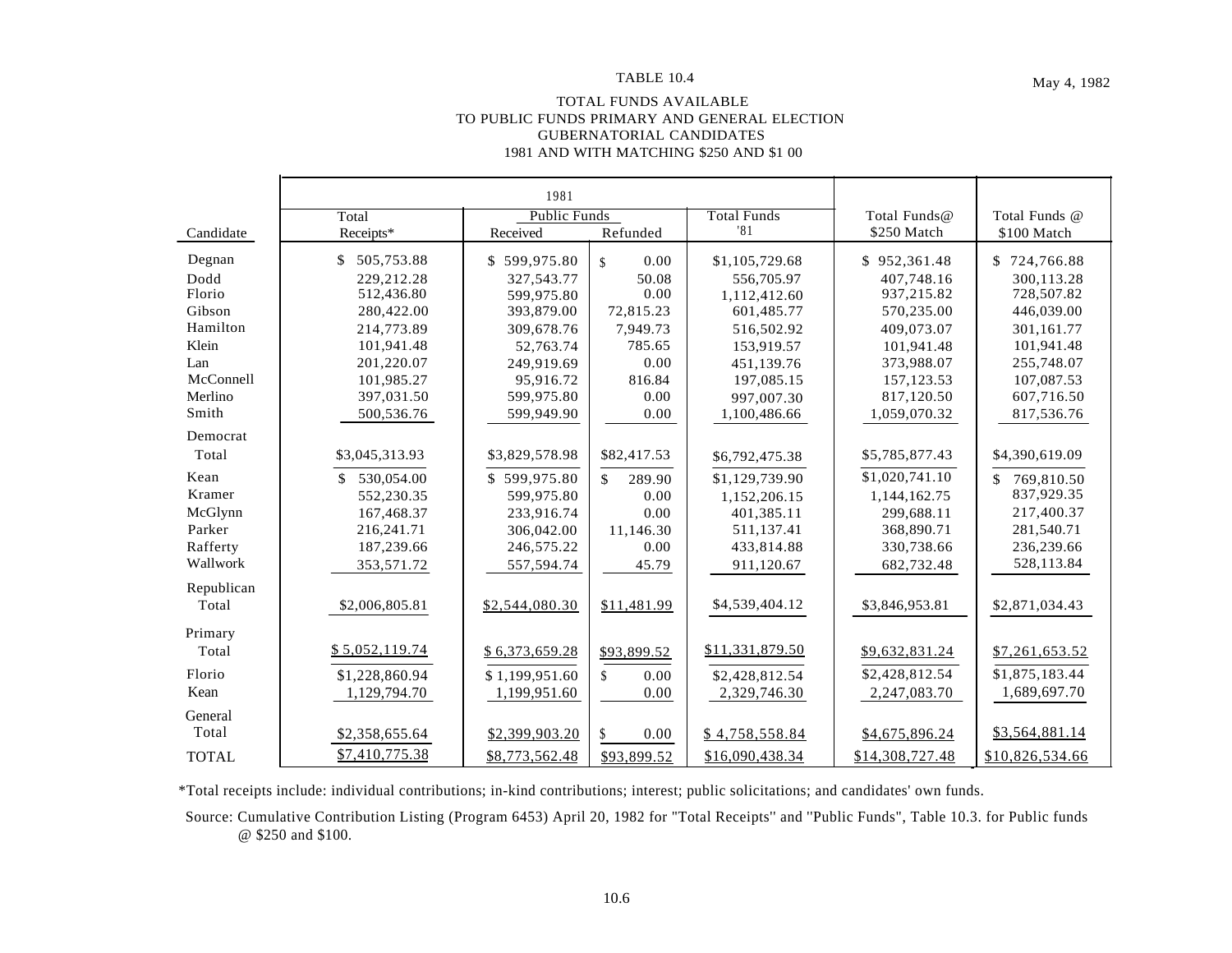#### **APPENDIX NO. 11**

### **BIBLIOGRAPHY**

Adamany, David W. ''Money, Politics, and Democracy: A Review Essay.'' American Political Science Review. March 1977. pp. 289-304.

Essay on campaign finance in federal elections, sections on expenditure limits, disclosure, and public financing. Discussion on the future of campaign finance reforms.

Adamany, David W., and George E. Agree. Political Money: A Strategy for Campaign Financing in America. Baltimore: Johns Hopkins University Press, 1975.

Alexander, Herbert E. and Brian A. Haggerty. The Federal Election Campaign Act: After a Decade of Political Reform. Los Angeles: Citizens Research Foundation, 1981. Report on conference dealing with the impact of the FECA. Disclosure, spending limits, PAC's, parties, and incumbency are discussed.

Alexander, Herbert E. ''Financing Gubernatorial Election Campaigns.'' State Government. Summer 1980. pp. 140-43.

Discusses public financing programs in gubernatorial races of New Jersey, Michigan, Minnesota, Wisconsin, and Massachusetts. The expenditure limit and its impact on elections, and the problem of finding an equitable spending limit to equalize the advantages of incumbents are discussed.

• Financing Politics: Money, Elections and Political Reform. 2nd ed. Washington, D.C. Congressional Quarterly Press, 1980.

Covers all aspects of campaign financing. Sections on public finance programs in the states, public financing of parties and the affects of these programs.

• Money in Politics. Washington, D.C. Public Affairs Press, 1972. Chapters in book deal with the reforms in campaign financing, one of the earlier books to discuss public funding of candidates and parties.

- Broder, David. ''Epilogue: Assessing Campaign Reform: Lessons for the Future.'' In Campaign Money: Reform and Reality in the States. Ed. Herbert E. Alexander. New York: The Free Press, 1976. Discusses reform legislation, its impact on the states, and the future of campaign finance reform. Encourages the public financing of parties to strengthen them.
- Crotty, William J., Ed. Paths to Political Reform. Lexington: Lexington Brooks, 1980. Series of articles on campaign finance reform regulations.

• Political Reform and the American Experiment. New York: Thomas Y. Crowell Company, 1977.

Discusses political reform and its effect on the parties.